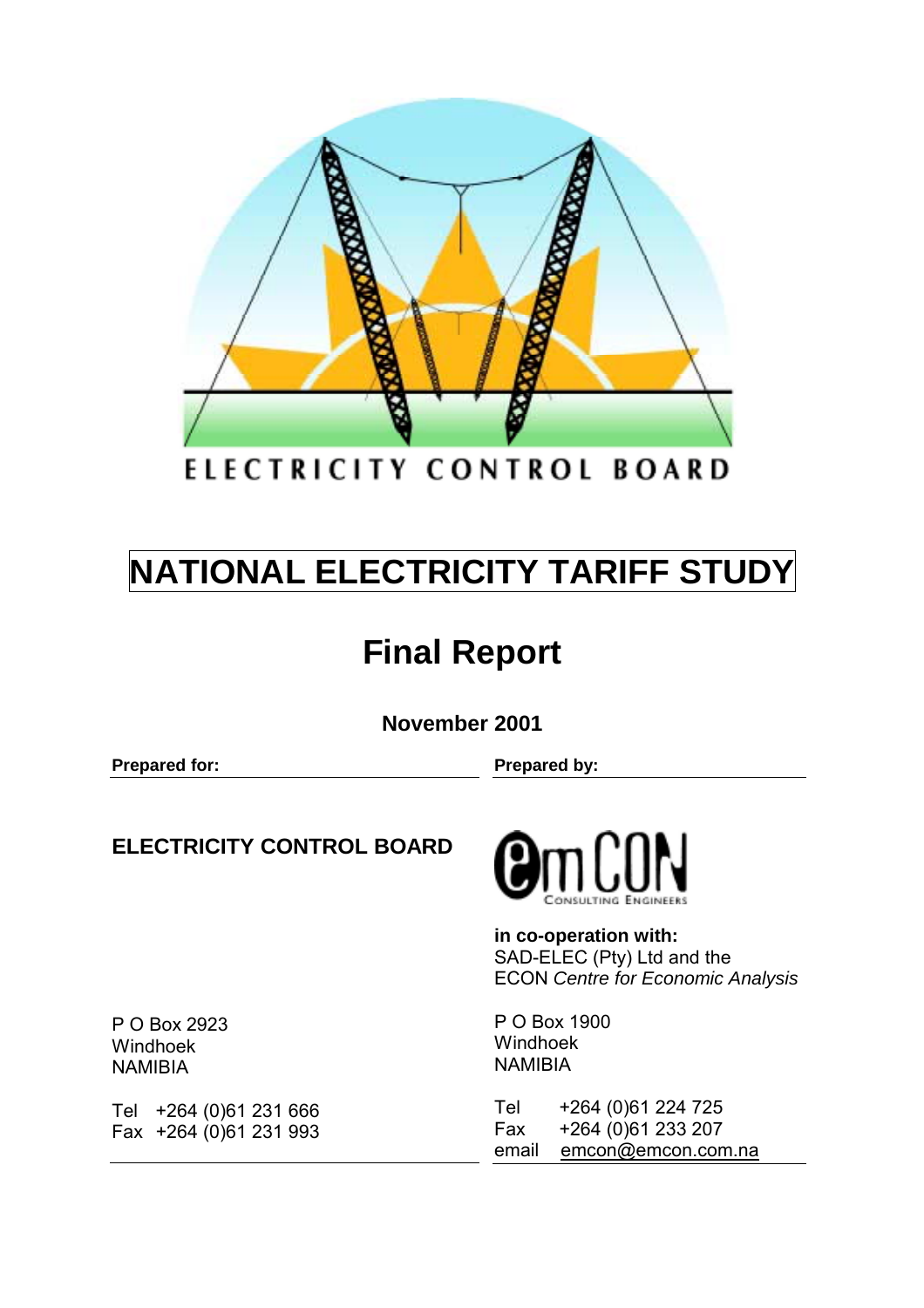## **Table of Contents**

| $\mathbf{A}$ and $\mathbf{B}$ and $\mathbf{A}$ are the set of the set of the set of the set of the set of the set of the set of the set of the set of the set of the set of the set of the set of the set of the set of the set of the se |  |
|-------------------------------------------------------------------------------------------------------------------------------------------------------------------------------------------------------------------------------------------|--|

| <b>SECTION A: EXISTING TARIFFS &amp; NAMPOWER TARIFF PROPOSALS  3</b>                                                                                                                             |  |
|---------------------------------------------------------------------------------------------------------------------------------------------------------------------------------------------------|--|
| ANALYSIS OF EXISTING DISTRIBUTION TARIFFS 4<br>$\mathbf{2}$<br>2.1<br>Distribution tariff data collection and analysis 4<br>211<br>2.1.4 Tariff analysis for domestic, business & LPU's  9<br>2.2 |  |
| <b>REVIEW OF NAMPOWER'S PROPOSED GENERATION TARIFFS23</b><br>3                                                                                                                                    |  |
| 3.1                                                                                                                                                                                               |  |
| 3.2                                                                                                                                                                                               |  |
|                                                                                                                                                                                                   |  |
|                                                                                                                                                                                                   |  |
|                                                                                                                                                                                                   |  |
| 3.3 <sub>2</sub>                                                                                                                                                                                  |  |
|                                                                                                                                                                                                   |  |
|                                                                                                                                                                                                   |  |
|                                                                                                                                                                                                   |  |
| 3.4                                                                                                                                                                                               |  |
|                                                                                                                                                                                                   |  |
|                                                                                                                                                                                                   |  |
|                                                                                                                                                                                                   |  |
| <b>REVIEW OF NAMPOWER'S PROPOSED TRANSMISSION TARIFFS44</b><br>4                                                                                                                                  |  |
| 4.1                                                                                                                                                                                               |  |
| 4.2                                                                                                                                                                                               |  |
| 4.2.1                                                                                                                                                                                             |  |
|                                                                                                                                                                                                   |  |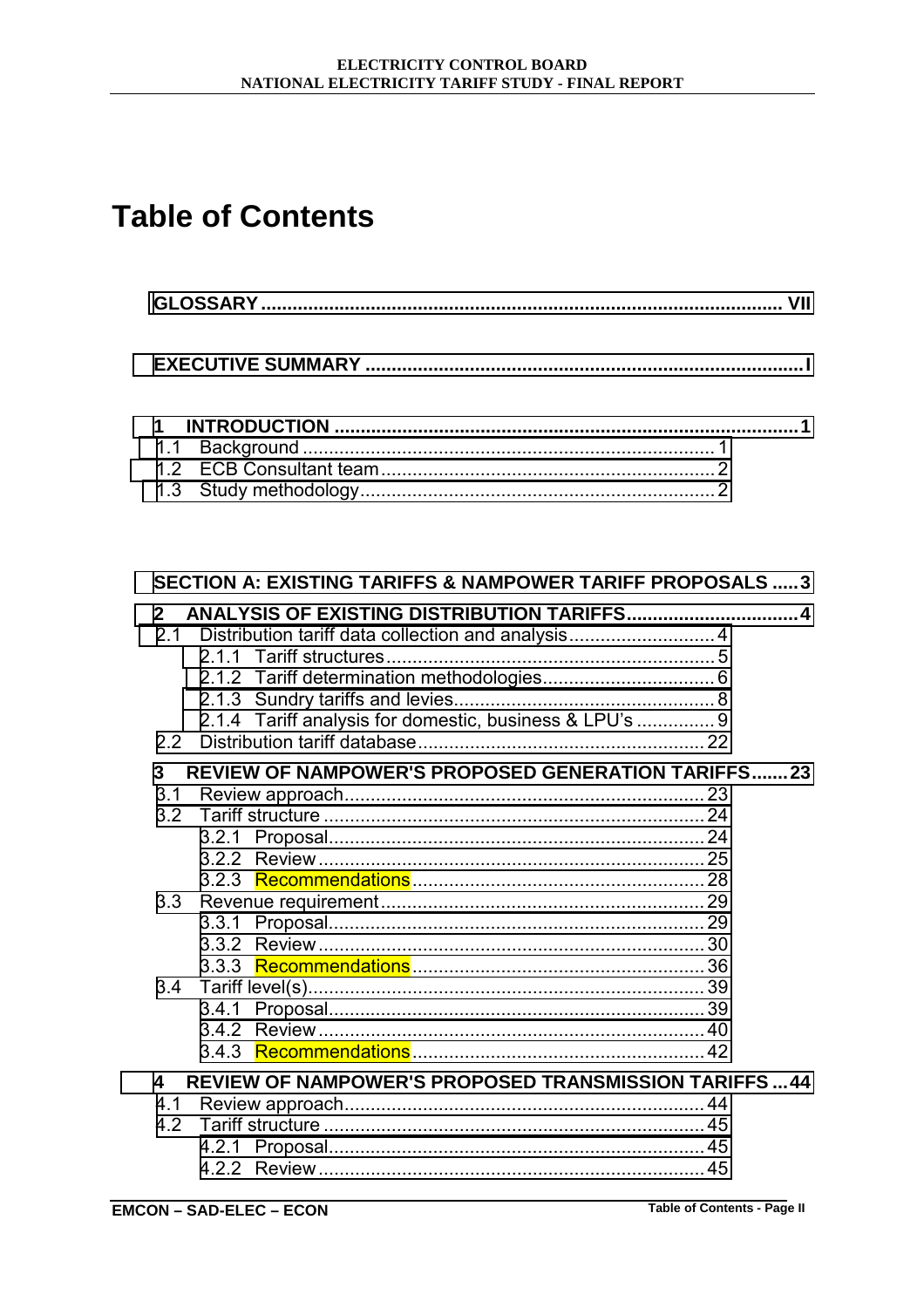#### ELECTRICITY CONTROL BOARD NATIONAL ELECTRICITY TARIFF STUDY - FINAL REPORT

| 4.3          |                                                                     |    |
|--------------|---------------------------------------------------------------------|----|
|              |                                                                     |    |
|              |                                                                     |    |
|              |                                                                     |    |
| 4.4          |                                                                     |    |
|              | 4.4.1                                                               |    |
|              |                                                                     |    |
|              |                                                                     |    |
| 5            | <b>REVIEW OF NAMPOWER'S PROPOSED DISTRIBUTION TARIFFS54</b>         |    |
|              |                                                                     |    |
|              |                                                                     |    |
|              | 5.2.1                                                               |    |
|              |                                                                     |    |
|              |                                                                     |    |
| 5.3          |                                                                     |    |
|              | 5.3.1                                                               |    |
|              |                                                                     |    |
|              |                                                                     |    |
|              |                                                                     |    |
|              | 5.4.1                                                               |    |
|              |                                                                     |    |
|              |                                                                     |    |
|              |                                                                     |    |
|              |                                                                     |    |
| 6            | <b>REVIEW OF NAMPOWER'S PROPOSED SINGLE BUYER TARIFFS 60</b>        |    |
| 6.1          |                                                                     |    |
|              | 6.1.1                                                               |    |
|              |                                                                     |    |
|              |                                                                     |    |
|              |                                                                     |    |
|              | 6.2.1                                                               |    |
|              |                                                                     |    |
|              |                                                                     |    |
| 6.3          |                                                                     |    |
|              | 6.3.1                                                               |    |
|              |                                                                     |    |
|              |                                                                     |    |
| $\mathbf{7}$ |                                                                     | 66 |
| 7.1          | Review of NamPower's proposed internal corporate service charges 66 |    |
|              | 7.1.1                                                               |    |
|              |                                                                     |    |
|              |                                                                     |    |
| 7.2          |                                                                     |    |
| 7.3          | Review of NamPower's proposed internal transmission charges71       |    |
|              | 7.3.1                                                               |    |
|              |                                                                     |    |
| 7.4          | Weighted average cost of capital (WACC) calculations  75            |    |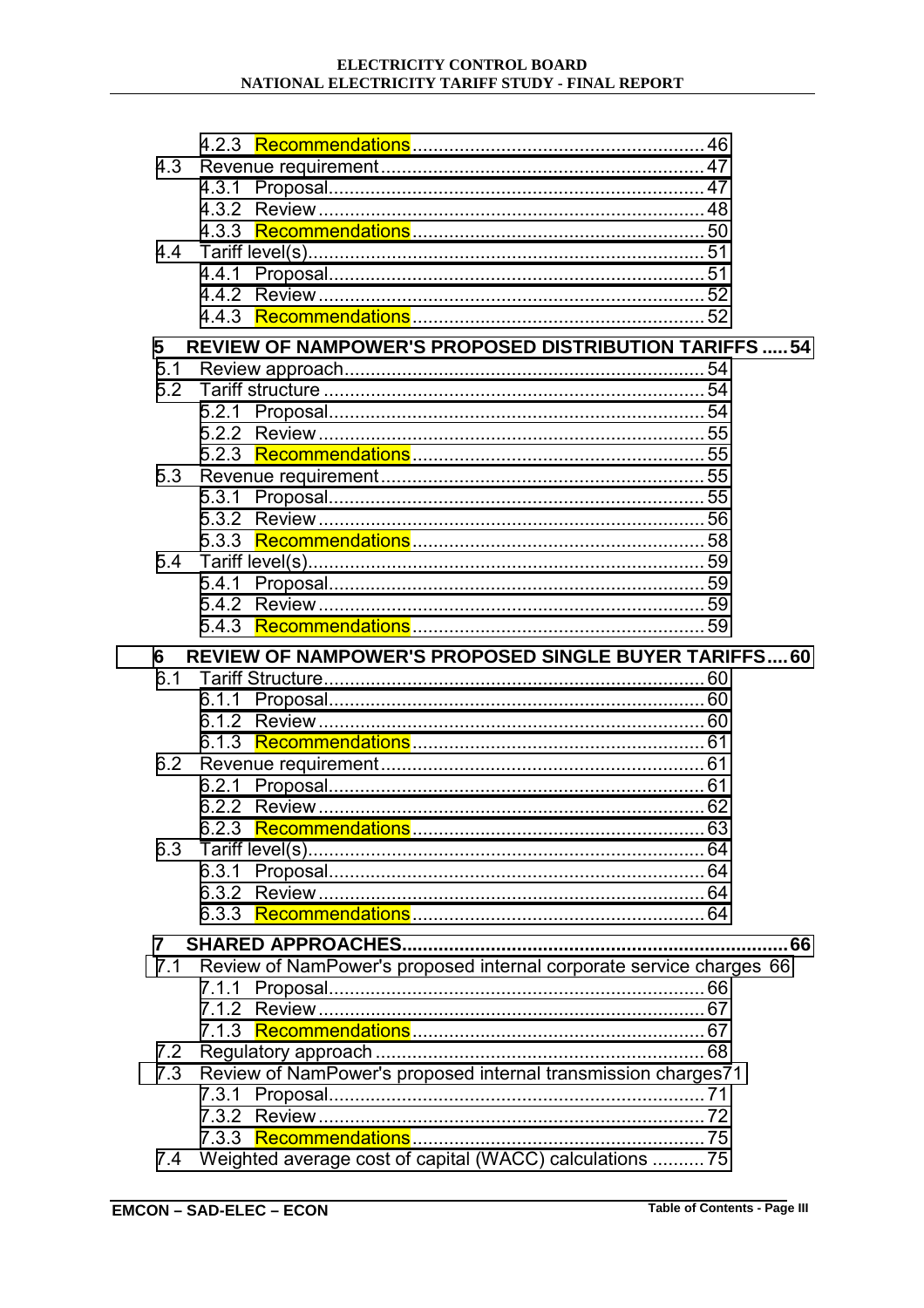|     | 7.5 Taxes. |                                            |  |
|-----|------------|--------------------------------------------|--|
|     |            |                                            |  |
|     |            |                                            |  |
|     |            |                                            |  |
|     |            |                                            |  |
|     |            |                                            |  |
|     |            |                                            |  |
|     |            |                                            |  |
|     |            |                                            |  |
| 8   |            | REVIEW OF NAMPOWER'S EXTENSION CHARGES  82 |  |
| 8.1 |            |                                            |  |
| 8.2 |            |                                            |  |
| 8.3 |            |                                            |  |
| 8.4 |            |                                            |  |

| SECTION B: PROPOSED DISTRIBUTION TARIFF METHODOLOGY 84                                     |     |
|--------------------------------------------------------------------------------------------|-----|
| 9<br>9.1<br>9.2<br>9.3<br>9.4<br>International practice for distribution charges 90<br>9.5 |     |
| 10 TARIFF LEVELS: DETERMINING THE REVENUE REQUIREMENT  92                                  |     |
|                                                                                            |     |
|                                                                                            |     |
|                                                                                            |     |
|                                                                                            |     |
|                                                                                            |     |
|                                                                                            |     |
|                                                                                            |     |
|                                                                                            |     |
|                                                                                            |     |
|                                                                                            |     |
|                                                                                            |     |
| TARIFF STRUCTURES: ALLOCATING COSTS AND DEFINING<br>11                                     |     |
|                                                                                            | 103 |
|                                                                                            |     |
|                                                                                            |     |
| 11.3 Allocation of costs to customer categories  105                                       |     |
|                                                                                            |     |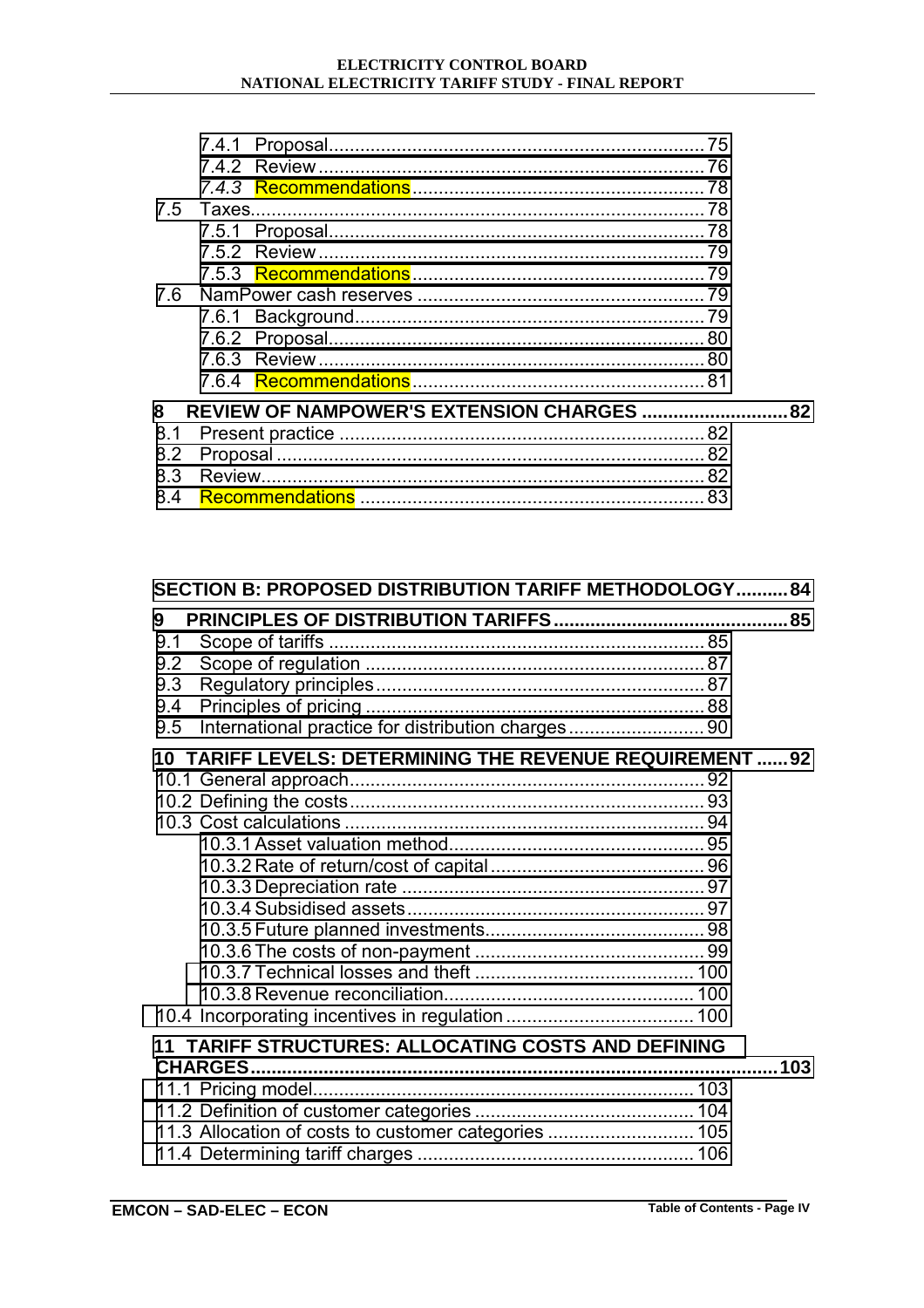| 11.6.1 Cross-subsidies between customer categories 108      |  |
|-------------------------------------------------------------|--|
| 11.6.2 Cross-subsidisation of other municipal services  109 |  |
|                                                             |  |
|                                                             |  |
|                                                             |  |
| 13 PROPOSED TARIFF STRUCTURES FOR RETAIL SUPPLY 113         |  |
|                                                             |  |
|                                                             |  |

## **[SECTION C: COST OF SUPPLY ANALYSIS - SELECTED DISTRIBUTORS](#page-139-0)**

| 14 DISTRIBUTION TARIFF ANALYSIS: TARIFF STRUCTURES  118           |  |
|-------------------------------------------------------------------|--|
|                                                                   |  |
|                                                                   |  |
|                                                                   |  |
|                                                                   |  |
|                                                                   |  |
|                                                                   |  |
|                                                                   |  |
|                                                                   |  |
| <b>DISTRIBUTION TARIFF ANALYSIS: REVENUE REQUIREMENT124</b><br>15 |  |
|                                                                   |  |
|                                                                   |  |
|                                                                   |  |
|                                                                   |  |
|                                                                   |  |
|                                                                   |  |
|                                                                   |  |
|                                                                   |  |
| 16 DISTRIBUTION TARIFF ANALYSIS: DISTRIBUTOR INFORMATION133       |  |
|                                                                   |  |
|                                                                   |  |
|                                                                   |  |
|                                                                   |  |
|                                                                   |  |
|                                                                   |  |
|                                                                   |  |
|                                                                   |  |
|                                                                   |  |
|                                                                   |  |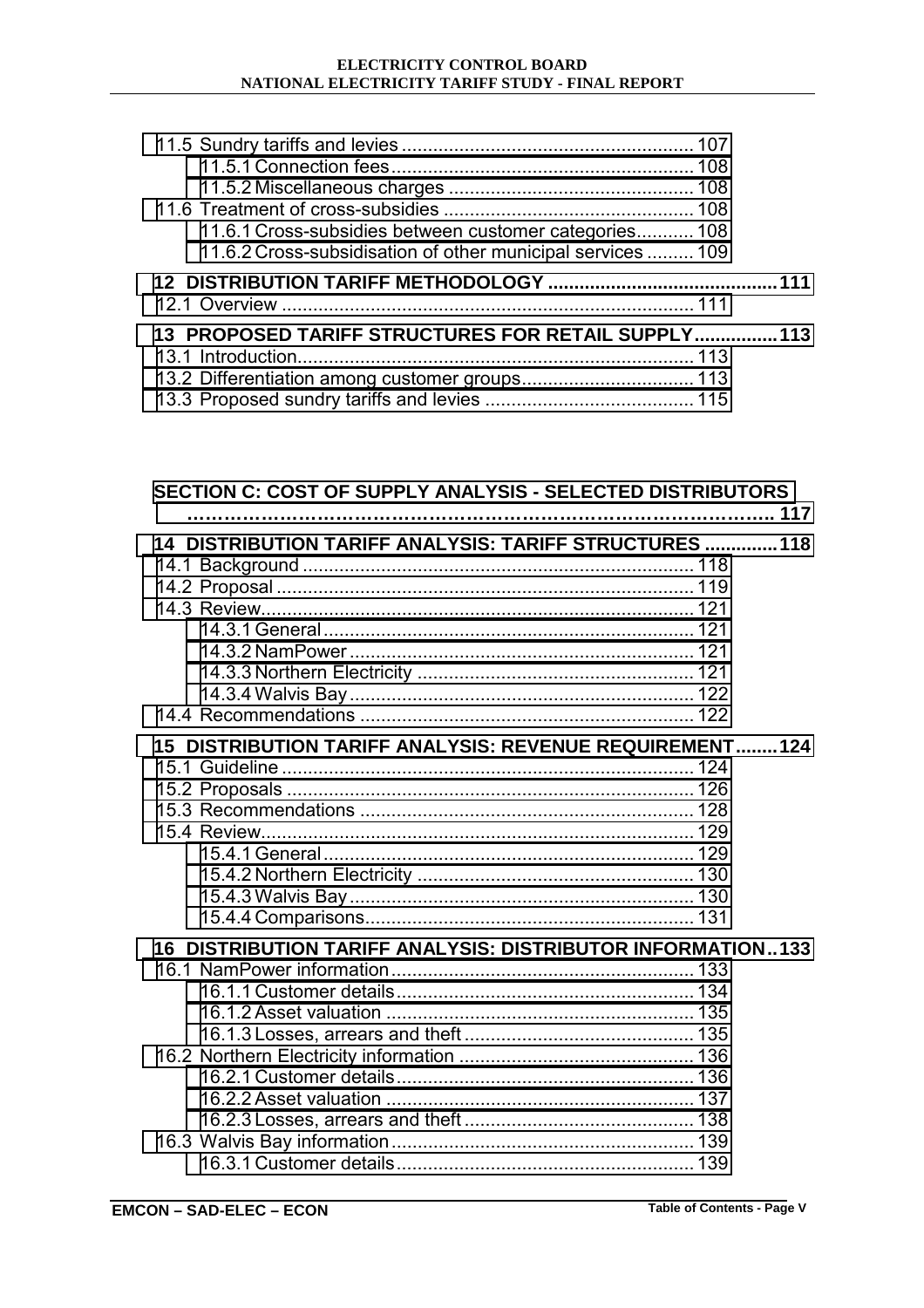#### **ELECTRICITY CONTROL BOARD NATIONAL ELECTRICITY TARIFF STUDY - FINAL REPORT**

| 18 DISTRIBUTION TARIFF ANALYSIS: OTHER CHARGES  153 |  |
|-----------------------------------------------------|--|
|                                                     |  |
|                                                     |  |
|                                                     |  |

#### **[APPENDIX C - STRUCTURE OF THE TARIFF DATABASE .......................164](#page-186-0)**

- **[APPENDIX D DUOS CHARGES IN IRELAND ...........................................166](#page-188-0)**
- **[APPENDIX E COINCIDENCE FACTOR .....................................................170](#page-192-0)**

| <b>APPENDIX F - DATA REQUIREMENTS FOR THE DISTRIBUTION TARIFF</b> |  |
|-------------------------------------------------------------------|--|
|                                                                   |  |

| <b>APPENDIX G - TECHNICAL ANNEX: DISTRIBUTION TARIFF</b>         |  |
|------------------------------------------------------------------|--|
|                                                                  |  |
| G.1 Step 1: Determine cost structure and revenue requirement 172 |  |
|                                                                  |  |
|                                                                  |  |
|                                                                  |  |

#### **[APPENDIX H – WORKSHOP & STAKEHOLDER COMMENTS ..................179](#page-201-0)**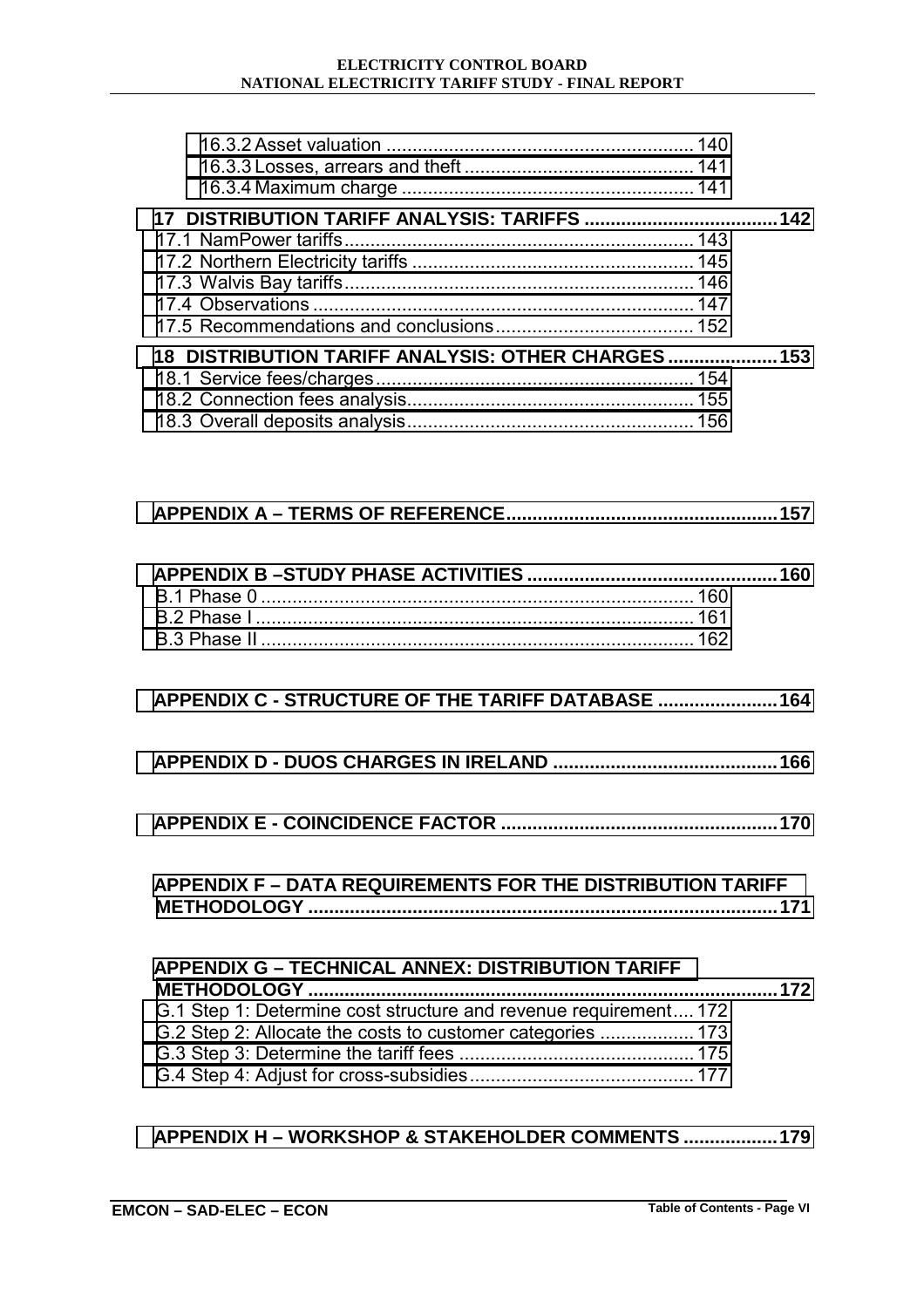# <span id="page-6-0"></span>**Glossary**

- $CAPM$   $-$  capital asset pricing model
- CB circuit breaker
- DUOS distribution use-of-system
- ECB Electricity Control Board of Namibia
- NCPD Non-coincidence peak demand
- $LPU$  large power user
- $O&M$  operation and maintenance
- POD point of delivery
- P-t-P Point-to-point
- $ROR$  rate of return
- SB Single Buyer
- $SP \t single phase$
- $TP three phase$
- TUOS transmission use-of-system
- WACC weighted average cost of capital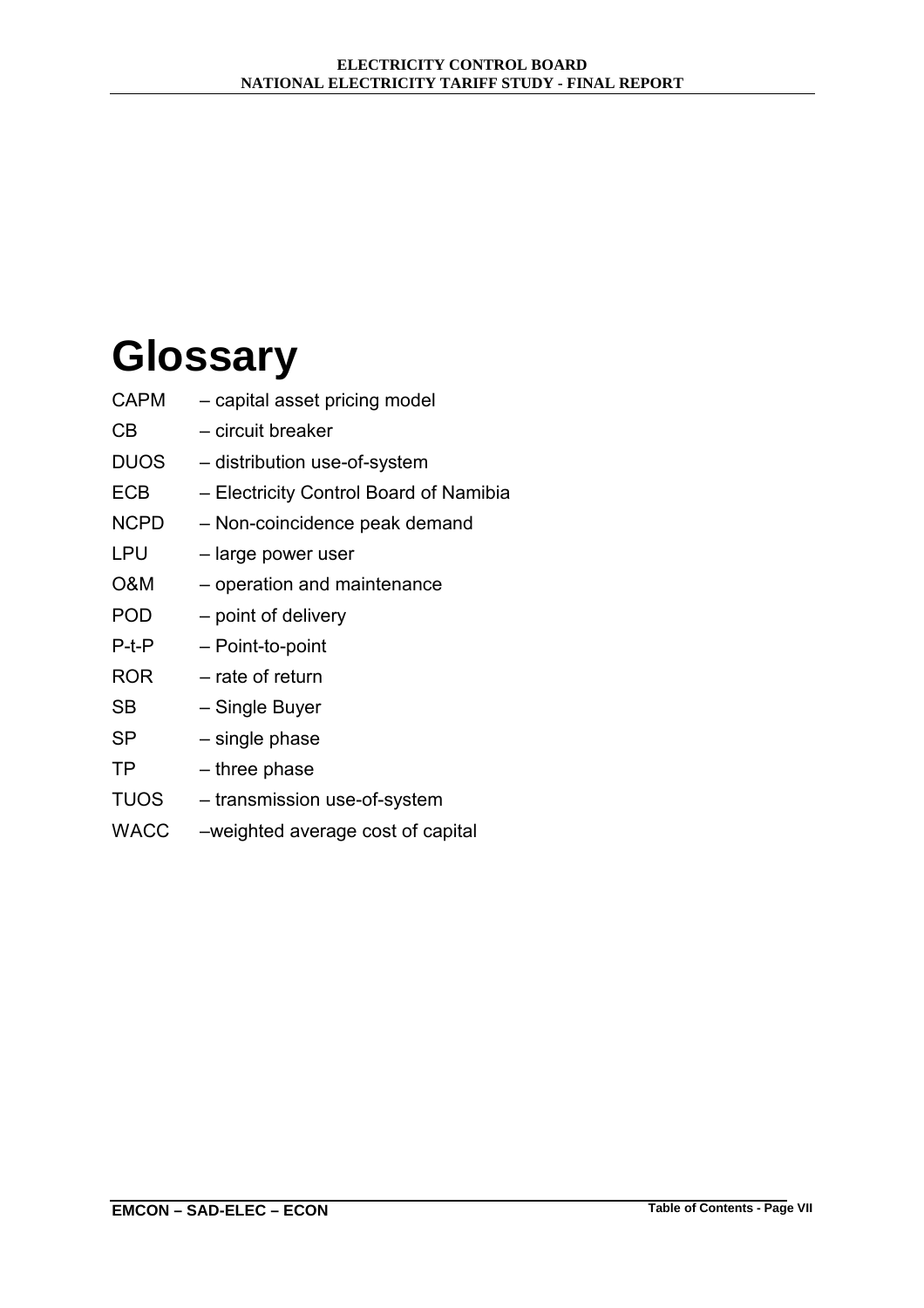# <span id="page-7-0"></span>**Executive Summary**

### *Abstract*

*The Electricity Control Board of Namibia wishes to introduce a standardised system of pricing for electricity distributors in Namibia. In this Report we present a review of existing electricity tariffs in Namibia, and develop a tariff methodology based on the principle of cost-reflective pricing.* 

## **Background**

According to the Electricity Act (2000), the Electricity Control Board (ECB) of Namibia is tasked with implementing Government's policy for the electricity supply industry (ESI), as set out in the White Paper on Energy Policy (1998). An important element of Government's policy relates to electricity pricing reform. Government's stated objectives are that electricity tariffs in Namibia should:

- be based on sound economic principles;
- be cost reflective as far as possible;
- reflect long-run marginal cost of supply; and
- give all current ESI participants and potential participants a level playing field.

To support the creation of an electricity market in Namibia, in line with Cabinetís November 2000 decisions on ESI reform, the ECB commissioned a 'National Electricity Tariff Studyí for Namibia in March 2001. The overall objective of the study has been to 'develop a transparent & cost-reflective electricity tariff *methodology* for Namibia, with a particular focus on harmonisation of end-user electricity tariffs charged by distributors in the various parts of Namibia.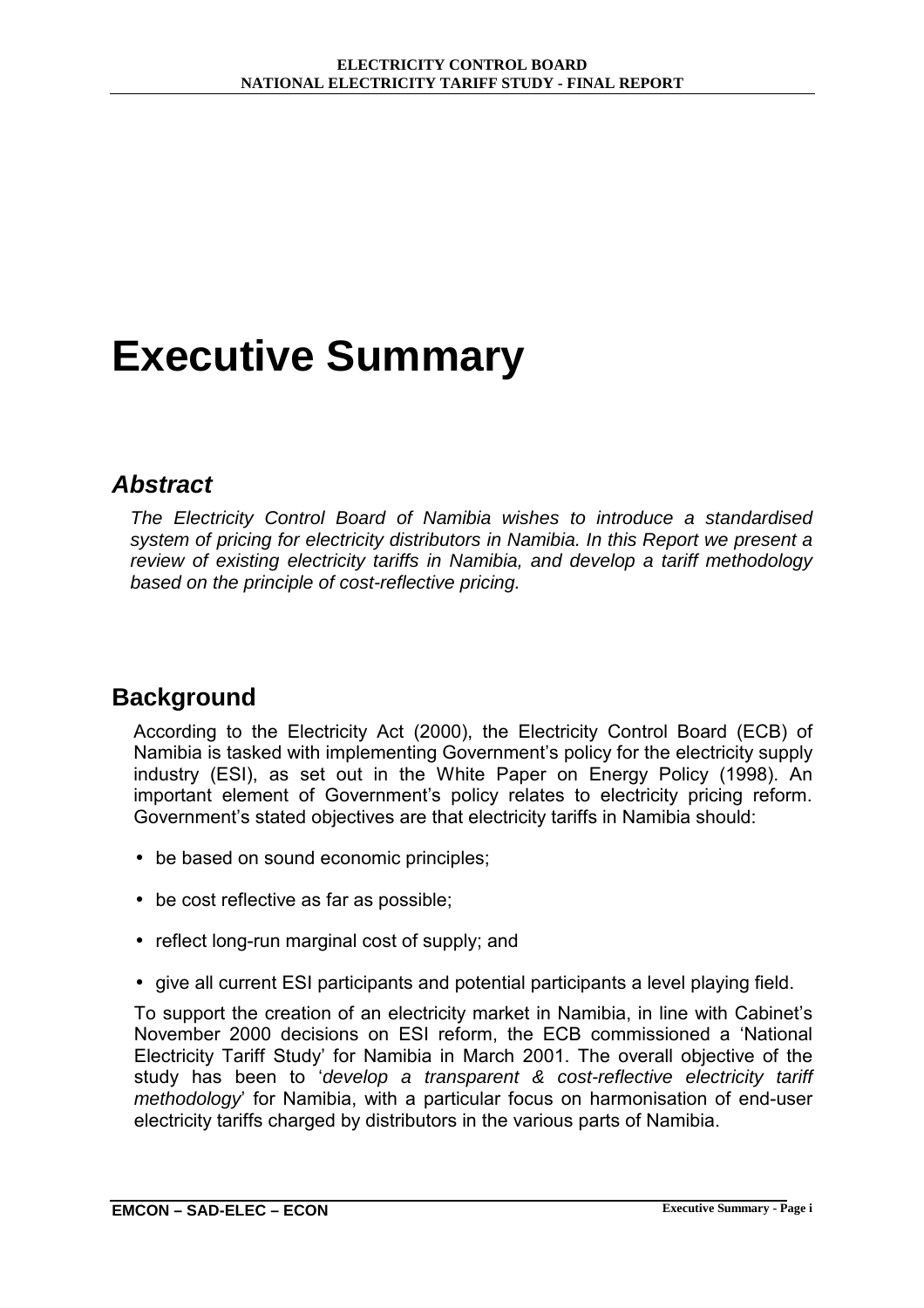After a tendering process, a consortium of local and international Consultants was selected to undertake the Study, under the overall leadership of the ECB. The consortium has been led by EMCON Consulting Engineers of Windhoek, other consortium members being SAD-ELEC of South Africa and Econ Centre of Economic Analysis of Norway.

The Study was carried out in two phases, with extensive consultation with stakeholders being undertaken during both phases:

Phase 1 was completed by the end of June 2001, and contained a comprehensive mapping of electricity prices and tariffs in existence in Namibia at this stage, also including a review of various proposals made by NamPower for future generation and transmission tariffs, as well as NamPower's use of extension charges.

Phase 2 of the study focused on analysis of distribution cost of supply principles, and included the development of tariff principles, pricing methodology and proposed tariff structures for retail supply. Phase 2 also included an updated analysis of bulk supply tariffs for generation and transmission, as well as sample cost of supply studies for selected distributors.

As the Tariff Study was commissioned by the ECB, it should be noted that none of the direct and indirect electricity supply industry (ESI) stakeholders, including NamPower, has seen this Final Report before official submission on 22 November 2001. Hence, stakeholders have not been in a position to express support for or reject the recommendations made by the Study. However, NamPower has documented their concerns over some proposals, notably the proposed generation pricing principles and methodology.

The recommendations in the Report reflect solely the views of the ECB Consultants, and are as such not to be interpreted as policies or decisions by the ECB. The ECB is conscious of the various divergent requirements the stakeholders have, and will therefore continue with a consultative process once the Final Report has been released. This consultation process will be to the benefit of all participants in the Namibian ESI.

The active support to the tariff study process by all stakeholders, leading to the formulations of the recommendation in the Report, is herewith acknowledged.

## **Review of Existing Distribution Pricing Practises**

Key areas covered in Phase I of the Study included:

- a compilation and analysis of distribution tariffs currently in use in Namibia,
- the population of a tariff database, and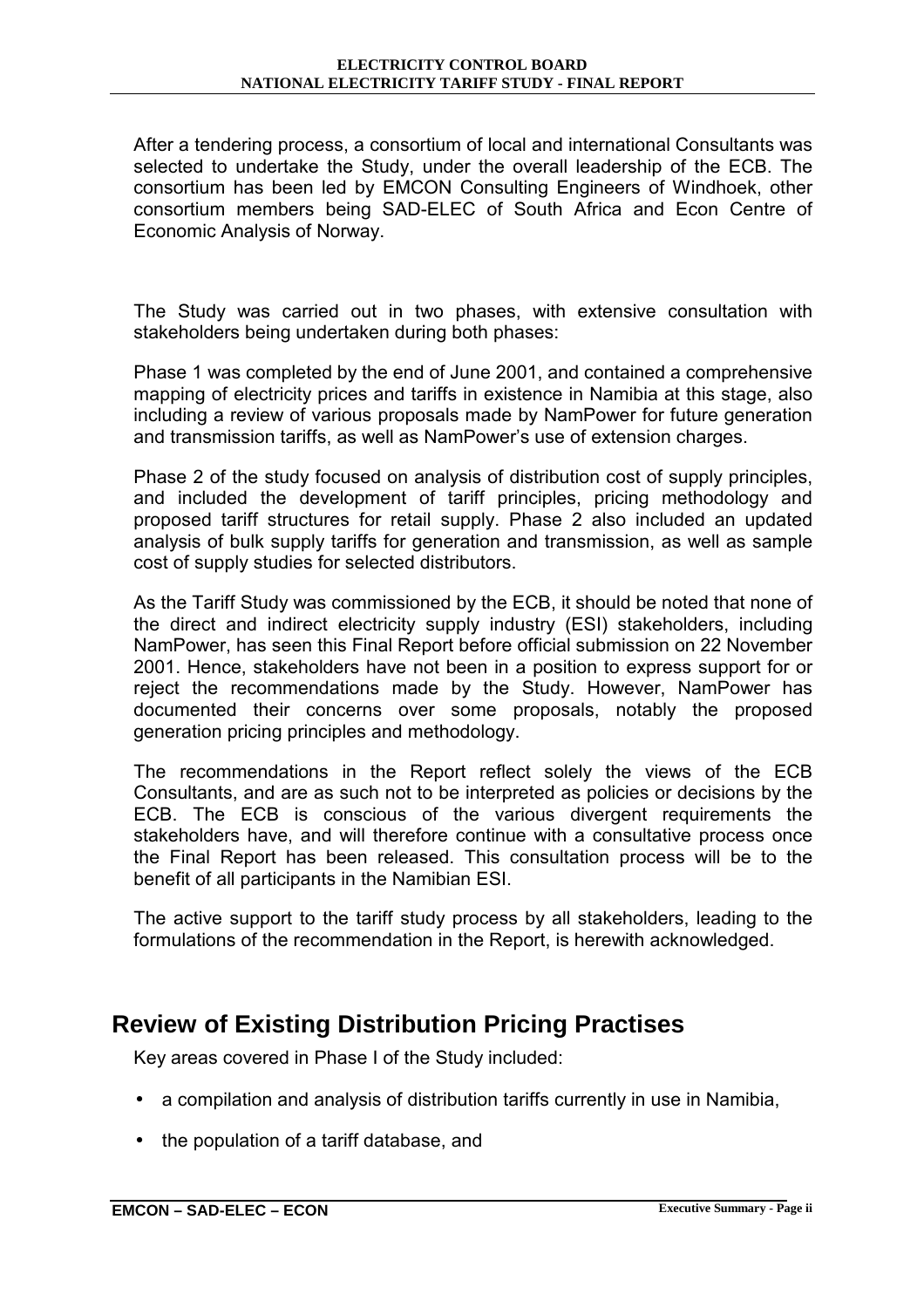• a review of NamPower's proposed tariff methodology and extension charges.

The Study Team obtained tariff information from most Namibian electricity supply authorities and mines after a request for information letter was issued, and personal discussions were held.

An analysis of the national tariff structures revealed the following:

- a wide variety of individual tariffs and tariff posts are used,
- few supply authorities use documented and coherent methodologies to determine individual tariffs,
- tariff structures often do not reflect newer supply and demand conditions, and are apparently seldom changed,
- a multitude of electricity service-related tariffs and levies are in use,
- there are only few supply authorities that have special tariffs to accommodate the urban and rural poor,
- most supply authorities have a monthly fixed / service charge in use, as well as a maximum demand / capacity charge and energy charge,
- only limited tariff segregation is applied, e.g. no standard, peak, off-peak or time-of-use rates are used, and no seasonal rates are available,
- pre-payment tariffs, if applied, seem to be guided by the local supply authority's understanding of the customer's willingness to pay, and are often not obviously correlated to the actual cost of supply,
- customers will in general not be able to distinguish between costs incurred due to the particular supply authorityís tariff setting approach, and the real cost of supply,
- there is no residential gevser control (except central ripple control in a few instances) and/or geyser saving tariffs in place,
- few supply authorities have internal consumption tariffs, which makes the control of losses difficult,
- the sale of electricity is one of the few profitable undertakings of local supply authorities, and is often used to cross-subsidise other essential local authority services.

Using the 2000/2001 electricity tariffs, the following comparisons were made for various types of Namibian distributors:

- A small domestic household with an installed circuit breaker of 15 amp and a monthly consumption of 100 kWh;
- A large domestic consumer with a 60 amp circuit breaker and a consumption of 600 kWh per month;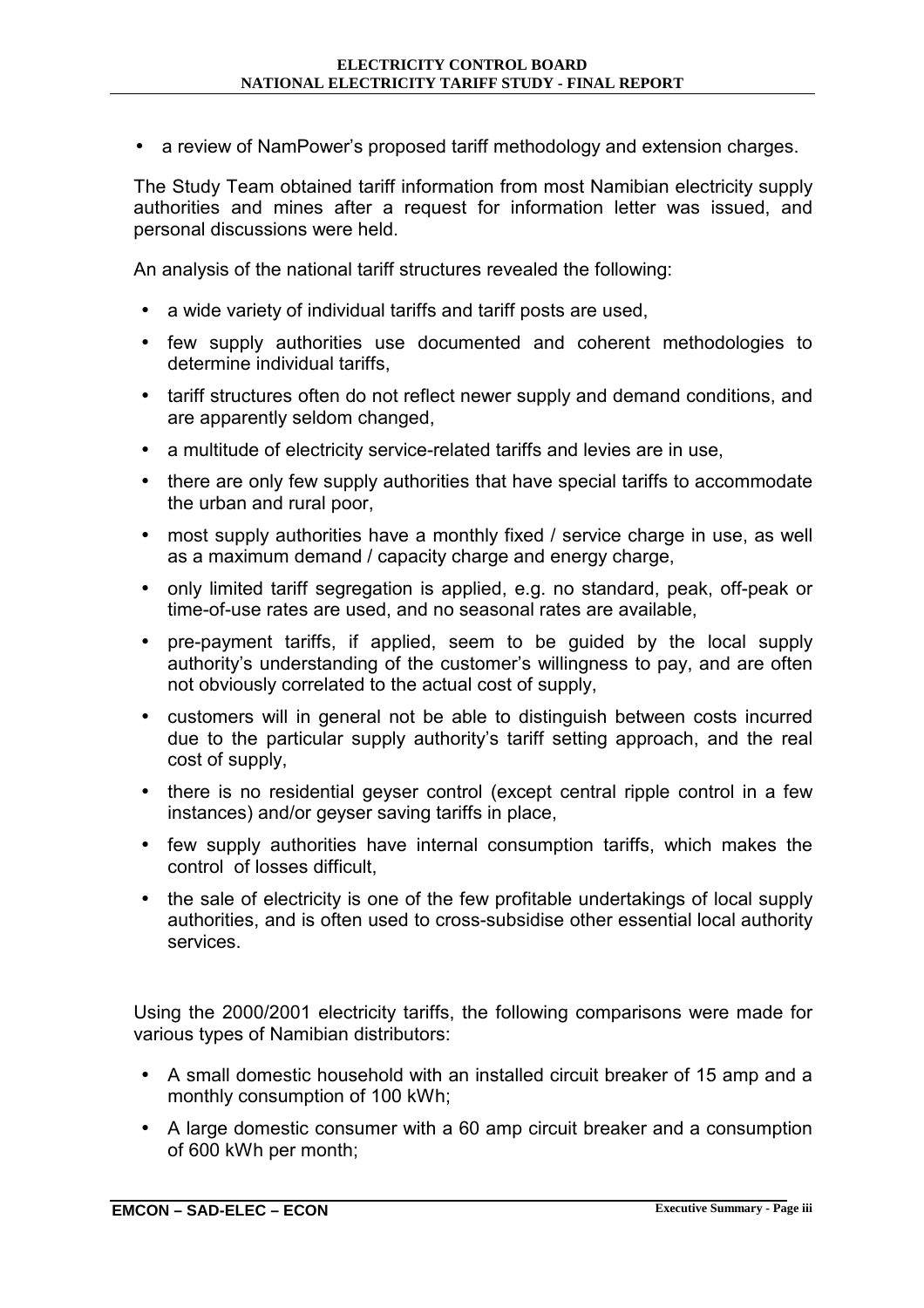- A small domestic consumption of 100 kWh/month via a pre-payment meter;
- A large domestic consumption of 600 kWh/month via a pre-payment meter;
- Business and light industrial tariffs at a three-phase connection of 3 x 30 amp using an average 2,000 kWh/month; and
- A large power user with 50 kVA maximum demand and a monthly use of 3,000 kWh.

A tariff database of distribution tariffs was compiled comprising the years 1996/1997 to 2000/2001, which enables the rapid analysis by the ECB of additional parameters and charges, and an easy extension as additional information becomes available.

## **Proposed Distribution Pricing Methodology**

The ECB wishes to regulate distributors' tariffs for a variety of reasons  $-$  to control distributorsí income; to improve price signals; and to promote uniform standards in pricing across the ESI. To date there have been no common guidelines or regulations in Namibia to achieve these objectives.

This Tariff Study recommends that an electricity distributor in Namibia be regulated based on its revenue requirement, including a return on assets used for electricity distribution and supply. The revenue requirement will be set on an annual basis by the ECB and will determine the overall level of tariffs. A specific methodology is recommended for determining the revenue requirement of the distributor.

Having established the revenue requirement and hence the price level, the Study makes recommendations on tariff structures to be applied by licensed distributors. These are to be viewed as guidelines, thereby allowing for necessary local adaptation of such structures to meet specific needs and requirements.

#### **Principle Recommendations**

The two principle aspects to tariff regulation of distribution companies are:

- **Control of income**, i.e. determination of the allowed revenue that the distributor can earn, and
- **Control of tariff structure**, i.e. the determination of a tariff schedule to raise this allowable revenue.

It is recommended that the ECB regulates the former, and issue non-mandatory guidelines for the latter.

#### **Pricing Principles**

The key principles underlying the approach recommended here are: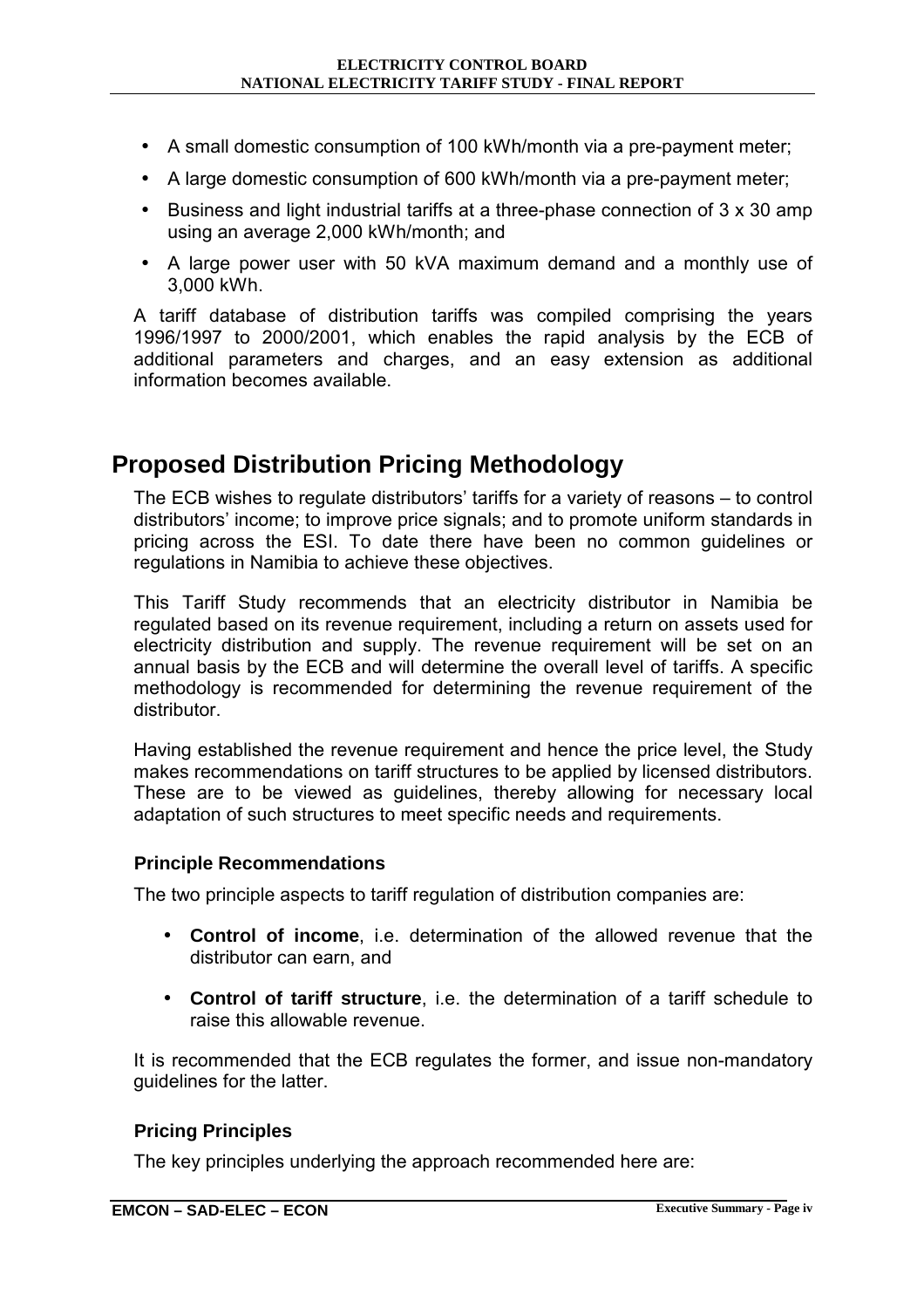- The level of tariffs should be cost reflective, that is, tariffs should generate revenue equal to the costs of the business;
- Where possible, the structure of tariffs should be cost reflective, that is, costs should be allocated to customer groups and expressed as charges based on the underlying cost drivers;
- Where there are no clear cost drivers, costs should be apportioned on the basis of customer numbers or energy consumption, and should be expressed either as a monthly fee or as an energy charge; and
- Cross-subsidies should be targeted as closely as possible through the creation of a special subsidised tariff category, and other customers should carry the costs of this cross-subsidy as a c/kWh charge.

#### **Determining the Revenue Requirement**

To determine the revenue requirements of a distributor, the cost structure of the distributor must first be determined. The scope of costs should include:

- Power supply costs, generally including the costs of production of electricity and transmission over power lines to load centres;
- Distribution costs, generally including network asset and capital related costs;
- Operation and maintenance costs associated with distribution;
- Distribution losses;
- Overheads attributed to distribution; and
- Customer services, including marketing, billing, other customer services and overheads attributed to retail.

There are various types of non-payment costs that distributors face. These include the cost of arrears (should be reflected in a return on working capital), electricity theft (treated as with technical losses), and bad debts (a separate cost item).

Asset-related costs (depreciation plus return) generally constitute the majority of distribution costs (other than bulk power supply costs). There are various alternative approaches to asset valuation, and it is recommended that a simplified version of the replacement cost approach should be adopted, with the ECB issuing standardised asset price schedules. In calculating the return on the asset base, a real rate of return based on the cost of capital should be applied.

A significant portion of certain distributorsí assets may be subsidised by donors/Government, or paid for directly by customers through connection fees. We recommend that depreciation of these assets be included in the revenue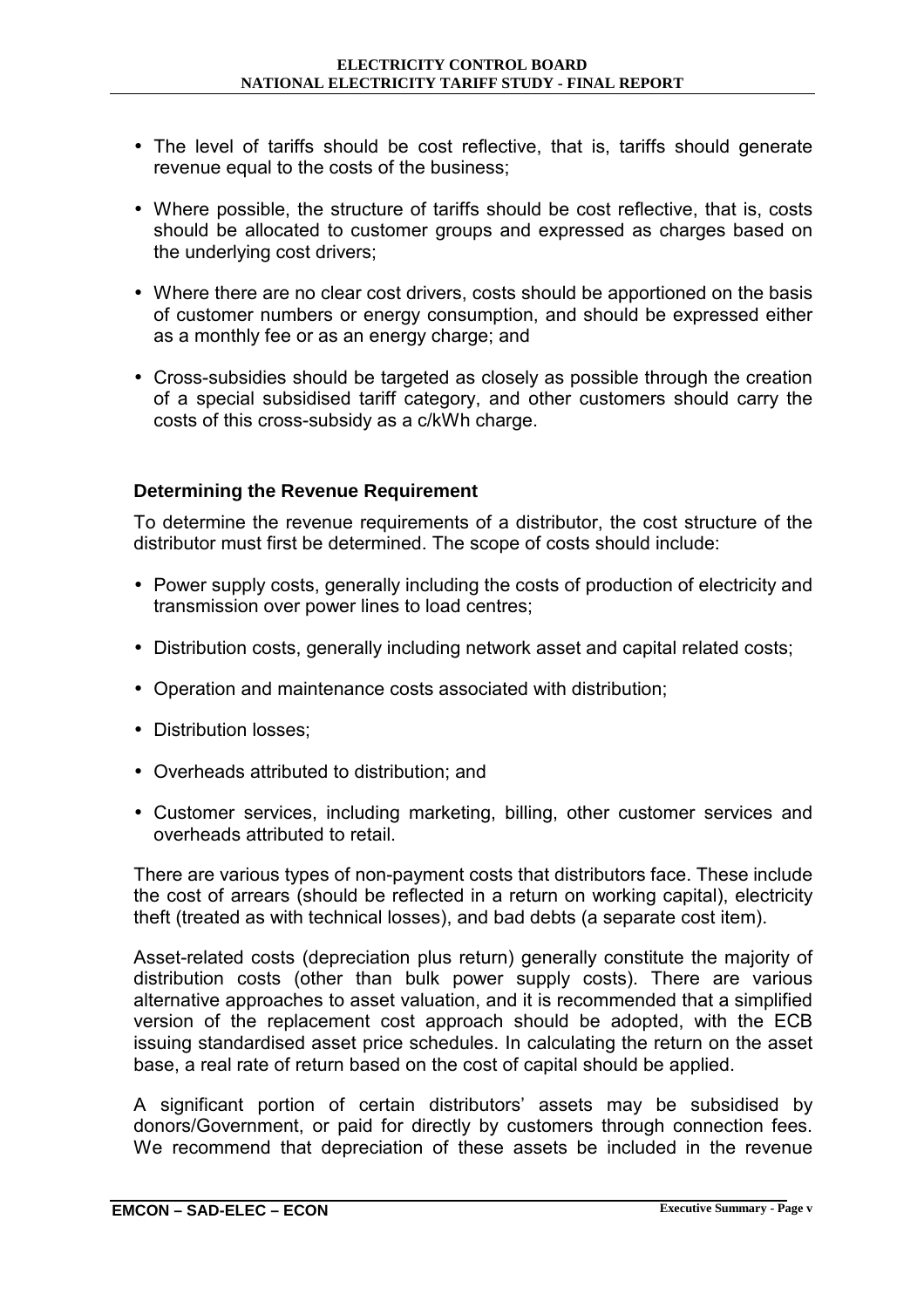requirement, but that the calculation of the allowed return on capital excludes these assets.

There is inevitably a degree of lag in determining the revenue requirement. Accounts are usually only available for two years preceding the year for which prices are being determined. Consequently, the revenue requirement should include an allowance for investments made in year n-2 that were not incorporated in the allowed revenue for year n-1.

No matter how carefully tariffs are set, revenue will never exactly match the allowed revenue due to uncertainty in demand. Consequently, there is a need to adjust the revenue requirement to accommodate a reconciliation amount arising from the previous year.

#### **Determining tariff structures**

There are three steps in the recommended method for determining tariff structures.

- Firstly, the revenue requirement (i.e. costs) must be allocated to customer categories;
- Secondly, the costs thus allocated must be converted into tariffs; and
- Thirdly, any required cross-subsidies must be factored into the tariffs.

Customer categories should be established as a function of load profile (e.g. domestic, commercial etc), and voltage level, as shown in Table A.

| 1 UNIV 7 1.<br><b>Catcgonoation or captomers (gaiacime omy)</b> |               |           |             |              |
|-----------------------------------------------------------------|---------------|-----------|-------------|--------------|
| Category                                                        | <b>Meter</b>  | 220/400 V | 1000/3000 V | <b>11 kV</b> |
| 20A limit                                                       | Any           | X         |             |              |
| LV                                                              | Prepayment    | X         |             |              |
| single phase                                                    | Credit meter  | X         |             |              |
| LV                                                              | Prepayment    | Χ         |             |              |
| three phase                                                     | Credit meter  | X         |             |              |
| Commercial                                                      | Credit meter  |           | X           |              |
|                                                                 | Max dem meter |           | Χ           |              |
| Industrial                                                      | Max dem meter |           | Х           |              |

Table A: Categorisation of customers (guideline only)

Costs should then be allocated to these categories based on the underlying costdriver for each type of cost. Where there is no obvious cost-driver, the cost should be allocated on the basis of energy consumed. This is summarised in Table B.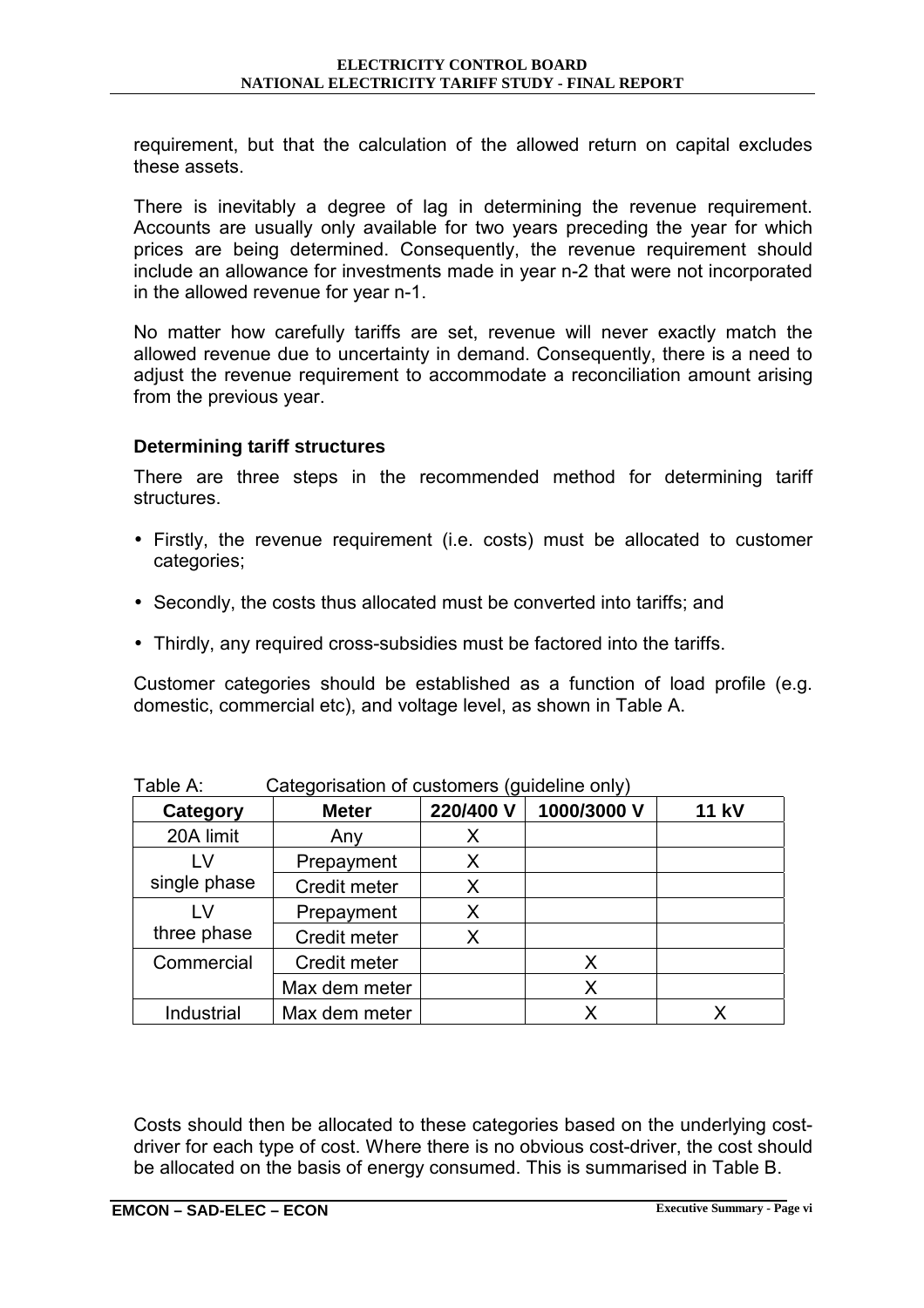| Table B:<br>Cost elements, cost-drivers and allocation parameter |                           |                                                           |  |  |
|------------------------------------------------------------------|---------------------------|-----------------------------------------------------------|--|--|
| <b>Cost element</b>                                              | <b>Cost driver</b>        | <b>Allocation parameter</b>                               |  |  |
| Power supply costs:<br>maximum demand<br>charge                  | Peak demand on<br>network | Peak-coincident maximum<br>demand of customer<br>category |  |  |
| Power supply costs:<br>energy charge                             | Energy<br>consumption     | Energy consumption of<br>customer category                |  |  |
| <b>Distribution losses</b>                                       | Energy<br>consumption     | Energy consumption of<br>customer category                |  |  |
| Network assets:<br>depreciation and return                       | Peak demand on<br>network | Peak-coincident maximum<br>demand of customer<br>category |  |  |
| Working capital                                                  | Mostly due to<br>arrears  | Average arrears of<br>customer category                   |  |  |
| Bad-debts                                                        | No obvious cost<br>driver | Energy consumption of<br>customer category                |  |  |
| O&M costs                                                        | No obvious cost<br>driver | Energy consumption of<br>customer category                |  |  |
| <b>Customer services</b>                                         | Number of<br>customers    | Number of customers                                       |  |  |
| Overhead costs                                                   | No obvious cost<br>driver | Number of customers                                       |  |  |

Once the costs have been allocated, these should be expressed as a tariff. There are three types of tariff fees dealt with in this methodology:

- Fixed monthly charges;
- Maximum demand charges; and
- Energy charges.

Table C summarises the recommended approach for each cost element, and notes different approaches based on meter limitations.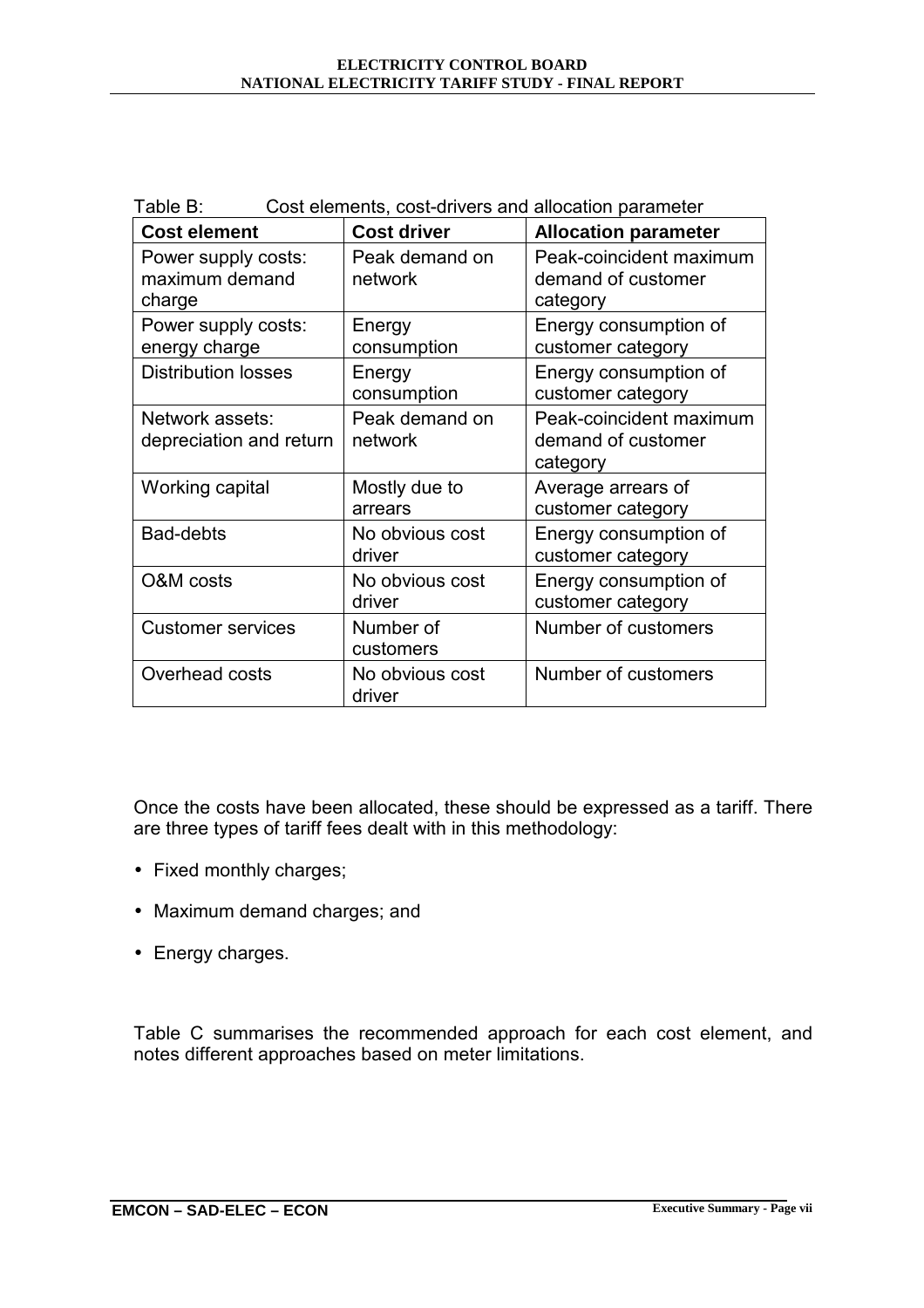|                                                 | <b>Tariff form</b>                         |                                                  |  |
|-------------------------------------------------|--------------------------------------------|--------------------------------------------------|--|
| <b>Cost element</b>                             | <b>Customers with</b><br>max. demand meter | <b>Customers without</b><br>max. demand meter    |  |
| Power supply costs:<br>maximum demand<br>charge | N\$/kW or N\$/kVA                          | c/kWh                                            |  |
| Power supply costs:<br>energy charge            | c/kWh                                      | c/kWh                                            |  |
| <b>Distribution losses</b>                      | c/kWh                                      | c/kWh                                            |  |
| Network assets:<br>depreciation and return      | N\$/kW or N\$/kVA                          | c/kWh                                            |  |
| Working capital                                 | c/kWh                                      | c/kWh                                            |  |
| <b>Bad-debts</b>                                | c/kWh                                      | c/kWh                                            |  |
| O&M costs                                       | c/kWh                                      | c/kWh                                            |  |
| <b>Customer services</b>                        | N\$/month                                  | N\$/month (or c/kWh<br>for prepayment<br>meters) |  |
| Overhead costs                                  | N\$/month                                  | N\$/month (or c/kWh<br>for prepayment<br>meters) |  |

Table C: Cost elements and tariff charges

Cross-subsidies between customers should be limited to one customer category. We recommend that a special customer category be defined for this purpose, and supplied through a current-limited meter and charged through a simple energy tariff. The tariff level for this customer category should be set either by the ECB or the relevant local authority in the distributor's area.

The cost of the cross-subsidy can be calculated as the difference in expected revenue from the unsubsidised tariff and the subsidised tariff. This cost should then be borne by other tariff categories in proportion to their energy consumption and expressed as a c/kWh charge.

Many municipalities in Namibia use electricity tariffs to raise revenue for other municipal services. We recommend that this implicit tax on electricity be expressed as a separate charge on top of tariffs and regulated not by the ECB but the Minister of Finance or Minister of Regional, Local Government and Housing.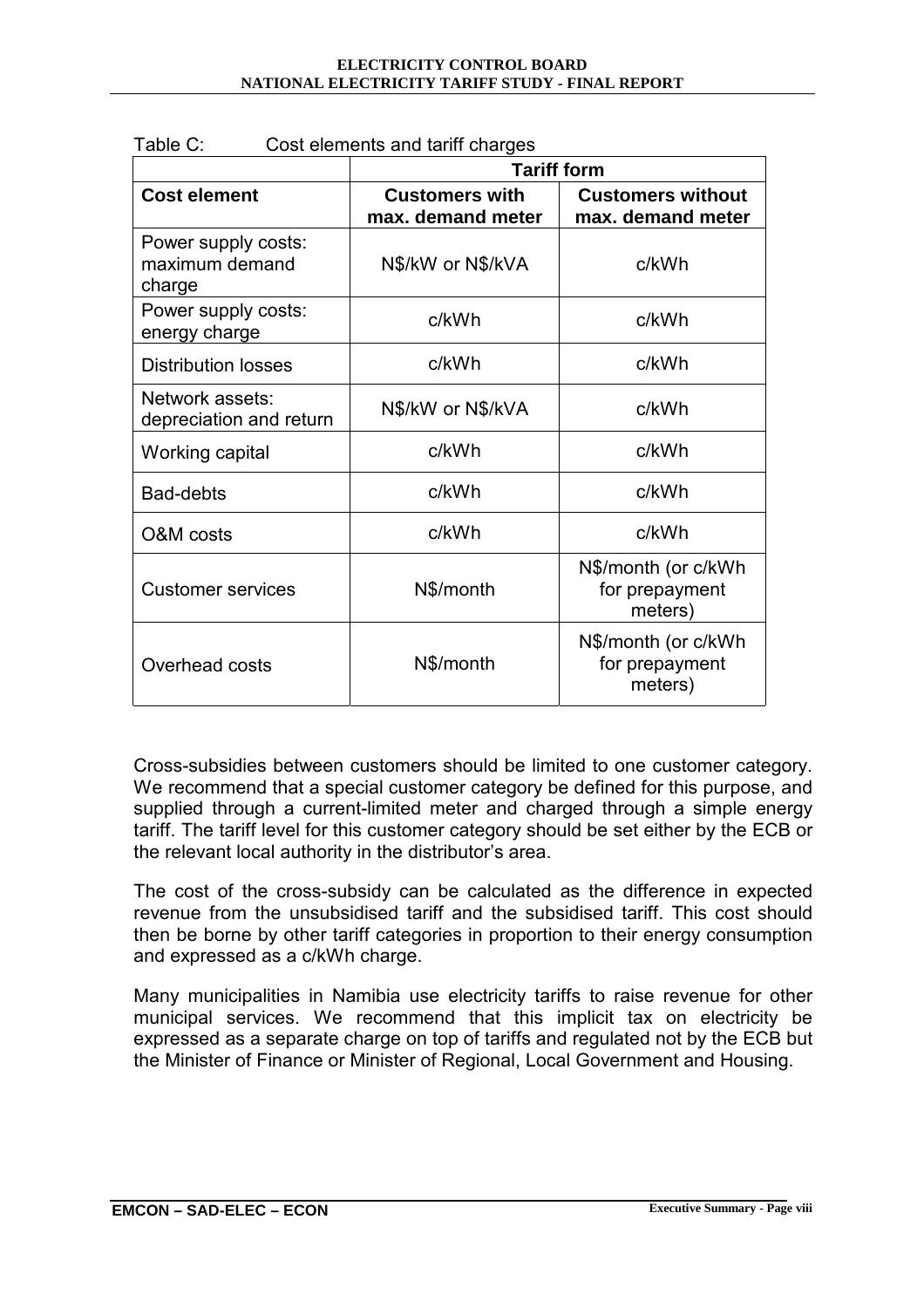## **Review of NamPower's Tariff Proposals**

#### **Generation**

Electricity regulators around the world face a tough challenge to balance the interest of various stakeholders when they determine price levels for their respective monopoly industries. Generally, customers' harbour expectations of low prices while investors seek a high return on their investments. Various regulatory methods have been developed to assist regulators in managing these conflicting objectives.

The introduction of competition in the generation sector holds the promise that the regulator will be relieved from regulating generators' prices. Rather, it is hoped that an efficient competitive market will determine prices through market principles reflecting supply and demand balances.

However, it is the ECB Consultants' view that effective competition in the Namibian generation sector is at least six to eight years away. Hence, it is recommended that the ECB should consider and adopt regulatory practices that are in line with a monopoly generation sector. There are essentially two widely used cost based methodologies in use to regulate the industry, they are:

- Rate of Return regulation (e.g. Return on Asset), and
- Price Cap or Incentive Regulation (e.g.  $\text{CPI} \text{X}$ ).

Given the early stages of regulatory developments in Namibia we suggest that the ECB should consider the Rate of Return regulation method for generation. The proposed methodology will allow NamPower generators to recover all their costs and make a fair return on its investment.

The scope of generation costs should include:

- Primary energy costs;
- Operation and maintenance costs associated with generation;
- Overheads attributed to generation;
- Use of transmission network costs;
- Depreciation; and
- Return component.

We suggest that the depreciation rate be based on the historic cost asset values, and that the return on NamPowerís generators should be based on the historic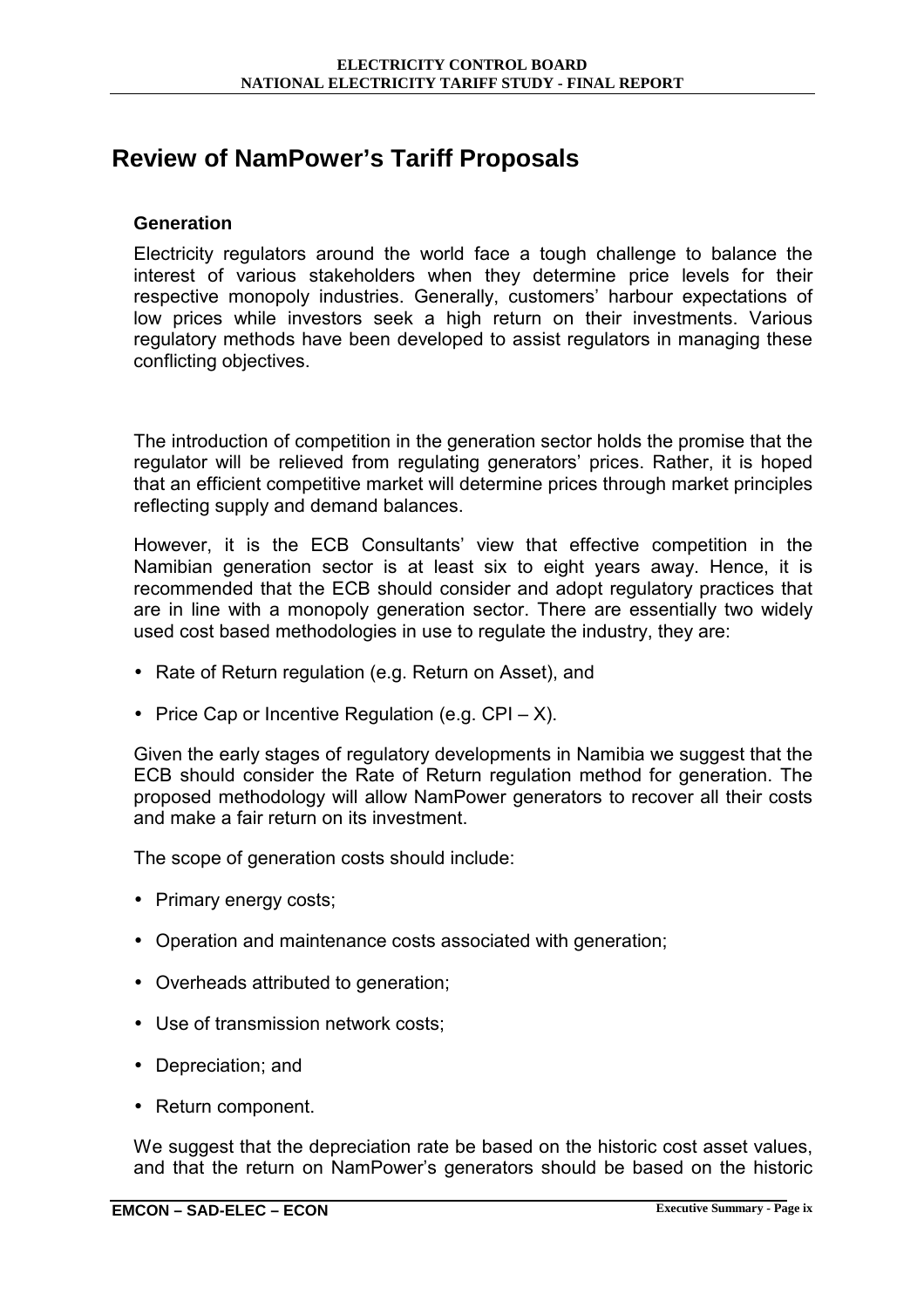rather the replacement net book value of the assets. This approach will ensure that NamPower will make a fair return on the investment it has made in its generators. However, industry experts are in agreement that this approach will lead to a large increase in prices when new assets are introduced. The ECB Consultants have recognised this shortcoming and have recommended that prices to consumers will have to be adjusted through a transition period to reflect the higher cost of new capacity in a competitive industry ultimately.

NamPower has proposed an avoided cost approach (sometimes referred to as opportunity cost) to determine the value, and hence price of its generators. The method does not consider the cost of NamPower's own generators to determine the regulated tariff but rather the costs of other (outside the borders of Namibia) generators. This method, if adopted, will put intense pressure on present prices in Namibia while there is excess capacity in the region. Eskom in South Africa has recently announced that it foresees significant increases in its tariffs, which will result in higher prices if the avoided cost method is adopted.

NamPowerís proposed methodology would be useful to determine the value of NamPowerís generators in a competitive market where customers will have the freedom to buy from any supplier in or outside Namibia, provided that there is sufficient competition between the generators and not merely a selection between monopoly utilities, which is the current Southern African Power Pool arrangement.



*ECB Tariff study : Phase 2 ECB / emCON / SAD-ELEC*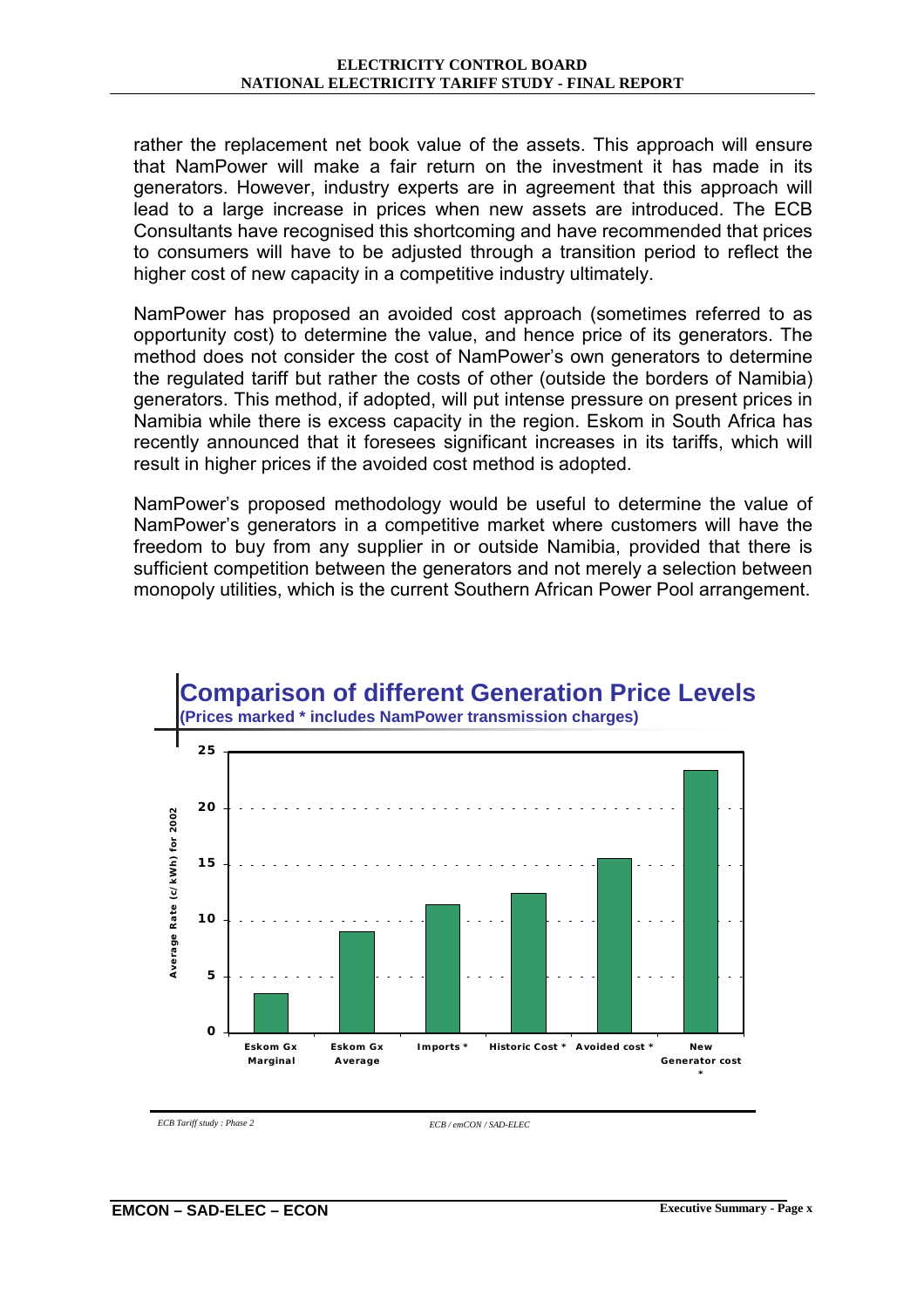Namibia will soon introduce a Single Buyer (SB) phase as the first step towards a more competitive market. The SB will provide Namibia with greater flexibility to introduce new entrants while the industry and the region is transforming into a more competitive arrangement. In that context, the ECB Consultants recommend a move away from cost-based regulated prices to market prices over the expected six to eight year period when the existing surplus generation capacity in the southern Africa region is being eroded.

The ECB Consultants have noted NamPower's objection to the generation tariff methodology proposed in this Study. However, we feel obliged to point out that in our view, to adopt a regulated cost based tariff methodology rather than a marketbased approach at this initial stage of reform has been considered and applied by others during the SB phase. Hunt and Shuttleworth for example, in their wellrespected book on "Competition and Choice in Electricity", have noted that:

"*The purchasing agency* (Single Buyer) *can in principle discriminate between generators; …. offering lower prices to lower cost generators, and in this way appropriate the 'economic rents' from low-cost sources for which customers have already paid.* 

*For example, in a transition to competition, a regulator may face an industry where low-cost hydro resources have been regulated to provide low-cost power to consumers. A move to market prices would ensure windfall gains to the owners. The regulator can perhaps see virtue in introducing competition, but is unhappy*  with making some owners millionaires and bankrupting others..., It *(SB)* could *provide existing power at some average of the high and low costs, while purchasing new power at market prices.*"

The Consultants encourage the ECB to continue with engagements and dialogue to find a balance between the needs of the different stakeholders.

It is recommended that the trading arrangements between the generators and the SB be based on cost reflective tariff structures and levels and should include:

- An availability charge (N\$/available MW/week) to cover the generator's fixed cost. The structure could be enhanced to incentivise the plant personnel to make the plant available when it is needed most.
- An energy charge to cover the generator's primary energy cost and variable operation and maintenance cost if it is called on to generate. We recommend a simple flat rate structure unless there are large cost differences, which could cause generators dispatch distortions.
- Separate ancillary charges for those services that cause an additional cost when called upon.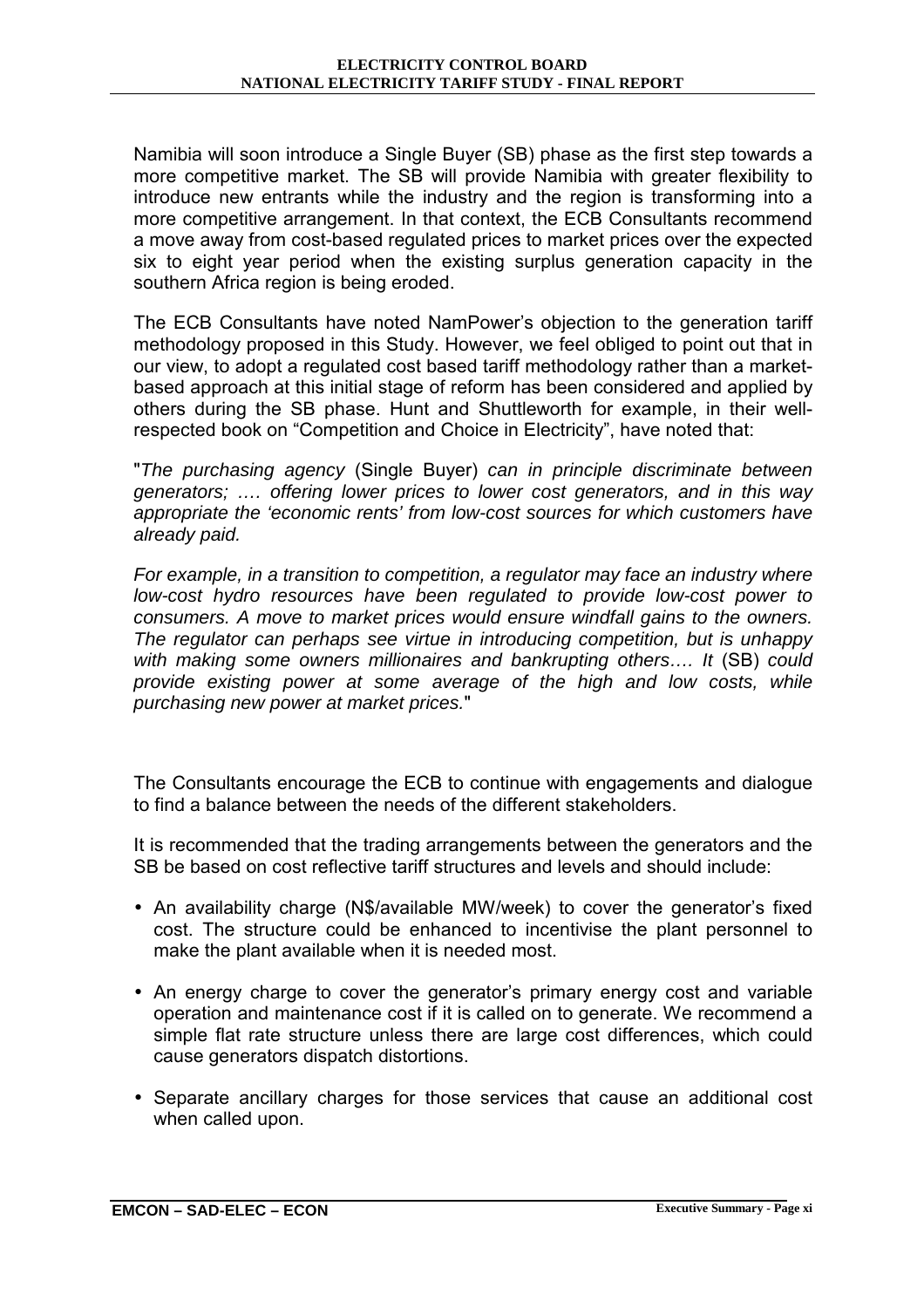NamPower has recommended a flat fixed rate for capacity payments. They have also proposed several energy rates for different output levels from the Ruacana power station. In addition they have recommended the introduction of several sets of ancillary services.

Some of these services have been priced in Namibian Dollars and some in US Dollars. Although we foresee the eventual unbundling of ancillary services to participate in the competitive market we would recommend that at the start of the SB phase to unbundled only those services that cause significant additional costs when called upon. However, we do recognise that ancillary service payments can be a powerful motivator and have suggested some ancillary service payments under certain conditions.

#### **Transmission**

A review of NamPowerís proposed transmission tariffs has shown that there is general agreement on the use of a Rate of Return regulation methodology to determine transmissionís revenue requirement. The ECB Consultants also support the inclusion of the following revenue requirement components:

- Operation and maintenance costs associated with transmission;
- Transmission losses;
- Overheads attributed to transmission;
- Depreciation; and
- Return component.

Transmission will remain a monopoly function of the industry and we therefore recommend that the level of depreciation be based on replacement assets. We furthermore recommend that the regulated return be calculated on the net book value of replacement assets excluding any subsidised assets. Our understanding is that NamPowerís proposal supports these principles. The large difference in revenue requirement proposed by NamPower and what the Consultant's have calculated can mainly be attributed to the subsidised asset portion, which have been excluded from our return calculations.

NamPower has recommended that an optimised asset valuation process be used to determine transmission's asset value. This methodology excludes any inefficient (or unproductive) transmission assets from the asset base. However, our experience with optimised asset value calculations has been that it is a subjective process susceptible to a variety of assumptions. The process is also quite complex and requires a substantial amount of network modelling. NamPowerís own calculations have not revealed any unproductive assets, and the value of the more complex optimised asset methodology can therefore be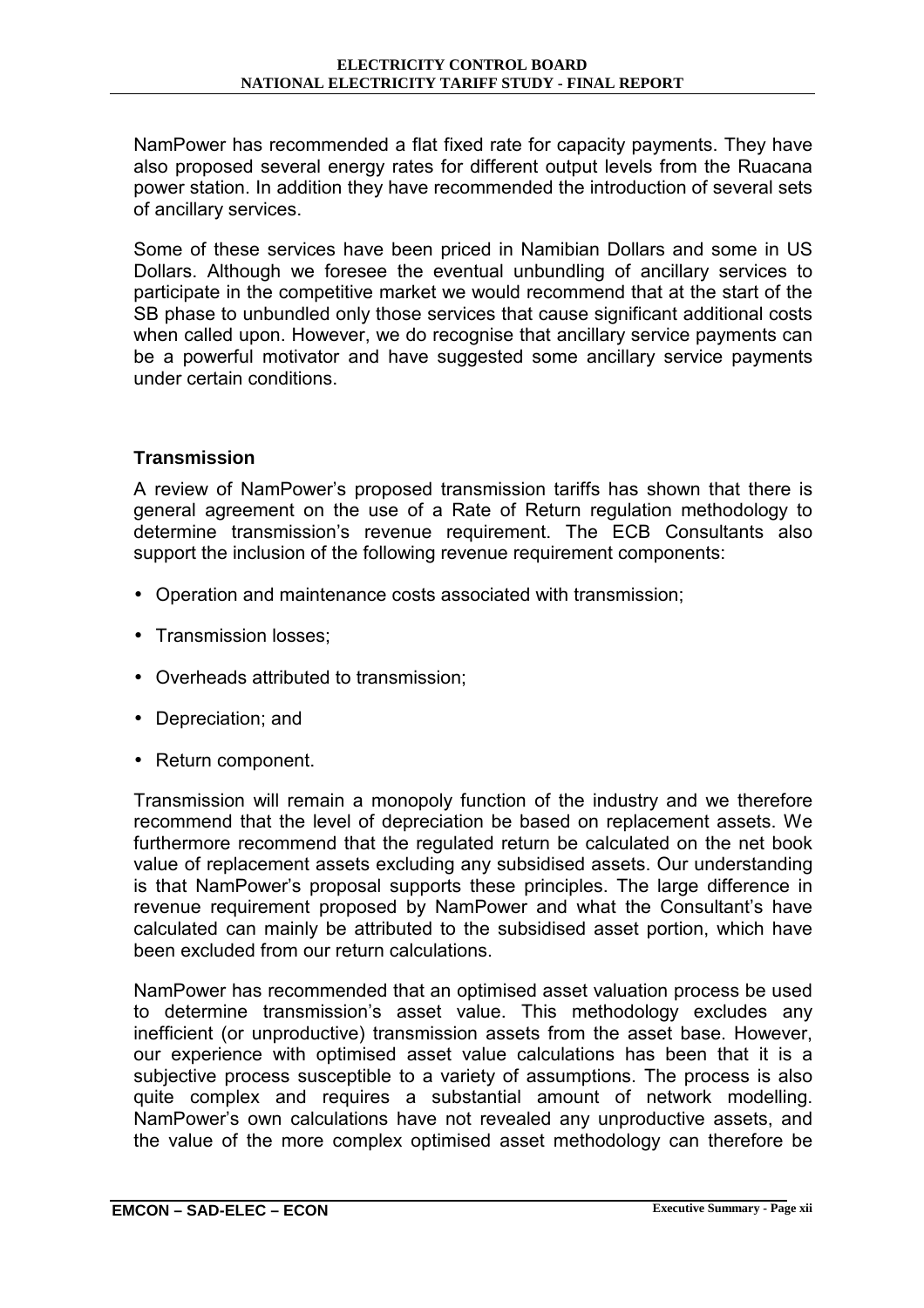debated. We would not recommend its implementation at this stage of regulatory developments.

NamPower has suggested charging customers for the use of the network using a combination of demand (N\$/kVA) and energy (c/kWh) charges. The Consultantsí recommendation is to use the tariff structure closest to the cost drivers of the industry. In the case of transmission customers, it is believed that the more appropriate cost driver is kVA, and in the case of generators it is installed capacity (MW). An energy charge, unless it is intended to recover transmission line losses, would encourage the wrong energy consumption behaviour and could result in a distortion of investment decisions.

The ECB consultants have noted NamPower's concern of the impact of a high demand charge on consumers. Our recommendations have made provision to investigate the desirability of a monthly service charge (N\$/month) to reduce the level of demand charges.

#### **Single Buyer**

Although NamPower has not finalised their position with regards to the tariff structure and level of the SB, the ECB consultants have supported NamPower's proposal that the SBís selling price should include the following components:

- Operation and maintenance costs associated with SB;
- Overheads attributed to transmission;
- Depreciation;
- NamPowerís generation energy purchase cost including transmission wires charges;
- Imported energy purchase cost including transmission wires charges; and
- ECB charge.

We have identified at least three possible tariff structures, which the SB could choose to sell its electricity, these are:

- Flat energy charge;
- Time-of-use differentiated energy charge, or a
- Combination of demand and energy charges.

Our recommendation, to use a combination of demand and energy charges, is based on the fact that it will promote the efficient use of electricity (the time-of-use energy rates could also achieve this) and reduce the financial exposure of the SB.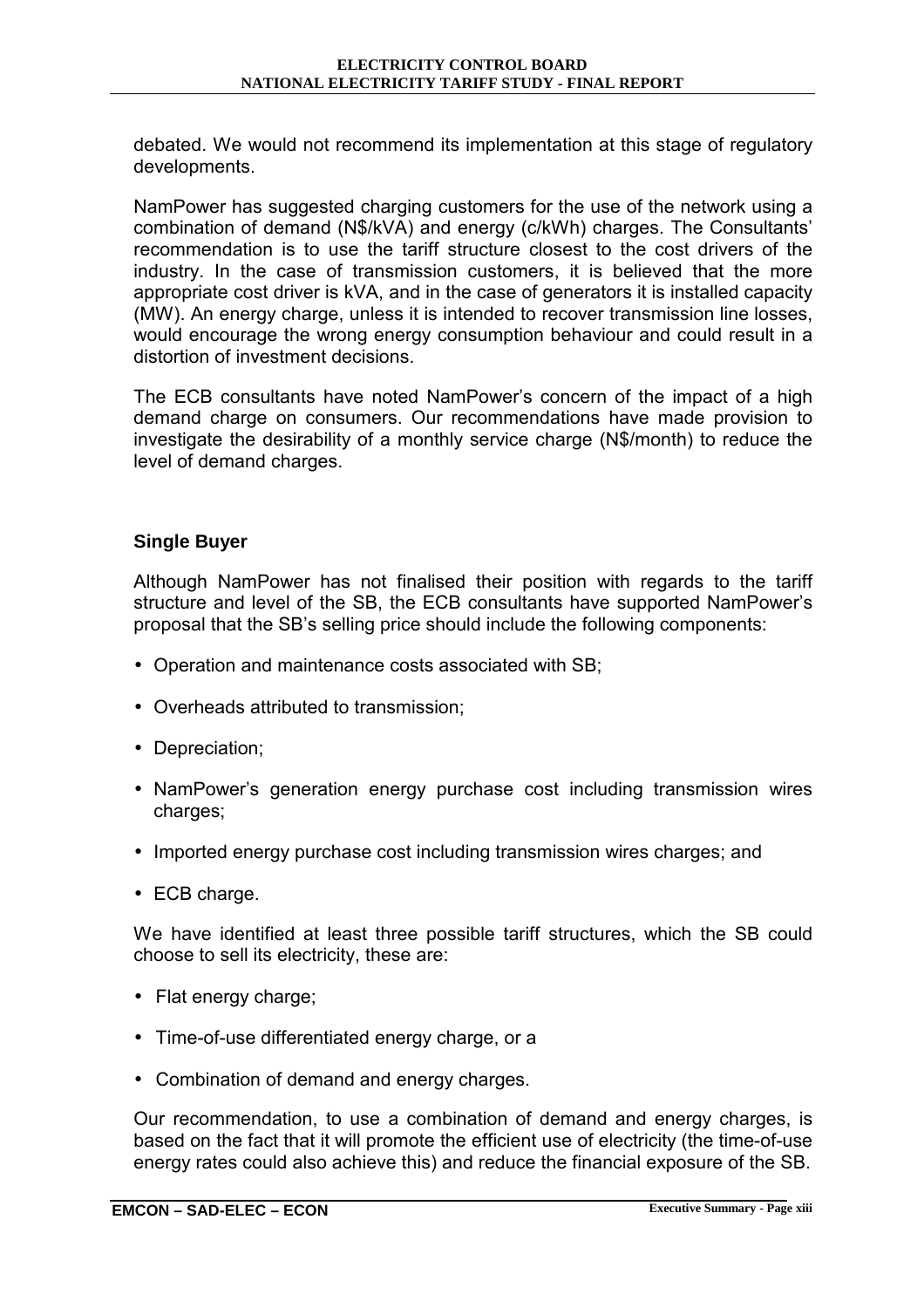We do recognise that these proposals will be subject to more debate over the following months as part of the ECB's project to develop and establish the SB in Namibia.

#### **Shared Approaches**

The Report includes a section that deals with those tariff related issues, which are common to the proposals of the respective groups. These include comments and views on:

#### **Allocation of internal transmission charges**

In principle we support NamPower's suggestion to split the charges for the backbone transmission network cost between the producers and consumers. However, we recommend that the producers' share be allocated between the different stations and the import function based on installed capacity, rather than on energy send out.

#### **WACC calculations**

NamPower has proposed that the Rate of Return values be based on a Weighted Average Cost of Capital (WACC) calculation using the Capital Asset Pricing Model to establish risk adjusted equity returns. We support the model, and its use to determine the appropriate WACC value. However, we are concerned with NamPower's high assessment of regulatory risk (3%) premium) in the Namibian market. We are not convinced that this premium is justified given that NamPower is government owned, and there is no stated intend to privatise the utility. We have excluded the risk premium from our WACC calculations; consequently our return values are slightly lower than those calculated by NamPower. We believe that our proposed WACC values, if compared to other monopoly industries, will provide NamPower with adequate guaranteed levels of return.

#### **Overhead costs**

NamPower has indicated that they are still in a process to refine the allocation of overhead costs to the different groups and power stations. A review of the proposed allocation methods could only be made once the work under development has been finalised.

#### **NamPower's cash reserves**

NamPower currently holds short-term investments to the value of approximately N\$900 million. The ECB has requested the Consultants to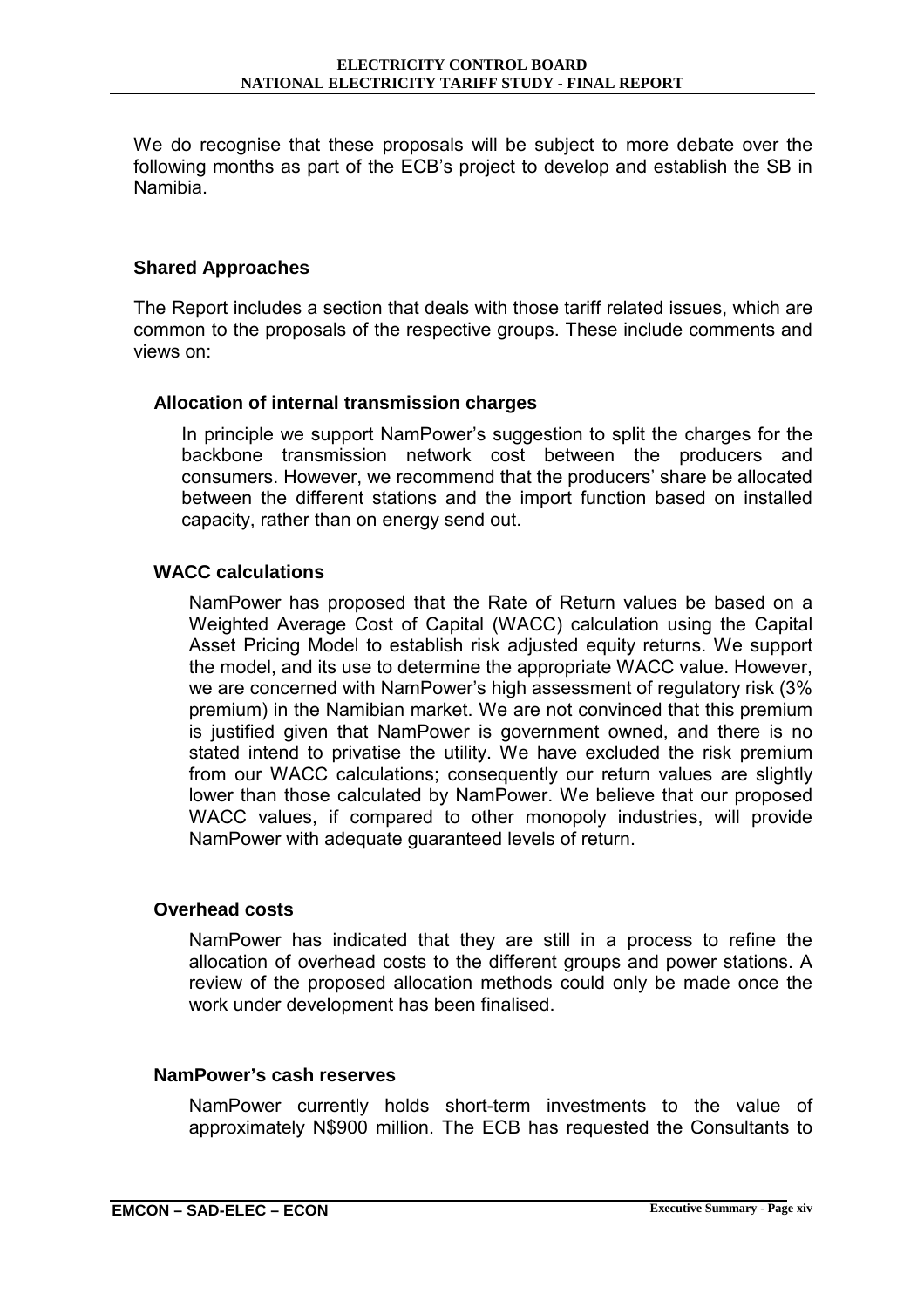express an opinion on whether this investment or the proceeds of this investment should in any way influence Namibia's electricity prices.

It has been noted that the cash reserves were allowed to accumulate due to certain historic developments, and that the intent has always been to use the cash to invest in NamPowerís expansion programme and thereby reducing the finance costs. However, NamPower has managed to obtain lower cost financing and hence there was no need to invest the money. The future use of the money has consequently come under debate.

We have identified several potential uses of the money. Each proposal holds different potential benefits for the customers, the Government of Namibia and NamPower. Our recommendation is that the ECB should raise the issue with the Government of Namibia and initiate a discussion with the different parties. In line with corporate governance, the NamPower Board should provide the shareholder with a set of options outlining the strengths and weaknesses of each. The owner will then decide on the appropriate strategy.

#### **Extension Charges**

The ECB Consultants have also reviewed the use of existing rental charges to consumers with dedicated circuits. It was found that the present methodology includes a component for depreciation, which is already included in NamPower's asset base. This could result in customers being over-charged. These charges have also been levied indefinitely. Again this could be seen as unfair because these assets would eventually be paid off at which point the customer should not be required to continue to pay for it.

NamPower has recognised the shortcomings of the current rental charges and have suggested the implementation of Connection Charges. Our understanding is that the charge is designed to recover the interest component of the capital expenditure NamPower had to incur to establish the infrastructure. The charge will not include a component for operation and maintenance or depreciation. This will avoid the unfair practise of double charging.

## **Cost of Supply Analysis**

Four distributors were investigated in more detail to test the proposed distribution tariff methodology. These were: NamPower distribution, Northern Electricity, Walvis Bay and Okahandja. However, due to a lack of substantive information, it was found that a quantitative analysis of Okahandja was not possible within the scope of this Study.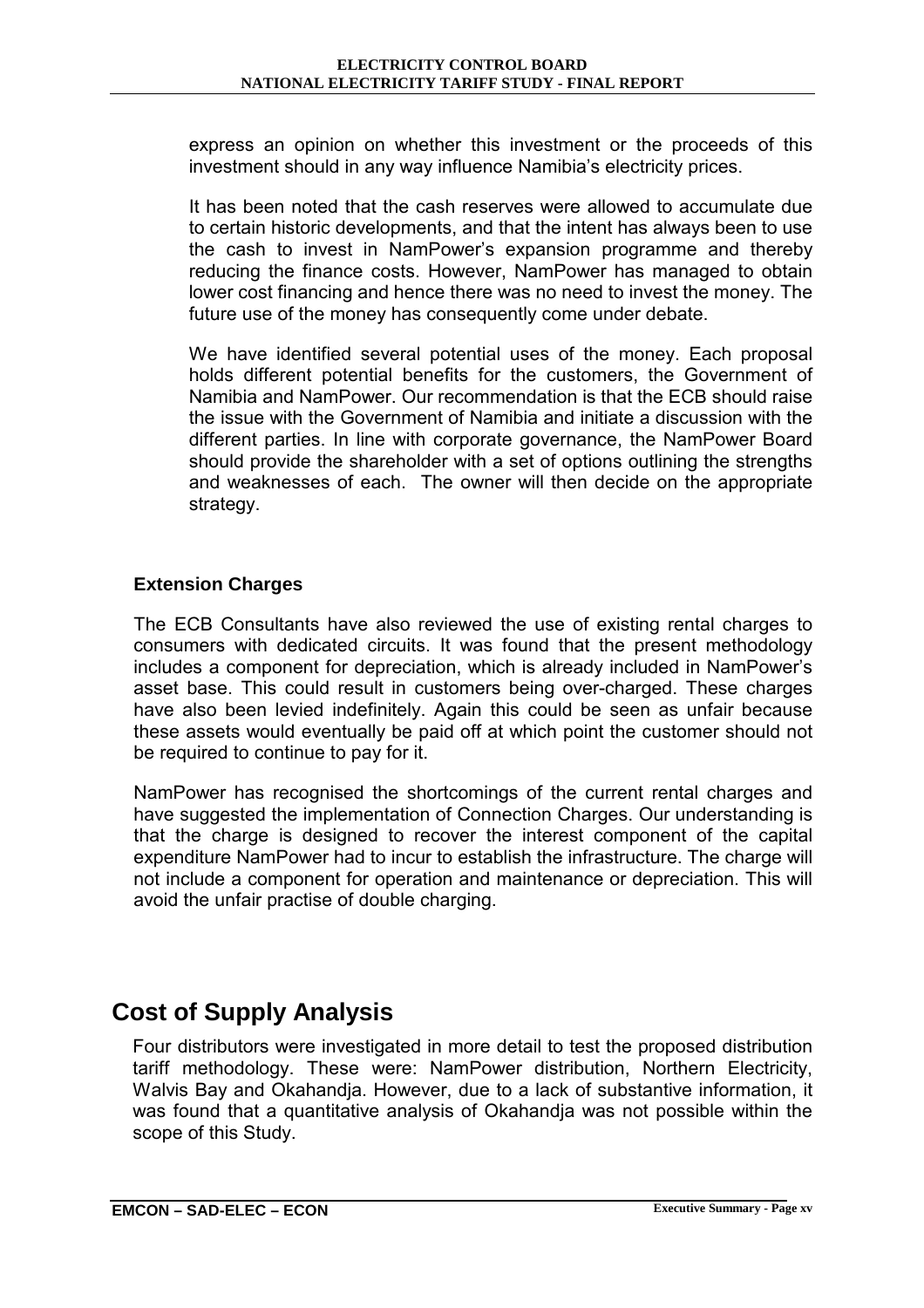The first step in the analysis process is to define the appropriate financial, technical and customer data sets that are required. The analysis in this Report builds on the pricing methodology developed in the *Distribution tariff methodology*  chapters*,* and the data sets have been designed to capture the information needed to implement this methodology.

The next step is to match the available information, which was obtained from a data survey, with what is required in the data sets. Whenever the available information was insufficient or incomplete, the distributors were contacted with specific data requests. Sometimes the information was not available, in those cases informed estimates were used to populate the data sets. The information from the various distributors allowed for the opportunity to analyse the proposed tariff structures, revenue requirements (including asset valuations) and customer details.

Once the data sets are populated, a spreadsheet model is used to apply the proposed distribution tariff methodology for each of the distributors. The tariffs calculated in this way were then compared to what the respective distributors have proposed.

Key observations from this analysis are:

- The proposed methodology, as described in the *Distribution tariff methodology*  chapters, can be implemented and applied to calculate cost reflective distribution prices.
- The various distributors keep information in different formats. Reporting arrangements to ECB need to be standardised and information collection managed. This includes maintaining reliable asset registers that reflect replacement costs and expected asset life.
- The distributors have different customer categories, which makes regulation and comparison more complex. Both Northern Electricity's and Walvis Bay's customer categories were found to be well aligned with what has been proposed.
- Some distributors have expense categories, which would probably not be allowed as part of their revenue requirement calculations. Finalisation of the NamPower wholesale tariff and a standard rate of return for distributors will have to be determined before final tariff levels can be calculated.
- Based on the results of the cost of supply analysis, both NamPower and Walvis Bay would require large general tariff increases (78% and 20% respectively to achieve a 6% real rate of return). However, a change in the wholesale price of NamPower can significantly change this position. Given the current assumptions, Northern requires no tariff increase to meet a 6% rate of return.
- In the case of Northern Electricity and Walvis Bay, larger customers tend to crosssubsidise smaller customers. In the case of NamPower tariffs, there appears to be no clear trend in the cross-subsidisation between the customer categories, although cross-subsidisation exists.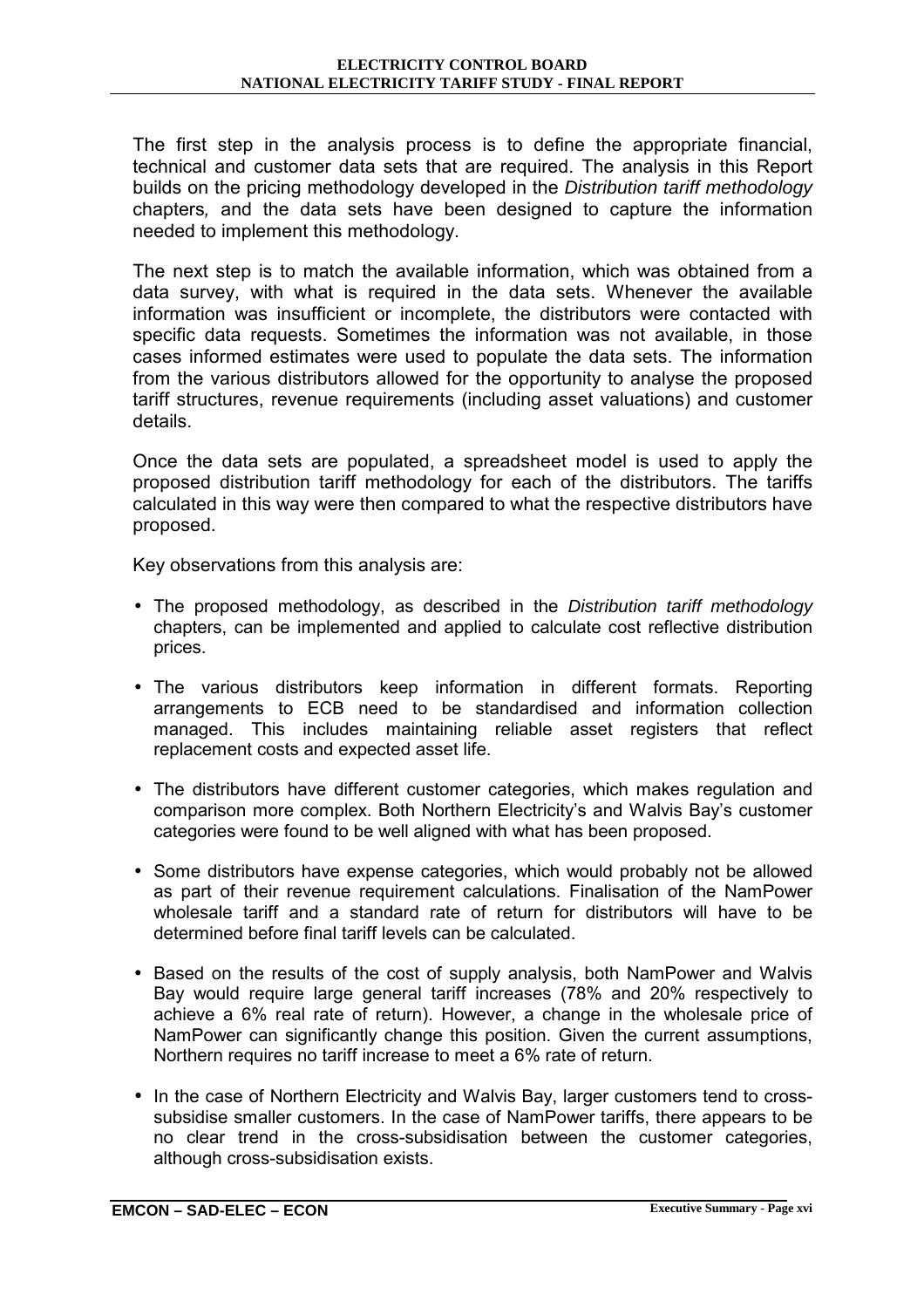# <span id="page-23-0"></span>**1 Introduction**

## 1.1 Background

The Electricity Control Board (ECB) of Namibia has commissioned a Study into electricity pricing in Namibia, the Terms of Reference guiding the Study are found in Appendix A.

One core set of activities in this project is to analyse the current electricity tariffs, and subsequently develop a set of distribution pricing principles and methodology for the country. This Report presents a discussion and review of the current tariff regime, and develops recommendations to distribution pricing. A cost of supply analysis, using the previously developed tariff methodology, is performed using data from certain Namibian electricity distributors.

The present Study was commissioned by the ECB: this Report therefore represents the findings, recommendations and views of the ECB Consultants, and not the ECB. The Report incorporates comments received at and subsequent to the stakeholder workshop held on 14 September 2001. However, stakeholders have not yet been afforded the opportunity to comment on this Final Report, and can therefore not be expected to agree with the recommendations made therein. Discussions held with NamPower on 16 November 2001 have indicated that the corporation supports a different generation pricing methodology than is recommended by the Consultants. This issue will be addressed in the near future through constructive dialogue to formulate mutually acceptable guidelines.

The ECB is conscious of the various divergent requirements of stakeholders and has given its commitment to continue the consultative process once the Final Report has been released, to the benefit of all participants of the Namibian electricity supply industry.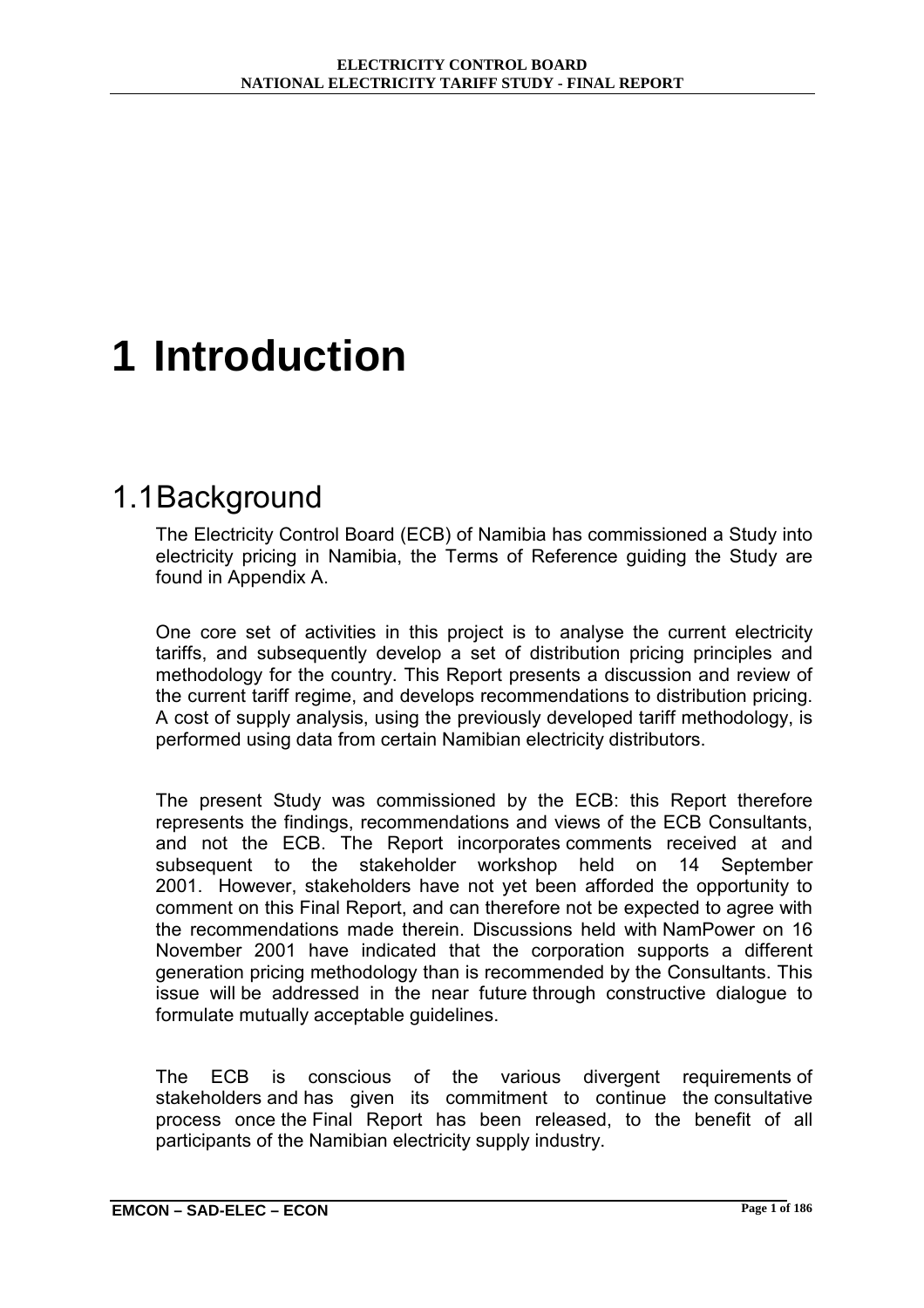## <span id="page-24-0"></span>1.2 ECB Consultant team

The Consultant Team undertaking this Study consists of three parties, namely

- **the Namibian consultancy EMCON:** Ralf Tobich and Detlof von Oertzen,
- **the South African consultancy SAD-ELEC:** Tore Horvei, Maree Roos and Cosmas Gutu; and
- **the Norwegian** *Centre for Economic Analysis***, ECON:** Mark Davis, Andrew Ellis and Eivind Magnus.

EMCON Consulting Engineers acted as lead Consultant for the purposes of this Study and was responsible for the management of the project.

## 1.3 Study methodology

The Consultant Team followed a three-phased approach to this Study:

- During **Phase 0**, i.e. the Inception Phase, the exact scope of work and the Study programme was defined in consultation with the Client.
- In **Phase I**, an analysis of existing Namibian electricity tariffs was undertaken. The results of Phase I are summarised in the Phase I Report, dated 25 June 2001.
- In **Phase II**, the development of national distribution tariff principles, pricing methodologies and tariff structures is undertaken.

A detailed description of the activities carried out in the different phases is included in Appendix B.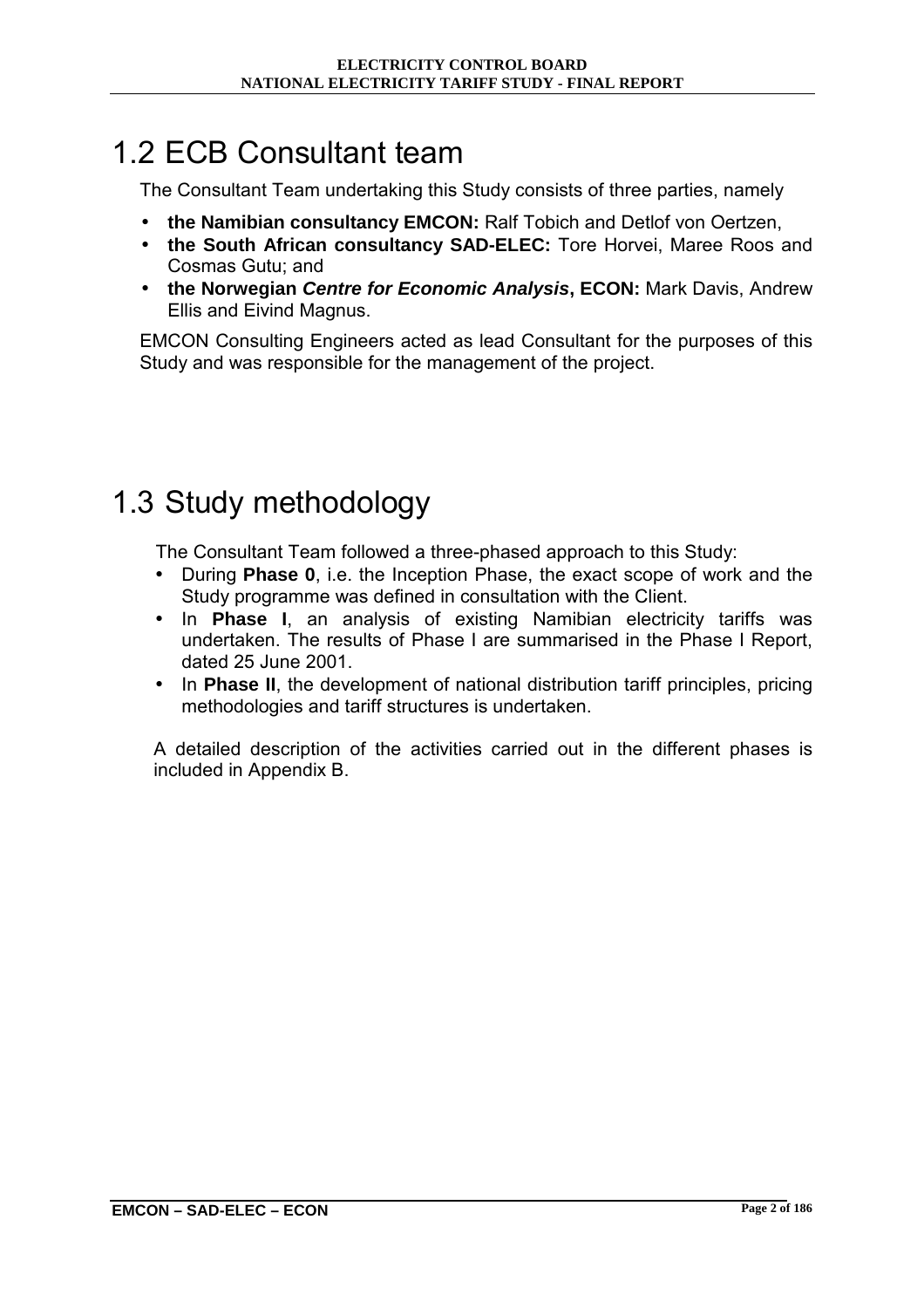# <span id="page-25-0"></span>**Section A: Existing Tariffs & NamPower Tariff Proposals**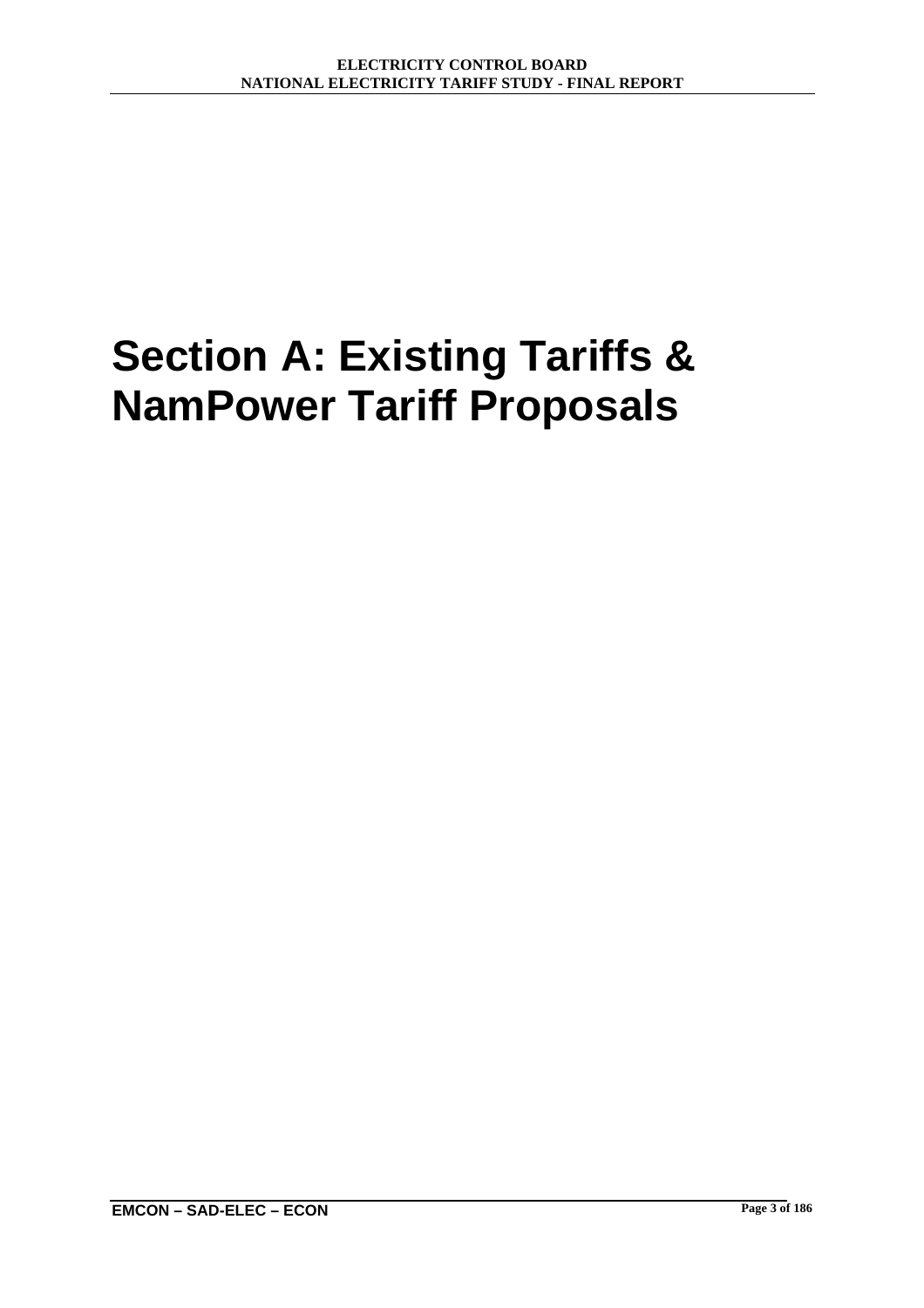# <span id="page-26-0"></span>**2 Analysis of Existing Distribution Tariffs**

This chapter provides both a qualitative and quantitative analysis of the electricity tariff structures presently used in Namibia. Section 2.2 presents a description of the tariff database compiled during the Study.

## 2.1 Distribution tariff data collection and analysis

The following electricity supply authorities provided (some) information about their electricity tariff structures:

- 
- 
- Aroab Farming Leonard VC Otavi
- 
- Berseba Mariental Outjo
- Gobabis
- Grootfontein
- 
- 
- 
- 
- 
- Katima Mulilo Opuwa
- Arandis Keetmanshoop Oshakati
	-
	-
	-
	-
	- Ministry of Regional and Local Government & Housing **• Rehoboth**
	- Namibia Airport
	-
- Henties Bay Northern Electricity Tses VC
- Kalahari Okahandja Tsumeb
- Karas RC Okakarara Usakos
	-
	-
	-
- 
- Aranos Khorixas Osire Power
	-
	- Aroab VC Lüderitz Otjiwarongo
		-
		-
		- Company Swakopmund
			-
			-
			-
- Karasburg Omaheke • Walvis Bay
- Karibib Omaruru Windhoek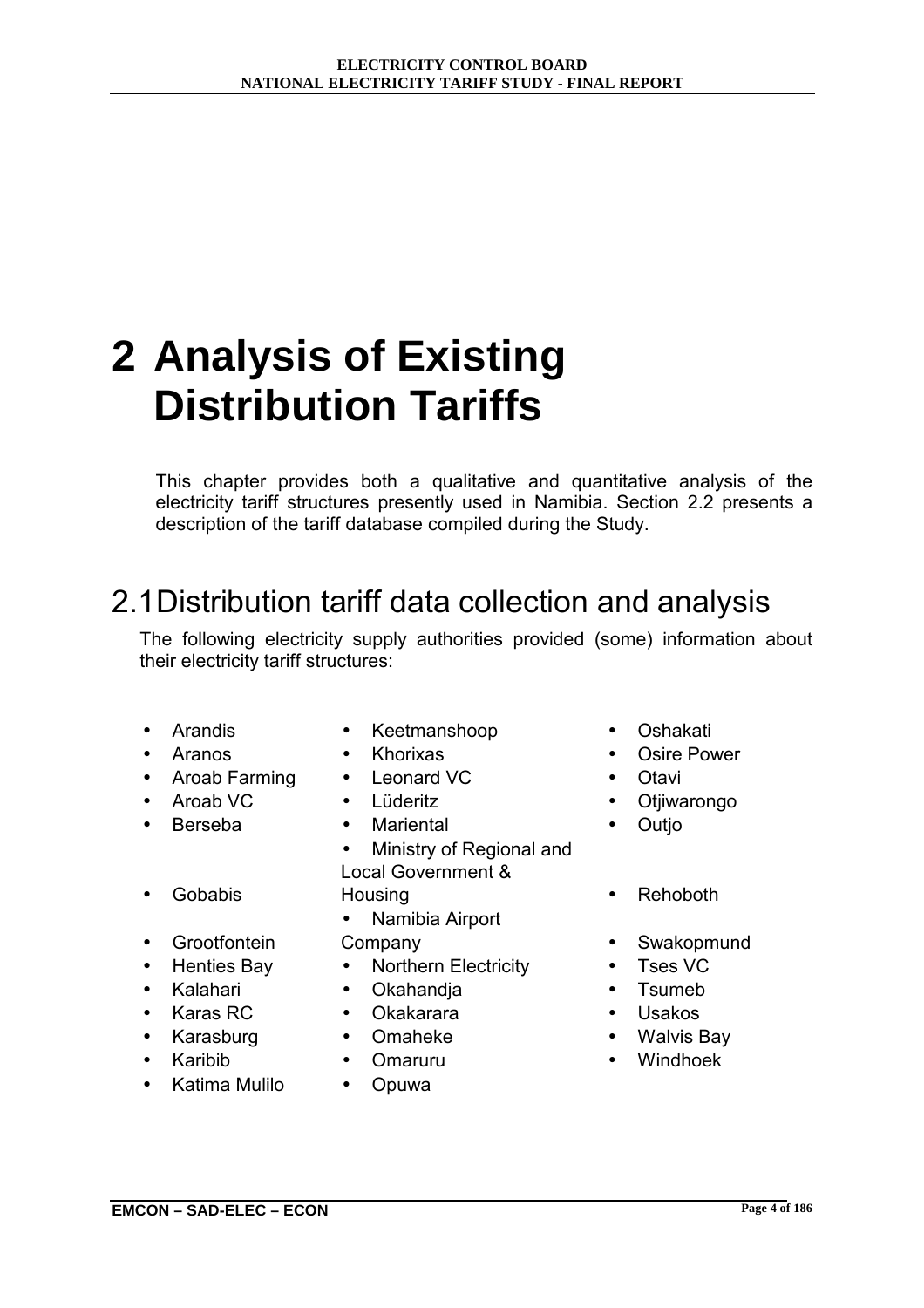<span id="page-27-0"></span>Responding mining houses were:

• Navachab

Rössing

• Ongopolo

• NAMDEB

The following supply authorities were investigated in greater detail:

- a typical larger urban distributor (Walvis Bay),
- a typical small town distributor (Okahandja),
- a rural distributor (Northern Electricity) and
- the farming sector distributor (NamPower).

The most obvious characteristics of the tariff structures received are

- the wide variety of individual tariff schedules,
- the diverse approach to the determination of tariffs, and
- the multitude of other electricity service-related tariffs and levies.

## **2.1.1 Tariff structures**

The following table summarises the existing tariff structures:

- **Domestic single phase conventional credit meter** 
	- o Monthly service charge depending on circuit breaker size [N\$]
	- o Basic/service charge [N\$]
	- o Unit charge [N\$ per kWh]
- **Domestic pre-paid meter single phase**  o Unit charge [N\$ per kWh]
- **Domestic pre-paid meter with circuit breaker or current limiter**  o Unit charge depending on CB/CL sizing [N\$ per kWh]
- **Domestic pre-paid meter three phase**  o Unit charge [N\$ per kWh]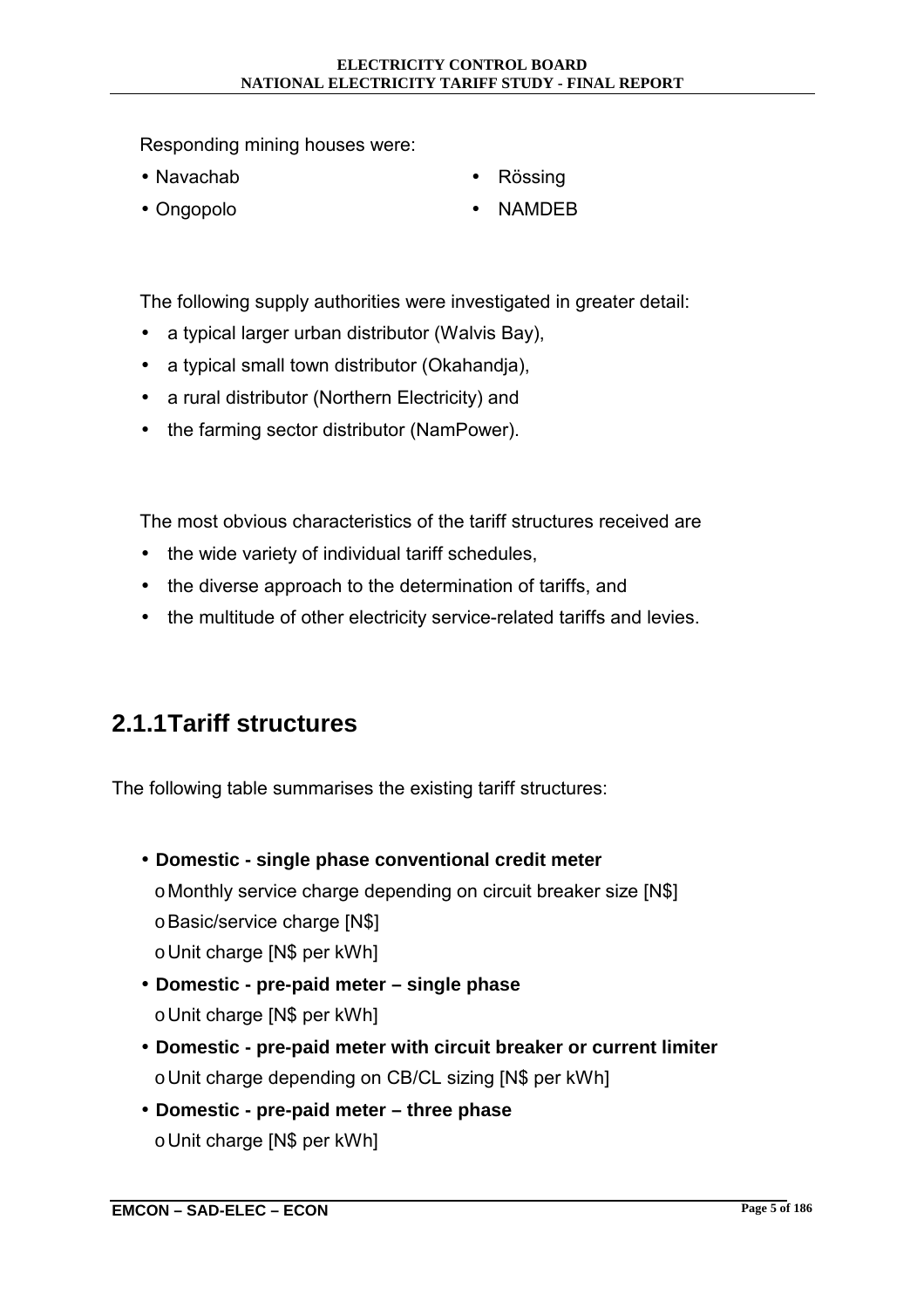- <span id="page-28-0"></span>• **Business and Light Industry – single phase** 
	- o Monthly service charge [N\$]
	- o Basic/service charge [N\$]
- **Business and Light Industry three phase** 
	- o Monthly service charge [N\$]
	- o Basic/service charge [N\$]
	- o Unit charge [N\$ per kWh]
- **Large Power Users without demand meters** 
	- o Monthly service charge [N\$]
	- o Demand charge (ordered) [N\$ per kVA]
	- o Unit charge [N\$ per kWh]
- **Large Power Users with demand meters** 
	- o Service Fee [N\$]
	- o Demand charge [N\$ per kVA]
	- o Unit charge [N\$ per kWh]
- **Streetlights** 
	- o per light [N\$]
	- o Unit charge [per kWh]

## **2.1.2 Tariff determination methodologies**

The submissions by the supply authorities did in most cases not include a description of the methodology used to arrive at a particular tariff rate, and the general tariff structure.

The following observations can be made:

- A cost of supply approach is not the main tariff determination driver for most supply authorities.
- Only a few re-distributors have attempted to accommodate the poor section in society by special tariff structures (i.e. there is no poverty tariff, but provision is sometimes made to accommodate small-scale domestic customers).
- Some re-distributors make use of a basic monthly fixed charge (sometimes referred to as service charge, which can be used to share costs between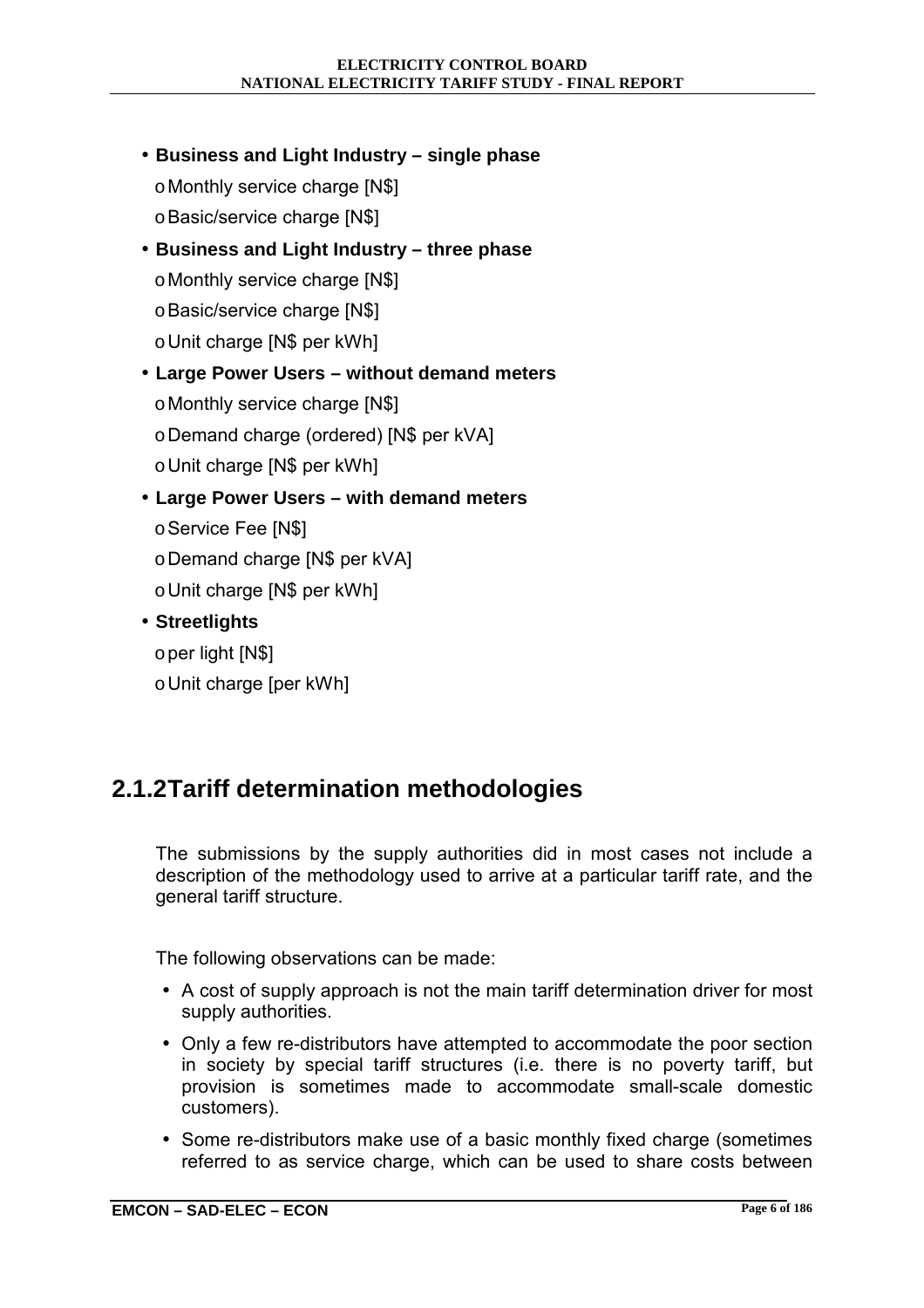customers not related to the customer-specific consumption), as well as a maximum demand [N\$/kVA] and/or capacity charge [N\$/amp] (i.e. a measure of the costs of providing the capacity of supply to the customer) and energy charge [N\$/kWh] (i.e. the costs related to the customer-specific energy consumption).

- No time-of-use or seasonal tariffs are applied, some of the larger supply authorities apply demand management practices, such as ripple control systems.
- Pre-payment tariffs, if available, often seem to be guided by the local supply authorities understanding of the customer's willingness to pay, and are often not obviously correlated to the actual cost of supply.
- Non-tariff charges, also referred to as sundry charges and levies
	- o show a very wide spread,
	- o are often clearly not cost reflective (often too low),
	- o would be difficult to motivate,
- Prices that are not cost-reflective may provide inefficient price signals to customers
- There is no residential geyser control (only via central ripple control) and/or geyser saving tariff in place, even though a hot water storage device contributes between 25% to 50% to a domestic electricity bill.
- In many cases, particularly for the smaller supply authorities, electricity tariffs are simply increased as a function of the annual supply increases, e.g. if the NamPower rates increase by 9% in a particular year, the local authority tariffs are increased correspondingly. One typical signature of this particular practice is if energy charges are specified to an accuracy of four digits, e.g. the cost of one kWh is N\$ 0.3125.
- Regional tariff distortions are obvious.
- What is also observed is that a number of supply authorities have made use of consultants at some point in the past to make recommendations with regard to a workable tariff structure. These methodologies are then used to recalculate the annual tariffs, often however the changing client base or new supply conditions are not explicitly taken into account. Particularly in the smaller local authorities this practice results in unrealistic tariff regimes, and both an under- and over-recoveries of cost were encountered.
- Few supply authorities have internal consumption tariffs in place, and the fact that many activities (e.g. street-lighting) are not separately metered, makes it difficult to assess the percentage loss and "in-house" use. This in turn makes it difficult for ECB to set targets to reduce losses.
- Since tariffs are not cost-reflective, the ability to finance network expansion, particularly in rapidly growing centres, will be difficult.
- Another common pricing principle used, particularly by the larger supply authorities, is that the sale of electricity is one of the few profitable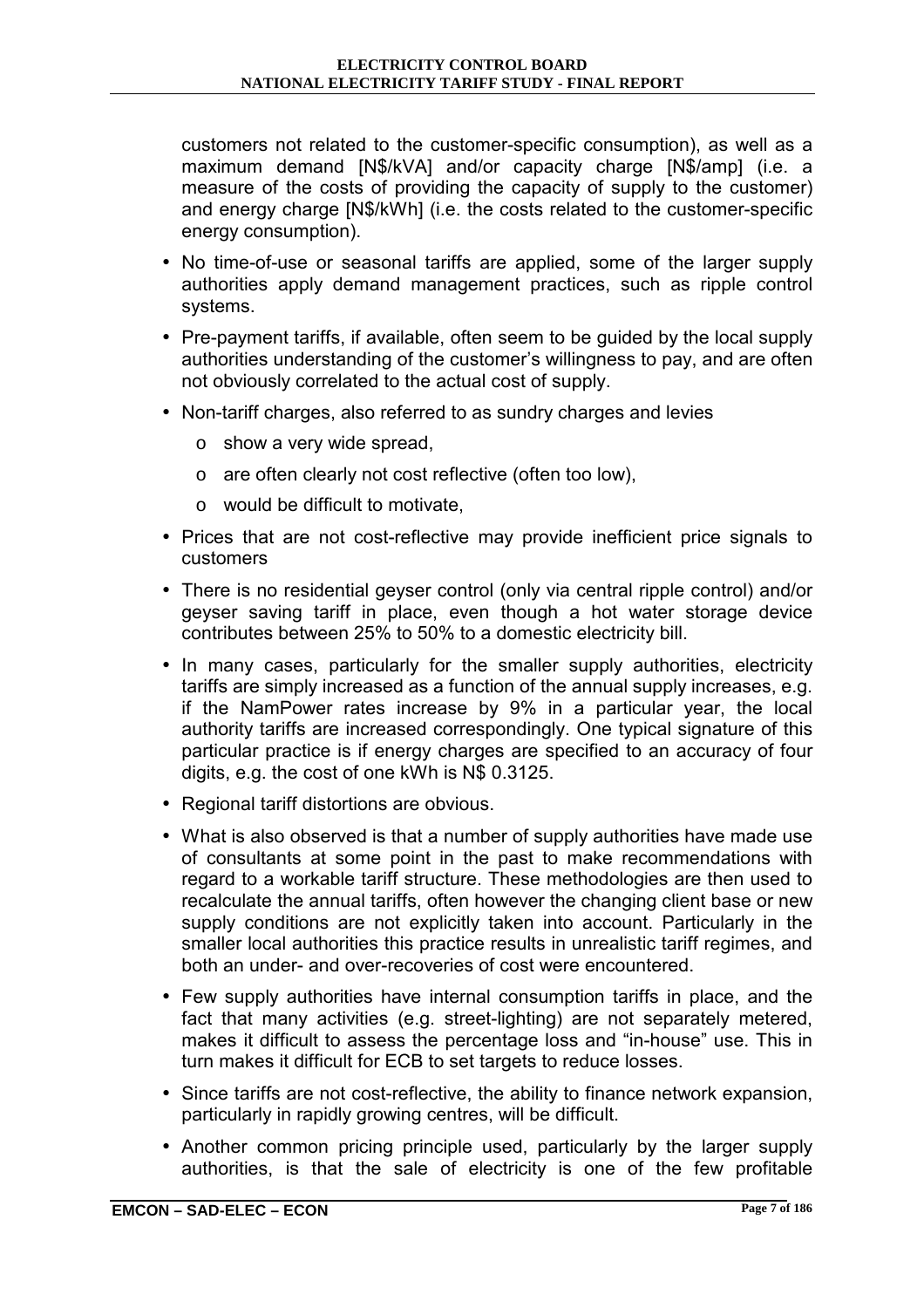<span id="page-30-0"></span>undertakings, and is used to cross-subsidise other essential local authority services. This leads to a situation in which the overall budget of a local authority is taken into account when determining the tariffs for a particular year, and only once all capital and recurrent expenditures are estimated, is the actual electricity tariff determined, thereby using these tariffs to balance out budgetary shortfalls.

- The variety and combination of electricity and sundry tariffs make a direct comparison of the various tariff structures difficult. In Phase II of the National Electricity Tariff Study a more standardized and uniform tariff approach was developed to address this observation, guided by the following principles
	- $\circ$  cost effectiveness and cost-reflectiveness of tariffs.
	- o simplicity of application for the local authorities and re-distributors,
	- o tariff transparency for the customer,
	- o national and regional pricing signals must be readily detectable in the tariff structure.

## **2.1.3 Sundry tariffs and levies**

The following sundry tariff and levy structures capture most of what is currently applied (Note: not all re-distributors apply all sundry tariffs as listed below):

#### • **Disconnection & Reconnection charges**

- o Connection [N\$]
- o Disconnection [N\$]
- o Temporary disconnection [N\$]
- o Reconnection [N\$]
- o Reconnection after non-payment [N\$]
- o Services after hours [N\$]
- o Overhead connection 1 phase [N\$]
- o Overhead connection 2 phase [N\$]
- o Overhead connection 3 phase [N\$]
- o Cable connection [N\$]
- **Location & Rectification of Faults** 
	- o Office hours [N\$]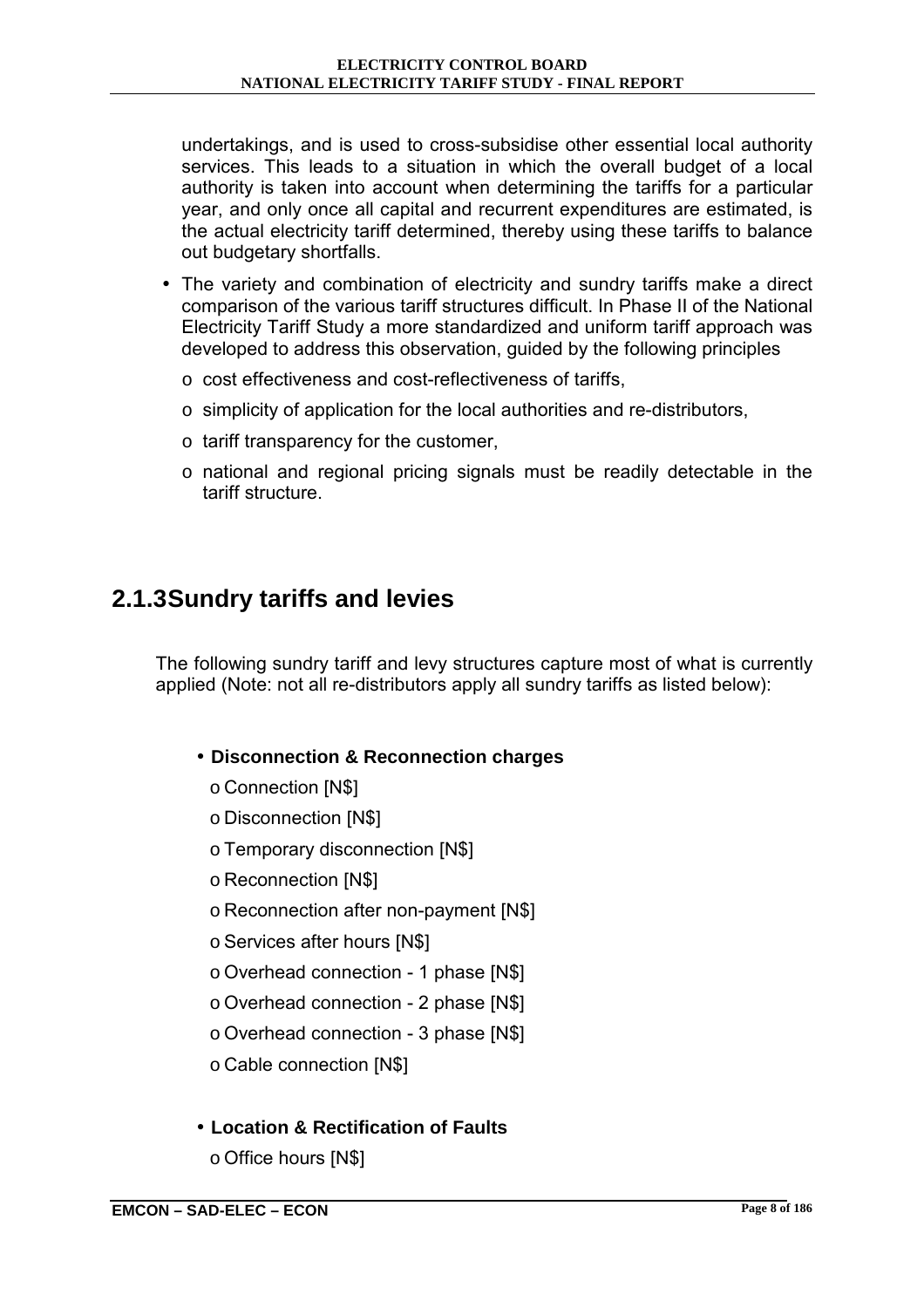#### <span id="page-31-0"></span>o After hours [N\$]

#### • **Testing of Meter & Circuit Breaker**

- o Meters [N\$]
- o Circuit breaker [N\$]
- o Special reading of meter [N\$]

#### • **Special Fees**

- o Fixed levy: Basic unbuilt erf [N\$]
- o Late fees [interest per month in %], or in [N\$]
- o Replacement of kWh with electricity dispensers [N\$]

#### • **Deposits**

- o Domestic/business single phase [N\$]
- o All other consumers single phase [N\$]
- o All other consumers three phase up to 60 amp [N\$]
- o All other consumers three phase above 60 amp [N\$]
- o Business / trading site single phase [N\$]
- o Three phase up to 60 amp per phase [N\$]
- o Above 60 amp per phase [N\$]

## **2.1.4 Tariff analysis for domestic, business & LPU's**

This section provides a more quantitative analysis and features on the tariffs collected from supply authorities for the tariff interval 2000/2001: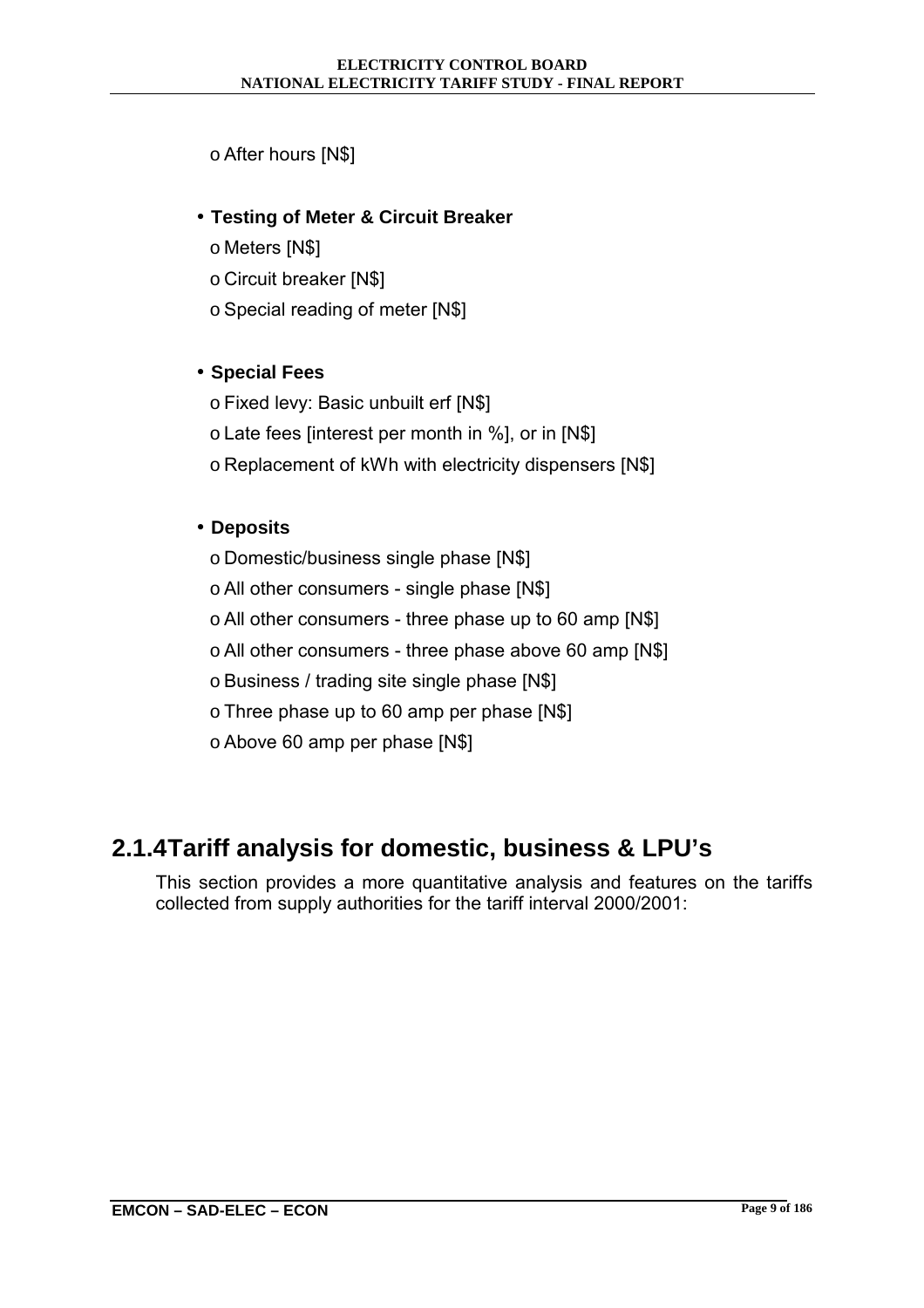

Firstly, a comparison of charges arising from a small domestic connection:

With an installed circuit breaker (CB) of 15 amperes, and a monthly consumption of 100 kWh, the domestic charges will be:

- Average fixed charge is N\$ 26.58 ± 11.20,
- Average energy charge per kWh is  $N$$  0.33  $\pm$  0.07,
- Average total energy charge is  $N$$  33.02  $\pm$  6.95,
- Average total monthly expenditure is N\$ 60.01 ± 12.09.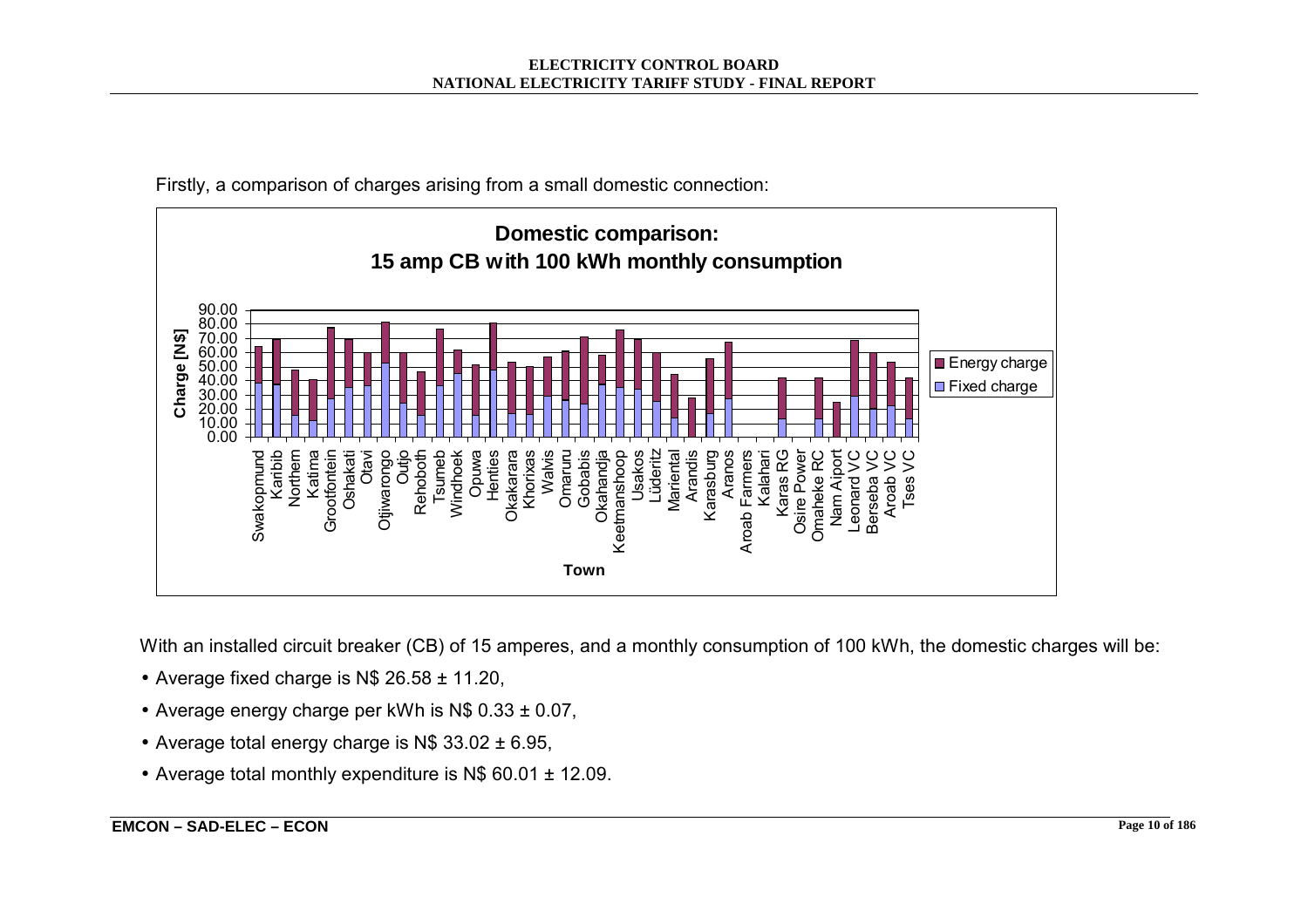Another very common domestic connection, i.e. using a 25 ampere circuit breaker, and consuming 200 kWh per month, exhibits the following characteristics*:* 



The incurred domestic charges can be broken up as follows:

- Average fixed charge is N\$ 42.48 ± 18.89,
- Average energy charge per kWh is N\$ 0.33 ± 0.07,
- Average total energy charge is N\$ 66.04 ± 13.90,
- Average total monthly expenditure is N\$ 109.33 ± 19.65.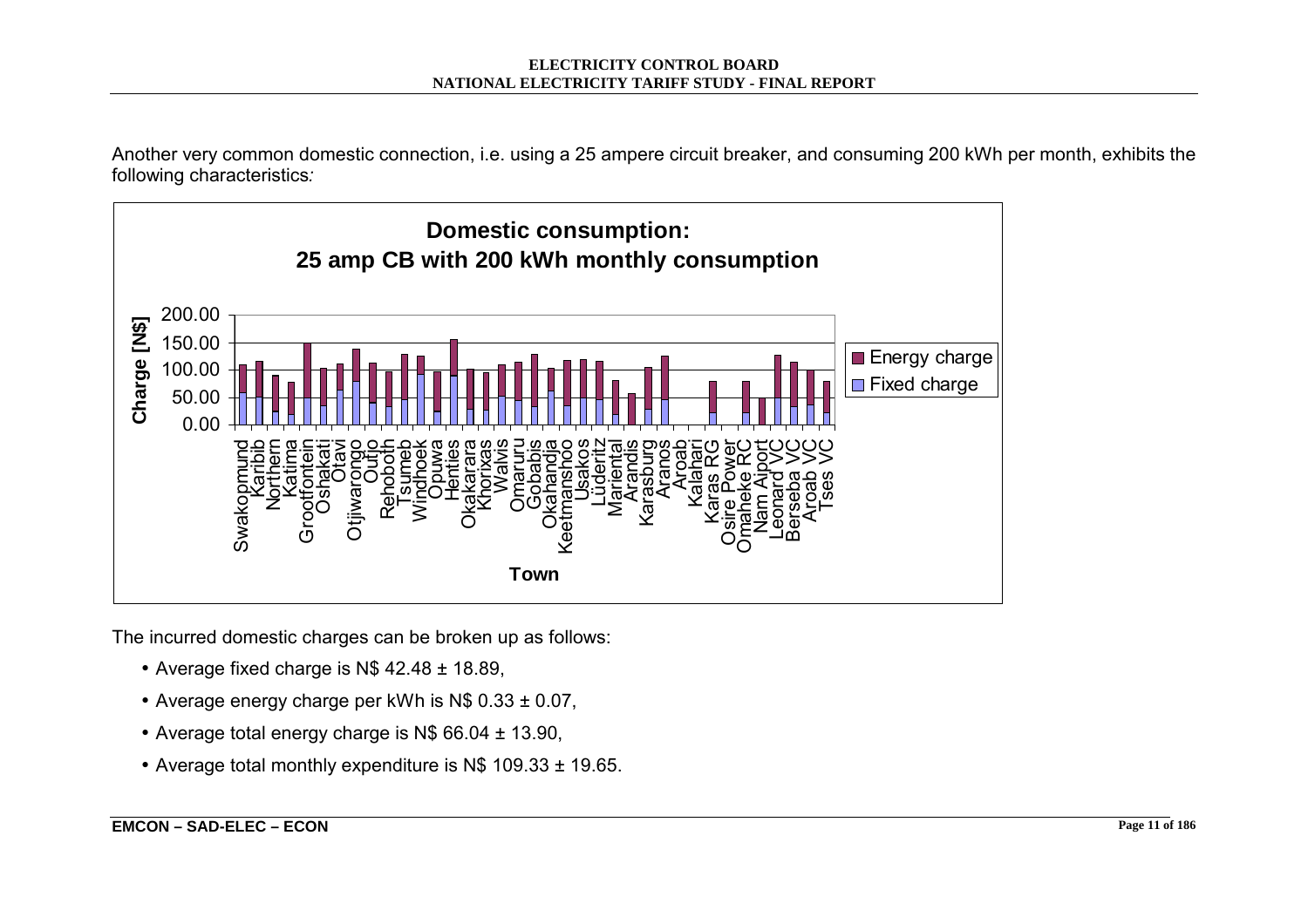A larger domestic single-phase circuit breaker at 50 amperes, with a monthly energy consumption of 600 kWh, exhibits the following characteristics:



Here, the average charges amount to:

- Average fixed charge is  $N$$  79.33  $\pm$  42.92,
- Average energy charge per kWh is  $N$ 0.33  $\pm$  0.07$ ,
- Average total energy charge is  $N$$  198.12  $\pm$  41.71,
- Average total monthly expenditure is N\$ 279.01 ± 46.49.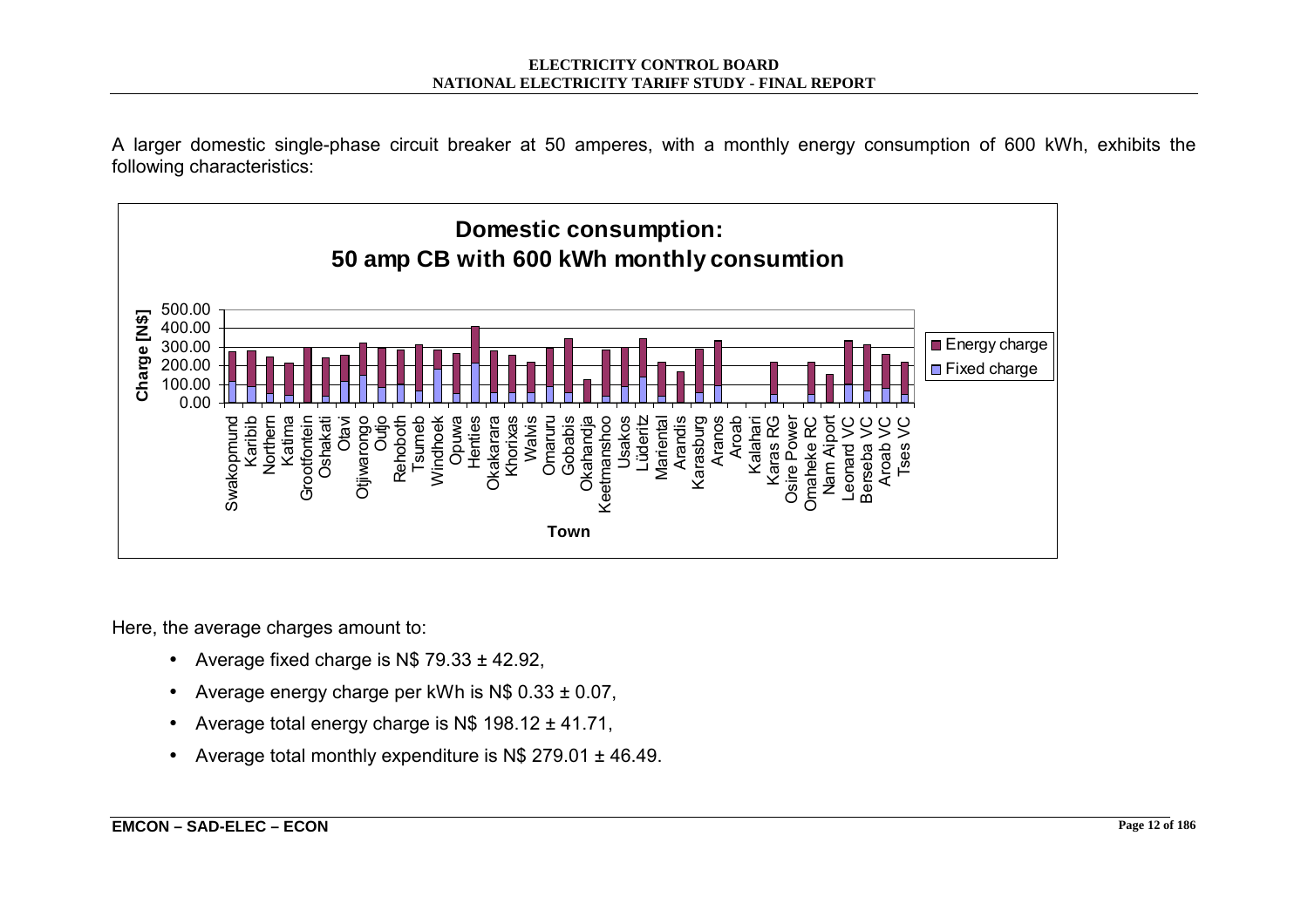Pre-payment meters are enjoying increasing popularity, and a comparison of the charges depending on the consumption, i.e. 100, 200 and 600 kWh reveals:



The domestic single-phase pre-payment charges, as a function of the consumption, exhibit the following averages:

- Average total monthly expenditure when consuming 100 kWh/month: N\$ 43.52 ± 9.12,
- Average total monthly expenditure when consuming 200 kWh/month: N\$ 87.03 ± 18.24,
- Average total monthly expenditure when consuming 600 kWh/month:  $N$$  261.10  $\pm$  54.72.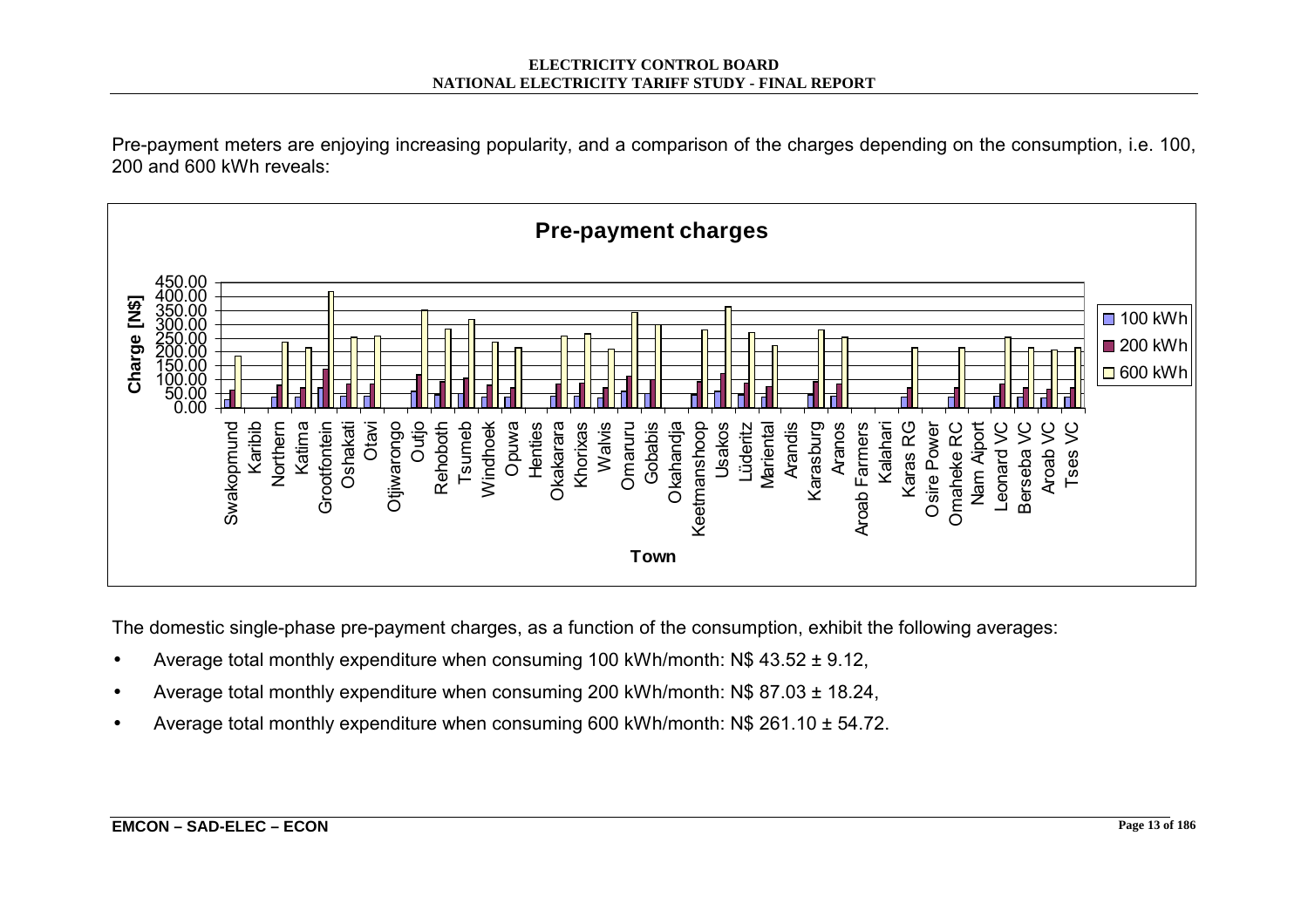

Comparing conventional credit meter charges per kWh to pre-payment charges per kWh one finds: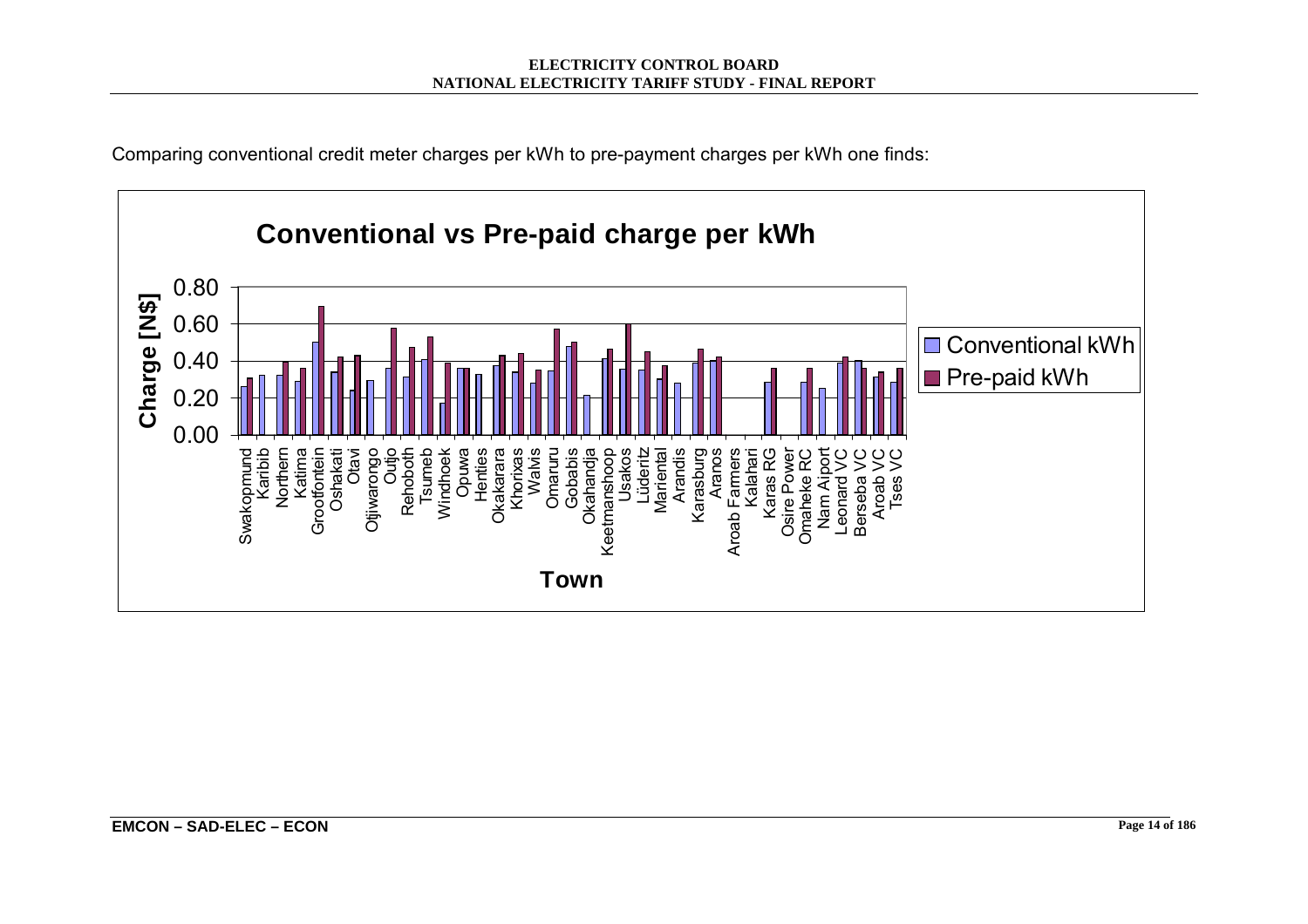

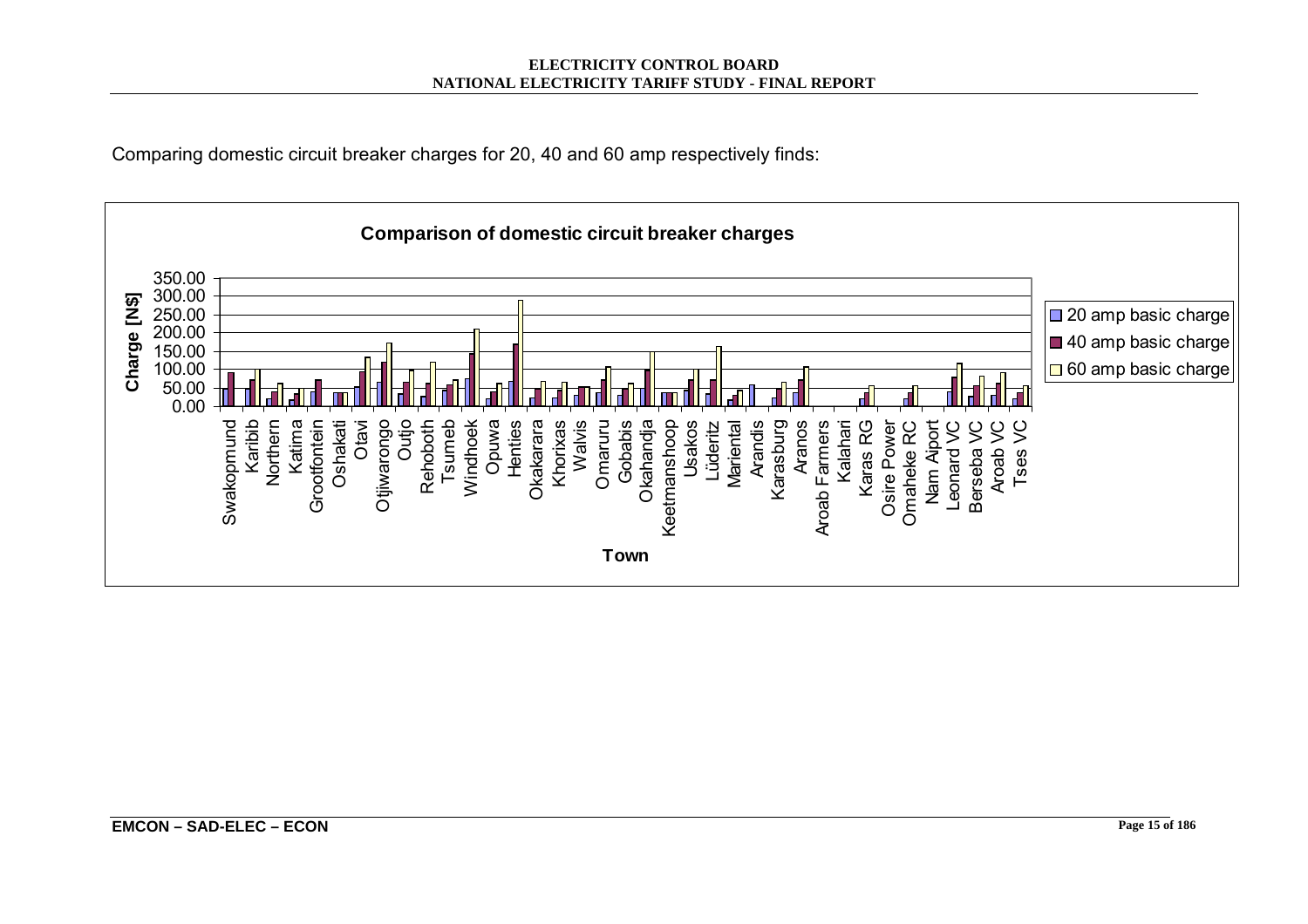The comparison of business and light industrial tariffs reveals the following fixed and total charges for a single-phase 45-amp circuit breaker setting and a monthly consumption of 500 and 1,000 kWh respectively:



The following average charges are incurred:

- Average monthly fixed charge (the same for 500 & 1,000 kWh monthly consumption): N\$ 93.27 ± 62.46,
- Average energy charge per kWh:  $N\$  0.36  $\pm$  0.10,
- Average monthly total charge for 500 kWh:  $N$ 277.15  $\pm$  66.52,$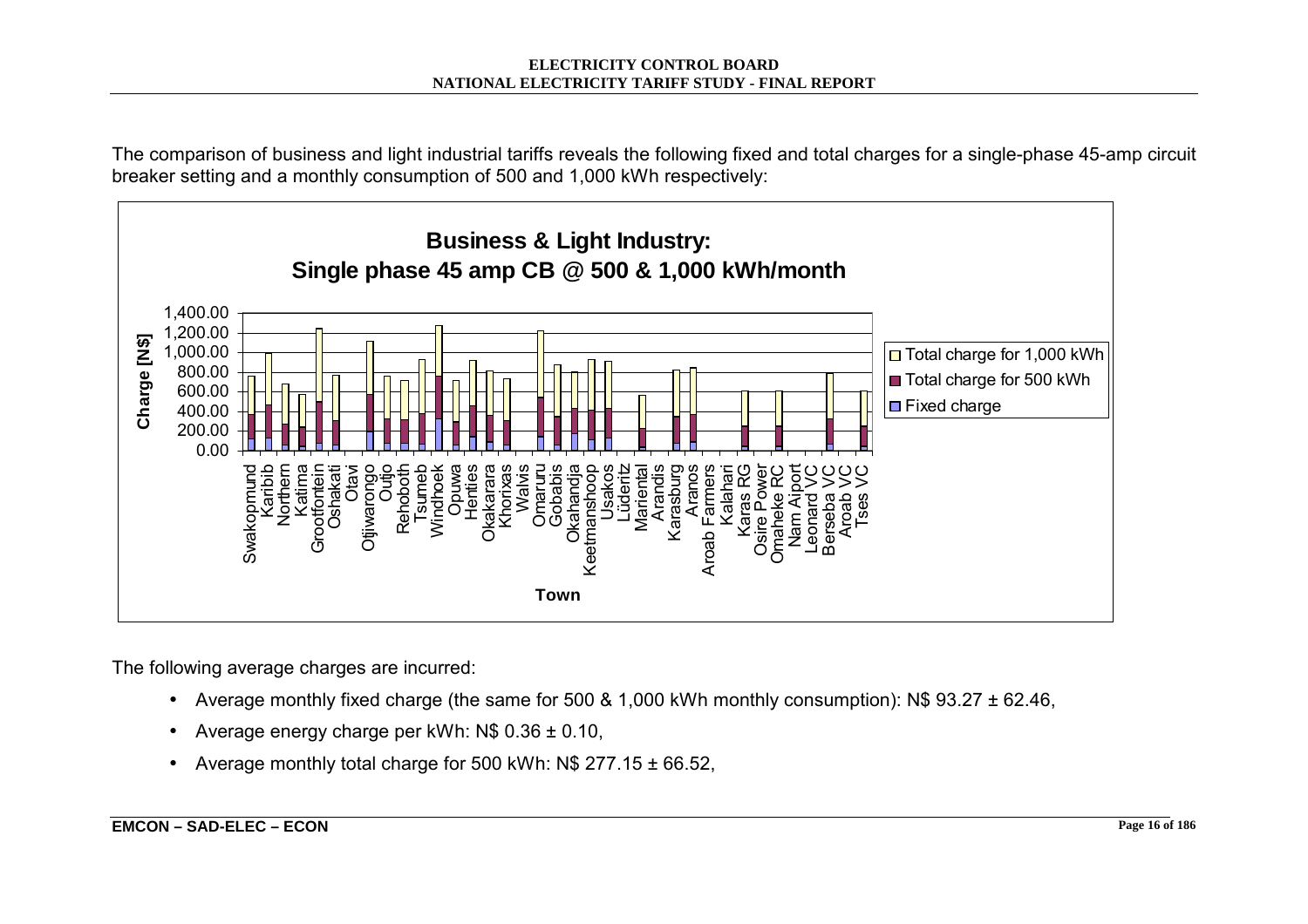- which implies that the monthly fixed charge is 32.0% ± 14.5% of the average total monthly charge for a 500 kWh monthly consumption, while the
- Average monthly total charge for 1,000 kWh consumption is: N\$ 461.03 ± 98.25,
- which implies that the monthly fixed charge is 22.0% ± 12.2% of the average total monthly charge for a 1,000 kWh monthly consumption.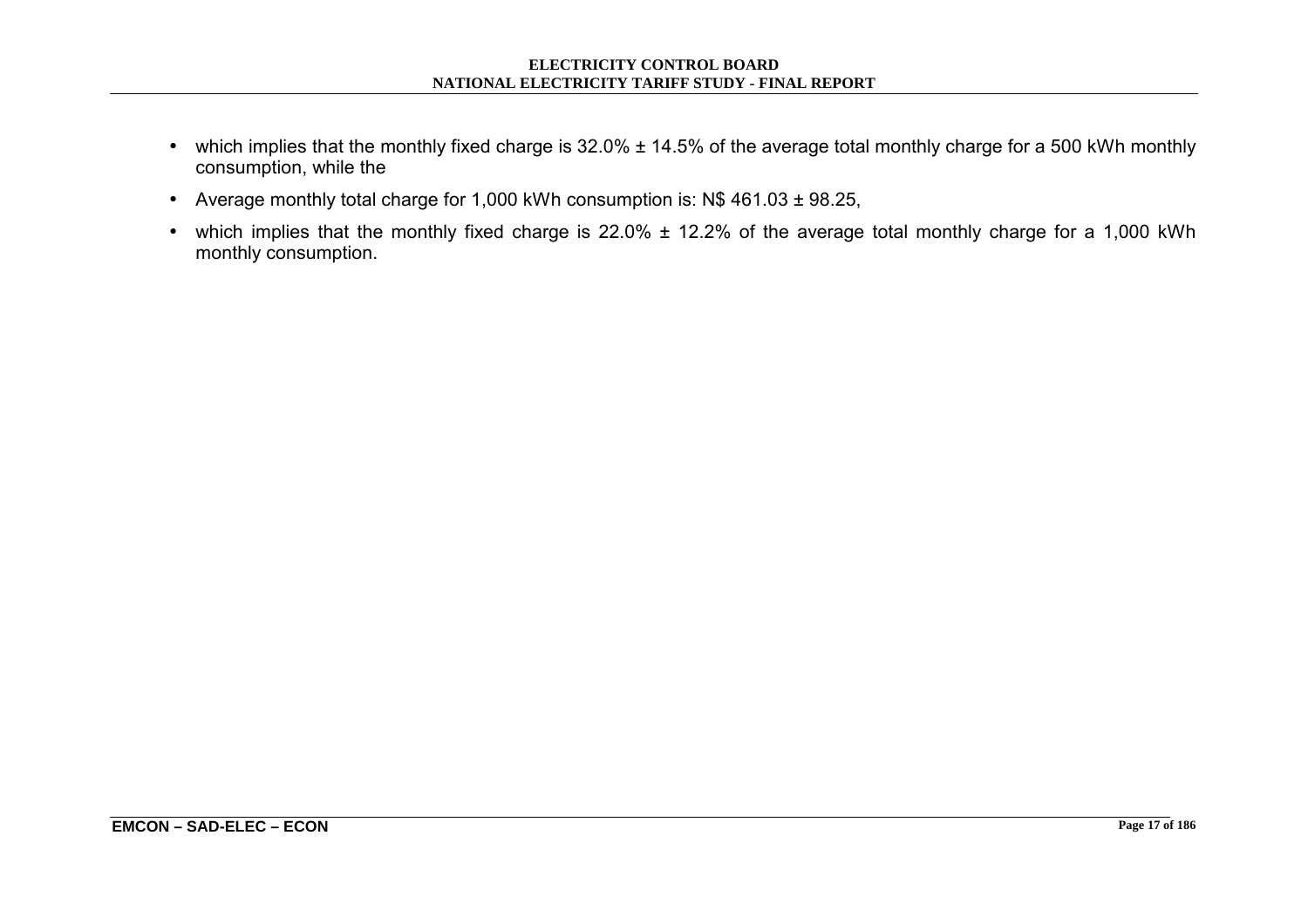The comparison of business and light industrial tariffs reveals the following fixed and total charges for a 3 x 30 amp circuit breaker setting and a monthly consumption of 2,000 kWh:



- Average monthly fixed charge: N\$ 247.31 ± 141.03,
- Average energy charge per kWh: N\$ 0.37 ± 0.12,
- Average monthly total charge: N\$ 987.71 ± 233.87,
- which implies that the monthly fixed charge is  $25.5\% \pm 13.7\%$  of the average total monthly charge.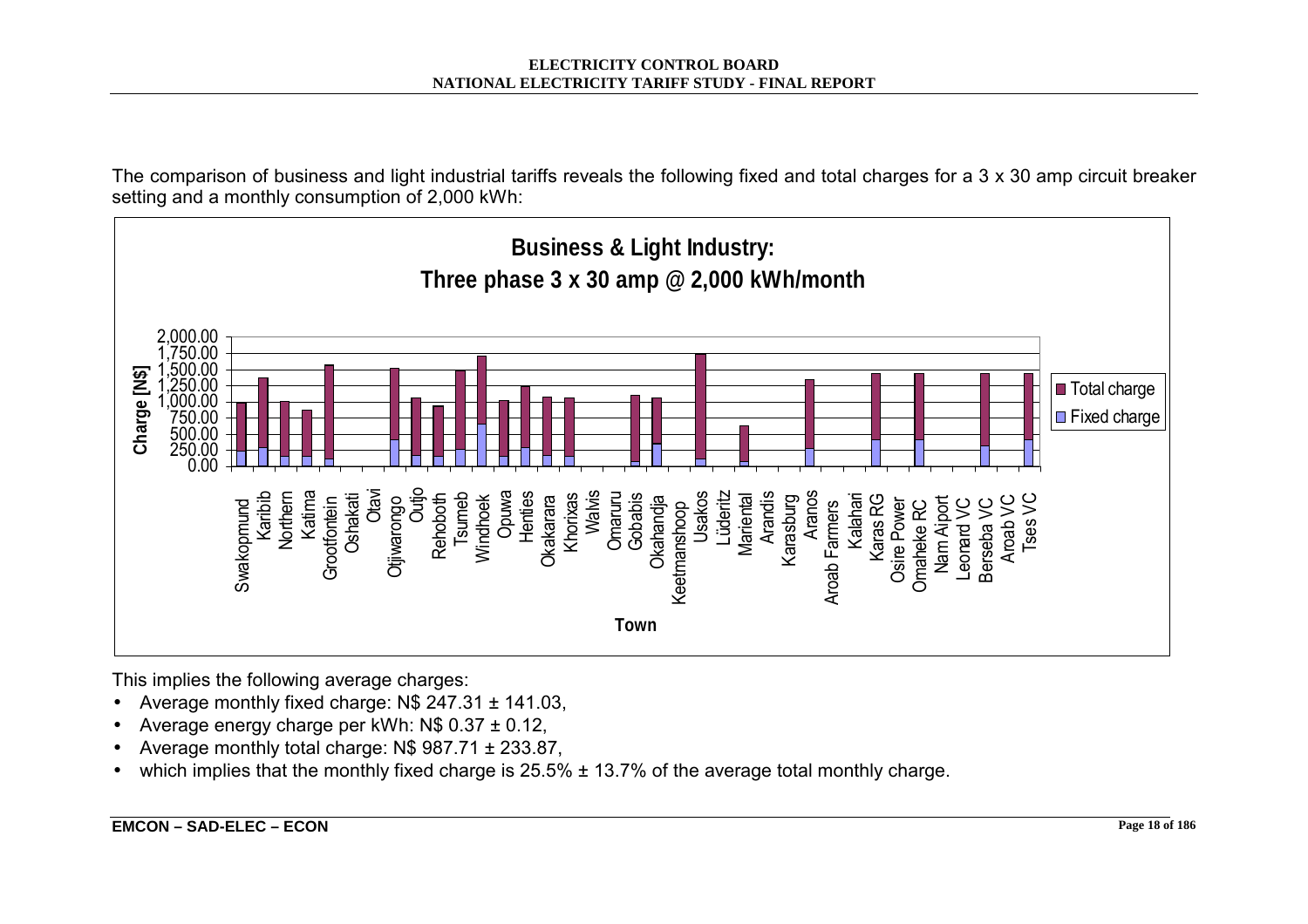The comparison of business and light industrial tariffs reveals the following fixed and total charges for a 3 x 60 amp circuit breaker setting and a monthly consumption of 4,000 kWh:



- Average monthly fixed charge: N\$ 486.08 ± 280.38,
- Average energy charge per kWh: N\$ 0.37 ± 0.12,
- Average monthly total charge:  $N$$  1,962.68  $\pm$  437.09,
- which implies that the monthly fixed charge is  $25.3\% \pm 13.8\%$  of the average total monthly charge.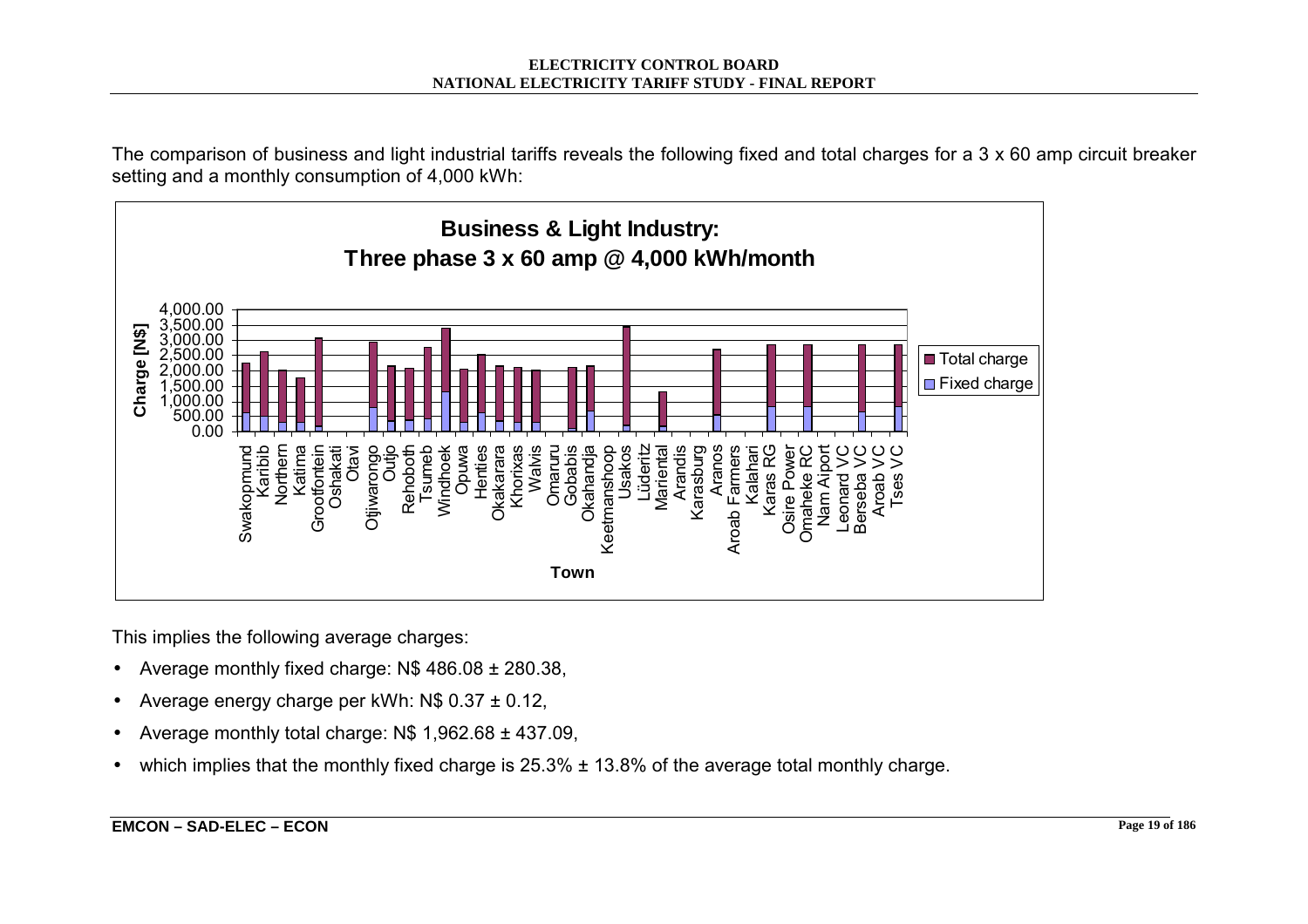The comparison of large power user (demand metered) tariffs reveals the following fixed and total charges for a maximum demand rating of 50 kVA and a monthly consumption of 3,000 kWh:



- Average monthly fixed charge per kVA: N\$ 44.38 ± 16.20,
- Average total monthly fixed charge: N\$ 2,219.03 ± 809.94,
- Average energy charge per kWh:  $N\$  0.29  $\pm$  0.09,
- Average monthly basic charge:  $N$89.76 \pm 150.32$ ,
- Average monthly total charge:  $N$$  3,142.25  $\pm$  769.66,
- which implies that the average total monthly fixed charge is 66.6% ± 21.2% of the average monthly total charge.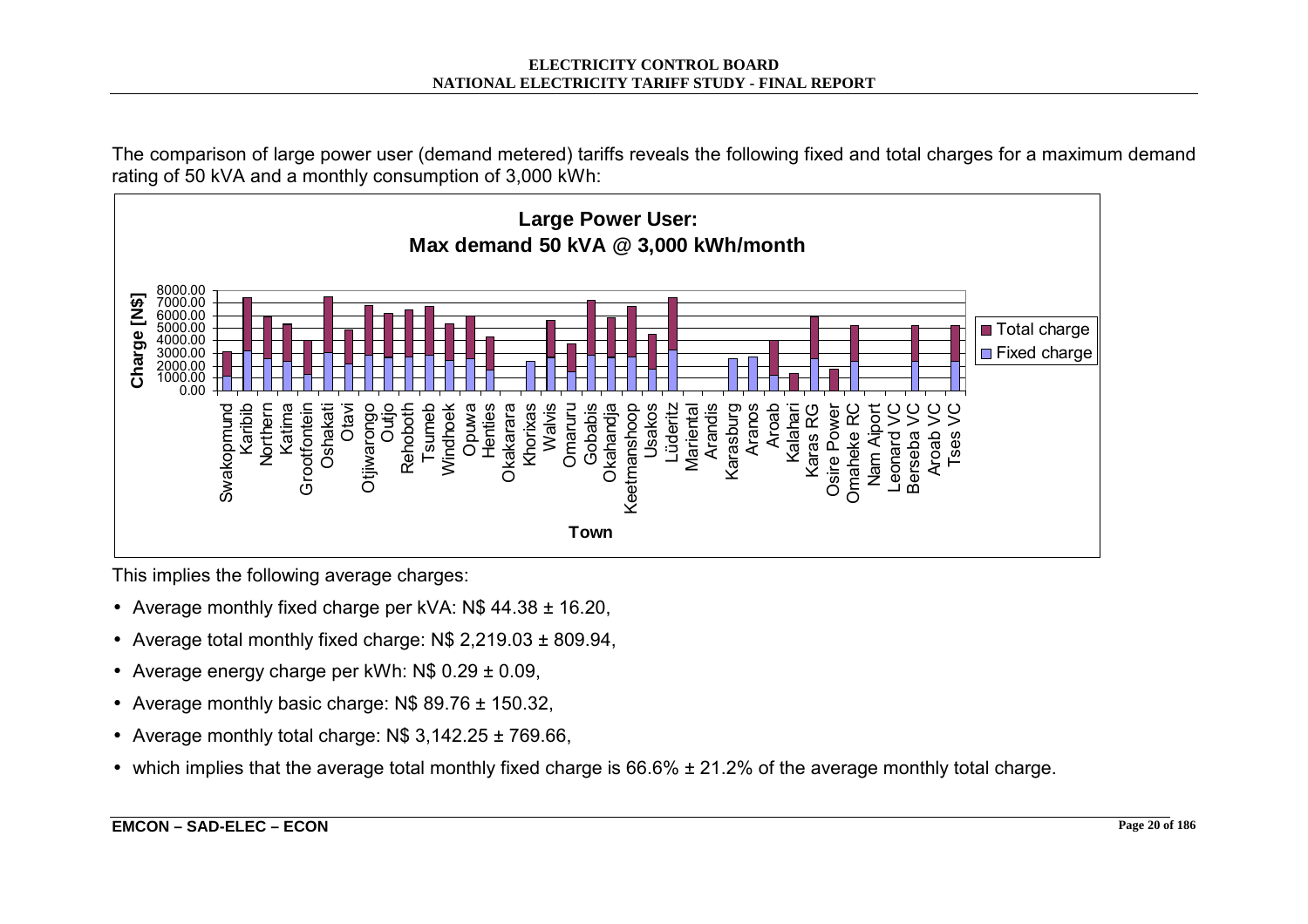The comparison of large power user (demand metered) tariffs reveals the following fixed and total charges for a maximum demand rating of 300 kVA and a monthly consumption of 8,000 kWh:



- Average monthly fixed charge per kVA: N\$ 44.38 ± 16.20,
- Average total monthly fixed charge: N\$ 13,314.19 ± 4,859.66,
- Average energy charge per kWh: N\$ 0.29 ± 0.09,
- Average monthly basic charge: N\$ 89.76 ± 150.32,
- Average monthly total charge:  $N\$  15,541.76  $\pm$  4,842.40,
- which implies that the average total monthly fixed charge is 79.2% ± 22.9% of the average monthly total charge.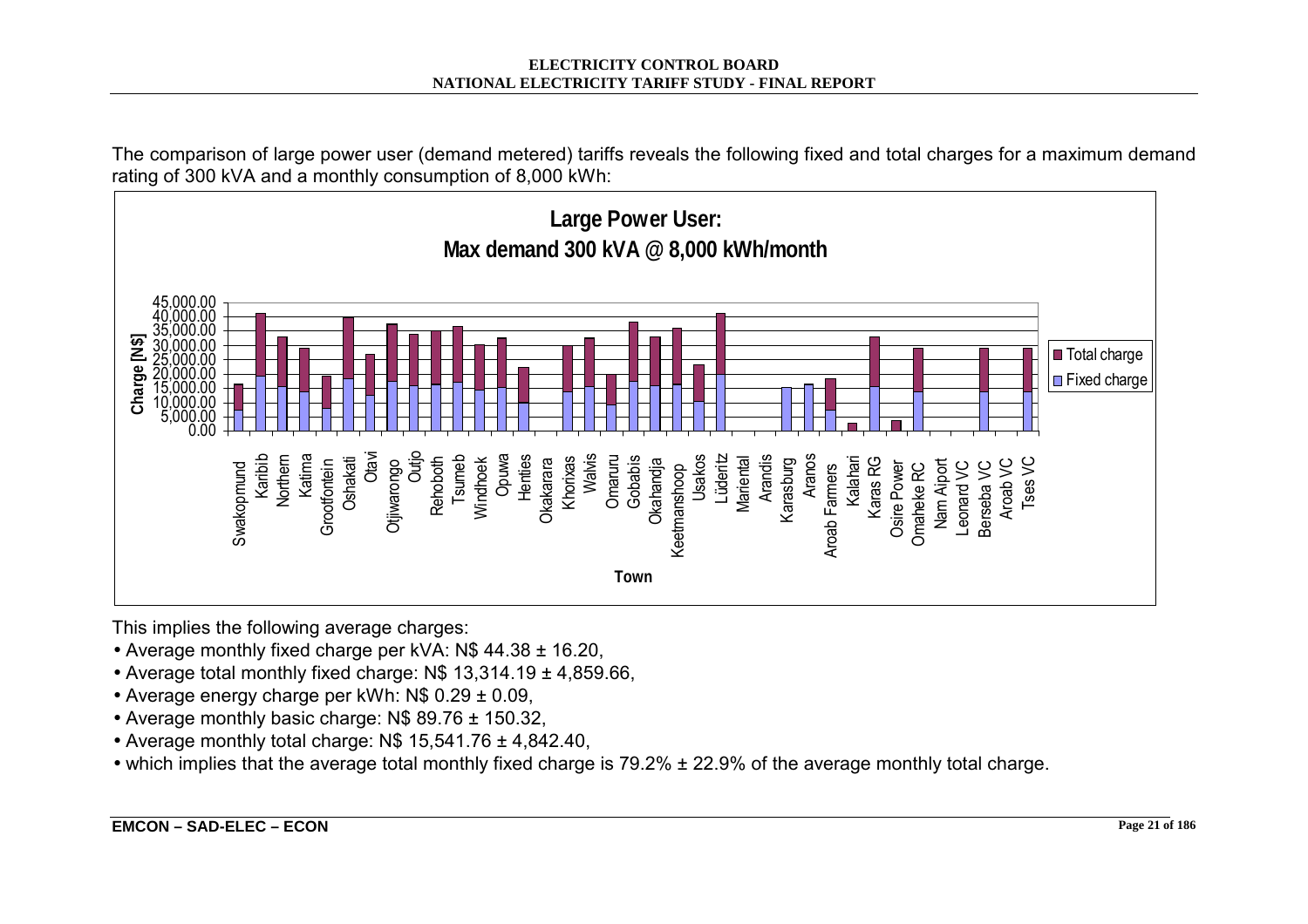# 2.2 Distribution tariff database

A MS Excel-based spreadsheet database was constructed for the tariff information received.

Two separate databases are provided with this Report (electronic versions of the databases are contained on CD-ROM attached to this Report).

1. Summary of other Supply Authority Tariffs

#### **Other Supply Authority Tariffs.xls**

2. Summary of the Mine, NamPower and Ministry of Regional and Local Government and Housing tariffs

#### **Mine, NamPower & MRLGH Tariffs.xls**

The Summary of other Supply Authority Tariffs database has the following structure:

- Worksheet 00-01: for 2000/2001 tariffs
- Worksheet 99-00: for 1999/2000 tariffs
- Worksheet 98-99: for 1998/1999 tariffs
- Worksheet 97-98: for 1997/1998 tariffs
- Worksheet 96-97: for 1996/1997 tariffs

The structure of the worksheets is further discussed in Appendix C.

The Summary of Mine & NamPower Tariffs has the following structure:

- Worksheet NamPower: 1996 to 2001 distribution tariffs
- Worksheet MRLGH: 1996 to 2001 distribution tariffs
- Worksheet Rössing
- Worksheet NAMDEB
- Worksheet Ongopolo: 1996 to 2001 distribution tariffs
- Worksheet Navachab: 1996 to 2001 distribution tariffs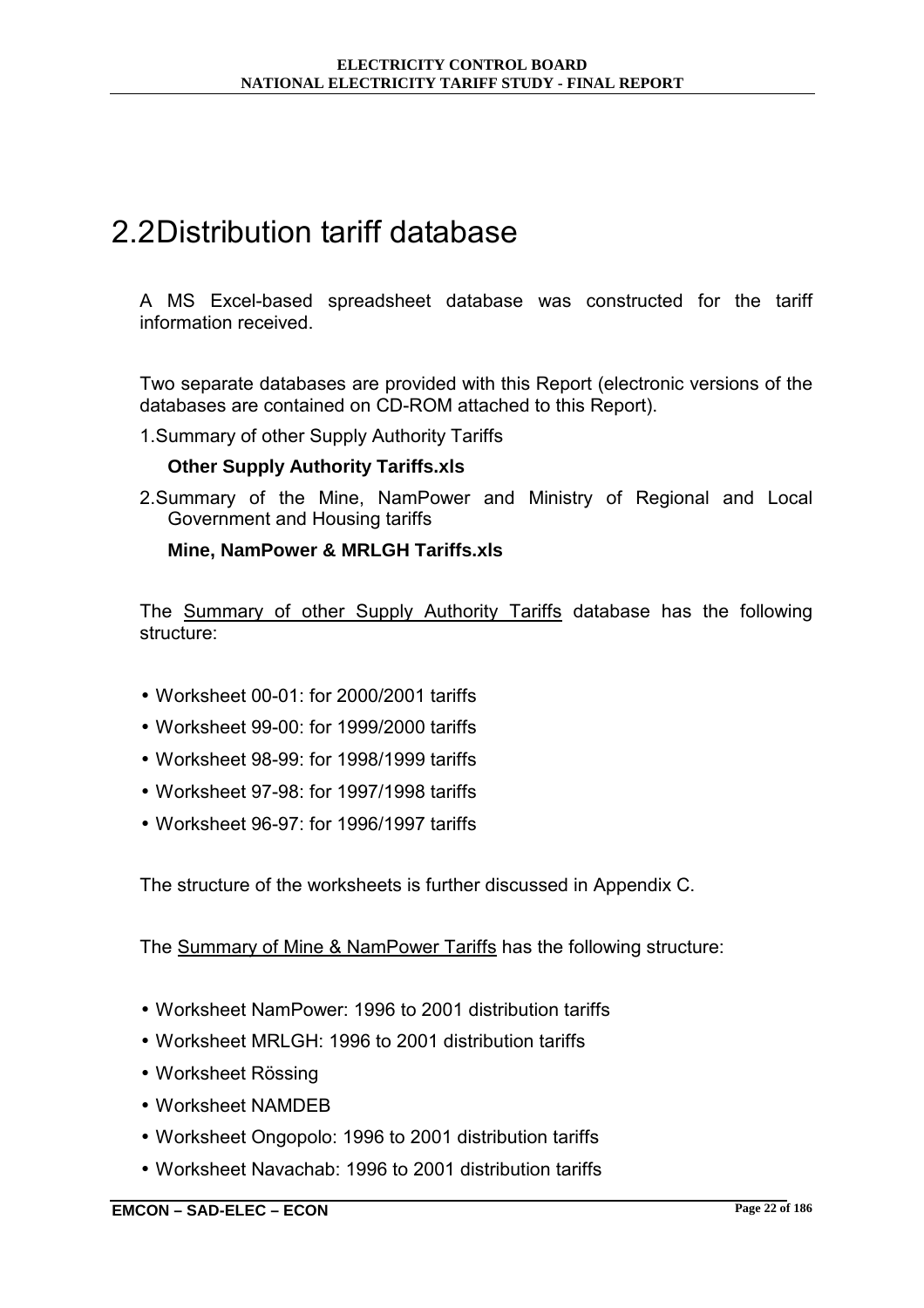# **3 Review of NamPower's Proposed Generation Tariffs**

## 3.1 Review approach

Namibia has identified the need to restructure its electricity industry to encourage more private participation and ultimately introduce competition. The Government of Namibia has adopted the Single Buyer (SB) model as the most appropriate market structure as an interim step towards a more competitive electricity market. However, it is the ECB Consultants' view that effective competition for the supply of Namibiaís electricity needs is probably some six to eight years away. Consequently, the ECB Consultants have recommended that a Cost-Based approach be adopted in the short to medium term to review and regulate Generation tariffs, while the Namibian electricity supply industry is moving towards a competitive market. However, an approach is also outlined for how the cost-based approach can be managed during the period of transition in order to move the industry towards future market based pricing.

The review process has been structured into three main components to organise the flow of information and ideas into more manageable sections, they are:

- o Tariff Structure
- □ Revenue Requirements
- n Tariff Levels

Each of the three main components are discussed in more detail by:

- □ reflecting on what NamPower has proposed,
- □ reviewing and analysing the proposal, and
- o formulating a set of recommendations.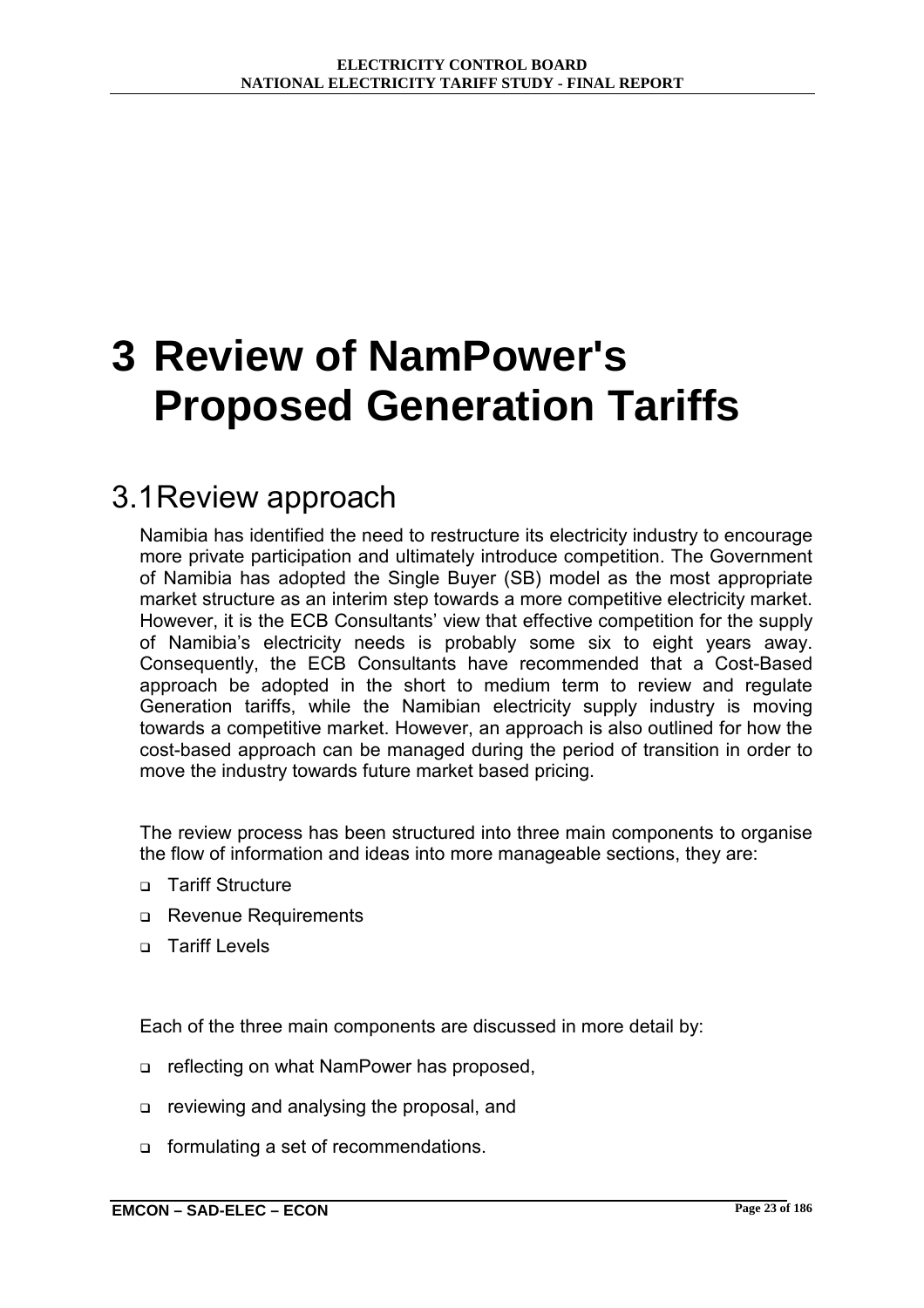# 3.2 Tariff structure

## **3.2.1 Proposal**

Following initial discussions between NamPower and the ECB Consultants it was unclear what tariff structure had been proposed. There were essentially two proposals that emerged from various documents and discussions:

- □ The Generation tariff structure would consist of an energy charge (c/kWh) only, and
- ! The Generation tariff structure will consist of Energy, Capacity and Ancillary service payments.

On 10 September 2001, NamPower tabled a document entitled "NamPower *Tariffs*î containing detailed proposals for tariff structures and levels. The information in this document formed the basis to review the Generation tariff structures and levels in this section. It should be noted that the information in this document differs considerably from the information on which the Phase 1 interim report of 25 June 2001 was based.

|                  |  |  |  | The proposed tariff structure for the three generators are summarised in the |  |
|------------------|--|--|--|------------------------------------------------------------------------------|--|
| following table: |  |  |  |                                                                              |  |
|                  |  |  |  |                                                                              |  |

| <b>Tariff Component</b>           | <b>Units</b>         | Ruacana      | Van Eck | Paratus |
|-----------------------------------|----------------------|--------------|---------|---------|
| Capacity                          | N\$/kW/week          | $\checkmark$ | ✓       | ✓       |
| Energy:                           |                      |              |         |         |
| Over whole output range           | c/kWh                |              | ✓       |         |
| Light fuel oil                    | c/kWh                |              |         | ✓       |
| Heavy fuel oil                    | c/kWh                |              |         | ✓       |
| Between 22 MW and 58<br><b>MW</b> | c/kWh                | ✓            |         |         |
| Between 58 MW and 72<br><b>MW</b> | c/kWh                | ✓            |         |         |
| Between 72 MW and 77<br><b>MW</b> | c/kWh                | ✓            |         |         |
| Between 77 MW and 80<br><b>MW</b> | c/kWh                | ✓            |         |         |
| Between 80 MW and 83<br><b>MW</b> | c/kWh                | ✓            |         |         |
| <b>Excess Energy</b>              | c/kWh                | ✓            |         |         |
| Constrained-on compensation       | US\$/MWh or<br>c/kWh | ✓            | ✓       |         |
| <b>Ancillary Services:</b>        |                      |              |         |         |
| Spinning Reserve (6 MW)           | US\$/MW/day          |              |         | ✓       |
| Spinning Reserve (10 MW)          | US\$/MW/day          | ✓            | ✓       |         |
| Spinning Reserve (12 MW)          | US\$/MW/day          |              |         | ✓       |
| Spinning Reserve (17 MW)          | US\$/MW/day          | ✓            | ✓       |         |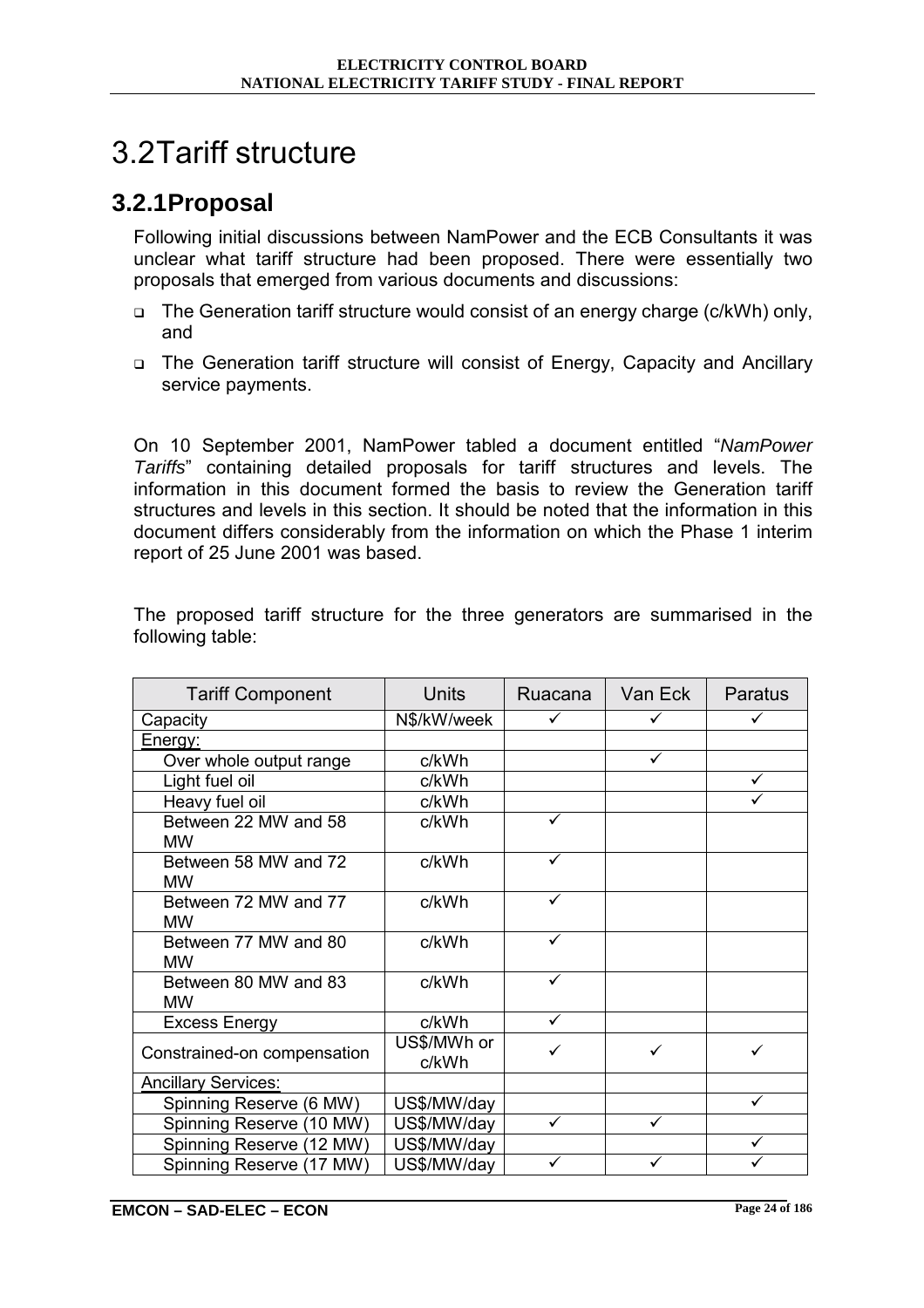#### **ELECTRICITY CONTROL BOARD NATIONAL ELECTRICITY TARIFF STUDY - FINAL REPORT**

| <b>Tariff Component</b>           | Units    | Ruacana | Van Eck | Paratus |
|-----------------------------------|----------|---------|---------|---------|
| <b>Black Start</b>                | N\$/day  |         |         |         |
| <b>Frequency Control</b>          | N\$/day  |         |         |         |
| <b>Voltage Control</b>            | N\$/day  |         |         |         |
| <b>Dynamic Reactive Capacity:</b> |          |         |         |         |
| 1 <sup>st</sup> Machine           |          |         |         |         |
| $2nd$ Machine                     |          |         |         |         |
| 12 Hour Reserve Requirement       | N\$/week |         |         |         |

### **3.2.2 Review**

To ensure that efficient dispatch decisions are made in a SB environment, and that generators can cover their total cost (including a profit), Power Purchase Agreements (PPAs) between the SB and individual generators are required. Such PPAs commonly contain two important commercial drivers:

### **Energy payment**

The energy payment reflects the generator's variable cost (c/kWh). The Single Buyer (SB) compares the variable costs of all the generators and import options to identify the least cost production schedules. Each generator is also compensated at its variable cost for every kilowatt-hour it is requested to generate.

A hydro generator does not consume any significant volumes of primary fuel. Consequently, it has a very low (almost zero) variable cost. This would mean that the SB could minimise the cost of production by calling on the hydro generators to produce at full output all the time. Unfortunately, the output of the hydro generators at Ruacana are restricted by the amount of water flow in the Kunene river. The cost of supply would therefore be minimised if the limited production energy were scheduled in such a way that the purchase cost from other generating sources are minimised. The optimised scheduling of hydro generators can be a complex process and would require the assistance of optimisation software programs.

NamPower has proposed several energy components linked to the output level of Ruacana. The reason for differentiating between the different output levels is stated and is aimed at reflecting the units' different levels of efficiency at different output levels. It is most likely also indicating the preferred operating ranges to avoid problems with cavitation and vibration.

It should be borne in mind that more tariff components will require more complex scheduling optimisation routines, therefore unnecessary tariff components should be avoided. The number of energy components that NamPower has proposed for Ruacanaís energy output appears to be high given the low variable cost of operation of a hydro generator. By way of an example: it is possible to reduce the three proposed energy components over the range 58 MW to 80 MW to one considering that the efficiency differences between these levels are very low. In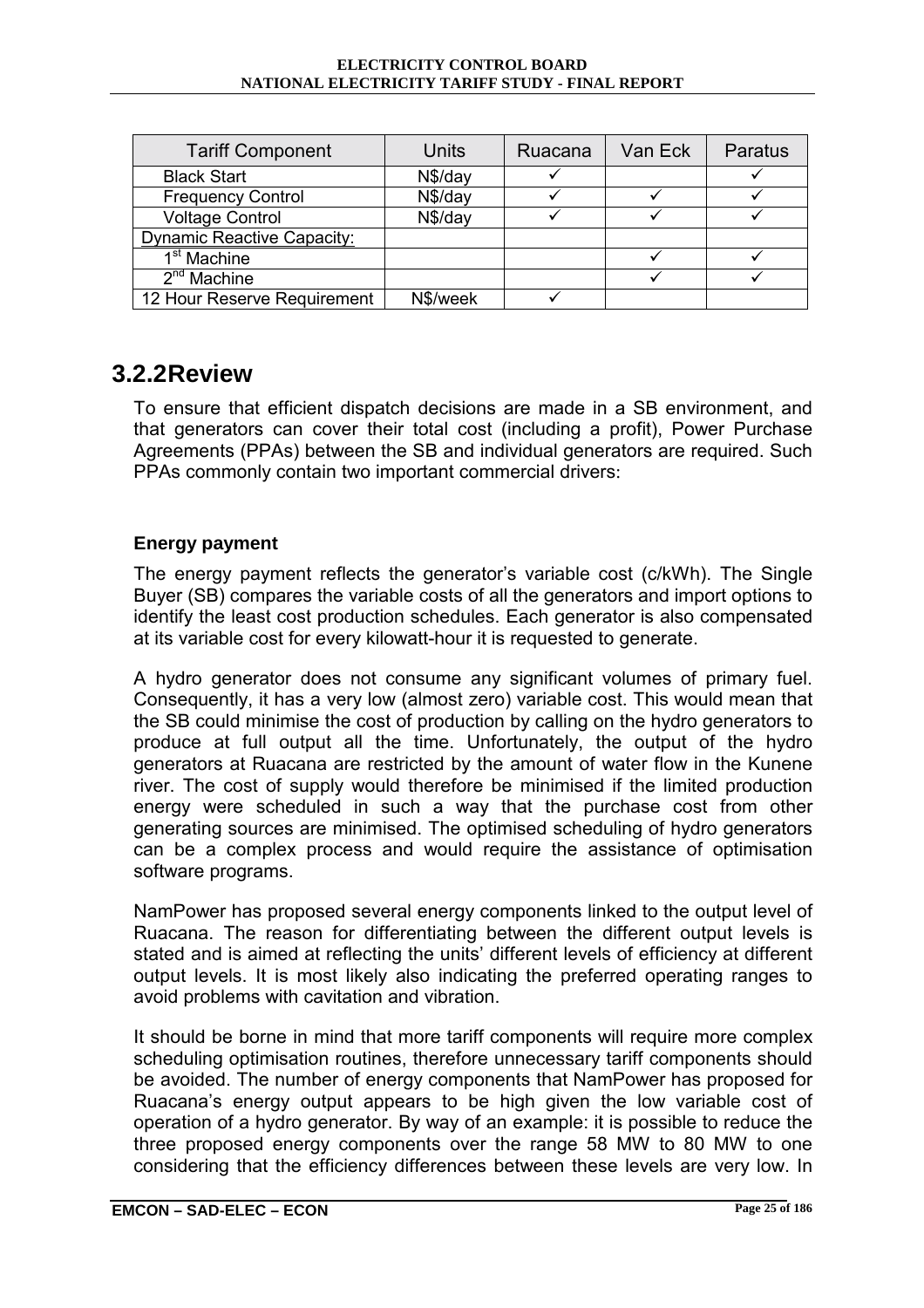other words compared to other generating options (local as well as imported) the energy tariff structure for Ruacanaís output could be simplified without compromising scheduling and dispatch efficiency.

The differentiation in the energy tariff for Paratus, depending on whether light or heavy fuel oil is used, is fully supported. Van Eck's single energy tariff component is also supported.

#### **Capacity payment**

The purpose of a capacity payment is to ensure that the generator covers all its fixed costs and makes a regulated profit even if it does not get dispatched. Normally, the capacity payment is made to the generator for every kW it has declared available for use (either to generate electricity or to provide ancillary services) over a certain time period.

A system of bonuses and penalties could be introduced to incentivise the generator to increase its availability. Rather than introducing the complex debates of penalties and bonuses, SBís have successfully employed a mechanism that differentiates the level of the capacity payment depending on time-of-use periods. This creates an additional incentive to the generator to ensure that the unit's capacity is available when it is most needed by the system. Other mechanisms could also be explored such as linking the level of capacity payment to the realtime costs of imports. This provides an incentive to be available at times when costs of purchases are high.

NamPower has proposed a flat rate to be charged as N\$/kW/week. There is no indication how the kW value will be determined. It could either be the installed capacity of the generator or the effective capacity (i.e. the time weighted average available capacity after the influence of planned and unplanned capacity outages and de-ratings). The time period over which the capacity charge is expressed (NamPower has proposed a per week charge) only becomes significant if the payment is differentiated per time-of-use period or when bonuses and penalties are applied.

#### **Ancillary Service Charges**

In addition to the energy and capacity charges some PPAís also include payments to the generators for the provision of ancillary services. NamPower has proposed an array of different ancillary services.

Careful consideration should be given to ensure that the incremental value of unpacking the different ancillary services is more than the associated incremental transaction costs. In addition the separate pricing of the service should also be aligned with the other tariff payments such as capacity and energy. It should also be recognised that the provision of ancillary services is subject to the availability of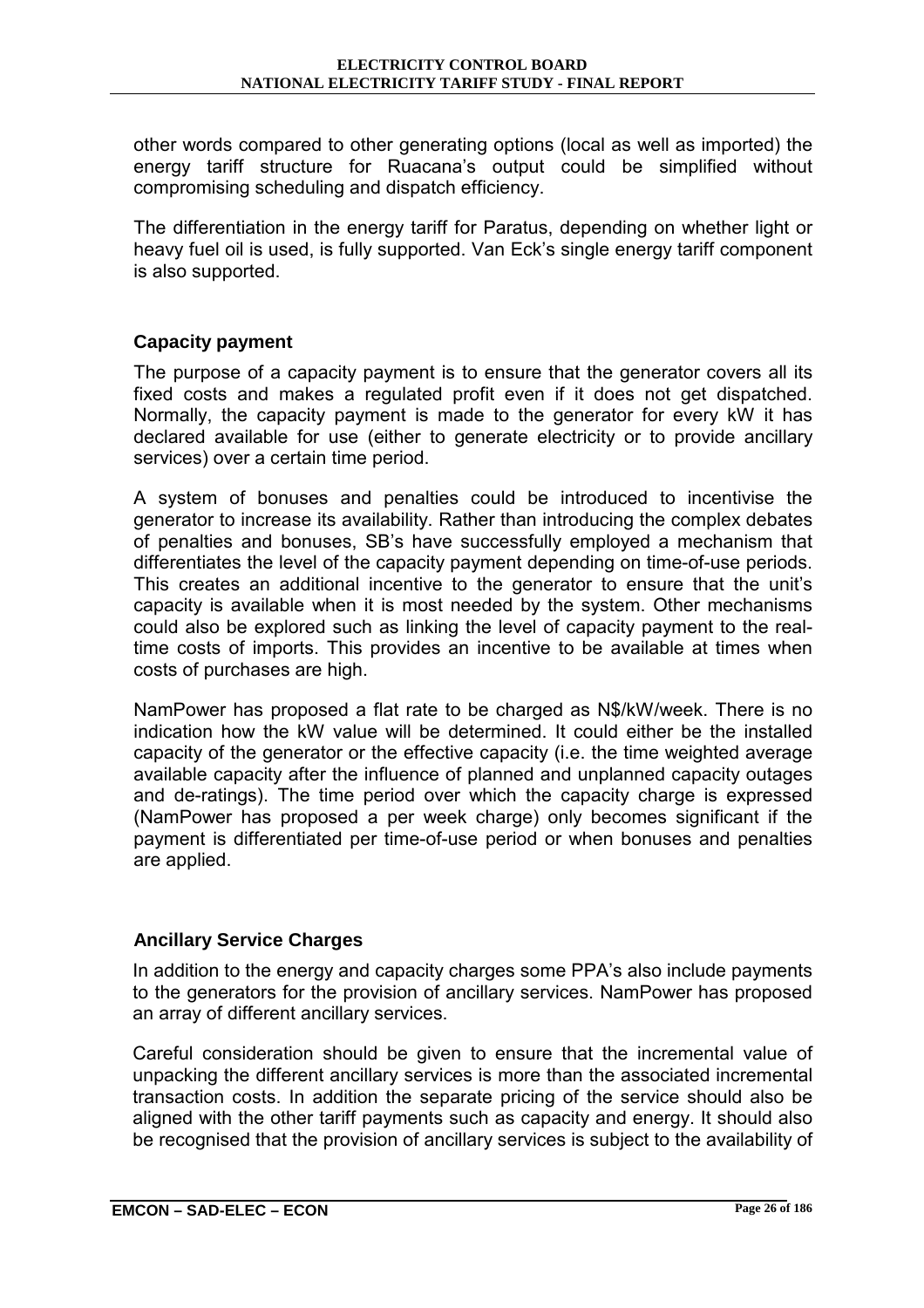the generator. In other words if the generator is not available (e.g. on planned outage) it is not possible to provide any of the ancillary services.

Furthermore, if a cost based approach is followed to determine the value of capacity and energy payments then a generator's ancillary service's rate should be set at a level to off-set any incremental cost to the generator for providing the service. This approach will promote efficient scheduling of ancillary services especially since some of these services could be obtained from the transmission system, from import options or from potentially demand side participation.

For example, the ECB Consultants are not aware that there is a noticeable incremental cost incurred (over and above the capacity and energy cost) to provide spinning reserve, black start-up, voltage control, 12-hour reserves or dynamic capacity. It is therefore not necessary, in our opinion, to unpack these services during the SB phase. If it can be shown that there is a definite incremental cost incurred to provide any of these services then that service should be unpacked, quantified and charged for separately.

Frequency control may cause a slight increase in O&M expenses and separate payment to offset these expenses may be justified. However, a proper cost justification study will have to be performed to determine the level of the payment.

It is acknowledged that these services will carry a market value in a competitive environment and they will have to be unpacked before the generator can take advantage of market opportunities. As pointed out earlier, the ECB Consultants donít believe that there will be a competitive market in Namibia in the near future.

It is also unclear why NamPower has proposed that the spinning reserve charges are denominated in US\$. It is assumed that it maybe linked to payments for spinning reserve in the SAPP. However, this approach is deviating from the principle of cost based tariffs and cannot be supported at this time.

The provision of the majority of the ancillary services causes a negligible increase only in costs (over and above capacity and energy payments) and therefore does not need to be unbundled from a commercial perspective. However, experience has shown that payments (even relatively small ones) for these services can act as a powerful motivator to power station operating and maintenance personnel to ensure that ancillary systems are enabled and capable of performing the required services and that people are trained to maintain and operate them.

This means that ancillary payments could be introduced not only to offset any incremental costs but also as an incentive to provide the service. The introduction of ancillary service payments could be made possible by reducing capacity payments so that the overall payment to the station still remain the same.

The payments should be structured in such a way that they encourage least cost dispatch decisions. In other words, ancillary service payments that are introduced to create an economic incentive should be based on actual capability (e.g. N\$/available MW/week or N\$/day). This provides a signal to the SB that the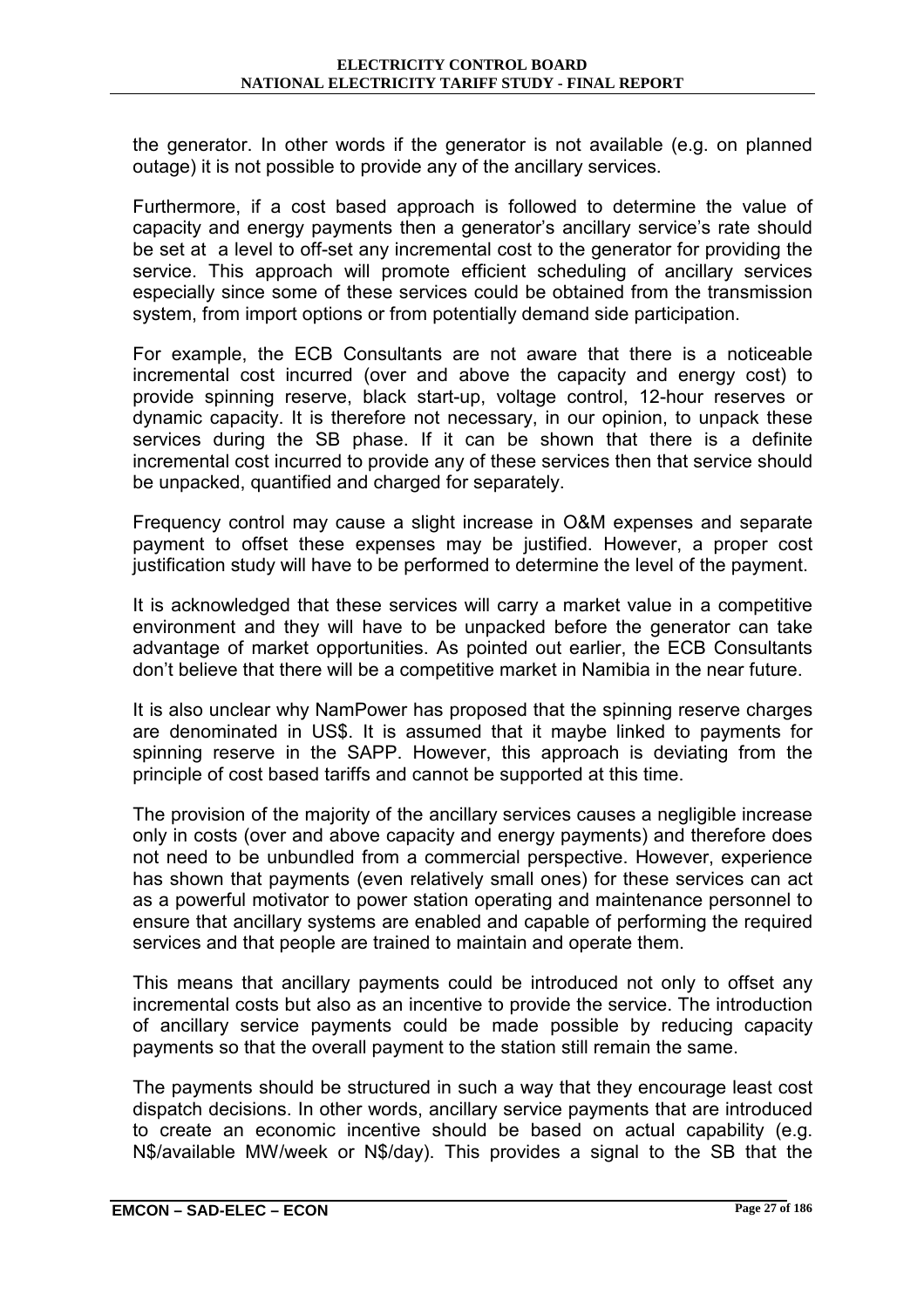payment is independent of the usage of the service and that the usage (incremental) cost is very low. On the other hand, ancillary services that cause a definite increase in cost should be paid for using (if possible) the cost driver (e.g. a N\$/MW payment for the actual movement to control frequency).

#### **Constrained on Payments**

Constrained on payments are typically paid in a competitive market where a scenario could arise where a generator is instructed to produce while prevailing market prices are below what the generator is prepared to sell its energy for. A constrained on payment is made to the generator to ensure that it is not forced to sell its electricity below its asking price. In other words the constrained on payments creates a 'willing-buyer-willing-seller' relationship.

If the generator is paid cost reflective capacity, energy and ancillary services rates then the situation that the generator will be forced to sell below his cost could not arise. Therefore, the consultants don't believe that the trading arrangements during the Single Buyer phase justifies the introduction of constrained on payments.

It is also unclear why the proposed constrained on payment is denominated in US\$. Again, the may be related to consistency with provisions in the SAPP agreements to which NamPower is a signatory.

## **3.2.3 Recommendations**

We recommend that the FCB should:

- Allow for a *capacity payment* in the tariff structure. Although NamPower has recommended a flat N\$/kW/week, we would, as a minimum, suggest that the payment be made based on available (after outages) and not installed capacity.
- Change the capacity payment structure to encourage the generators to be available during high cost or high demand periods. We believe that this will provide a strong incentive that will reward NamPower for making the generators available to the system when they are needed most. This payment structure will also encourage shorter planned maintenance periods and will inform the timing (when) of the planned outage. This could be achieved by linking the capacity payment to:
	- o either time-of-use periods (peak, standard, off-peak) or,
	- o indirectly to the real time costs of imports.
- Permit an *energy payment* (c/kWh) to compensate generators for incurring costs when the generator is asked to produce. We would recommend a simple single energy rate structure for all three generators, although we would support two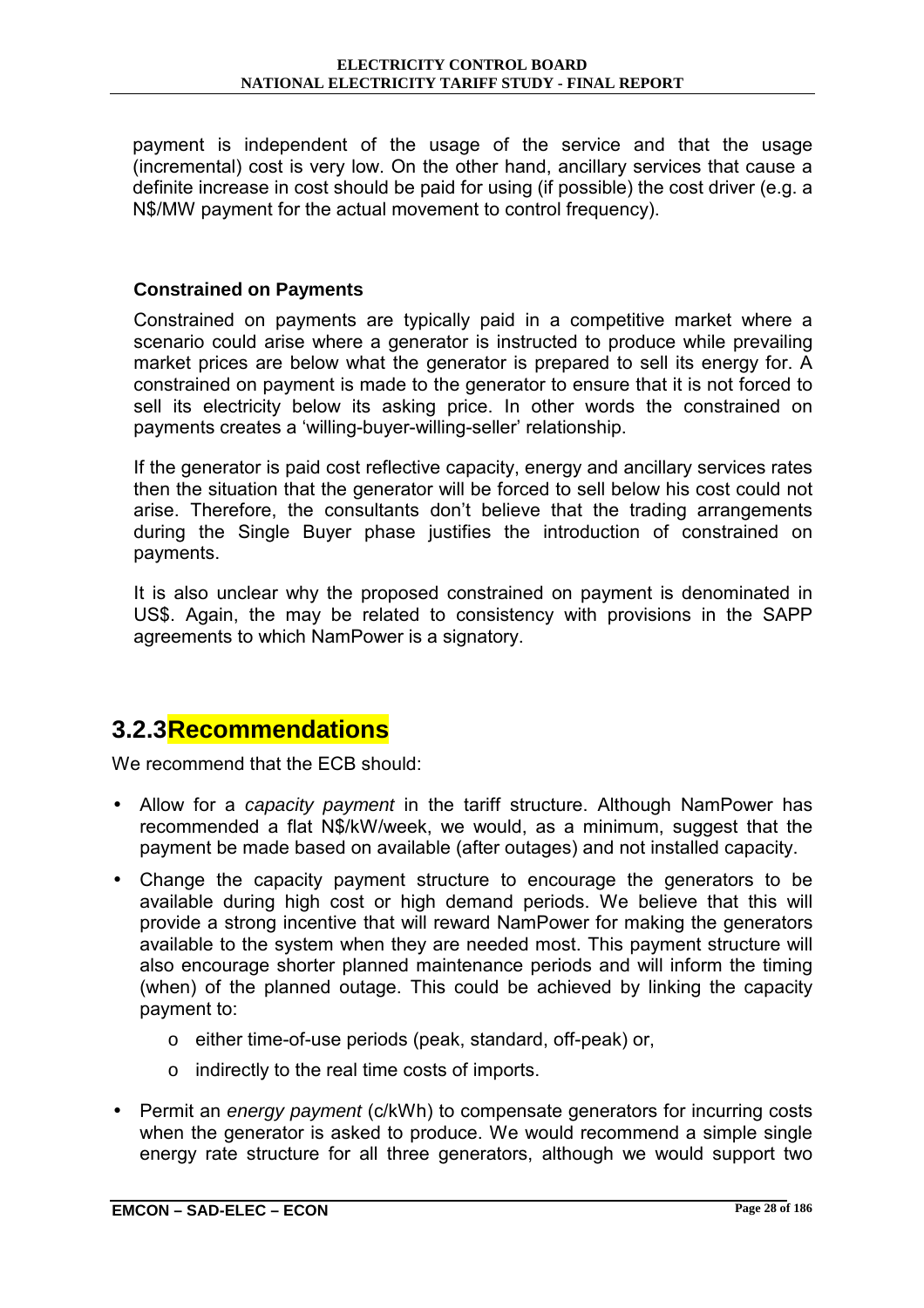energy rates for Paratus (light and heavy fuel oil). Additional energy rates structures for Ruacana could be considered if relevant cost justification studies, which should be submitted to the ECB by NamPower show large, cost variations between the different output levels.

- Allow for *ancillary service payments* for those services where the usage causes a noticeable increase in costs (in excess of capacity and energy payments). Payments should be made for available capacity and not on installed. Penalties for failure to deliver certain ancillary services could be considered at a later stage after the performance of the existing arrangements has been assessed.
- Ancillary service payments could also be considered as incentive drivers for staff to enable, operate and maintain these services. Such payments should however be subtracted from the capacity payments to the generator to ensure that the stations stays revenue neutral.

## 3.3 Revenue requirement

## **3.3.1 Proposal**

NamPower has proposed the cost components illustrated in the table below (unless otherwise stated the values are for the period 2001/2002).

It is noted that the cost allocation methods (for Wages & Salaries, Repairs & Maintenance, Other Operating Expenses, Corporate Overheads and Generator Transmission Charges) which NamPower has proposed in this Report is considerably different from what has been proposed at the time when the Phase 1 Report was compiled in June 2001.

Unfortunately, no explanation was provided (although it was requested) for allocating some of the costs to the respective generators based on a 50/30/20 split.

| <b>Expense Components</b>                     | Ruacana | Van Eck | <b>Paratus</b> | <b>Total</b> |
|-----------------------------------------------|---------|---------|----------------|--------------|
| <b>Primary Energy</b>                         | 0       | 756     | 273            | 1 0 2 9      |
| Wages & Salaries                              | 11 404  | 6842    | 4 5 61         | 22 807       |
| Repairs & Maintenance                         | 3 3 3 6 | 2 0 0 2 | 1 335          | 6673         |
| <b>Other Operating</b>                        | 2991    | 1 7 9 4 | 1 196          | 5981         |
| Corporate Overheads<br>(Administration Costs) | 16 131  | 9679    | 6452           | 32 262       |
| Transmission Charges <sup>1</sup>             | 65 109  | 0       | 0              | 65 109       |

<sup>1</sup> Latest value from NamPower's document entitled *NamPower Tariffs* dated 10 September 2001.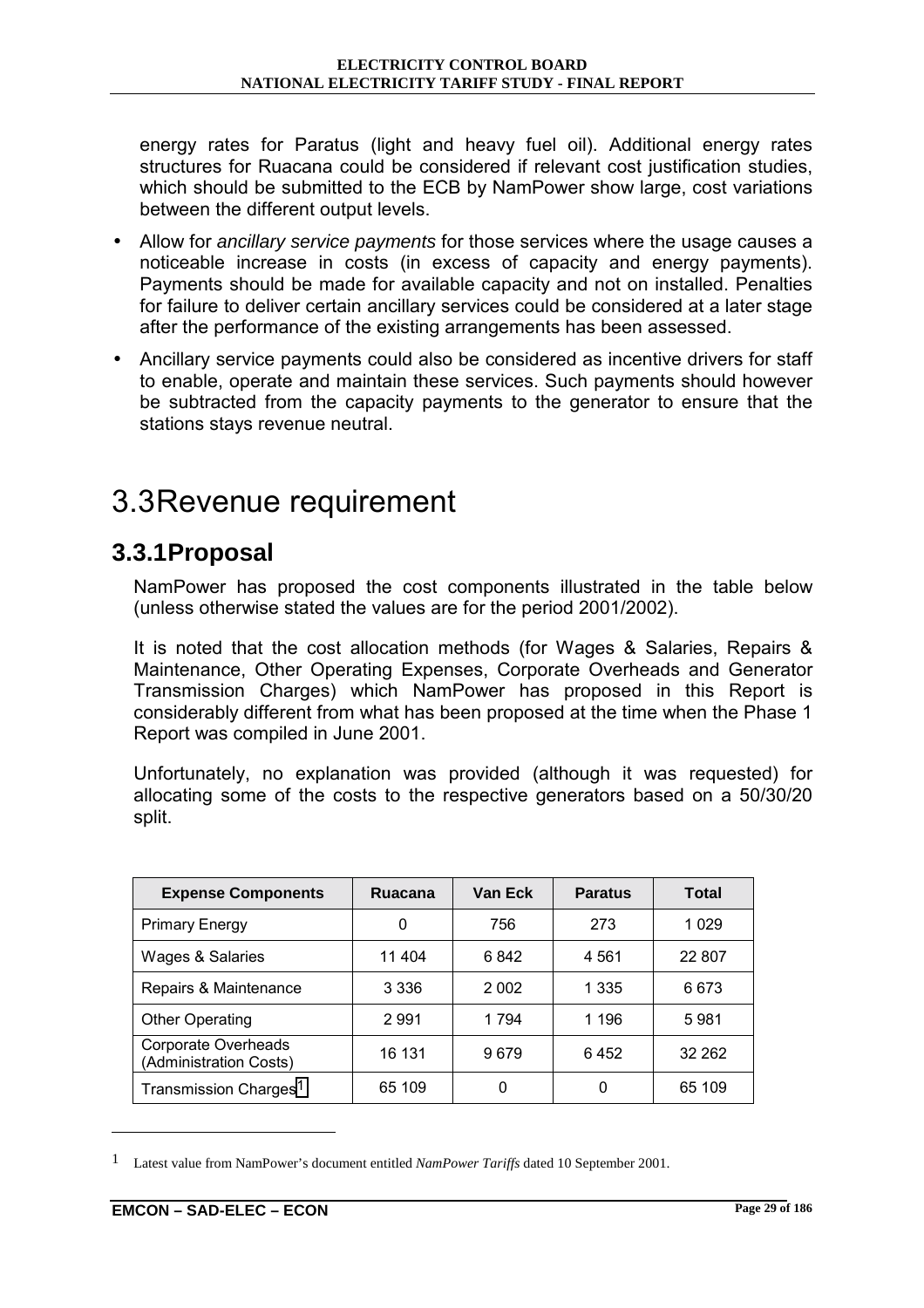#### **ELECTRICITY CONTROL BOARD NATIONAL ELECTRICITY TARIFF STUDY - FINAL REPORT**

| <b>Expense Components</b>  | <b>Ruacana</b> | Van Eck | <b>Paratus</b> | Total   |
|----------------------------|----------------|---------|----------------|---------|
| Depreciation               | 19 542         | 19 2 25 | 4 1 7 5        | 42 942  |
| Returns (Operating Profit) | (7227)         | 3444    | (10262)        | (14045) |
| Net Interest Paid          | 0              | (669)   | 0              | (669)   |
| <b>Notional Tax</b>        | 1966           | 7 7 5 4 | (2 209)        | 7511    |
| <b>Dividend Declared</b>   | 0              | 0       | 0              |         |

The following table summarises the basis on which the revenue requirement for each expense component was based.

| <b>Expense Component</b>                      | <b>Cost Drivers and Allocation Methods</b>                                             |
|-----------------------------------------------|----------------------------------------------------------------------------------------|
| <b>Primary Energy</b>                         | Based on budget production                                                             |
| Wages & Salaries                              |                                                                                        |
| Repairs & Maintenance                         | Split the Generation component 50/30/20                                                |
| <b>Other Operating</b>                        | between Ruacana, Van Eck and Paratus<br>respectively.                                  |
| Corporate Overheads (Administration<br>Costs) |                                                                                        |
| <b>Transmission Charges</b>                   | See Review of NamPower's proposed<br>internal transmission charges for more<br>detail. |
| Depreciation                                  | Replacement cost asset values.                                                         |
| <b>Returns (Operating Profit)</b>             | Avoided cost calculation                                                               |
| Net Interest Paid                             | Loans & bank balances                                                                  |
| Notional Tax                                  | Tax policies and rates                                                                 |
| Dividend Declared                             | Shareholder compact                                                                    |

## **3.3.2 Review**

Our review comments are summarised in the following table:

| <b>Proposed</b><br><b>Expense</b><br><b>Components</b> | <b>Should Expense be</b><br>allowed as part of<br>revenue requirement? | <b>Comment on proposed cost</b><br>drivers and allocation methods                   |
|--------------------------------------------------------|------------------------------------------------------------------------|-------------------------------------------------------------------------------------|
| <b>Primary Energy</b>                                  | Yes                                                                    | Although the method is acceptable<br>the level appears high. See<br>analysis below. |
| Wages & Salaries                                       | Yes                                                                    | No explanation for allocation<br>percentages.                                       |
| Repairs &<br>Maintenance                               | Yes                                                                    | No explanation for allocation<br>percentages.                                       |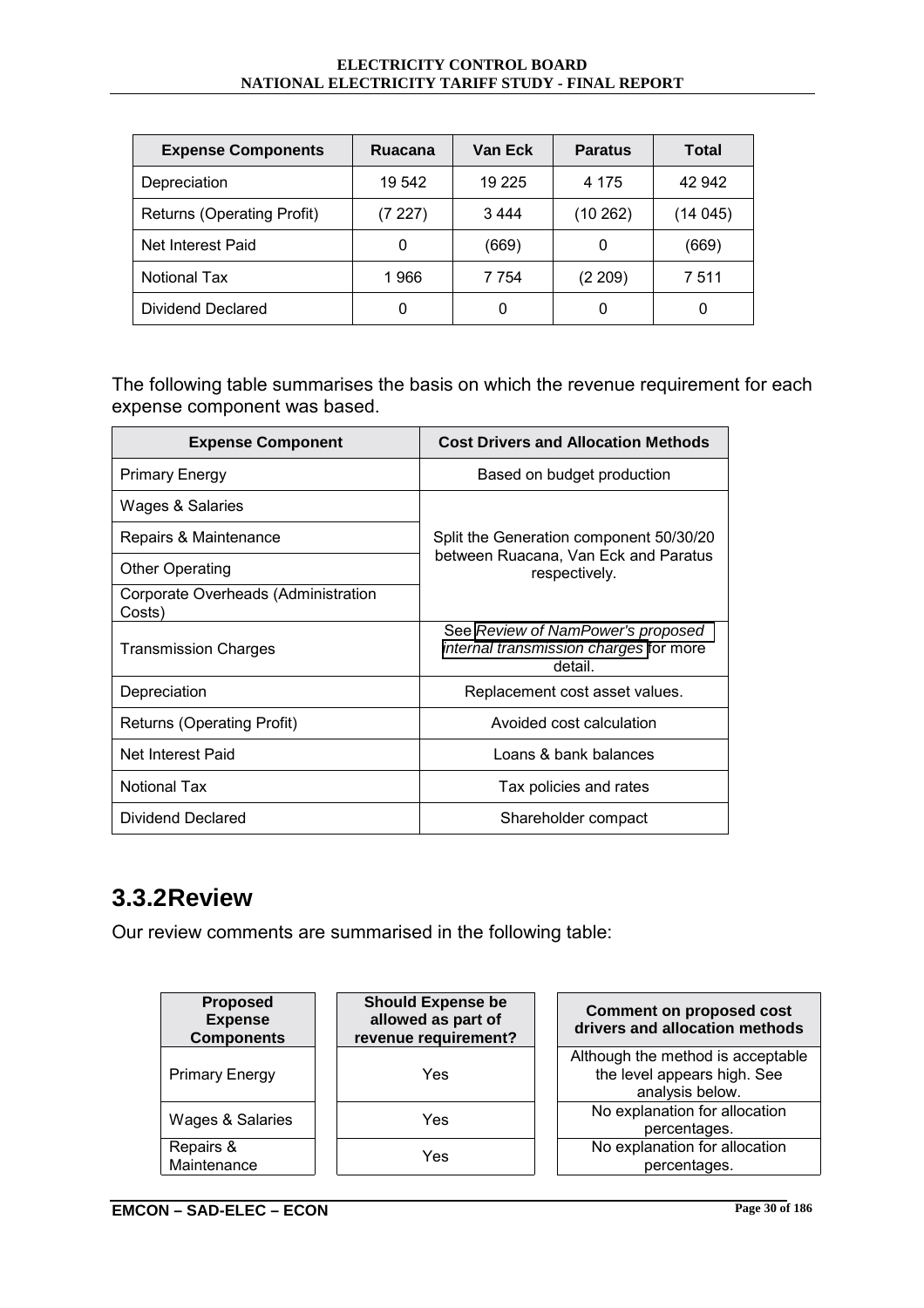| <b>Proposed</b><br><b>Expense</b><br><b>Components</b> | <b>Should Expense be</b><br>allowed as part of<br>revenue requirement? | <b>Comment on proposed cost</b><br>drivers and allocation methods                                                                    |
|--------------------------------------------------------|------------------------------------------------------------------------|--------------------------------------------------------------------------------------------------------------------------------------|
| <b>Other Operating</b>                                 | Yes                                                                    | No explanation for allocation<br>percentages.                                                                                        |
| Corporate Overh.<br>(Admin Costs)                      | Yes                                                                    | No explanation for allocation<br>percentages.                                                                                        |
| Transmission<br>Charges                                | Yes.                                                                   | See section 7.3 for more detail<br>comment.                                                                                          |
| Depreciation                                           | Yes                                                                    | Historic costs rather than<br>Replacement cost depreciation<br>values is supported. See section<br>below for more detail discussion. |
| Return                                                 | Yes                                                                    | The proposed avoided cost<br>approach is not supported. See<br>more detail discussion below and<br>elsewhere in the document.        |
| Net Interest Paid                                      | No.                                                                    | These cost components are not                                                                                                        |
| <b>Notional Tax</b>                                    | No                                                                     | allowed in the revenue requirement<br>if a pre-tax WACC value is used to                                                             |
| <b>Dividend Declared</b>                               | No.                                                                    | determine the regulated return.                                                                                                      |

### **Primary Energy Analysis**

| <b>Expense Components</b>                                                                                                                   | <b>Ruacana</b> | Van Eck  | <b>Paratus</b> |
|---------------------------------------------------------------------------------------------------------------------------------------------|----------------|----------|----------------|
| Primary Energy (N\$ '000)                                                                                                                   | O              | 756      | 273            |
| Average energy production (GWh) during 1999<br>& 2000                                                                                       | 1 2 8 2        | 19       |                |
| Calculated unit cost (c/kWh)                                                                                                                |                | 39.8     | 273.0          |
| Expected unit cost (c/kWh)                                                                                                                  |                | $17.5^2$ | $62.0^{3}$     |
| Primary Energy values based on expected unit<br>cost for fuel and production levels similar to<br>average of previous two years. (N\$ '000) |                | 333      | 62             |

An analysis of the Primary Energy Budget indicates that the numbers could be overstated, but this is dependent on the assumptions made by NamPower.

<sup>2</sup> Based on N\$250/ton for coal obtained from NamPower's annual report, a burn rate of 0.6 kg / kWh and inflation adjustment.

<sup>3</sup> Value obtained from NamPower's Tariff submission of 10 September 2001.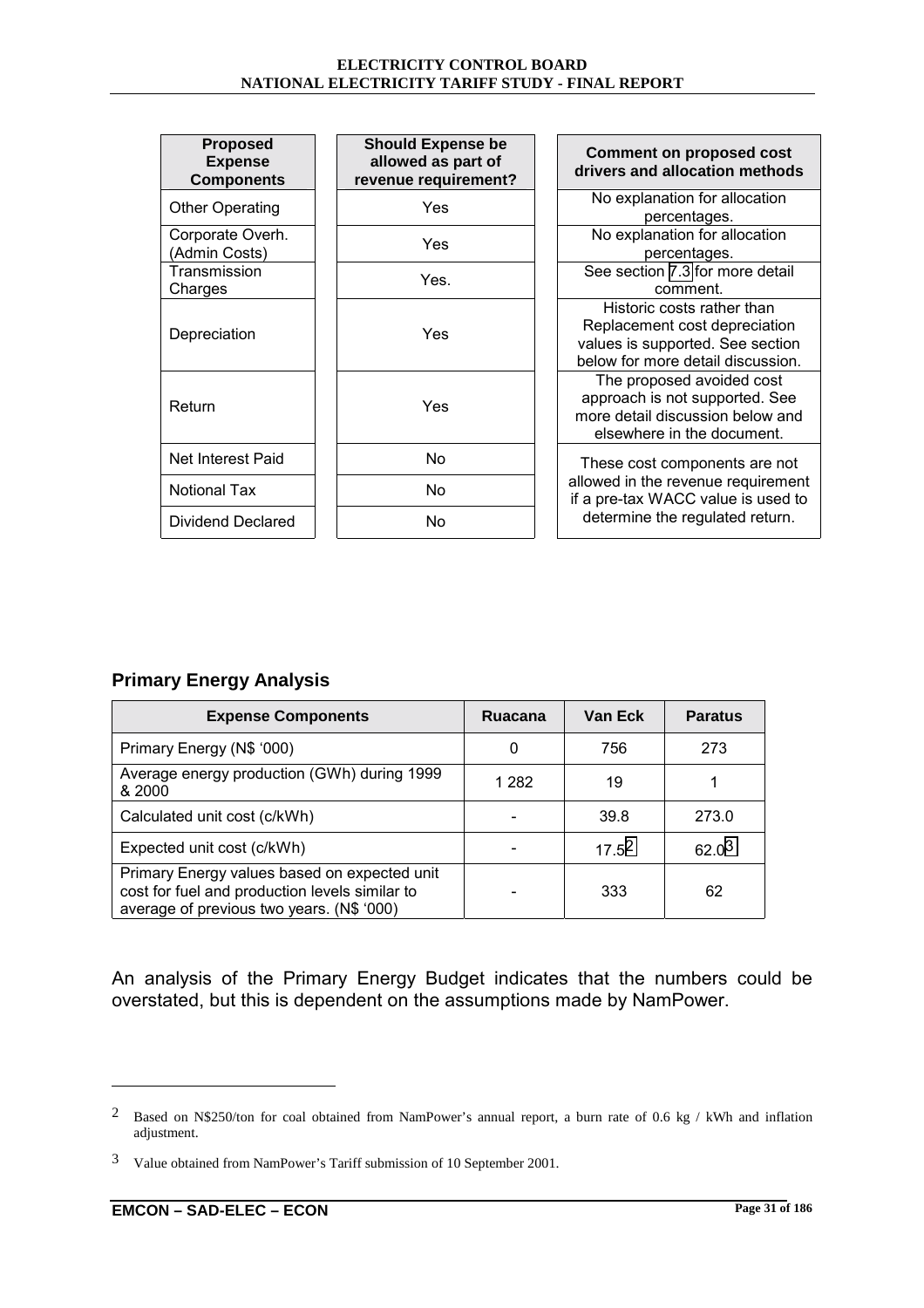#### **Wages & Salaries**

NamPowerís latest allocation proposal (50/30/20) appears to be an interim proposal. A more scientific approach would be to link the Wages & Salaries of each power station to the number of people at the plant. The allocation would look as follow.

| Area                        | <b>Ruacana</b> | Van Eck | <b>Paratus +</b><br>KМ | <b>Total</b> |
|-----------------------------|----------------|---------|------------------------|--------------|
| Number of employees         | 74             | 86      | 27                     | 187          |
| % of total employees        | 40%            | 46%     | 14%                    | 100%         |
| Wages & Salaries (N\$ '000) | 9 1 2 3        | 10 491  | 3 1 9 3                | 22 807       |

#### **Repair & Maintenance and Other Operating Expenses**

NamPower has treated these expenses as two separate components but they could be combined into a single O&M expense category. NamPower has also indicated that the 50/30/20 cost allocation ratio needs to be refined.

Our experience has shown that O&M power station expenditure are linked to a number of drivers, including

- Technology (hydro, coal, oil)
- Size (installed capacity)
- Degree of utilisation (production)

If the specific detail (technology, size and utilisation) of NamPower's power stations is used to benchmark the O&M expenditure the Consultants power station cost database suggests the following allocation ratios. The exercise also verified that the proposed level of expenditure appears reasonable.

| Area                                | Ruacana | Van Eck | <b>Paratus +</b><br>KM | <b>Total</b>        |
|-------------------------------------|---------|---------|------------------------|---------------------|
| Benchmark cost allocation<br>ratios | 58%     | 37%     | 5%                     | 100%                |
| O&M (N\$ '000)                      | 7 339   | 4 6 8 2 | 633                    | 12 654 <sup>4</sup> |

### **Corporate Overheads / Administration Charges**

NamPowerís suggested (50/30/20) allocation ratios as previously discussed appears not to be appropriate. Rather it is suggested to base the allocation on the budget expense for each power station. Detail budgets are not available, but based on the

<sup>&</sup>lt;sup>4</sup> This value reflects the combined Repairs  $\&$  Maintenance and Other Operating expenditures.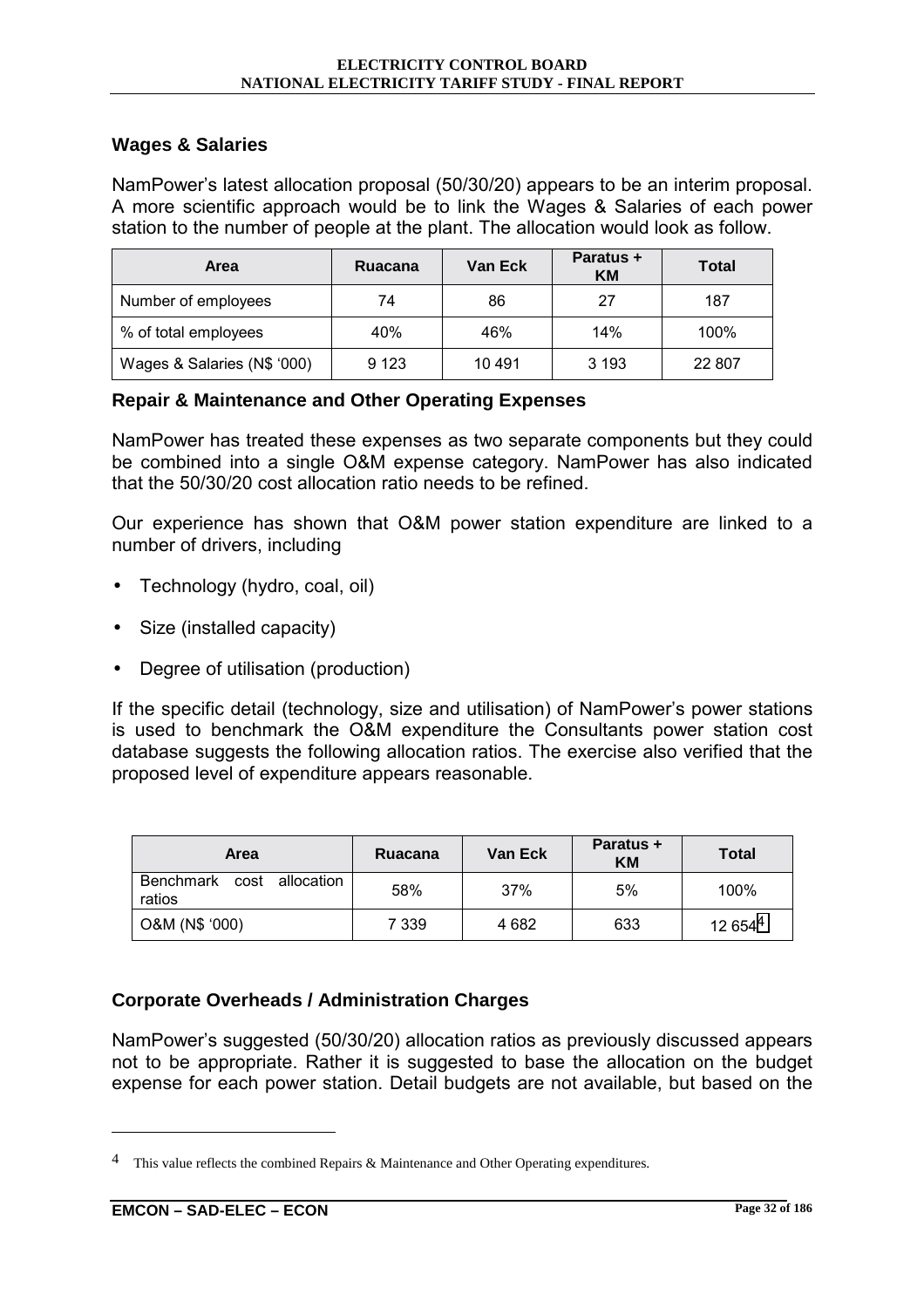cost data presented in this document we suggest the following percentages and cost allocations:

| Area                                     | Ruacana | Van Eck | Paratus +<br>KM | <b>Total</b> |
|------------------------------------------|---------|---------|-----------------|--------------|
| <b>Primary Energy</b>                    | 0       | 756     | 273             | 1 0 2 9      |
| Wages & Salaries                         | 9 1 2 3 | 10 491  | 3 1 9 3         | 22 807       |
| Operating & Maintenance                  | 7 339   | 4 682   | 633             | 12 654       |
| Total                                    | 16462   | 15 9 29 | 4 0 9 9         | 36 490       |
| Total cost ratios                        | 46%     | 43%     | 11%             | 100%         |
| Administration<br>(N\$<br>Costs<br>(000) | 14 840  | 13873   | 3549            | 32 262       |

#### **Transmission Charges to Generation**

The section on the *[Review of NamPower's proposed internal transmission charges](#page-93-0)* on page [71](#page-93-0) provides a more comprehensive review of the proposed charges. The following table shows the results if installed capacity (our recommendation) is used as the cost driver to allocate transmission cost (based on our Tx cost allocation numbers) between the producers.

| <b>Allocation</b>                                           | Ruacana | Van Eck | <b>Paratus</b> | <b>SB</b><br>(Import) | <b>Total</b> |
|-------------------------------------------------------------|---------|---------|----------------|-----------------------|--------------|
| Installed capacity (MW)                                     | 249     | 120     | 24             | 600                   | 993          |
| % of shared backbone costs<br>(based on installed capacity) | 25%     | 12%     | 3%             | 60%                   | 100%         |
| Tx costs (N\$ 000)                                          | 21 347  | 10 246  | 2 5 6 1        | 51 235                | 85 389       |
| Dedicated costs (HV Yard)                                   | 4 4 4 2 |         |                |                       | 4 4 4 2      |
| Total                                                       | 25 789  | 10 246  | 2 5 6 1        | 51 235                | 89 831       |

### **Asset values & Depreciation**

NamPowerës depreciation values are based on replacement cost depreciation values. Our approach is based on historic cost depreciation values.

Based on the information provided by NamPower the historic cost based asset values (N\$ '000) and lifetimes (years) are:

<sup>5</sup> Values from NamPower 's 2000 Annual Report.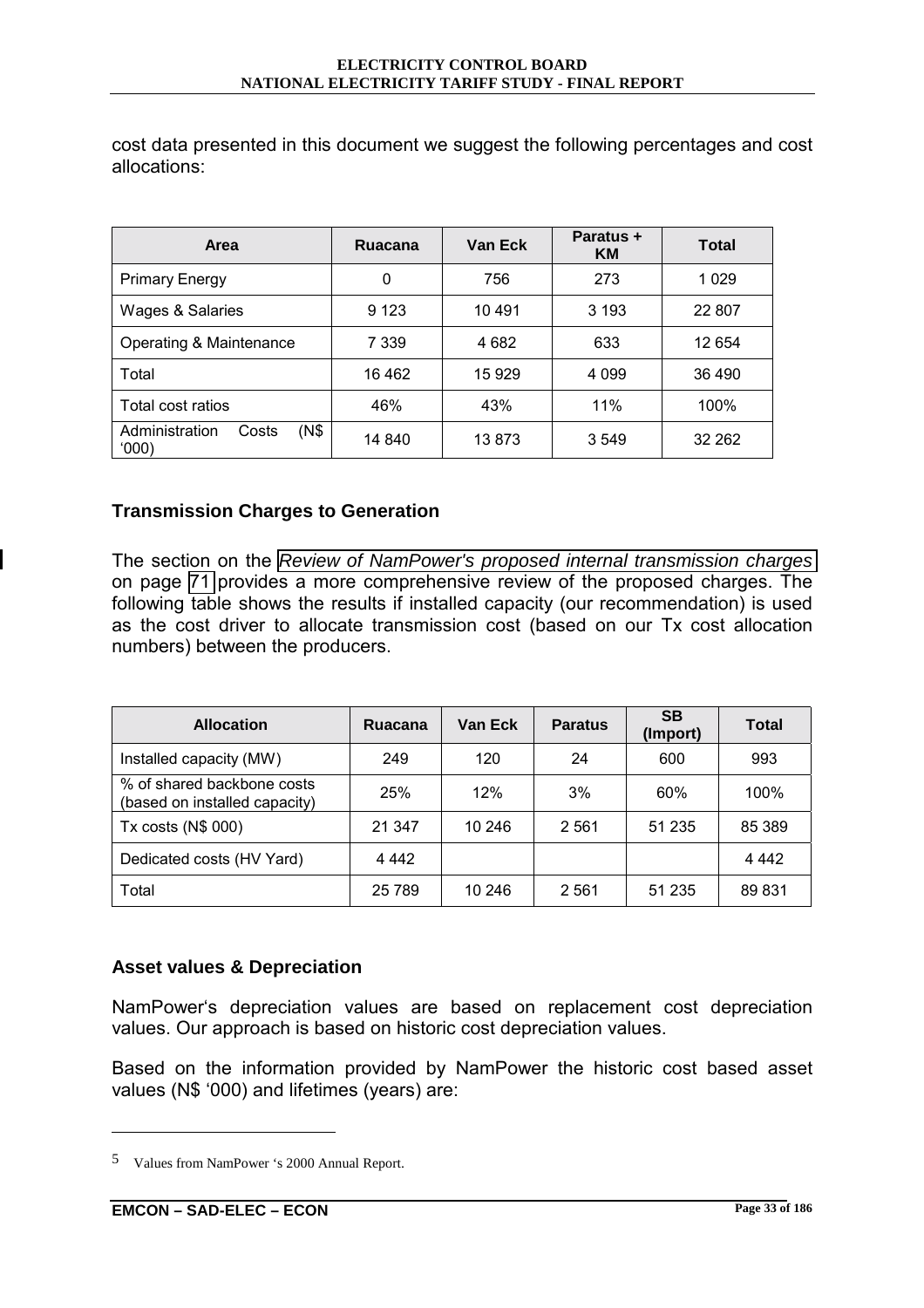| <b>Historic Cost</b>                | Ruacana | Van Eck | <b>Paratus</b> |
|-------------------------------------|---------|---------|----------------|
| Net Book Historic Cost Value        | 98 268  | 45 632  | 32 407         |
| Estimated resale value <sup>6</sup> | 0       | 0       | 25 5 15        |
| <b>Historic Cost Depreciation</b>   | 4 104   | 3 0 6 1 | 9              |
| Calculated Remaining Life           | 24      | 15      | 766            |
| Existing age                        | 24      | 27      | 25             |
| <b>Total Life</b>                   | 48      | 42      | 790            |

The total life values for Ruacana and Van Eck appear to be quite realistic and the values could therefore be accepted. The total life value for Paratus is problematic, the main problem being the low depreciation value. The replacement asset value calculations (see table below) show a more realistic total life value of 38 years for Paratus. Therefore, it is suggested that the historic cost depreciation of Paratus be adjusted to N\$ 530 000 to also reflect a calculated remaining life value of 13 years.

Based on the information provided by NamPower the replacement cost asset values (N\$ ë000) and lifetimes (years) are:

| <b>Replacement Cost</b>                          | <b>Ruacana</b> | <b>Van Eck</b> | <b>Paratus</b> |
|--------------------------------------------------|----------------|----------------|----------------|
| <b>Replacement Cost Value</b>                    | 1 233 263      | 791821         | 163 854        |
| Present Day (Net Book)<br>replacement cost value | 715 323        | 211 722        |                |
| <b>Replacement Cost</b><br>depreciation          | 19 542         | 19 2 25        | 4 1 7 5        |
| Estimated resale value                           | 0              | 0              | 25 515         |
| Calculated Remaining Life                        | 88             | 11             | 13             |
| Existing age                                     | 24             | 27             | 25             |
| <b>Total Life</b>                                | 112            | 38             | 38             |

The asset and depreciation values result in reasonable total life's for Van Eck and Paratus. The total life value of 112 years for Ruacana seems extreme and points to a problem with the net book value. The replacement asset value calculations (see table of historic costs above) show a more realistic total life value of 48 years for

<sup>6</sup> The 1997 resale value was inflated (7.8% per year) to compensate for inflation.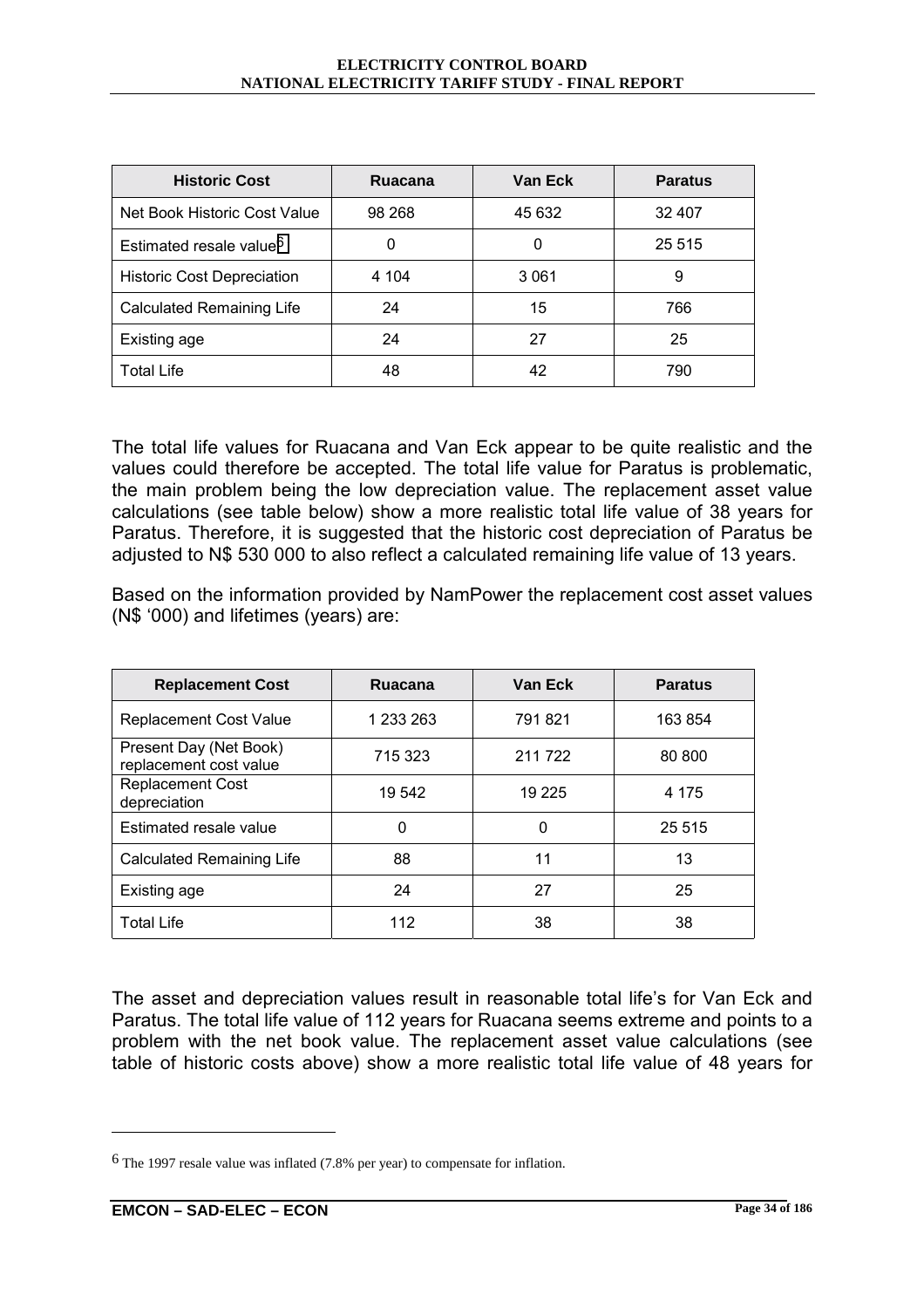Ruacana. It is suggested that the replacement cost depreciation value be increased to N\$29 805 000 to result in a calculated in a total life of 48 years.

#### **Returns**

NamPower has proposed an Opportunity Cost (also referred to as Avoidable Cost) based approach to value generation sales and returns. The method assumes that there are no generators in Namibia. The Eskom contract is then used to calculate how much Namibia would pay for this energy from Eskom. NamPower Generation's revenue is then set equal to this amount. The generators' returns are calculated by subtracting the generators expenses from the revenue.

Our approach to the calculation of NamPower generators' revenue requirement differs from what has been proposed by NamPower. We believe that a cost based approach is appropriate for the following reasons:

- No significant degree of competition is envisaged in the Namibian electricity industry for the next six to eight years (although limited competition exist through NamPowerís trading in the SAPP, including operation in the Short-Term Energy Market (STEP) of the SAPP).
- A CPI-X approach (i.e. incentive-based regulation) would not be appropriate at this early stage of regulatory developments.
- An avoided cost based approach is primarily based on the costs of other generation options and is therefore more appropriate for investment decision comparisons and not to calculate regulated returns. The avoided cost approach would be appropriate to evaluate the PPA price if an IPP wants to sign an off-take agreement with the SB.

We therefore suggest that a cost based valuation process be followed to determine the return requirement of NamPowerís generators, at least until more clarity is available about ESI reform in South Africa and its implications for Namibia. Reference is made to the section on [Regulatory approach](#page-90-0) on page [68](#page-90-0) for a more detailed discussion why we recommend that the returns should be calculated on historic asset values rather than replacement cost asset values.

The proposed approach is based on allowed costs and an approved rate of return, which is based on historic cost asset values using a pre-tax real WACC value of 9.9%. For more details on the calculation of the WACC value refer to section [7.4](#page-97-0) on page [75.](#page-97-0)

Only useful assets should be considered for the return calculation. In other words the generator company should not receive a return on its investment for assets which are not required. Surplus capacity is an example of assets which are not deemed useful. All NamPowerís generators fulfil a useful role as provider of electricity and or ancillary services. All the generators should therefore be allowed in the asset values when the returns are calculated.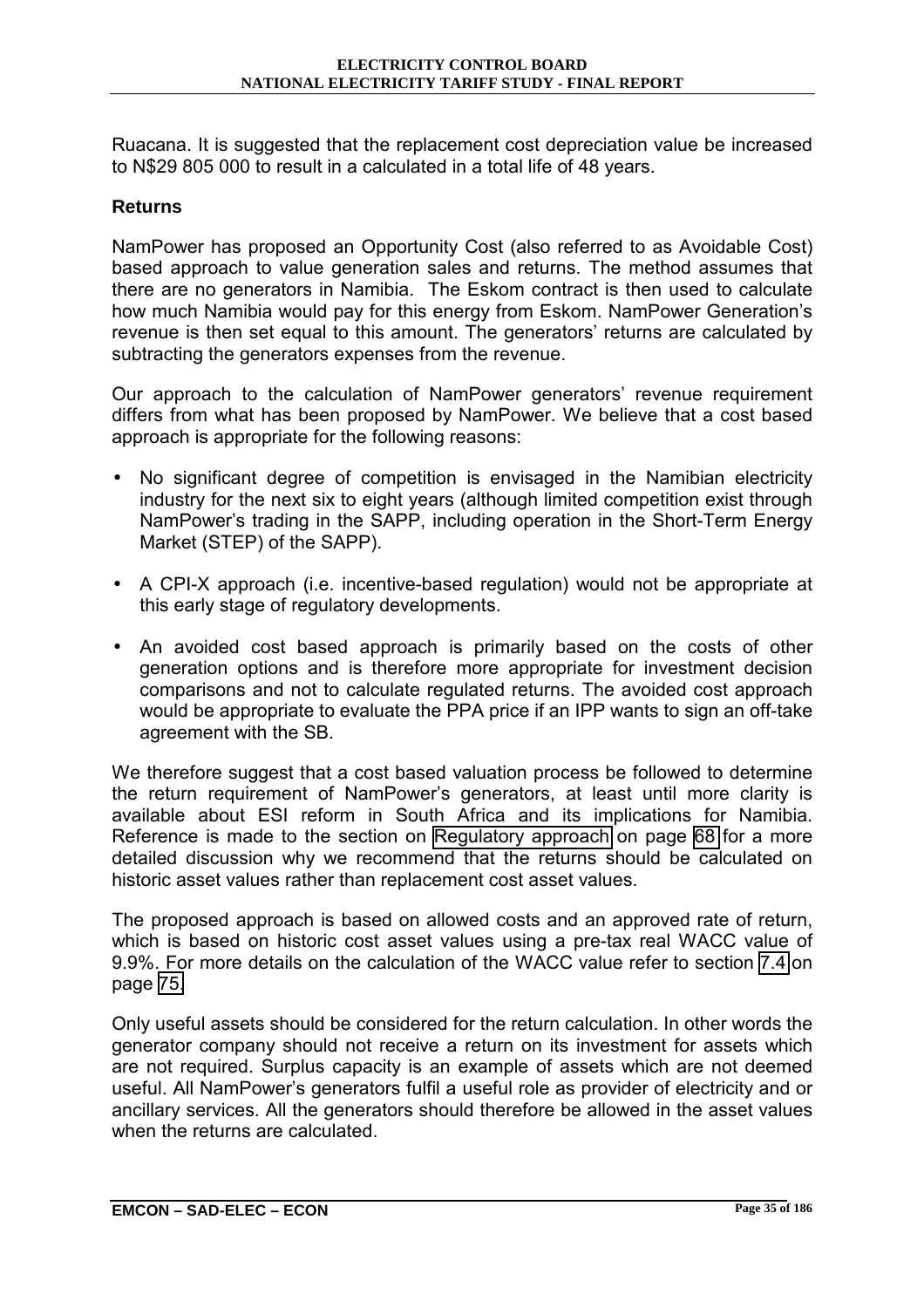The following table shows the return calculations using a historic cost approach.

| <b>Historic Cost Returns</b> | <b>Ruacana</b> | Van Eck | <b>Paratus</b> | Total   |
|------------------------------|----------------|---------|----------------|---------|
| Net Book Value (N\$ '000)    | 98 268         | 45 632  | 32 407         | 176 307 |
| WACC(%)                      | $9.9\%$        | 9.9%    | $9.9\%$        | $9.9\%$ |
| Regulated Return (N\$ '000)  | 9728           | 4 5 1 8 | 3 2 0 8        | 17454   |

The following table shows the return calculations using a replacement cost approach.

| <b>Replacement Cost Returns</b> | <b>Ruacana</b> | Van Eck | <b>Paratus</b> | <b>Total</b> |
|---------------------------------|----------------|---------|----------------|--------------|
| Net Book Value (N\$ '000)       | 715 323        | 211 722 | 80 800         | 1 007 845    |
| WACC $(%)$                      | $9.9\%$        | $9.9\%$ | $9.9\%$        | $9.9\%$      |
| Regulated Return (N\$ '000)     | 70 817         | 20 960  | 7999           | 99 776       |

Allowance should be made for a phasing in of a move from a cost-based approach to prices based on market prices over the period during which this transition is expected to take place in the Namibian and Southern African ESI.

## **3.3.3 Recommendations**

We recommend that the ECB should:

• Determine the generatorís revenue requirement inclusive of costs and a regulated return. The following table lists the costs components that should be allowed in determining the generator's revenue requirement. The table also shows the costs drivers that should be used to allocate common costs to each generator.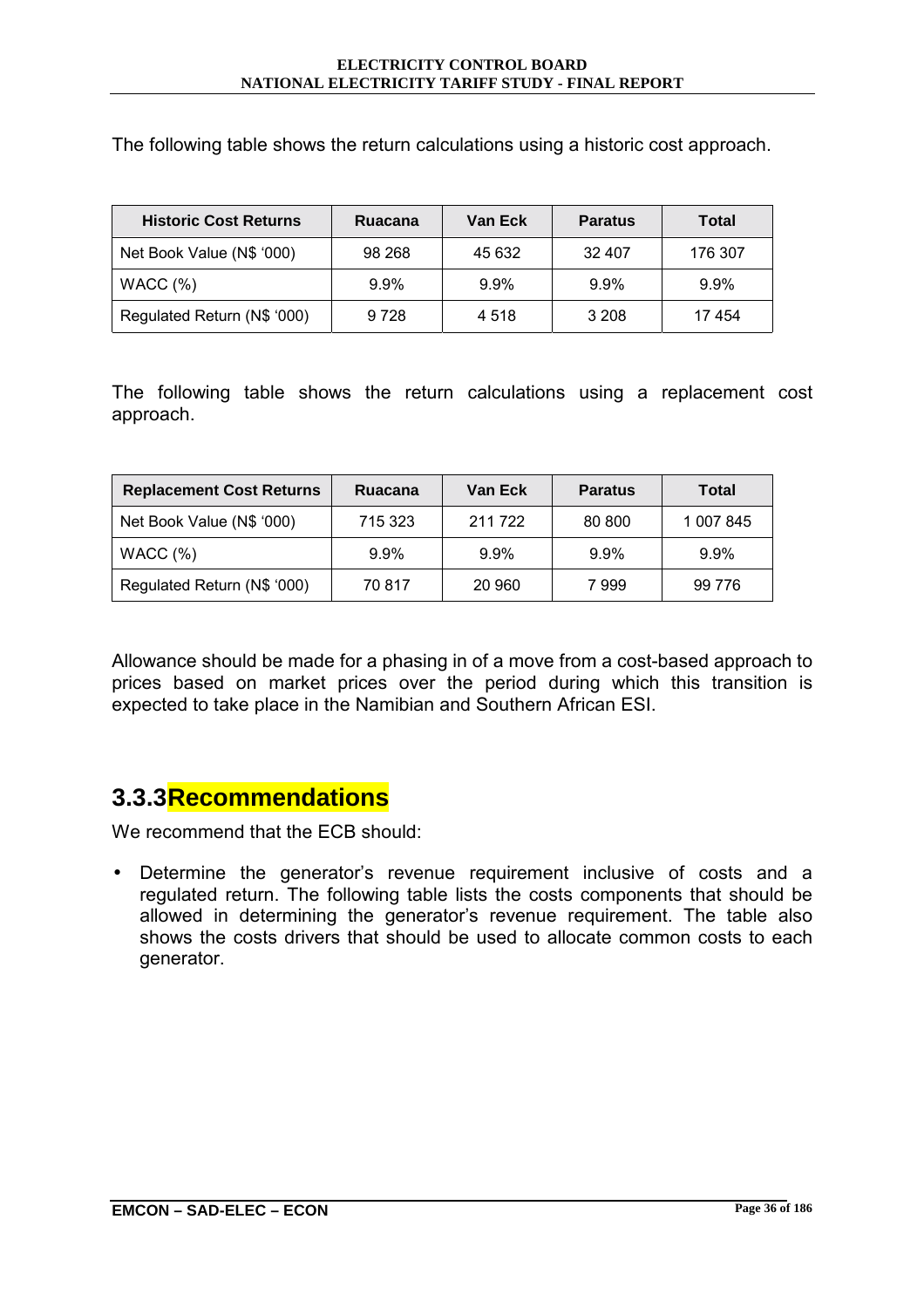| <b>Recommended Expense</b><br><b>Components</b> | <b>Recommended Cost Drivers and Allocation</b><br>Methods                                             |
|-------------------------------------------------|-------------------------------------------------------------------------------------------------------|
| <b>Primary Energy</b>                           | Based on budget production <sup>7</sup>                                                               |
| Wages & Salaries                                | Number of people                                                                                      |
| Operating & Maintenance                         | Combination of technology, installed capacity &<br>utilisation                                        |
| Corporate Overh. (Admin<br>Costs)               | Based on ratio of budget expenses (primary energy,<br>Wages and Salaries and Operating & Maintenance) |
| <b>Transmission Charges</b>                     | Installed/Import Capacity                                                                             |
| Depreciation <sup>8</sup>                       | Historic cost asset values.                                                                           |
| Rate of Return <sup>9</sup>                     | Based on historic cost depreciated asset value using a<br>pre-tax real WACC                           |

- Use historic asset values over the expected economic life of the generator to calculate the depreciation component.
- Calculate the generator's return using historic asset values and a pre-tax real rate of return of 9.9%.
- Based on the above recommendations, NamPowerís Revenue requirements are:

| <b>Expense Components</b><br>(N\$ '000)       | Ruacana | Van Eck | <b>Paratus</b> | Total   |
|-----------------------------------------------|---------|---------|----------------|---------|
| <b>Primary Energy</b>                         |         | 333     | 62             | 395     |
| Wages & Salaries                              | 9 1 2 3 | 10491   | 3 1 9 3        | 22 807  |
| O&M                                           | 7 3 3 9 | 4 682   | 633            | 12 654  |
| Corporate Overheads<br>(Administration Costs) | 14 840  | 13873   | 3 5 4 9        | 32 262  |
| <b>Transmission Charges</b>                   | 25 7 89 | 10 246  | 2561           | 38 596  |
| Depreciation                                  | 4 104   | 3061    | 530            | 7695    |
| <b>Returns (Operating Profit)</b>             | 9728    | 4518    | 3 208          | 17454   |
| Total                                         | 70 923  | 47 204  | 13736          | 131 863 |
|                                               |         |         |                |         |
| Expected send out (GWh)                       | 1 04510 | 1911    | $1^{11}$       | 1 065   |

Based on historic asset values:

<sup>7</sup> NamPower should provide the latest 2001/2002 budget values and budget production levels from each generator to verify the cost allocation.

<sup>8</sup> These values are based on the historic value of the asset depreciated over its expected economic life.

<sup>9</sup> The value is based on the depreciated historic cost book value and a pre-tax, real WACC number.

<sup>10</sup> Average production for Ruacana as reflected in Mongula report

<sup>11</sup> Production values were taken as the average for 1999 and 2000 from NamPower's annual report.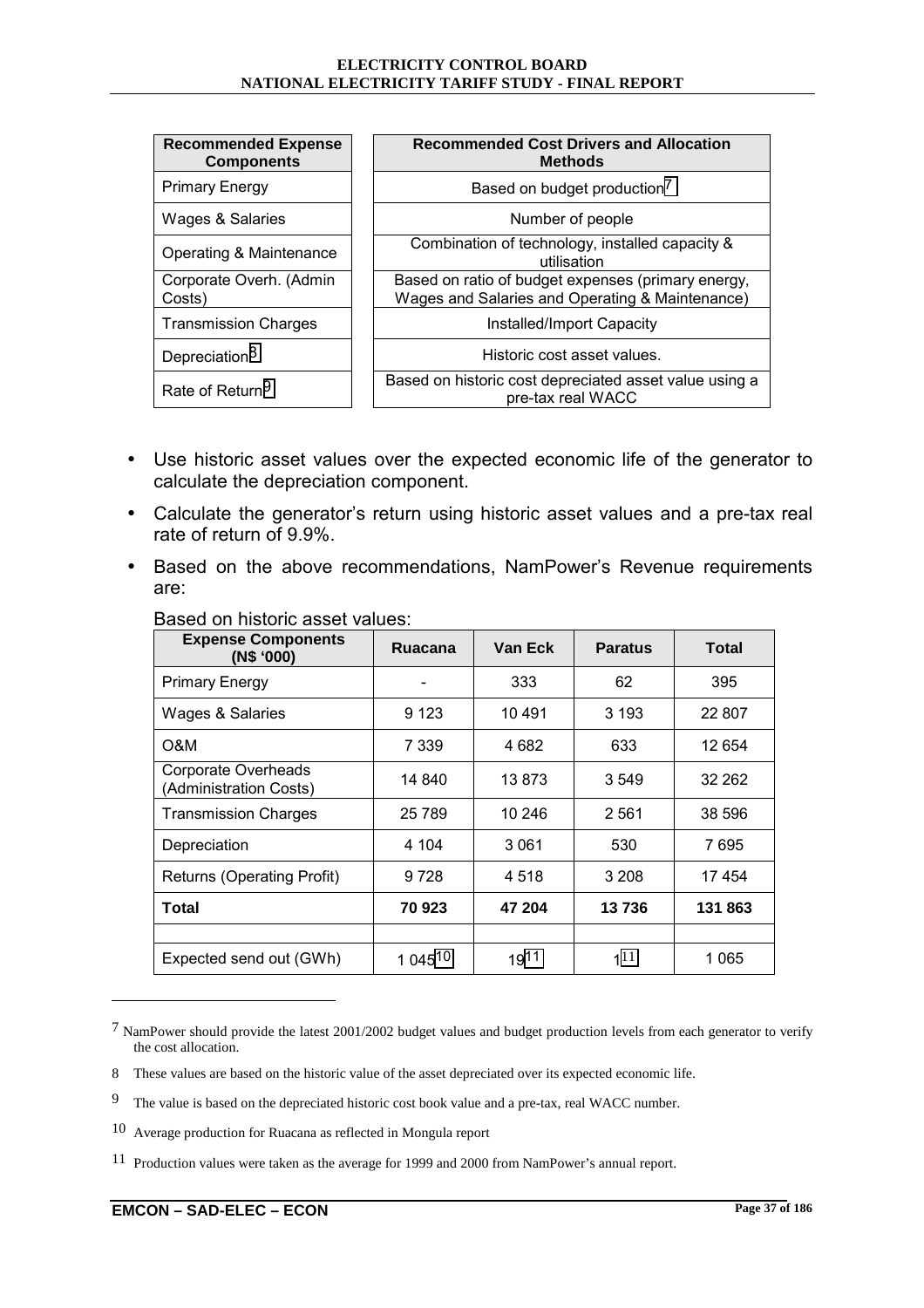| <b>Expense Components</b><br>(N\$ '000) | Ruacana | Van Eck | <b>Paratus</b> | <b>Total</b> |
|-----------------------------------------|---------|---------|----------------|--------------|
| Average rate (c/kWh)                    | 6.79    | 248.4   | 1 373.6        | 12.4         |

• The following two tables show, for comparative purposes, what the revenue requirements and average rates would be for the Replacement cost approach and for NamPower's proposed avoided cost approach:

| <b>Expense Components</b><br>(N\$ '000)       | Ruacana | Van Eck | <b>Paratus</b> | Total   |
|-----------------------------------------------|---------|---------|----------------|---------|
| <b>Primary Energy</b>                         |         | 333     | 62             | 395     |
| Wages & Salaries                              | 9 1 2 3 | 10 491  | 3 1 9 3        | 22 807  |
| O&M                                           | 7 339   | 4 682   | 633            | 12 654  |
| Corporate Overheads<br>(Administration Costs) | 14 840  | 13873   | 3549           | 32 262  |
| <b>Transmission Charges</b>                   | 25 7 89 | 10 246  | 2561           | 38 596  |
| Depreciation                                  | 19 542  | 19 2 25 | 4 175          | 42 942  |
| <b>Returns (Operating Profit)</b>             | 70817   | 20 960  | 7999           | 99 776  |
| Total                                         | 147 450 | 79810   | 22 172         | 249 432 |
|                                               |         |         |                |         |
| Expected send out (GWh)                       | 1045    | 19      | 1              | 1 0 6 5 |
| Average rate (c/kWh)                          | 14.11   | 420.1   | 2 2 1 7 . 2    | 23.42   |

#### Based on replacement asset values

#### Based on NamPower's proposed avoided cost approach:

| <b>Revenue Component</b><br>(N\$ '000) | Ruacana | Van Eck | <b>Paratus</b> | <b>Total</b> |
|----------------------------------------|---------|---------|----------------|--------------|
| Revenue Requirement                    | 116 170 | 42 986  | 7458           | 166 614      |
|                                        |         |         |                |              |
| Expected send out (GWh)                | 1 045   | 19      |                | 1 0 6 5      |
| Average rate (c/kWh)                   | 11.12   | 226.2   | 745.8          | 15.64        |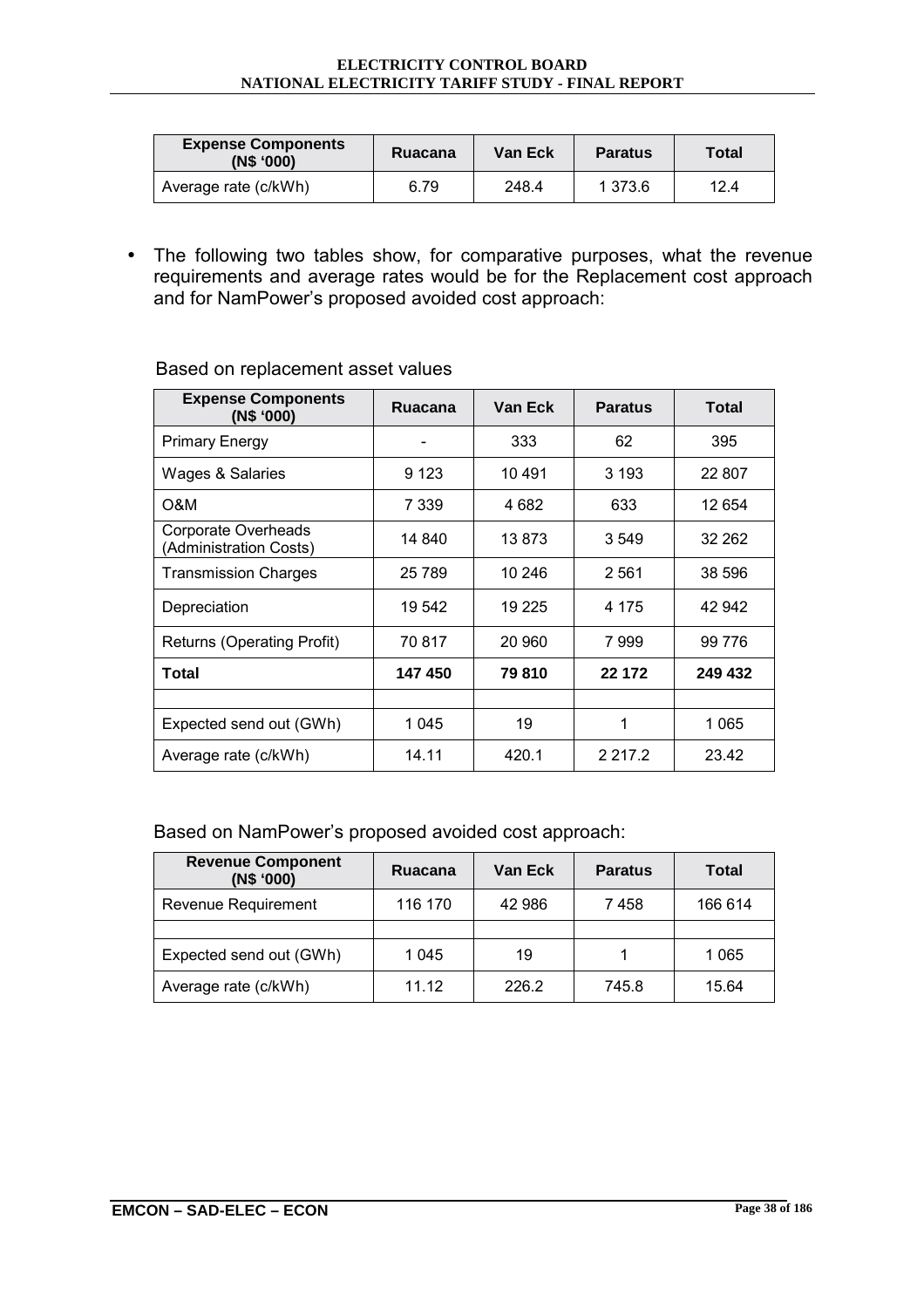

## **Comparison of different Generation Price Levels**

The following notes should be observed in relation to the above figure:

- The calculations of the historic cost approach and the replacement cost approach illustrates the average cost of NamPower generation, i.e. excluding the impact of (lower cost) import on the total cost of supply in Namibia.
- To be comparable to the calculations of generation costs based on historic costs, replacement cost and NamPowerís proposal, the equivalent cost of import includes both the average import cost itself as well as the charge for use of NamPowerís transmission network in Namibia.

The Eskom Gx marginal cost and the Eskom Gx average cost exclude any cost of transmission and are only included as illustration of prevailing 'market' prices in the region (based on Eskom's internal power pool and Eskom's average regulated price respectively). These costs are relevant short-term comparisons to the avoided cost illustrated by NamPower's proposal.

# 3.4 Tariff level(s)

## **3.4.1 Proposal**

NamPower has proposed price levels as summarised in the table below. These prices were published in NamPowerís proposal dated 10 September 2001. It should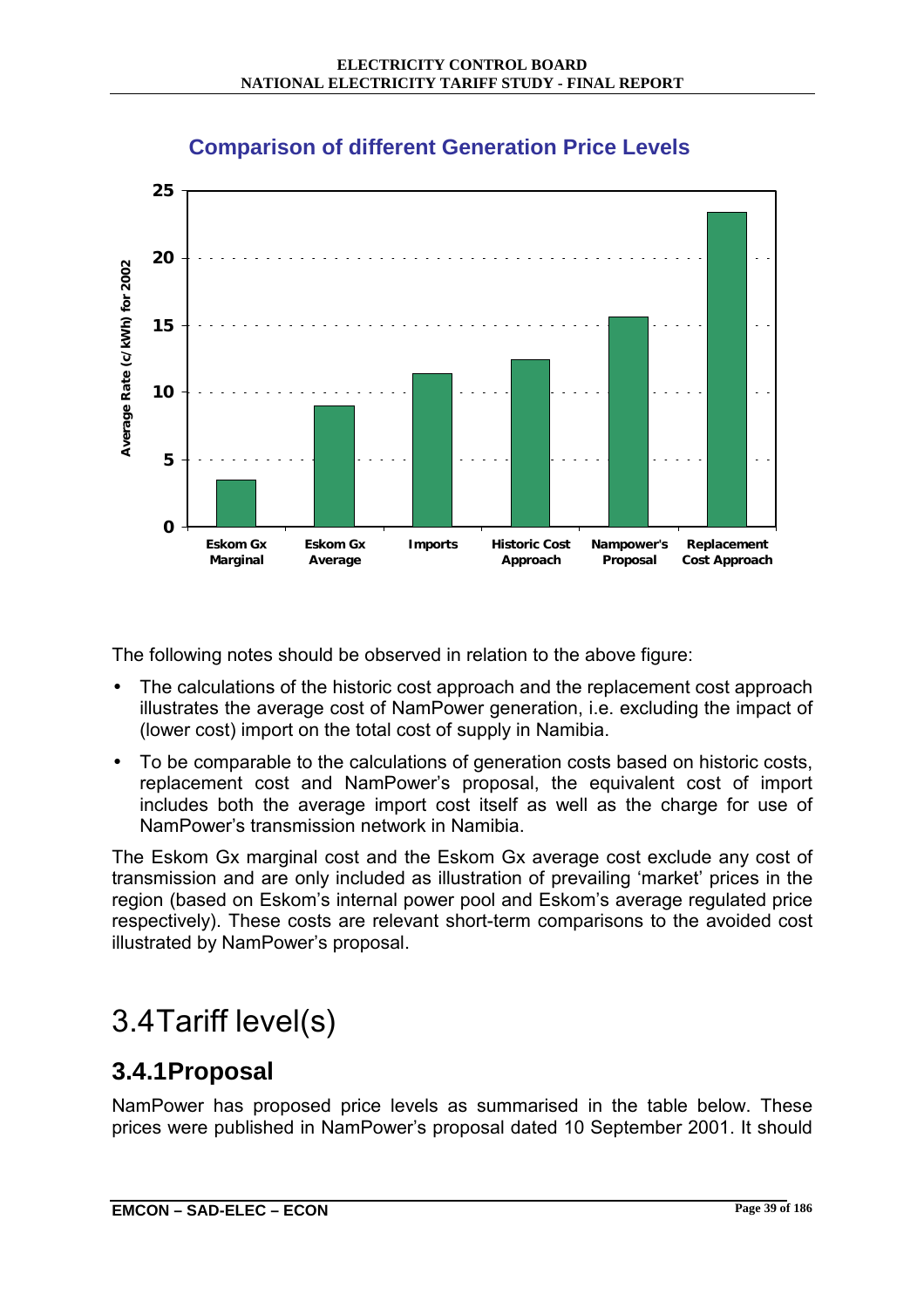be observed that detailed tariff levels were not available at the time of the submission of the Phase 1 Report in 25 June 2001.

| <b>Tariff Component</b>              | Units                | Ruacana                        | Van Eck                        | <b>Paratus</b>                 |
|--------------------------------------|----------------------|--------------------------------|--------------------------------|--------------------------------|
| <b>Capacity</b>                      | N\$/kW/week          | 11.1381                        | 11.1381                        | 11.1381                        |
| Energy:                              |                      |                                |                                |                                |
| Over whole output range              | c/kWh                |                                | 30                             |                                |
| Light fuel oil                       | c/kWh                |                                |                                | 93                             |
| Heavy fuel oil                       | c/kWh                |                                |                                | 46                             |
| Between 22 MW and 58 MW              | c/kWh                | 5.9375 x<br>1.3                |                                |                                |
| Between 58 MW and 72 MW              | c/kWh                | 5.9375 x<br>1.02               |                                |                                |
| Between 72 MW and 77 MW              | c/kWh                | $5.9375 \times 1$              |                                |                                |
| Between 77 MW and 80 MW              | c/kWh                | 5.9375 x<br>1.05               |                                |                                |
| Between 80 MW and 83 MW              | c/kWh                | $5.9375 \times 2$              |                                |                                |
| <b>Excess Energy</b>                 | c/kWh                | $80%$ of<br><b>SRMC</b>        |                                |                                |
| Constrained-on compensation          | US\$/MWh or<br>c/kWh | US\$<br>37.4652/<br><b>MWh</b> | US\$<br>37.4652/<br><b>MWh</b> | US\$<br>37.4652/<br><b>MWh</b> |
| <b>Ancillary Services:</b>           |                      |                                |                                |                                |
| Quick Reserve (6 MW)                 | US\$/MW/day          |                                |                                | 50.9102                        |
| Spinning Reserve (10 MW)             | US\$/MW/day          | 33.9401                        | 33.9401                        |                                |
| Quick Reserve (12 MW)                | US\$/MW/day          |                                |                                | 48.7890                        |
| Spinning or quick Reserve<br>(17 MW) | US\$/MW/day          | 29.6976                        | 29.6976                        | 44.54667                       |
| <b>Black Start</b>                   | N\$/day              | 386                            |                                | 133                            |
| <b>Frequency Control</b>             | N\$/day              | 3219                           | 1 3 9 6                        | $\overline{310}$               |
| <b>Voltage Control</b>               | N\$/day              | 21 1 29                        | 21 1 29                        | 2 0 4 3                        |
| <b>Dynamic Reactive Capacity:</b>    |                      |                                |                                |                                |
| 1 <sup>st</sup> Machine              | N\$/day              |                                | 54 136                         |                                |
| $2nd$ Machine                        | N\$/day              |                                | 29 150                         |                                |
| 12 Hour Reserve Requirement          | N\$/week             | 271822                         |                                |                                |

## **3.4.2 Review**

NamPower has not, to our knowledge, submitted a detailed explanation on how the above rates were calculated and what assumptions were made. However, the tariffs should be calculated using the agreed tariff structures, revenue requirements and projected sales and generator performance levels.

A brief analysis of the proposed tariffs indicates that the power stations would exceed their budget sales revenue (which was calculated by NamPower using the avoided cost approach) even before energy sales are included. This indicates either incorrect rates or different assumptions. Furthermore, the 5.9 c/kWh charge for Ruacanaís electricity does not appear to be cost reflective considering that fuel cost is zero. Any rates that are considerably different from the short run marginal cost of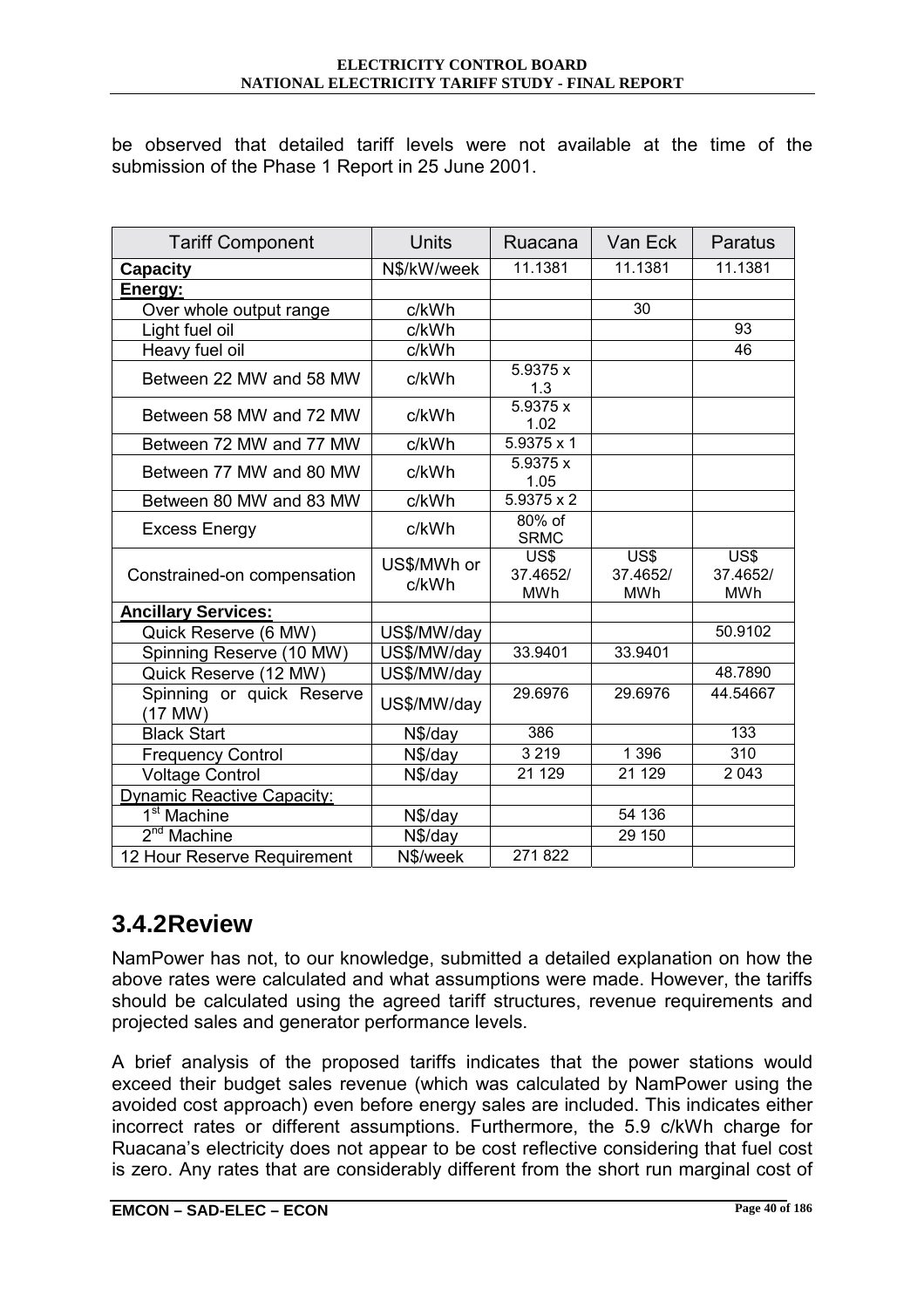the generator could distort dispatch decisions, which would result in higher production costs. It is possible to calculate tariff levels for each of the stations if certain performance assumptions regarding the generators are made. The assumptions are:

| <b>Performance Assumptions</b> | Ruacana | Van Eck | <b>Paratus</b> | Total |
|--------------------------------|---------|---------|----------------|-------|
| Energy Production (GWh)        | 1 2 8 2 | 19      |                | 1 302 |
| Installed Capacity (MW)        | 249     | 120     | 24             | 393   |
| Plant Availability (%)         | 90%     | 80%     | 90%            | 87%   |

The revenue requirements for each of the generators are:

| <b>Historic cost Revenue</b><br><b>Requirement (N\$ '000)</b> | <b>Ruacana</b>           | Van Eck | <b>Paratus</b> | Total  |
|---------------------------------------------------------------|--------------------------|---------|----------------|--------|
| <b>Fixed Cost</b>                                             | 70 923                   | 46 871  | 13 674         | 131468 |
| Variable Cost                                                 |                          |         |                |        |
| <b>Primary Fuel</b>                                           | $\overline{\phantom{0}}$ | 333     | 62             | 395    |
| Variable O&M Costs <sup>12</sup>                              | 909                      | 123     | 3              | 1 234  |
| Total (N\$/MWh)                                               | 909                      | 456     | 65             | 1 629  |

Based on the above information the tariffs can be calculated as follows:

| <b>Tariffs</b>                   | Ruacana | Van Eck | <b>Paratus</b> |
|----------------------------------|---------|---------|----------------|
| Fixed Cost (N\$/kW/week)         | 6.09    | 9.39    | 12.17          |
| Variable Cost                    |         |         |                |
| <b>Primary Fuel</b><br>(N\$/MWh) | 0.0     | 175.0   | 620.0          |
| Variable O&M Costs<br>(N\$/MWh)  | 0.87    | 6.48    | 3.28           |
| Total (N\$/MWh)                  | 0.87    | 181.48  | 623.28         |

As described earlier, ancillary service payments can be introduced to incentivise the power station personnel. The level of these payments can be set at a level that would be sufficient to motivate the staff. These payments should be offset by an equal reduction in capacity payments.

<sup>12</sup> The variable O&M costs have been derived from our generating unit cost database.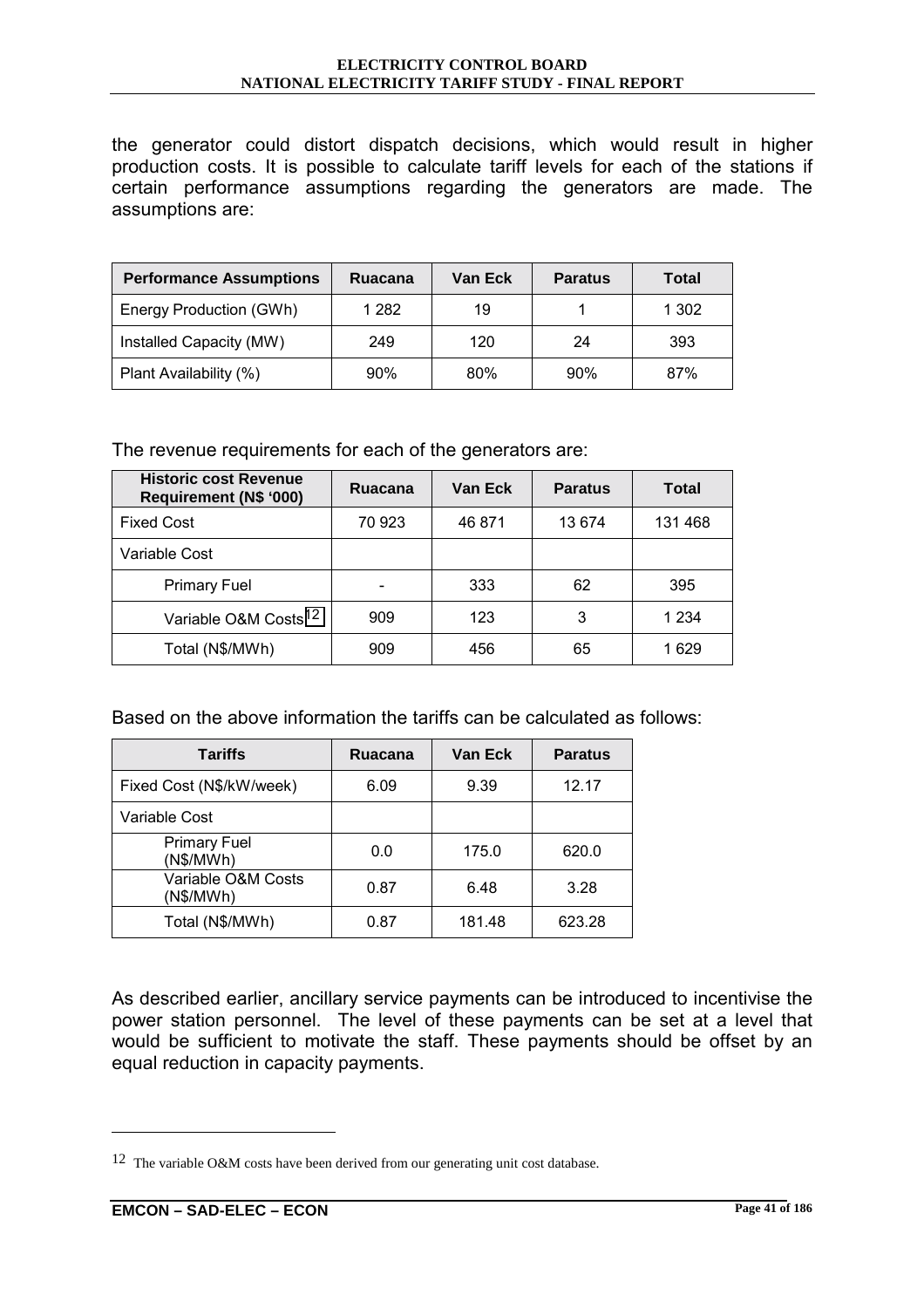## **3.4.3 Recommendations**

We recommend that the FCB should:

- ! ensure that all parties agree on the assumptions (sales and performance levels) to be used to convert revenue requirements into rates.
- ! approach NamPower to update their tariff calculations based on the approved tariff structure and revenue requirement methodology. NamPower should submit detailed explanations and assumptions (including sales and performance levels) that were used to calculate the tariffs.
- ! review the tariff calculations once these have been updated.

Taking into account that Namibiaís ultimate goal of ESI reform is to liberalise the electricity industry and to allow market forces to set prices in the generation sector the ECB Consultants recognise that prices should, over time, be adjusted to reflect the depletion of the excess generating capacity in the region and the higher cost of new entrants as would be reflected in a competitive market. The reasons why a transition arrangement is required are that:

- ! This will reduce the anticipated price shock if new generating investment decisions are made in Namibia.
- $\Box$  A fully competitive industry will provide generators with the opportunity to price their electricity at market related rates.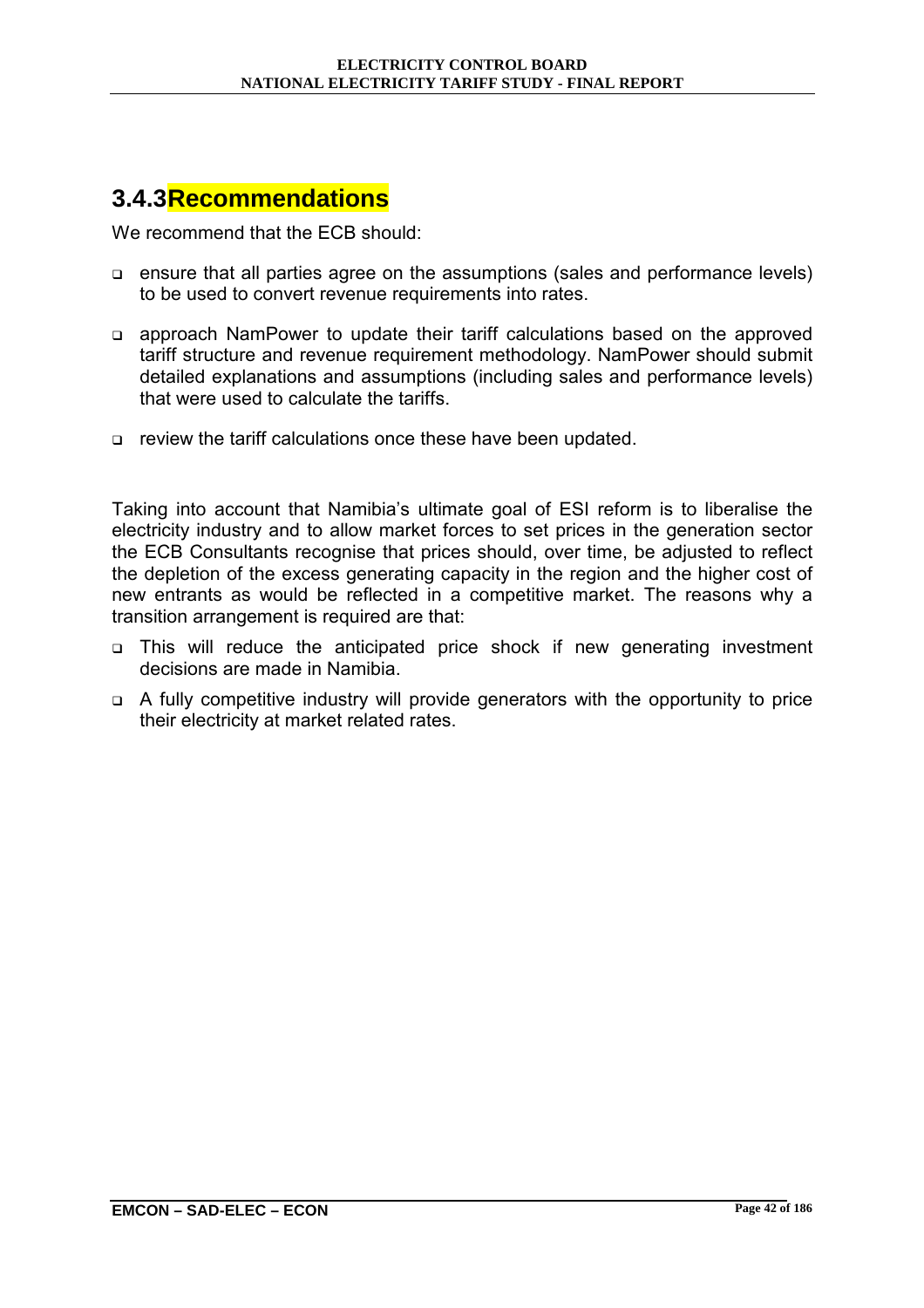

The present expectation is that the regional surplus of generation capacity will be exhausted over the next 6 to 8 years period. Accordingly, regulated generation prices in Namibia should be allowed to move from the level illustrated by a costbased regulation on historic assets to the price level of new capacity in a competitive market over time. The calculated value for the average NamPower generation cost based on replacement cost of assets are close to the most recent regional estimates of the market price of new generation capacity (approximately 24 SAc/kWh). Hence, Namibian generation prices would be expected to move towards this level over the period until such new capacity is required. Based on todayís information, this would allow for an annual increase in the regulated cost-based generation cost of x% above the calculated price. The x%-factor can be reviewed regularly (e.g. biannually) to ensure that Namibian generation prices are moving towards the expected future market cost level, taking account of both the expected cost of new capacity and the timeframe when such capacity is needed.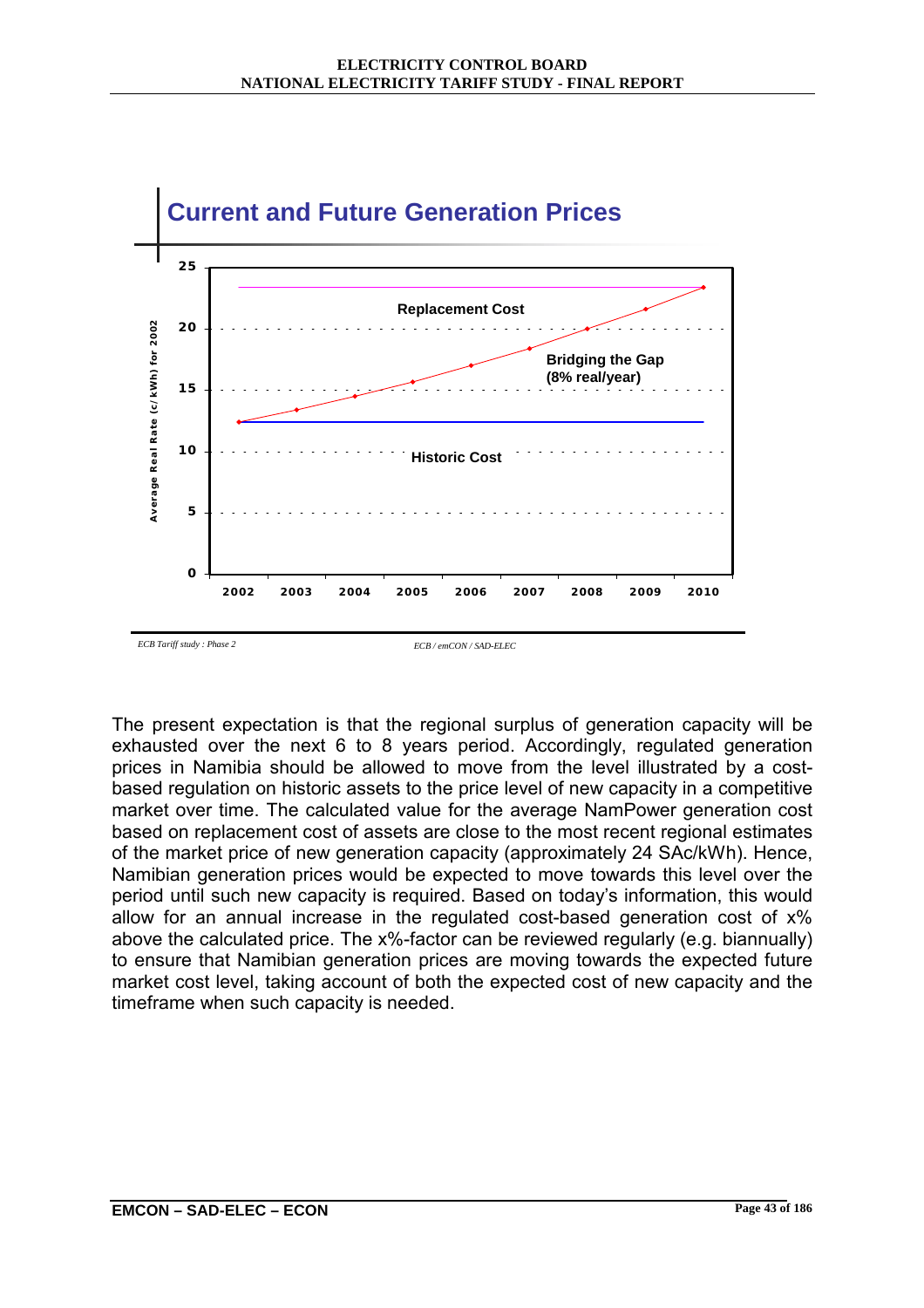# **4 Review of NamPower's Proposed Transmission Tariffs**

## 4.1 Review approach

Industry experts are generally in agreement that the transmission function will remain a monopoly component even after competition has been introduced in the generation and retail ESI sectors. The regulation of transmission tariffs should therefore be based on recognised monopoly pricing methodologies. Transmission pricing should:

 $\Box$  enable non-discriminatory access to the networks,

□ be fair, and

! send signals for the efficient use of the transmission infrastructure.

The present review process has been structured in the same way as the Generation tariff review. The basic framework consists of three components to organise the flow of information and ideas into more manageable sections, they are:

- **D** Tariff Structure.
- o Revenue Requirements,
- n Tariff Levels.

Each of the three main components are discussed in more detail by:

□ reflecting on what NamPower has proposed.

! reviewing and analysing the proposal, and

! formulating a set of recommendations.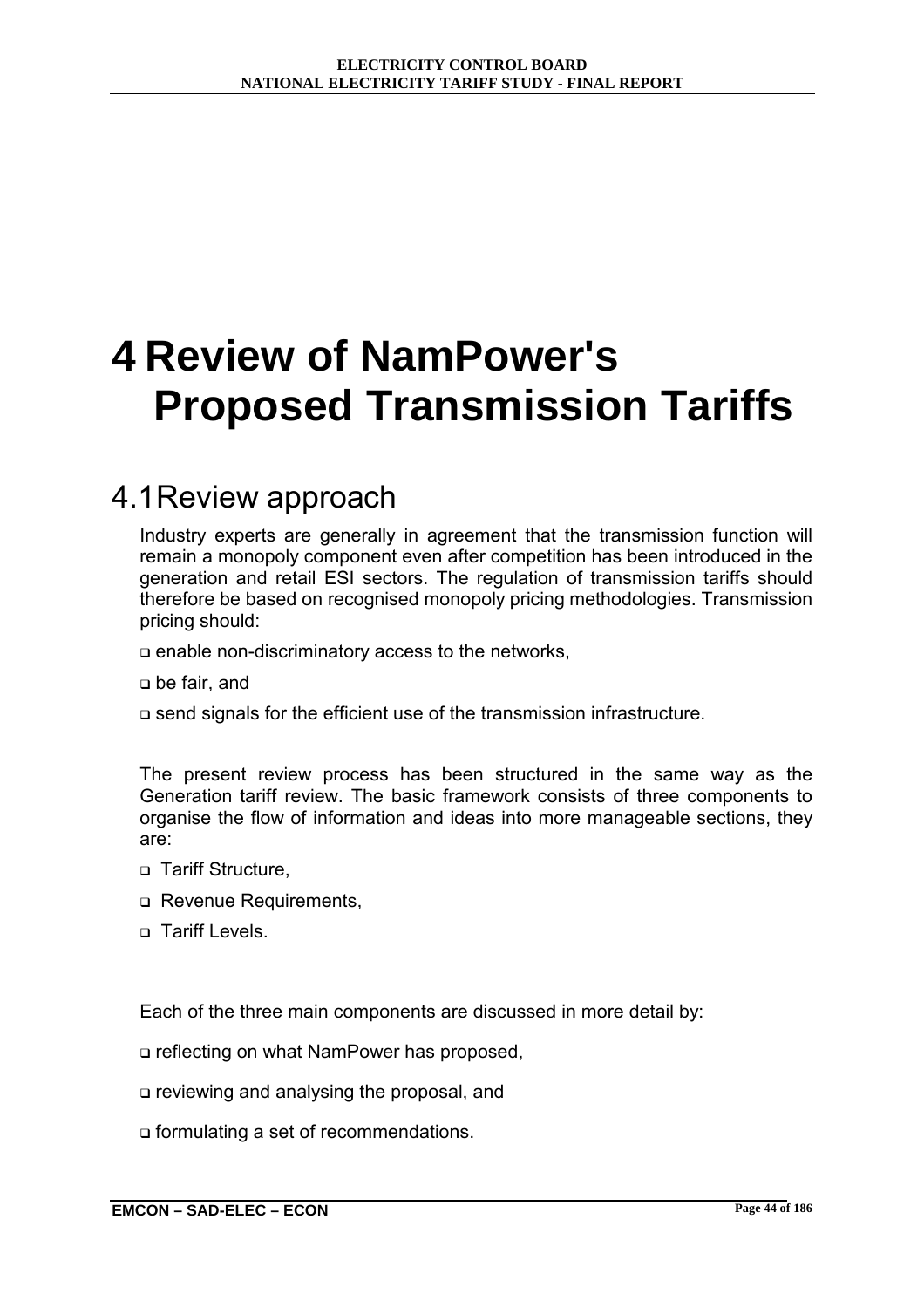## 4.2 Tariff structure

## **4.2.1 Proposal**

NamPowerís latest transmission tariff proposal is described in the document entitled *NamPower Tariffs,* dated 10 September 2001.

Our understanding of NamPowerís transmission tariff structure is that Supply Businesses will be charged using a demand component (N\$/kVA) and energy component (c/kWh).

It is also proposed that generators and importers be charged for the usage of the transmission network based on energy charges (c/kWh) only.

No mention has been made of any basic or service charges (N\$/month). The latest proposal also makes no reference to the use of extension charges for dedicated circuits (N\$/annum).

| <b>Tariff Component</b> | Unit      | Loads | Generators |
|-------------------------|-----------|-------|------------|
| <b>Basic/Service</b>    | N\$/month |       |            |
| Demand/Supply           | N\$/kW    |       |            |
| Demand                  | N\$/kVA   |       |            |
| Energy                  | c/kWh     | ✓     |            |
| <b>Extension charge</b> | N\$/annum |       |            |
| Connection charge       | N\$/annum |       |            |

NamPower's proposed tariff components and structure are:

## **4.2.2 Review**

The size and timing of transmission investments are driven by customers' peak demands and generators installed capacities. The degree of energy utilisation (load factor) has a negligible influence over transmission investment decisions and expenditure.

The ECB Consultants believe that transmission tariff structure and components should encourage the efficient use of the transmission infrastructure. The introduction of a transmission energy charge will encourage higher peak demands and lower energy utilisation (load factors). Thus, we do not believe that an energy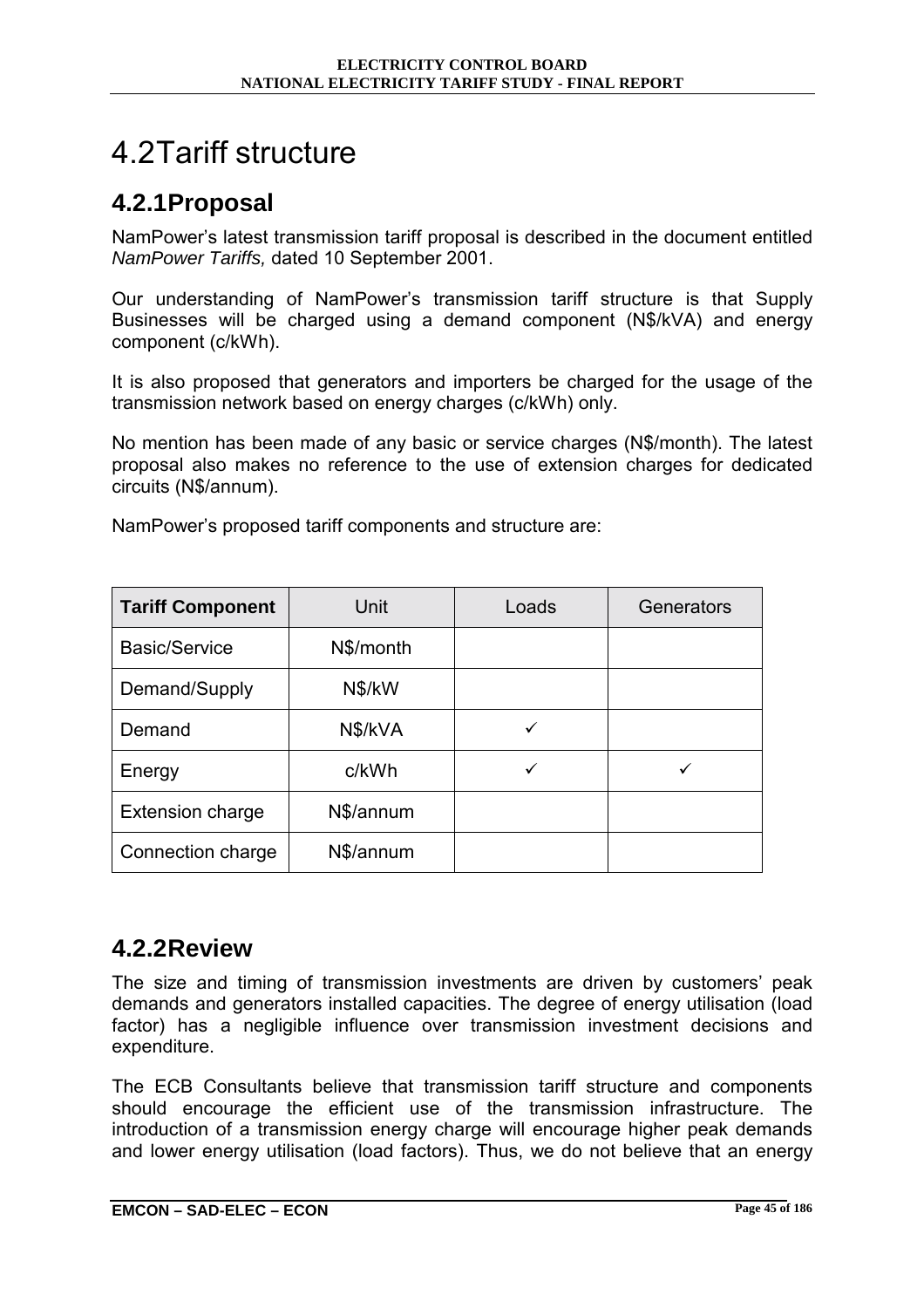charge for transmission usage will promote efficient behaviour and usage and can therefore not support it.

We do recognise NamPower's concern that transmission has, especially after recent investments, sufficient capacity to deal with demand for many years before new investments are required and that a high kVA charge at present may restrict growth.

However, rather than to introduce an energy charge the ECB Consultants prefer the use of a basic charge (N\$/month) as a means to reduce the kVA charge, while still recovering sufficient revenues. At least this charge will remove the distortions of an energy charge on the generation sector. By inflating the kVA charge into the future customers will increasingly be exposed to a more cost reflective signal.

The same cost driver and efficiency arguments are also the reasons why we cannot support a pure energy charge to generators and importers for the use of the transmission system. In addition we also donít believe that it will be perceived as a fair and cost reflective approach.

The principle to split the cost of the Tx backbone between generators and loads is supported. It provides incentives to both producers and consumers to minimize Tx backbone costs. However, there are no geographic differentiation charges. In other words, Tx charges are the same throughout the country, i.e. the postage stamp approach. This approach is simple to implement and politically easier to manage, but it does not provide locational signals to the users of the Tx network.

The current NamPower proposal does not make clear whether Extension (i.e. charge to customers for dedicated circuits) and Connection (i.e. charge to generators for substation) charges will still apply. We would support the use of these charges because it will reduce cross subsidisation and promote cost reflective charges.

It is also significant to note that the proposed structures do not make provision for line losses. The current proposal is to average the line losses to all consumers of electricity. Approximately 10% of production is lost through Tx line losses. This is high (because of the physical and electrical characteristics of Namibia and its particular power system), and consideration should be given to reflect line losses, perhaps on a zonal basis. Line losses could be introduced at the SB level, but we would encourage transmission to take ownership for the management of line losses.

### **4.2.3 Recommendations**

We recommend that the ECB should:

- support NamPower's proposal to split transmission network charges between loads and generators/importers.
- promote the use of Basic or Service charges.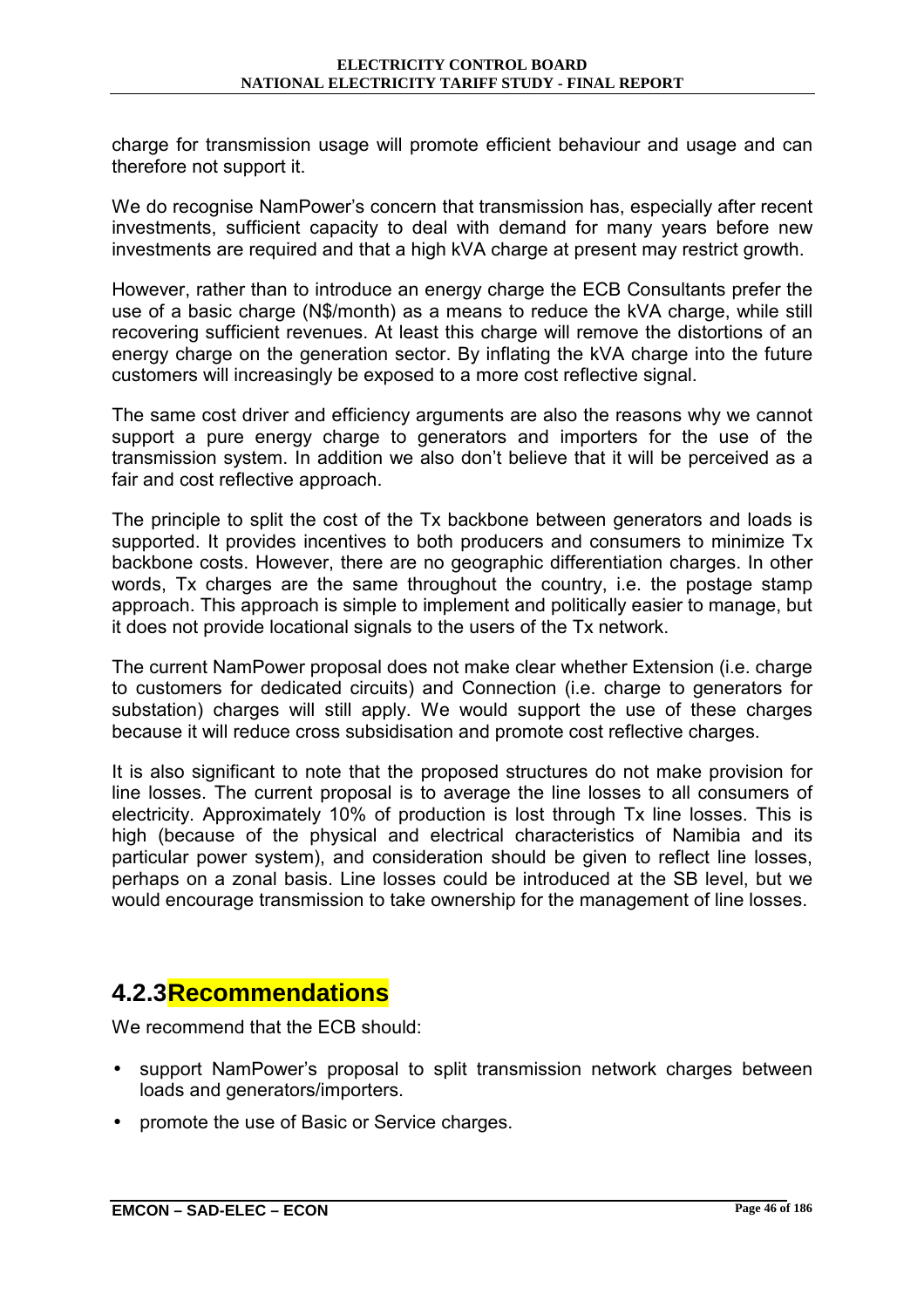- encourage the use of an Extension charge tariff component to charge customers for dedicated circuits.
- introduce an energy component to charge for line losses but not to recover transmission infrastructure costs.
- not adopt NamPower's proposed transmission tariff components because these are not believed to be cost based and fair, and will certainly not encourage the efficient use of the transmission infrastructure. Our recommendations for the transmission tariff structure are:

| <b>Tariff Component</b> | Unit               | Loads | Generators |
|-------------------------|--------------------|-------|------------|
| <b>Basic</b>            | N\$/customer/month |       |            |
| Demand/Supply           | N\$/kW             |       |            |
| Demand                  | N\$/kVA            |       |            |
| Energy (losses<br>only) | c/kWh              |       |            |
| <b>Extension charge</b> | N\$/annum          |       |            |
| Connection charge       | N\$/annum          |       |            |

# 4.3 Revenue requirement

## **4.3.1 Proposal**

NamPower has proposed to regulate transmission tariffs using a real pre-tax rate of return based on replacement asset values. Consequently, NamPower proposed the use of the following revenue requirement components and levels.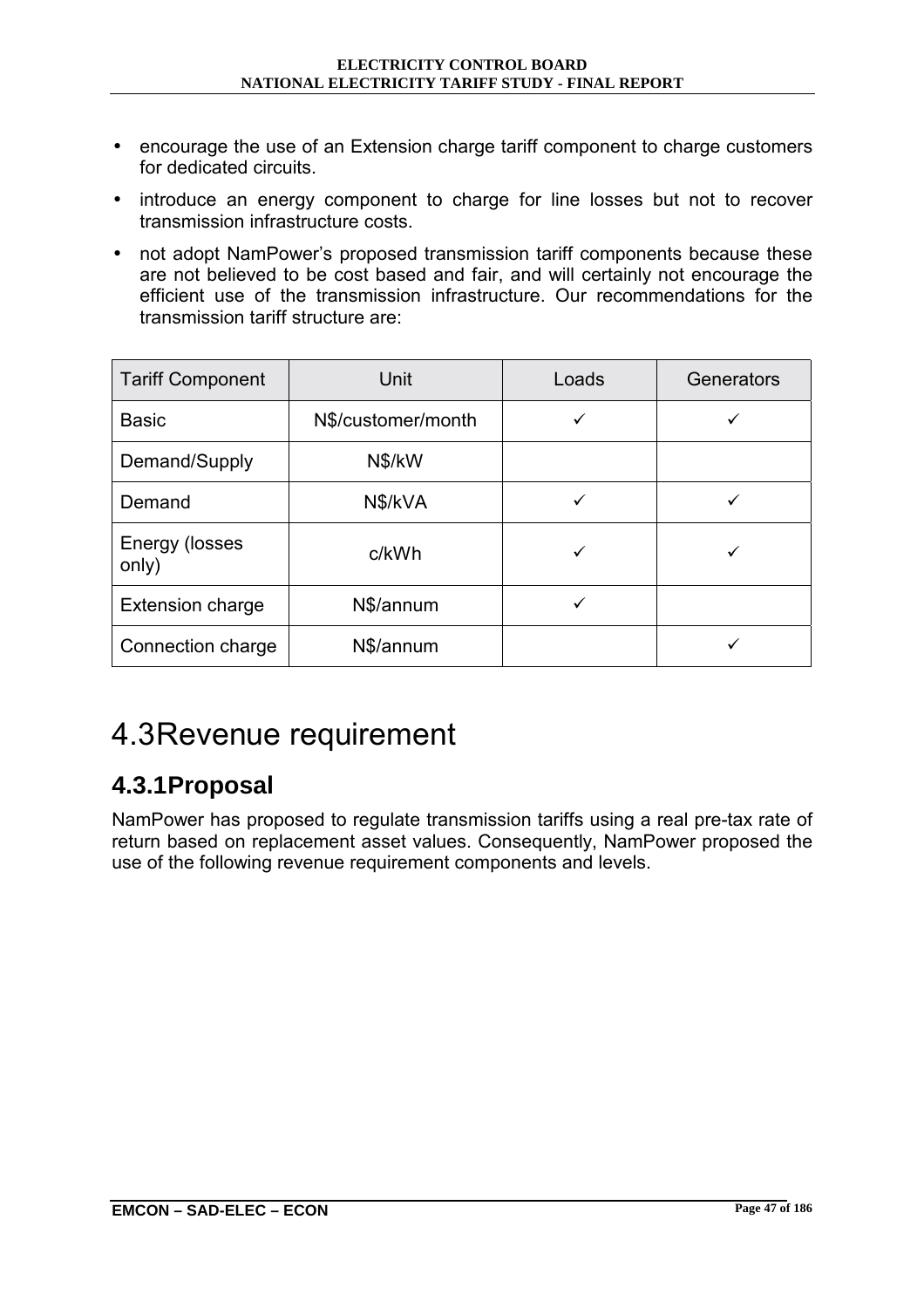#### **ELECTRICITY CONTROL BOARD NATIONAL ELECTRICITY TARIFF STUDY - FINAL REPORT**

| <b>Revenue Requirement Component</b> | <b>Expense (N\$ '000)</b> |  |
|--------------------------------------|---------------------------|--|
| Salaries & Wages                     |                           |  |
| Operating & Maintenance              |                           |  |
| Corporate Overheads                  |                           |  |
| Operating Expense <sup>13</sup>      | 71 393                    |  |
| Depreciation                         | 72 377                    |  |
| Return                               | 245 748                   |  |
| <b>Total Revenue Requirement</b>     | 389 518                   |  |

### **4.3.2 Review**

NamPowerís proposed revenue requirement components are in line with standard pre-tax rate of return regulation methodologies and are fully supported. The following sections provide more detailed comments on the proposed expense levels.

### *Operating Expense*

It is not possible to pass any meaningful comment of the proposed/derived value. It would be more sensible, from a review perspective, to comment on the individual expense components that make up the total operating expense number. These components include Salaries & Wages, Operating & Maintenance Expenditure and Overheads (administration costs). NamPower should be approached again to submit this detail information.

Please refer to the section that deals with Shared Approaches (section [7.1](#page-88-0) on page [66\)](#page-88-0) for a review of internal Corporate Overhead charges.

### *Asset Values and Depreciation*

NamPower has proposed to include a depreciation component based replacement value of the assets.

NamPower has provided the following asset life values:

<sup>13</sup> NamPower did not submit a projected Profit & Loss statement in the document titled *Response to ECB Consultants Information Request* dated 7 August 2001. The number has been obtained in the Transmission Pricing section of NamPower's document titled *NamPower Tariffs* dated 10 September 2001 and by subtracting the Single Buyer's operating expense as shown in the financial statements of 7 August 2001.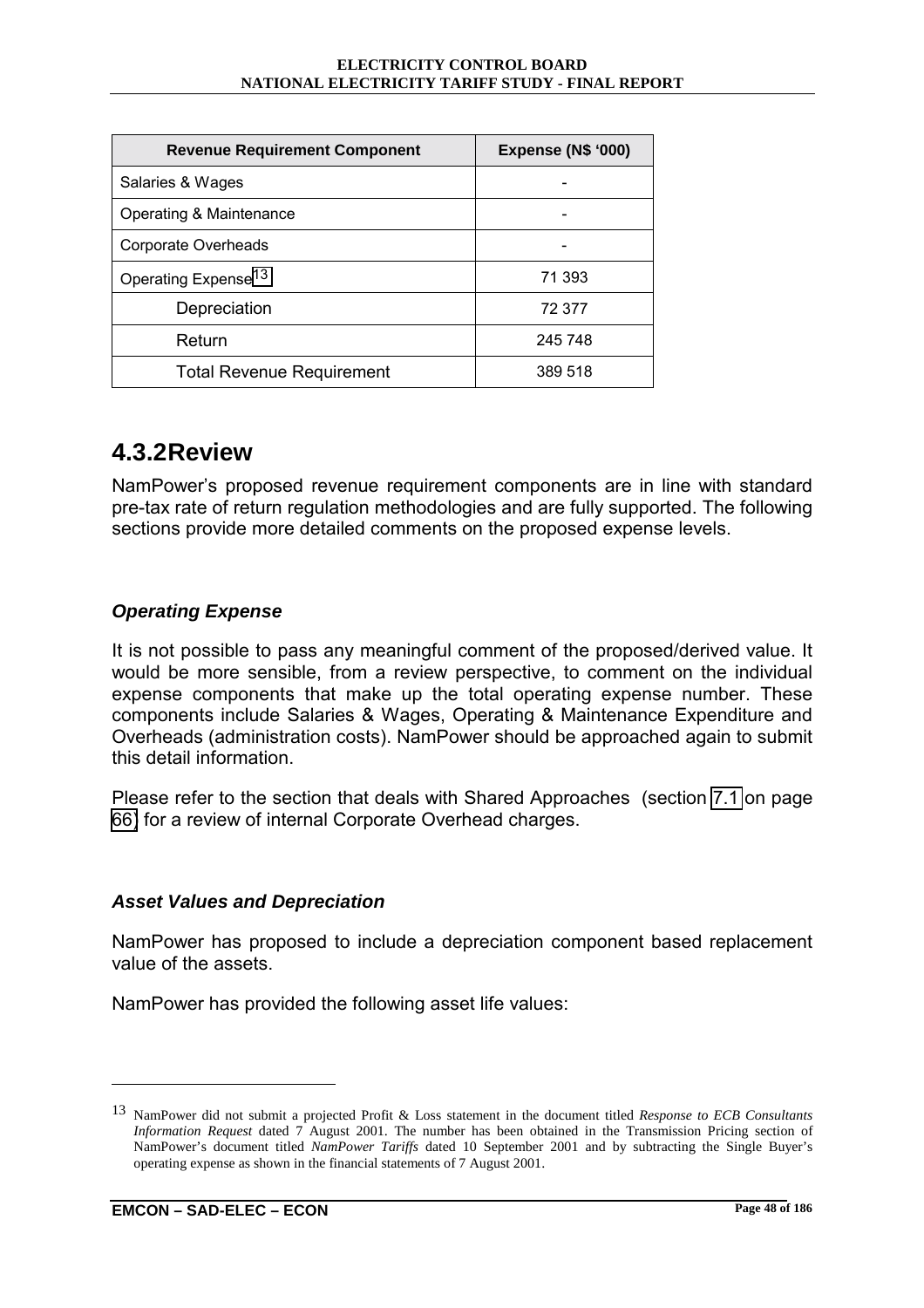#### **ELECTRICITY CONTROL BOARD NATIONAL ELECTRICITY TARIFF STUDY - FINAL REPORT**

| Life                   | Years |
|------------------------|-------|
| Average Remaining Life | 33    |
| Average Life           | 47    |
| Average Age of Assets  | 14    |

NamPower has proposed to use the Optimised Deprival Value (ODV) methodology to determine the replacement cost asset values and depreciation levels. The ODV approach attempts to identify the most efficient asset base to meet the requirements. Asset values in excess of the ODV asset value are then excluded from the return calculations. However, NamPowerís own analysis has not shown any difference between the ODV value and existing asset base. The proposed values are:

| <b>Assets</b>                        | Replacement<br><b>Cost N\$ '000</b><br><b>June 2001</b> | <b>Present Day</b><br><b>Value N\$ '000</b><br><b>June 2001</b> | Annual<br><b>Depreciation</b><br>N\$ '000 | <b>Calculated</b><br><b>Remaining Life</b> |
|--------------------------------------|---------------------------------------------------------|-----------------------------------------------------------------|-------------------------------------------|--------------------------------------------|
| <b>Transmission Lines</b>            | 1,710,000                                               | 1,143,042                                                       | 34,278                                    | 33                                         |
| <b>Transmission Sub-</b><br>stations | 1,757,761                                               | 1,142,881                                                       | 34,362                                    | 33                                         |
| <b>National Control</b><br>Centre    | 4,026                                                   | 2.678                                                           | 342                                       | 8                                          |
| <b>Total Transmission</b>            | 3,471,786                                               | 2,288,601                                                       | 68,983                                    | 33                                         |

NamPower's annual report reflects a replacement cost asset value of N\$ 2 393 108 k and present day value of N\$ 2 219 883 k at the end of June 2000. The increase of N\$ 68 718 k in present day values over the last financial year seems reasonable in light of NamPower's transmission construction program.

It is noted that the ODV method is difficult to implement and resource intensive to calculate and verify. It is also considered subjective. Given that NamPowerís own calculations did not identify any non-productive transmission assets, the additional value of the more complex process is questioned.

### **Return**

It is generally accepted that the Transmission function will remain a monopoly activity and that its return should be subject to regulation. NamPower has accepted this principle and has suggested using:

- A real return, before interest and taxes, as a percentage of current net assets, as a yardstick to determine an appropriate level of return.
- The present day replacement cost asset value to calculate the return.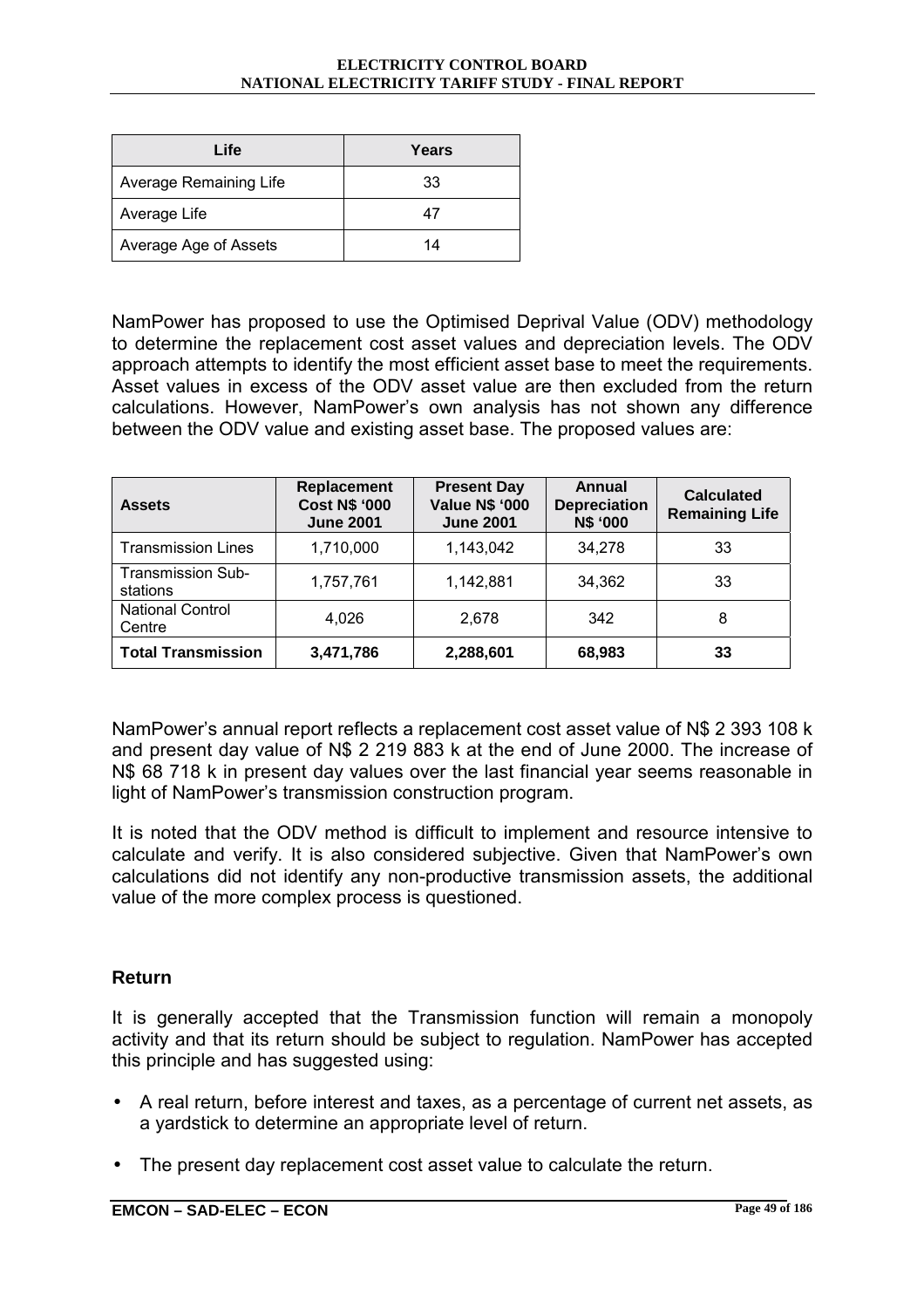• The Weighted Average Cost of Capital (WACC) methodology to define the appropriate rate of return. The proposed rate of return value is 9.97% (real before interest and tax on current assets).

We support the use of a pre-tax rate of return on present day replacement asset values to determine the regulated returns for transmission. It should be pointed out that the asset base should be adjusted to remove contributions from external organisations towards the development of the transmission network. The basis for this proposal is that NamPower should not earn a return on an investment it did not make. NamPower has indicated in its reply to the ECB Consultants that it has received external funding of N\$68.2 million for its 66kV network.

Our calculation has shown that a real pre-tax ROR (WACC) value of 8.7% would be appropriate for NamPower transmission. For more detail on the calculation of the WACC value refer to section [7.4](#page-97-0) on page [75.](#page-97-0)

| <b>Transmission</b>                        | <b>Present Day Asset</b><br>Value (N\$ '000) | <b>WACC</b> | <b>Return (N\$ '000)</b> |
|--------------------------------------------|----------------------------------------------|-------------|--------------------------|
| Value                                      | 2,288,601                                    |             |                          |
| Less: Subsidised<br>networks               | 68 200                                       |             |                          |
| Net asset value for<br>return calculations | 2 2 2 0 4 0 1                                | 8.7%        | 193 175                  |

## **4.3.3 Recommendations**

- request NamPower to provide more details on the cost components that make up the total operating expense, and only accept these cost levels once the ECB has had an opportunity to review them.
- accept the proposed asset and depreciation values.
- not use the ODV to determine asset values.
- use a pre-tax rate of return value of 8.7% on present day replacement cost asset values to determine transmission's regulated return.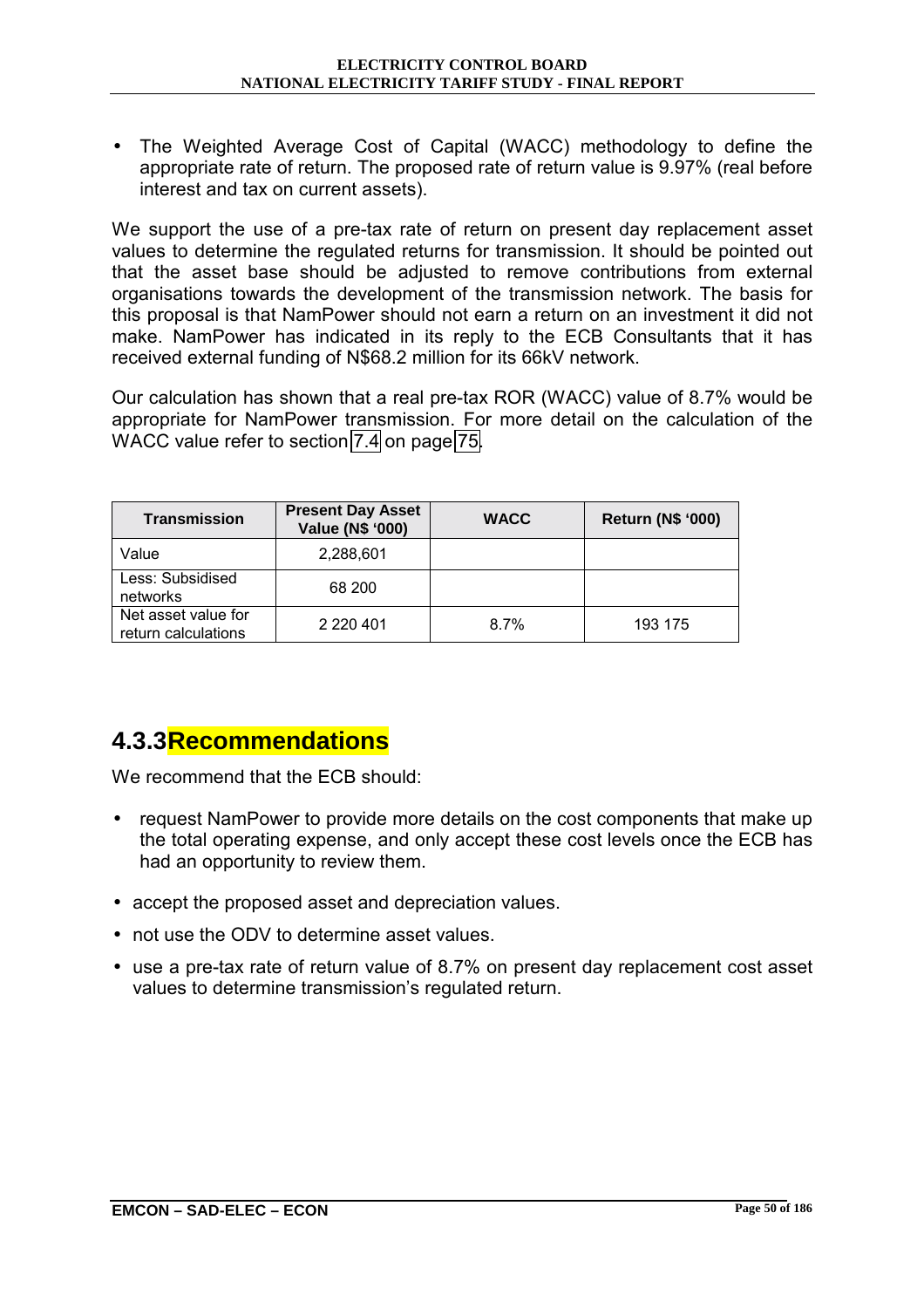| <b>Revenue Requirement Component</b> | <b>Expense (N\$ '000)</b> |
|--------------------------------------|---------------------------|
| Salaries & Wages                     |                           |
| Operating & Maintenance              |                           |
| Corporate Overheads                  |                           |
| <b>Operating Expense</b>             | 71 393                    |
| Depreciation                         | 72 377                    |
| Return                               | 193 175                   |
| <b>Total Revenue Requirement</b>     | 336 945                   |

• update the above values once tariff structures and revenue requirements have been agreed.

# 4.4 Tariff level(s)

## **4.4.1 Proposal**

NamPower's latest transmission pricing proposal indicate the following:

| <b>Tariff Component</b> | Unit               | Loads | <b>Generators</b> |
|-------------------------|--------------------|-------|-------------------|
| Basic/Service           | N\$/customer/month |       |                   |
| Demand/Supply           | N\$/kW             |       | -                 |
| Demand                  | N\$/kVA            | 60.20 |                   |
| Energy                  | c/kWh              | 9.97  | 5.52              |
| <b>Extension charge</b> | N\$/annum          |       |                   |
| Connection charge       | N\$/annum          |       |                   |

We understand from NamPower's submission that above rates will result in total revenue of N\$ 504 490 k<sup>14</sup> for transmission, which is in excess of the revenue

<sup>14</sup> The number has been obtained in the Transmission Pricing section of NamPower's document entitled *NamPower Tariffs* dated 10 September 2001.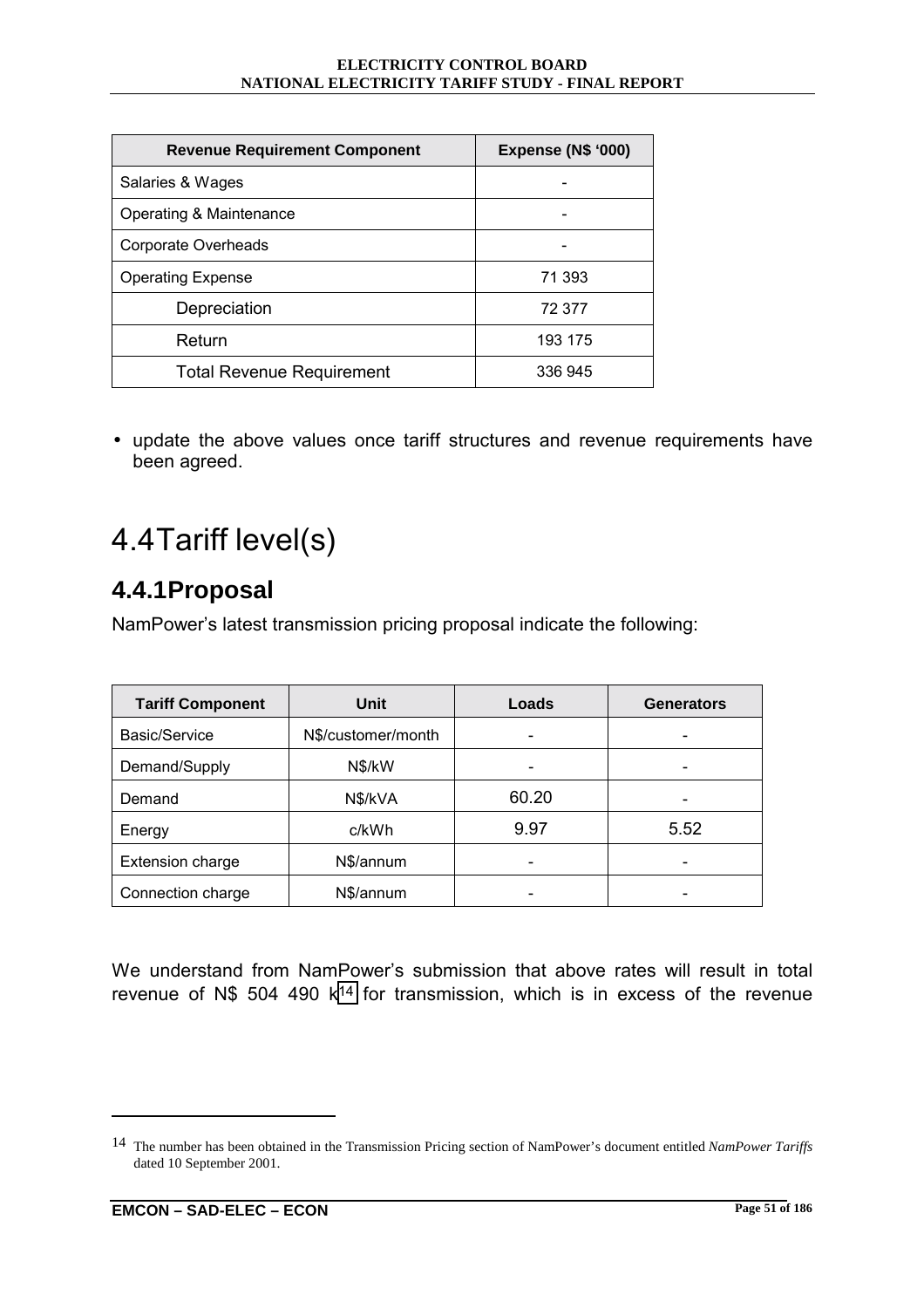requirement of N\$336 945 k as calculated by the ECB Consultants, excluding the SB costs. The SB is discussed in more detail in chapter 6.

#### **4.4.2 Review**

If the revenue (N\$ 504 mill) from the above rates is compared with the ECB Consultant's calculation of transmission's revenue requirement (N\$ 337 mill) it is clear that transmission will over-recover. It would appear that the proposed rates for the loads have been set without recognising the revenue inflow from the generators.

NamPower's calculation has also ignored any contribution from extension and connection charges.

As discussed in the transmission tariff structure review section we do not recommend an energy charge to recover the cost of network assets. The basis for a level of the energy charge has not been provided.

#### **4.4.3 Recommendations**

We recommend that the ECB should:

- verify the numbers once all the financial statements and budgets have been finalised.
- Given the revenue requirements as determined in the previous sections we consider the following price levels to be appropriate and sufficient to recover transmission's revenue requirement:

<sup>15</sup> The number has been obtained in the Transmission Pricing section of NamPower's document entitled *NamPower Tariffs* dated 10 September 2001.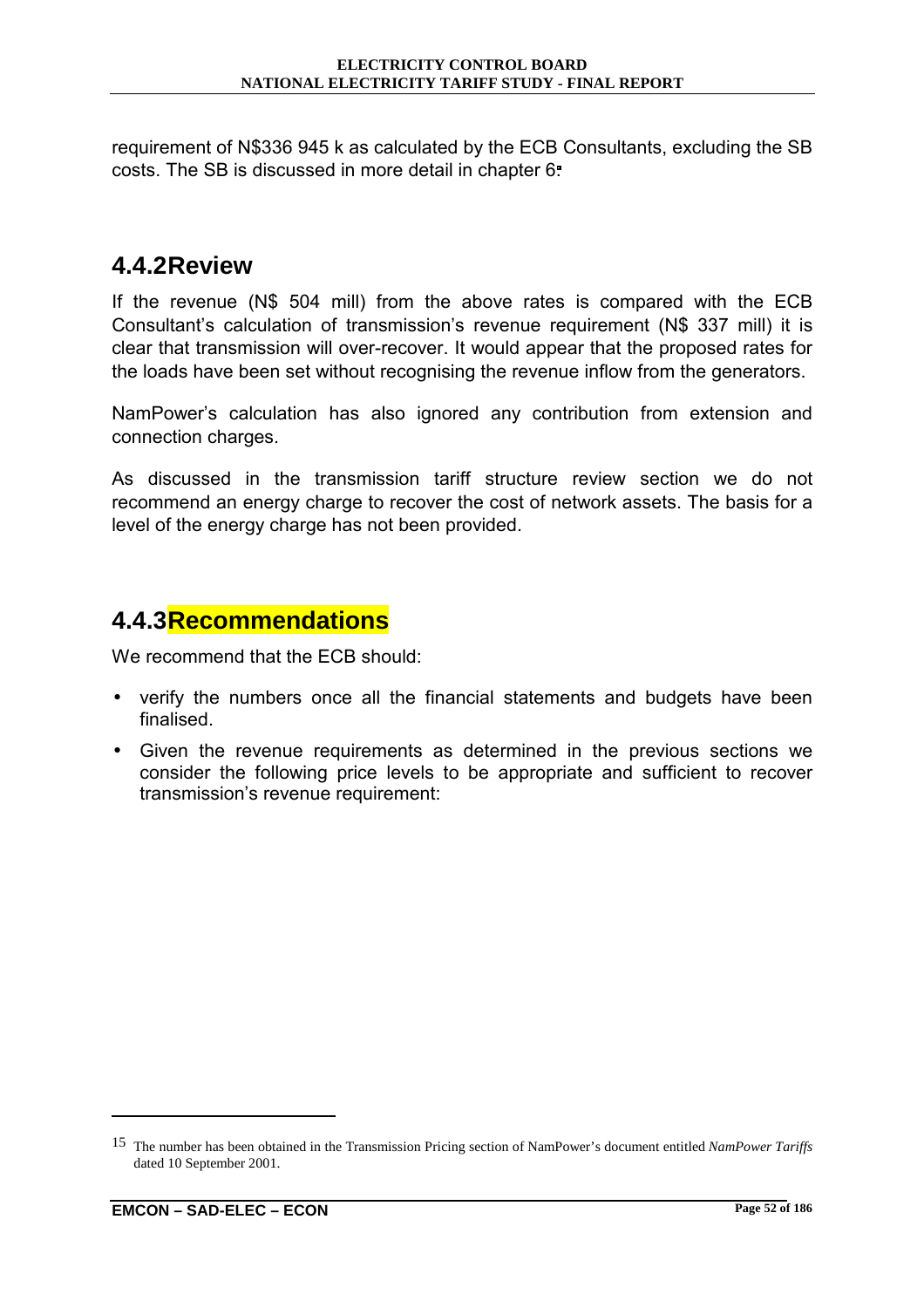| <b>Tariff Component</b>    | Unit               | Loads | <b>Generators</b> |
|----------------------------|--------------------|-------|-------------------|
| Basic/Service              | N\$/customer/month |       |                   |
| Demand/Supply              | N\$/kW/month       |       | 9.02              |
| Demand                     | N\$/kVA            | 59.18 |                   |
| Energy (for 10%<br>losses) | c/kWh              | 1.0   |                   |
| Extension charge           | N\$/annum          | ?     |                   |
| Connection charge          | N\$/annum          |       | 5 5 9 0           |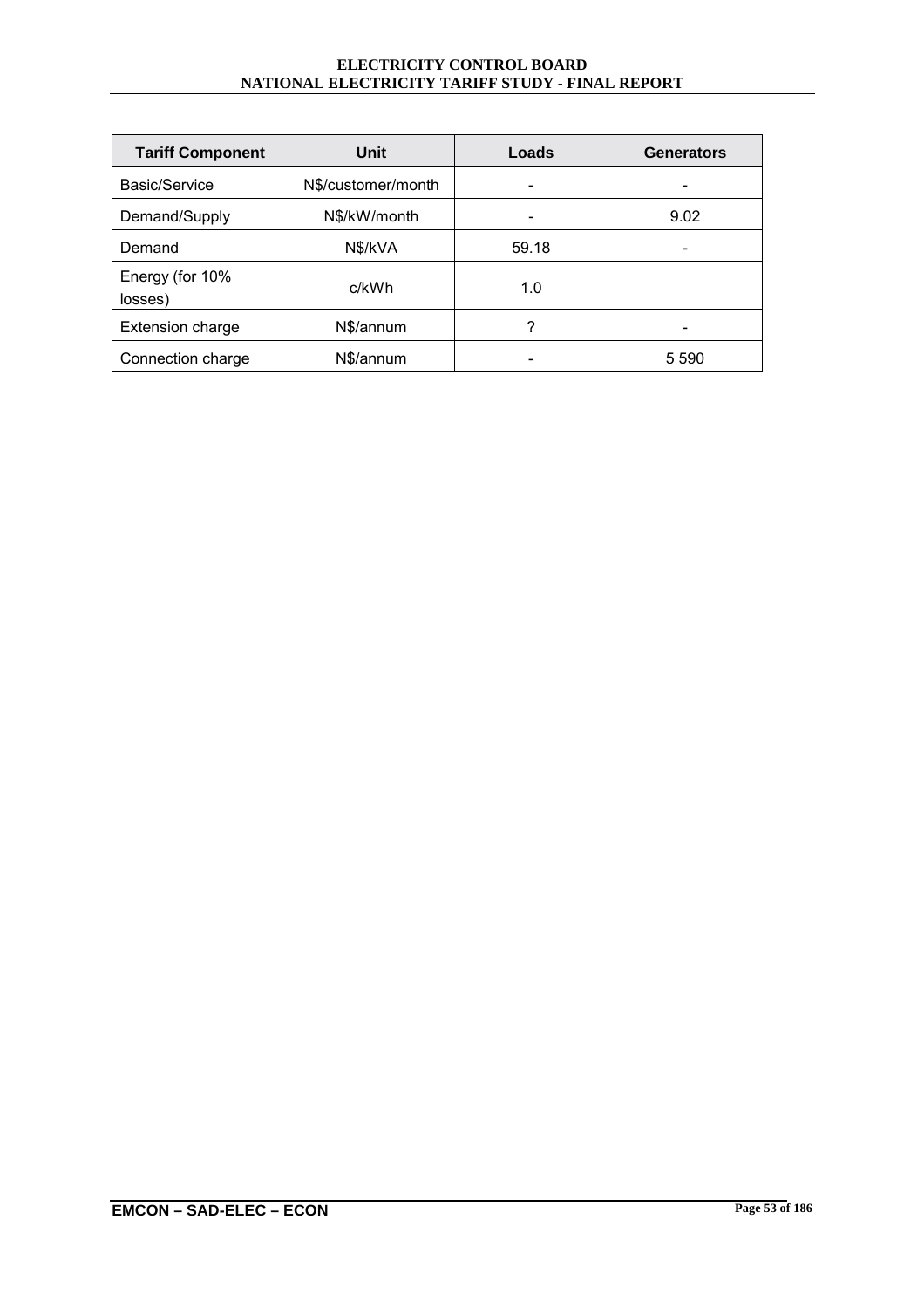# **5 Review of NamPower's Proposed Distribution Tariffs**

# 5.1 Review approach

The review of NamPower's distribution tariffs should be read in conjunction with our proposed distribution tariff methodology, and distribution tariff analysis chapters.

The review approach will follow the same format as for generation and transmission, and consists of sections covering Tariff Structure, Revenue Requirement and Price Levels.

# 5.2 Tariff structure

#### **5.2.1 Proposal**

NamPower has essentially proposed two tariff structures for distribution customers. The separation between the two tariffs is based on the availability of demand meters at the customer's premises.

The tariff structure for customers with a demand meter is:

- Basic/Service Charge (N\$/month)
- Max demand charge (N\$/kW/month or N\$/kVA/month)
- Installed Capacity charge
- Energy price (c/kWh)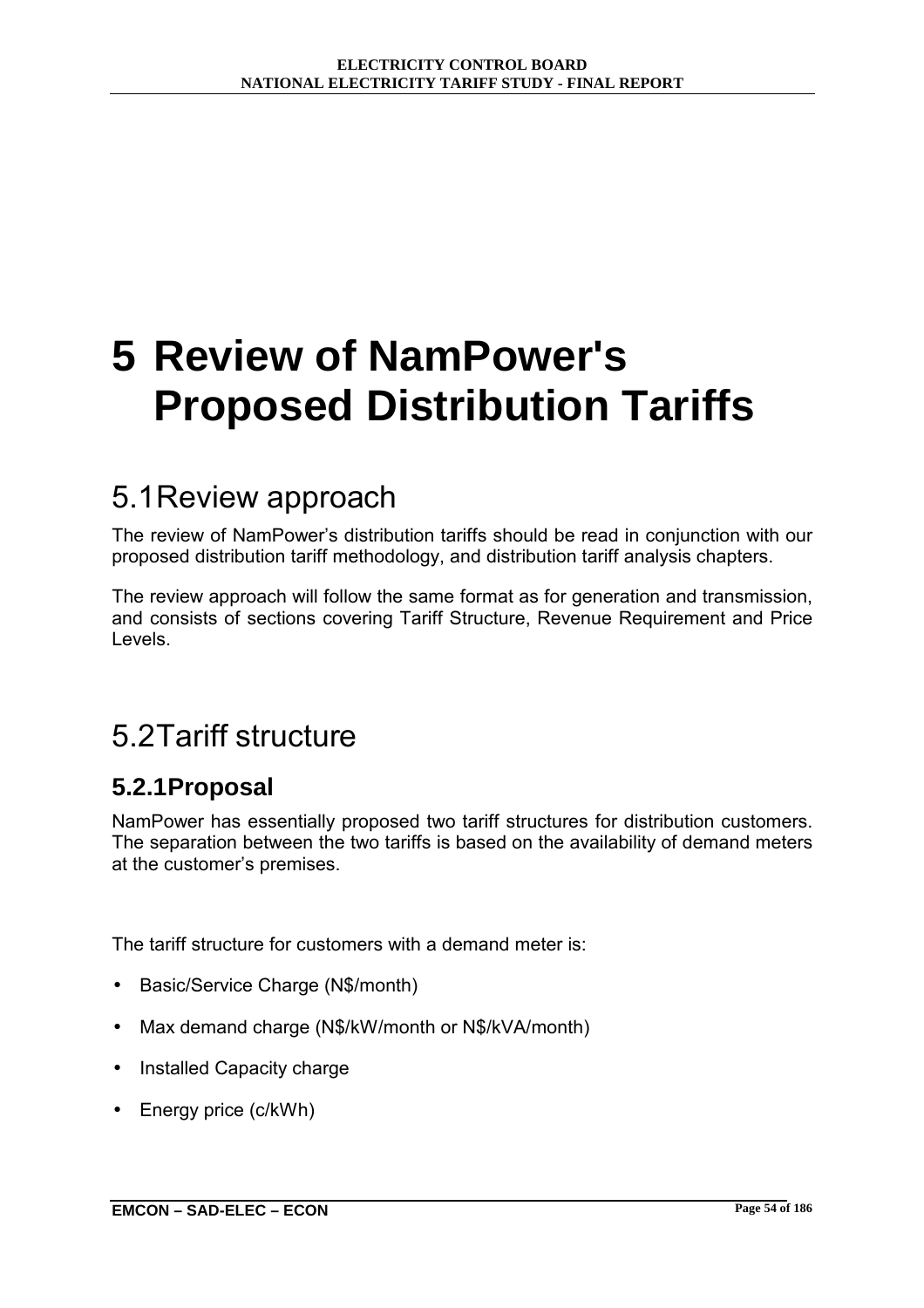The tariff structure for customers without a demand meter is:

- Basic/Service Charge (N\$/month)
- Energy price (c/kWh)
- Installed capacity charge (N\$/kVA)

#### **5.2.2 Review**

The introduction of an installed capacity charge increases the complexity of record keeping and billing because customer installed capacity details must be managed individually. This will no doubt increase the transaction costs. These additional costs should be carefully weighed against the incremental value of introducing the charge. The charge is really only important when the decision to invest is made. Once the investment has been made the charge will remain fixed, similar to the monthly service charge. It is also difficult for customers to respond to this price signal once the investment has been made. In other words, the unbundling of the installed capacity charge will not lead to different consumption behaviour.

It is possible to keep transaction costs low and simplify tariff management, while retaining a degree of cost reflectivity, if customers are grouped into well-defined customer categories. Here, installed capacity is not the only consideration for defining customer categories; the load factor is another important factor, which is frequently used to differentiate between customers and to improve the cost of supply signals. The chapters covering the distribution pricing methodology and guidelines outlines the various steps and considerations needed to define customer categories.

#### **5.2.3 Recommendations**

We recommend that the ECB should:

• encourage distributors to use the principles outlined in the distribution tariff methodology proposal to define their customer categories.

## 5.3 Revenue requirement

#### **5.3.1 Proposal**

NamPower has proposed the following revenue requirement components and cost levels: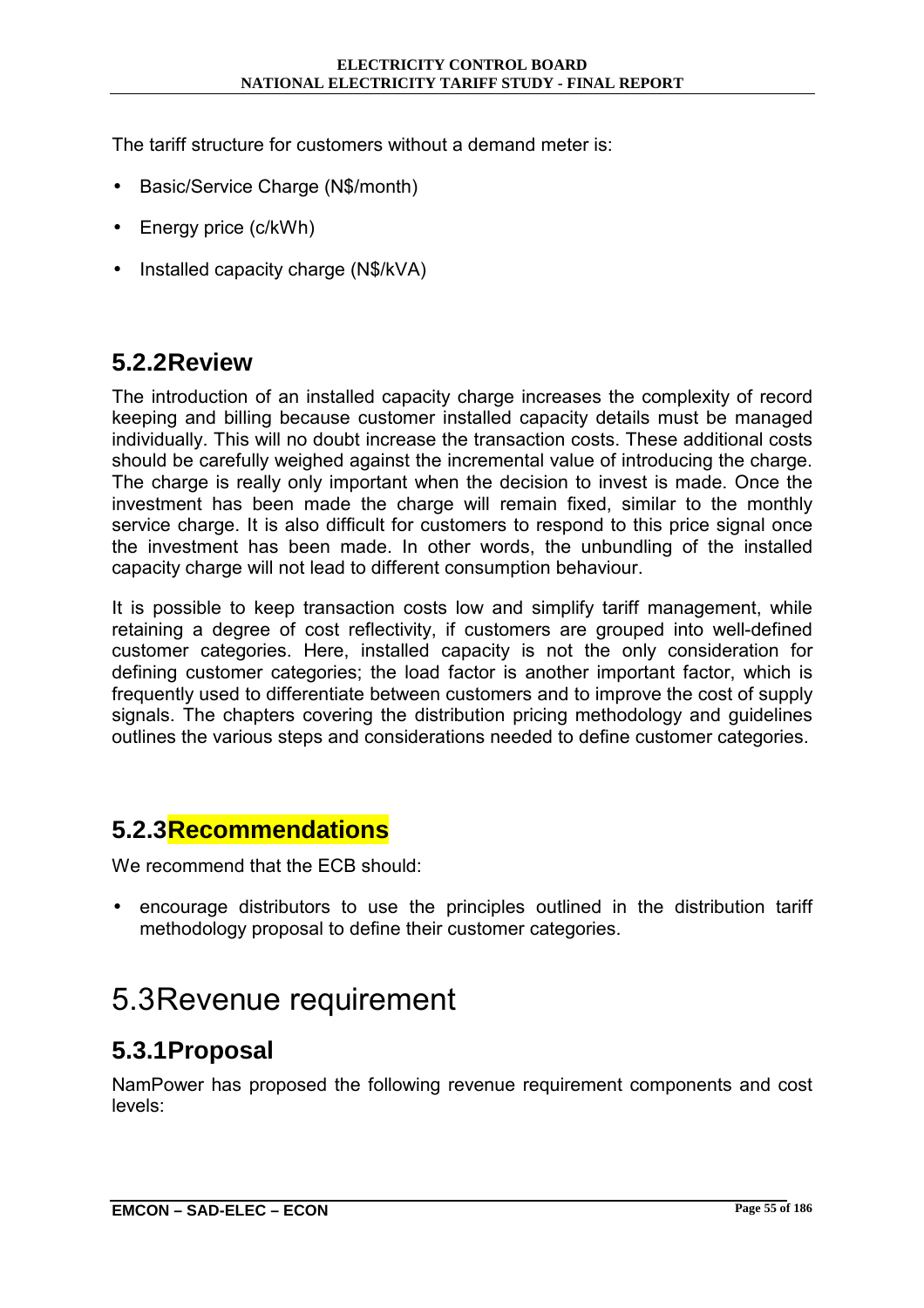| <b>Description</b>         | Value (N\$ '000) |
|----------------------------|------------------|
| Energy & Tx purchases      | 62 018           |
| Operating & Maintenance    | 10 730           |
| <b>Customer Service</b>    | 3576             |
| <b>Corporate Overheads</b> | 38 246           |
| Depreciation               | 13 690           |
| <b>ROA</b>                 | 33 300           |
| Other charges              | (5 996)          |
| Total                      | 155 564          |

#### **5.3.2 Review**

The proposed revenue requirement components are in line with standard costs (including a replacement cost depreciation charge) plus a reasonable rate of return based on a replacement cost asset base.

#### *Transmission & Generation costs*

The cost of energy purchases was based on NamPowerís 2001/2002 approved tariffs. Distributionís revenue requirement could be revisited once the costs and tariffs for generation, transmission and the single buyer have been accepted.

#### *O&M, Customer Service and Overheads*

The appropriateness of cost levels for Operating & Maintenance, Customer Service and Corporate Overheads are difficult to verify in isolation. These charges should be evaluated once the ring-fencing exercise is complete and the cost allocation to the different groups of the administration costs have been accepted, refer to chapter 7 dealing with Shared Approaches.

#### *Asset Values and Depreciation*

Our understanding of NamPowerís distribution assets are reflected in the following table, noting that NamPower has proposed to include a depreciation component based replacement value of the assets.

NamPower has provided the following asset life values: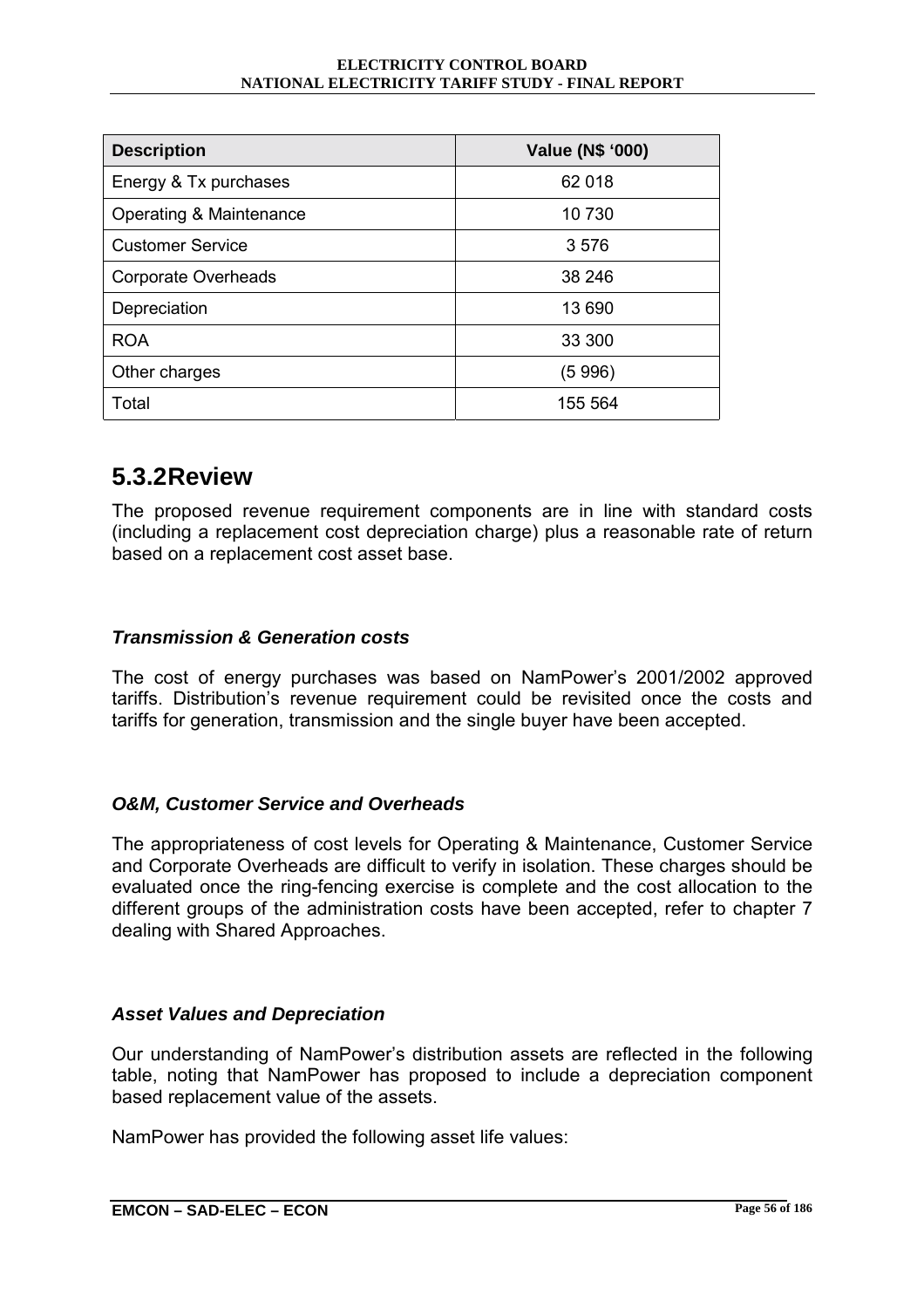| Life                                     | Years |
|------------------------------------------|-------|
| Average Remaining Life from calculations | 20    |
| Average age from calculations            | 12    |
| Average expected life of Assets          | 32    |

The above values appear to be reasonable.

| <b>Assets</b>                       | <b>Replacement</b><br><b>Cost N\$ '000</b><br><b>June 2001</b> | <b>Present Day</b><br><b>Value N\$ '000</b><br><b>June 2001</b> | Annual<br><b>Depreciation</b><br><b>N\$ '000</b> | <b>Calculated</b><br><b>Remaining Life</b> |
|-------------------------------------|----------------------------------------------------------------|-----------------------------------------------------------------|--------------------------------------------------|--------------------------------------------|
| <b>Total Distribution</b><br>assets | 438 000                                                        | 285 000                                                         | 13 690                                           | 20                                         |
| Subsidised assets                   | 113 000                                                        | 83 000                                                          |                                                  |                                            |
| <b>Net Assets</b>                   | 325 000                                                        | 202 000                                                         |                                                  |                                            |

The above values appear to be consistent with previous submissions.

#### **Return**

The adopted approach is very similar to what has been suggested in the Transmission review chapter, i.e. chapter 4. More information about return calculations are provided in the chapters covering the proposed distribution tariff methodology, refer to section B of this Report.

NamPower has suggested using:

- A real return before interest and taxes, on present day asset values excluding subsidised assets.
- The Weighted Average Cost of Capital (WACC) methodology to define the appropriate rate of return. Our suggested rate of return value is 9.2% (real before interest and tax on current assets). NamPower has suggested using a value of 10.97%. For more detail on the calculation of the WACC value refer to section [7.4](#page-97-0)  on page [75.](#page-97-0)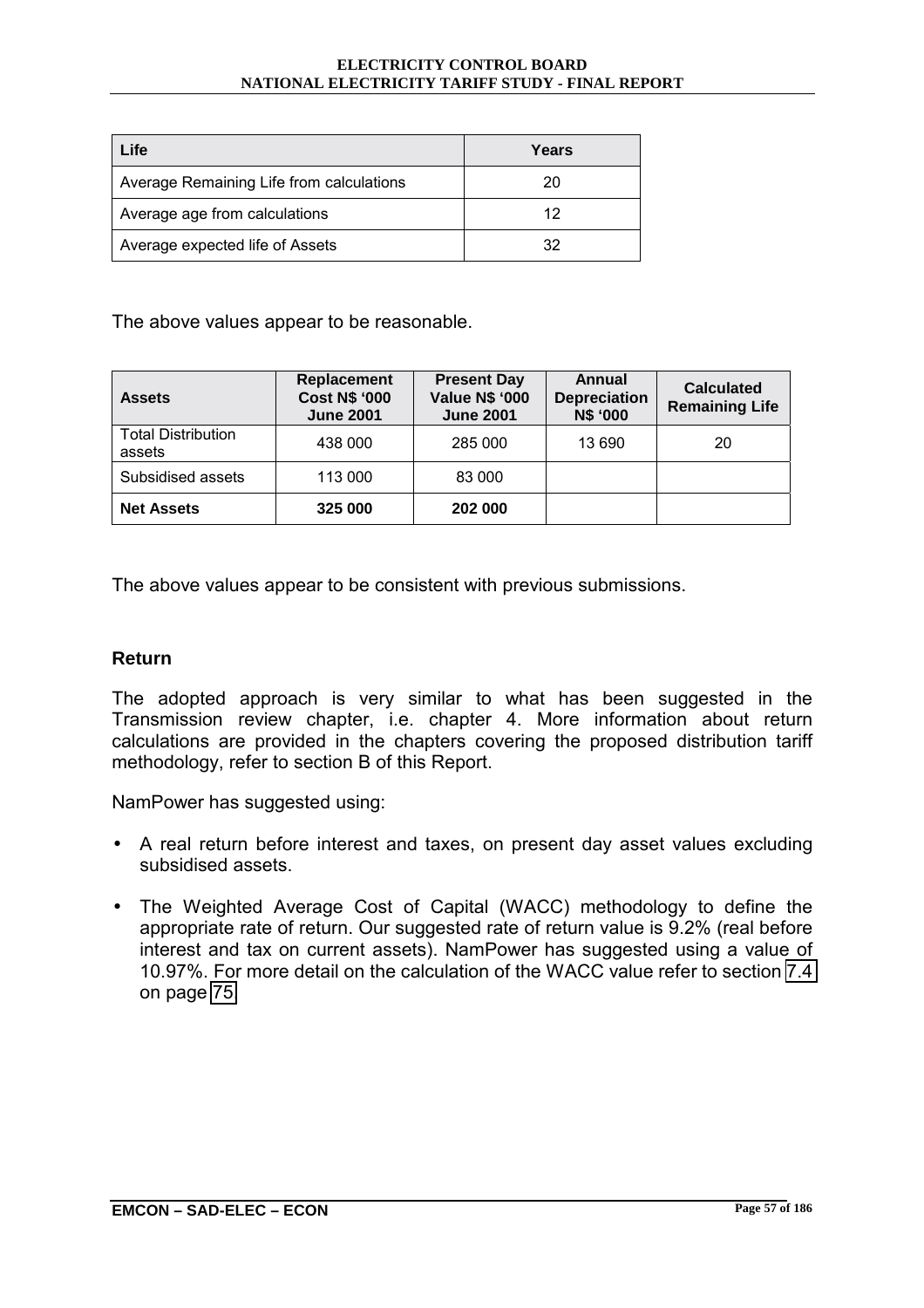| <b>Transmission</b>                        | <b>Present Day Asset</b><br>Value (N\$ '000) | <b>WACC</b> | <b>Return (N\$ '000)</b> |
|--------------------------------------------|----------------------------------------------|-------------|--------------------------|
| Value                                      | 285 000                                      |             |                          |
| Less: Subsidised<br>networks               | 83 000                                       |             |                          |
| Net asset value for<br>return calculations | 202 000                                      | $9.2\%$     | 18 5 84                  |

Based on NamPower's high (N\$33 300 k) return value compared to our calculations we assume that they have not excluded the subsidised assets values from their return calculations. The reasons for excluding these assets are articulated in the chapters dealing with the proposed distribution tariff methodology, refer to section B.

Our suggested revenue requirement components and levels are:

| <b>Description</b>         | Value (N\$ '000) |
|----------------------------|------------------|
| Energy & Tx purchases      | 62 018           |
| Operating & Maintenance    | 10 730           |
| <b>Customer Service</b>    | 3576             |
| <b>Corporate Overheads</b> | 38 246           |
| Depreciation               | 13 690           |
| <b>ROA</b>                 | 18 584           |
| Other charges              | (5 996)          |
| Total                      | 140 848          |

#### **5.3.3 Recommendations**

- accept the proposed revenue requirement components.
- update the cost levels for transmission and energy purchases once the generation, transmission and single buyer tariffs have been confirmed.
- update the distribution tariffs once the ring-fencing results for Operating & Maintenance, Customer Service and Corporate Overheads have stabilised.
- expect that distributors exclude subsidised assets from the rate base when they calculate regulated returns.
- consider a pre-tax real WACC value of 9.2%.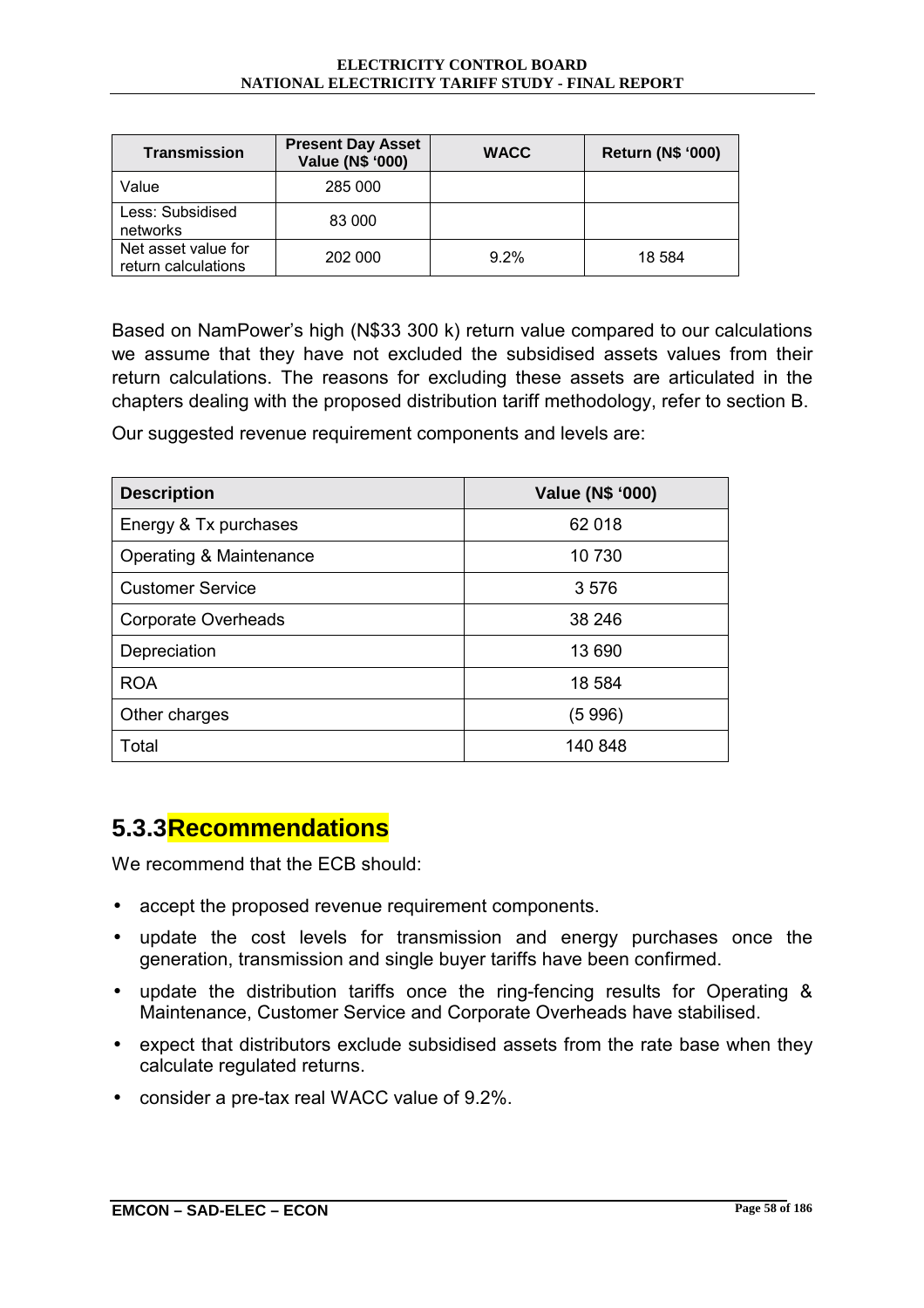# 5.4 Tariff level(s)

### **5.4.1 Proposal**

The average distribution tariff level based on NamPower's proposal is:

| <b>Total Dx revenue</b><br>requirements (N\$ '000) | <b>Expected Sales</b><br>(GWh) | <b>Average Rate (c/kWh)</b> |
|----------------------------------------------------|--------------------------------|-----------------------------|
| 155 564                                            | 229.2                          | 67.8                        |

#### **5.4.2 Review**

The average distribution tariff level based on NamPower's proposal is:

| <b>Total Dx revenue</b><br>requirements (N\$ '000) | <b>Expected Sales</b><br>(GWh) | <b>Average Rate (c/kWh)</b> |
|----------------------------------------------------|--------------------------------|-----------------------------|
| 140 848                                            | 229 .2                         | 61 4                        |

A detailed review of the different price components and their levels are provided in the distribution tariff analysis, refer to section C.

### **5.4.3 Recommendations**

- establish the regulatory framework and support the proposed distribution pricing methodology.
- allow the distributors to follow the guidelines proposed in this Report in determining their tariff levels.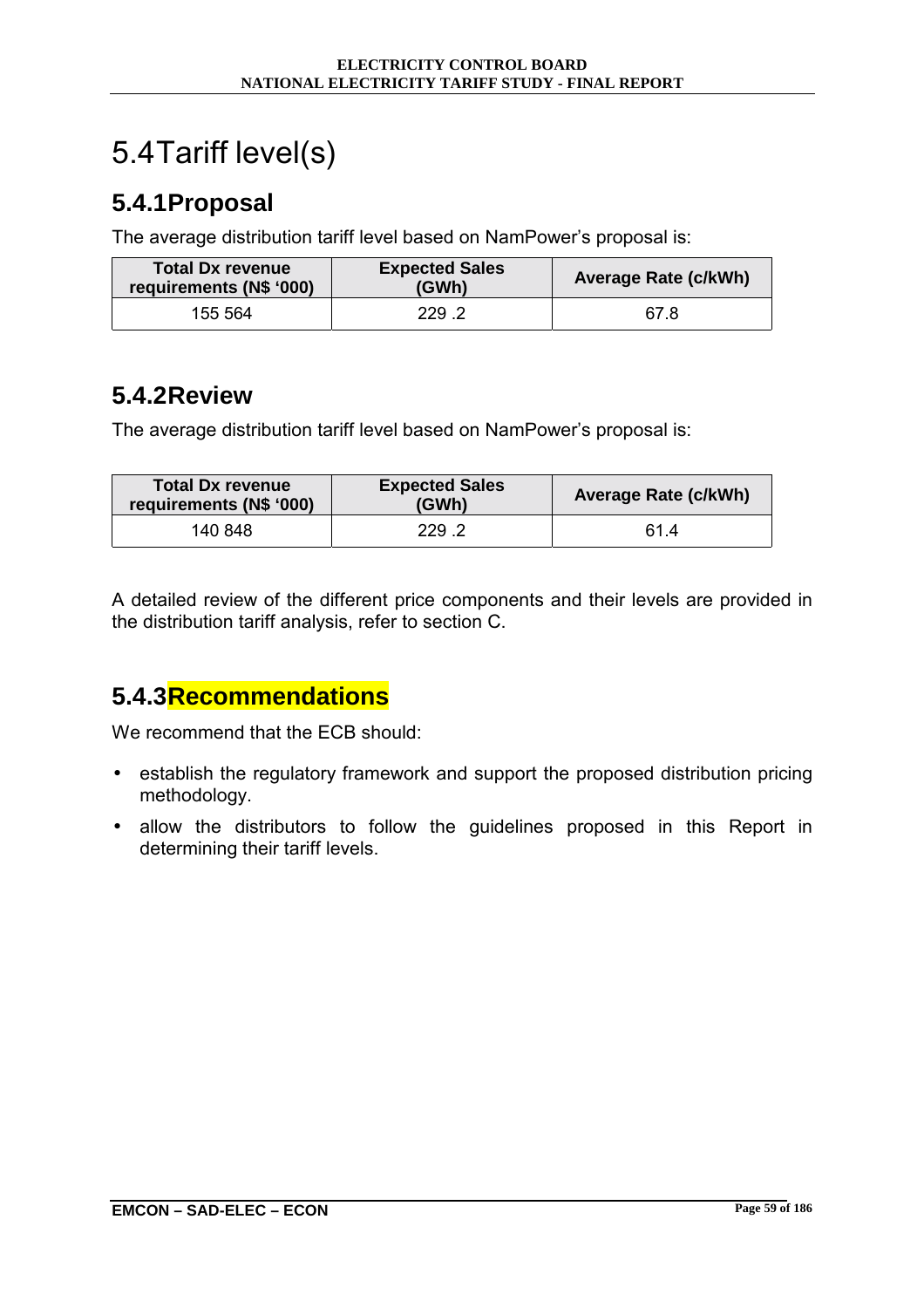# **6 Review of NamPower's Proposed Single Buyer Tariffs**

# 6.1 Tariff Structure

### **6.1.1 Proposal**

NamPower has not yet finalised its position on the SB tariff.

#### **6.1.2 Review**

There are essentially three ways to structure the SB selling tariff, which are:

- as a flat energy charge (c/kWh),
- as a time-of-use energy charge (c/kWh), or
- as a capacity charge (N\$/kVA) plus energy charge (c/kWh).

We believe that the latter option is more appropriate for the SB structure. Our reasons include:

- It better reflects the cost of supply and will therefore encourage the efficient use of energy.
- It reduces the financial risk which could arise if the SB purchases capacity and energy from the generators and then has to recover is purchasing cost through energy charges only.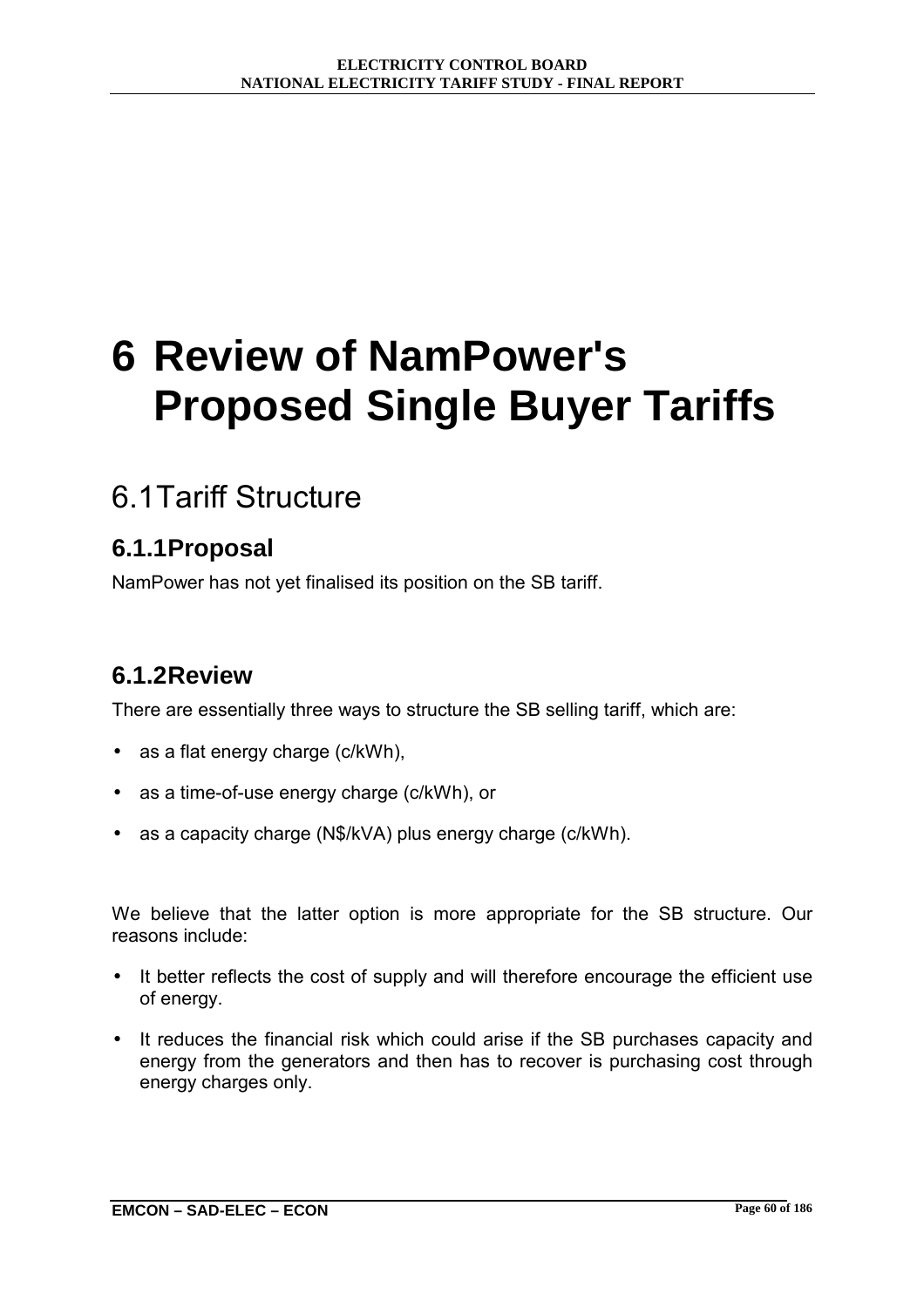#### **6.1.3 Recommendations**

We recommend that the ECB should:

- note that NamPower's proposed tariff structure is easy to implement but does not encourage the efficient use of electricity, and would increase the SB's exposure to financial risk.
- consider that there are several other tariff structure options available which could be employed to sell the SB's electricity.
- point out that it has initiated a separate project that will concentrate on the establishment of the SB. That project will also address the various trading arrangements as well as their pro's and con's. This process will provide more clarity on what the appropriate SB tariff structure should be.

## 6.2 Revenue requirement

### **6.2.1 Proposal**

It has been suggested that the revenue requirement of the SB will consist of three main parts. The first part reflects the operating cost of the SB, the second is for the use of the Tx backbone costs by the import and export functions, and the third set is the costs of the imported energy.

| <b>SB's Revenue Requirement Components</b> | <b>Expense (N\$ '000)</b> |
|--------------------------------------------|---------------------------|
| Salaries & Wages                           | 1989                      |
| Operating & Maintenance                    | 3 7 1 1                   |
| Corporate Overheads                        | 4 2 2 0                   |
| Depreciation                               | 1 3 2 7                   |
| <b>ECB Cost</b>                            | 9 0 0 0                   |
| <b>Finance Charges</b>                     | 0                         |
| Total                                      | 20 247                    |

The proposed SB costs are summarised in the following table.

The proposed transmission network charges to be borne by importers are shown below. A more thorough review of these charges are presented in *[Review of](#page-93-0)  [NamPower's proposed internal transmission charges](#page-93-0)* on page [71.](#page-93-0)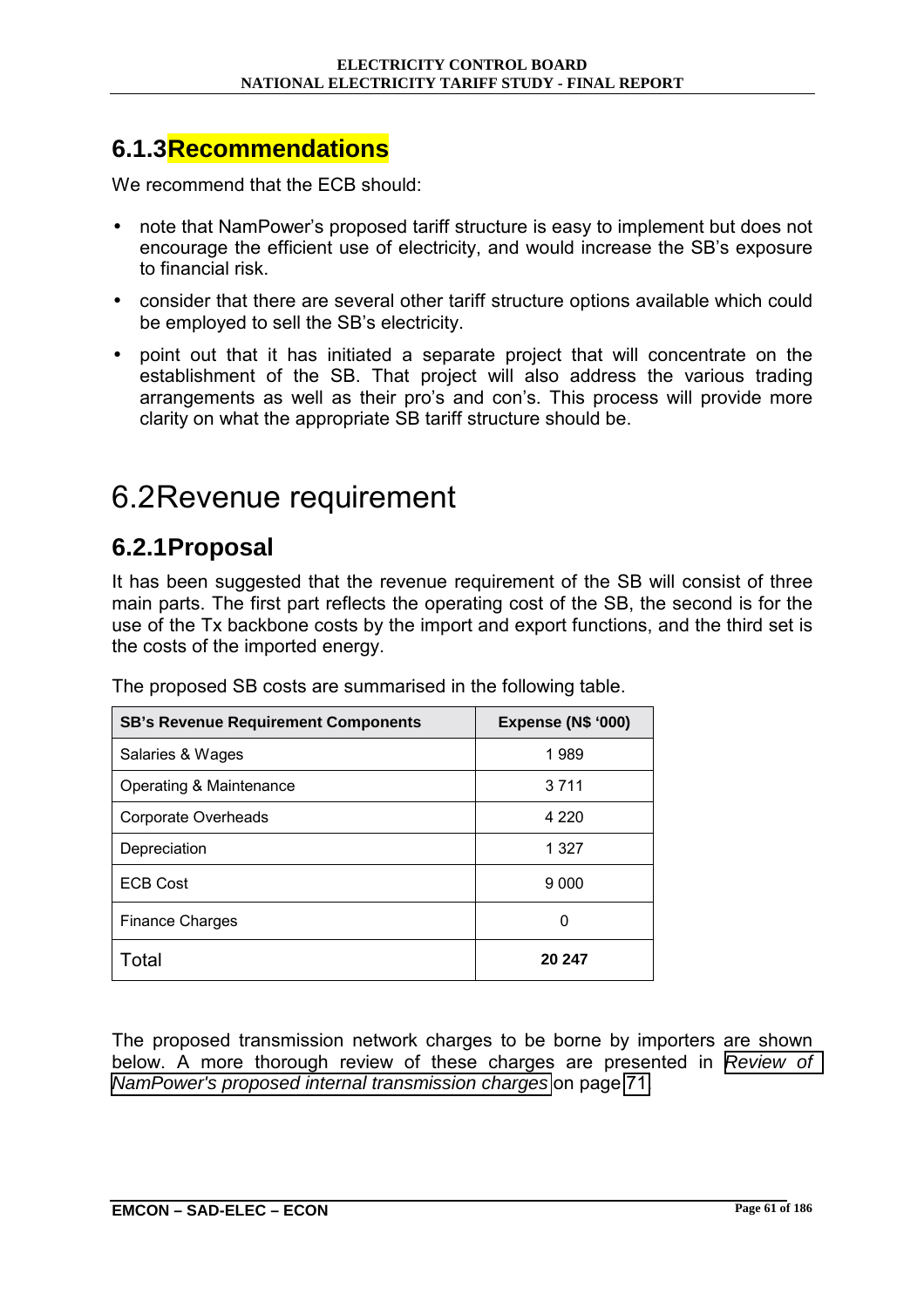<span id="page-84-0"></span>

| <b>Allocation</b>                                      | Ruacana | Van Eck | <b>Paratus</b> | <b>SB</b><br>(Import) | <b>Total</b> |
|--------------------------------------------------------|---------|---------|----------------|-----------------------|--------------|
| % of shared backbone costs<br>(based on production) 16 | 60%     | $0\%$   | $0\%$          | 40%                   | 100%         |
| Tx costs (N\$ 000)                                     | 59 913  |         |                | 39 942                | 99 855       |
| Dedicated costs (HV Yard)                              | 5 1 9 6 |         |                |                       | 5 1 9 6      |
| Total                                                  | 65 109  |         |                | 39 942                | 105 051      |

NamPower has indicated that the average cost of imported electricity is 7.29c/kWh. This equates to N\$90 250 k if it is assumed that 1 238 GWh17 would be imported during the period 2001/2002.

#### **6.2.2 Review**

#### **Single Buyer Costs**

The proposed revenue requirement components are supported. However, it is difficult to benchmark the level of the expenses without a better understanding of the ultimate structure and responsibility of the SB and the definition and content of some of the cost components. It is expected that some of these outstanding issues will be addressed during the ECB initiated SB Market Study to establish the SB.

#### **Energy and Wires Costs**

The SB will be responsible to purchase electricity from the NamPower generators. The revenue requirements from these stations have been discussed in detail in the Generation tariff review chapter, refer to chapter 3.

We agree with NamPower's proposal that the cost of imports consists of two components. The first is purchase cost of the imported electricity, and NamPowerís proposed 7.29 c/kWh appears to be in line with our estimates. The second cost component represents the Tx cost allocated to the importers for the use of the network. See the detail discussion of the review and derivation of these expenses in the section titled *[Review of NamPower's proposed internal transmission charges](#page-93-0)* on

<sup>16</sup> Based on the proposed 60/40 split between Ruacana and the Importers respectively.

<sup>&</sup>lt;sup>17</sup> Import GWh number was estimated by assuming a 2.5% per year growth rate on the total 1999/2000 annual report Units into System number. Allowance was made for production from Ruacana (1 045 GWh - production for typical year) and Van Eck (19 GWh) and Paratus (1 GWh) based on the average production for the 1999 and 2000 as for these two stations as stated in NamPower's annual report.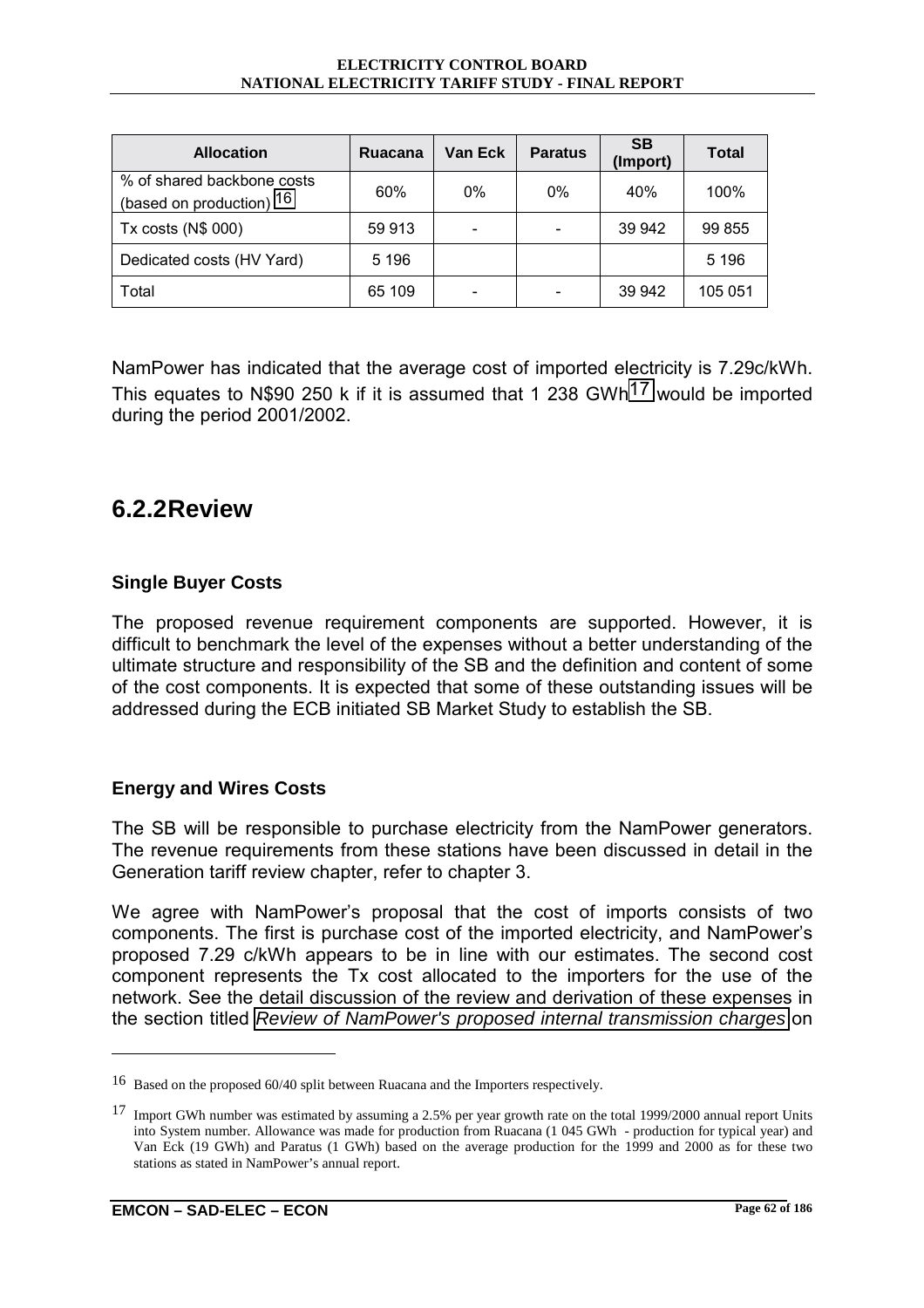page [71.](#page-93-0) In summary we recommend that the SB should be responsible for N\$ 51 235 k. Refer to the table below for final Tx cost allocations between the different producers:

| <b>Allocation</b>                                           | Ruacana | Van Eck | <b>Paratus</b> | <b>SB</b><br>(Import) | Total   |
|-------------------------------------------------------------|---------|---------|----------------|-----------------------|---------|
| Installed capacity $(MW)^{18}$                              | 249     | 120     | 24             | 600                   | 993     |
| % of shared backbone costs<br>(based on installed capacity) | 25%     | 12%     | 3%             | 60%                   | 100%    |
| Tx costs (N\$ 000)                                          | 21 347  | 10 246  | 2 5 6 1        | 51 235                | 85 389  |
| Dedicated costs - HV Yard (N\$<br>000)                      | 4 4 4 2 |         |                |                       | 4 4 4 2 |
| Total (N\$ 000)                                             | 25 7 89 | 10 246  | 2 5 6 1        | 51 235                | 89 831  |

In summary the different SB cost revenue requirement components are:

| <b>Cost Components of</b><br><b>Imported electricity</b><br>(2001/2002) | <b>Purchase</b><br>Rate<br>(c/kWh) | <b>Purchase</b><br>Volume<br>(GWh) | Cost<br>(N\$'000) | <b>Sales</b><br><b>Volume</b><br>(GWh) | <b>Sales Rate</b><br>(c/kWh) |
|-------------------------------------------------------------------------|------------------------------------|------------------------------------|-------------------|----------------------------------------|------------------------------|
| SB costs                                                                |                                    |                                    | 20 247            | 2 3 0 3                                | 0.88                         |
| NamPower Generation<br>costs (including Tx)                             | 12.38                              | 1 0 6 5                            | 131 863           | 2 3 0 3                                | 5.73                         |
| Import Cost (including<br>Tx)                                           | 11.42                              | 1 2 3 8                            | 141 485           | 2 3 0 3                                | 6.14                         |
| Total                                                                   |                                    |                                    | 293 595           | 2 3 0 3                                | 12.75                        |

#### **6.2.3 Recommendations**

We recommend that the ECB should:

- accept the proposed revenue requirements components and proposed methodology, if correctly understood, to determine the SB's revenue requirement.
- revisit the level of the SB's own costs once the final structure, responsibilities and overhead cost allocation methods have been adopted.
- update the costs for NamPower generation purchases and imports when the regulation methods for generation and transmission have been agreed upon.

<sup>18</sup> Values from NamPower 's 2000 Annual Report.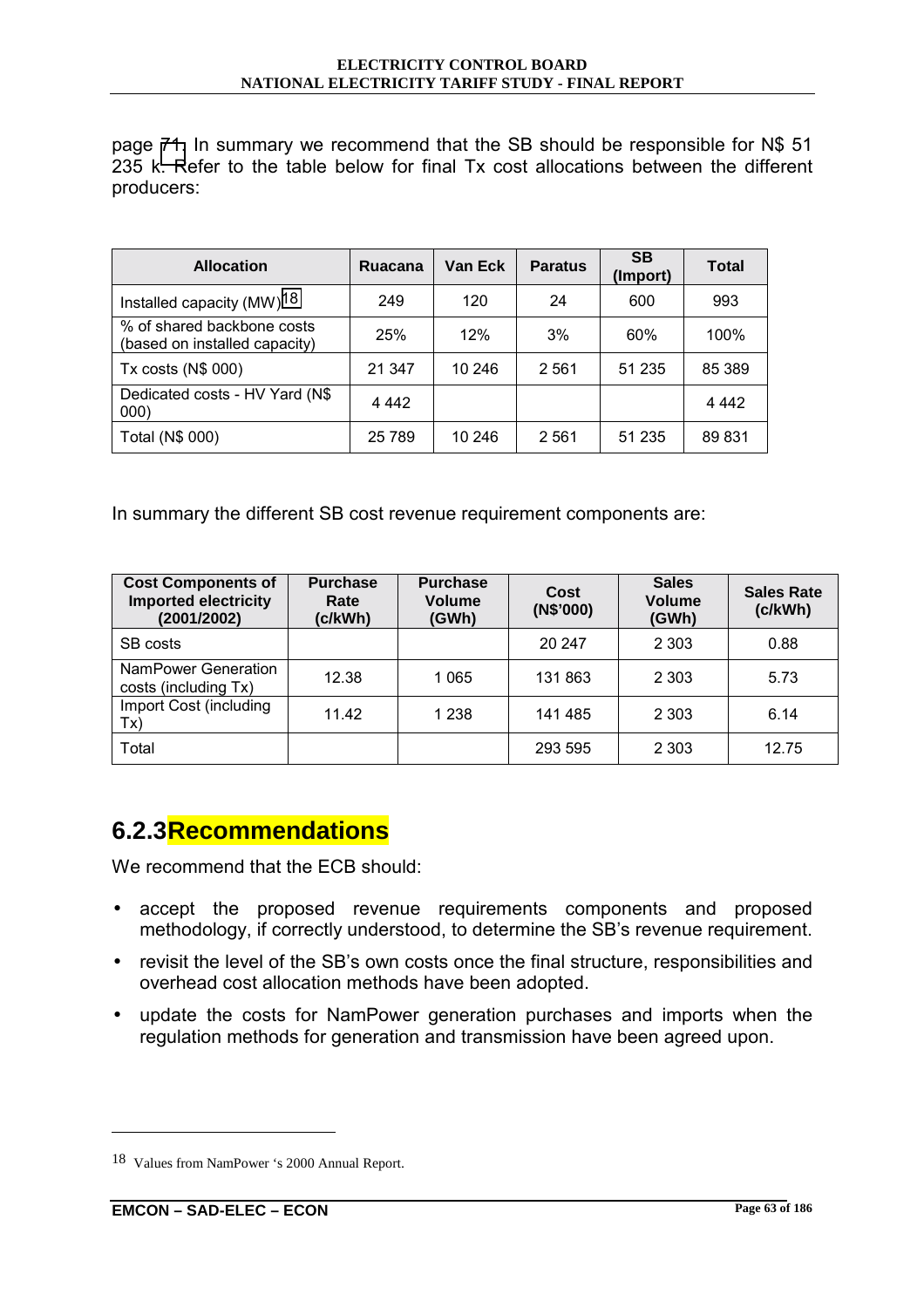# 6.3 Tariff level(s)

#### **6.3.1 Proposal**

Our understanding of what NamPower would propose as a total rate for the SB is summarised in the table below:

| <b>Cost Components of Imported</b><br>electricity (2001/2002) | <b>Cost (N\$'000)</b> | <b>Sales Volume</b><br>(GWh) | <b>Sales Rate</b><br>(c/kWh) |
|---------------------------------------------------------------|-----------------------|------------------------------|------------------------------|
| SB costs                                                      | 20 247                |                              |                              |
| NamPower Generation costs<br>(including Tx)                   | 166 614               |                              |                              |
| Import Cost (including Tx)                                    | 112 842               |                              |                              |
| Total                                                         | 299 703               | 2 3 0 3                      | 13.0                         |

### **6.3.2 Review**

Our methods and revenue requirements would yield the following results:

| <b>Cost Components of Imported</b><br>electricity (2001/2002) | <b>Cost (N\$'000)</b> | <b>Sales Volume</b><br>(GWh) | <b>Sales Rate</b><br>(c/kWh) |
|---------------------------------------------------------------|-----------------------|------------------------------|------------------------------|
| SB costs                                                      | 20 247                |                              |                              |
| NamPower Generation costs<br>(including Tx)                   | 131 863               |                              |                              |
| Import Cost (including Tx)                                    | 124 135               |                              |                              |
| Total                                                         | 276 245               | 2 3 0 3                      | 12.0                         |

As previously discussed we prefer a SB tariff structure that encourages the efficient use of electricity and reduces the exposure to financial risk. This would mean that the SBís revenue requirement should be split into both fixed and variable components.

It would only be possible to calculate these tariffs once the costs and return methodologies for generation and transmission have been finalised.

#### **6.3.3 Recommendations**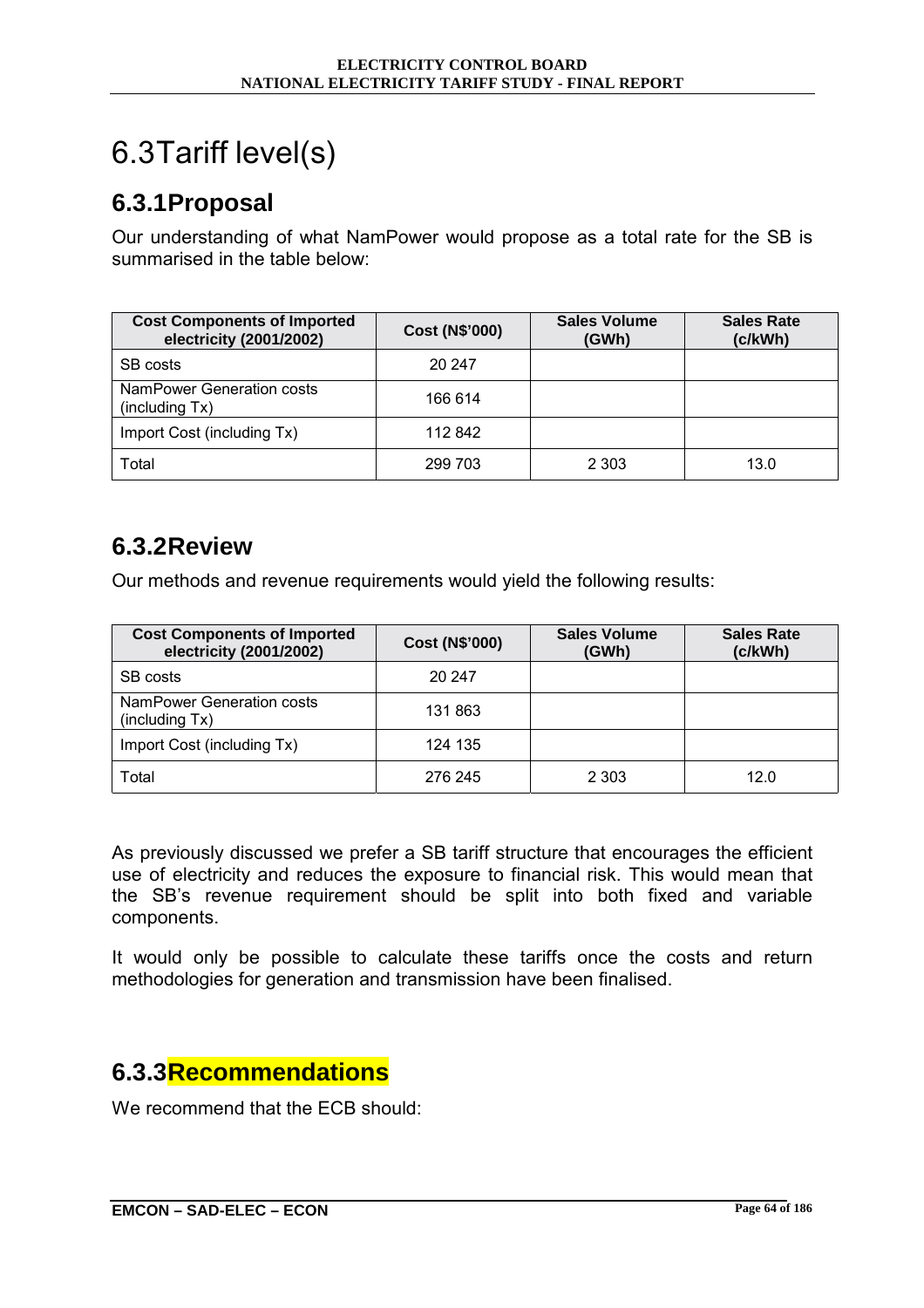- encourage the development of a SB tariff structure that will promote the efficient use of electricity.
- ensure that the SB project addresses the issue of the SB selling price structure.
- update the SB tariff levels once the principles and methods have been established.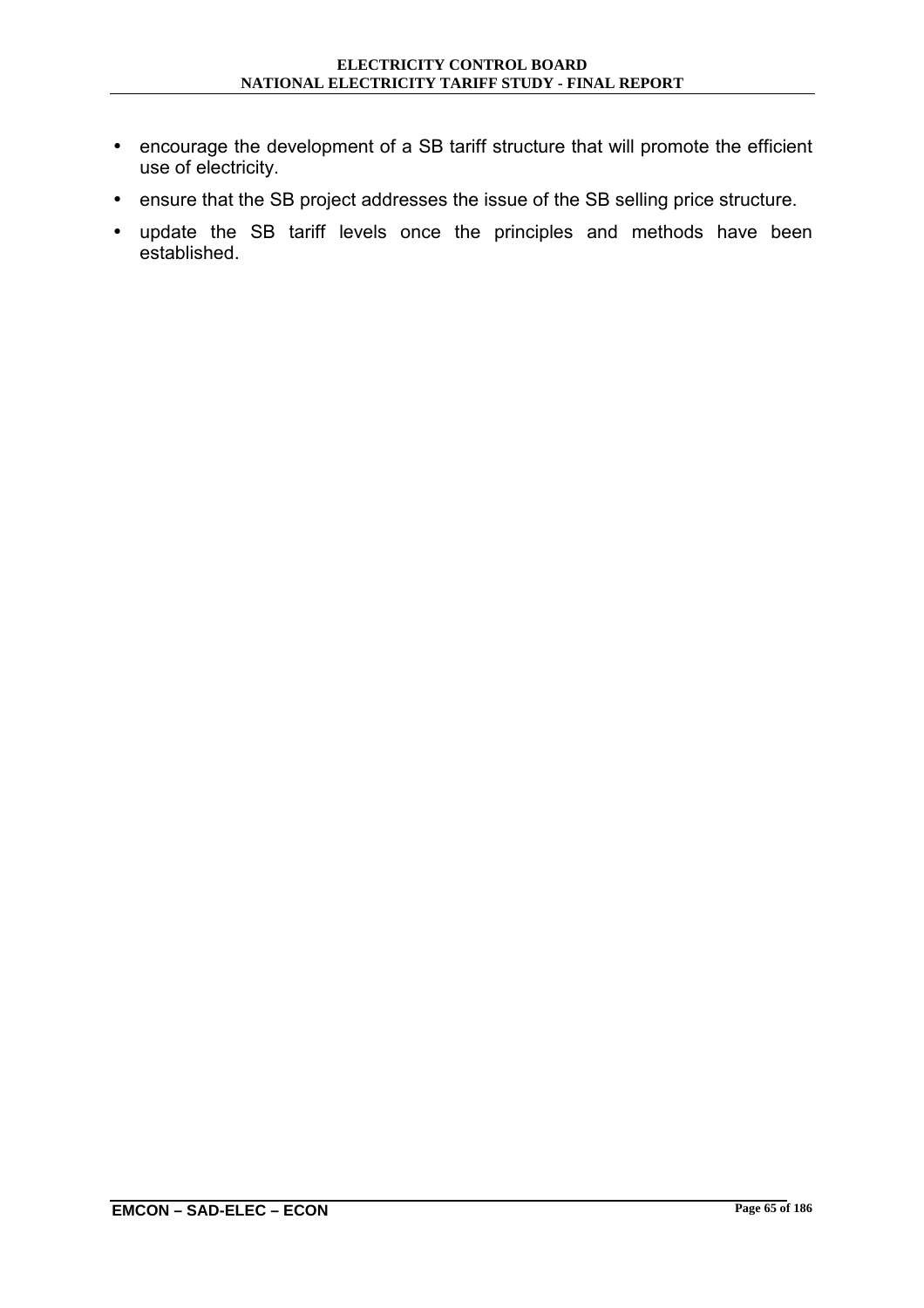# **7 Shared Approaches**

There are a number of NamPower's positions, which are common to the various Business Units' tariff proposals. Rather than repeat each of the reviews it was decided to centrally capture these.

# 7.1 Review of NamPower's proposed internal corporate service charges

#### **7.1.1 Proposal**

NamPower has proposed to allocate the cost of the Corporate Departments to the following groups (Generation, Transmission, Distribution and SB) based on the following percentages<sup>19</sup>.

| <b>Division</b>             | Generation | <b>Transmission</b> | <b>Distribution</b> | <b>SB</b> |
|-----------------------------|------------|---------------------|---------------------|-----------|
| <b>MD Office</b>            | 28%        | 40%                 | 25%                 | 7%        |
| <b>Engineering Services</b> | 18%        | 53%                 | 27%                 | 2%        |
| Human Resources             | 56%        | 17%                 | 25%                 | 2%        |
| Finance                     | 20%        | 47%                 | 31%                 | 2%        |
| Marketing                   | 5%         | 6%                  | 89%                 | 0%        |
| <b>Information Systems</b>  | 55%        | 10%                 | 26%                 | 9%        |
| Legal                       | 25%        | 25%                 | 25%                 | 25%       |
| Investments                 | 9%         | 23%                 | 53%                 | 15%       |

<sup>&</sup>lt;sup>19</sup> The proposal has reached the ECB Consultants on 12 November 2001 and there has not been an opportunity to obtain additional information from NamPower.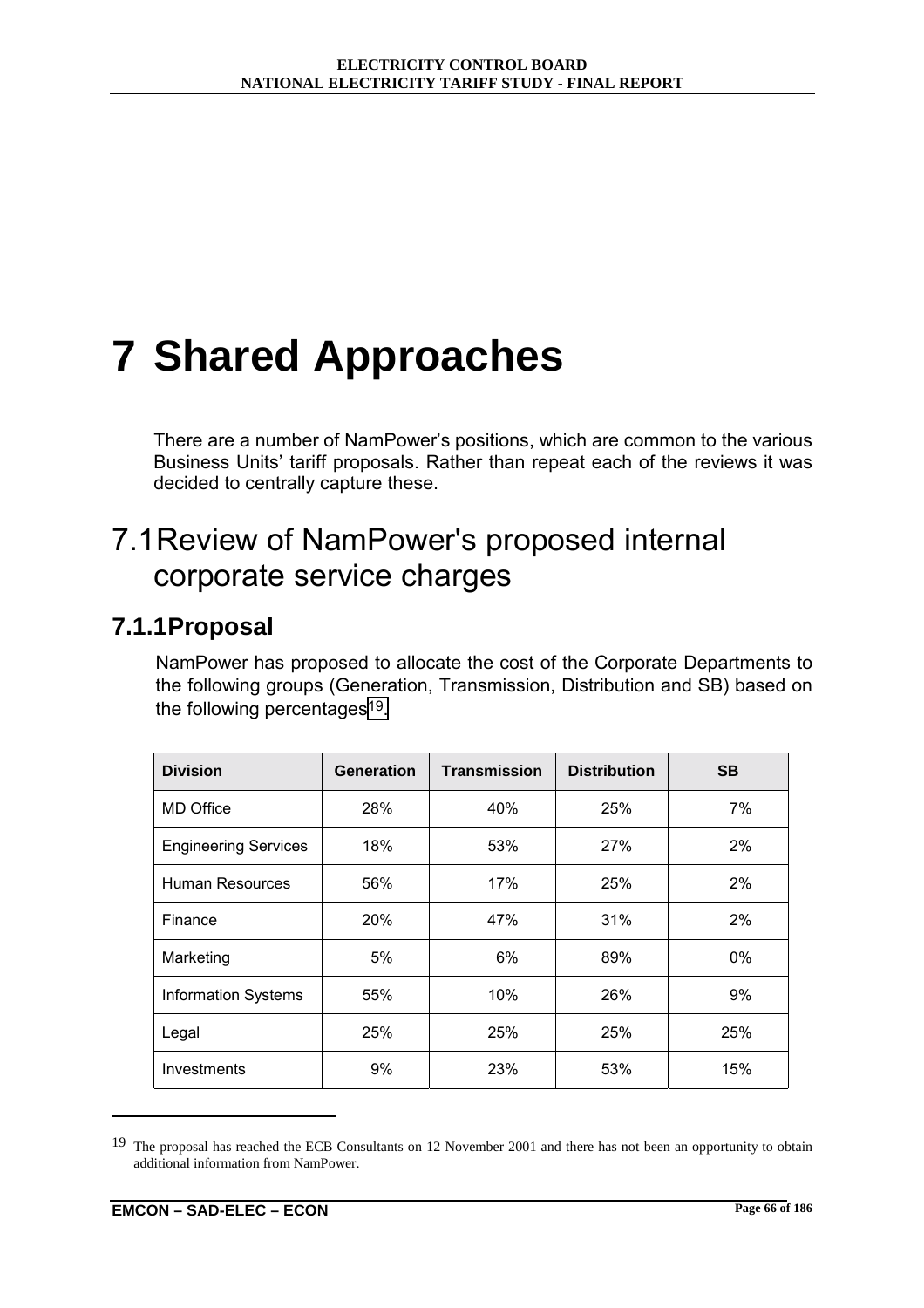It has further been proposed to allocate the Generation component of the overhead costs to the different power stations using the following percentages:

| <b>Allocation</b>                                           | <b>Ruacana</b> | <b>Van Eck</b> | <b>Paratus</b> | <b>Total</b> |
|-------------------------------------------------------------|----------------|----------------|----------------|--------------|
| Gx's component of admin costs<br>to be allocated as follows | 50%            | 30%            | 20%            | 100%         |

Unfortunately, NamPower did not provide the methodology and assumptions to explain how these percentages were determined, and no N\$ values for the divisions have been submitted.

### **7.1.2 Review**

In principle, line groups should pay for the use of Corporate Services. However, from the ECB's point of view, it is important to ensure that:

- All the overhead functions are necessary to support the line groups in performing their work efficiently.
- All the overhead costs are prudent (in other words that the internal support functions are equal to or better in terms of costs and quality than outside companies).
- The cost of corporate services provided to NamPower Investments (non regulated business) is excluded in the tariff calculations.

Such an assessment can only be made after reviewing the results of a proper benchmarking study, which falls outside the scope of this Study.

Without a comprehensive Activity Based Costing (ABC) system it is difficult to precisely allocate the costs to each of the groups. Such a system came into operation in NamPower from 1 July 2001. This system should improve the accuracy of cost allocation over the next few years

A detailed assessment of NamPowerís proposal can only be completed once NamPower has provided the requested information. However, the 15% investment cost component allocated to the SB appears high.

### **7.1.3 Recommendations**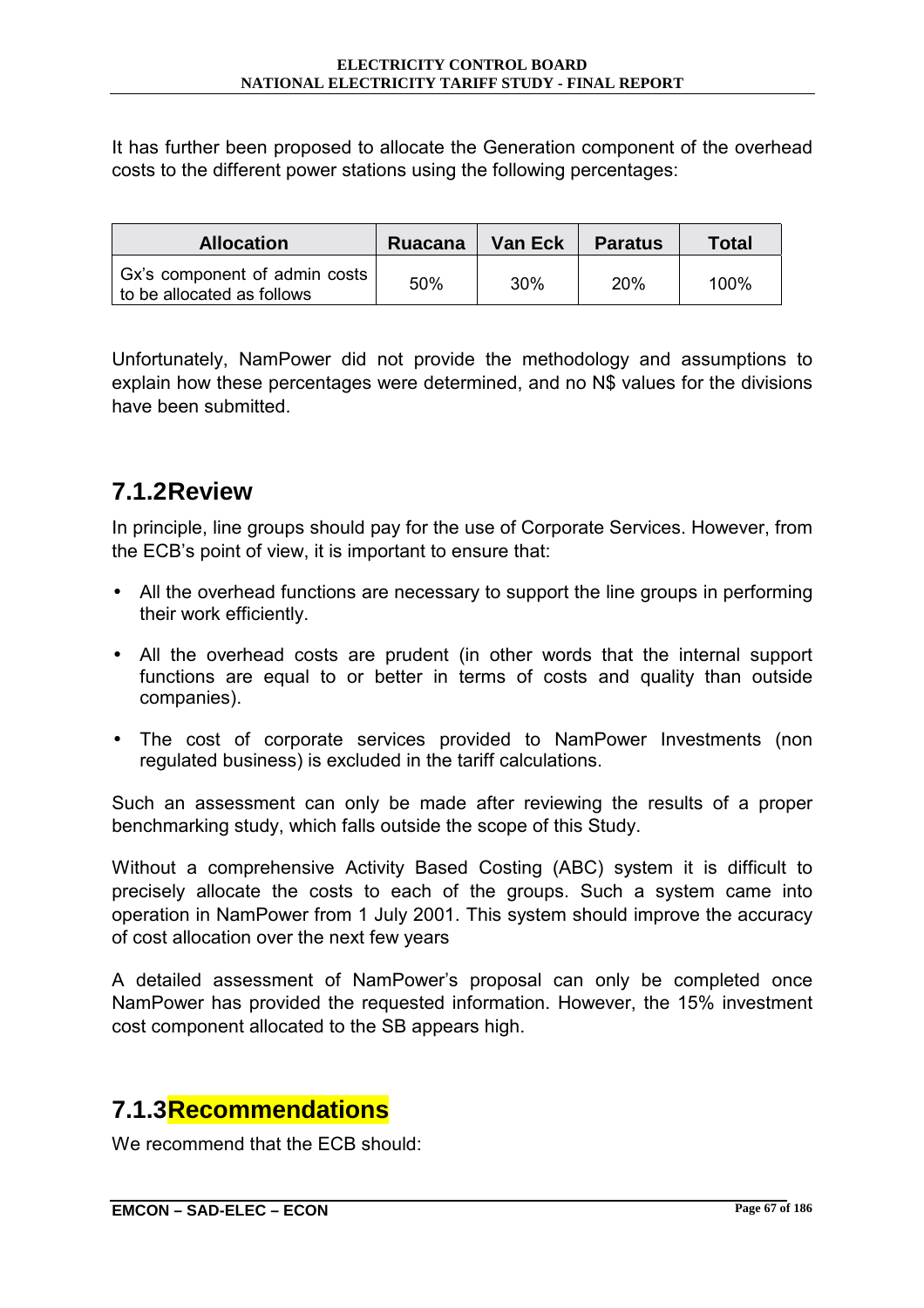- request NamPower to provide an explanation for the methods and assumptions that were used in calculating the percentages for the allocation for corporate overhead costs as well as the cost (N\$) values for each division. A brief explanation of the duties of each division would be helpful.
- only consider accepting the proposed values once NamPower has submitted the requested information.
- perform a final review of the proposed methodology and allocation percentages for the stations once more detail information has been received.
- review the results from the ABC accounting system and adjust the allocation between the line groups and the stations accordingly.
- initiate (at a later stage) a benchmarking project to determine whether the price and quality of NamPower's Corporate services are equal to or better than what could be obtained in the market.

# 7.2 Regulatory approach

This section briefly explores the different regulatory approaches to a cost based regulated (monopoly) business. These approaches are discussed in more detail in the section B, in particular the paragraphs on Asset Valuations, Rate of Return/Cost of Capital and Depreciation Rate.

In summary the approaches are:

- ! Historic cost valuation using either a nominal or a real Weighted Average Cost of Capital (WACC) return based on either before or after tax values.
- ! Replacement cost valuation using either a nominal or a real Weighted Average Cost of Capital (WACC) return based on either before or after tax values.
- □ CPI-X (i.e. a form of incentive based regulation)
- ! Avoided Costs

The CPI-X approach should at the earliest be considered after the first period of revenue requirements (using either historic- or replacement-cost valuations) have been completed, implemented and reviewed.

The avoided cost approach has been used widely in the electric utility industry to determine the attractiveness of making a particular investment decision. The approach involves considering all the supply and demand options to identify the least cost options to meet the next incremental increase in demand. The least cost options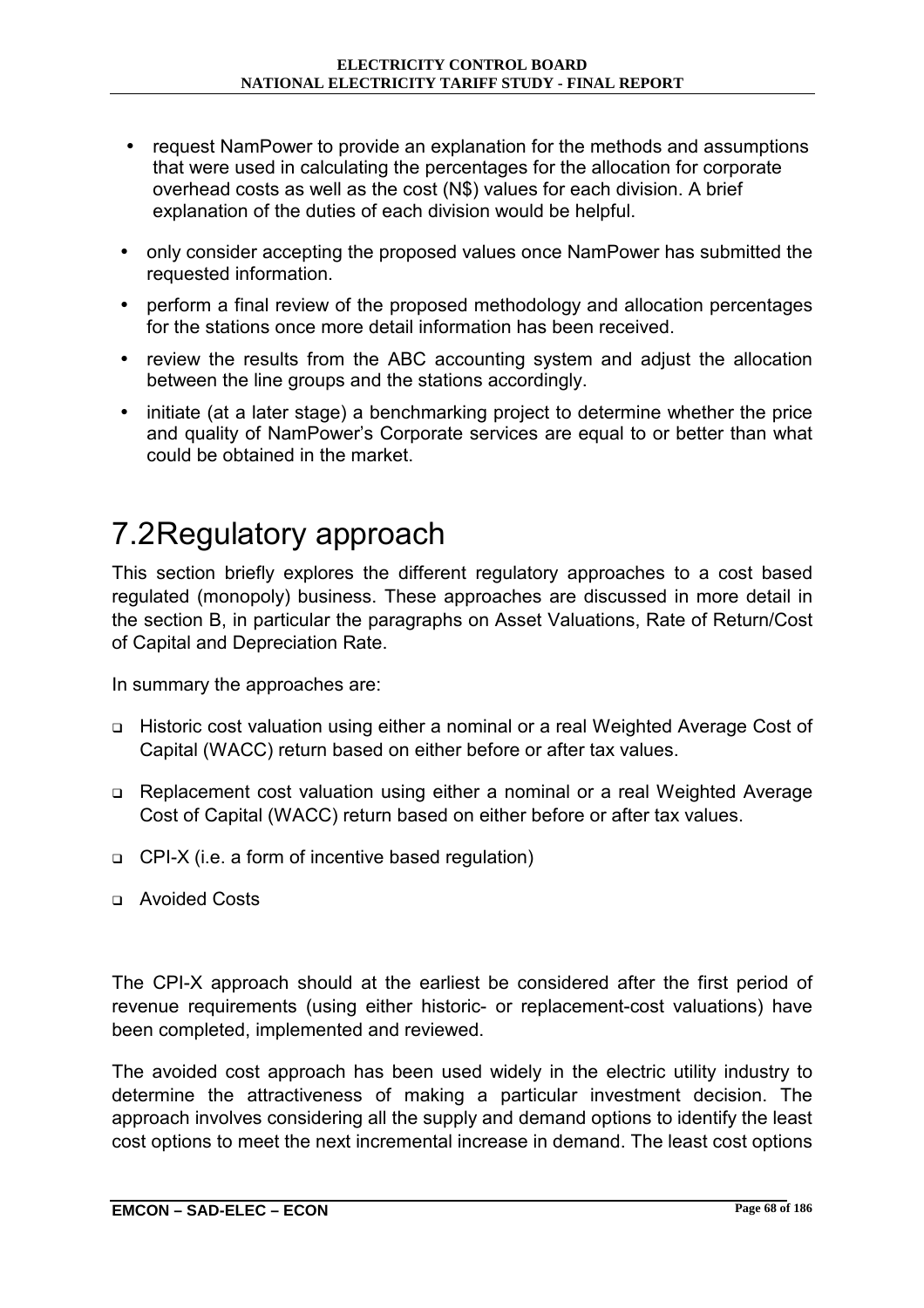are the used to calculate the avoided cost curve. Other investment options are then evaluated against this curve.

An interesting characteristic of the historic cost based approach (especially in an inflationary environment) is that the facility's revenue requirement reduces over time in real terms. The main reason for this is that the asset and depreciation values are shown at the time when the asset was built or acquired. In other words there is no inflationary adjustments for the depreciation and ROR components in the revenue calculation. The graph below demonstrates the reduction, in real terms, in the costs of a facility because of the historic cost valuation approach.



It should be noted that the cost structure of a PPA agreement, which has been structured using project finance principles, would show the same declining trend in real terms as that of the historic cost based asset approach.

Therefore, the historic cost valuation would tend to understate the value of the product (if produced from a relatively old facility) compared to what it would cost to produce the same product from a new facility. This would require substantial price hikes at the time when the next investment decision is made. Price increases in the industry will be "choppy" and the size of the real price adjustments can be considerable if periods between investments are long. Refer to the graph below for an illustration of the choppy cost/price requirements in the industry.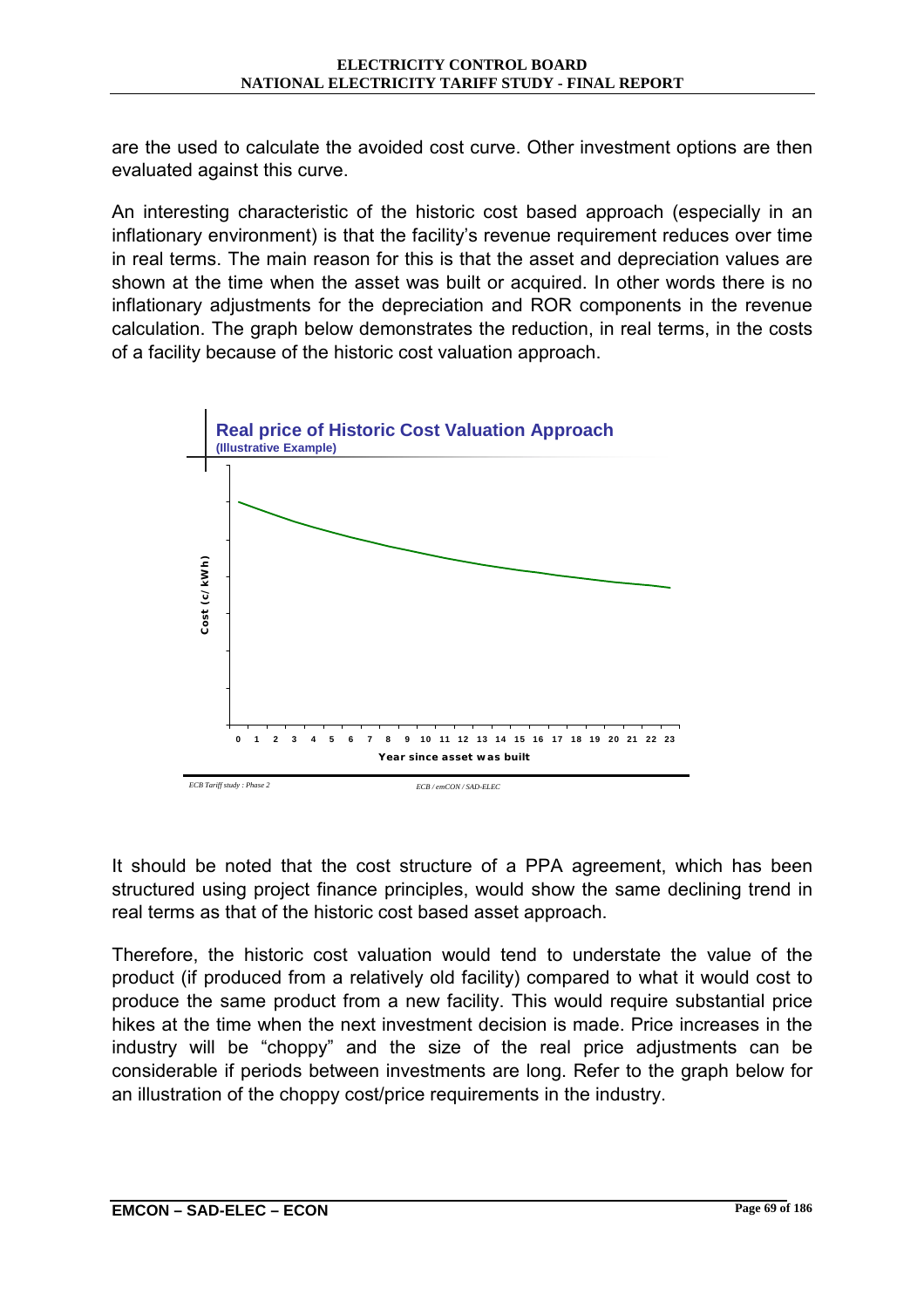

This has prompted several regulators to adopt a replacement cost based approach that removes the inflationary effect on the asset values and smoothes the costs and therefore prices in the industry.

This approach is particularly useful when a single company is responsible to make all future investments. In this case it would make sense to pay the company a rate (based on replacement asset values) to smooth out the fluctuating costs. In other words the companyís financial structure (in particular the level of debt) is used as a "shock absorber " to counteract cost fluctuations.

Maintaining stable prices over time when no generating company holds the obligation to supply is more challenging. This is the situation that is foreseen with the introduction of a SB in Namibia. In such an instance it does not make sense to inflate a generator's price above its historic cost based valuations if there is no quarantee that the generator will use the "extra" money to off-set future investment costs thereby smoothing prices. In other words when no market player carries the obligation to supply then the prices paid to generators canít be based on replacement asset valuations.

This raises the problem again that prices to consumers would start to fluctuate if all generators are compensated based on historic cost valuations. A potential solution, at least in principle, is to de-link prices paid to generators and prices paid by consumers. Prices paid the generators should be based on historic cost valuations and prices paid by consumers could be based on replacement asset valuations. The difference in price could be paid over to the entity that holds the obligation to supply in the industry.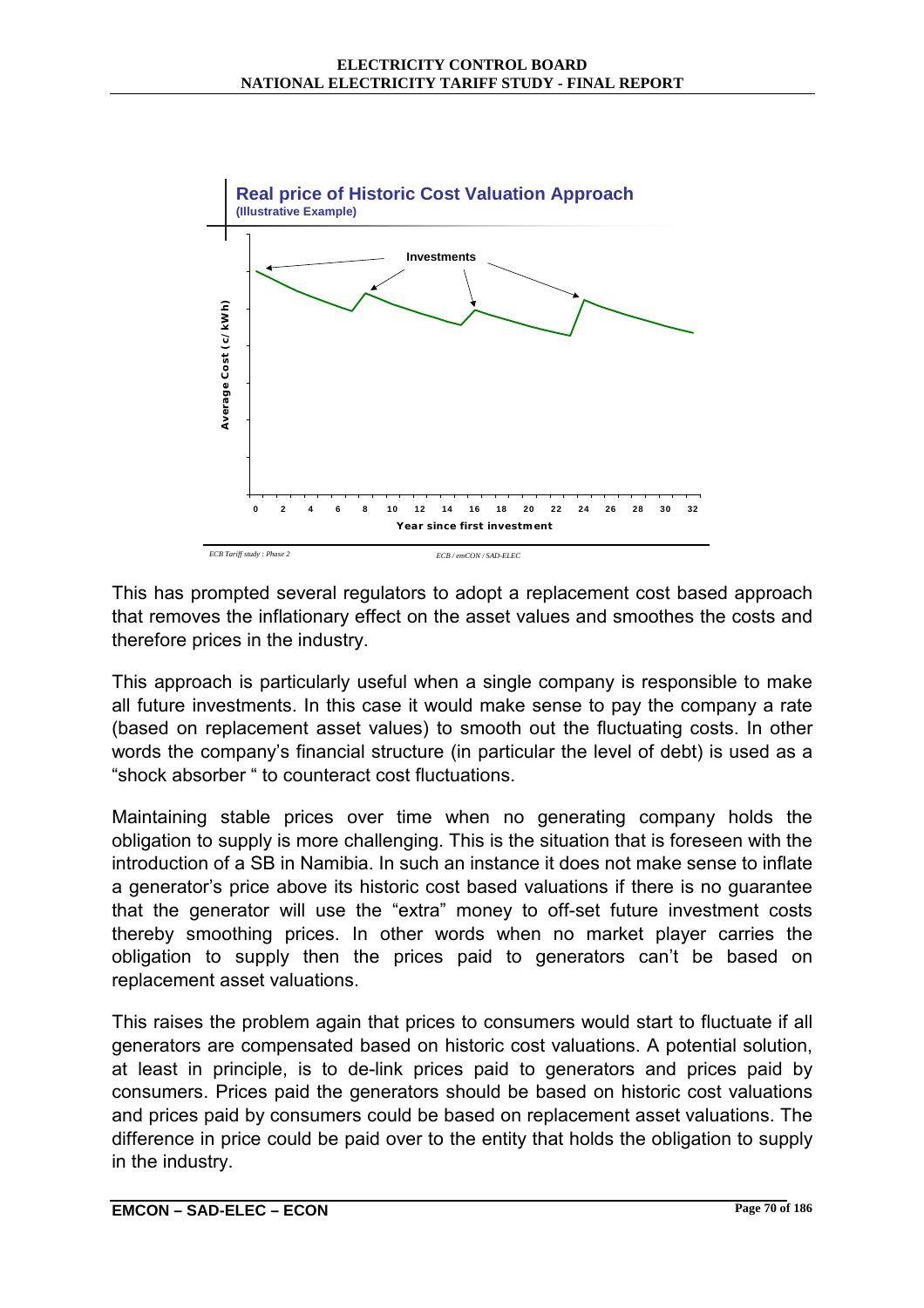# <span id="page-93-0"></span>7.3 Review of NamPower's proposed internal transmission charges

#### **7.3.1 Proposal**

The values for internal transmission charges have changed several times while the review has been carried out. It was not always clear to the ECB Consultants whether the changes were due to updated costs or due to methodology changes. Our understanding of what NamPower is proposing, based on information pieces from several document, are outlined in the tables below:

| <b>Splitting of Tx Revenue Requirement</b> | N\$ '000 |
|--------------------------------------------|----------|
| Tx total revenue requirement               | 389 519  |
| Less: Common service component             | 50 713   |
| Asset related cost to be recovered         | 338 806  |

The asset related cost to be recovered is then split between the different asset parts based replacement cost values:

| <b>Asset Parts</b>    | <b>Replacement cost</b> | $\%$ | <b>Allocation of Tx asset</b><br>related cost |
|-----------------------|-------------------------|------|-----------------------------------------------|
| <b>Regional Areas</b> | 1 252 548               | 39%  | 131 403                                       |
| <b>Tx Backbone</b>    | 1926 892                | 60%  | 202 145                                       |
| Ruacana               | 50 127                  | 1.5% | 5 2 5 8                                       |
| Total                 | 3 229 56720             | 100% | 338 806                                       |

NamPower has further proposed that that generators and loads ( the Tx customers) share the costs of the Transmission backbone cost equally (on a 50/50 basis). In addition, the generators and loads will pay their respective dedicated infrastructure costs. The loads will also be responsible to pay for the Tx common service charge. The proposed charges are:

<sup>&</sup>lt;sup>20</sup> This value is slightly different from the transmission replacement value shown in the transmission review chapter. We have used the latest values available but it points to inconsistencies in the data sets. This could be attributed to NamPower still refining their costs. Inevitably these differences cause room for errors and should eventually not be tolerated.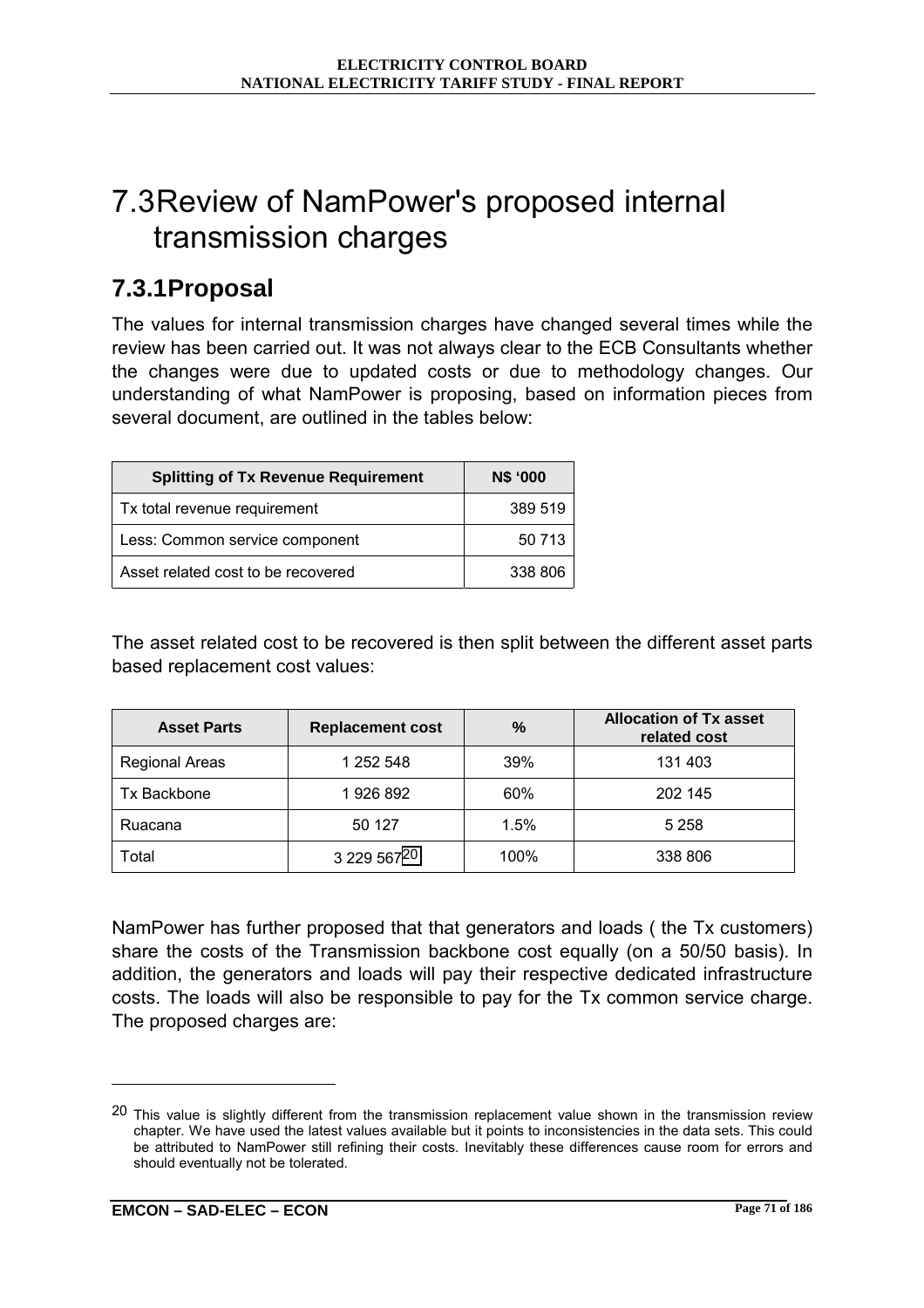| <b>Cost Component</b><br>$(N$000 - '01/'02)$                                      | <b>Generators</b> | Loads   | <b>Total</b>       |
|-----------------------------------------------------------------------------------|-------------------|---------|--------------------|
| Backbone cost to producers                                                        | 99 855            |         | 99 855             |
| Backbone cost to loads                                                            |                   | 99 855  | 99 855             |
| Dedicated Tx infrastructure costs<br>- Ruacana (HV yard)<br>- Loads (Substations) | 5 1 9 6           | 131 403 | 5 1 9 6<br>131 403 |
| Service Charge                                                                    |                   | 50 713  | 50 713             |
| Total                                                                             | 105 051           | 281 971 | 387 022            |
| Percent                                                                           | 27%               | 73%     | 100%               |

\* There are slight difference between the numbers shown in the above table and those in the table before. Again this could be attributed to data inconsistencies due work in progress situation. Eventually data sets should become more stable and consistent.

In the earlier submissions NamPower indicated that the transmission charges owned by generators should be shared based on a contribution to peak load methodology. Their latest proposal suggests that the cost be allocated on the level of production. Our understanding and interpretation of NamPowerís latest proposal yields the following results:

| <b>Allocation</b>                                      | Ruacana | Van Eck | <b>Paratus</b> | <b>SB</b><br>(Import) | <b>Total</b> |
|--------------------------------------------------------|---------|---------|----------------|-----------------------|--------------|
| % of shared backbone costs<br>(based on production) 21 | 60%     | $0\%$   | $0\%$          | 40%                   | 100%         |
| Tx costs (N\$ 000)                                     | 59 913  |         |                | 39 942                | 99 855       |
| Dedicated costs (HV Yard)                              | 5 1 9 6 |         |                |                       | 5 1 9 6      |
| Total                                                  | 65 109  |         |                | 39 942                | 105 051      |

### **7.3.2 Review**

 $\overline{a}$ 

It is not clear how NamPower has determined a Common Service charge of N\$ 50 713. The suggestion to charge producers (generators and importers) 50% of the Tx backbone costs for the use of the Transmission network is practised elsewhere and

<sup>&</sup>lt;sup>21</sup> Based on the proposed 60/40 split motivated by the energy production between Ruacana and the Importers respectively.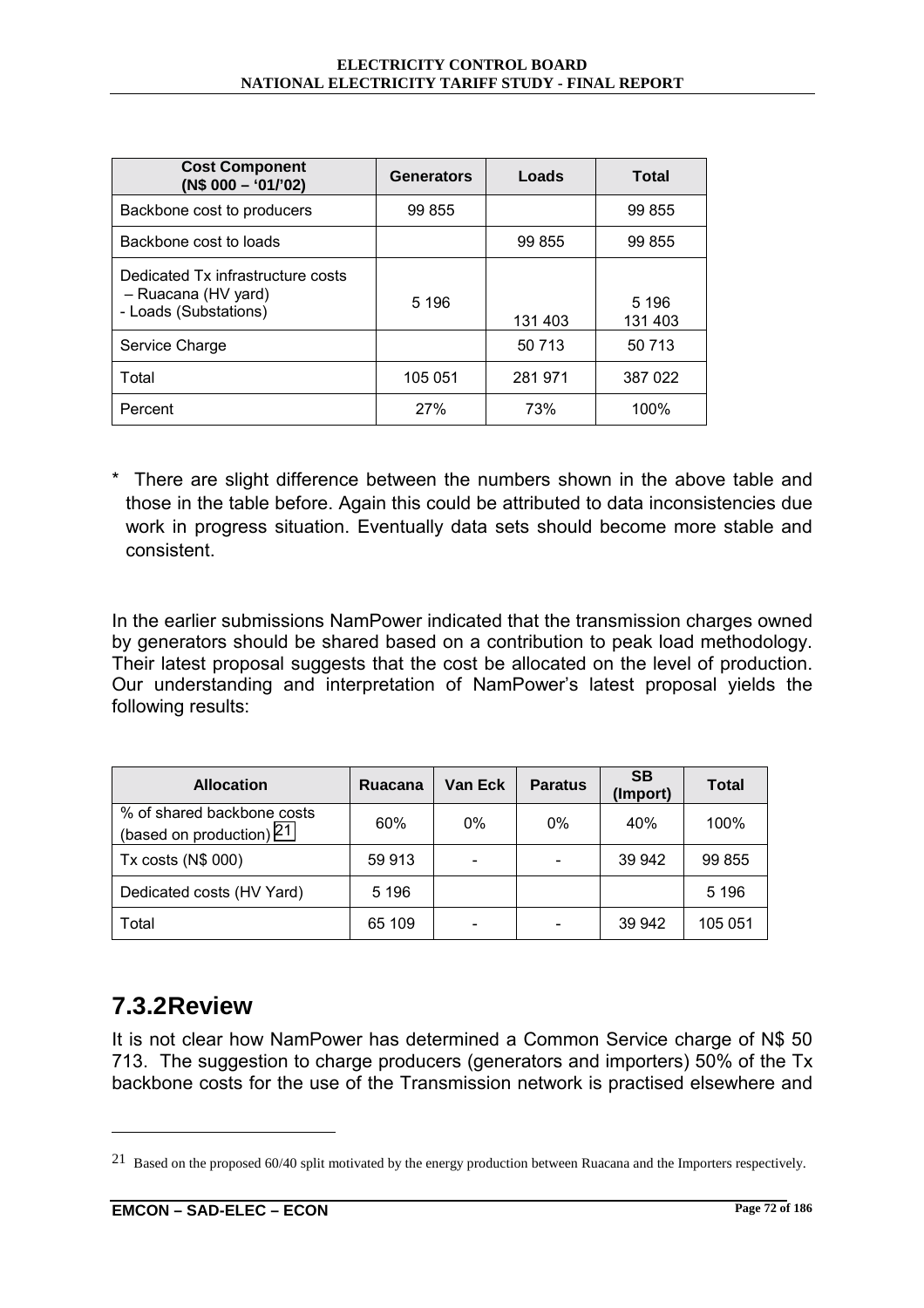is supported. The inclusion of a dedicated infrastructure charge is also supported. The purpose of these charges is to send a price signal to the new generators indicating the cost to integrate them into the system and thereby influencing location decisions.

We would have preferred a proposal whereby producers would pay different costs for the use of the Tx backbone depending not only on their size but also on their geographic position. In our opinion this is an important cost signal given the large distances between generators and loads. This economic signal would provide a benefit to those generators who can position themselves close the load centres. A geographically differentiated Tx backbone charge for generators will improve quality of supply, reduce line losses and promote efficient investment decisions, and potentially avoid/defer large capital investments in the Tx backbone.

If the same methodology is used as suggested by NamPower but with our updated transmission revenue requirement as described in the transmission section then the values are:

| <b>Splitting of Tx Revenue Requirement</b> | N\$ '000 |
|--------------------------------------------|----------|
| Tx total revenue requirement               | 336 945  |
| Less: Common service component             | 50 713   |
| Asset related cost to be recovered         | 286 232  |

If the asset related costs to be recovered are split in same way as proposed by NamPower then the asset related costs become:

| <b>Asset Parts</b> | <b>Replacement cost</b> | $\%$ | <b>Allocation of Tx asset</b><br>related cost |
|--------------------|-------------------------|------|-----------------------------------------------|
| Regional Areas     | 1 252 548               | 39%  | 111 012                                       |
| Tx Backbone        | 1926 892                | 60%  | 170 778                                       |
| Ruacana            | 50 127                  | 1.5% | 4 4 4 2                                       |
| Total              | 3 2 2 5 6 7             | 100% | 286 232                                       |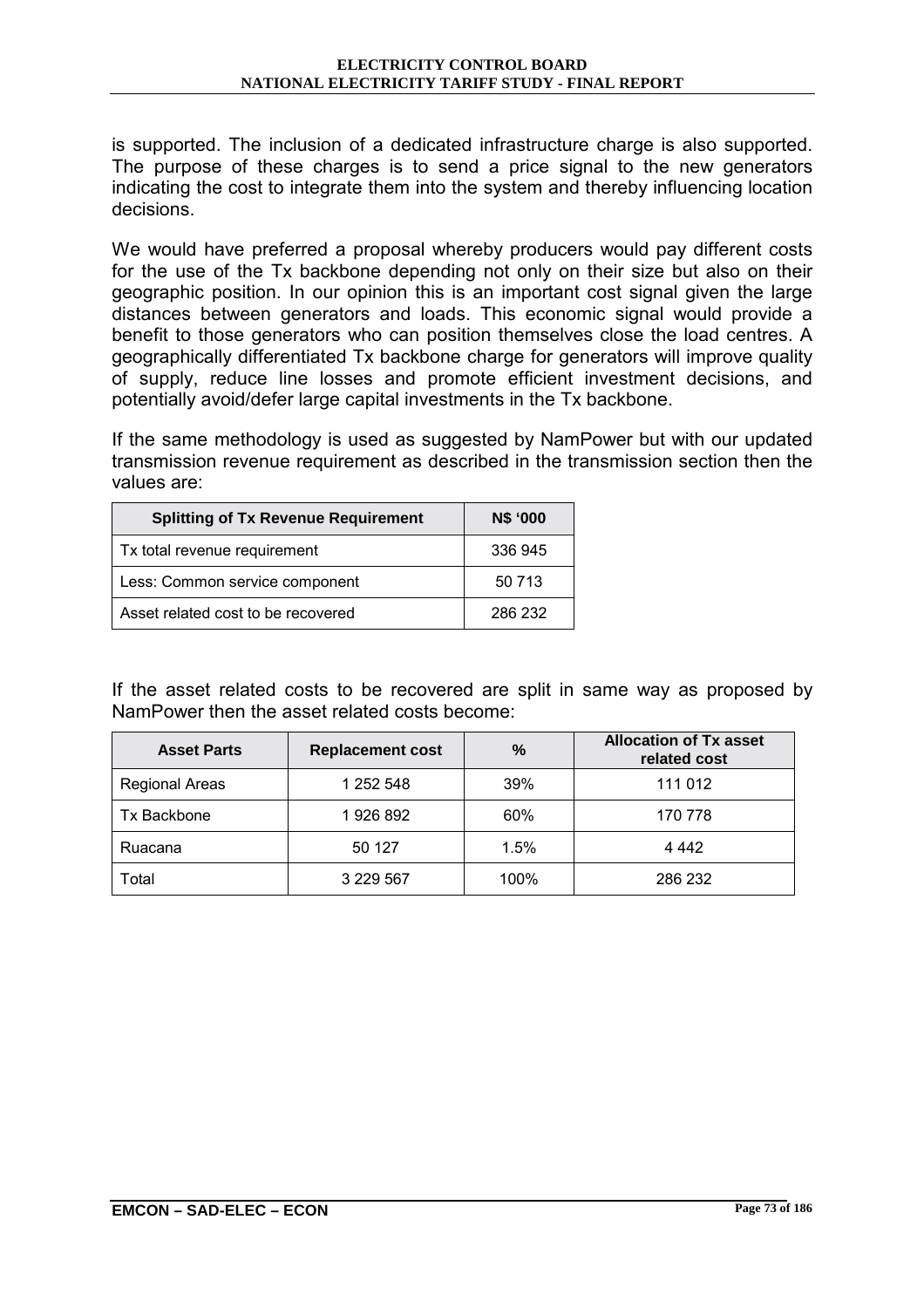| <b>Cost Component</b><br>$(N$000 - '01/'02)$                                      | <b>Generators</b> | Loads   | <b>Total</b>       |
|-----------------------------------------------------------------------------------|-------------------|---------|--------------------|
| Backbone cost to producers                                                        | 85 389            |         | 85 389             |
| Backbone cost to loads                                                            |                   | 85 389  | 85 389             |
| Dedicated Tx infrastructure costs<br>- Ruacana (HV yard)<br>- Loads (Substations) | 4 4 4 2           | 111 012 | 4 4 4 2<br>111 012 |
| Service Charge                                                                    |                   | 50 713  | 50 713             |
| Total                                                                             | 89 831            | 247 114 | 336 945            |
| Percent                                                                           | 27%               | 73%     | 100%               |

The updated costs allocations are:

NamPowerís proposal to split transmission costs between producers based on the production will not result in stable price signals that reflect the cost to integrate these producers into the transmission network. Both Paratus and Van Eck use the network to provide ancillary services and emergency energy when needed. It would therefore appear unfair not to charge them for being fully integrated into the network.

A further concern with the proposed method is that the inter-connectors are presently not fully loaded during peak periods. This would cause NamPower plant to carry a disproportionate percentage of the Tx costs allocated to generators and would distort price signals. The following table that shows how the production percentages could change over the next 2 years highlights this.

| <b>Allocation</b>                        | Ruacana    | <b>Van Eck</b> | <b>Paratus</b> | <b>SB</b><br>(Import) | <b>Total</b> |
|------------------------------------------|------------|----------------|----------------|-----------------------|--------------|
| Production 2000 (GWh) <sup>22</sup>      | 1 3 9 6    | 11             | 0              | 785                   | 2 192        |
| % of Total Production                    | 63%        | .5%            | $0.0\%$        | 36.5%                 | 100.0%       |
| <b>Expected Production 2002</b><br>(GWh) | 1 045 $10$ | $19^{11}$      | 111            | $1238^{17}$           | 2 3 0 3      |
| % of Total Production                    | 45.4%      | $.8\%$         | $0.0\%$        | 53.8%                 | 100.0%       |

The main cost driver for Tx to integrate a power station into the network is the station's installed capacity. Therefore, rather than to use the contribution to the system peak demand, which is a volatile definition, it is suggested to link the charge to installed capacity.

<sup>22</sup> Production numbers from NamPower's 2000 annual report.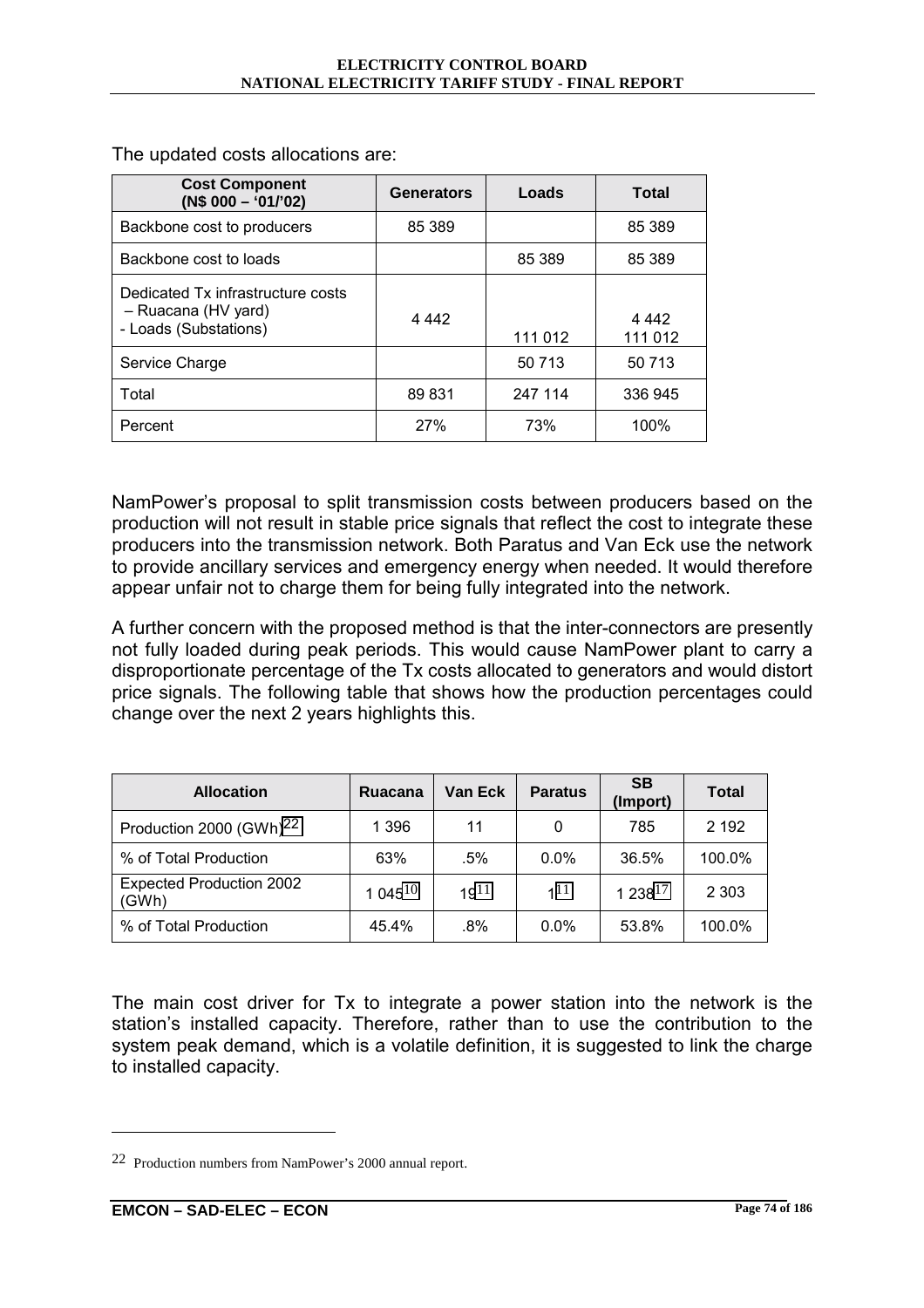<span id="page-97-0"></span>Our proposed transmission network charges, based on installed capacity rather than on contribution to peak demand, taking the updated cost allocations into account (as shown in the previous table) is shown below:

| <b>Allocation</b>                                           | Ruacana | Van Eck | <b>Paratus</b> | <b>SB</b><br>(Import) | Total   |
|-------------------------------------------------------------|---------|---------|----------------|-----------------------|---------|
| Installed capacity $(MW)^{23}$                              | 249     | 120     | 24             | 600                   | 993     |
| % of shared backbone costs<br>(based on installed capacity) | 25%     | 12%     | 3%             | 60%                   | 100%    |
| Tx costs (N\$ 000)                                          | 21 347  | 10 246  | 2 5 6 1        | 51 235                | 85 389  |
| Dedicated costs (HV Yard)                                   | 4 4 4 2 |         |                |                       | 4 4 4 2 |
| Total                                                       | 25 789  | 10 246  | 2561           | 51 235                | 89 831  |

### **7.3.3 Recommendations**

We recommend that the ECB should:

- support the proposal to charge producers (generators and importers) for half of the Tx backbone cost.
- enhance the concept of charging producers for the use of the Tx backbone costs; a geographic differentiated charge should be introduced to encourage future generators to locate near load centres.
- verify the values once the financial statements have been finalised.

## 7.4 Weighted average cost of capital (WACC) calculations

#### **7.4.1 Proposal**

 $\overline{a}$ 

NamPower has proposed that the Rate of Return (%ROA) be set equal to NamPowerís Weighted Average Cost of Capital (WACC).

The suggested formula and its components are:

Nominal WACC =  $Ke(1-L) + Kd(1-T)L$ 

<sup>23</sup> Values from NamPower 's 2000 Annual Report.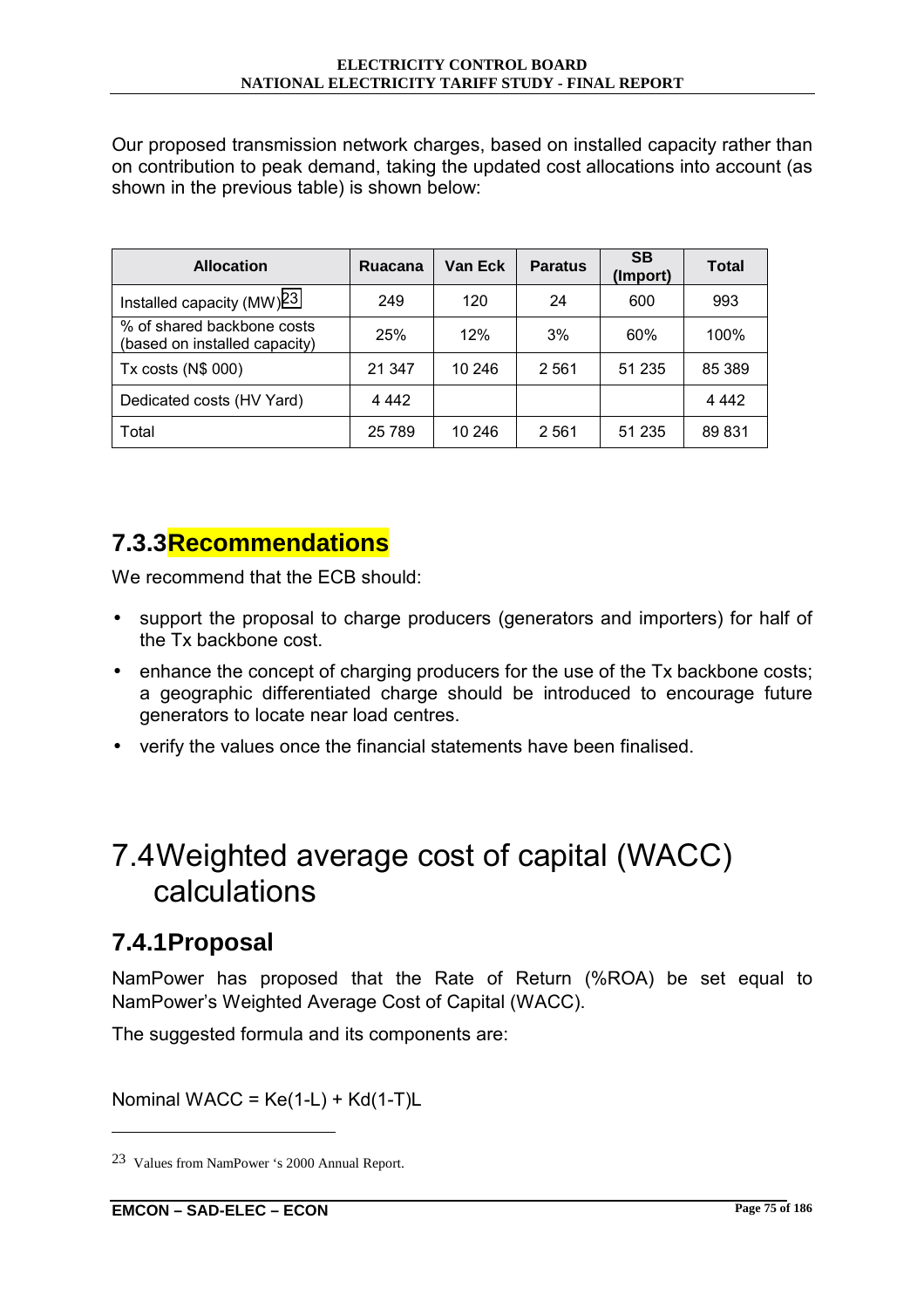Where;

 $Kd = Rf + Dp$  $Ke = Rf(1-T) + MRP*Be$  $Be = Ba(1+B/S)$ 

The descriptions of these parameters and there proposed are values are:

| <b>Parameters</b>                                                                                                            | Gx      | Tx      | <b>Dx</b> |
|------------------------------------------------------------------------------------------------------------------------------|---------|---------|-----------|
| L = Target debt to equity ratio $(1:1)$                                                                                      | 50%     | 50%     | 50%       |
| Rf = Risk free interest rate (taken as SA<br>Government R150 bond rate)                                                      | 13.87%  | 13.87%  | 13.87%    |
| Debt premium (estimate of what<br>Dp<br>$\equiv$<br>NamPower would have to pay extra)                                        | $1.0\%$ | $1.0\%$ | $1.0\%$   |
| MRP = Market Risk Premium (This is based on<br>a 7% value in Australia & New Zealand plus a<br>3% premium for country risk). | 10%     | 10%     | 10%       |
| $B/S =$ Debt to Equity ratio as implied by L above                                                                           | 50%     | 50%     | 50%       |
| $T =$ Corporate tax rate                                                                                                     | 35%     | 35%     | 35%       |
| Ba = Asset Beta                                                                                                              | 0.5     | 0.25    | 0.35      |

The suggested WACC values are:

| <b>Weighted Average</b><br><b>Cost of Capital</b> | <b>Purpose</b>                     | Tx     | Dx     | Gx     |
|---------------------------------------------------|------------------------------------|--------|--------|--------|
| Pre-tax Real WACC                                 | To determine allowable<br>revenue  | 9.97%  | 10.97% | N/A    |
| Post-tax Nominal<br><b>WACC</b>                   | To value each of the<br>businesses | 11.84% | 12.54% | 13.75% |

#### **7.4.2 Review**

All the above values and assumptions appear reasonable except for the country risk premium of 3%. Country risk is actually reflected in the risk free rate for the country. We suspect the proposed 3% rate is an allowance for regulatory risk. It should be borne in mind that the WACC value should guide the shareholder on what returns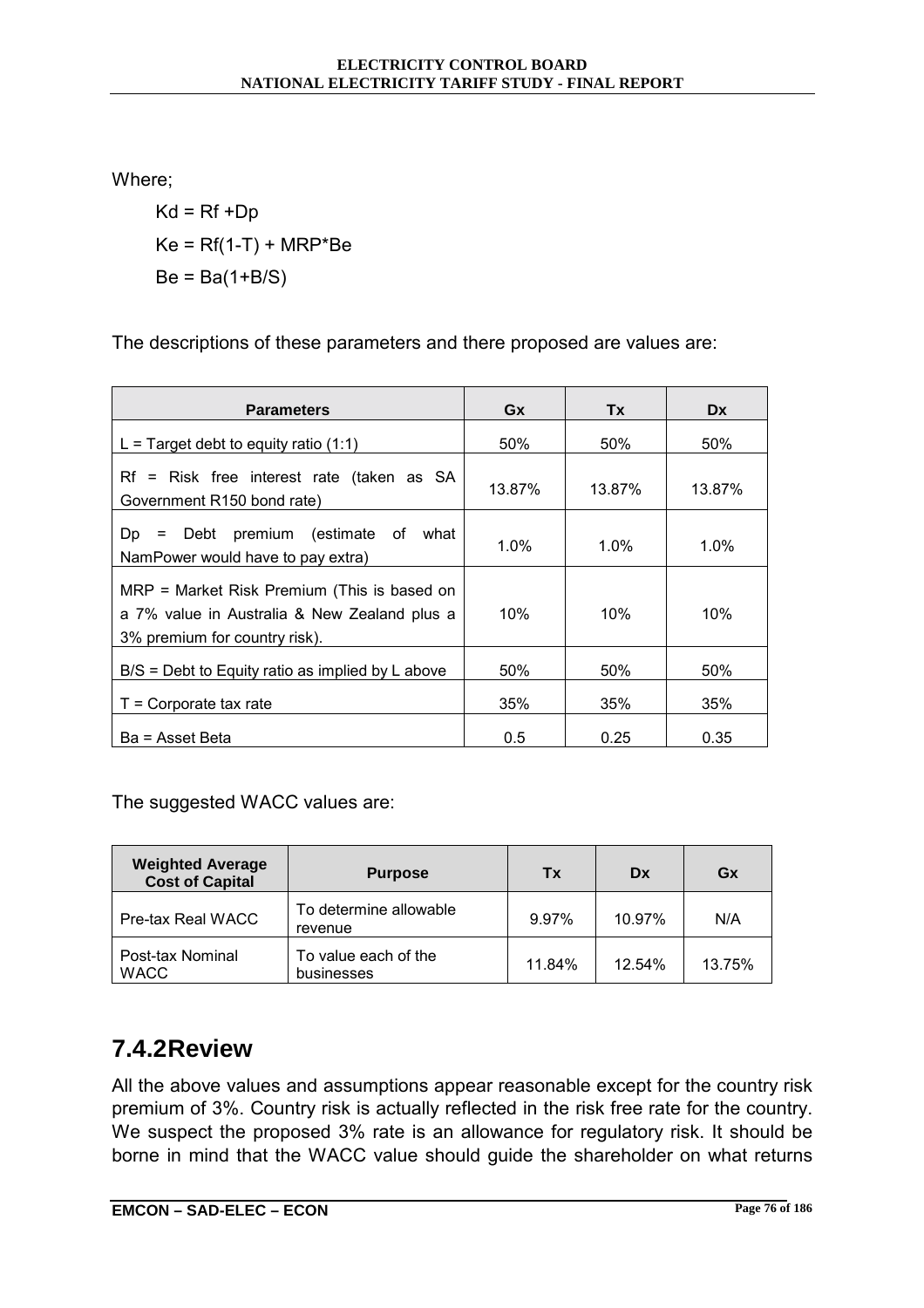can be expected on investments. It is therefore the shareholder's prerogative to define an appropriate Market Risk Premium inclusive of a country risk premium. In the case of NamPower the shareholder is also the Government of Namibia who, through its policies, effectively controls country risk. In other words, a Government should strictly speaking, if it believes in its own economic policies, not expect to be compensated for country risk on investments in its own country. In addition there is also no vision to privatise NamPower, which removes the need for country (market) risk.

It is therefore not recommended to include a 3% premium for country risk. This position, if not agreed to by NamPower, should ultimately be referred to the Government for input and comment.

The Gx asset beta value, which is an indication of industry risk, has been based on generating companies in competitive environments. The asset beta for Generation should only be adjusted up to the 0.5 level once customer choice has been introduced in the generation sector. It should be noted that PPA agreements effectively transfer industry risk away from the generator to the SB. The generator can therefore not be compensated for taking risk.

A reduction in the country risk premium and generation's asset beta value will reduce the WACC values.

Our WACC calculations, using the same assumptions as NamPower (except for a 3% country/regulatory risk) and 6.5% inflation, yield the following results:

| <b>Weighted Average</b><br><b>Cost of Capital</b> | <b>Purpose</b>                     | Tx    | Dx      | Gx    |
|---------------------------------------------------|------------------------------------|-------|---------|-------|
| Pre-tax Real WACC                                 | To determine allowable<br>revenue  | 8.7%  | $9.2\%$ | 9.9%  |
| Post-tax Nominal<br><b>WACC</b>                   | To value each of the<br>businesses | 10.2% | 10.6%   | 11.1% |

The above results, if compared to some international benchmarks shown in the table below, indicate that NamPower's returns would compare very favourably.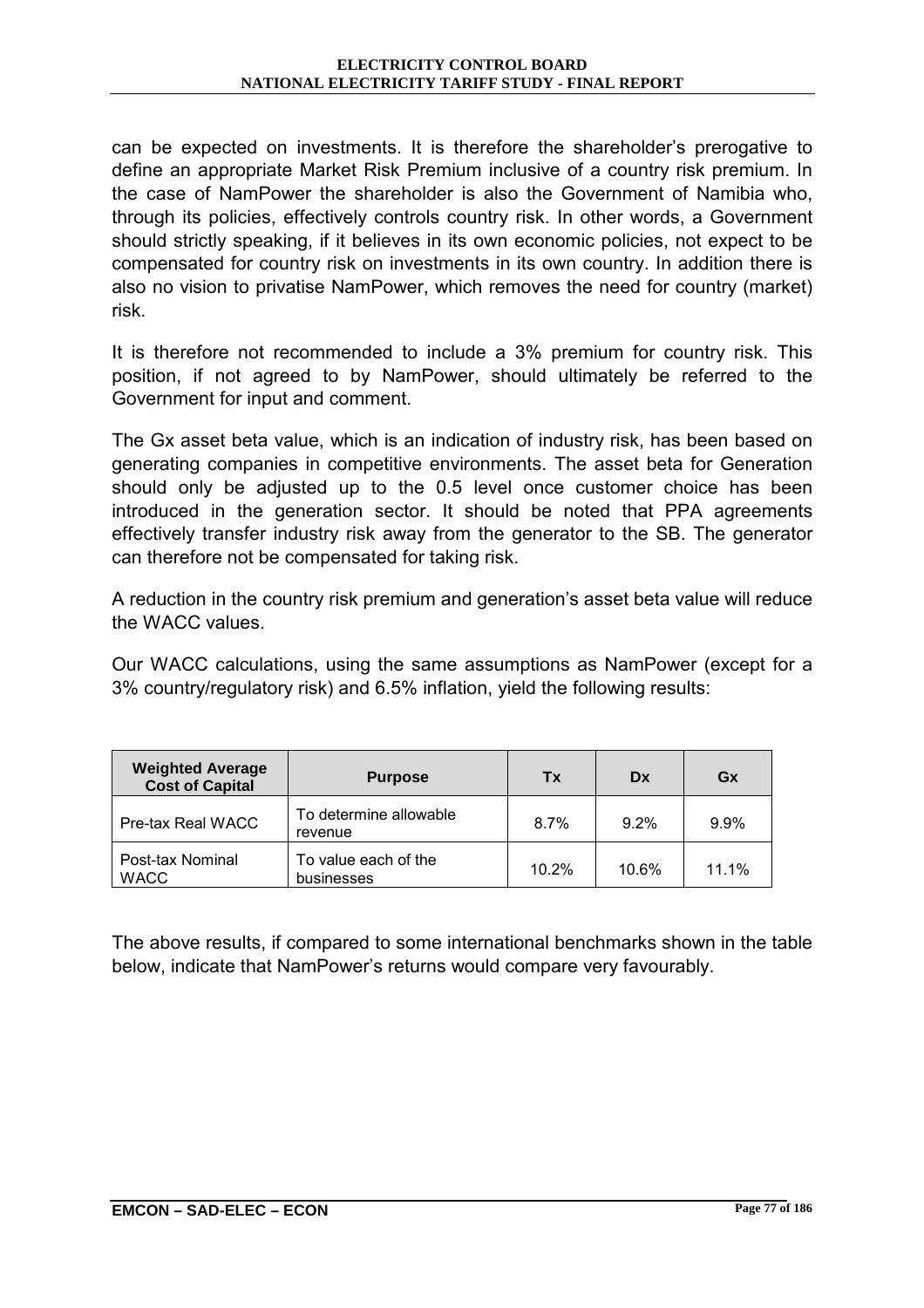## **Regulated Returns for some International Electricity Industries in 2000**

| <b>Country &amp;</b><br><b>Industry</b> | <b>Return Basis</b>        | <b>Specified</b><br>Return (%) | Real/<br><b>Nominal</b> | <b>Pre/post-tax</b> |
|-----------------------------------------|----------------------------|--------------------------------|-------------------------|---------------------|
| Australia                               | Cost of capital            | $7.0 - 8.2$                    | Real                    | Pre-tax             |
| Chile - Dist                            | Return on net fixed assets | $10 (+-4)$                     | Real                    | Pre-tax             |
| Hong Kong                               | Return on net fixed assets | 13.5                           | Nominal                 | Post-tax            |
| Italy - Dist                            | Return on invested Capital | 7.4                            | Real                    | Post-tax            |
| Italy - Trans                           | Return on invested Capital | 5.6                            | Real                    | Post-tax            |
| Japan                                   | Return on capital          | 4.4                            | Nominal                 | Post-ax             |
| Portugal - Dist                         | Return on net fixed assets | 7.0                            | Nominal                 | Pre-tax             |
| Portugal – Trans                        | Return on net fixed assets | 8.5                            | Nominal                 | Pre-tax             |
| UK - Dist & Trans                       | Cost of capital            | 6.5                            | Real                    | Pre-tax             |

*Source: Deutsche Bank*

## **7.4.3 Recommendations**

We recommend that the ECB should:

- accept the proposed methodologies, but that the market risk premium is lowered from 10% to 7% to exclude the country risk premium.
- use the following values to calculate the regulated returns for each business:

| <b>Weighted Average</b><br><b>Cost of Capital</b> | <b>Purpose</b>                 | Тx   | Dx      | Gx      |
|---------------------------------------------------|--------------------------------|------|---------|---------|
| Pre-tax Real WACC                                 | To determine allowable revenue | 8.7% | $9.2\%$ | $9.9\%$ |

# 7.5 Taxes

## **7.5.1 Proposal**

NamPower has proposed that the tax expenses not be included in the revenue requirement calculations of the Transmission group. However, they did recommend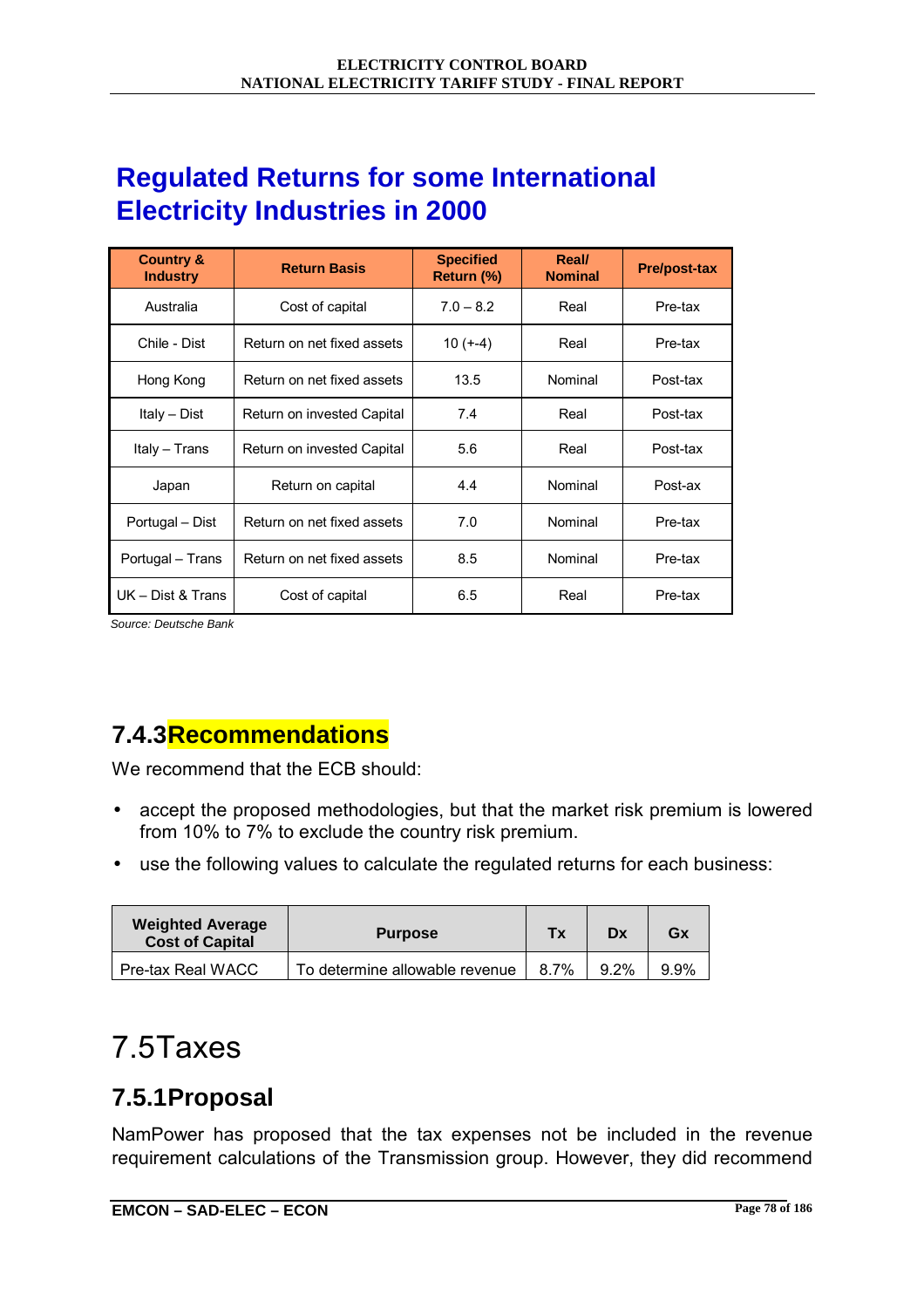that that the official tax rate of 35% be used in determining the Weighted Average Cost of Capital value.

## **7.5.2 Review**

Our recommended approach is to regulate returns for Gx, Tx and Dx based on pretax rate of return values. Tax expenses are therefore excluded from revenue requirements. A pre-tax rate of return method is preferred because it avoids the complexities of accounting rule changes and the calculation of deferred taxes. A pretax return regulation is also more stable and consistent, which adds to investor confidence.

### **7.5.3 Recommendations**

We recommend that the ECB should:

regulate tariffs on a before interest and tax basis. Then the only relevant consideration is to ensure that the correct tax rate is applied for the WACC calculations.

# 7.6 NamPower cash reserves

## **7.6.1 Background**

NamPower currently holds short-term investments to the value of approximately N\$ 900 million. The company received \$135 million interest on this investment amount in 2000.

The question should be raised how this investment and its proceeds influences the NamPower tariff proposal.

NamPower was able to build this large cash reserve since Namibia obtained its independence. NamPower effectively acquired the electricity assets from South Africa at no cost. However, the electricity prices in Namibia were not lowered to reflect the substantially reduced costs (payment to South Africa for depreciating and finance charges fell away). This created a windfall situation whereby NamPower was able to accumulate cash reserves. The cash therefore came from contributions from the electricity consumers in Namibia.

The intent has always been to utilise the cash to finance NamPower's future capital expenses. In doing so NamPower finance charges will be kept to a minimum and contribute towards lower overall tariffs.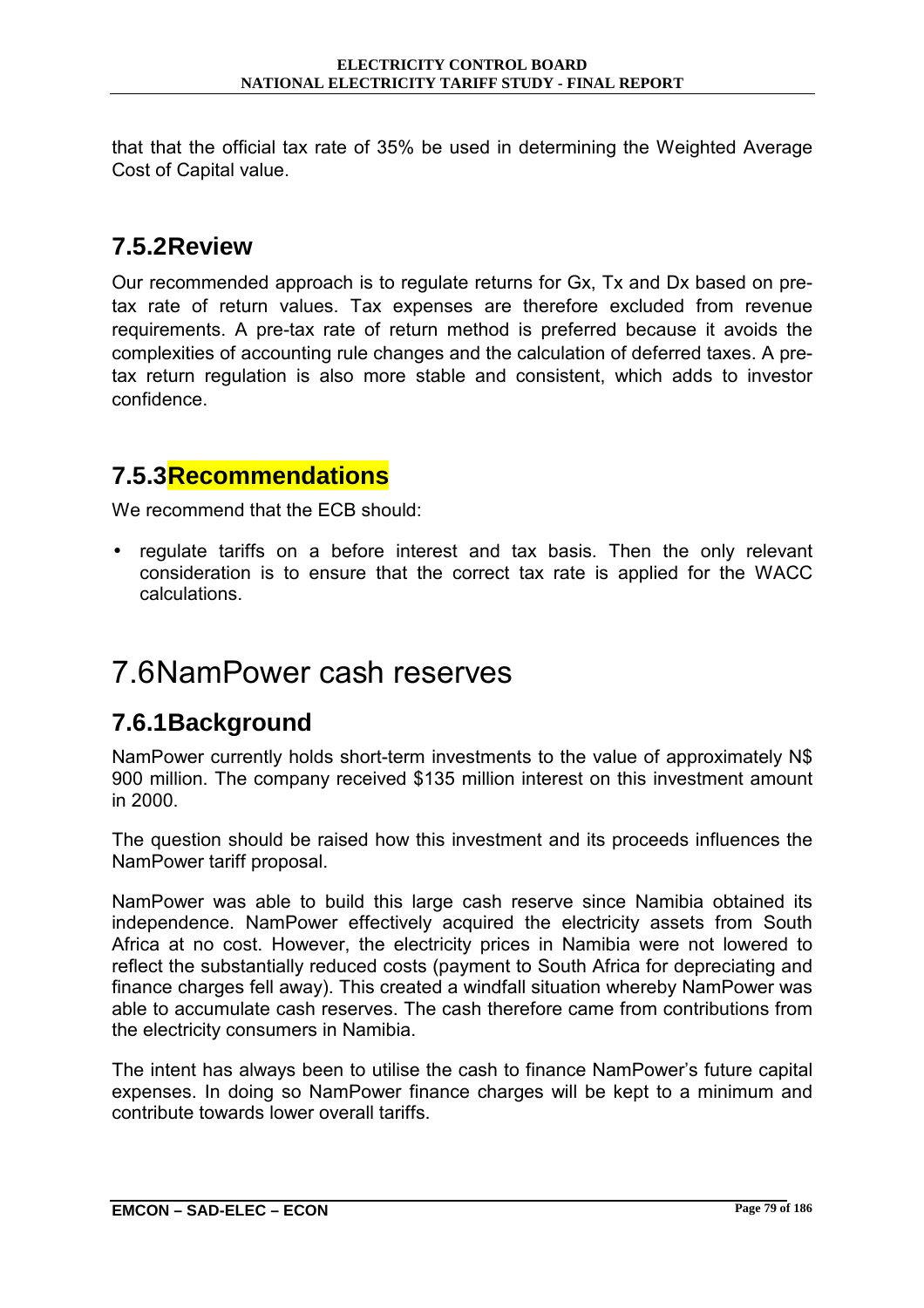However, the expansion of the 400kV Tx system has shown that other finance options, such as European aid instruments, could under certain circumstances cost less than to use NamPowerís own cash reserves.

Thus, so far nobody (shareholder, customer or NamPower) has gained any substantial benefit from the company's windfall gains. The challenge is to share the benefit between the stakeholders in fair and equitable way.

#### **7.6.2 Proposal**

NamPower has argued that this money should be viewed as un-regulated and should be handed over to NamPower Investments where it will be used to invest in "electricity related industries". This proposal effectively removes any benefit to current or future electricity consumers in Namibia and puts the cash reserves at increased risk compared to a situation where they are invested in the regulated business.

#### **7.6.3 Review**

This is obviously a complex and political challenge, and the solution will in all likelihood be "negotiated" at a political level.

In summary the main stakeholder views appear to be:

- It could be argued that the electricity consumers have enabled NamPower to accumulate these reserves and they should somehow (via lower tariffs, more infrastructure investments) receive a return. In this case there would be no direct benefit to the shareholder or NamPower.
- The shareholder could argue that this money belongs to him/her and that the shareholder could extract it via a dividend payment. In this event neither the customer nor NamPower will receive any benefit.
- NamPower could argue that they can use the money to invest in new business and maximise the returns. In this proposal there are no direct gains for either the consumer or the shareholder, and funds can leave the regulated environment. However, this strategy is also a shareholder decision, not a management decision.

A possible solution could be to divide the cash reserves equally between the stakeholders (Government & Customer). The consumer's share of the benefit could be passed on in many different ways. For example

- A once off tariff reduction/rebate.
- Investments in infrastructure (electrification).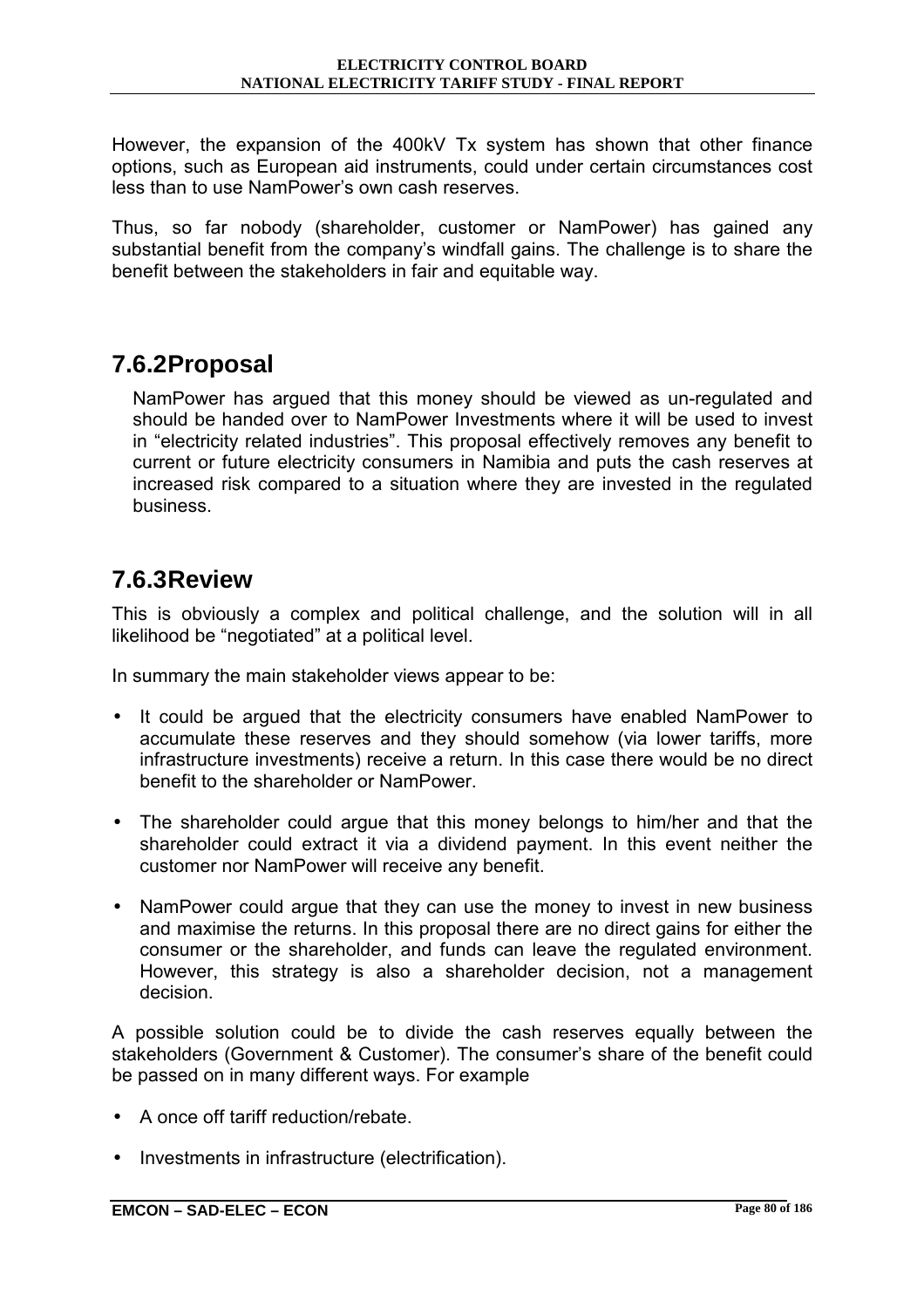- Make investments and use the proceeds to subsidise the price to poor rural communities.
- Invest in NamPower Investments.
- A combination of the above.

This proposal creates sufficient flexibility for the Government of Namibia and the representative of the customers to, if they wish, re-invest their share of the reserves into NamPower Investments.

#### **7.6.4 Recommendations**

- discuss the issue with representatives from Government, NamPower and the customers.
- In line with corporate governance, it is expected that the NamPower Board should make a recommendation to the shareholder for approval / disapproval.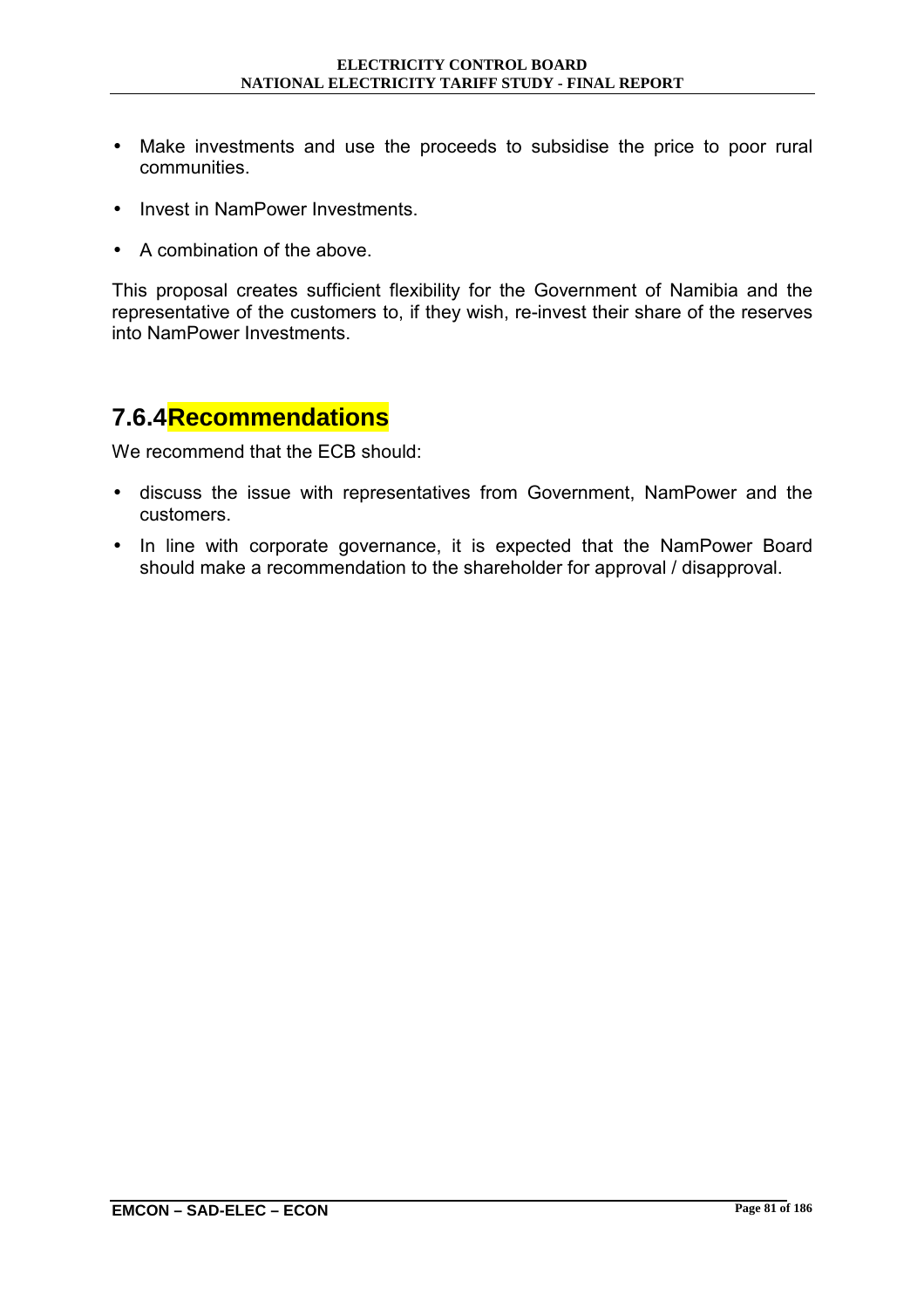# **8 Review of NamPower's Extension Charges**

# 8.1 Present practice

NamPower has been practising a pricing strategy with active use of rental charges, implying that very few customers pay the same price. These charges require NamPower customers to pay for the use of the networks, and include:

- an interest component of 14% of investment cost for the capital outlay,
- a 5% of investment cost operating & maintenance charge which includes depreciation,
- the charge is retained in perpetuity.

## 8.2 Proposal

NamPower has suggested that they wish to move away from present practice. The new Connection charge will apply to new customers and will be calculated on an individual basis, and:

- be based on a 14% annuity charge. Our understanding is that the annuity charge is to recover the interest component of the capital expenditure NamPower had to incur to establish the infrastructure, and
- will not include any O&M or depreciation costs.

## 8.3 Review

The rental charge pricing methodology can be regarded as unfair because customers effectively pay twice for O&M charges, once in the basic cost structure (the circuits were included in the value of the asset base and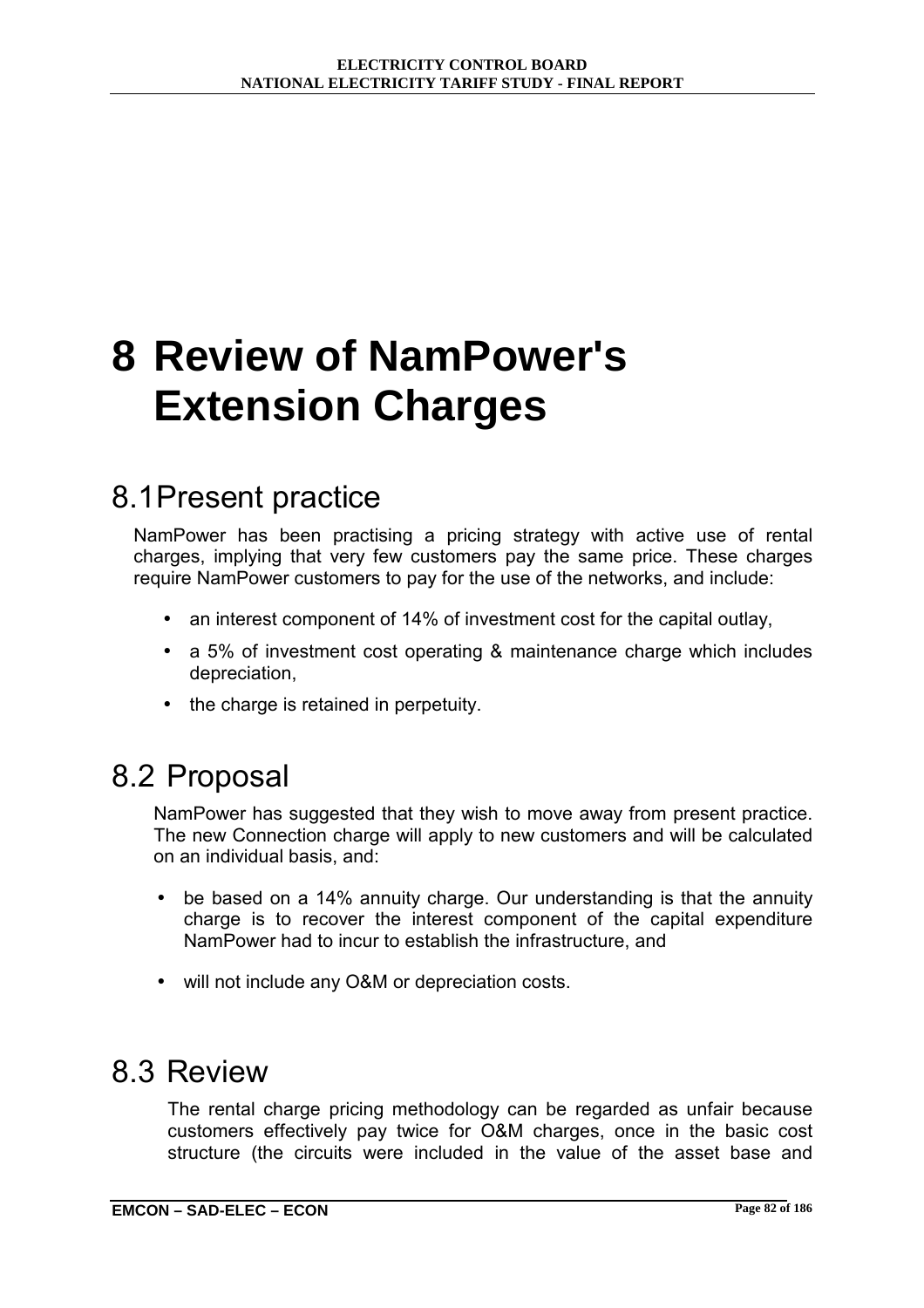subsequent return calculations) and secondly in the extension charges (5% of investment costs approximates a separate depreciation charge). The fact that the charge was applied indefinitely is also seen as unjust because the relevant circuits may or may not be replaced at the end of their accounting life.

The latest connection charge proposal is a vast improvement on the current practice and will ensure that customers are not over charged.

## 8.4 Recommendations

- accept the new connection charge proposal.
- What should be explored in more detail is whether a standard connection fee (or a number of connection fees for different customers / customer situations) could be introduced instead of a site/customer specific extension charge. There are pros and cons to this approach, but administrative simplicity and transparency are also important, and not only maximum costreflectivity.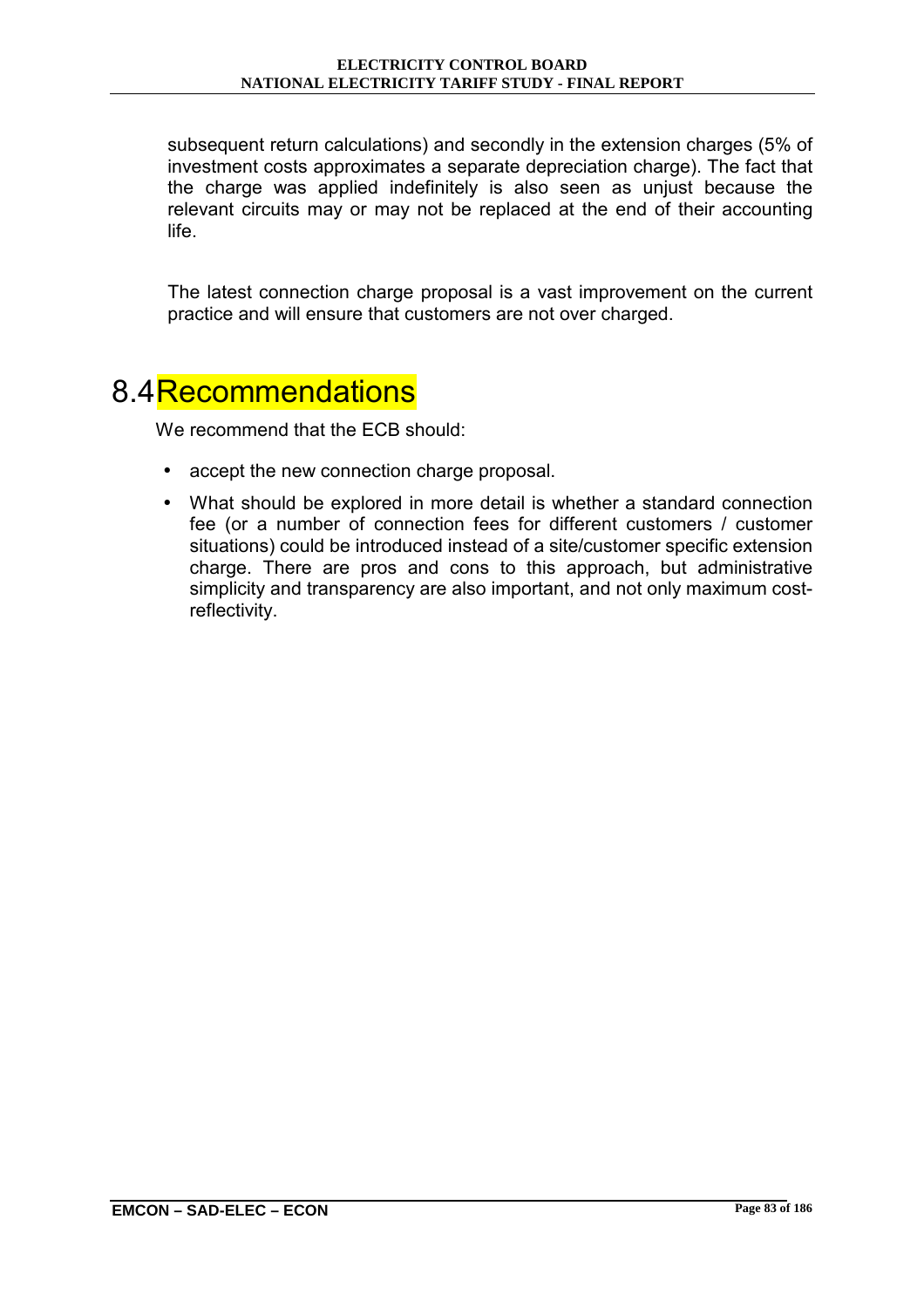# **Section B: Proposed Distribution Tariff Methodology**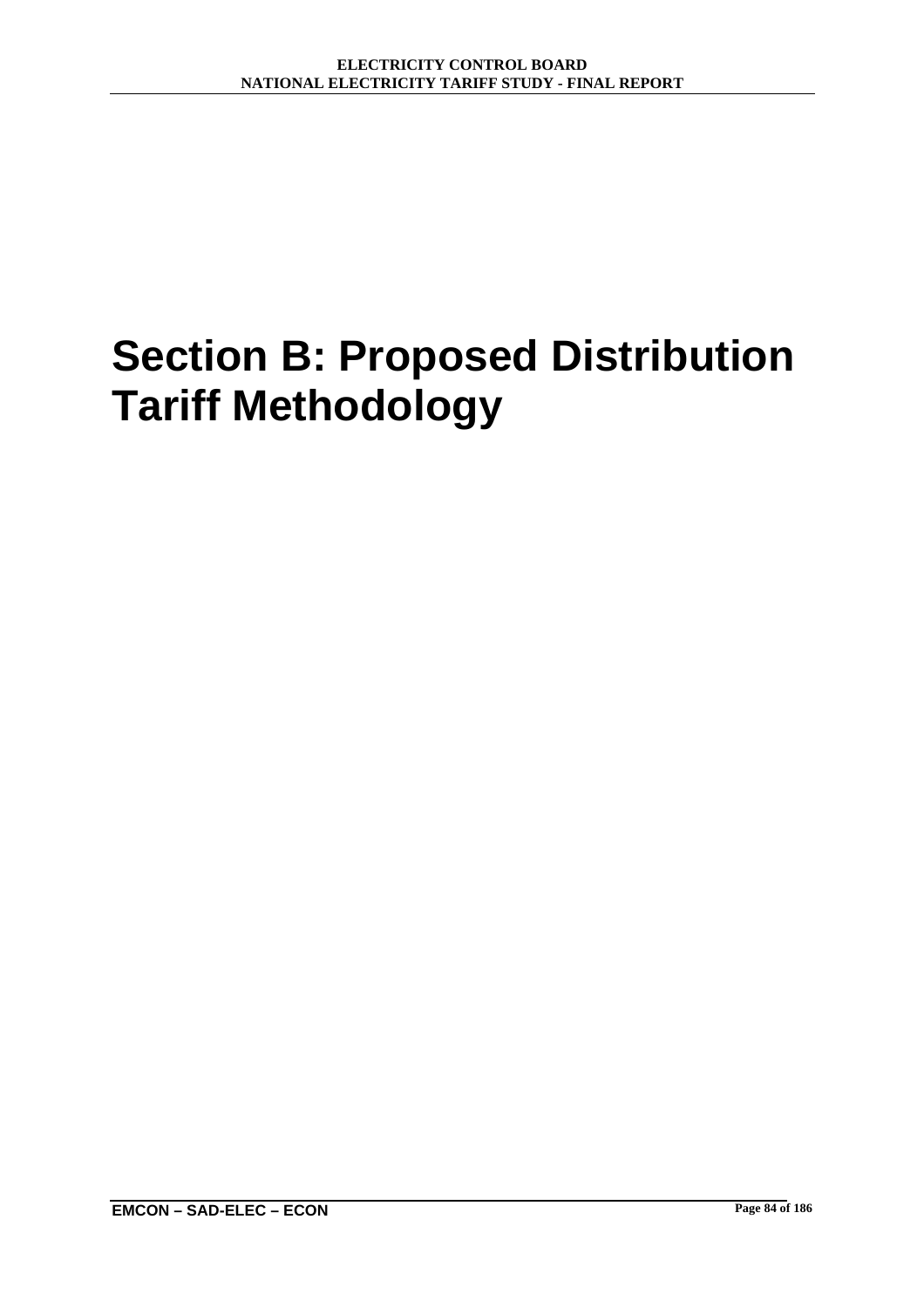# **9 Principles of Distribution Tariffs**

This introductory chapter will look at the broad objectives of distribution tariffs, and look at general pricing models and international practice. In the next chapter we explore in more depth the principles behind distribution tariff methodology and some of the issues that need to be considered. We then go on in the subsequent chapter to outline a tariff methodology that is consistent with the regulatory and economic requirements. This is supported by an annex outlining the Irish distribution charges (refer to Appendix D), which have a similar set of criteria and tariff structure.

# 9.1 Scope of tariffs

This Report is intended to develop a general methodology for setting distribution tariffs in Namibia. It is important, therefore, that we are clear about what we mean by distribution.



Distribution is defined as the activities that fall between transmission of electricity and its retail or supply to end-users. In other words, it is the operation of the wires network between the transmission grid and the consumers' meter. The accompanying figure provides a schematic view.

Distribution does not include the retail or supply of electricity, which is the marketing and sales side of the electricity business. While competition can occur within retail/supply, it is generally not the case with distribution. Distribution is considered a natural monopoly since it is not desirable to have parallel distribution networks as this leads to a wasteful allocation of limited resources (so called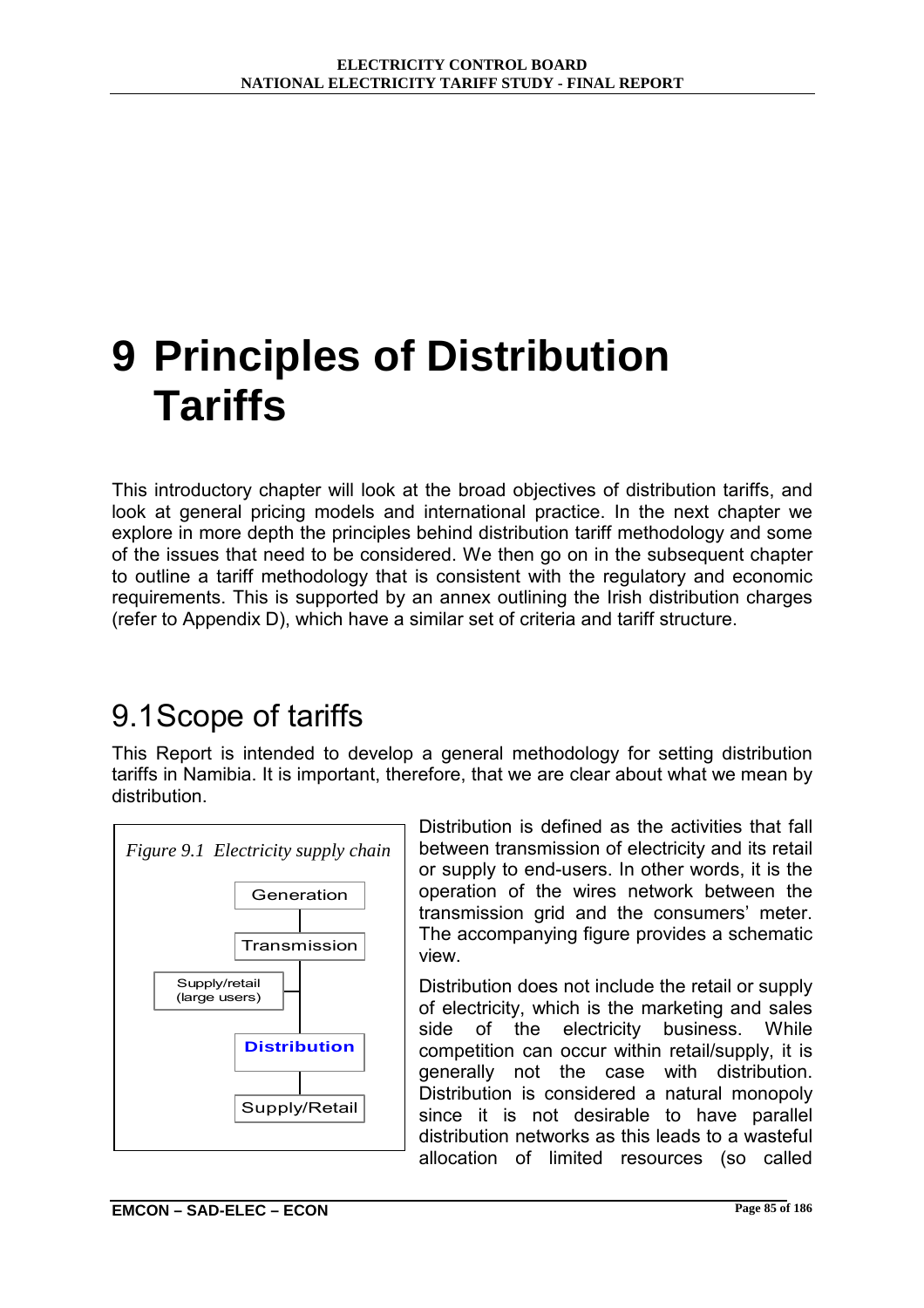inefficient bypass). As a natural monopoly, distribution needs to be regulated.

In Namibia it is anticipated that distribution and retail activities will be merged for some time to come. Consequently, distribution tariffs should cover both the distribution and supply/retail elements of the value chain.

#### **End-user tariffs where there is retail competition**

Where there is competition in supply/retail, it is necessary to have separate tariffs for distribution, the so-called Distribution-Use-of-System (DUOS) charges. The customer then pays two sets of charges:

*Power supply charges***, which generally reflect the costs of generation, transmission and supply/retail. In some cases (particularly for the largest users), these charges may be further separated. For example, charges levied by the transmission company (for transmission costs) and charges levied by the supply company (for generation and retail).** 

*DUOS charges***, to reflect the costs of distribution, including assets, losses, operating and maintenance and any customer services associated with the distribution network.** 

#### **End-user tariffs where there is no retail competition**

Where there is no competition in retail, then the customer is just charged by his local distribution company for all elements of the cost chain. In other words, there is just one set of tariffs which covers all cost elements. This is likely to be the case for most consumers in Namibia for some time in the future. Nevertheless, in the interests of transparency as well as in preparation for the future introduction of competition, it is still useful to develop tariffs charged by the distributor that separately reflect the different elements. It is common to have two sets of charges:

*Power supply charges,* **which comprise the costs of generation and transmission, and adjusted for losses across the distribution network.** 

#### *Distribution charges,* **which comprise the costs of the distribution network and customer services.**

In addition, there may be a cross-subsidy adjustment on either or both of the above sets of charges. While tariffs should ultimately be transparent and nondiscriminatory, in the short-term they may need to reflect existing cross-subsidisation between high and low voltage consumers. Whether the subsidy is maintained or phased out is a matter of policy. Nevertheless, it is important that the cross-subsidy is handled correctly to minimise the price distortion and allocation of scarce resources and in order to create an awareness amongst consumers regarding the real cost of supply.

Such an approach makes it possible to move towards tariff structures compatible with retail competition at some stage in the future. That is, with relatively minor adjustments to the distribution charges (i.e. removing the customer services element that is subject to competition), these can be transformed into DUOS charges.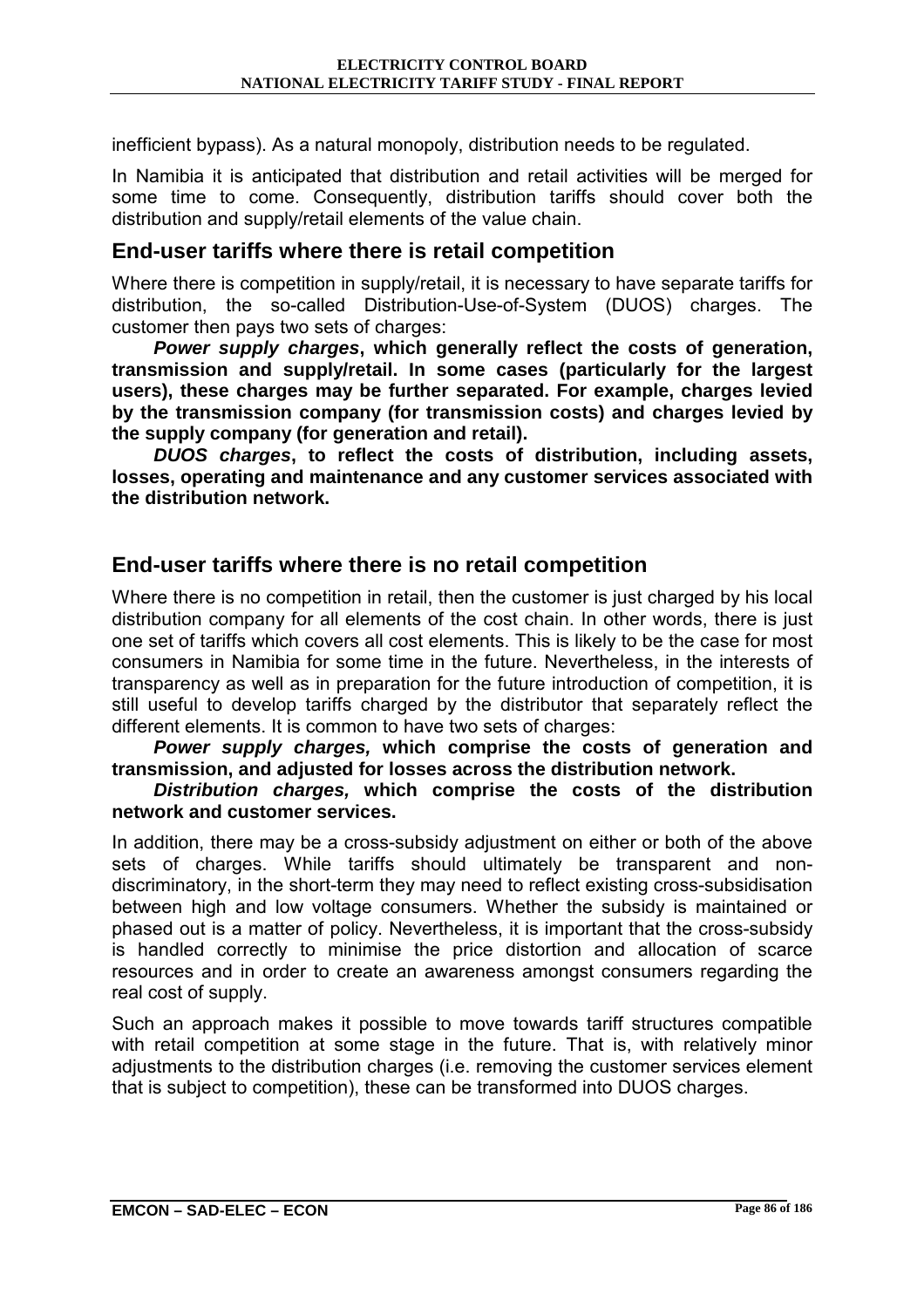# 9.2 Scope of regulation

In the regulation of electricity tariffs, there are two key components:

*Tariff level***, i.e. the amount of revenue that the distributor shall generate from tariffs** 

*Tariff structure***, i.e. the allocation of costs to different tariff categories and the expression of fees as fixed or marginal charges.** 

The core task in economic regulation is the first of these two, i.e. limiting the level of revenue that the regulated company should receive. Thus, regulation should at least cover tariff levels (or control of revenue).

In principle, a regulator can leave tariff structure to the discretion of the regulated company. Regulatory economics concludes that, given a limited income level, a regulated company has incentives itself to develop appropriate tariff structures. In practice, a regulator may intervene to influence tariff structure for a number of reasons. In Namibia, the limited pricing competence in distribution companies, together with the desire for more consistency in distribution pricing, suggests that some form of guidelines, even if these were not binding, would assist distributors.

*We recommend that the ECB regulate tariff levels, i.e. the revenue to be received by the distribution companies, and provide non-mandatory guidelines for tariff structures.* 

The structure of this Report is consistent with this recommendation:

**Chapter 11 focuses on the first task, i.e. determination of costs and hence regulation of revenue.** 

**Chapter 12 focuses on the second task, i.e. structuring of tariffs given the level of revenue to be generated by tariffs.** 

# 9.3 Regulatory principles

ìBest practiceî states that regulation of a network monopoly should be sustainable, stable, transparent, predictable and cost-reflective. In general, the regulator has four general aims when establishing tariffs. These are:

**Protection of consumer interests, both in terms of prices charged and the quality of service;** 

**Ensure non-discrimination between customers or classes of customers in access to the distribution network and services;** 

**Promote efficient competition and prevent misuse of market power, where competition is permitted;** 

**Promote efficiency in distribution and facilitate financial viability of the distribution sector.** 

**In applying these broad aims in tariff setting, the key principles are that tariffs should be:** 

**Cost reflective - that they reflect the distribution cost base and do not include costs that are associated with other business activities, such as retail/supply;**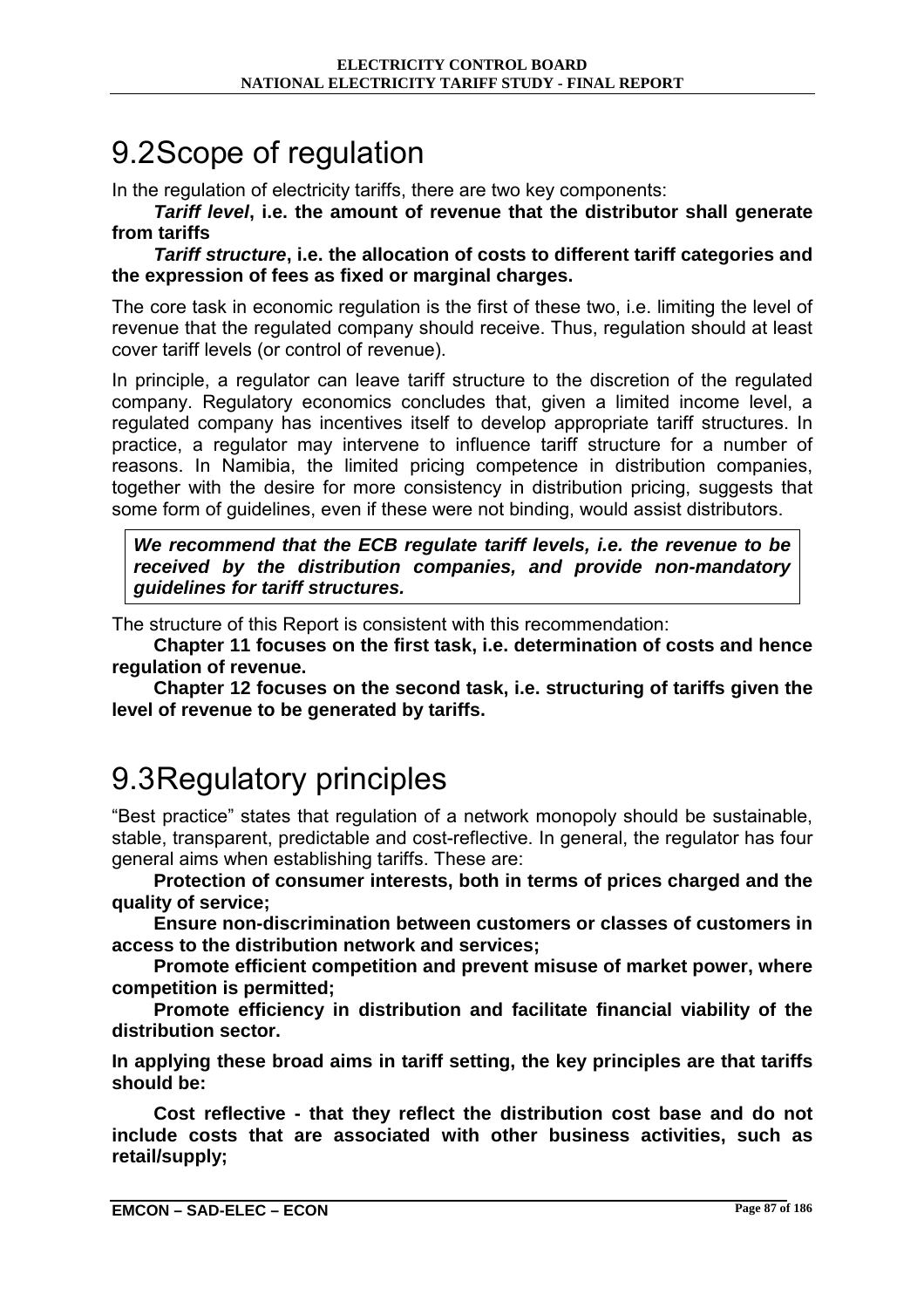**Non-discriminatory - in that they are applicable to all consumers on an equal basis (although this is not necessarily the most economically efficient solution but it meets the equity requirements of regulators and is easier to police);** 

**Consistent - the methodology is employed across all companies involved in distribution;** 

**Transparent - that it is easy to read and apply, and contains no hidden costs; and** 

**Provide appropriate price signals - since distribution costs are overwhelmingly associated with the network capital costs designed to meet system peak demand, charges should reflect the consumer impact on peak demand requirements.** 

### 9.4 Principles of pricing

Distribution costs are primarily associated with meeting peak demand rather than total energy consumption. This is because once the wires are in place the only costs are those associated with ensuring the network is kept up and running; there are virtually no costs in moving energy $24$ . The main cost is associated with the investment in the wires and sub-stations, which are designed to meet a given level of electricity demand at any one time. In other words, the wires and sub-stations are sized to meet peak demand, which is why the main costs associated with distribution are those of meeting peak demand. These account for the majority of distribution costs. Distribution charges not only need to recover all the costs associated with distribution, but should, ideally, send the pricing signals compatible with this cost structure.

There are three basic methods for setting access charges to networks: Baumol-Willig's "efficient component pricing rule"; Ramsey pricing; and, the accounting method.

### **Baumol-Willig's "efficient component pricing rule"**

Under this method the access charge is set equal to the direct cost of providing access plus the opportunity cost. The direct cost is the marginal cost of operating the network. The opportunity cost is the cost of providing service facilities that the buyer would have had to make if providing the facilities themselves. This method ensures that the new entrant is at least as efficient as the incumbent, that no crosssubsidisation occurs and that a return is made on the capital costs. However, it can be difficult for the regulator to accurately assess the direct operational cost and the indirect opportunity cost. This methodology has generally not been applied in the electricity sector, but it has been used in the telecommunications industry.

 $\overline{a}$ 

<sup>24</sup> The only costs come from energy losses, which are generally very small in relation to other costs.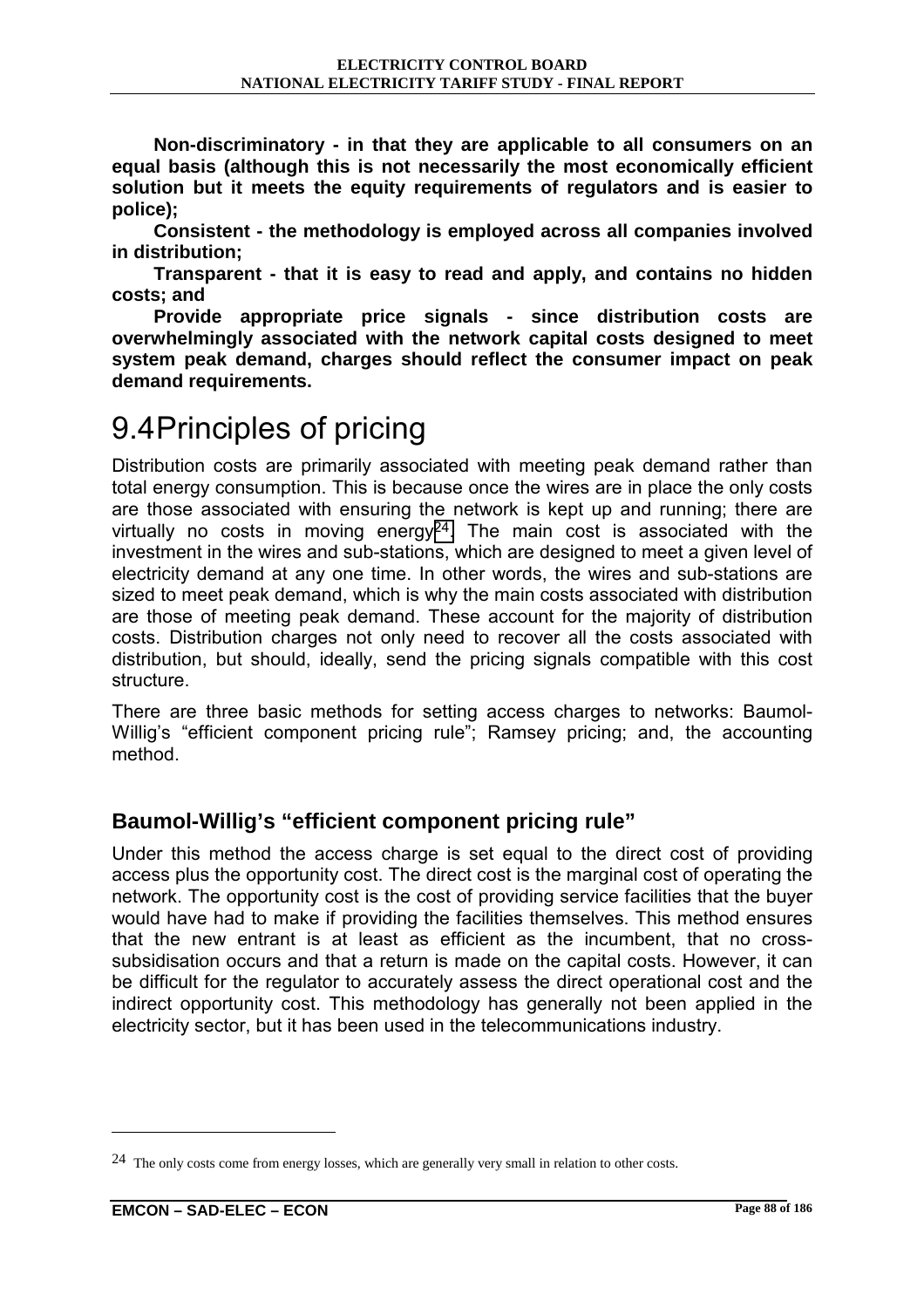### **Ramsey pricing**

Ramsey pricing is an approach to price setting that seeks to maximise total welfare (i.e. total economic benefit) given break-even25 constraints on incumbents. If access charges were set at the short-run marginal cost then they will not necessarily cover the networkís fixed costs. By discriminating between consumers on the basis of willingness to pay some of the consumer surplus can be appropriated by the network operator to meet the fixed costs. The willingness to pay is a function of the elasticity of demand. Ramsey pricing states that the price will exceed marginal cost by an amount that is inversely proportional to elasticity of demand. Economically speaking, Ramsey pricing is the most efficient approach, but regulators rarely implement it. Aside from accurately determining different consumer group's elasticity of demand, there is the wider issue of equality and fairness, since by definition Ramsey pricing is discriminatory. Regulators and legislators tend to base their approach on the basis of the same price for the same service, rather than different prices for the same service. For these reasons, we suggest that Ramsey pricing is not appropriate for Namibia.

#### **Accounting method**

The accounting method is the most common method used due to its relative ease of implementation. The process involves allocating total costs (including common costs) across different services/facilities. Access prices are then set equal to the incremental cost of providing access plus the 'appropriate' share of common costs. Economically this approach does not capture the principle of efficient resource allocation. Nevertheless, it equates to the regulator's and consumers' idea of equity since all the consumers contribute towards common costs and fulfils the objective of cost-reflectivity. In addition, it is relatively simple, avoiding difficulties in determining optimal mark-up and elasticity and data requirements are relatively straightforward to obtain, refer to Appendix F. Lastly, it is widely implemented in other countries, and hence represents an accepted international practice for pricing.

### **Recommended pricing principles**

We recommend distribution prices based on the accounting method, and the approach described in this paper is a form of the accounting method.

The key principles underlying the application of the accounting method are:

**The level of tariffs should be cost reflective, that is, tariffs should generate revenue equal to the costs of the business;** 

**Where possible, the structure of tariffs should be cost reflective, that is, costs should be allocated to customer groups and expressed as charges based on the underlying cost drivers;** 

 $\overline{a}$ 

<sup>25</sup> Break-even is achieved when the fixed and variable costs of a business activity are met.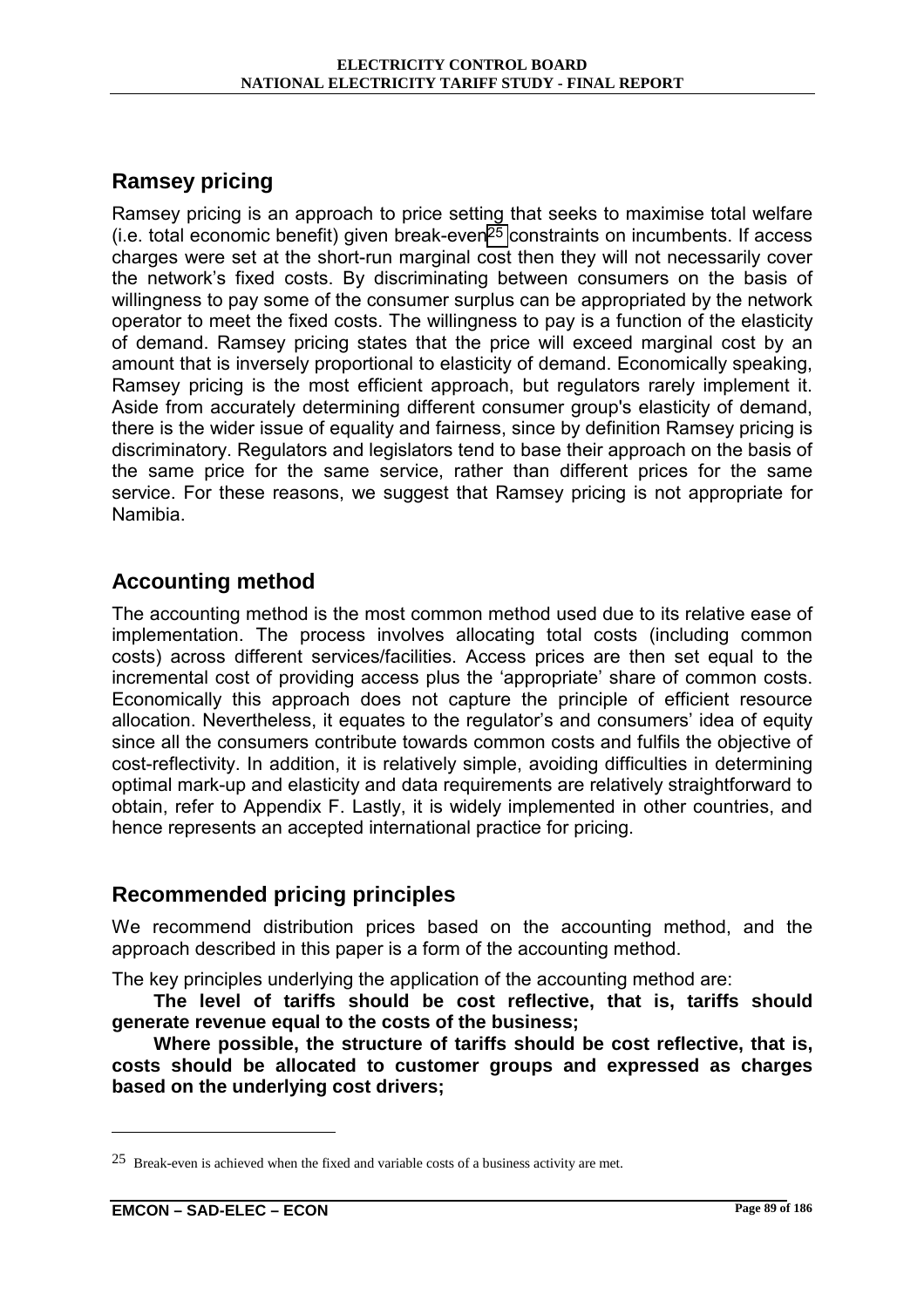**Where there are no clear cost drivers, costs should be apportioned on the basis of customer numbers or energy consumption, and should be expressed as an energy charge (thereby minimising price distortions).** 

# 9.5 International practice for distribution charges

Increasingly power supply charges are subject to competition and market pricing. However, the distribution element of costs remains subject to regulation, and regulators around the world may use different approaches to setting distribution charges. In some cases regulators only regulate the overall revenue requirement (i.e. tariff level), leaving the determination of tariff structures to the distributors. In other cases, regulators may control both tariff levels and tariff structures. In this section we give a short overview of international practice in relation to key issues in distribution charges. In addition, we refer to international practice throughout the Report, and have included a more detailed description of the Irish methodology in Appendix D.

Although most regulatory systems adopt the accounting method for determining access charges, the actual process and structure can vary. Looking at a number of countriesí use-of-system charges we can see that the main features are average cost pricing with two part postage stamp26 tariffs (fixed and demand/energy related charges). European countries cover the broad spectrum of options with some countries at the forefront of change and liberalisation, while others have remained immured to such developments and have only recently begun to open up their markets. Europe therefore provides an interesting range of options.

### **Cost calculation method**

Average cost method is most widely used, although combinations of average, incremental and marginal cost methods can also be found (a survey of 23 European countries27 found that only five used an adapted marginal cost approach and the rest used the average cost approach). The costs generally considered are the fixed investment costs (usually historical) and the operation/maintenance of the network plus a rate of return on capital. In some cases metering and invoicing costs are included, whilst elsewhere these are seen as part of the retail/supply business.

### **Pricing model**

 $\overline{a}$ 

Postage stamp tariffs are the most widely used (i.e. not distance related). In some instances there is a distance-related component, but these are less common in distribution than transmission networks. In Italy, there is a distance related fee up to

<sup>26</sup> Postage stamp tariffs refer to charges that are applied consistently irrespective of location within a distributor.

<sup>27 &</sup>quot;European Distribution networks and tariffs: Models for the future" UNIPEDE 1999 (Ref: 1998-220-0015)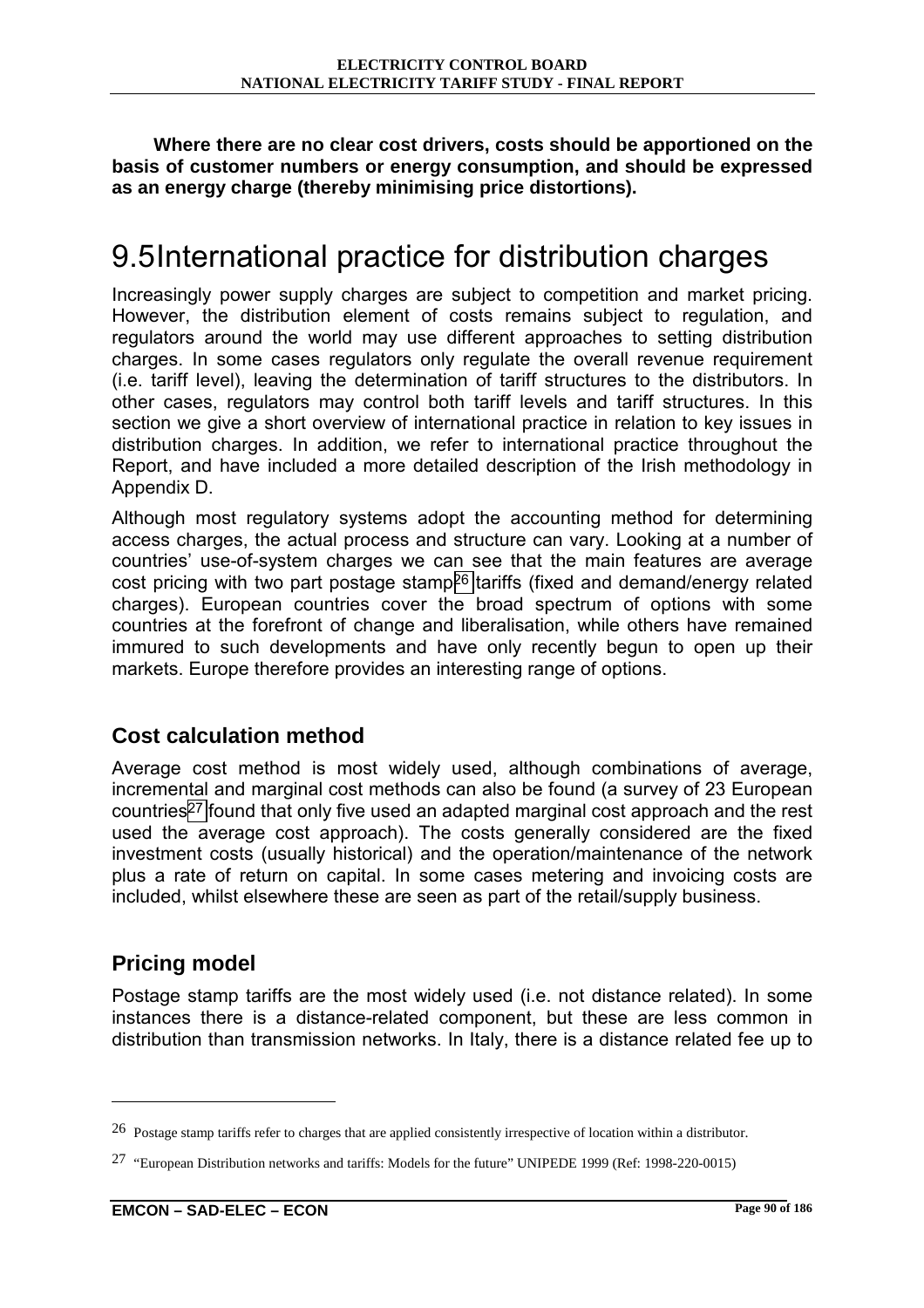a certain distance of wheeling in distribution networks beyond which the full postage stamp tariff applies.

Point-of-connection/delivery model is most widely used for distribution networks (point-to-point models are proposed for Italy, Germany and Slovakia). The point of connection model assumes that supplies enter the distribution network from the transmission network, such that the costs covered by the distribution tariff reflect the network assets between the transmission level and the voltage level (and possibly the regional location) of the off-take point. A point-to-point model reflects the fact that not all supplies will come from the transmission level, but could come from embedded generation within the distribution network. Such supplies may not use some of the higher voltage networks and transformer stations on the distribution network.

### **Tariff structure**

There are two aspects to tariff structure:

**How tariffs are divided into fixed and variable charges, and whether the variable charges are linked to energy or power.** 

**How tariffs are differentiated among customer groups, with variation by location, voltage level and load profile.** 

#### *Fixed and variable charges*

In a number of cases we find tariffs are divided into two parts: fixed charges and demand/energy charges (of the 23 European countries none had only fixed charges, ten were just demand/energy related charges and a similar number fixed and demand/energy related charges).

#### *Differentiation among customer groups*

In a number of cases there is price differentiation based on the voltage level. It is also quite common for tariffs to vary by region within a country (12 out of 23 European countries have regional differentiation).

#### **Losses**

Network losses tend to be distributed across the consumer base and added to the demand or energy charge in the distribution use-of-system (DUOS) tariffs. The losses are distributed on the basis of energy consumed. In some instances the losses are distributed on a regional basis.

### **Embedded generation**

In most cases there is a connection charge that is paid which includes network reinforcements. For example, in Norway and Sweden the embedded generator also has a power/capacity fee, but where embedded generation helps to reduce system losses it receives a variable/energy cost benefit.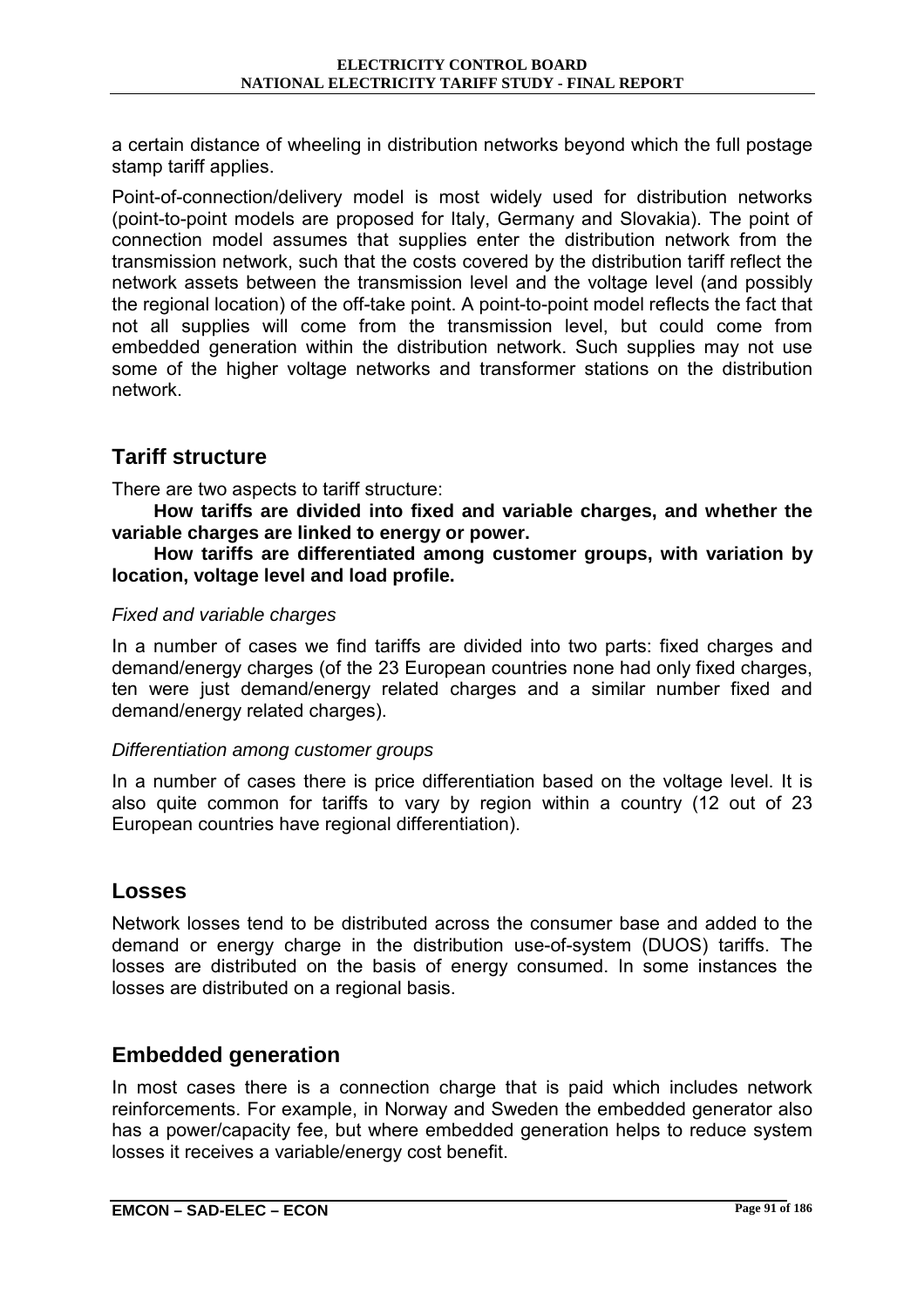# **10 Tariff Levels: Determining the Revenue Requirement**

## 10.1 General approach

Any distribution charging methodology must promote efficiency, be cost reflective, non-discriminatory, consistent, transparent and send the correct price signals and should be easy to apply and control. In addition, it should be in line and not conflict with the transmission use-of-system (TUOS) charges. Where there are crosssubsidisation surcharges, these should be shared across all the networks on an equal basis. Finally, all network operators served by the same transmission network should adopt the same distribution charging methodology.

To determine the methodology we need to consider how a number of key issues are to be treated. Firstly there is an issue of exactly what costs should be included. Once the boundaries have been defined, how do we measure the costs? Should a replacement or historical cost approach be adopted? What rate of return is applicable and what rate of depreciation? How do we deal with future investment requirements and over/under recovery of revenues? What type of pricing model should be used and what is the appropriate aggregation of consumers? What is the impact on embedded generation and how do we deal with cross-subsidies?

All these issues fall under the following broad headings:

**Determining the tariff level Defining the cost base Determining the cost calculations methodology Determining the tariff structure Establishing a pricing model Allocation of costs to consumer categories Determining tariff charges Treatment of cross-subsidies** 

Before taking a closer look at each of these issues, it should also be noted that implementation can impose additional costs on distributors. In some instances, simple data collection will prove a costly burden to distributors not used to collecting such information. Efficient regulation of the electricity sector dictates the need for consistent tariffs for all distributors and the data collection and tariff formulation will have to be carried out by all distribution network operators. In particular, the cost of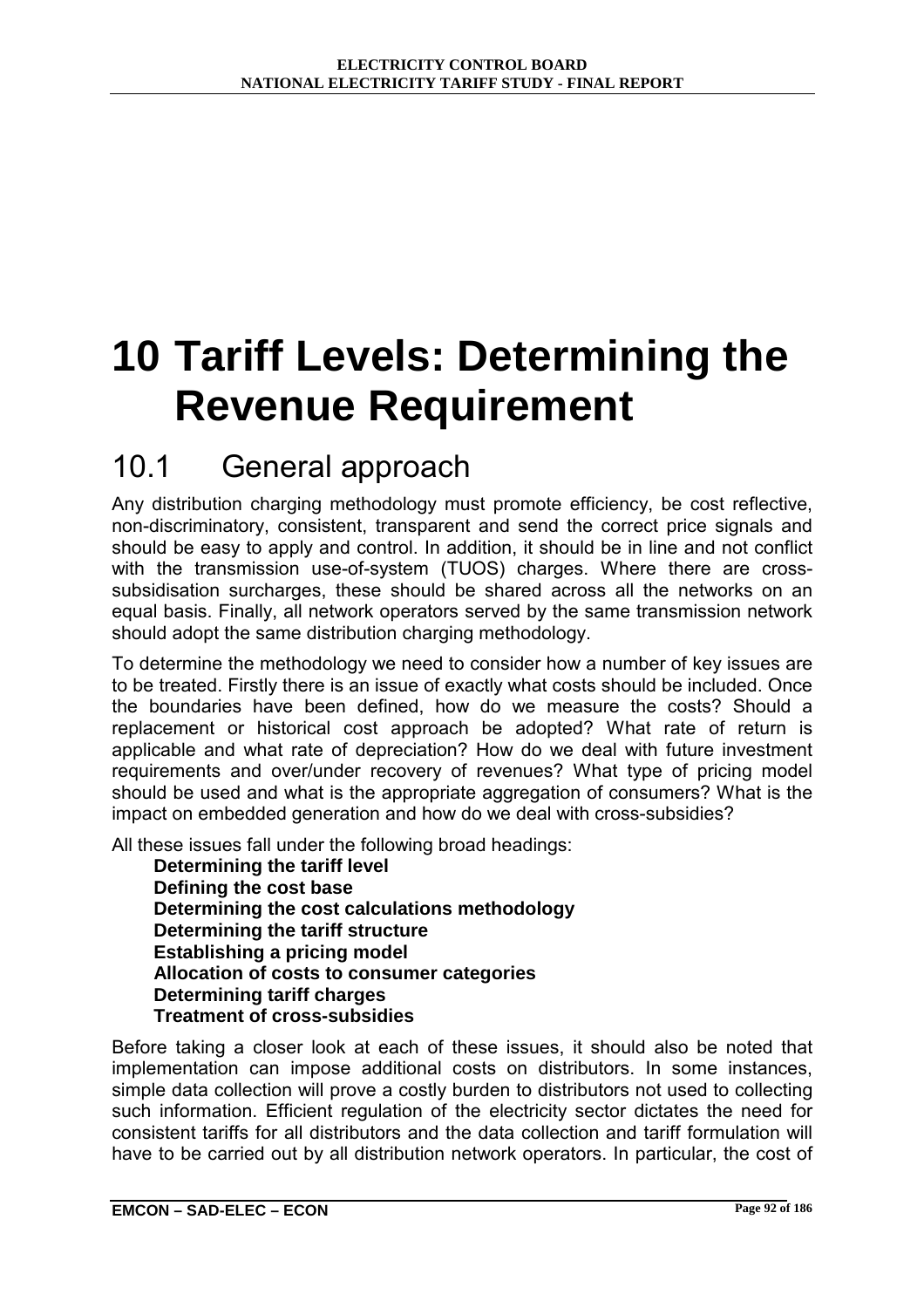metering required for accurate tariff setting can be expensive. However, there are mechanisms available to help estimate peak demand and in addition, new meters could be phased in over time as required. These costs are not insignificant and mechanisms need to be put in place to help ameliorate their impact. For example, the results of load research undertaken by the regulator or other bodies should be made available to distributors in a form that supports tariff formulation.

This chapter looks at the first set of issues, i.e. determination of the tariff level or overall revenue requirement of the distribution business. This is the core element of price regulation, i.e. controlling the revenue of the regulated company.

Determining the tariff level is essentially about determining the costs in the industry, i.e. setting the revenue requirement that tariffs will be set to meet. There are two steps in this:

**defining the costs; and calculating the costs.** 

# 10.2 Defining the costs

Ideally the costs should be broken down and assigned to the following categories:

*A: Power supply costs*, generally including the costs of production of electricity and transmission over power lines to load centres;

*B: Distribution costs*, generally including

- B.1 Network asset and capital related costs;
- B.2 Operation and maintenance costs associated with distribution;
- B.3 Distribution losses; and
- B.4 Overheads attributed to distribution;

*C: Customer services*, including marketing, billing, other customer services and overheads attributed to retail.

Category A costs form the basis of the power supply charge, whereas Category B and C together form the basis of distribution charges. Where there is retail competition, DUOS charges will be based on Category B costs alone.

There are two special considerations associated with defining costs. Firstly, there is the question of non-attributable costs (overheads), and secondly there is the question of non-payment and arrears.

#### *Overhead costs*

Calculation of overhead costs can be complicated where we have a vertically integrated company. For example, if a company is a vertically integrated generation, transmission, distribution and retail/supply business, then how should the corporate overheads be distributed between the various activities? In most instances the distribution is on the basis of the share of attributable costs. If distribution accounts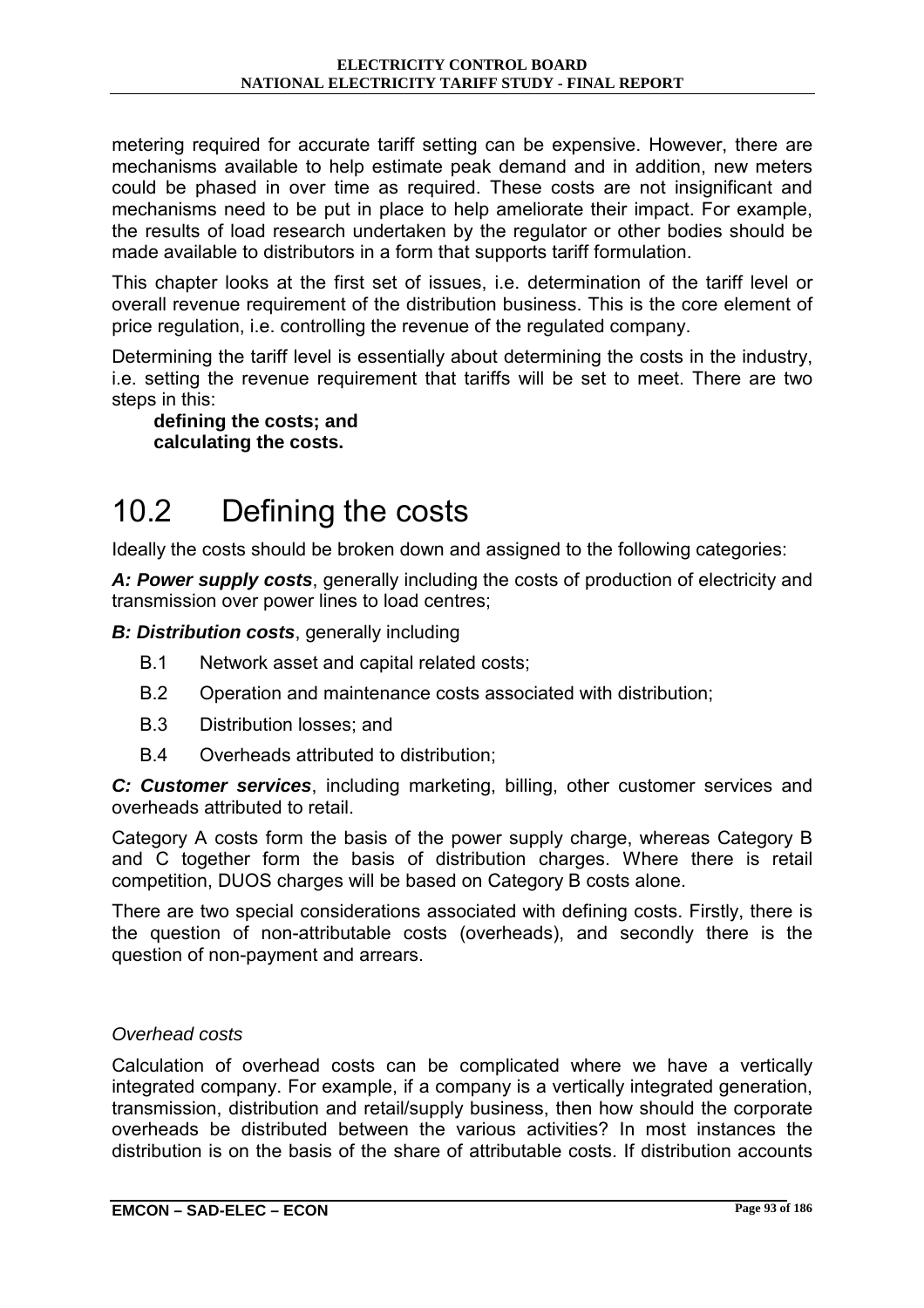for 40 per cent of the attributable costs, then 40 per cent of the overhead costs are allocated to distribution. However, there is no real logic in allocating overheads on the basis of total attributable costs. The costs could just as well be divided equally between the company's business activities. Alternatively, international benchmarking could be used to provide an indication of whether the allocation and level of corporate overheads is reasonable.

*In the case of a vertically integrated company (e.g. NamPower), we recommend that distribution's portion of overheads be calculated in proportion to other costs in the company.* 

#### *Non-payment*

Arrears may be dealt with through an allowance for working capital in the calculation of the capital base of the company. Arrears may be compensated either by actual (i.e. compensating actual arrears), or by a fixed allowance for arrears (e.g. 60 days receivables). This latter approach takes the form of an incentive  $-$  if the distribution company is able to reduce days receivables below the allowance, an additional profit is captured. If not, a loss is incurred.

For non-payment, either in the form of electricity theft or bad debts, this can either be accommodated within the allowance for losses, or can be dealt with as a separate adjustment when determining tariffs, or both (i.e. electricity theft forms a part of the loss calculation, and bad-debt forms a separate adjustment).

*We recommend that:* 

 *1) the cost of arrears is reflected in a return on working capital;* 

 *2) electricity theft is incorporated into loss figures;* 

 *3) bad-debts are a separate cost item in the revenue requirement.* 

# 10.3 Cost calculations

Power supply costs are a function of the tariffs levied at the bulk supply level, which would usually reflect both generation and transmission charges. It is usually a fairly straightforward process to determine power supply costs as a function of bulk supply charges.

Distribution costs are dominated by asset-related costs, i.e. the depreciation charge and return allowance on assets. Thus, asset valuation and rate determination are critical elements of the pricing methodology.

Customer services costs are a relatively small part of the overall cost structure. In the case of a single set of distribution charges covering both distribution and customer service costs, these may be incorporated as an element of distribution costs.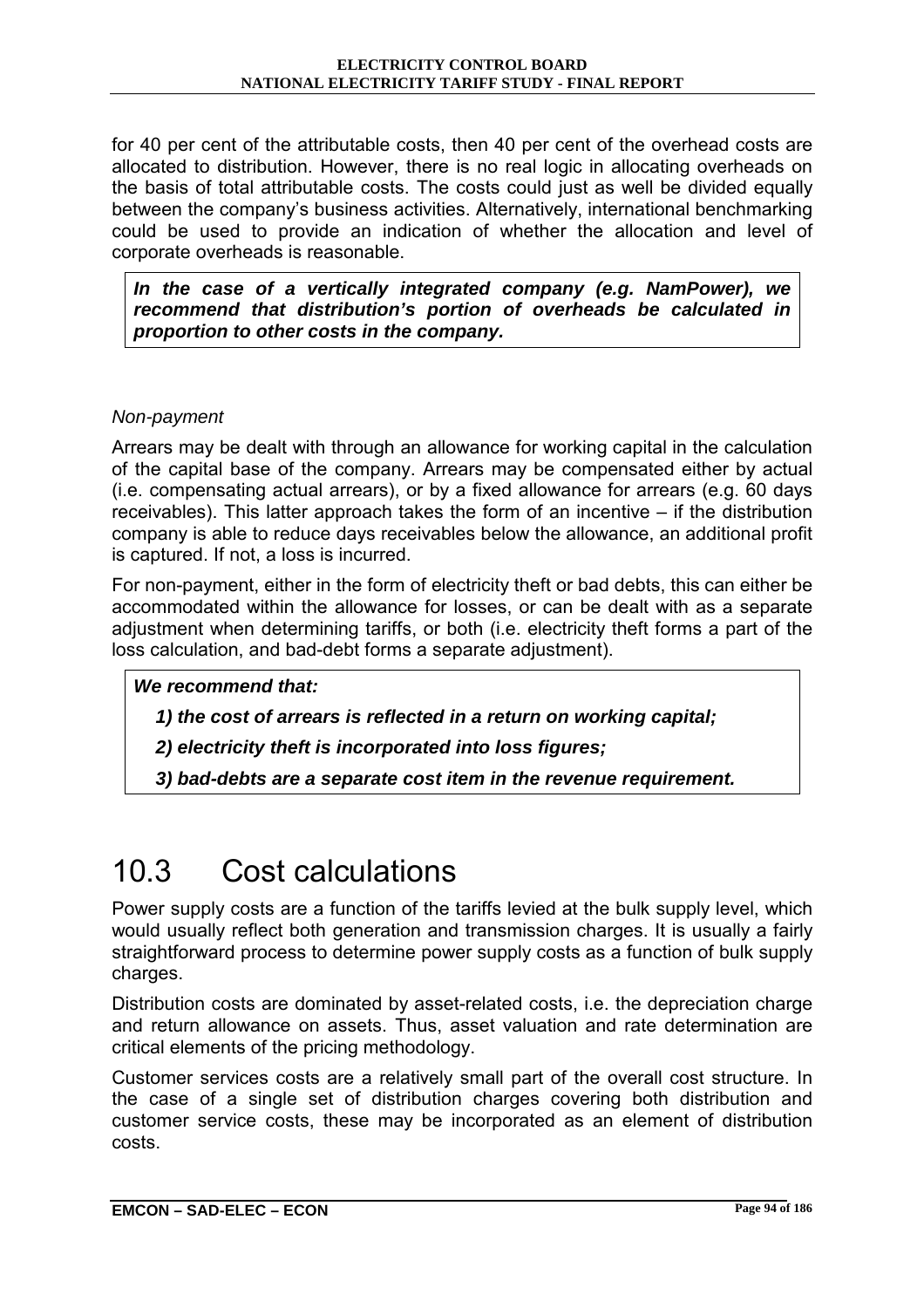### **10.3.1 Asset valuation method**

There is no clear-cut answer to this question. There are three generic methods that can be used:

#### **Historical cost valuation Replacement cost valuation Optimised replacement cost valuation**

If historical costs are used (i.e. asset values based on the original purchase price) then the data should be easily available and is objective, but it may understate the value in times of inflation and overstate it in times of technical progress. This is an important point in Namibia, due to the limited availability of asset data as well as the effect of high historical rates of inflation.

If a replacement cost methodology is used (i.e. the cost of replacing an existing with a new asset) then this overcomes the problem of inflation and captures the technical change. However, determining the replacement cost is less objective and may involve expensive data collection. The replacement cost method makes no assessment of whether there has been an efficient level of investment. There is no penalty for over investment and no incentive to ensure allocative efficiency of investments. A variation of the replacement cost methodology is termed "standardised cost". Here standard costs are applied to an asset register to determine an estimate of the replacement cost. This variation simplifies implementation of the replacement cost approach.

An optimised replacement cost methodology is designed to attempt to address the issue of over investment. In this method an assessment is made of the current cost of building a greenfield optimal system, as if the network were to be rebuilt to optimally meet the demand. This approach is even less objective than the standard replacement cost method, since it requires an assessment of what is an optimal system. The Irish regulator favours the use of the optimised replacement cost method for valuing assets on the grounds that it will provide the network owner with an incentive to undertake efficient investments. This methodology is also used in Australia and New Zealand, but there is concern that unless it is clearly formulated it introduces additional regulatory risks.

The use of replacement costs to value installed assets is the most widely used approach internationally. To overcome the problem of locking in inefficient investments, efficiency incentives can be built into the regulatory approach perhaps through the use of a CPI-X price cap. Here care must be taken that this practice does not result in under-investment. It is important that a consistent approach is adopted for future investments and the treatment of these investments at the time of the next regulatory review. The regulator must ensure that capital is used efficiently and that there is no incentive to over, or under, invest.

*We recommend that replacement cost approach be used in asset valuation, and that this approach be simplified through the use of standardised values for common categories of assets. The implementation of new distribution prices will certainly require assistance to distributors in valuing assets.*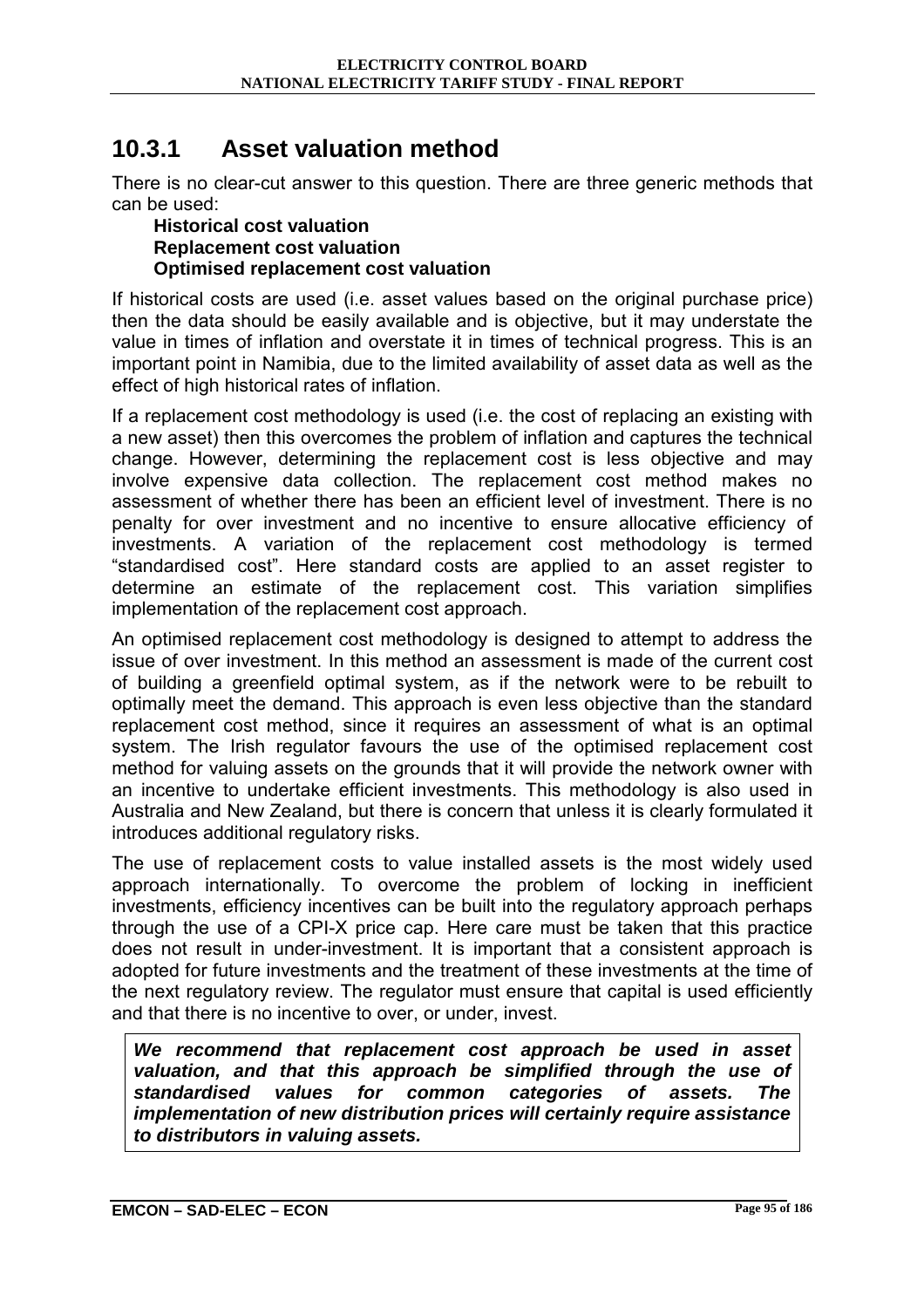### **10.3.2 Rate of return/cost of capital**

Given that most of the costs of a network are tied up in the asset base, the asset valuation method and the return on those assets is extremely important in determining the costs that need to be recovered through distribution charges. The choice of asset valuation method will also have a bearing on whether a real or nominal rate of return on capital is employed. If historic costs are used then a nominal rate should be used, but if a replacement cost approach is adopted then a real rate of return should be used. In the replacement cost approach, the asset base is inflated by the current cost, which takes account of inflation. To avoid double counting inflation the real rate of return should be used.

As for the rate of return used, regulators normally require a reasonable rate of return on assets to be used, where reasonable is defined as the risk-adjusted return that suppliers of funds to a business require the business to provide. The higher the level of risk the higher the return required. In general, investments in a regulated network are not viewed as risky, and the rate of return is likely to be somewhere between the risk-free value as defined by the long-run government bond rate and the market rate for 100 per cent debt financing.

In general, businesses use a combination of debt and equity to finance investments and the appropriate return on capital is the weighted average cost of debt and equity financing. To determine this weighted average a number of regulators<sup>28</sup> have used the capital asset pricing model (CAPM), which determines the rate of return as a function of the project risk relative to the aggregate equity market risk. If the risks are the same then the expected return is equal to the expected return on equities. Determining the appropriate level of risk is difficult where the network owner is stateowned and has no track record against which to measure the relative perceived risks. Besides, the new regulatory environment will affect those risks and there is no guarantee that past historic values would be appropriate for the future. The Irish regulator has taken the view that a comparative approach is preferable, relying on evidence for returns in other regulated electricity distribution companies.

An alternative approach could be to apply two different rates of return: one for existing assets and the other for new investments. The former would be calculated at the risk free cost of capital while the latter would reflect a weighted average cost of capital. This would preserve the investment incentive since the return on new investments would exceed the existing cost of capital for the network owner. At the same time it would ensure that consumers were not being overcharged for use of historic investments.

If the return is applied to assets rather than equity, then interest payments should not be included in the cost base of the distributor.

*We recommend that the ECB apply a consistent real return to all distribution companies in Namibia. This should be calculated as the real* 

 $\overline{a}$ 

<sup>28</sup> Australia and the UK for example.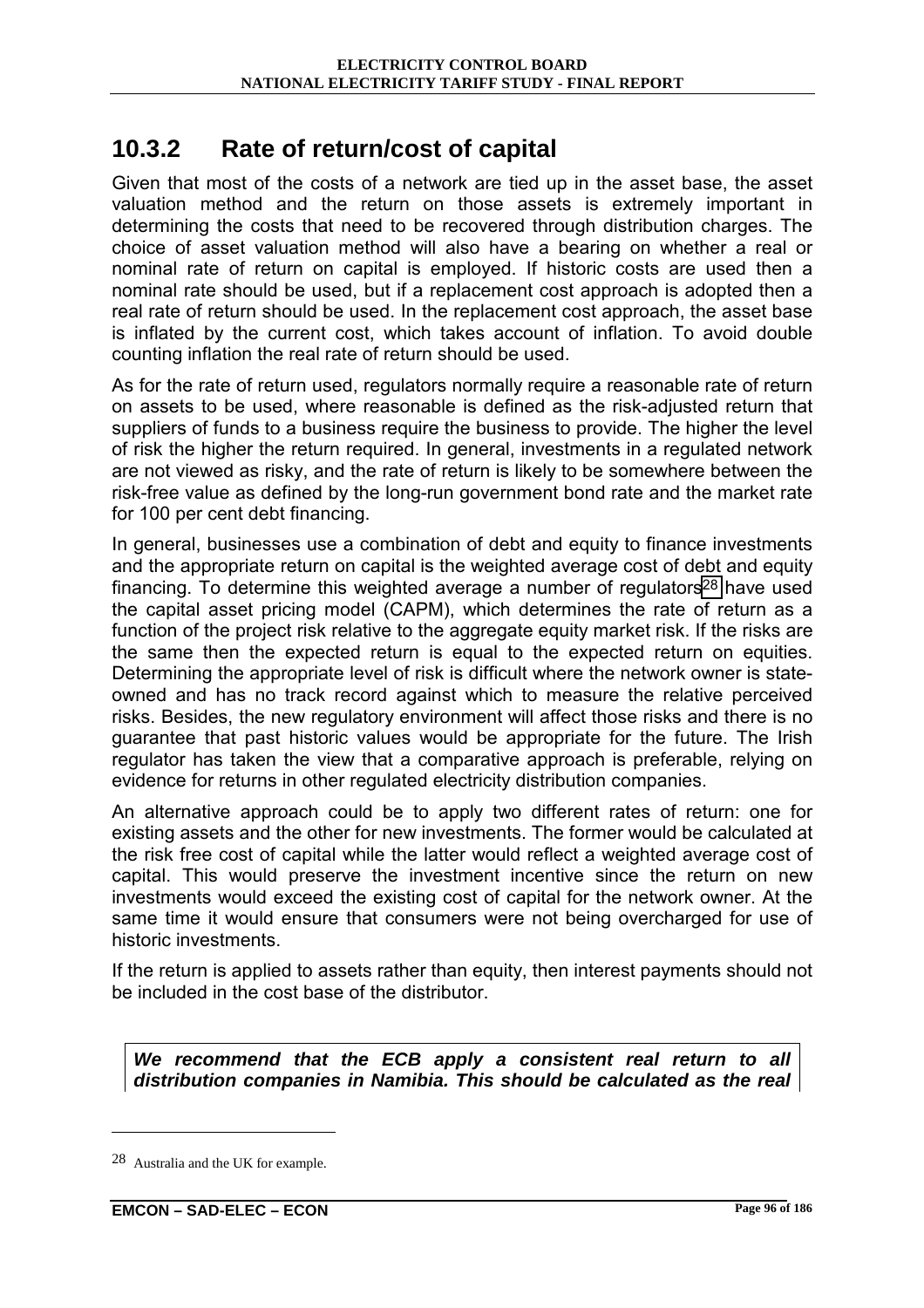*return before tax, based on the regulator's view of the cost of capital, and should be applied to re-valued assets.* 

### **10.3.3 Depreciation rate**

The investment owner must be able to recover the cost of the initial investment over the economic life of the asset. The economic life is a function of the technical life at the time of purchase, technological changes themselves and competition. Competition does not come from alternative distribution networks, but from alternative source of distributed electricity such as off-grid solutions (solar power, fuel cells etc). The depreciation rate should reflect the real economic life of the assets.

Depreciation costs of the assets in a given year are added to the costs to be recovered in that year (i.e. the sum of the return on asset and the depreciation). Depreciation can be on a straight-line basis or an accelerated basis. In general, international practice is to depreciate distribution assets over 20-25 years on a straight-line basis, with meters depreciated over 5 years.

*We recommend that ECB apply standard depreciation rates based on the economic lifetime of assets.* 

### **10.3.4 Subsidised assets**

The treatment of subsidised assets needs careful consideration. If distribution companies are able to include these assets in their rate base then they will get an income stream that they did not finance. This can be overcome by setting the subsidised asset values to zero, such that no return and no income stream is received from them. The problem with this approach is that the assets are not depreciated either and as a result we can get a sharp step increase in costs when the assets need replacing. Where subsidised assets account for only a small share of the total asset base, then this problem is not significant and is typically the recommended approach. If this is not the case then an alternative approach is required.

One alternative is to consider the subsidised assets as zero interest debt. This means the assets do not earn a return but they are depreciated. This still means that the distributor has an income stream that it did not finance, but it should only be sufficient to cover the replacement cost of the asset at the end of its life. However, in the mean time the distributor has no restrictions on what it does with this income and can use it to finance other investments. Consequently, Government subsidies would end up being used to finance other investments. This effectively becomes debt-free financing for the distributor.

An alternative approach is for the subsidiser (e.g. the Government) to maintain ownership of the subsidised assets. The Government can then receive the depreciation income from the distributor. This income could then be held as a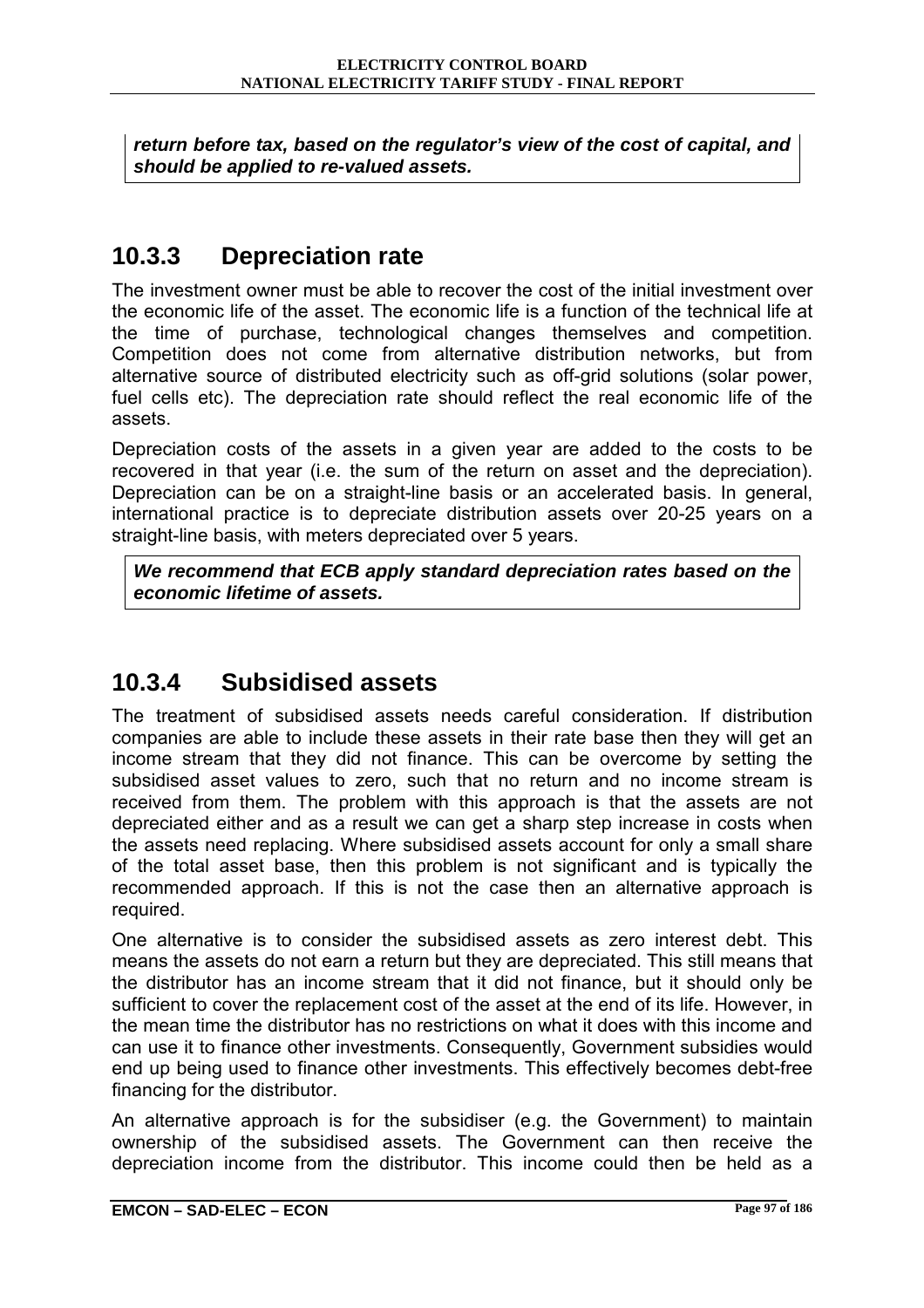replacement fund, with interest earned used to subsidise other electrification schemes. Distributors would then apply to the fund when subsidised assets need replacing. A system of only matching part of the replacement costs could be used to phase out the subsidy over the long-term, and the subsidy funds could then be redirected. The regulator would have to ensure that these assets are being dealt with properly and that the Government is receiving the correct payment. This approach can be characterised as distributor management of state assets. It has the disadvantage of requiring fairly sophisticated approach from the state in terms of ownership and financial control associated with distribution assets.

*We recommend that subsidised assets owned by the company be included in the company's asset base for calculation of depreciation, but excluded for the purposes of return calculations.* 

### **10.3.5 Future planned investments**

In a number of countries future investments are not built into the current year's revenue requirement and distribution charges for any given year only recover the cost of the historical asset base. All assets created in future years will feature in the allocation of the cost at that time. This means that the asset base assessment needs to be repeated every year to ensure that the asset base is brought into line with net investments. There is no efficiency incentive in place to ensure that new investments are appropriate. Under these schemes all future investments will be underwritten by the consumers and recuperated through the distribution charges. New investments are simply added to the cost base.

It is important that new investments are only undertaken if they represent the most efficient use of those resources and that the investment is cost effective. Network operators need to be assured that they will get an adequate return on necessary new investments, but at the same time the network operators must not feel that any investment will be underwritten, nor that they will benefit from overestimating and under spending. A balance needs to be achieved and mechanisms put in place to ensure that this is achieved without itself becoming too cumbersome and costly to operate.

New investment could be required to get regulatory approval before construction, but this may simply add to the administrative load on both the regulator and distributors. An incentive-based form of regulation is preferable. In a number of cases the CPI-X approach is used to encourage efficient investment (i.e. allowed revenue is increased by the consumer price index minus an efficiency factor X). To accommodate investment needs the allowed revenue can also be indexed to demand (as in Norway where the allowed revenue increases by ½ percent for every 1 percent increase in demand) or to an agreed network investment plan (as in Ireland) or to both (as in the UK).

However, there still remains the issue of overestimating forecast capital expenditure (as has occurred in the UK), which would give the network owner an additional revenue stream. This is dealt with at the next review period when network assets would be revised down and consumers benefit from lower tariffs. Although the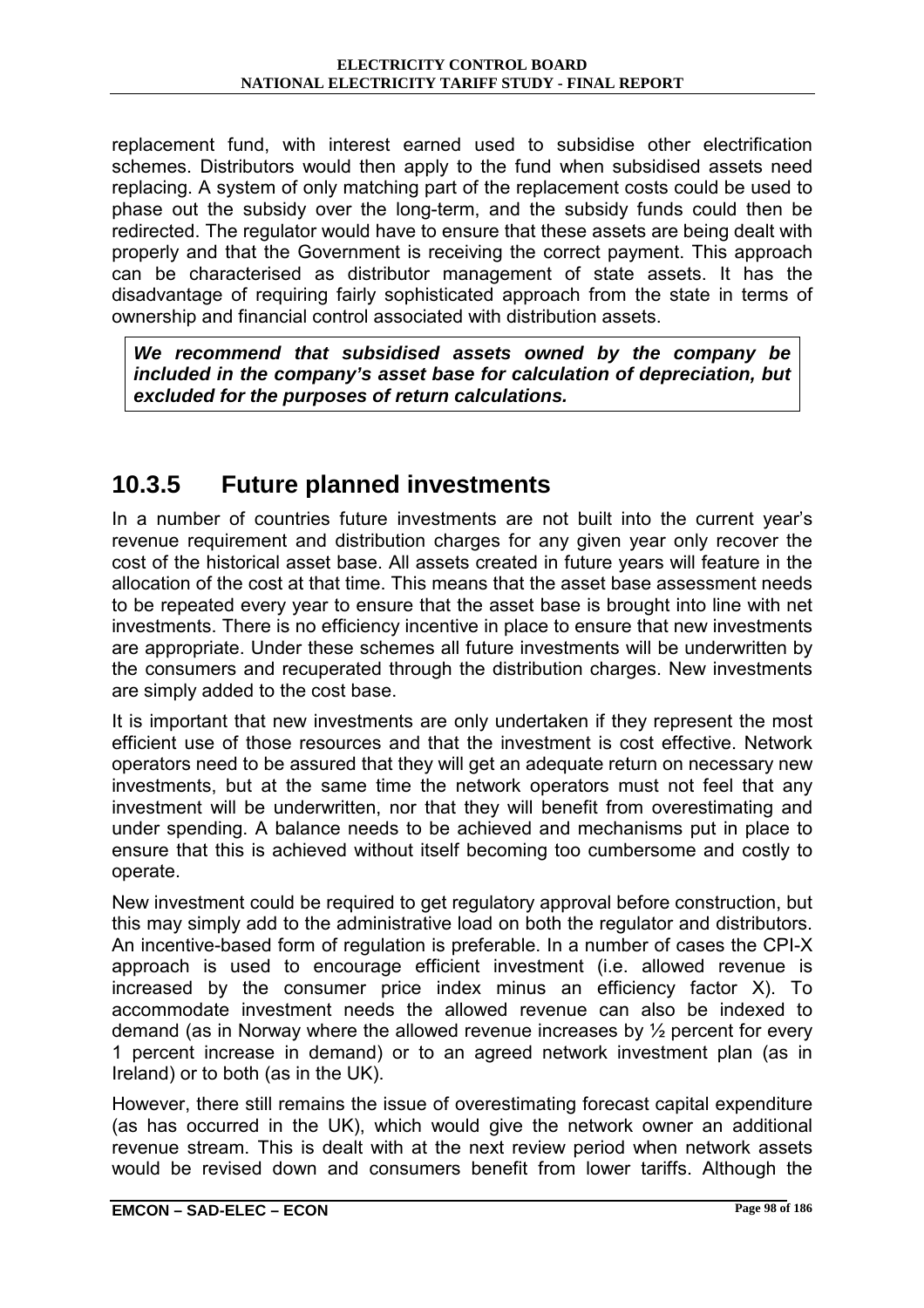revenue already acquired by the distribution company is not recuperated, the revenue stream is curtailed for subsequent review periods.

The recommended approach here depends on whether the regulatory regime involves annual price revisions (approved by the regulator), or multi-year price caps. In the former case, it would be appropriate to make annual adjustments to the asset base to reflect actual investment, within the framework of an approved investment programme. In the latter case, it would be appropriate to include an allowance for new investment (particularly to accommodate network expansion in an electrification programme), and to adjust the asset base at each multi-year price review.

*We recommend that ECB, at present, adopt annual adjustments to prices to reflect investment undertaken in the most recent year for which accounts are available. Adjustments to account for the time lag should be accommodated.* 

### **10.3.6 The costs of non-payment**

There are various categories of non-payment, which can be dealt with in different ways:

*Arrears:* **An allowance for working capital corresponding to arrears can be added to the capital base. The return on this working capital can be taken as the same return level used for the asset cost calculations to define a cost of arrears. This cost can be allocated to each customer category on the basis of arrears per customer category, and defined as a tariff.** 

*Theft:* **Theft is the energy and power that is consumed but not billed. This is best dealt with as a form of loss and included in the allowance for technical losses. This then affects the power supply charges.** 

*Bad debts:* **Certain billed energy may never be paid and forms a bad debt, which is incurred annually. The cost of bad debts from the previous year can be added to the revenue requirement. There is no rationale for allocating bad debts to different consumer categories, even if they arise differently from different consumer categories. Hence it is best to add an additional charge per unit of energy billed equal to the total cost of bad debts divided by the total number of units billed and paid.** 

*We recommend that the costs of arrears and bad debts be included in the annual revenue requirement. Theft (i.e. energy unbilled) should be dealt with together with technical losses (see below).*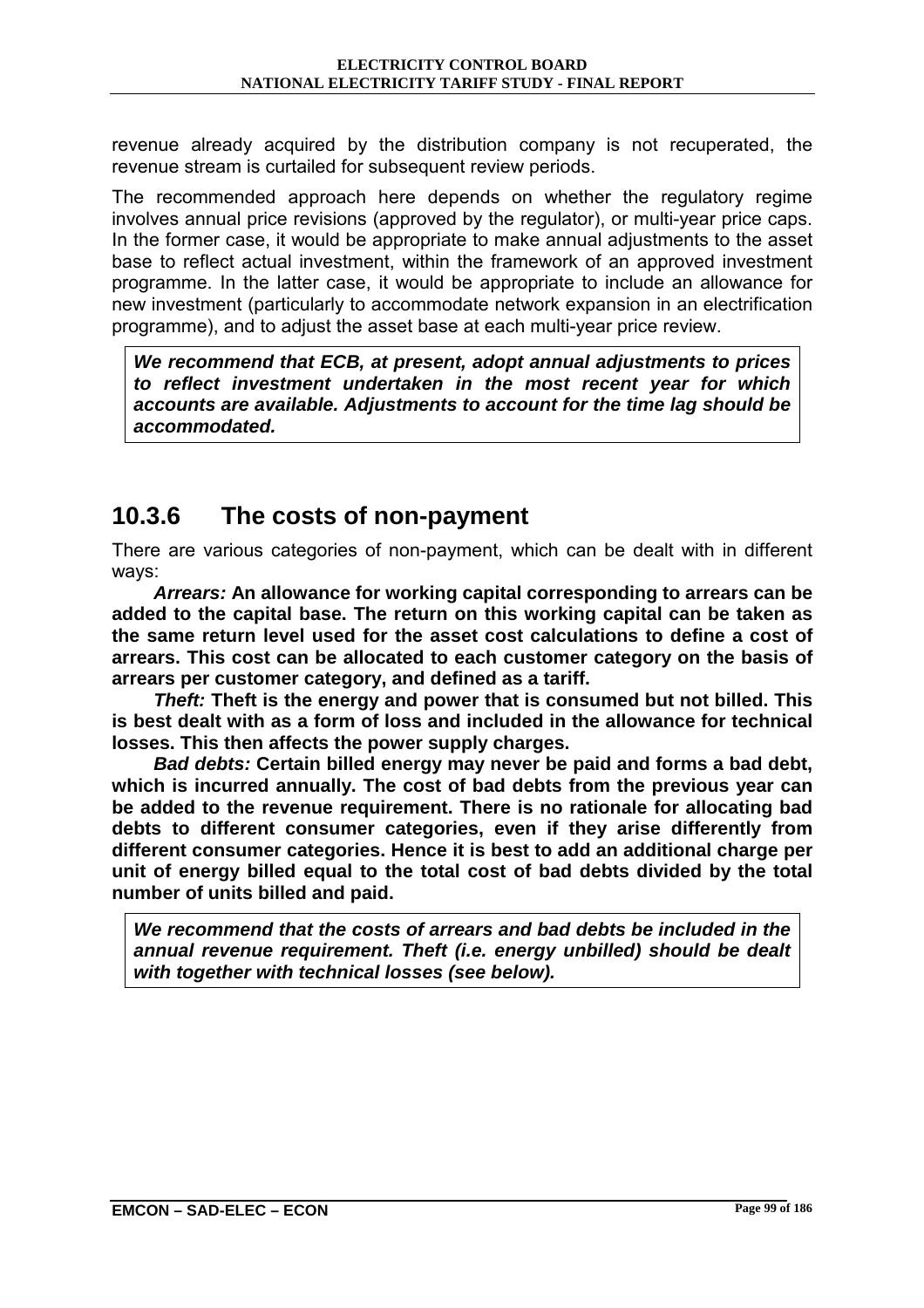### **10.3.7 Technical losses and theft**

Technical losses are a function of energy transported, and may vary for each voltage level. There is a choice to base charges on marginal or average losses. Charges based on marginal losses will provide a better price signal, but will over-recover the actual costs of losses (marginal losses being approximately double average losses). Charges based on average losses will be cost-reflective and consistent with the overall approach to reflect average costs. Loss charges will be a function of the costs of power supply, and so it is often simplest to incorporate losses into the power supply charge.

Electricity theft represents a form of loss that cannot be attributed to specific customer categories. It is recommended that theft be added to technical losses and so treated in the same manner.

*We recommend that power supply charges be adjusted by a factor to account for technical losses and electricity theft. This factor should be based on average losses plus an allowance for theft.* 

### **10.3.8 Revenue reconciliation**

The objective of the tariff system is to meet the costs of running the network and supplying electricity to customers, where the costs include a return on capital employed. The tariffs should be set such that revenue from expected electricity distributed matches the total revenue required. Where this expected revenue does not match the required revenue a process needs to be established to adjust future tariffs to correct for the over/under recovery of costs. To attempt to minimise the under/over recovery and therefore the impact of future tariff levels, consideration should be given to how allowable revenues are divided between fixed and variable components.

*We recommend that ECB, at present, adopt annual adjustments to prices to reflect under/over recovery in the preceding period for which accounts are available. Adjustments to account for the time lag should be accommodated.* 

# 10.4 Incorporating incentives in regulation

The method as outlined above is essentially cost-plus, with little incentive to the distribution companies to improve operations. We believe that this approach is appropriate in the first stage as ECB establishes itself as a regulator, and collects information on the industry. As distributors begin to reform their prices to be consistent with the recommended approach, a subsequent stage can be the gradual introduction of incentive elements to regulation.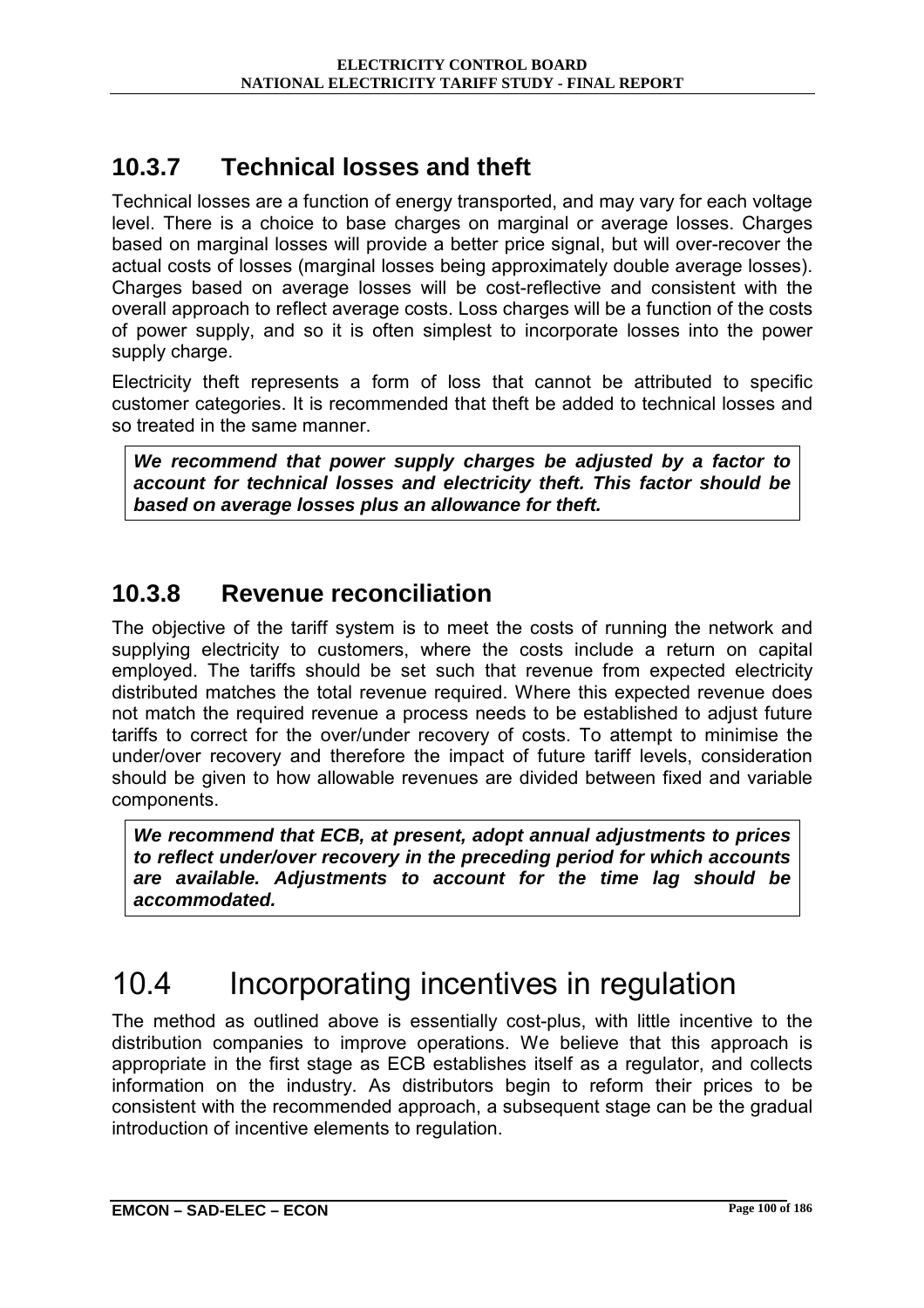Regulation can be designed to provide a range of incentives. Several of these are briefly reviewed below.

#### **Incentives to improve operating costs**

There are a number of ways of providing incentives to improve operating costs, including incentives to reduce losses, theft, arrears and generating operating costs.

*Incentives to reduce losses and theft:* **ECB can set prices based on a target for losses and theft, rather than actual losses and theft. This target can be progressively tightened over time until distributors reach what is regarded as acceptable levels. If a distributor can reduce losses faster than the target, profits will be increased and this should not be taken away through reconciliation adjustments.** 

*Incentives to reduce arrears:* **As with losses, ECB can base its allowance for a return on working capital through a target number of debtor's days. If the distributor is able to operate with lower working capital (mainly achieved by reducing arrears), additional profits will be made. The target number of debtor's days can be gradually tightened over time until acceptable levels are reached.** 

*Incentives to reduce operation costs:* **ECB can set a target to reduce overall operating costs, in real terms, over time. In cases where a distributor is engaged in electrification, and hence expanding its customer base, any targets for operating costs should take this into account. Again, if the distributor manages to reduce its costs faster than the target, this will increase profits.** 

#### **Incentives to optimise investment**

This can be more difficult to implement. At one level, ECB can subject investment plans to scrutiny (so-called prudency reviews) and decide whether these plans are justified, and hence included in the asset base. Similarly, any cost overruns on projects can be scrutinised to decide whether they are justified or not. If not, the cost over-run can be excluded from the asset base. While this review process does act as a powerful incentive to be careful with investment decisions and implementation, it does add considerably to regulatory risk.

An alternative approach can be to factor in a certain level of investment in the tariff calculations. If the distributor is able to maintain operations and meet any special licence conditions with a lower level of investment, then additional profits are earned. This approach is typically based on investment reviews every 3 to 5 years. At each review, the asset base is reset to reflect actual rather than anticipated investment. In this way, companies have incentives to optimise investment, and consumers benefit (after a certain period).

A third option is to index the distributor's revenue requirement (or a portion thereof) to demand growth. This implicitly assumes that growth in demand requires additional investment, and this is rewarded through the indexing method. The distributor then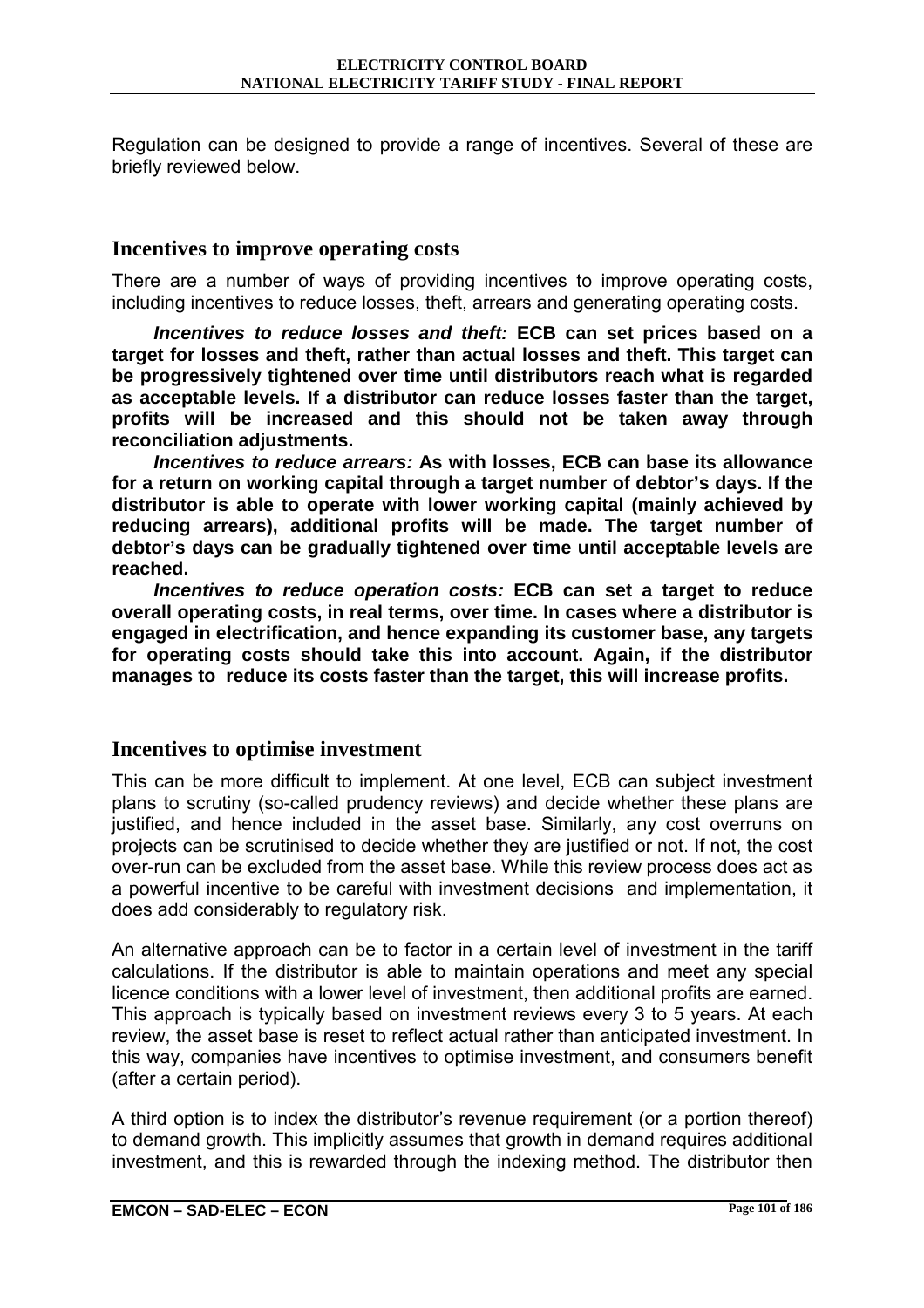has an incentive to optimise investment within this predictable tariff adjustment mechanism.

It should be stressed that while providing investment incentives is a powerful regulatory tool, it is a difficult measure to implement successfully. On the one hand, prudency reviews can become very legalistic, expensive and subject to court challenge. On the other hand, setting investment. Setting investment allowances can lead to regulatory "gaming", where the distributor delays investment, yet still has the investment included in the next investment plan. Indexing the tariff is perhaps the simplest approach, but is best suited to a mature distribution network and not an expanding one.

*We recommend that ECB seek to include incentive elements into regulation as a second stage in the development of its regulatory regime. This should be introduced once distributors have become familiar with the proposed method, and have successfully implemented it. By this stage, ECB should have built up a suitable information database to facilitate the design of incentive mechanisms and setting of relevant parameters.*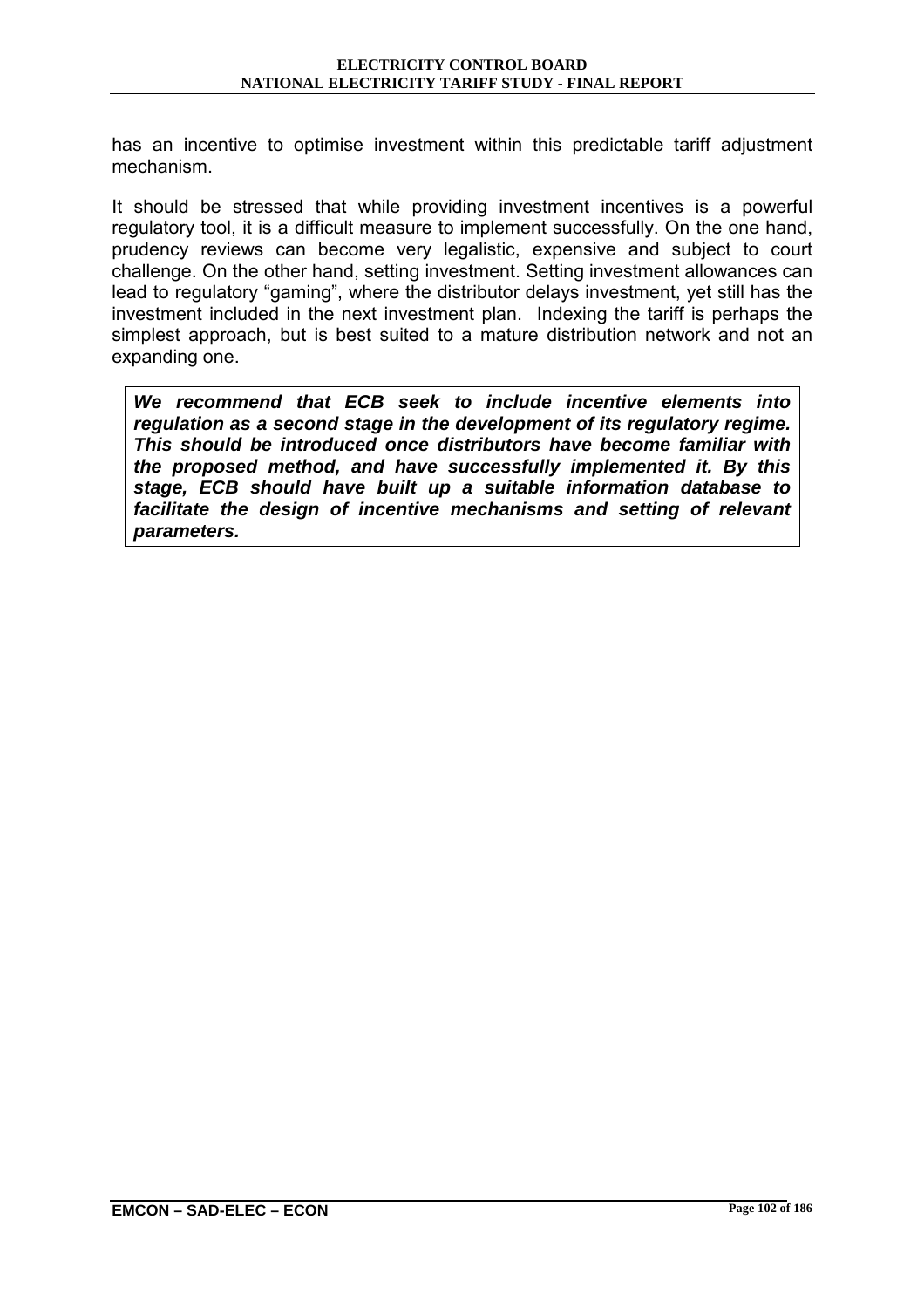# **11 Tariff Structures: Allocating Costs and Defining Charges**

There are two generic approaches to structuring tariffs:

**One approach is to firstly establish tariffs that provide the price signals that the regulator deems appropriate (e.g. marginal losses). These tariffs will generate a certain level of revenue for the distributor, which in general will be less than the overall revenue requirement. The residual requirement should then be charged to customers as tariffs that minimise distortions on consumption.** 

**The other approach is to take each element of the costs, and allocate it to customers and establish tariffs on the basis of what is considered to be the cost driver for that cost element. Those costs that have no obvious cost driver can be allocated in a way that minimises distortions.** 

The approach taken here is the second of these two methods. This approach firmly establishes cost-reflectivity as the key principle underlying tariff formulation, while still allowing for special price signals to be included in the tariff system.

### 11.1 Pricing model

The point-of-delivery (POD) pricing model is the preferred model for distribution networks. This is consistent with international practice and is relatively simple, requiring less continuous data collection and analysis than point-to-point (P-t-P) pricing models.

The POD model assumes that supplies enter the distribution network from the transmission network, such that the costs covered by the distribution tariff reflect the network assets between the transmission level and the voltage level of the off-take point. A P-t-P model determines the specific assets used in delivery between transmission/embedded generation and the point of delivery. These costs are then recovered from the consumer.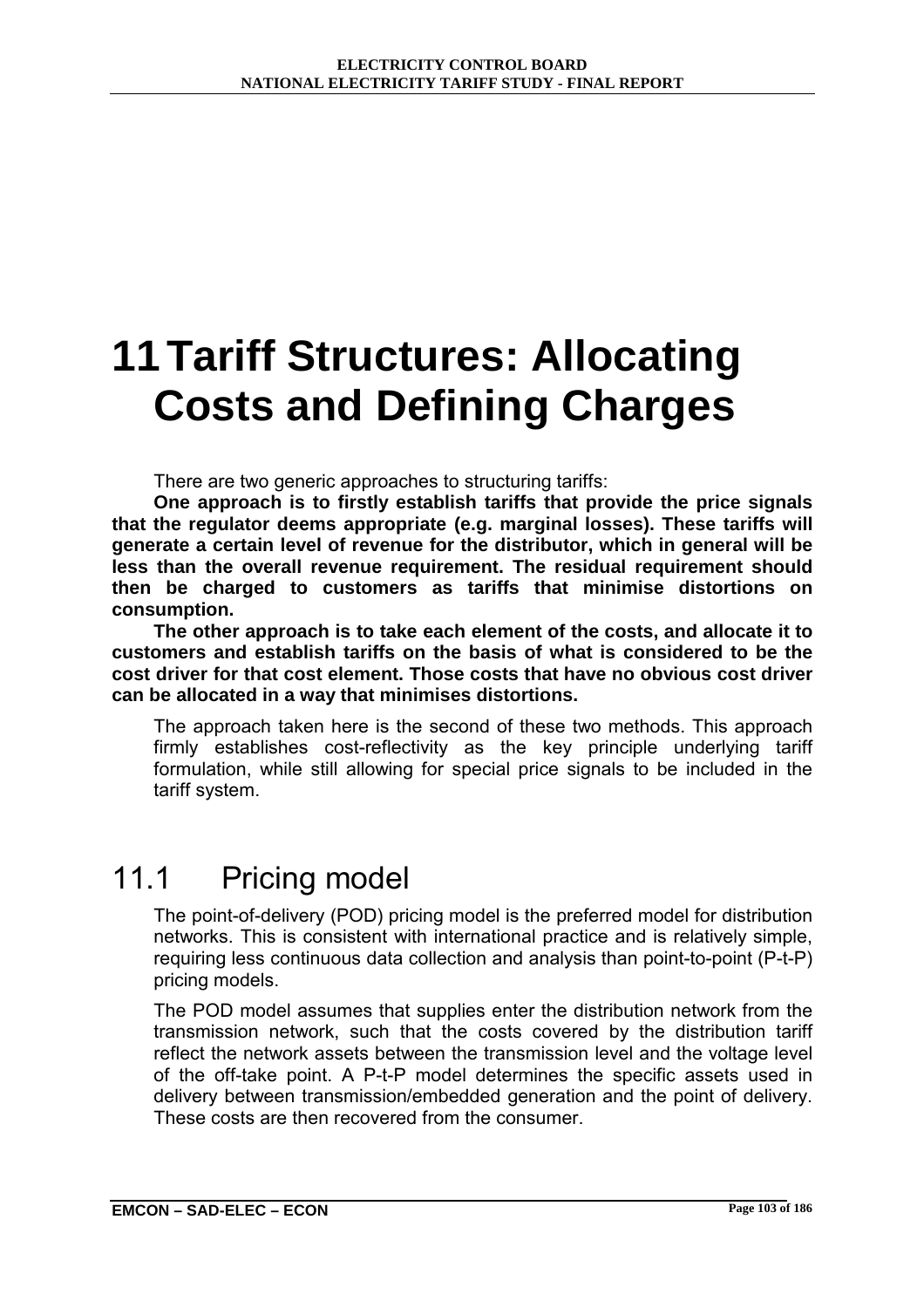In general, there are only a couple of instances when a POD model is not appropriate. When supplies are met from embedded generation that does not require transmission or higher voltage distribution facilities. Another example is when a consumer could have been supplied from the transmission network but for convenience is supplied from the distribution grid and only a small section of the distribution network is required. The former problem can be solved through the embedded power generator's connection charge. Ensuring that the distribution charges do not exceed the cost of installing a dedicated supply line from the transmission network can solve the latter problem.

To ensure that there is no incentive to construct a new supply line unnecessarily it may be necessary to introduce a distance-related element into the distribution charges. If the point of delivery was within a certain distance of the transmission network and the consumer could have been supplied from the transmission network, then the distribution costs would have to reflect the opportunity cost of a new line. This can be translated into a coefficient that is applied to the distribution capacity charge. We do not consider distance related adjustments to tariffs in this methodology, purely for reasons of simplifying the presentation.

*We recommend the use of a POD pricing model, that is, where all consumers within a category pay the same price regardless of location relative to the transmission substation.* 

# 11.2 Definition of customer categories

Once the costs have been determined they need to be allocated to consumer categories. The choice of consumer categories is important in ensuring that correct cost signals are sent to the industry and that any cross-subsidisation is kept to a minimum. There are three criteria for the determination of customer categories:

*The voltage level* **at which supply is taken, since losses and infrastructure costs are linked to the configuration of physical assets;** 

*The load profile***. If base-load consumers are mixed with peaking consumers then capacity charges are likely to be higher than the costs imposed by the base-load consumers and lower than those imposed by the peaking consumers. Incorrect price signals are sent and economic efficiency suffers as a result.** 

*Meter limitations***: The presence of existing meters may limit the form of charges that may be employed. Particular examples include energy meters, which do not measure maximum demand, and prepayment meters, which only allow an energy charge.** 

Complete dis-aggregation would impose heavy costs in terms of data collection. A trade-off has to be achieved between increased aggregation and crosssubsidisation. It should form the part of the regulatory reviews to ensure that there is no systematic bias against particular activities, nor that there is a serious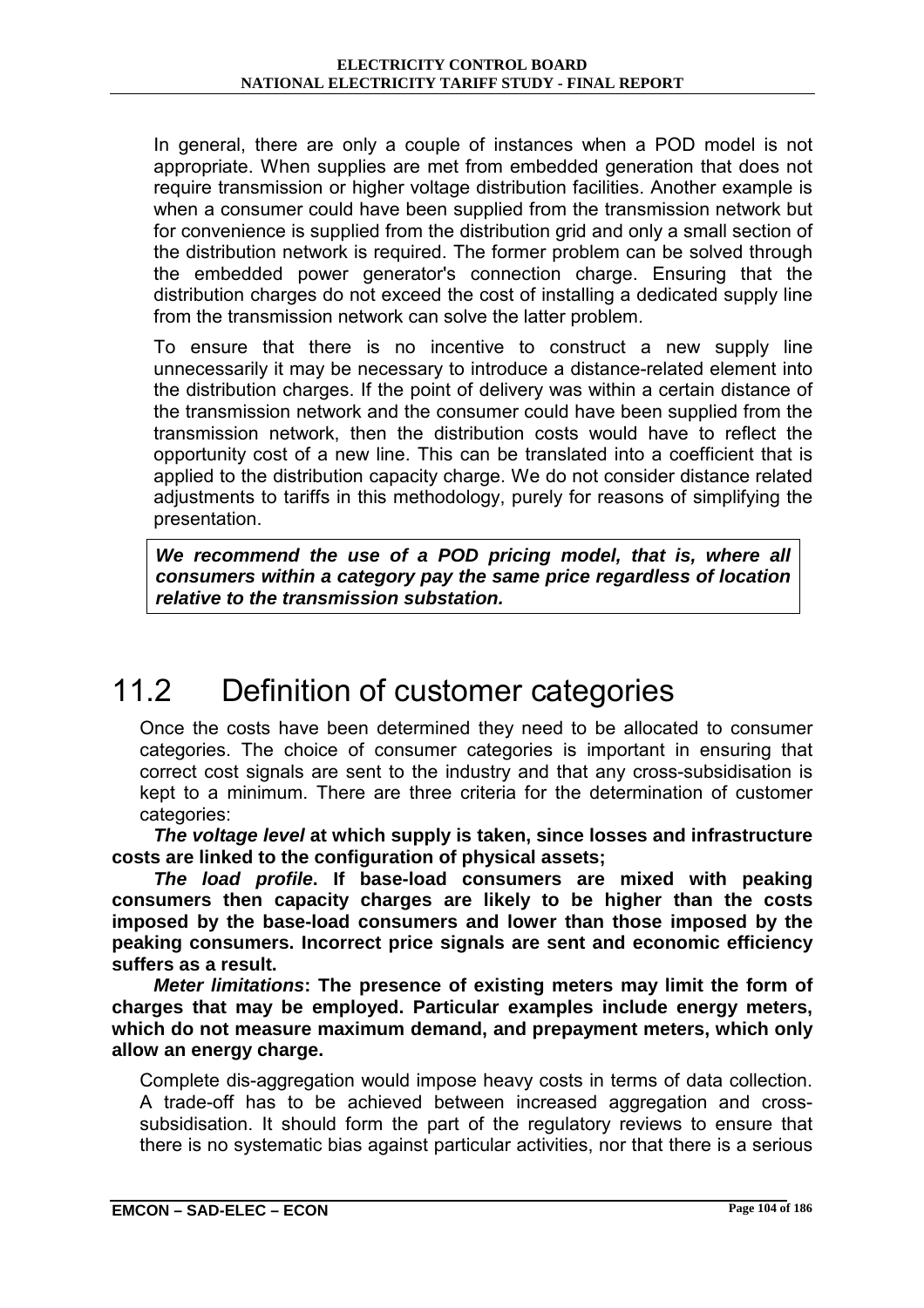problem of cross-subsidisation. If this is the case then there is no need for additional dis-aggregation.

A pragmatic categorisation of customers should divide customers into similar load profile groups, for example domestic, commercial and industrial. In addition, each customer category may take supply from a different voltage level. This is necessary because customers taking supply at a higher voltage level need only pay for costs associated with these voltage assets. Customers at the lower voltage level should pay tariffs that reflect both high and low voltage assets.

Consequently it is appropriate to determine a matrix of categories, as shown in the table below, which shows five different customer categories. Naturally, not all customer categories will take power at more than one voltage level.

*The choice of customer categories will depend, to a certain extent, on the exact circumstances of each distributor. We recommend a set of customer categories as defined in Table 11.1. Each distributor may use only a sub-set of these categories, and in some cases may have additional categories.* 

|              | ັ                |           |             |       |
|--------------|------------------|-----------|-------------|-------|
| Category     | Meter            | 220/400 V | 1000/3000 V | 11 kV |
| 20A limit    | Any              | Χ         |             |       |
| LV           | Prepayment       | X         |             |       |
| single phase | Credit meter     | X         |             |       |
| ١V           | Prepayment       | Χ         |             |       |
| three phase  | Credit meter     | X         |             |       |
| Commercial   | Credit meter     |           | X           |       |
|              | Max dem<br>meter |           | Х           |       |
| Industrial   | Max dem<br>meter |           | Χ           |       |

*Table 11.1 Categorisation of customers* 

# 11.3 Allocation of costs to customer categories

The approach to allocating costs to each customer category will depend on the type of cost being considered. The underlying principle is that costs should be allocated on the basis of the underlying cost-driver.

For example, asset-related costs are determined by the maximum-demand for which the network has been designed. Consequently, asset-related costs can be allocated to customer categories on the basis of their contribution to peak-demand on the network, i.e. peak-coincident maximum demand.

Where there is no obvious cost-driver (for example overhead costs), costs should be allocated either on the basis of customer number (possibly weighted), or on the basis of energy demand.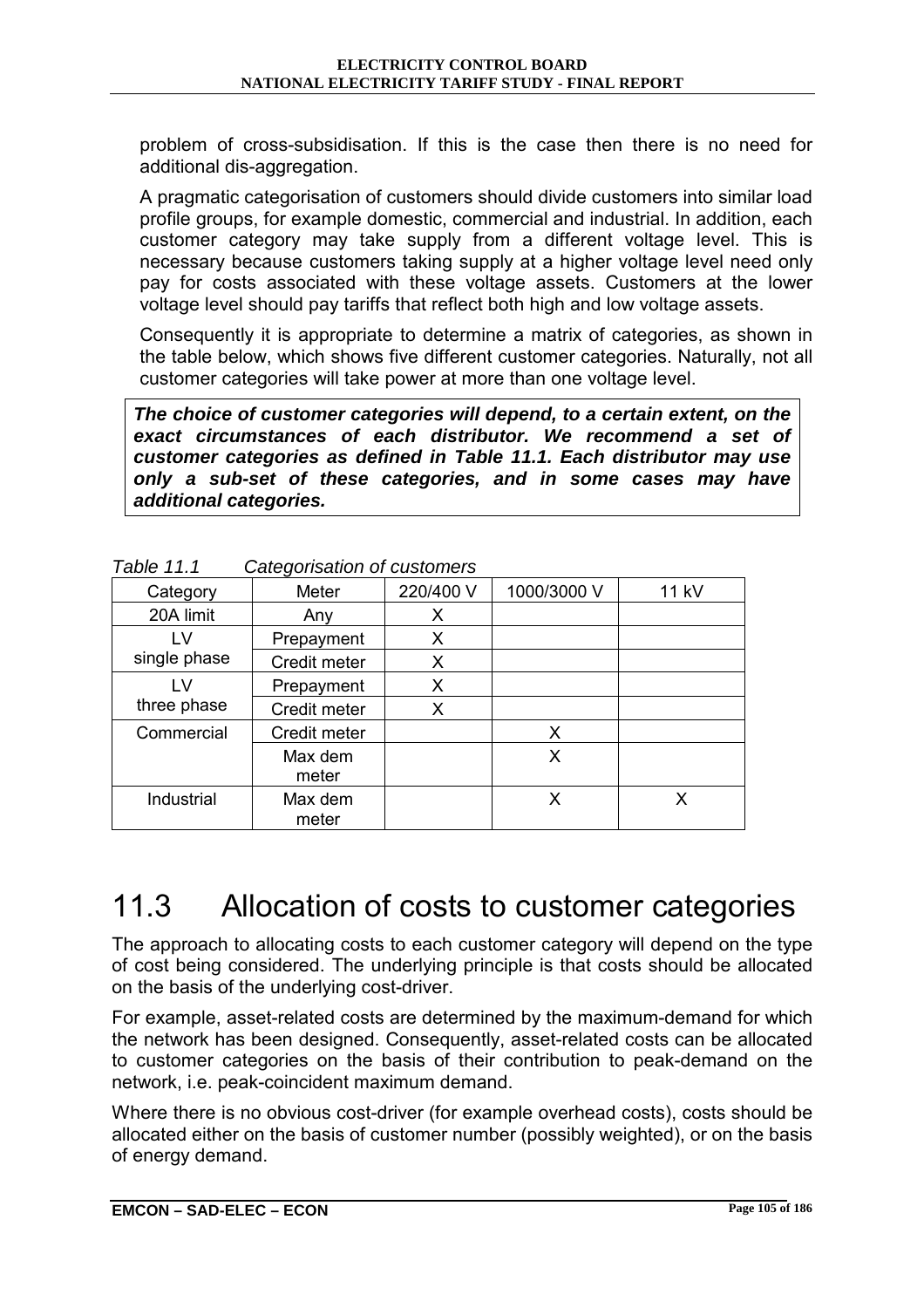In theory O&M costs should be apportioned across the system load curve and allocated on the basis of each consumer category's share of the load at any given time. For simplicity the O&M costs can be apportioned in relation to annual electricity consumption.

*We recommend that the elements making up distribution costs be allocated to customer groups as shown in Table 11.2.* 

| <b>Cost element</b>                             | <b>Cost driver</b>        | <b>Allocation parameter</b>                               |
|-------------------------------------------------|---------------------------|-----------------------------------------------------------|
| Power supply costs:<br>maximum demand<br>charge | Peak demand on<br>network | Peak-coincident maximum<br>demand of customer<br>category |
| Power supply costs:<br>energy charge            | Energy consumption        | Energy consumption of<br>customer category                |
| <b>Distribution losses</b>                      | Energy consumption        | Energy consumption of<br>customer category                |
| Network assets:<br>depreciation and return      | Peak demand on<br>network | Peak-coincident maximum<br>demand of customer<br>category |
| Working capital                                 | Mostly due to arrears     | Average arrears of customer<br>category                   |
| <b>Bad-debts</b>                                | No obvious cost<br>driver | Energy consumption of<br>customer category                |
| O&M costs                                       | No obvious cost<br>driver | Energy consumption of<br>customer category                |
| <b>Customer services</b>                        | Number of customers       | Number of customers                                       |
| Overhead costs                                  | No obvious cost<br>driver | Number of customers                                       |

*Table 11.2 Cost elements, cost-drivers and allocation parameter* 

The following chapter describes the application of the recommended pricing methodology, and provides details on the recommended cost allocation method.

# 11.4 Determining tariff charges

Having allocated each cost element to a customer category, it is necessary to then express this as a tariff. The choice is usually one of three:

#### **A fixed monthly charge A charge per unit of maximum demand A charge per unit of energy**

The criterion used to allocate the cost among the customer categories is usually the best way to express the tariff. For example, if the cost is allocated on the basis of energy, express the tariff as a unit energy charge. If the cost is allocated on the basis of contribution to co-incident peak demand, express the tariff as a maximum demand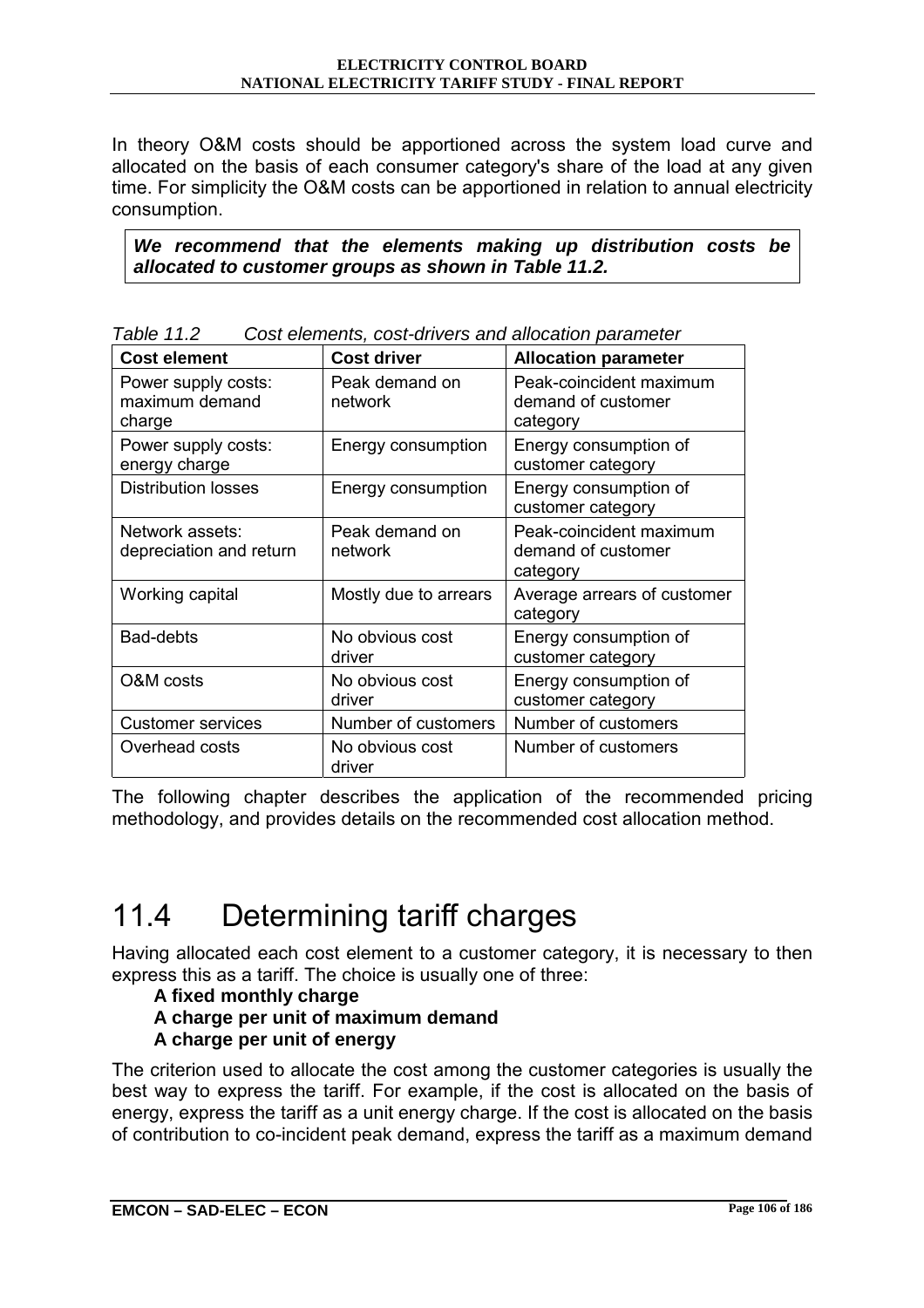charge. If the cost is allocated on the basis of customer numbers, express the charge as a fixed monthly charge.

Exceptions to this rule may have to be made in certain cases. For example, small consumers will not have maximum demand meters. In this case, all variable tariff elements must be expressed as unit energy charges. Another case may be where the regulator wishes to avoid large fixed charges so that low-income consumers do not face large fixed charges regardless of their consumption.

*We recommend that the elements making up distribution costs be structured as tariff charges as shown in Table 11.3.* 

|                                              | <b>Tariff form</b>                               |                                                     |  |
|----------------------------------------------|--------------------------------------------------|-----------------------------------------------------|--|
| <b>Cost element</b>                          | <b>Customers with</b><br>maximum demand<br>meter | <b>Customers without</b><br>maximum demand<br>meter |  |
| Power supply costs:<br>maximum demand charge | N\$/kW or N\$/kVA                                | c/kWh                                               |  |
| Power supply costs:<br>energy charge         | c/kWh                                            | c/kWh                                               |  |
| <b>Distribution losses</b>                   | c/kWh                                            | c/kWh                                               |  |
| Network assets:<br>depreciation and return   | N\$/kW or N\$/kVA                                | c/kWh                                               |  |
| Working capital                              | c/kWh                                            | c/kWh                                               |  |
| Bad-debts                                    | c/kWh                                            | c/kWh                                               |  |
| O&M costs                                    | c/kWh                                            | c/kWh                                               |  |
| <b>Customer services</b>                     | N\$/month                                        | N\$/month (or c/kWh<br>for prepayment<br>meters)    |  |
| Overhead costs                               | N\$/month                                        | N\$/month (or c/kWh<br>for prepayment<br>meters)    |  |

*Table 11.3 Cost elements and tariff charges* 

Again, in the following chapter we will look at ways of structuring the tariff for each element of costs in more detail.

# 11.5 Sundry tariffs and levies

Electricity distributors typically charge a range of fees in addition to standard tariffs. These include charges for meter checks, reconnections, connection fees and so on.

With the possible exception of connection fees, these are typically a small portion of the overall revenue of a distributor. Nevertheless, it is important that the distributor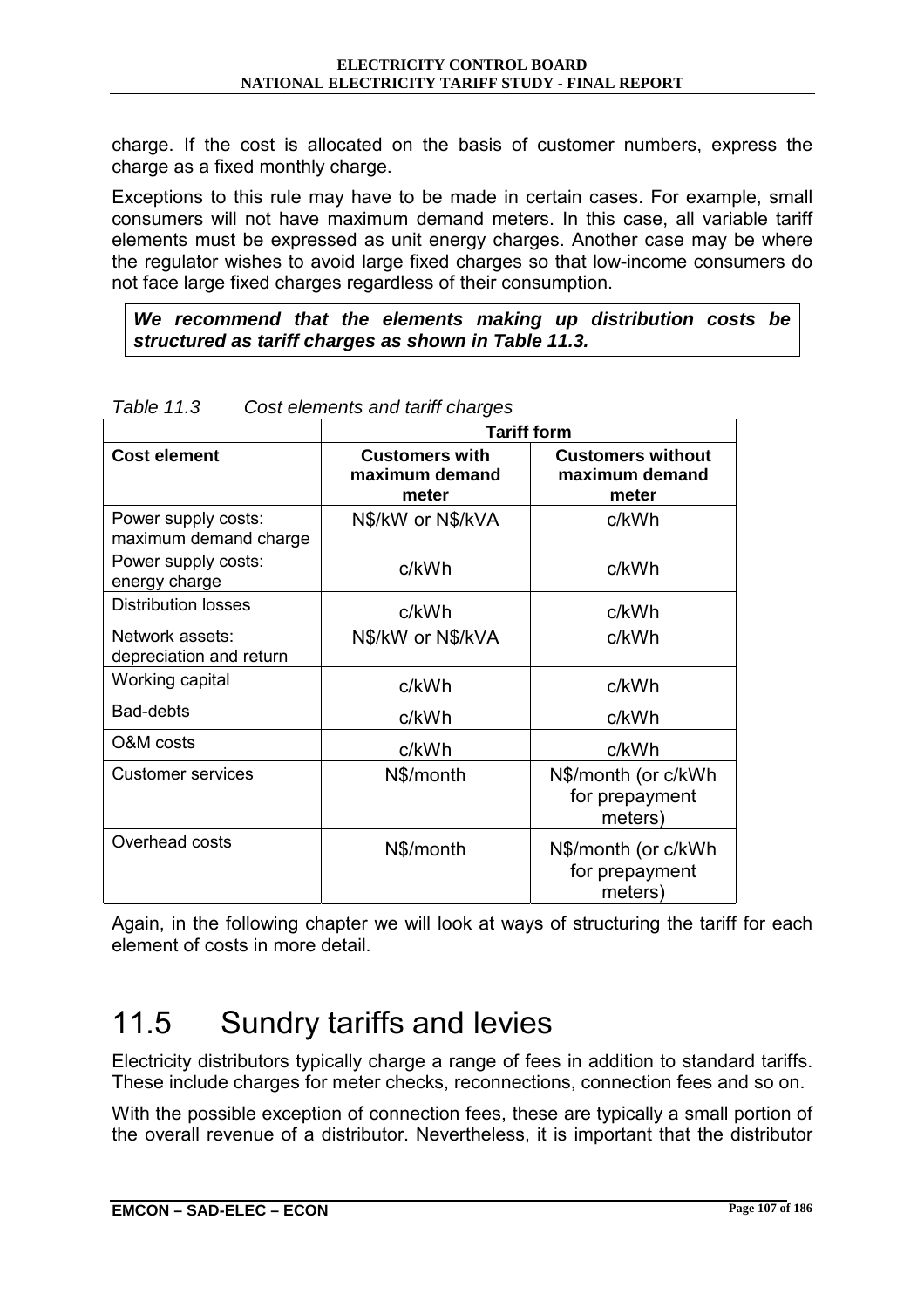does not double-charge for services through special fees, as well as through standard tariffs.

### **11.5.1 Connection fees**

If revenue from connection fees is nominal in relation to the overall revenue requirement, they can be treated as described below under "Miscellaneous" Charges<sup>"</sup>.

If revenue from connection fees is a significant portion of annual capital invested, then the ECB should deduct this revenue from the asset base used to calculate the return requirement. This is because the customer rather than the distributor has financed the portion of the assets, and hence the distributor should not earn a return on this investment. This treatment is similar to the approach recommended for subsidised assets.

### **11.5.2 Miscellaneous charges**

Unless distributors charge unreasonable fees for other services, ECB need not regulate or provide guidelines for these fees. Determination of these fees should be the discretion of the distributor concerned.

Nevertheless, the ECB should require the distributors to report on revenue from other charges per customer category, and should ensure that this revenue is deducted from the revenue requirement when standard tariffs are calculated.

#### *We recommend that:*

- *1) connection fees and other charges should be set at the discretion of the distributor;*
- *2) if connection fees represent a significant portion of annual investment, this should be deducted from the asset base used to calculate the return on assets;*
- *3) revenue from other charges should be deducted from the revenue requirement used to calculate other charges.*

# 11.6 Treatment of cross-subsidies

There are two forms of cross-subsidies in electricity tariffs:

**cross-subsidies between customers; and** 

**cross-subsidies from electricity consumers to consumers of other municipal services.** 

### **11.6.1 Cross-subsidies between customer categories**

Cross-subsidisation may be inherent in the existing tariff structure. Cross-subsidies may be retained in the tariff for two reasons: firstly an immediate removal of cross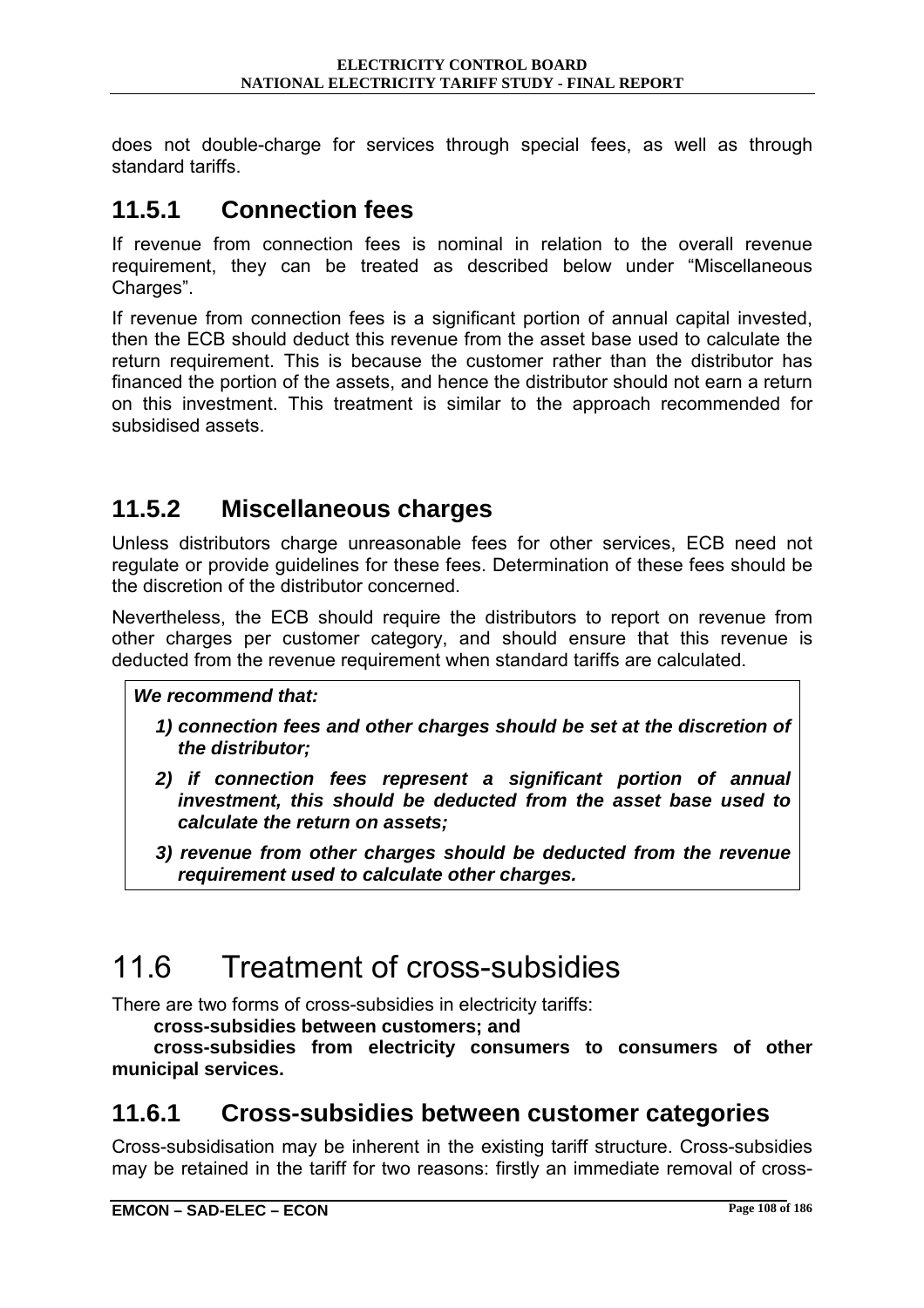subsidies may lead to a sudden and socially unacceptable tariff adjustment. Secondly, the regulator or Government may have a social policy to cross-subsidise poor customers. In this case, cross-subsidies may be a feature of electricity tariffs in the long-term.

There are three key policy issues to be addressed in determining cross-subsidies:

*Who should benefit from the subsidy?* **It is preferable to target crosssubsidies as closely as possible. This can be difficult to achieve. Options for doing so include restricting the subsidy to a limited number of kWh consumed per month, or defining a special tariff category that low-income consumers qualify for (e.g. a current-limited supply).** 

*How large should the subsidy be?* **Again, this is a policy issue that needs to be determined by the authorities, i.e. what is the subsidised price that the target group should pay for electricity.** 

*Who should pay for the subsidy?* **Other consumers will be required to pay for the cross-subsidy. The cost of cross-subsidies can be covered by additional tariffs on other domestic consumers, or on other low-voltage consumers, or on all other consumers.** 

Once the authorities have determined these issues, the cost of the cross subsidy can be determined and allocated to the consumer groups required to cover the charge. We recommend that the cross subsidy charge be allocated on the basis of energy consumed (i.e. the cost of the cross-subsidy is allocated to consumers in proportion to energy consumption) and levied as a charge per kWh.

The process can be iterative to check firstly that the resulting tariffs for those paying the cross-subsidy are not excessively high, or that inconsistencies arise as a result.

*We recommend that the price paid by low income consumers be determined by the distributor and relevant local authorities themselves rather than the ECB, and that the cost of the resulting cross-subsidy be levied on all other consumers in proportion to their energy consumed. The resulting cross-subsidy charge should be expressed as a charge per kWh of energy consumed.* 

### **11.6.2 Cross-subsidisation of other municipal services**

In Namibia many municipal distributors use revenue from electricity sales to crosssubsidise other municipal services. Clearly, local authorities need to raise revenue in order to pay for the services they provide, and electricity sales represent one way of achieving this.

It is useful to see this process not as an element of electricity tariff setting, but as a local authority taxation issue. In order to achieve the objective of transparency in tariffs, it is important that the taxation be separated from the electricity tariff in the tariff methodology.

*We recommend that ECB's regulations and guidelines for distribution tariffs exclude consideration of local authority revenue generation, and*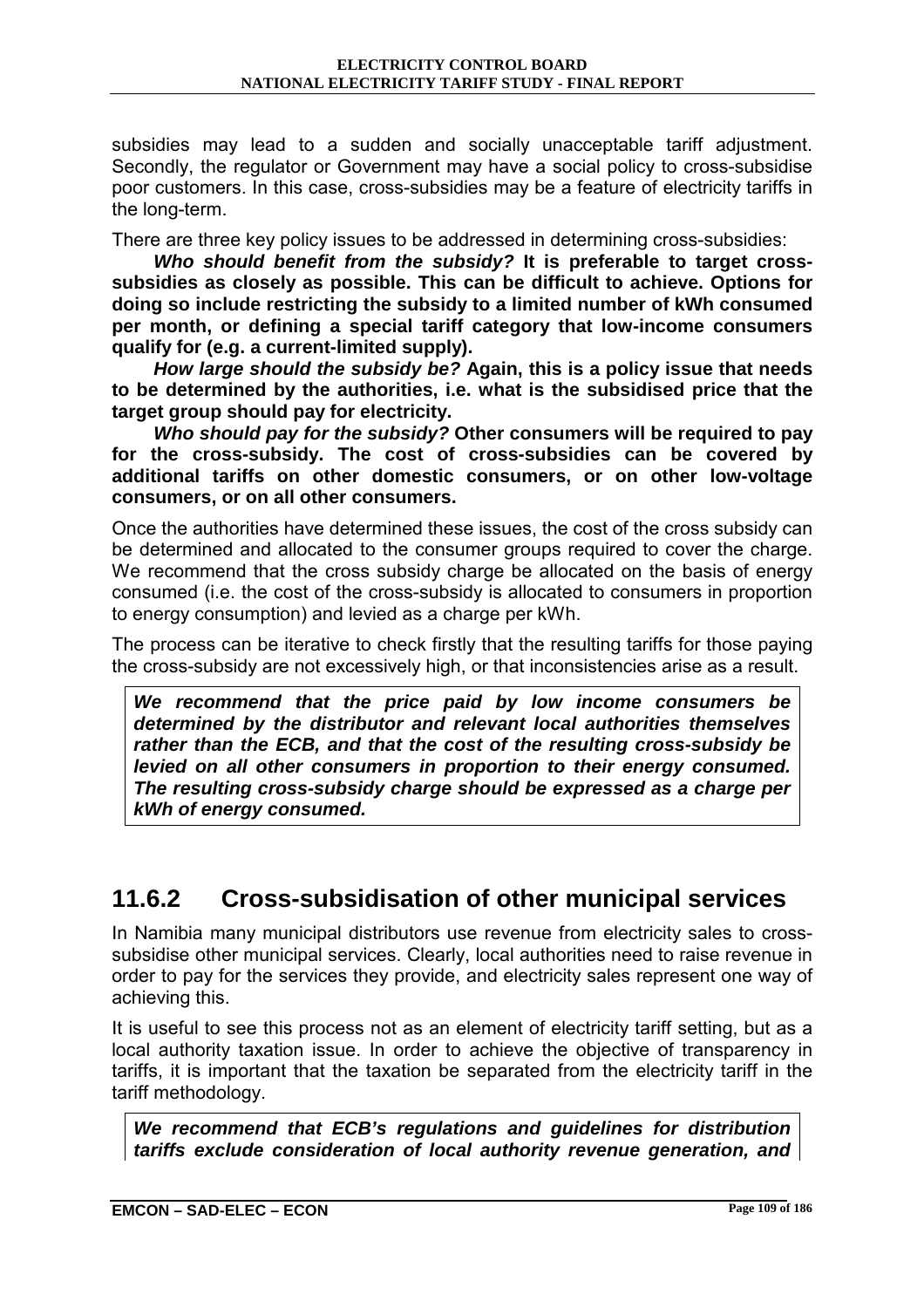*that such revenue be generated via a separate tax on electricity tariffs that is regulated by the Minister of Finance.* 

*To preserve the price signals associated with maximum demand charges, it is recommended that the local authority tax be levied on energy consumed rather than maximum demand.*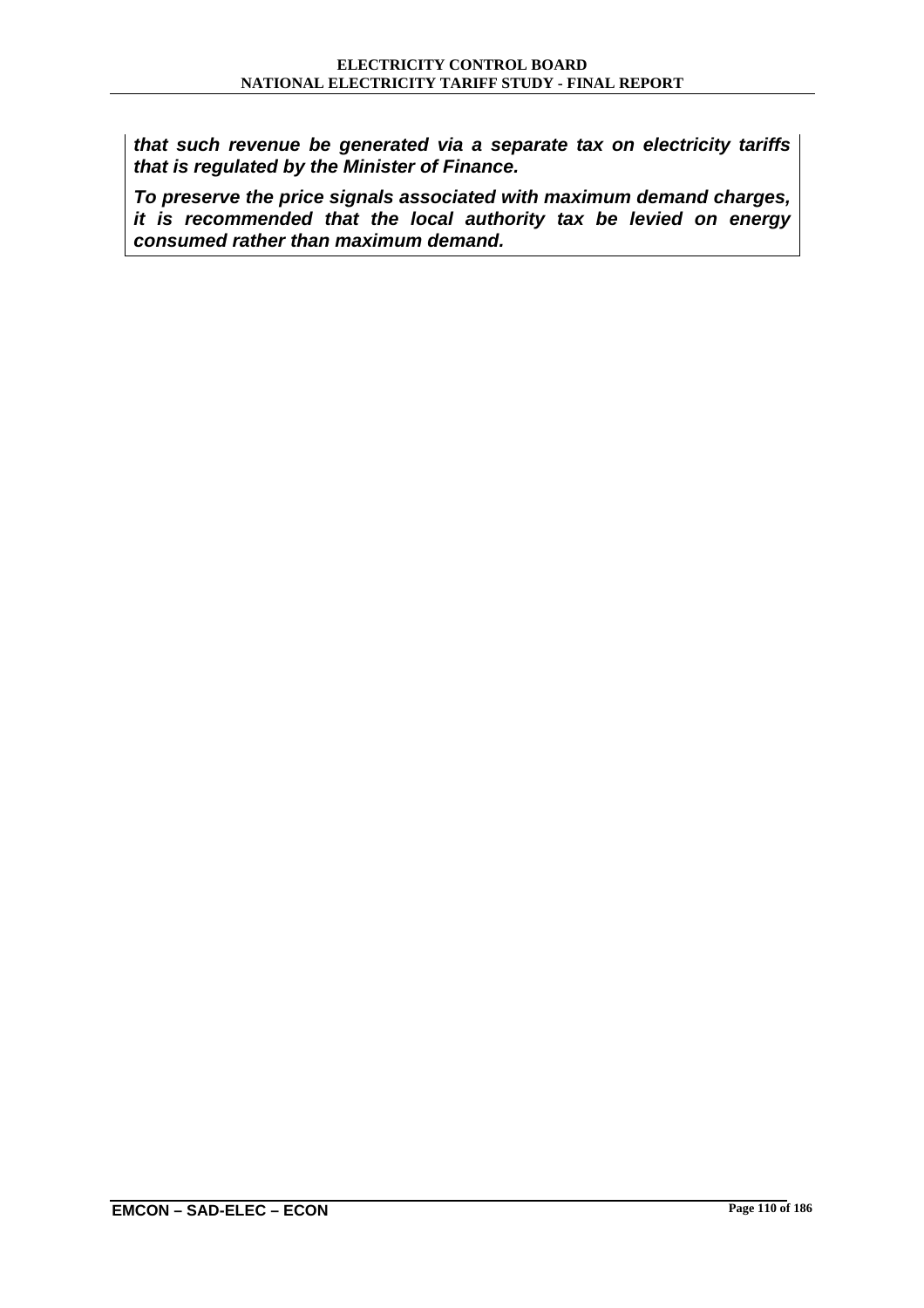# **12 Distribution Tariff Methodology**

### 12.1 Overview

This chapter of the Report presents the recommended approach in a single methodology that can be implemented by Namibian distributors. The method is illustrated through an excel spreadsheet that is provided as part of this project, and illustrated in the examples presented in the final chapter.

The design of tariffs should ensure that price signals reflect underlying costs and should also provide greater transparency  $-$  unbundling of charges and any subsidy surcharges. We should remember that distribution costs are primarily associated with meeting peak demand, which means that the distribution charges should reflect the cost of network capacity and set tariffs on the basis of use of system peak capacity. There are other costs that are a function of energy supplied and these elements of distribution charges should also reflect those costs and price them accordingly.

In order to ensure the correct pricing signals a three-part tariff (fixed-, capacity- and energy-charges) plus subsidy surcharge (added to the energy tariff) is the preferred model. Two-part tariffs (fixed-, and energy-charges) can be used for low voltage small electricity consumers who are unable to respond to capacity price signals. It is also possible to use only energy charges for domestic meters on prepayment systems where there are practical problems in implementing fixed monthly charges. For the medium and high voltage large users a three-part tariff is required.

The recommended tariff methodology is implemented through the following steps:

#### **Step 1: Determine cost structure and revenue requirement**

The annual revenue requirement for distributors should be structured in the following cost categories:

**Bulk purchase costs. Asset related costs. Working capital. Operating and maintenance costs. Customer service costs.**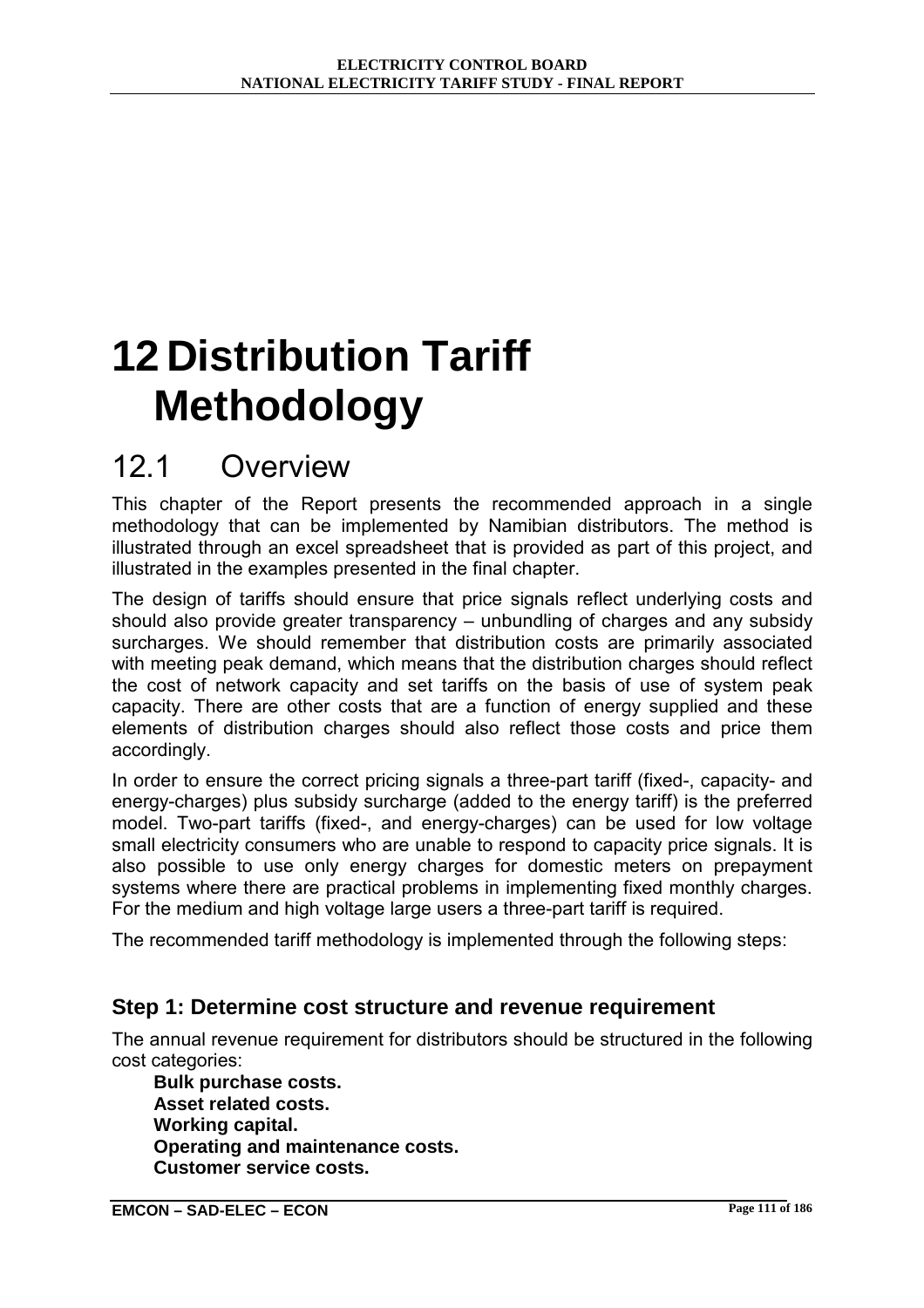#### **Overhead costs. Bad debts.**

In addition, adjustments to the revenue requirement should be made to reflect: **Revenue from other charges.** 

**Reconciliation adjustment.** 

### **Step 2: Allocate the costs to customer categories**

Customer categories are a function of customer class (e.g. domestic, commercial etc) and voltage at which supply is taken. Cost allocation may be done on the basis of:

#### **Contribution to peak demand on the network Energy consumed Customer numbers (or weighted customer numbers) Arrears**

The choice of allocation method should be linked to the cost driver for each category, and where there is no obvious cost driver, costs should be allocated on the basis of energy consumed or customer numbers.

### **Step 3: Determine the tariffs**

Once the costs in each category have been allocated to customer categories, they can be structured as tariffs. We deal with three types of charges:

#### **Fixed monthly fees Energy charges Maximum demand charges**

In general, the choice of fee type should be linked to the choice of cost allocation method, e.g. if costs are allocated on the basis of energy consumed, then the fee should be expressed as a charge per kWh consumed. There will, however, be restrictions arising from meter technology, e.g. small consumers not having maximum demand meters.

#### **Step 4: Account for cross-subsidies**

One tariff category may be designated as cross subsidised. In this case, the tariff for this category is best expressed as a c/kWh charge with the charge set by the authority determining the cross-subsidy (either the local authority or the ECB).

The lost revenue as a result of this policy should be calculated and allocated to other customer categories on the basis of energy consumed, and expressed as an energy tariff.

Details on each of these four steps are provided in Appendix G.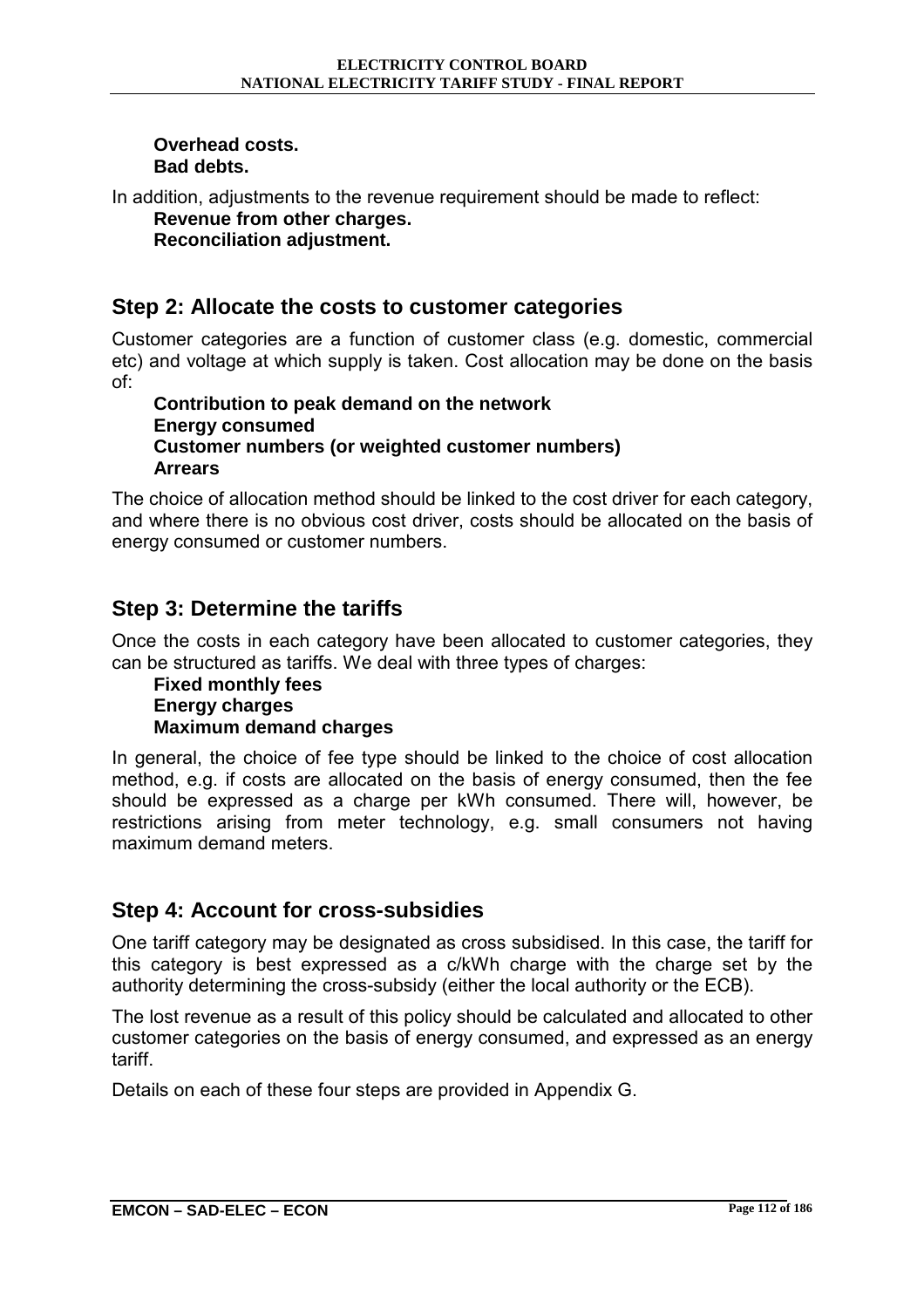# **13 Proposed Tariff Structures for Retail Supply**

## 13.1 Introduction

A tariff structure is the allocation of costs to different tariff categories, and the expression of fees as fixed and/or marginal charges.

In a mature electricity supply industry, the regulator can leave the choice of tariff structures to the discretion of the regulated distributors. In Namibia however, the limited human resources and pricing experience in distribution companies, coupled to the desire for more consistency in distribution pricing, suggests that some nonmandatory tariff structure guidelines should be made available by the ECB. These guidelines are intended to assist the distribution companies, while assuring that the structure of tariffs remains largely cost reflective, i.e. that costs are allocated to customer groups and expressed as charges based on the underlying cost drivers.

The most important aspects of tariff structures are:

**Tariff differentiation among customer groups, with possible variation by location, voltage level and load profile,** 

**Tariff differentiation between fixed and variable charges,** 

**The nature of the variable charges, i.e. energy related, or power related.** 

# 13.2 Differentiation among customer groups

Once costs have been determined they need to be allocated to consumer categories. The particular choice and variation of consumer categories is important in ensuring that correct cost signals are sent to industry and that any crosssubsidisation is kept to a minimum.

There are three criteria for the determination of customer categories:

*The voltage level* **at which supply is taken, since losses and infrastructure costs are linked to the configuration of physical assets,** 

*The load profile,* **i.e. are customers from the base-load or peaking consumers category,** 

*Meter limitations,* **i.e. what meters are already in operation. Meters may indeed limit the form of charges that may be employed: for example energy**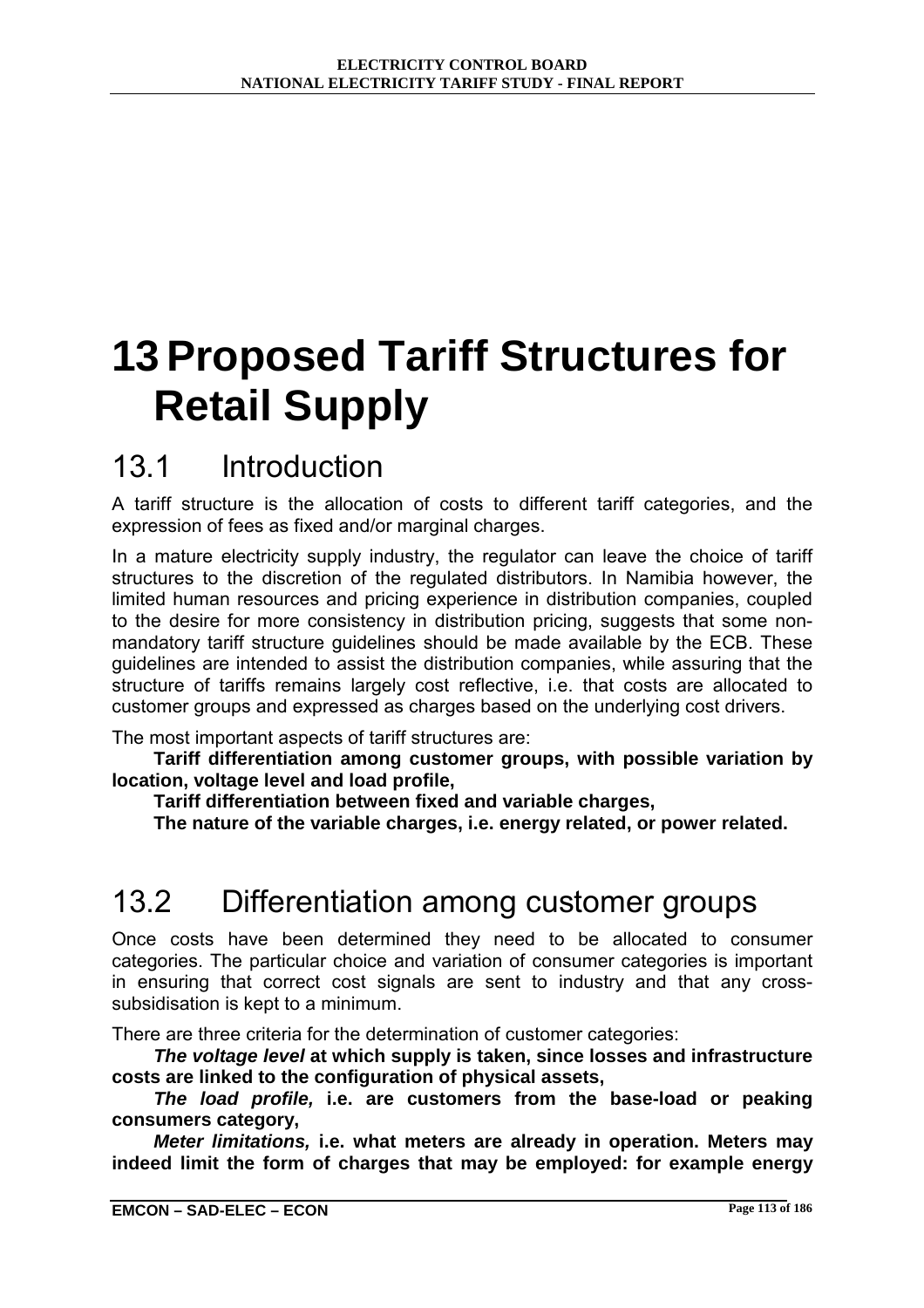**meters do not measure maximum demand, or existing prepayment meters which only allow an energy charge. Both impose a limit on the choice of charge differentiation.** 

Customers should be categorised into similar load profile groups, for example

- domestic,
- business and light industry, and
- large power users.

Each customer category in turn may take supply from a different voltage level, so that customers taking supply at a higher voltage level need only pay for costs associated with these voltage assets. On the other hand, customers at the lower voltage level should pay tariffs that reflect both high and low voltage assets. Table 13.1 summarises the guideline proposal:

| Table 13.1 Guideline tariff structure proposal |  |
|------------------------------------------------|--|
|------------------------------------------------|--|

| <b>DOMESTIC</b>                                  |                                                       |                                      | <b>BUSINESS &amp; LIGHT</b><br><b>INDUSTRY</b> | <b>LARGE POWER</b><br><b>USERS</b>         |                               |
|--------------------------------------------------|-------------------------------------------------------|--------------------------------------|------------------------------------------------|--------------------------------------------|-------------------------------|
| Credit<br>metered<br>single<br>or<br>three phase | Pre-paid<br>metered<br>single<br>or<br>three<br>phase | Credit<br>metered<br>single phase    | Credit<br>metered<br>three phase               | Without<br>demand<br>meters                | Demand<br>metered             |
|                                                  |                                                       |                                      |                                                |                                            |                               |
| Basic/service<br>charge<br>[N\$/amp]             | None                                                  | Basic/service<br>charge<br>[N\$/amp] | Basic/service<br>charge<br>[N\$/amp]           | Demand<br>charge<br>(ordered)<br>[N\$/kVA] | Demand<br>charge<br>[N\$/kVA] |
| Unit charge<br>[N\$/kWh]                         | Unit<br>charge<br>[N\$/kWh]                           | Unit charge<br>[N\$/kWh]             | Unit charge<br>[N\$/kWh]                       | Unit<br>charge<br>[N\$/kWh]                | Unit<br>charge<br>[N\$/kWh]   |

The above customer categorisation is also summarised in Table 13.2: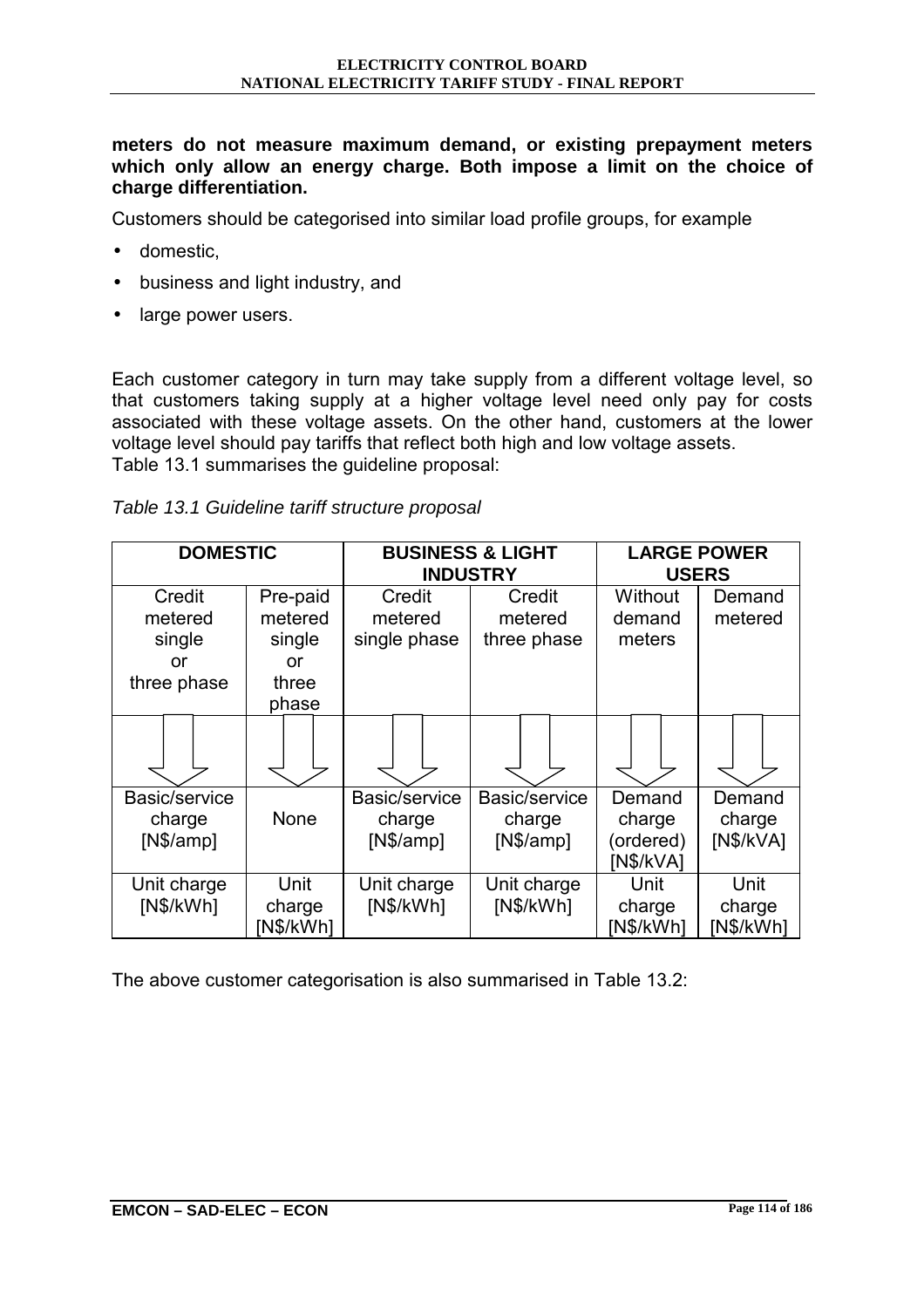| <b>CATEGORY</b> | <b>METER</b>     | 220/400 V | 1000/3000 V | <b>11 kV</b> |
|-----------------|------------------|-----------|-------------|--------------|
| 20A limit       | Any              | X         |             |              |
| Low voltage     | Prepayment       | X         |             |              |
| single phase    | Credit meter     | X         |             |              |
| Low voltage     | Prepayment       | X         |             |              |
| three phase     | Credit meter     | X         |             |              |
| Business /      | Credit meter     | X         | X           |              |
| Industrial      | Max dem<br>meter | X         | X           |              |
| <b>LPU</b>      | Max dem          |           | X           | X            |
|                 | meter            |           | Χ           | X            |
|                 | Credit meter     |           |             |              |

*Table 13.2 Categorisation of customers* 

## 13.3 Proposed sundry tariffs and levies

Electricity distributors typically charge a range of fees in addition to standard tariffs. These include charges for meter testing, connection and reconnections fees and others. With the possible exception of connection fees, sundry tariffs typically represent a small portion of the overall revenue of a distributor only. Nevertheless, it is important to ensure that the distributor does not double-charge for services through sundry tariffs and levies.

If revenue from connection fees is nominal in relation to the overall revenue requirement, connection fees can be treated as described further below. However, if revenue from connection fees represents a significant portion of annual capital invested, then the ECB should deduct this revenue from the asset base used to calculate the return requirement. This is because the customer rather than the distributor has financed the portion of the assets paid for by the customer, and hence the distributor should not earn a return on this investment.

Unless distributors charge unreasonable fees for other services, the ECB need not regulate them. It is therefore recommended that the determination of sundry fees should be the discretion of the distributor. It should however be noted that the ECB should require the distributors to report on revenue from other charges per customer category, ensuring that this revenue is deducted from the revenue requirement when standard tariffs are calculated.

Table 13.3 lists the proposed sundry charges and levies: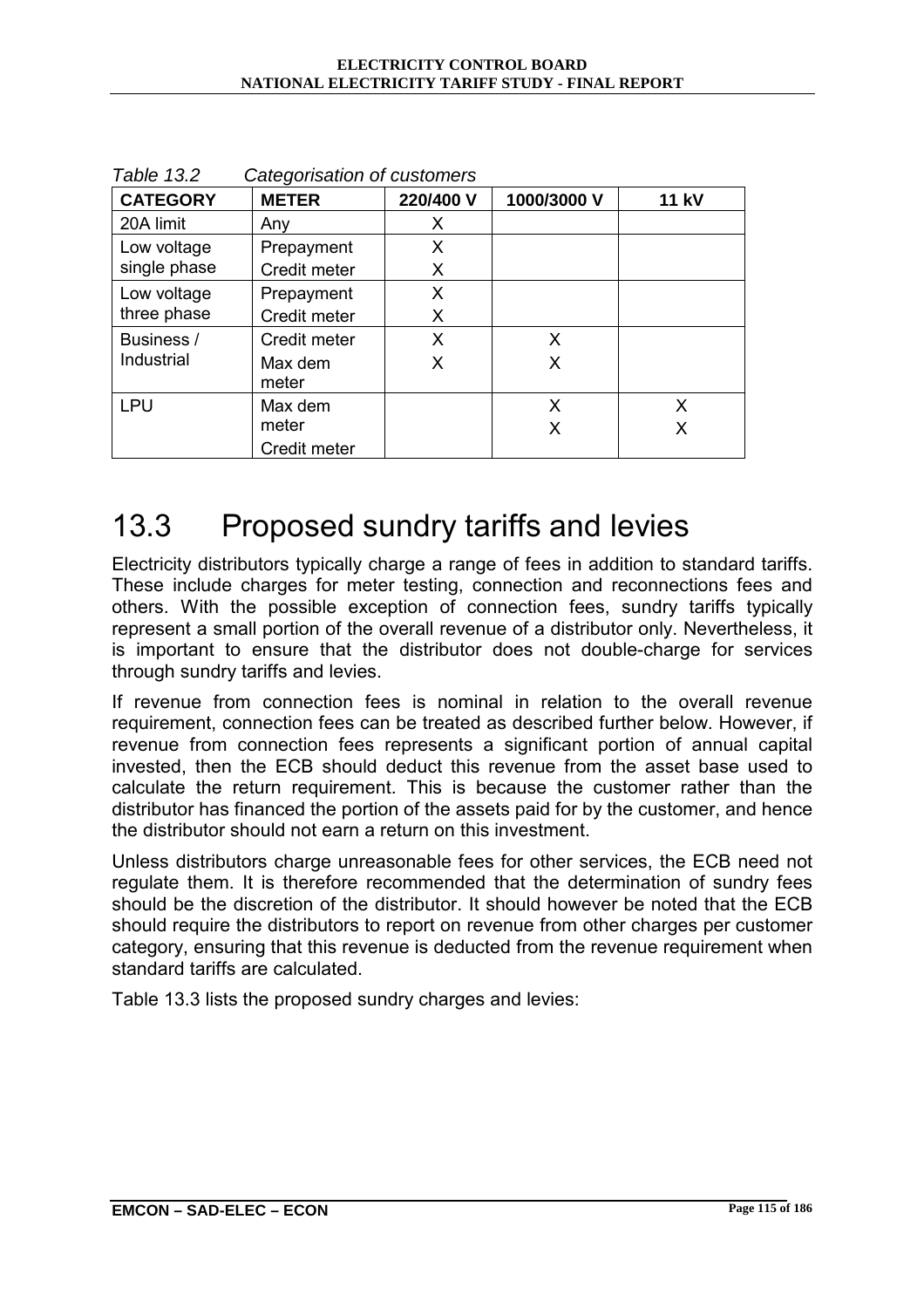| Connection,<br><b>Disconnection</b><br>&<br><b>Reconnection</b><br>charges                                                                                                                                      | <b>Location &amp;</b><br><b>Rectification</b><br>of Faults   | <b>Testing</b><br>of Meter<br>& Circuit<br><b>Breaker</b>    | <b>Special Fees</b>                                                                                                                                                                                        | <b>Deposits</b>                                                                                                                                                                                                                                                                                                                                                                                                       |
|-----------------------------------------------------------------------------------------------------------------------------------------------------------------------------------------------------------------|--------------------------------------------------------------|--------------------------------------------------------------|------------------------------------------------------------------------------------------------------------------------------------------------------------------------------------------------------------|-----------------------------------------------------------------------------------------------------------------------------------------------------------------------------------------------------------------------------------------------------------------------------------------------------------------------------------------------------------------------------------------------------------------------|
| • Connection<br>IN\$<br><b>Disconnection</b><br>[N\$]<br>Temporary<br>disconnection<br>IN\$<br>Reconnection<br>[N\$]<br>Reconnection<br>after non-<br>payment [N\$]<br>Cable<br>$\bullet$<br>connection<br>IN\$ | • Office<br>hours [N\$]<br>After hours<br>$\bullet$<br>[N\$] | • Meters<br>IN\$<br>Circuit<br>$\bullet$<br>breaker<br>[N\$] | • Fixed levy:<br>basic un-built<br>erven [N\$]<br>• Late fees<br>[interest per<br>month in %],<br>or a flat-rate<br>in [N\$]<br>Replacement<br>of kWh<br>meters with<br>electricity<br>dispensers<br>[N\$] | • Domestic/business<br>single phase [N\$]<br>• All other<br>consumers - single<br>phase [N\$]<br>• Consumers - three<br>phase up to 60<br>amp [N\$]<br>• Consumers - three<br>phase above 60<br>amp [N\$]<br>• Business / trading<br>site single phase<br>IN\$<br>• Business / trading<br>site three phase<br>up to 60 amp per<br>phase [N\$]<br>• LPU / Business /<br>trading site above<br>60 amp per phase<br>IN\$ |

Table 13.3 proposed sundry charges and levies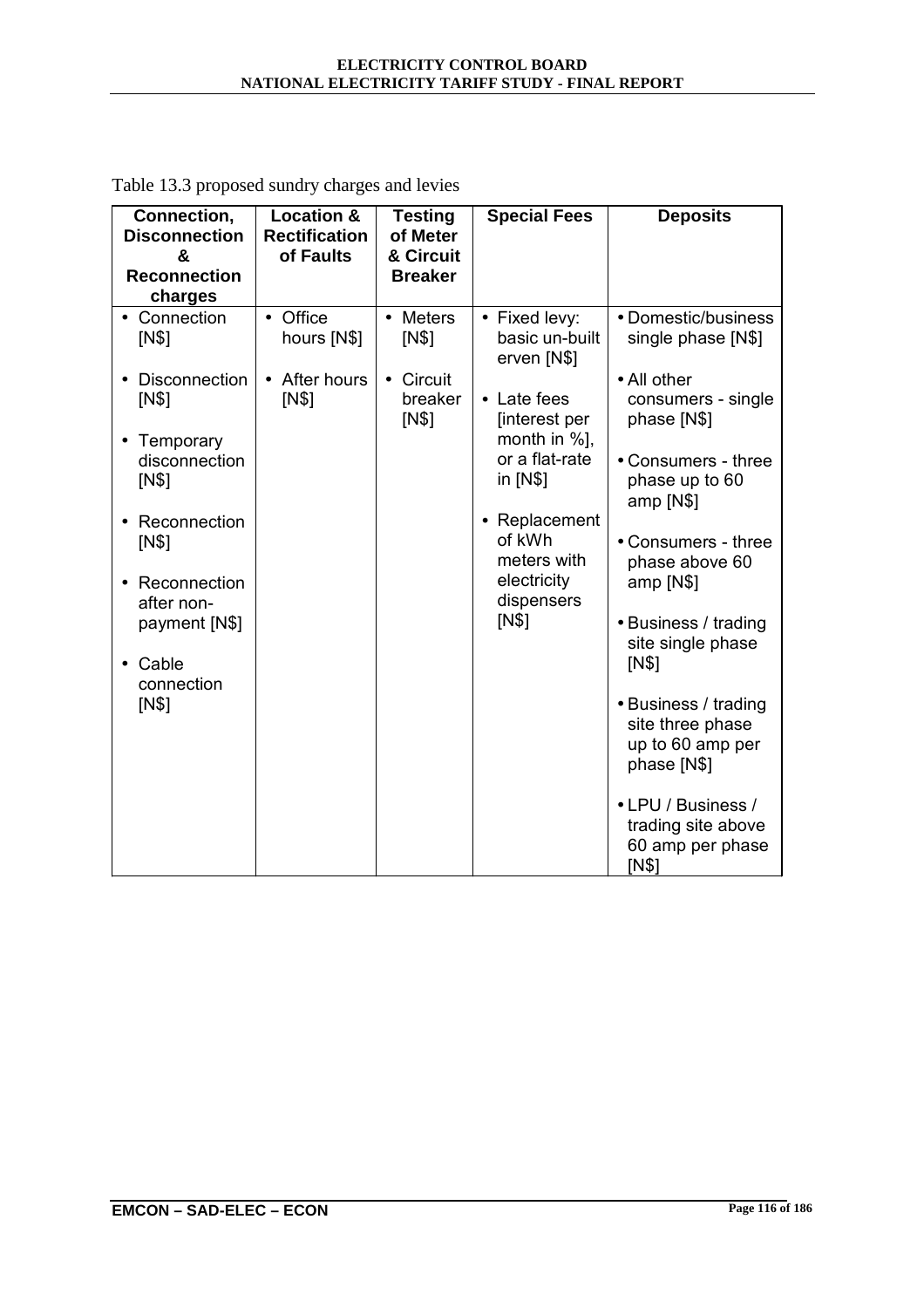# **Section C: Cost of Supply Analysis - Selected Distributors**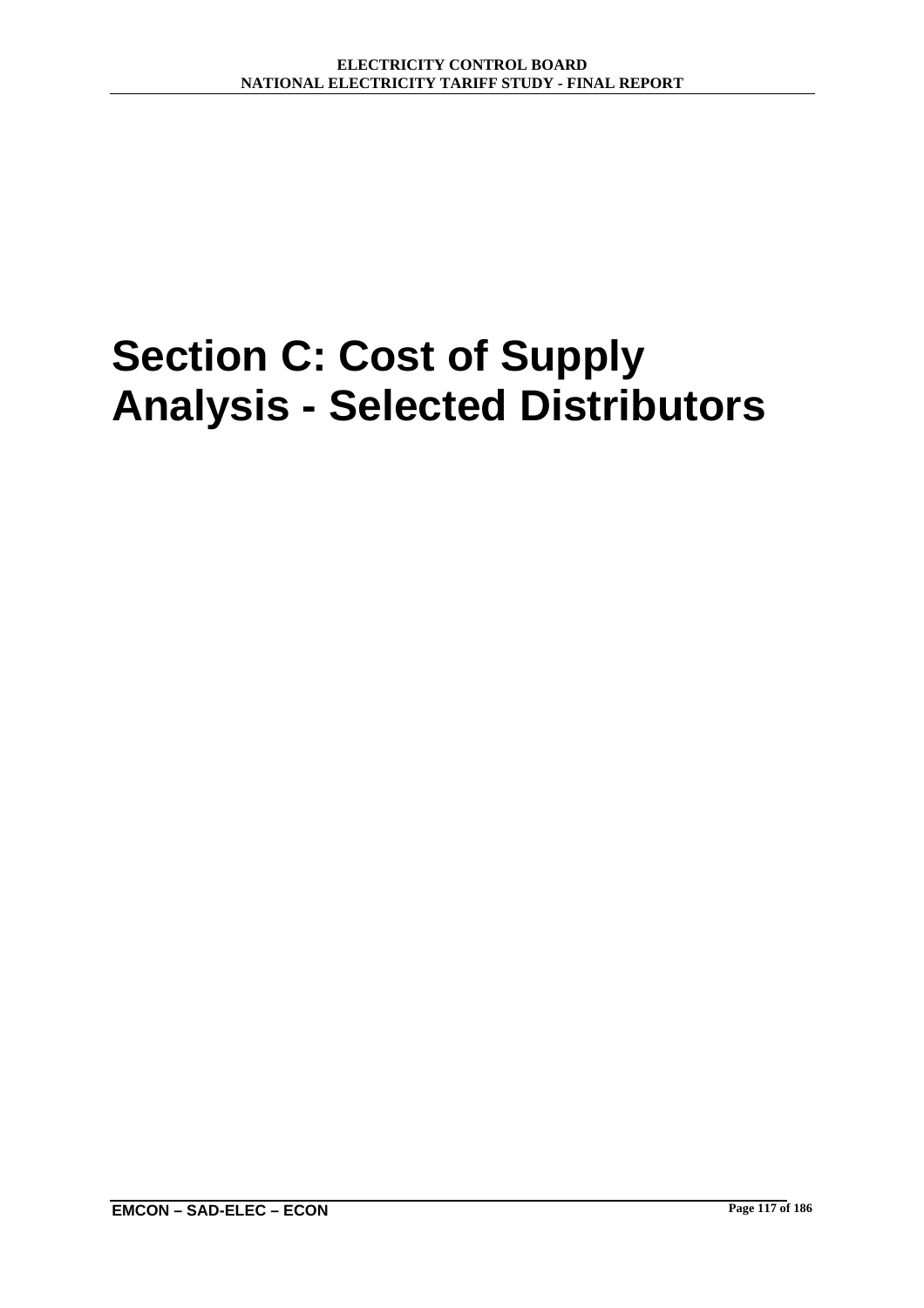# **14 Distribution Tariff Analysis: Tariff Structures**

### 14.1 Background

In reviewing tariff structures it is important to understand the fundamental design parameters that separate appropriate from inappropriate structure. The *Distribution Tariff Methodology* chapters (refer to section B) suggest that an efficient distribution tariff structure should group customers into a number of customer categories. The criteria, which are generally used to define customer categories can be summarised as follows:

- ! Geographic Region
- ! Size (kV, Phase (1 or3))
- ! Payment Method
- **B** Load factor

The motivation behind these criteria is to apportion customers, based on certain cost drivers, into a small and manageable number of customer categories. In addition to the various tariff components are then combined with the different customer categories to complete the distributors tariff structure. The assorted tariff components can be grouped into two categories fixed (does not vary with consumption) and variable (varies with consumption. There is also a specific frequency of payment attached to each of the components as well (yearly, monthly, incident based or once off).

The cost-of-supply analysis tools used in this section can be found on the CD-ROM attached to this Report.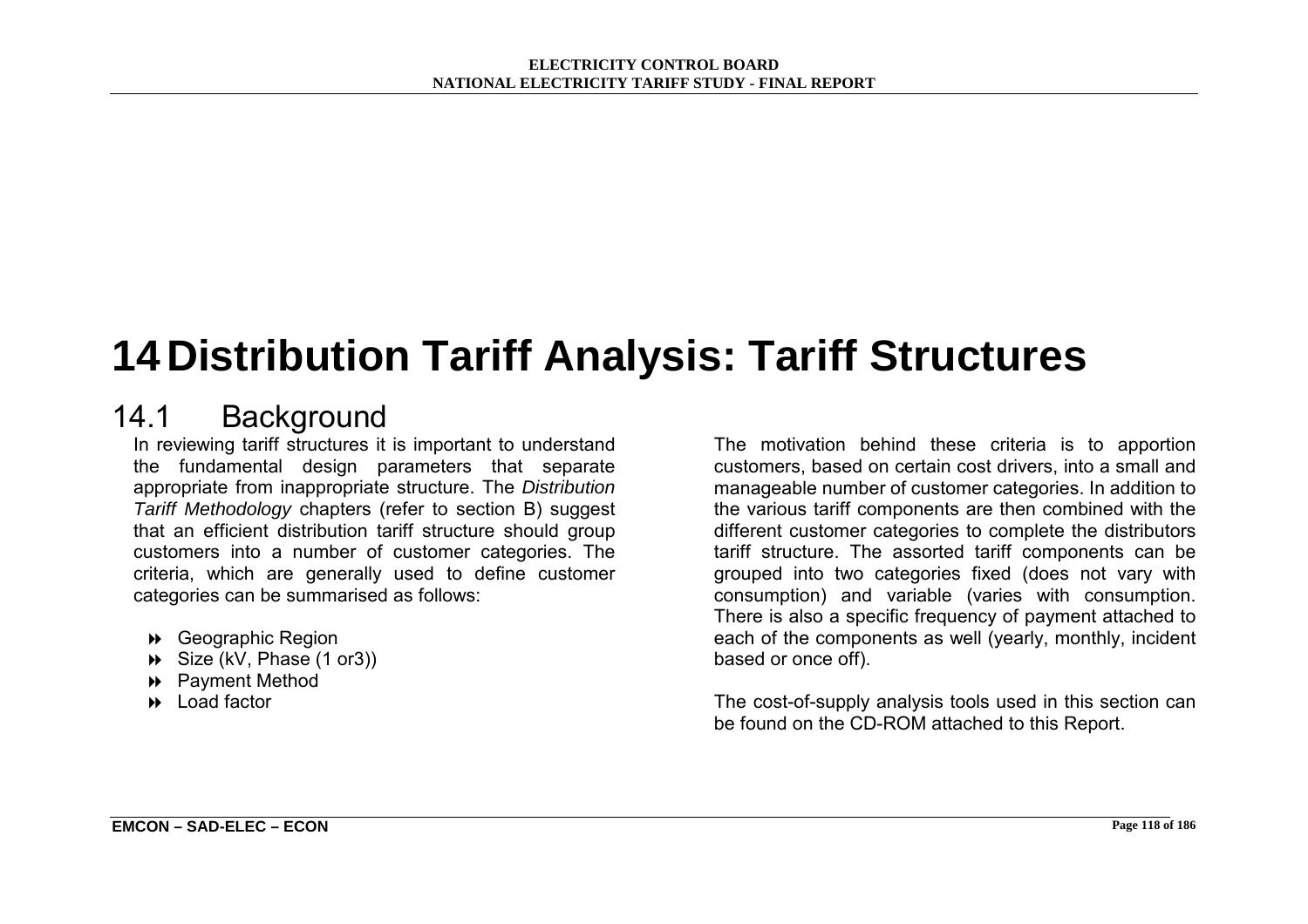# 14.2 Proposal

The design components and criteria of customer categories for each of the distributors are compared in the table below:

| <b>Criteria</b>          | <b>NamPower</b>                                                                                                             | <b>Northern Electricity</b>                                        | <b>Walvis Bay A</b>                                                                                                                                                                                                                            |
|--------------------------|-----------------------------------------------------------------------------------------------------------------------------|--------------------------------------------------------------------|------------------------------------------------------------------------------------------------------------------------------------------------------------------------------------------------------------------------------------------------|
| <b>Geographic Region</b> | Not used<br>The tariffs to all of NamPower's<br>regions are the same (North,<br>South, Central & Erongo)                    | Not used                                                           | Not used                                                                                                                                                                                                                                       |
| <b>Size</b>              | Criteria:<br>$\bullet$ > 75 kVA<br>$\bullet \leq 75$ kVA                                                                    | Criteria:<br>• Single Phase supply<br>• 3 Phase supply             | Criteria:<br>1 Phase<br>3 Phase<br>$\bullet \leq 20$ amps<br>$\bullet \leq 400$ V<br>$\bullet$ > 20 amps<br>$*$ 25 amp<br>$*$ 40 amp<br>$*60$ amp<br>$*80$ amp<br>• 400V/11kV<br>* 55-100kVA<br>* 101-300kVA<br>* 301-1000kVA<br>$* > 1000kVA$ |
| <b>Payment method</b>    | Credit                                                                                                                      | <b>Methods:</b><br>$\bullet$ Credit<br>• Pre-payment               | Methods:<br>$\bullet$ Credit<br>• Pre-payment                                                                                                                                                                                                  |
| <b>Load Factor</b>       | Level:<br>It is not clear if and how the<br>level/degree of the load factor<br>has been<br>used<br>to<br>group<br>customers | Level<br>• High (large)<br>• Medium (business)<br>• Low (domestic) | Not used                                                                                                                                                                                                                                       |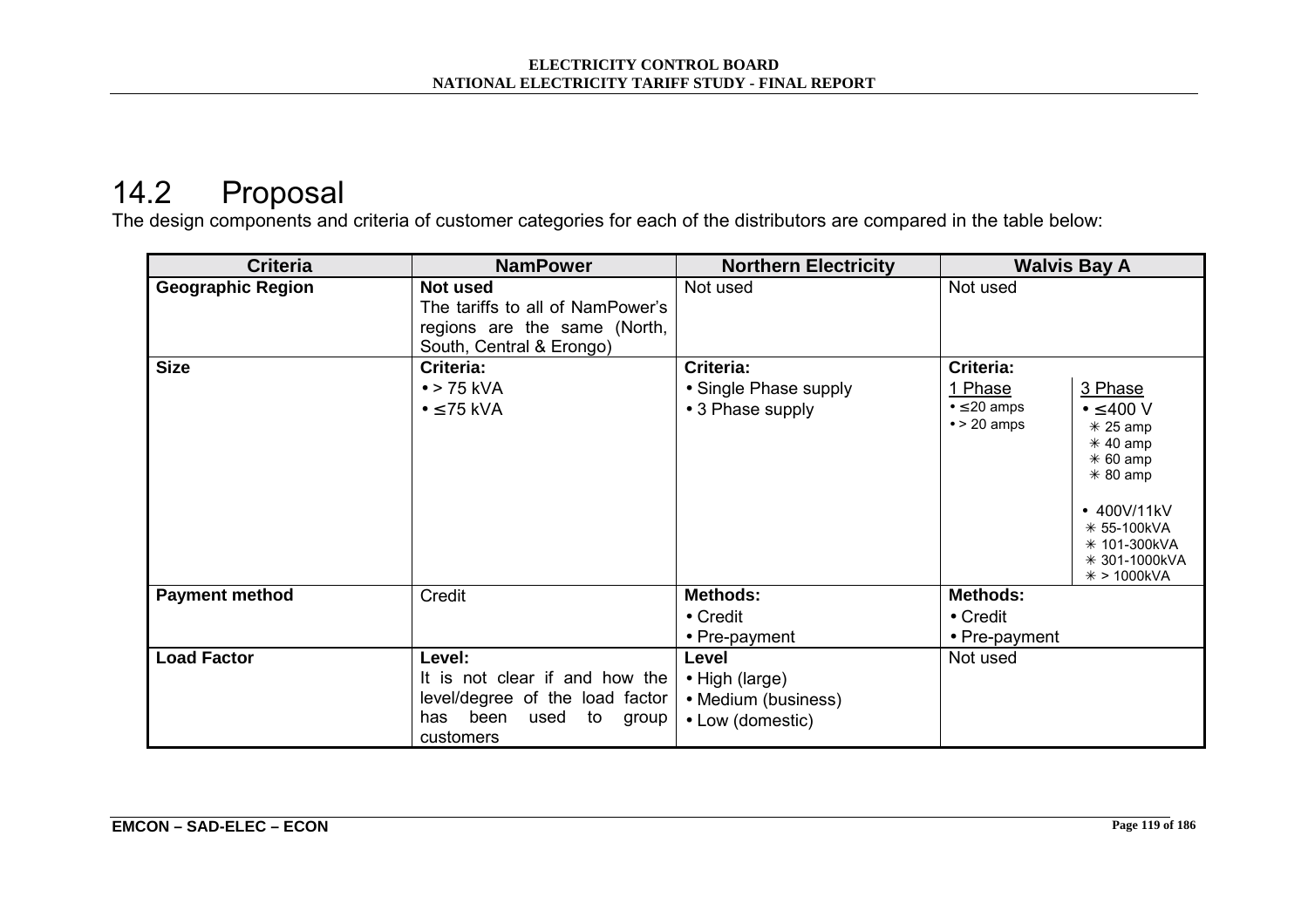#### **ELECTRICITY CONTROL BOARD NATIONAL ELECTRICITY TARIFF STUDY - FINAL REPORT**

|                                | <b>Criteria</b>                      | <b>NamPower</b>                                                                                                                            | <b>Northern Electricity</b>                                                                                                                     | <b>Walvis Bay A</b>                                                                                                                                                                                                                                                                     |
|--------------------------------|--------------------------------------|--------------------------------------------------------------------------------------------------------------------------------------------|-------------------------------------------------------------------------------------------------------------------------------------------------|-----------------------------------------------------------------------------------------------------------------------------------------------------------------------------------------------------------------------------------------------------------------------------------------|
|                                | Domestic                             |                                                                                                                                            | • Domestic<br>$ightharpoonup$ Credit<br>$ightharpoonup$ Pre-payment                                                                             | • Domestic $\leq 20$ amps<br>$\mapsto$ Credit with capacity charge<br>Credit with no capacity<br>charge<br>$ightharpoonup$ Pre-payment<br>• Domestic $> 20$ amps<br>$\mapsto$ Credit with capacity charge<br>$\mapsto$ Credit with no capacity<br>charge<br>$ightharpoonup$ Pre-payment |
| Customer categories (quantity) | Small Power User/<br><b>Business</b> | • Dist. small $(\leq 75kVA)$ (<br>• Farms main supply<br>• Plots, schools & clinics<br>• Comm. small $(\leq 75kV)$<br>• Farms add. supply) | • Business<br>$\rightarrow$ 1 phase, credit<br>1 phase, pre-payment<br>↳<br>$\rightarrow$ 3 phase, credit<br>$\rightarrow$ 3 phase, pre-payment | • Small Power User $-3$ phase $\leq$<br>400 V<br>$\rightarrow$ 25 A<br>$\rightarrow$ 40 A<br>$\rightarrow$ 60 A<br>$\rightarrow$ 80 A                                                                                                                                                   |
|                                | Large Power Users                    | • Dist. large (>75kV)<br>• Water pumping<br>• Irrigation agriculture<br>$\bullet$ Mining<br>• Comm. large (>75kV)<br>$\bullet$ Export      | Large<br>Power<br>Users<br>(>3x60amp)                                                                                                           | • Large Power User - 3 phase,<br>400V/11kV (>3x60amp)<br>$\rightarrow$ 55-100 kVA<br>$\rightarrow$ 101-300kVA<br>$\rightarrow$ 301-1000kVA<br>$\rightarrow$ >1000Kva)                                                                                                                   |
|                                | <b>Streetlights</b>                  |                                                                                                                                            | • Streetlights                                                                                                                                  | • Streetlights                                                                                                                                                                                                                                                                          |
|                                | Total number of categories           | 11                                                                                                                                         | $\overline{7}$                                                                                                                                  | 15                                                                                                                                                                                                                                                                                      |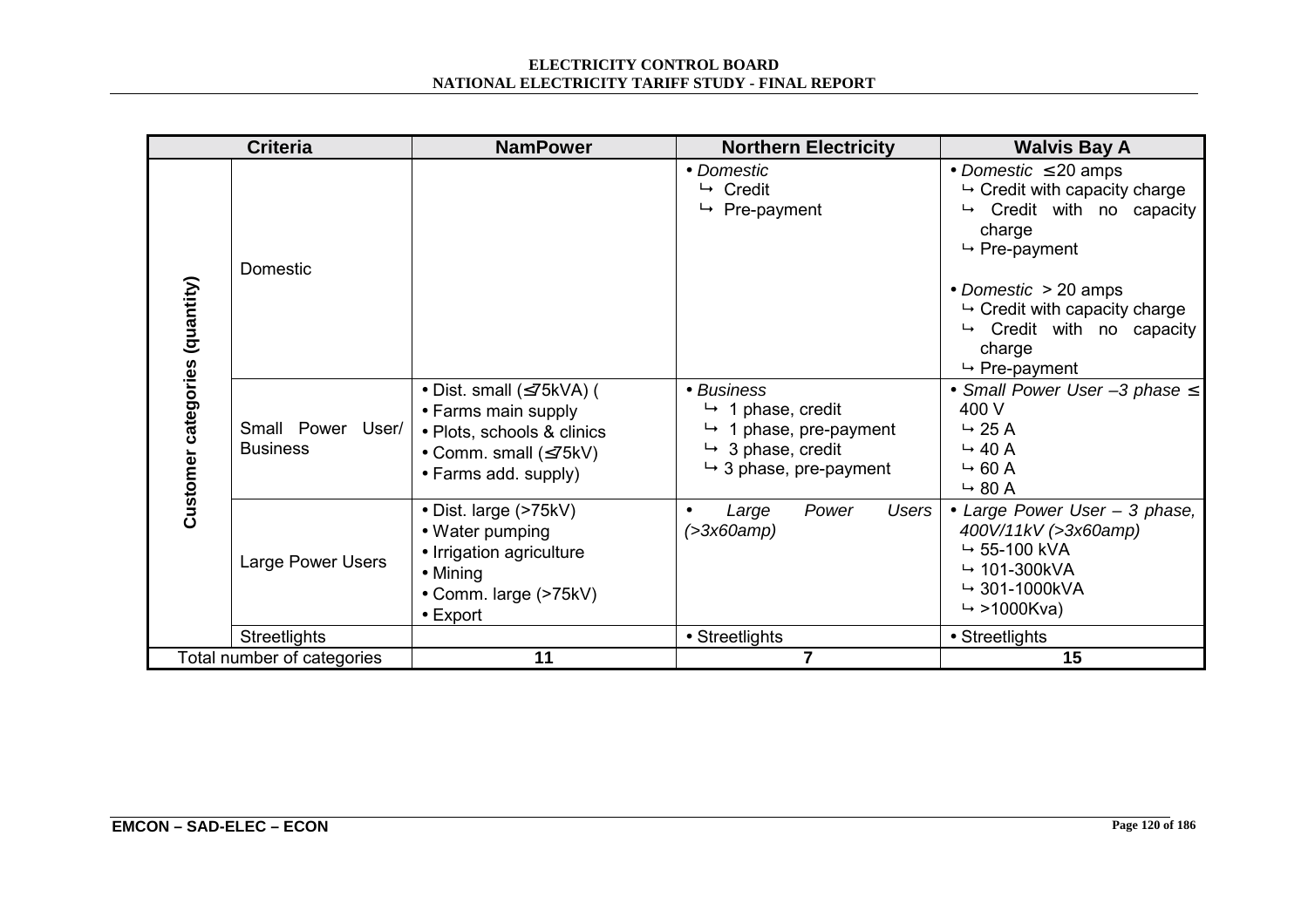### 14.3 Review

The following observations can be made with regard to the definition of customer categories.

### **14.3.1 General**

□ The first observation is that each distributor has its own unique set of customer categories grouped based on different criteria. This makes the regulation of distribution tariffs considerable more complex for the ECB. Yardstick or benchmark comparisons between distributors are also made much more challenging. This could result in customer confusion.

### **14.3.2 NamPower**

**Except for the differentiation between large and** small consumers in the commercial and the distribution customer categories, which is based on a cut-off of 75kVA, it is not clear what other technical criteria NamPower has used to define its customer categories. Rather it would appear as if customers have been categorised based on the type of

- □ None of the distributors differentiate tariffs based on geographic regions.
- □ The number (1 or 3) of phases, amps and KVA are preferred technical parameters that are used to define customer categories rather than voltage.

consumer (e.g. irrigation agriculture). As explained in the distribution tariff methodology chapter*,* this method of defining customer categories can lead to bias and a high level of cross-subsidisation.

□ NamPower has eleven (11) customer categories, which is a high number given that NamPower has no domestic tariffs.

### **14.3.3 Northern Electricity**

□ Northern only has eight (8) customer categories, the fewest of all three distributors.

! The customer category definitions are uncomplicated.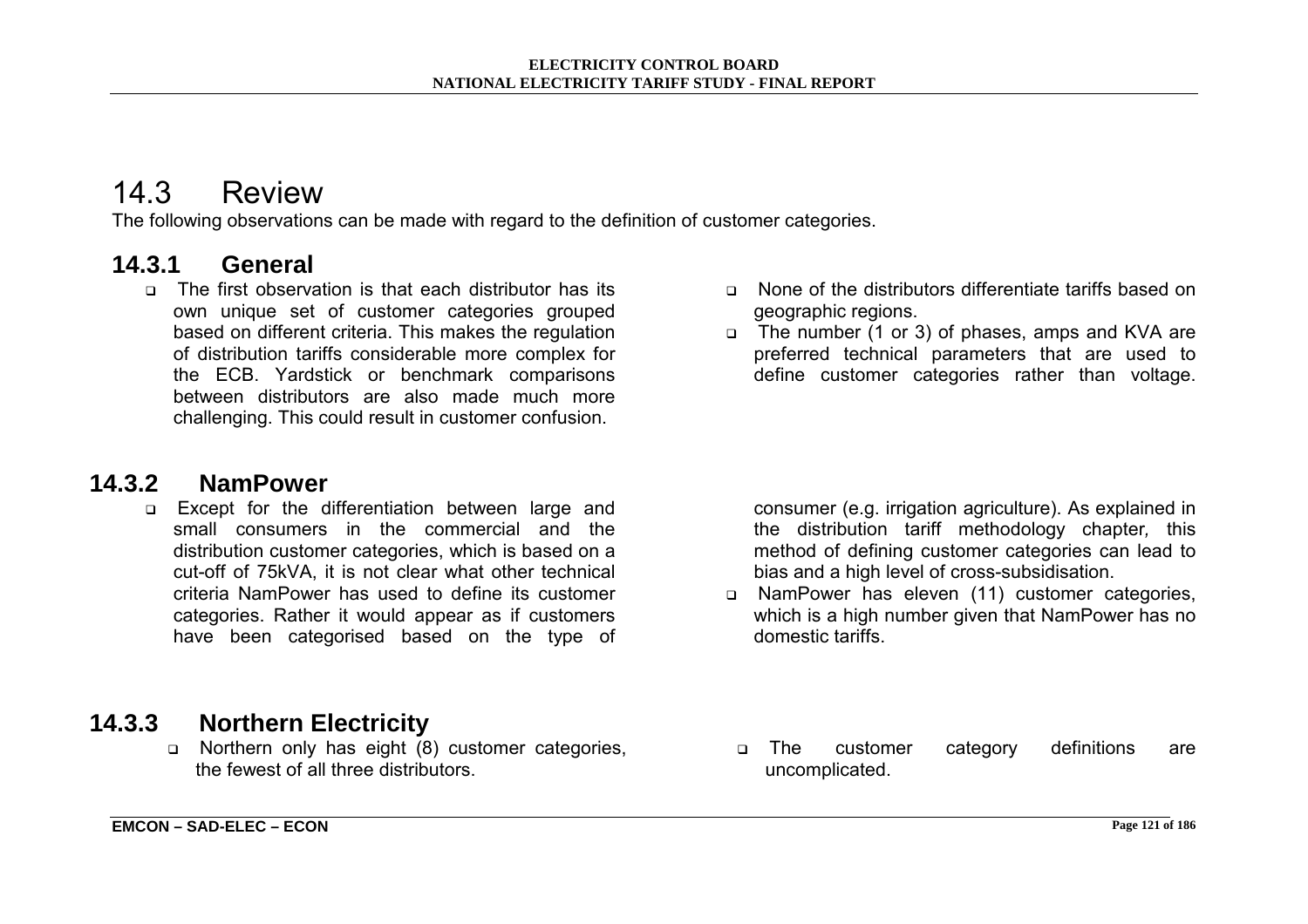□ Northern's customer categories are generally in line with our recommended customer category definitions.

## **14.3.4 Walvis Bay**

- □ Walvis has fifteen (15) customer categories.
- □ Walvis makes extensive use of circuit breaker size (amps) and maximum demand (KVA) to differentiate between customer categories.

## 14.4 Recommendations

- o The ECB should consider promoting greater standardisation of customer categories to reduce administration costs and promote more efficient regulation.
- ! NamPower should consider defining customer categories that are based on more cost reflective

o Northern is considering the implementation of a TOU tariff without a demand charge to some of the large power users.

methods. This will prevent/reduce tariff bias and will potentially be fairer.

! Walvis could consider a N\$/installed amp charge rather than a capacity charge for each circuit breaker size to reduce the number of customer categories and the costs.

The following table reflects what, in our opinion, could be seen as an efficient generic tariff structure for Namibia: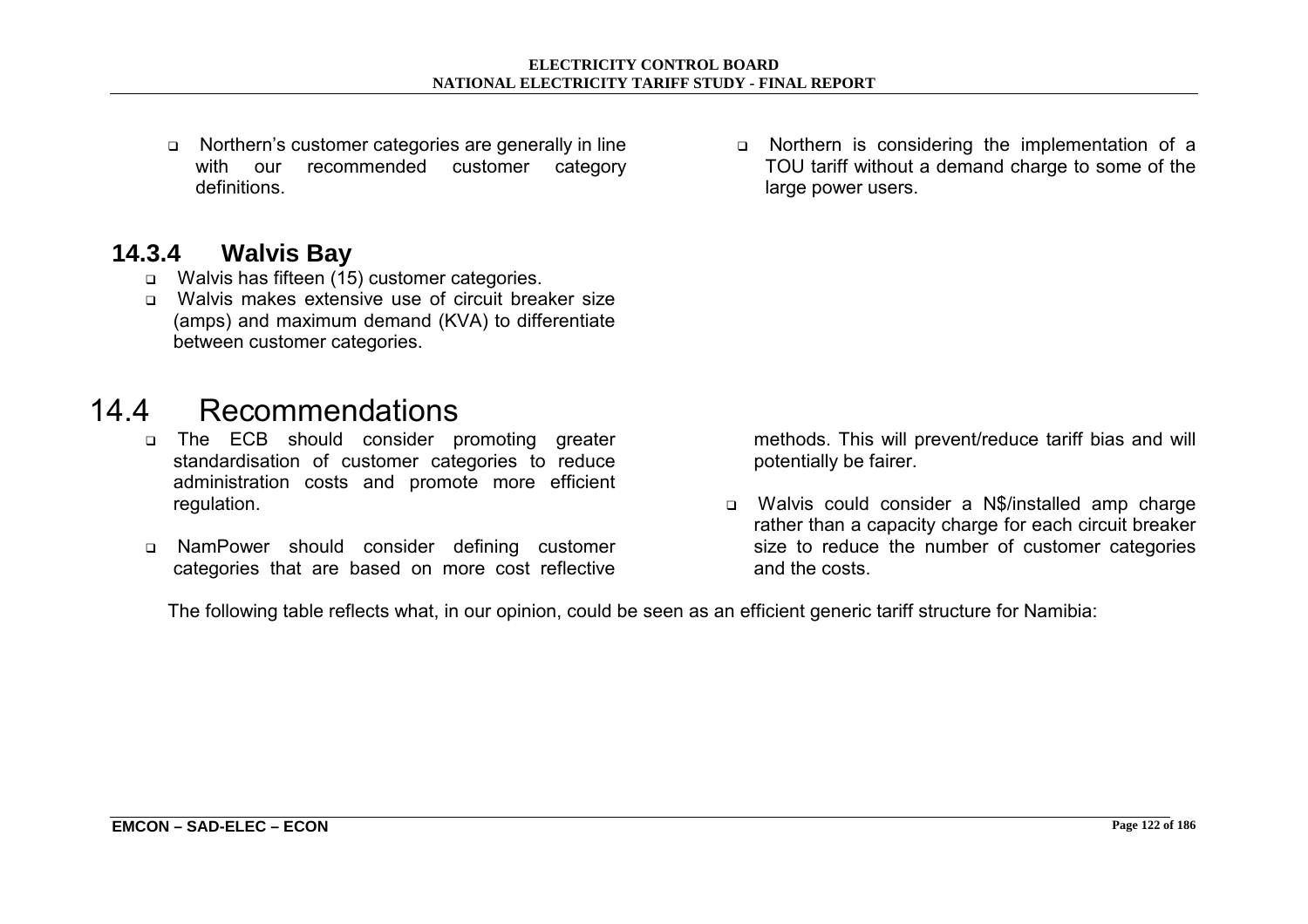#### • **Domestic - single phase conventional credit meter**

- o Basic/service charge [N\$/amp]
- o Unit charge [N\$ per kWh]
- **Domestic pre-paid meter single and three phase** 
	- $\circ$  Unit charge [N\$ per kWh]

#### • **Business and Light Industry – single phase**

- o Basic/service charge [N\$/amp]
- o Unit charge [N\$ per kWh]

#### • **Business and Light Industry – three phase**

- o Basic/service charge [N\$/amp]
- o Unit charge [N\$ per kWh]

#### • **Large Power Users – without demand meters**

- o Demand charge (ordered) [N\$ per kVA]
- o Unit charge [N\$ per kWh]

#### • **Large Power Users – with demand meters**

- o Demand charge [N\$ per kVA]
- $\circ$  Unit charge [N\$ per kWh]

#### • **Streetlights**

- $\circ$  per light [N\$]
- o Unit charge [per kWh]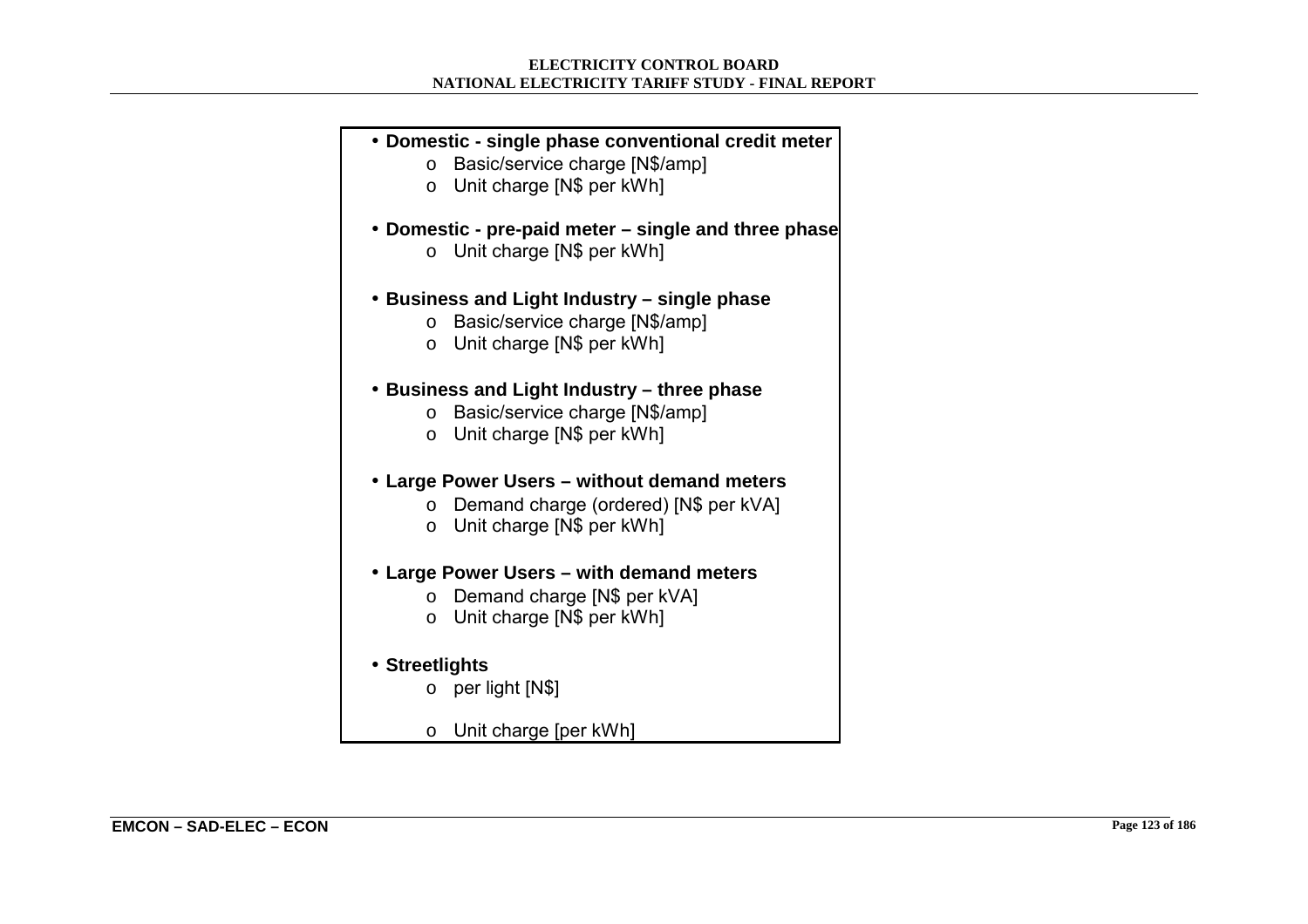# **15 Distribution Tariff Analysis: Revenue Requirement**

## 15.1 Guideline

A critical step in any tariff level calculation is to identify the relevant revenue requirement components and their sizes. The *Distribution Tariff Methodology (refer to* section B) identifies the following main categories of expenditure.

#### $\blacktriangleright$ **Energy purchases**:

This cost for purchasing of electricity from the NamPower. The rates for 2001/2002 are:

- $\rightarrow$  Max Demand = N\$52.20/kVA
- $\rightarrow$  Energy = 9.77 c/kWh
- $\rightarrow$  Basic Charge = N\$130.20/month

 $\blacktriangleright$ **Operating and maintenance costs**:

These costs include general O&M costs associated with operating the network.

#### $\blacktriangleright$ **Customer service costs**:

These costs include costs directly related to customer services, e.g. metering & billing, marketing and so on.

#### ! **Overhead costs**:

These costs include costs that are not captured into any of the other cost categories. For example the fixed monthly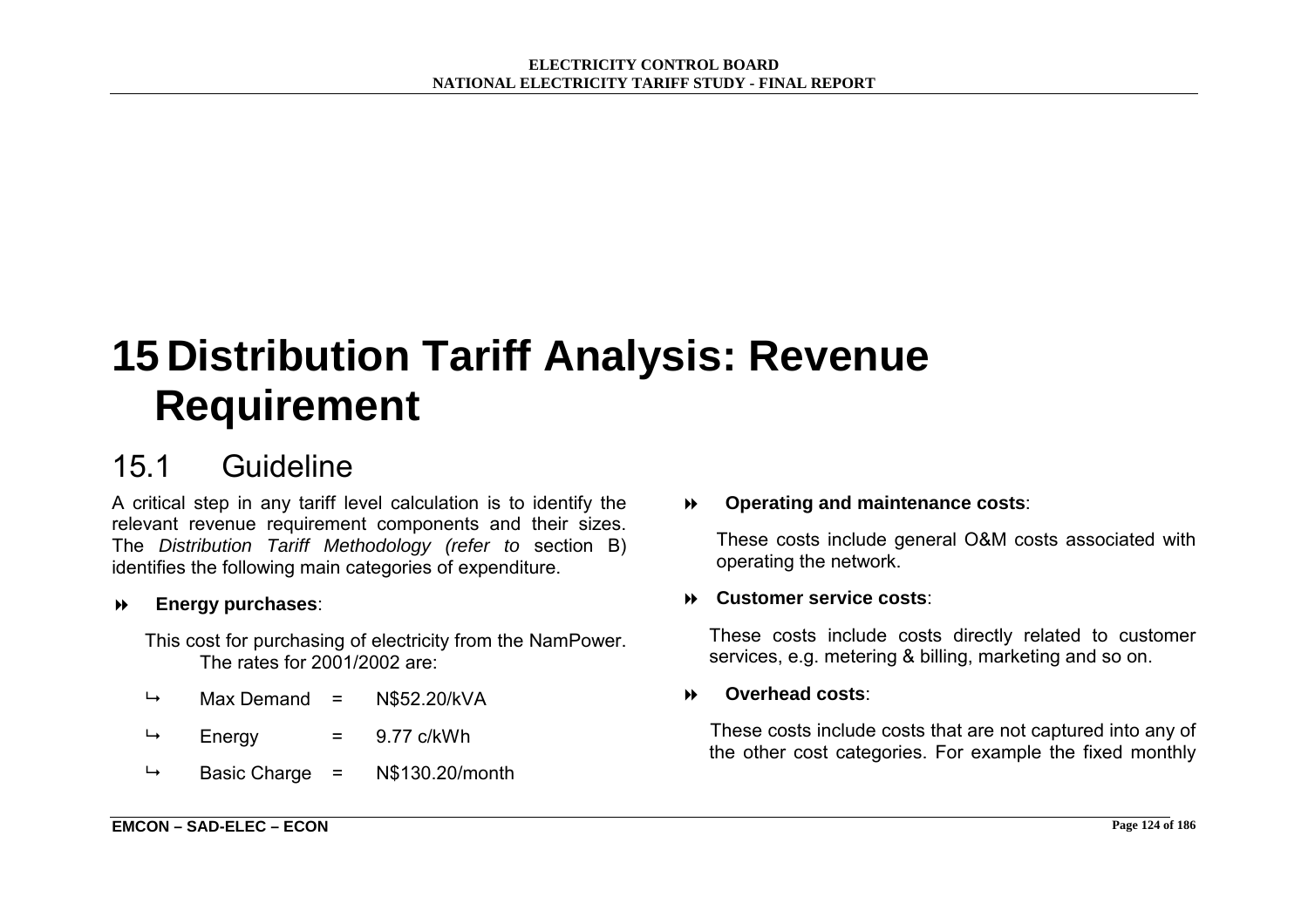charges levied by the bulk supply authority should be included in this cost category.

#### ! **Asset related costs:**

These costs include depreciation of re-valued assets, plus real return (real WACC) on re-valued assets.

#### $\blacktriangleright$ **Cost of working capital**:

These costs include the portion of the capital base not contained in asset values multiplied by the real WACC.

#### ! **Bad debts**:

These costs include the revenue from the previous year that was written off, and interest on this amount.

#### ! **Other charges**:

Revenue (or losses) from other charges: e.g. disconnection and reconnection charges, meter testing services and so on.

#### ! **Reconciliation adjustment**:

This component is to account for over/under recovery in the preceding year & interest on this amount (use nominal WACC).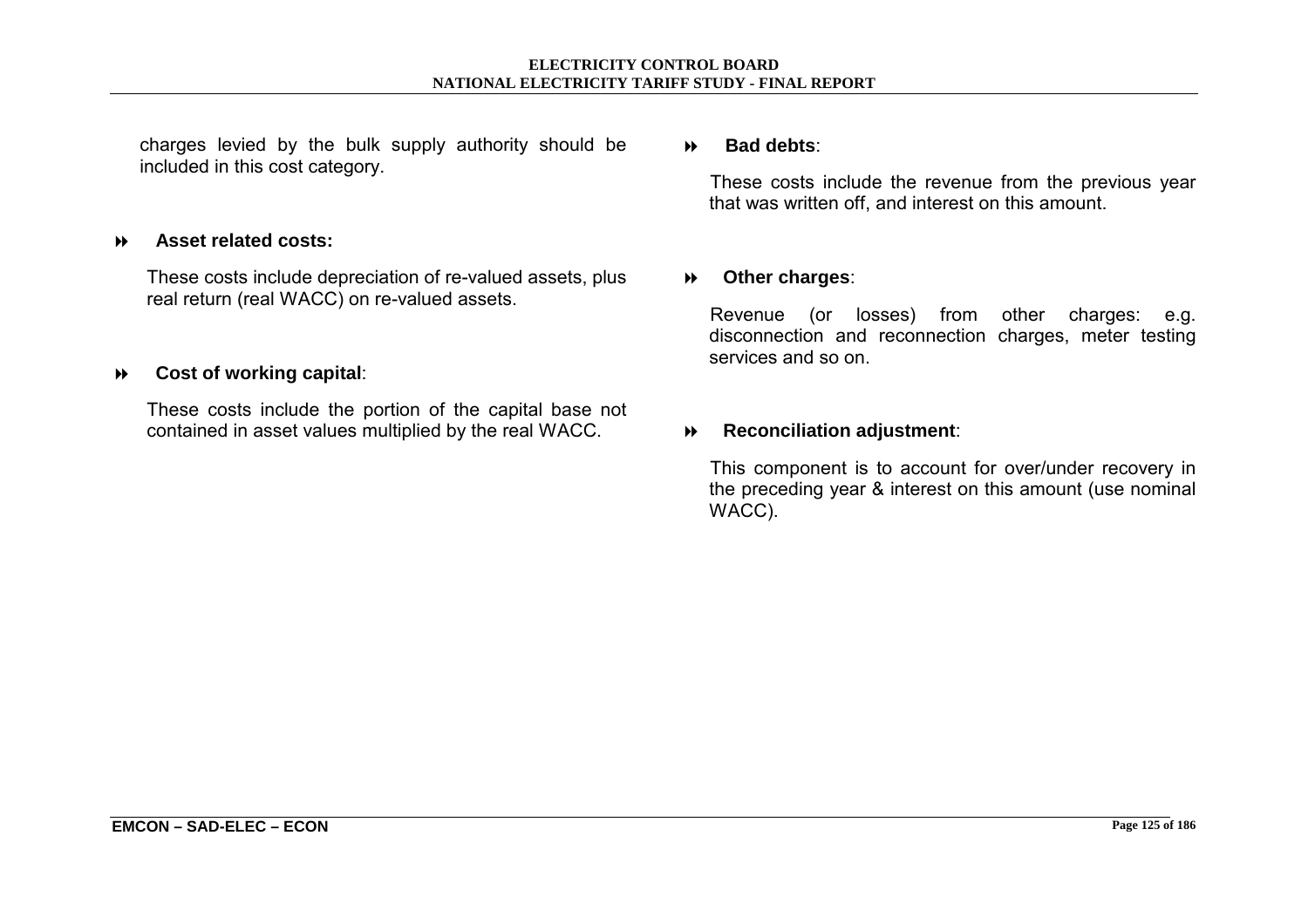# 15.2 Proposals

The following table lists the proposed revenue requirement components and values as submitted by the distributors for the period 2001/2002.

| <b>Revenue</b><br><b>Requirement</b><br><b>Components</b> |                            | NamPower <sup>29</sup>     |                                                                                | Northern Electricity <sup>30</sup> |                    | <b>Walvis Bay</b>          |                       |
|-----------------------------------------------------------|----------------------------|----------------------------|--------------------------------------------------------------------------------|------------------------------------|--------------------|----------------------------|-----------------------|
|                                                           |                            | <b>Description</b>         | <b>Value</b><br><b>Value</b><br><b>Description</b><br>(N\$ '000)<br>(N\$ '000) |                                    | <b>Description</b> | <b>Value</b><br>(N\$ '000) |                       |
|                                                           | Energy<br>purchases        | Energy & Tx<br>purchases   | 62 018                                                                         | <b>NamPower</b>                    | 23 656             | <b>NamPower</b>            | 35 687                |
|                                                           | Operating &<br>Maintenance | Operating &<br>Maintenance | 10 730                                                                         | Operating &<br>Maintenance         | 9886               | O&M <sup>31</sup>          | 4 0 3 3               |
|                                                           | Customer<br>Service        | <b>Customer Service</b>    | 3576                                                                           | Customer service                   | 3722               | <b>Customer service</b>    | 4 0 3 3               |
| Allowed                                                   | Overheads                  | Corporate<br>Overheads     | 38 246                                                                         | Overheads                          | 7 3 1 3            | Administrative<br>Charges  | 10 584                |
|                                                           | <b>Asset Related</b>       | Depreciation<br><b>ROA</b> | 13 690<br>33 300                                                               | Depreciation<br><b>ROA</b>         | 1899<br>1789       | Depreciation<br><b>ROA</b> | 126<br>11 062         |
|                                                           | Cost of working<br>capital |                            | $\blacksquare$                                                                 |                                    |                    | $\overline{\phantom{a}}$   |                       |
|                                                           | Bad debts                  | $\blacksquare$             | $\blacksquare$                                                                 | <b>Bad Debtors</b>                 | 194                | <b>Bad debt</b>            | 100                   |
|                                                           | Other charges              | $\overline{\phantom{0}}$   | (5996)                                                                         |                                    |                    | ۰                          | $(632)$ <sup>32</sup> |

<sup>29</sup> NamPower numbers obtained from report titled response to ECB Consultants information request, 9 November 2001.

<sup>30</sup> Values from Northern Electricity's Report titled *Tariff Study 2002* dated 14 October 2001.

 $31$  No specific customer services cost was provided. For the purpose of this project it was assumed that the total O&M costs (\$8 065k) consisting of; salaries (\$5744k), general expenses (\$1521k) and repairs and maintenance (\$796k) could be split 50/50 between O&M and customer services.

<sup>32</sup> Income from other sources such as connection & reconnection charges, meter calibration, availability fees.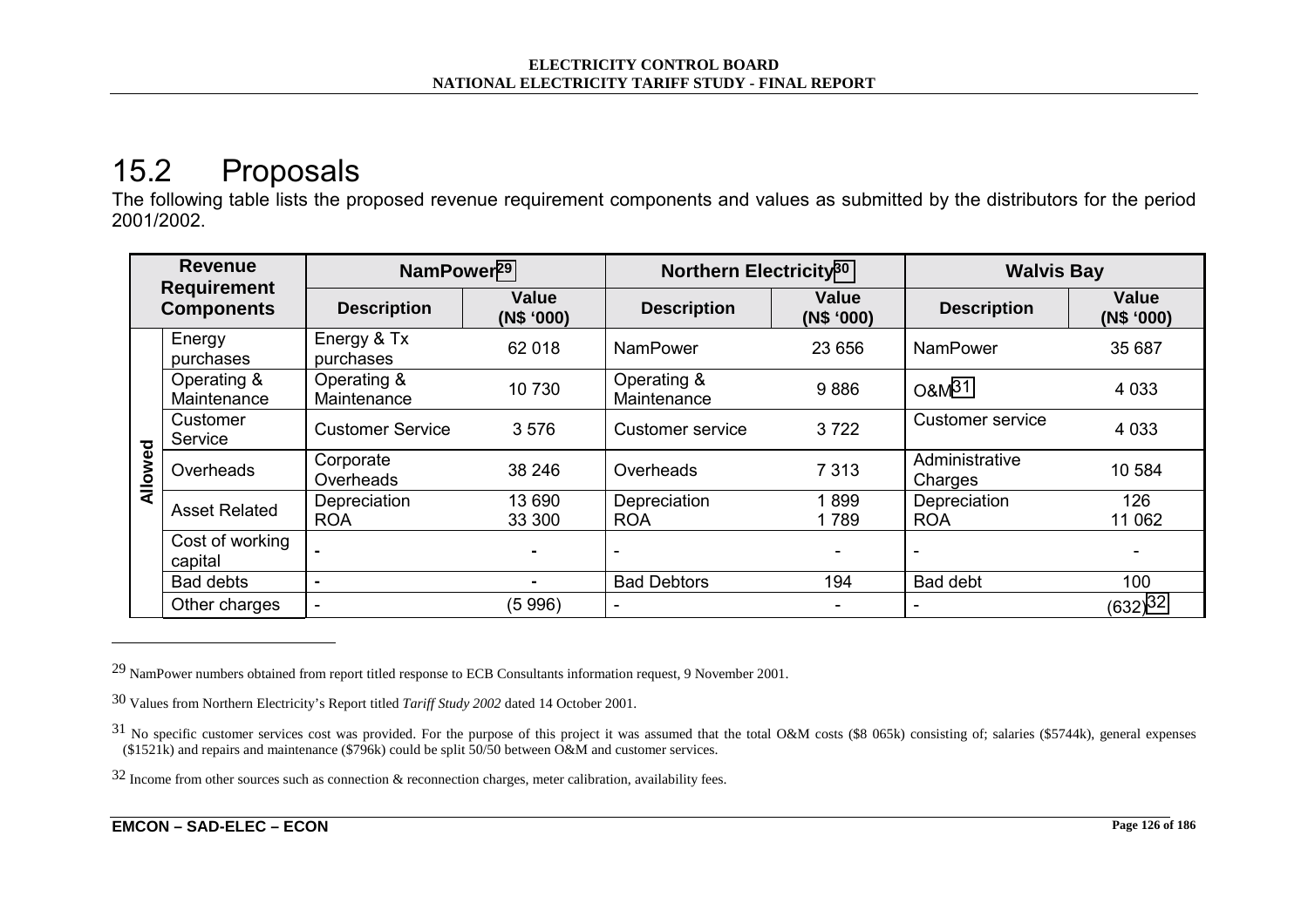#### **ELECTRICITY CONTROL BOARD NATIONAL ELECTRICITY TARIFF STUDY - FINAL REPORT**

|                   | <b>Revenue</b><br><b>Requirement</b> | NamPower <sup>29</sup> |                            | Northern Electricity <sup>30</sup> |                            | <b>Walvis Bay</b>         |                     |  |  |  |
|-------------------|--------------------------------------|------------------------|----------------------------|------------------------------------|----------------------------|---------------------------|---------------------|--|--|--|
| <b>Components</b> |                                      | <b>Description</b>     | <b>Value</b><br>(N\$ '000) | <b>Description</b>                 | <b>Value</b><br>(N\$ '000) | <b>Description</b>        | Value<br>(N\$ '000) |  |  |  |
|                   | Reconciliation<br>adjustment         |                        | ۰.                         |                                    |                            |                           |                     |  |  |  |
|                   |                                      |                        |                            | <b>Electrification fund</b>        | 1 3 2 3                    | Capital charges           |                     |  |  |  |
|                   |                                      |                        |                            | Contributions<br>to                | 951                        | • Redemption              | 1756                |  |  |  |
|                   |                                      |                        |                            | community                          |                            | • Interest                | 2680                |  |  |  |
| Allowed           |                                      |                        |                            |                                    |                            | Reserves<br>• Maintenance | 103                 |  |  |  |
| $\frac{1}{2}$     |                                      |                        |                            |                                    |                            | Funds                     |                     |  |  |  |
|                   |                                      |                        |                            |                                    |                            | Capital<br>Development    | 3 0 0 0             |  |  |  |
|                   |                                      |                        |                            |                                    |                            | Capex                     | 1 4 8 7             |  |  |  |
|                   | Total                                |                        | 155 564                    |                                    | 50 733                     |                           | 74 017              |  |  |  |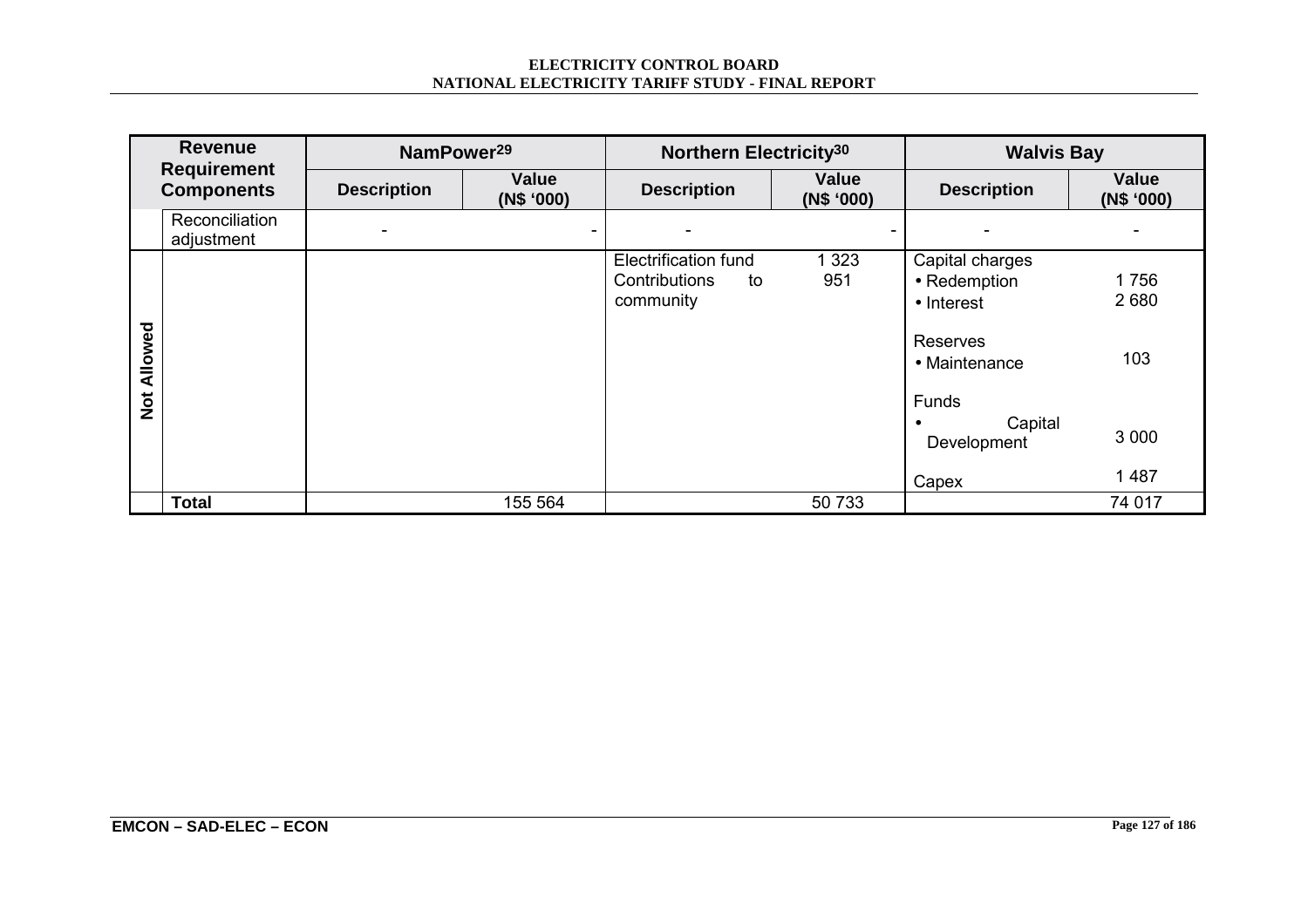## 15.3 Recommendations

The following table shows the recommended revenue requirements and its components for the period 2001/2002.

| <b>Revenue</b><br><b>Requirement</b><br><b>Components</b> |                            | NamPower <sup>33</sup>            |                                                                                | Northern Electricity <sup>34</sup> |                          | <b>Walvis Bay</b>                 |                  |
|-----------------------------------------------------------|----------------------------|-----------------------------------|--------------------------------------------------------------------------------|------------------------------------|--------------------------|-----------------------------------|------------------|
|                                                           |                            | <b>Description</b>                | <b>Value</b><br><b>Value</b><br><b>Description</b><br>(N\$ '000)<br>(N\$ '000) |                                    | <b>Description</b>       | <b>Value</b><br>(N\$ '000)        |                  |
|                                                           | Energy<br>purchases        | Energy & Tx<br>purchases          | 62 018                                                                         | <b>NamPower</b>                    | 23 656                   | <b>NamPower</b>                   | 35 687           |
|                                                           | Operating &<br>Maintenance | Operating &<br>Maintenance        | 10 730                                                                         | Operating &<br>Maintenance         | 9886                     | O&M                               | 4 0 3 3          |
|                                                           | Customer<br>Service        | <b>Customer Service</b>           | 3576                                                                           | 3722<br><b>Customer service</b>    |                          | Customer service                  | 4 0 3 3          |
| ၓ<br><b>Allow</b>                                         | Overheads                  | Corporate<br>Overheads            | 38 246                                                                         | Overheads                          | 7 3 1 3                  | Administrative<br>Charges         | 10 584           |
|                                                           | <b>Asset Related</b>       | Depreciation<br>ROA <sup>35</sup> | 13 670<br>18 5 84                                                              | Depreciation<br><b>ROA</b>         | 3 4 6 9<br>1 2 4 9       | Depreciation<br>ROA <sup>36</sup> | 27 800<br>11 509 |
|                                                           | Cost of working<br>capital |                                   | $\blacksquare$<br>$\blacksquare$                                               |                                    | $\overline{\phantom{a}}$ |                                   |                  |
|                                                           | <b>Bad debts</b>           |                                   | $\blacksquare$                                                                 | <b>Bad Debtors</b>                 | 65                       | Bad debt                          | 100              |
|                                                           | Other charges              |                                   | $(5996)^{37}$                                                                  |                                    |                          |                                   | (632)            |

<sup>33</sup> Unless otherwise stated, the NamPower numbers were obtained from the response to ECB Consultants information request, 9 November 2001

<sup>34</sup> Values from Northern Electricity's Report titled *Tariff Study 2002* dated 14 October 2001.

<sup>35</sup> Number produced by spreadsheet model based on NamPower's information and a real pre-tax ROR of 9.2%

<sup>36</sup> Number produced by spreadsheet model based on Walvis' information and a real pre-tax ROR of 9.2

<sup>37</sup> NamPower has in indicated that connection fees make up 7% of its revenues. The value of (\$5 996k) has been determined as 7% of \$85 652k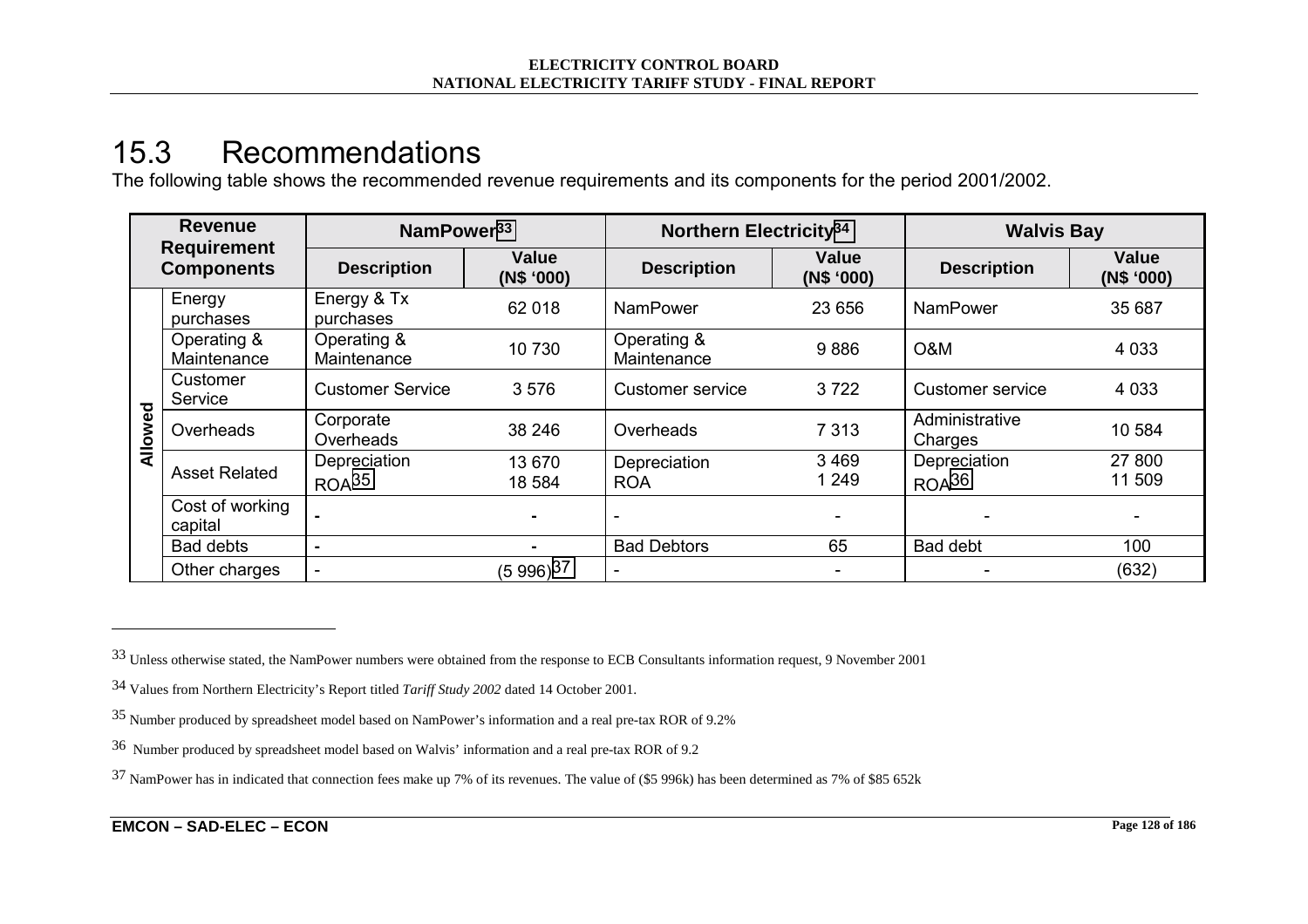#### **ELECTRICITY CONTROL BOARD NATIONAL ELECTRICITY TARIFF STUDY - FINAL REPORT**

| <b>Revenue</b><br><b>Requirement</b><br><b>Components</b> |                              | NamPower <sup>33</sup> |                     | Northern Electricity <sup>34</sup>                                                    |                       | <b>Walvis Bay</b>        |                            |
|-----------------------------------------------------------|------------------------------|------------------------|---------------------|---------------------------------------------------------------------------------------|-----------------------|--------------------------|----------------------------|
|                                                           |                              | <b>Description</b>     | Value<br>(N\$ '000) | <b>Description</b>                                                                    | Value<br>(N\$ '000)   | <b>Description</b>       | <b>Value</b><br>(N\$ '000) |
|                                                           | Reconciliation<br>adjustment |                        | $\sim$              |                                                                                       |                       | $\overline{\phantom{0}}$ |                            |
| Allowed<br>$\frac{5}{2}$                                  |                              |                        |                     | Electrification fund<br>Contributions<br>to<br>community<br>Provision for bad<br>debt | 1 3 2 3<br>951<br>129 |                          |                            |
|                                                           | Total                        |                        | 140 848             |                                                                                       | 51 763                |                          | 93 114                     |

## 15.4 Review

The following observations can be made.

## **15.4.1 General**

- $\Box$  The financial information from the three distributors differs substantially in terms of expense categories and definitions. This will increase the complexity and workload of the ECB who must regulate and approve the distributors' tariffs.
- **n** The ECB should give consideration to standardise the definitions and reporting format of the financial information. The distribution

licenses and the information in the Distribution Tariff Methodology section could be of assistance.

□ Energy purchases is one of the biggest costs for a distributor. The purchase price from the Single Buyer (including generation and transmission costs) should be finalised before any final decisions and recommendations regarding the financial viability of a distributor can be made.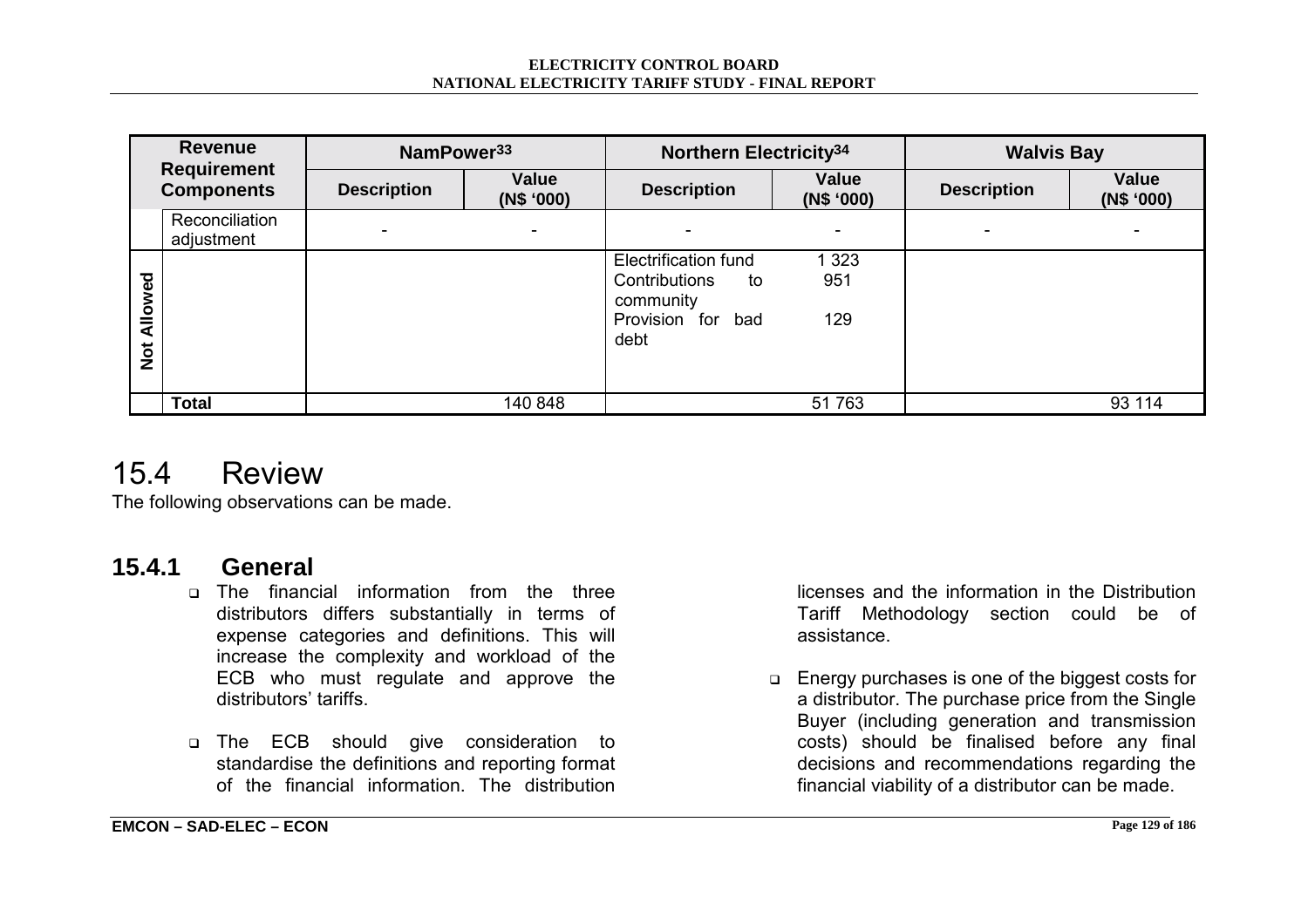## **15.4.2 Northern Electricity**

o Northern reflects no asset related charges due to its status as a management contractor with limited own assets. Northern Electricityís distribution assets are held by Ministry of Regional, Local Government and Housing. However, estimates of asset values were obtained and included for further analysis.

### **15.4.3 Walvis Bay**

- ! Indicative replacement asset values have been obtained from Walvis.
- ! The capital redemption and interest charges have been disallowed in terms of the revenue requirement process where returns are calculated using Earnings Before Interest and Taxes (EBIT) and current cost asset values.
- ! Walvis has established maintenance reserve fund. It is unclear what the purpose of this fund is. Until more detail is available the fund will not form part of Walvis' revenue requirement.

! Northern makes voluntary contributions to an electrification fund and to the councils, which are not normally part of a distributor's revenue requirement.

□ The capital development fund is normally used to partially finance future capital expenditures. Contributions to this fund will probably not form part of Walvis' revenue requirement. A more detail discussion of the treatment of future planned investments can be found in the Distribution Tariff Methodology section, refer to section B. Both these funds are probably intended to finance certain for certain unforeseen events (insurance).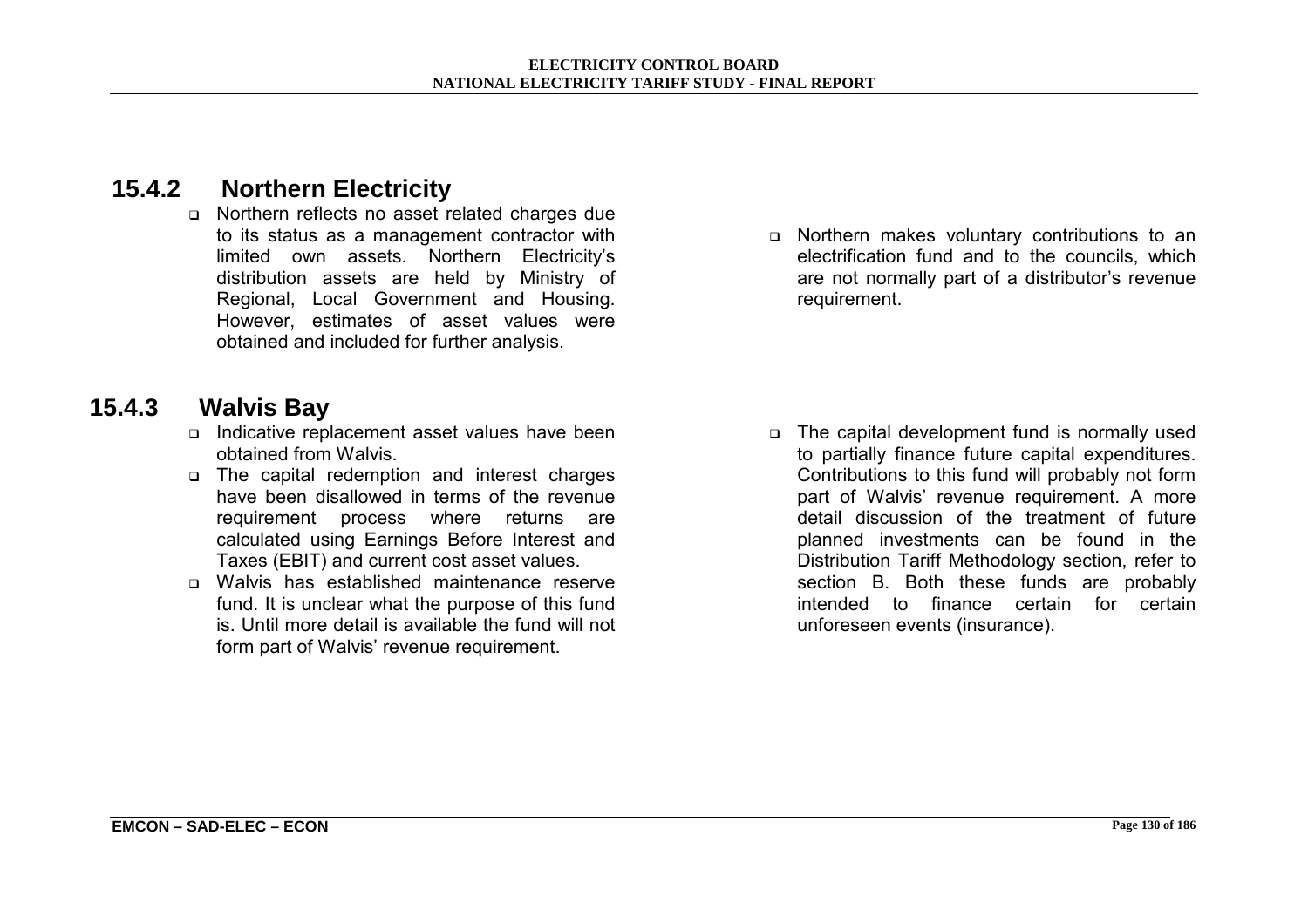#### **15.4.4 Comparisons**

The fact that distributors have different sizes makes it inappropriate to compare their expenditures. The following table expresses the performance of the distributors either as a percentage or as a unit of send out or unit of customer. These percentage or unit values removes the size differences and makes comparisons more meaningful. The following table contains some key parameters for 2001/2002.

| <b>Criteria</b>                                                                                     | <b>NamPower</b> | <b>Northern Electricity</b> | <b>Walvis Bay</b> |
|-----------------------------------------------------------------------------------------------------|-----------------|-----------------------------|-------------------|
|                                                                                                     |                 |                             |                   |
| Controllable cost (Allowed cost excl<br>purchases & asset related<br>energy<br>charges) $(N$ '000)$ | 46 556          | 20 986                      | 18 118            |
| Sales (kWh)                                                                                         | 229 191 000     | 88 171 000                  | 142 500 000       |
| Cost/unit (c/kWh)                                                                                   | 20.3            | 23.8                        | 12.7              |
| Number of customers                                                                                 | 2 5 4 5         | 13735                       | 10833             |
| Cost/customer (\$/customer)                                                                         | 18 293          | 1 5 2 8                     | 1 672             |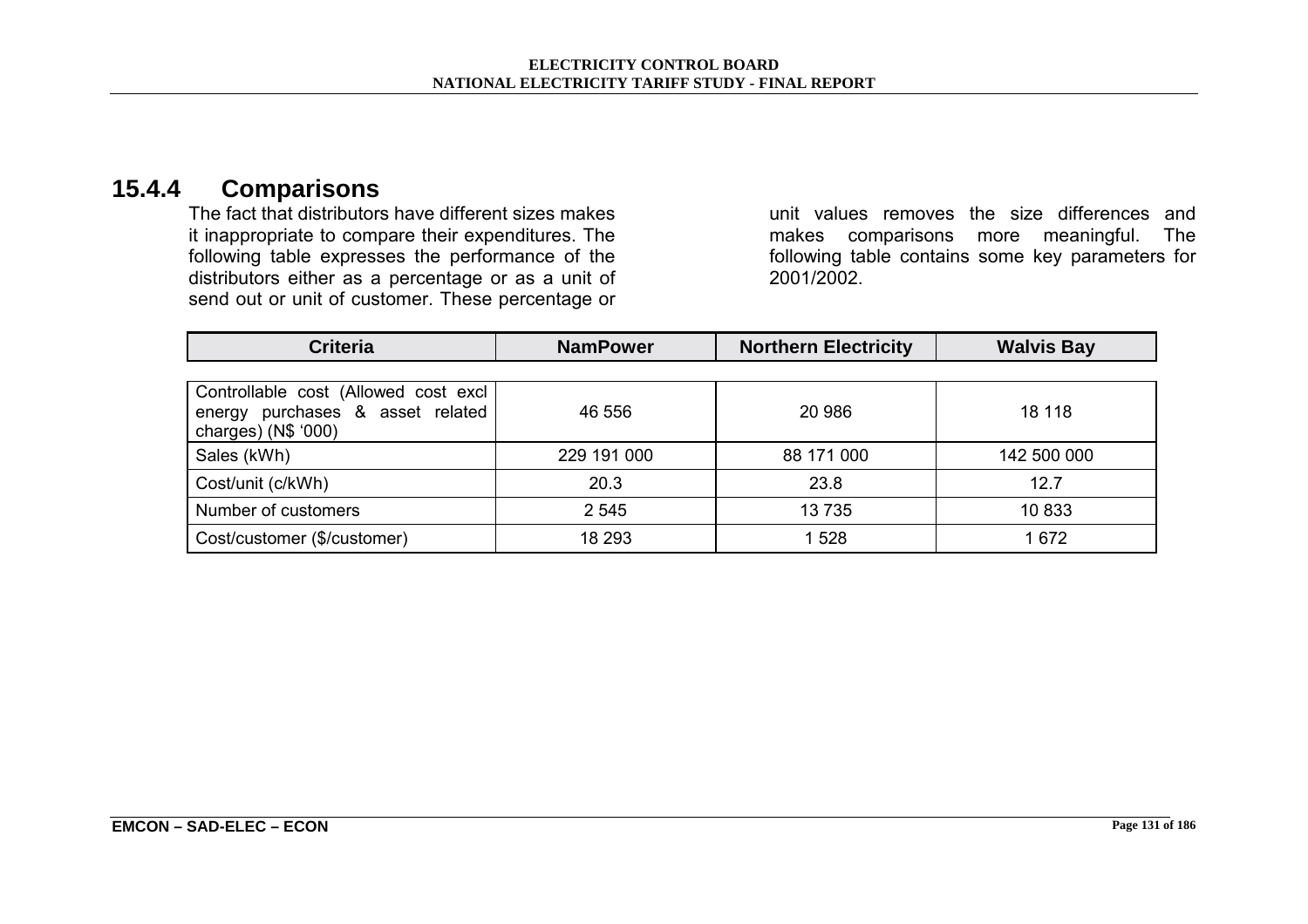#### **ELECTRICITY CONTROL BOARD NATIONAL ELECTRICITY TARIFF STUDY - FINAL REPORT**

The table shows:

- It would appear from these relatively simple comparisons that NamPower is the most expensive distributor based on controllable costs. These comparisons ignore important factors such as customer profiles and size and population density of the region.
- □ The benchmark unit costs for Northern Electricity and Walvis Bay appear to be fairly on par. Northern has a low cost / customer but Walvis Bay has a lower cost/kWh number.

Refer to the graph on the right.



*ECB Tariff study : Phase 2 ECB / emCON / SAD-ELEC*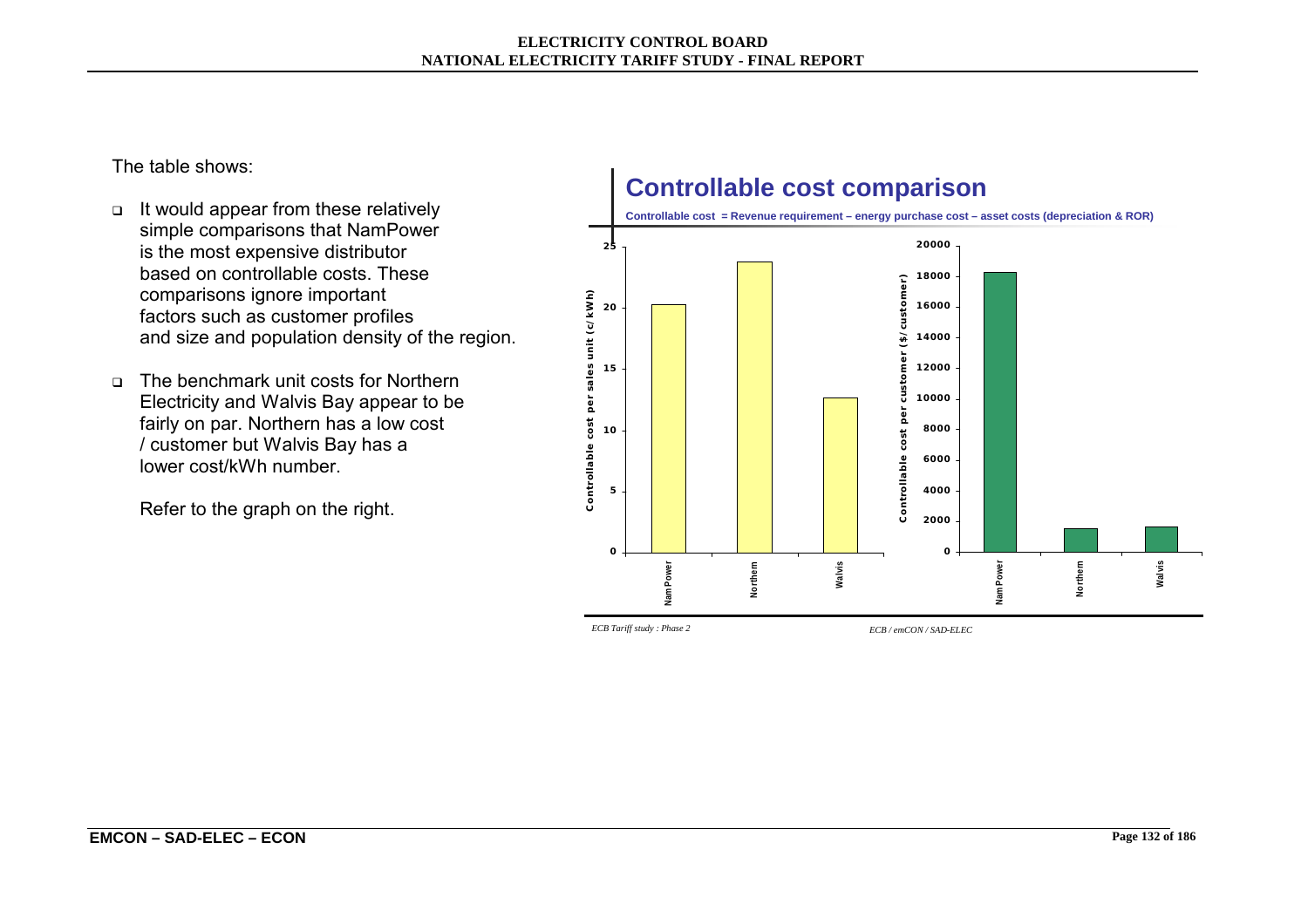# **16 Distribution Tariff Analysis: Distributor Information**

16.1 NamPower information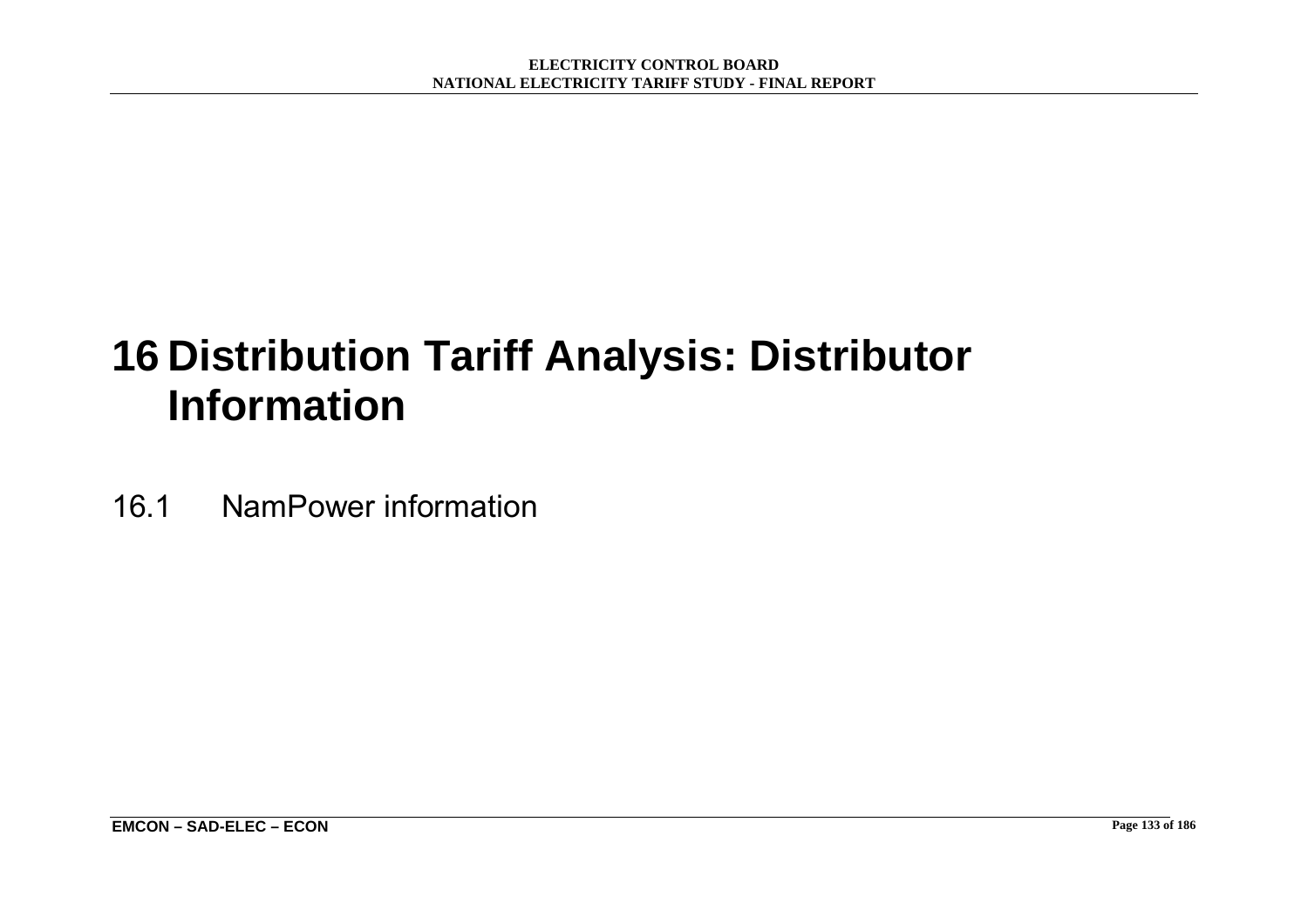### **16.1.1 Customer details**<sup>38</sup>

The following table shows the customer details that are required to calculate costs reflective tariffs.

| <b>Customer</b>          | <b>Customer</b><br><b>Numbers</b> |    | <b>Expected Annual</b><br>Sales (MWh) |    | <b>Expected Avg.</b><br><b>Max Demand in</b><br>$kW$ or (If%) |    |              | <b>Meter Type</b> |  |  |
|--------------------------|-----------------------------------|----|---------------------------------------|----|---------------------------------------------------------------|----|--------------|-------------------|--|--|
|                          | ≤ 33 kV <sup>39</sup>             | Vn | $\leq$ 33 kV                          | Vn | $\leq$ 33 kV                                                  | Vn | $\leq$ 33 kV | Vn                |  |  |
| Dist. small (<75kVA)     | 179                               |    | 9 2 4 7                               |    | $(7.8\%)$                                                     |    | Energy       |                   |  |  |
| Farms main supply        | 1 1 2 3                           |    | 24 443                                |    | $(8.0\%)$                                                     |    | Energy       |                   |  |  |
| Plots, schools & clinics | 661                               |    | 25 371                                |    | $(9.7\%)$                                                     |    | Energy       |                   |  |  |
| Comm. small (<75kV)      | 89                                |    | 4 8 5 8                               |    | $(12.0\%)$                                                    |    | Energy       |                   |  |  |
| Farms add. supply        | 183                               |    | 2938                                  |    | $(6.1\%)$                                                     |    | Energy       |                   |  |  |
| Dist. large (>75kV)      | 69                                |    | 81 311                                |    | 29 637                                                        |    | Max.Dem      |                   |  |  |
| Water pumping            | 163                               |    | 24 8 35                               |    | (11.5%)                                                       |    | Energy       |                   |  |  |
| Irrigation agriculture   | 25                                |    | 10878                                 |    | 10 280                                                        |    | Max.Dem      |                   |  |  |
| Mining                   | 4                                 |    | 9888                                  |    | 3859                                                          |    | Max.Dem      |                   |  |  |
| Comm. large (>75kV)      | 46                                |    | 27 775                                |    | 24 615                                                        |    | Max.Dem      |                   |  |  |
| Export                   | 3                                 |    | 7647                                  |    | 1 1 2 4                                                       |    | Max.Dem      |                   |  |  |
|                          |                                   |    |                                       |    |                                                               |    |              |                   |  |  |
| Total                    | 2 5 4 5                           |    | 229 191                               |    |                                                               |    |              |                   |  |  |

<sup>38</sup> Unless otherwise stated, the NamPower numbers were obtained from the response to ECB Consultants information request, 11 November 2001.

<sup>&</sup>lt;sup>39</sup> NamPower distribution serves all NamPower's customers. These customers can be grouped into three groups namely 1) Transmission customers (those customers coupled directly to the transmission system), 2) Primary customers (those distribution customers who take their supply at 66kV and above), and 3) Secondary customers (those who take their supply at 33kV and below). The above numbers only refer to secondary customers.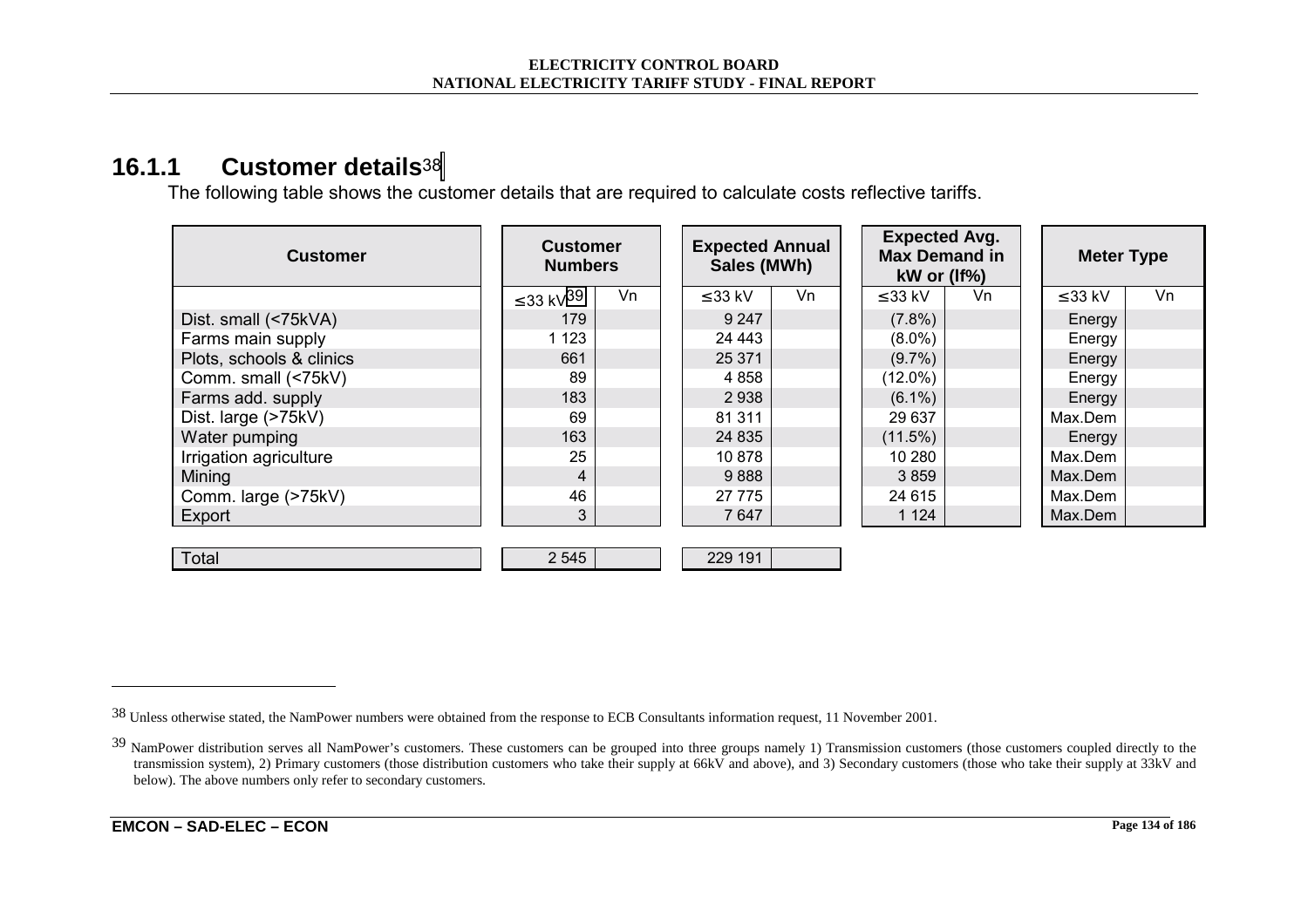## **16.1.2 Asset valuation**

The following table shows the customer details that are required to calculate costs reflective tariffs.

| Asset  | <b>Voltage Level</b> | Depreciation <sup>40</sup> | <b>Replacement</b><br>Value $40$ | $\frac{0}{0}$<br>Subsidised $40$ | Average Age <sup>41</sup> | Investments in<br>2002 <sup>42</sup> |
|--------|----------------------|----------------------------|----------------------------------|----------------------------------|---------------------------|--------------------------------------|
| Type 1 | ≤ 33 kV              | 3.13%                      | N\$438 million                   | 29%                              | 11.2                      | N\$ 0 million                        |
| Type n |                      |                            |                                  |                                  |                           |                                      |

## **16.1.3 Losses, arrears and theft**

The following tables show the customer details that are required to calculate costs reflective tariffs.

| <b>Average Arrears</b> |                    | <b>Technical Losses</b> |          |              |          |                 |               |  |
|------------------------|--------------------|-------------------------|----------|--------------|----------|-----------------|---------------|--|
| <b>Customer</b>        | Days <sup>43</sup> | Voltage                 | % Losses | <b>Theft</b> | % Losses | <b>Bad Debt</b> | N\$ million   |  |
| All<br>Categories      | 30                 | -evel.                  | 12.1%44  | Theft        | 0%       | <b>Bad Debt</b> | N\$ 0 million |  |

| <b>Technical Losses</b> |          |  |  |  |  |  |  |  |
|-------------------------|----------|--|--|--|--|--|--|--|
| <b>Voltage</b>          | % Losses |  |  |  |  |  |  |  |
| Level 1                 | 12.1%44  |  |  |  |  |  |  |  |
| Level n                 |          |  |  |  |  |  |  |  |

| Theft | % Losses |
|-------|----------|
| Theft | $0\%$    |

| <b>Bad Debt</b> | N\$ million   |
|-----------------|---------------|
| Bad Debt        | N\$ 0 million |

43 Assumed to be 30 days.

<sup>&</sup>lt;sup>40</sup> Derived from information provided by NamPower in response to ECB Consultants information request, 11 November 2001

 $^{41}$  Number calculated using asset life, replacement value and estimated current value of N\$ 438 million obtained from NamPower's response to ECB's information request dated 11 November . This value has been calculated as follows (Replacement value – Current value)/(3.13% of Replacement value).

<sup>42</sup> Assumed that ROR calculations will be done annually and new investments will reflected in the following year's asset base.

<sup>44</sup> From report "*Response to ECB Consultants Information Request*", 7 August 2001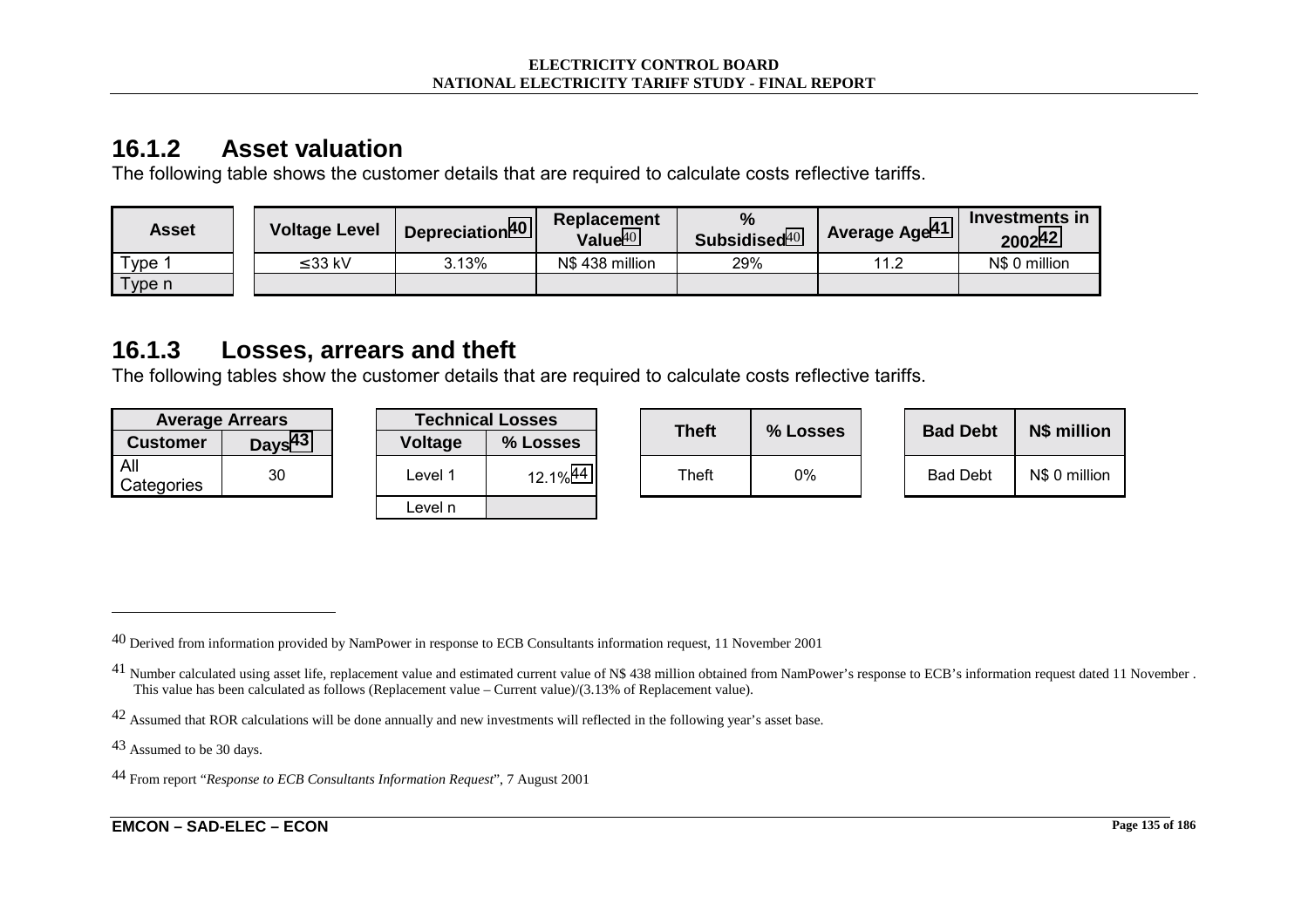# 16.2 Northern Electricity information

#### **16.2.1 Customer details**<sup>45</sup>

The following table shows the customer details that are required to calculate costs reflective tariffs.

| <b>Customer</b>               |                            | <b>Customer</b><br><b>Numbers</b> |  | <b>Expected Annual</b><br>Sales (MWh) |    |  | <b>Expected Avg.</b><br><b>Max Demand in</b><br>kW/kVA or (If%) |    |  | <b>Meter Type</b> |    |  |
|-------------------------------|----------------------------|-----------------------------------|--|---------------------------------------|----|--|-----------------------------------------------------------------|----|--|-------------------|----|--|
|                               | $\leq$ 33 kV <sup>46</sup> | Vn                                |  | $\leq$ 33 kV                          | Vn |  | $\leq$ 33 kV                                                    | Vn |  | $\leq$ 33 kV      | Vn |  |
| 1&3 ph, pre-pay <sup>47</sup> | 11 4 61                    |                                   |  | 27 040                                |    |  | $(2.9\%)$                                                       |    |  | Energy            |    |  |
| Dom, 1 ph, credit             | 713                        |                                   |  | 4 1 6 1                               |    |  | $(5.0\%)$                                                       |    |  | Energy            |    |  |
| Bus, 1 ph, credit             | 459                        |                                   |  | 2 3 0 4                               |    |  | $(6.0\%)$                                                       |    |  | Energy            |    |  |
| Bus, 3 ph, credit             | 771                        |                                   |  | 13 826                                |    |  | $(6.0\%)$                                                       |    |  | Energy            |    |  |
| Large Power User              | 246                        |                                   |  | 39 616                                |    |  | 23 671                                                          |    |  | Max.Dem           |    |  |
| <b>Streetlights</b>           | 85                         |                                   |  | 1 2 2 4                               |    |  | $(49.8\%)$                                                      |    |  | Energy            |    |  |

<sup>45</sup> Values from Northern Electricity's Report titled *Tariff Study 2002* dated 14 October 2001.

<sup>&</sup>lt;sup>46</sup> NamPower distribution serves all NamPower's customers. These customers can be grouped into three groups namely 1) Transmission customers (those customers coupled directly to the transmission system), 2) Primary customers (those distribution customers who take their supply at 66kV and above), and 3) Secondary customers (those who take their supply at 33kV and below). The above numbers only refer to secondary customers.

<sup>47</sup> Northern cannot charge different rates for single and three phase customers due to technology limitations, the rate is therefore the same for all prepayment customers.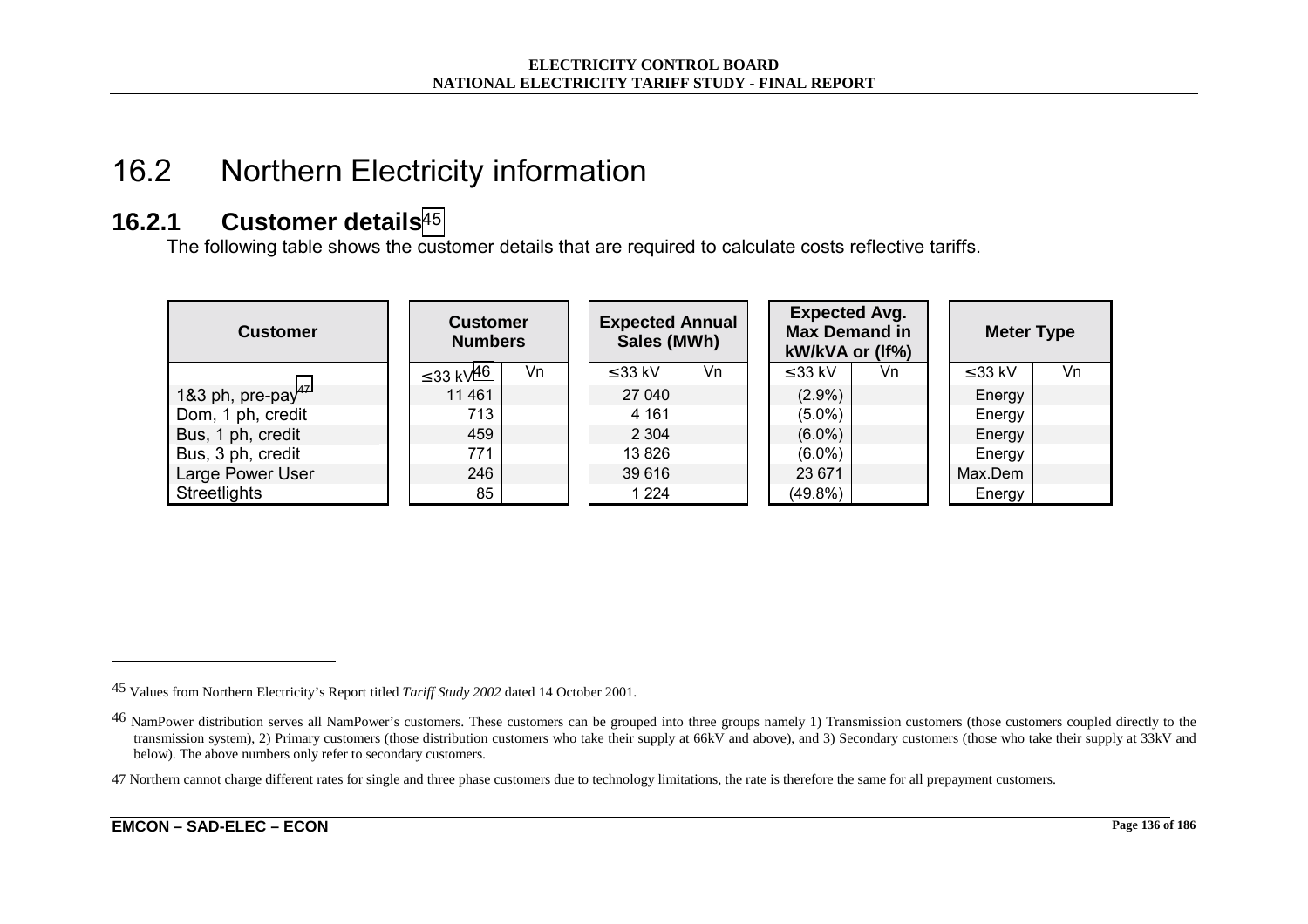#### **16.2.2 Asset valuation**

The following table shows the details of the asset types that are required to calculate costs reflective tariffs.

| Asset | <b>Voltage Level</b><br><b>Depreciation</b> |              | <b>Replacement</b><br>Value <sup>48</sup> | %<br>Subsidised <sup>49</sup>    | Average Age | Investments in<br>2000 |          |
|-------|---------------------------------------------|--------------|-------------------------------------------|----------------------------------|-------------|------------------------|----------|
| ™уре  |                                             | $\leq$ 33 kV | 5% per year <sup>50</sup>                 | N\$55.5 <sup>51</sup><br>million | 0%          | 3 vears <sup>oz</sup>  | Not used |

<sup>&</sup>lt;sup>48</sup> Northern Electricity is a management contractor with limited own assets. Northern Electricity's distribution assets are held by Ministry Of Regional, Local Government And Housing.

<sup>49</sup> Value of 50% recommended by Northern Electricity.

<sup>50</sup> This value has been estimated assuming an average asset life of 20 years.

<sup>51</sup> An addition component of 25% was added to the existing asset value of N\$55.5 million to include the valuation of service connections

<sup>52</sup> This value has been calculated as follows (Replacement value – Current value)/(5% of Replacement value). Northern has indicated that the Current value of its assets is N\$ 33.48 million. Therefore average age =  $(55.5-33.48)/(0.05*5.5)=8$ . The calculated age correlates well with the comments from Northern that its assets are generally new and that the average age of the equipment should be below 10 years.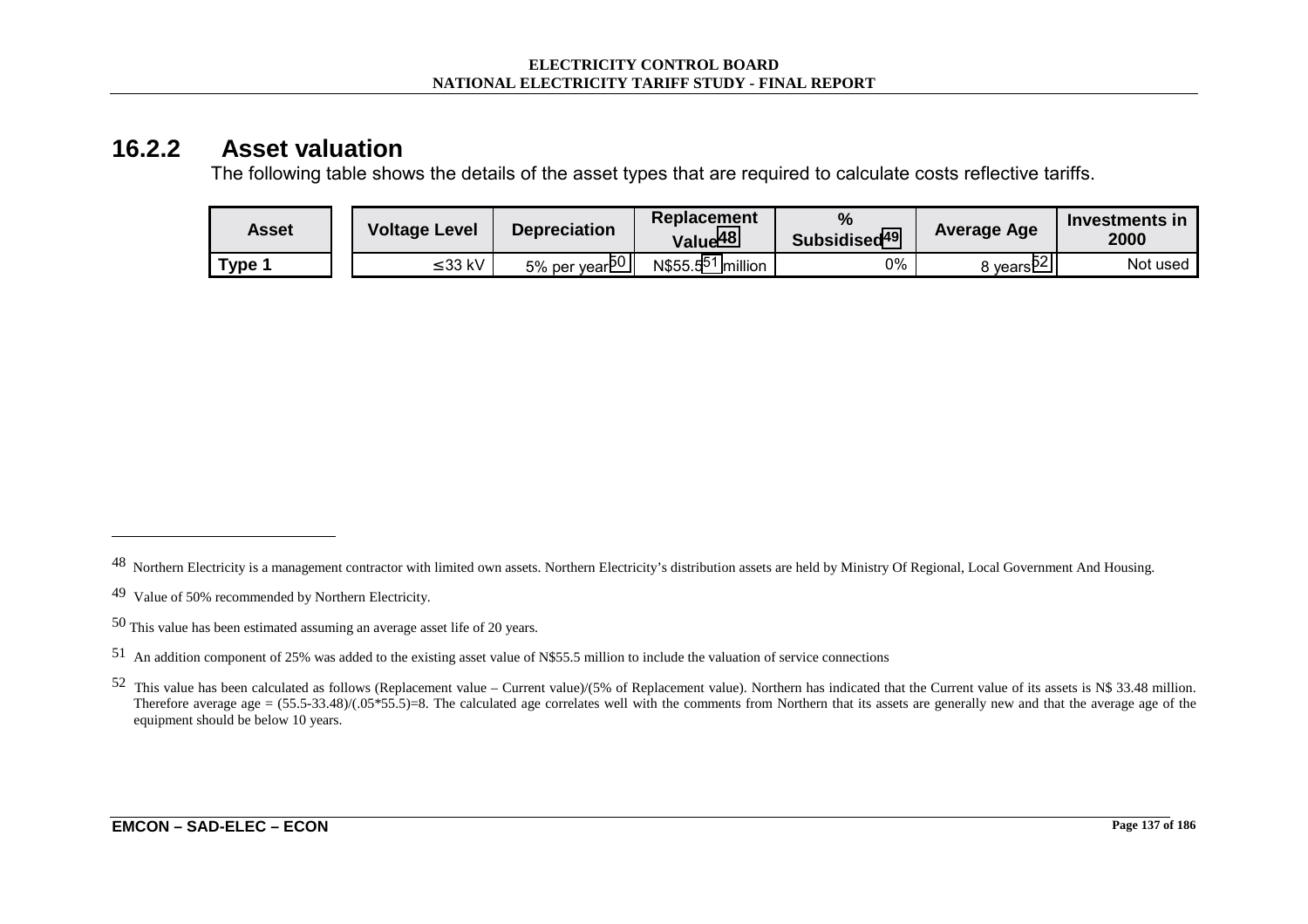## **16.2.3 Losses, arrears and theft**

The following tables show the other related information that is required to calculate costs reflective tariffs.

| <b>Average Arrears</b> |                    |  |  |  |  |  |  |  |  |  |
|------------------------|--------------------|--|--|--|--|--|--|--|--|--|
| <b>Customer</b>        | Days <sup>53</sup> |  |  |  |  |  |  |  |  |  |
| All<br>Categories      | 60                 |  |  |  |  |  |  |  |  |  |

| <b>Average Arrears</b> |                    |                | <b>Technical Losses</b>               |
|------------------------|--------------------|----------------|---------------------------------------|
| Customer               | Days <sup>53</sup> | <b>Voltage</b> | $\frac{9}{6}$<br>Losses <sup>54</sup> |
| ۸II<br>categories      | 60                 | Level 1        | 10%                                   |
|                        |                    | Level n        |                                       |

|                   | <b>Average Arrears</b> |  | <b>Technical Losses</b> |                           | Non-                              |          |                 |                     |
|-------------------|------------------------|--|-------------------------|---------------------------|-----------------------------------|----------|-----------------|---------------------|
| <b>Customer</b>   | Days <sup>53</sup>     |  | <b>Voltage</b>          | %<br>Losses <sup>54</sup> | <b>Technical</b><br><b>losses</b> | % Losses | <b>Bad Debt</b> | N\$ millio          |
| All<br>Categories | 60                     |  | Level 1                 | 10%                       | Admin errors<br>$(3%)$ & theft    | 2%       | Per year        | N\$ 0.06<br>million |
|                   |                        |  | Level n                 |                           | (2%)                              |          |                 |                     |

| % Losses | <b>Bad Debt</b> | N\$ million         |
|----------|-----------------|---------------------|
| 2%       | Per year        | N\$ 0.06<br>million |

<sup>53</sup> Assumed to be 60 days.

<sup>54</sup> NE has indicated a combined loss value of 12%. This was split between technical (10%) and non-technical (2%).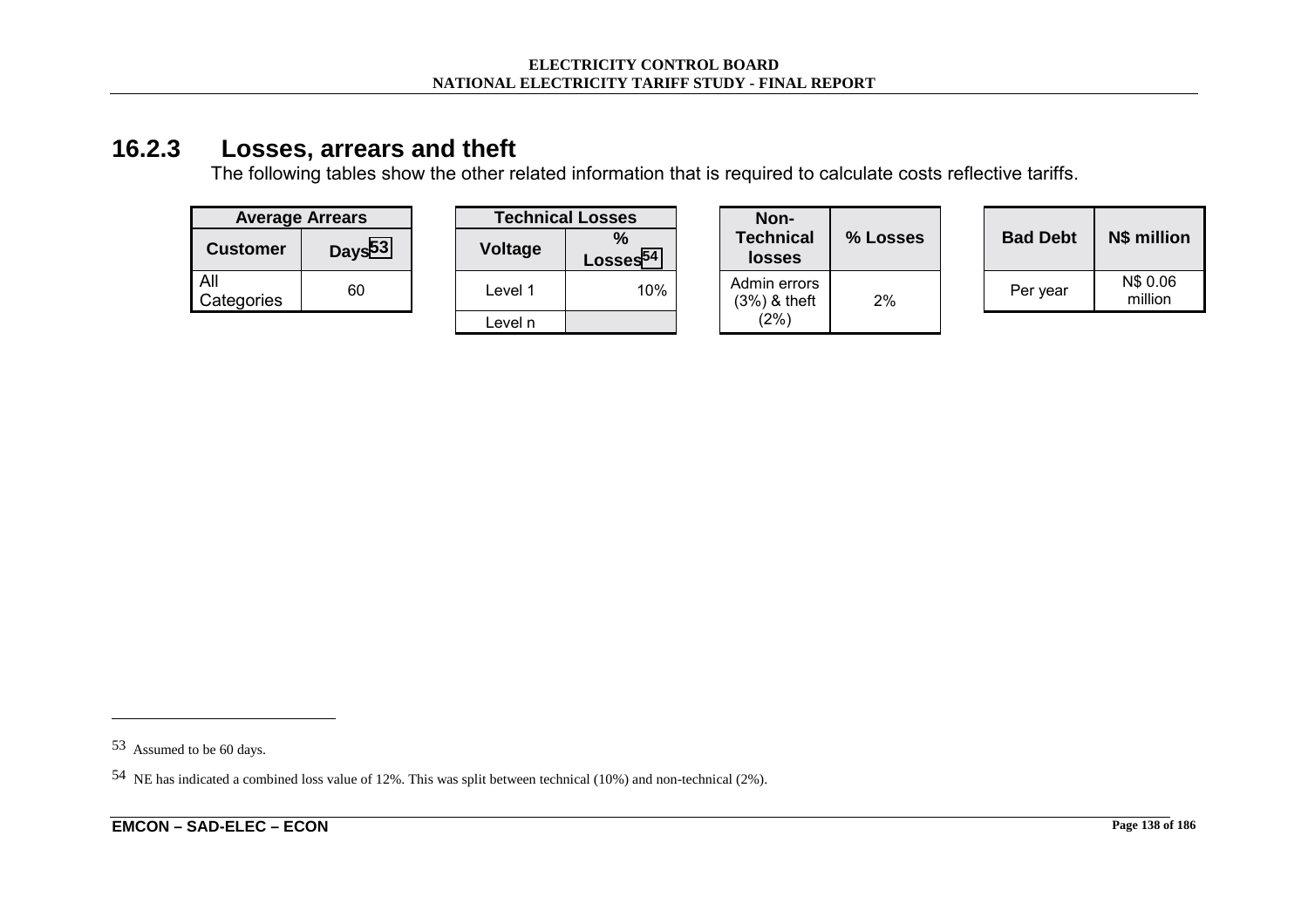## 16.3 Walvis Bay information

#### **16.3.1 Customer details**

The following table shows the customer details that are required to calculate costs reflective tariffs.

| <b>Customer</b>                    | <b>Customer</b><br>Numbers <sup>55</sup> |    | <b>Expected Annual</b><br>Sales (MWh) |    | <b>Expected Avg.</b><br><b>Max Demand in</b><br>kW/kVA or (If%) |    | <b>Meter Type</b> |    |  |
|------------------------------------|------------------------------------------|----|---------------------------------------|----|-----------------------------------------------------------------|----|-------------------|----|--|
|                                    | ≤ 33 kV <sup>56</sup>                    | Vn | $\leq$ 33 kV                          | Vn | $\leq$ 33 kV                                                    | Vn | $\leq$ 33 kV      | Vn |  |
| <20A, Dom, prepay -subsidy         |                                          |    |                                       |    |                                                                 |    | Prepay            |    |  |
| <20A, Dom Credit (+basic charge)   | 692                                      |    | 4 3 4 6                               |    | $(28.4\%)$                                                      |    | Energy            |    |  |
| <20A, Dom Credit (no basic charge) |                                          |    |                                       |    |                                                                 |    | Energy            |    |  |
| >20A, Dom Credit (+basic charge)   | 7 101                                    |    | 45 087                                |    | $(20.3\%)$                                                      |    | Energy            |    |  |
| >20A, Dom Credit (no basic charge) |                                          |    |                                       |    |                                                                 |    | Energy            |    |  |
| >20A, Dom, prepay                  |                                          |    |                                       |    |                                                                 |    | PrePay            |    |  |
| 3x25A C/B, Bus, Credit             | 48                                       |    | 999                                   |    | $(11.5\%)$                                                      |    | Energy            |    |  |
| 3x40A C/B, Bus, Credit             | 99                                       |    | 3 5 0 4                               |    |                                                                 |    | Energy            |    |  |
| 3x60A C/B, Bus, Credit             | 109                                      |    | 4 0 6 1                               |    | $(8.6\%)$                                                       |    | Energy            |    |  |
| 3x80A C/B, Bus, Credit             | 105                                      |    | 5 3 0 0                               |    | $(8.7\%)$                                                       |    | Energy            |    |  |
| 3x55-100kVA, Bus, Credit           | 40                                       |    | 6844                                  |    | 2 8 0 0                                                         |    | Max.Dem           |    |  |
| 3x101-300kVA, Bus, Cr              | 37                                       |    |                                       |    | 6 7 3 4                                                         |    | Max.Dem           |    |  |
| 3x301-1000kVA, Bus, Cr             | 12                                       |    | 13 157                                |    | 5 3 0 4                                                         |    | Max.Dem           |    |  |
| 3x>1000kVA, Bus, Credit            | 10                                       |    | 40 690                                |    | 14 0 20                                                         |    | Max.Dem           |    |  |
| <b>Streetlights</b>                | 2 5 8 0                                  |    | 3 0 7 8                               |    | (47.5%)                                                         |    | Energy            |    |  |

<sup>55</sup> Numbers have been obtained from *Walvis E2001-2001.xls* file.

<sup>56</sup> Walvis does not differentiate its tariffs on voltage levels. The value of 33kV and lower has been used because it is the official definition of the distribution boundary.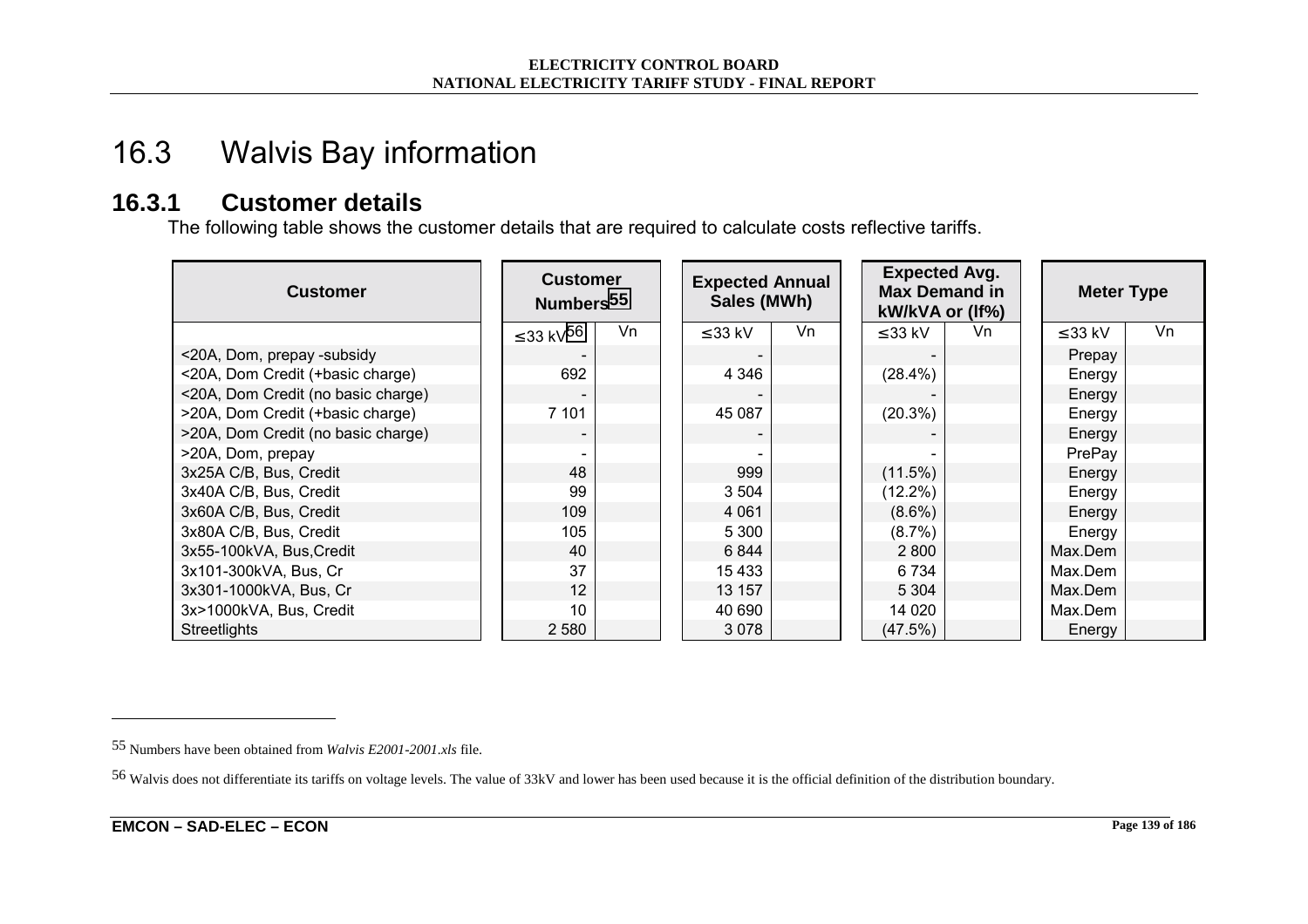#### **16.3.2 Asset valuation**

The following table shows the details of the asset types that are required to calculate costs reflective tariffs.

| Asset         | <b>Voltage Level</b> | Depreciation% <sup>57</sup> | <b>Replacement</b><br>Value <sup>58</sup> | $\frac{9}{6}$<br>Subsidised <sup>59</sup> | Average Age <sup>60</sup> | Investments in<br>2001 |
|---------------|----------------------|-----------------------------|-------------------------------------------|-------------------------------------------|---------------------------|------------------------|
| $r_{\rm ype}$ | : 33 kV              | 5% per year                 | 556 million                               | 10%                                       | 15 vears                  | No used                |

<sup>57</sup> A 20 year life for distribution assets have been assumed

<sup>58</sup> A replacement value of \$556 million has been obtained from Walvis.

<sup>59</sup> A 10% value has been assumed.

<sup>60</sup> It is understood that the Walvis Bay distribution assets are quite old and an average age of 15 years have been assumed.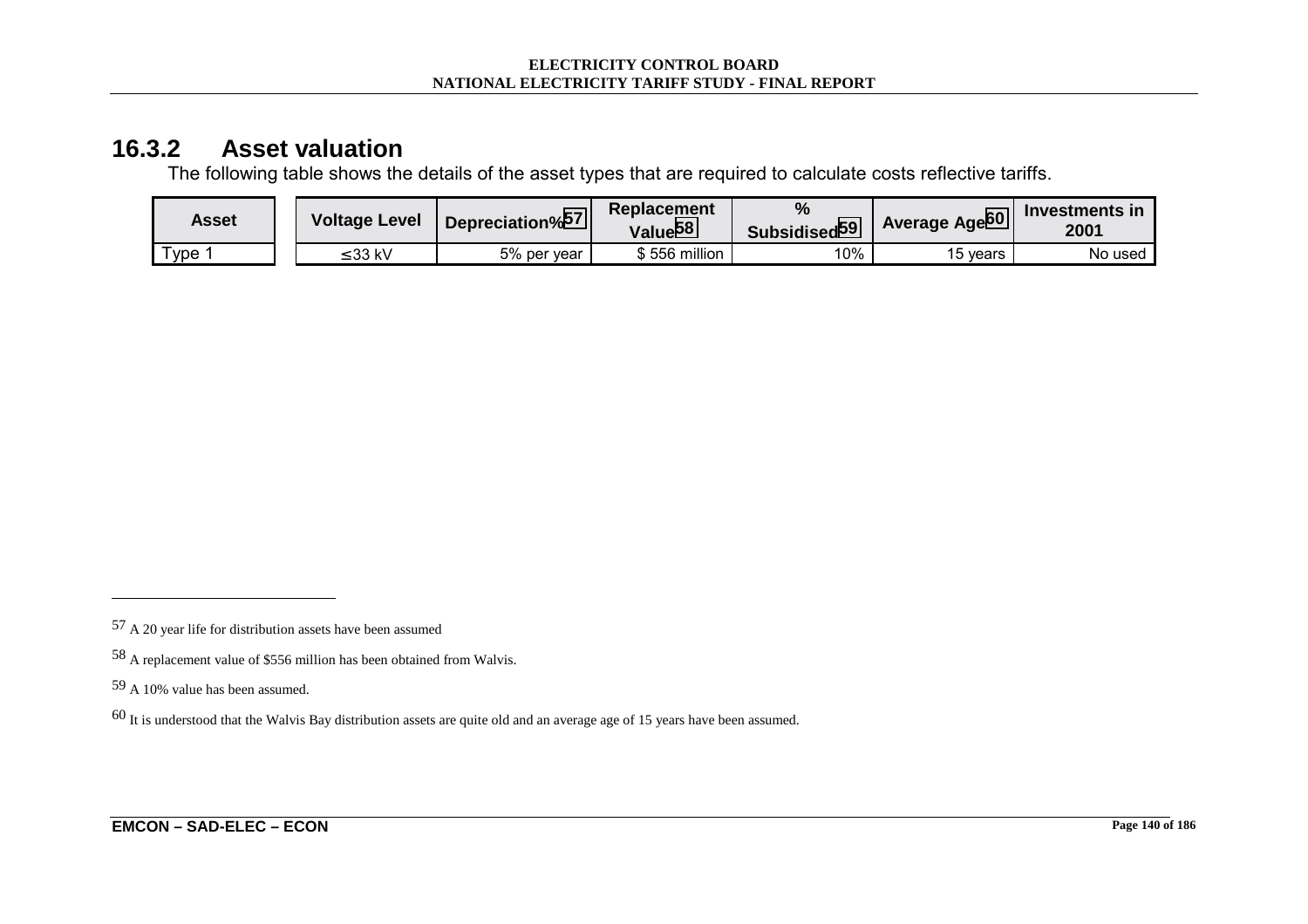#### **16.3.3 Losses, arrears and theft**

The following tables show additional information that is required to calculate costs reflective tariffs.

| <b>Average Arrears</b> |                    |  |                | <b>Technical Losses<sup>61</sup></b> | <b>Theft</b>  | % Losses | <b>Bad Debt</b> | N\$ million        |  |
|------------------------|--------------------|--|----------------|--------------------------------------|---------------|----------|-----------------|--------------------|--|
| <b>Customer</b>        | Days <sup>62</sup> |  | <b>Voltage</b> | % Losses                             |               |          |                 |                    |  |
| All<br>Categories      | 60                 |  | $\leq$ 33 kV   | 5%                                   | Admin & theft | 0%       | Bad debt        | N\$ 0.1<br>million |  |
|                        |                    |  | Level n        |                                      |               |          |                 |                    |  |

### **16.3.4 Maximum charge**

Walvis charges a maximum charge of 50c/kWh for its domestic consumers with a maximum 20-amp circuit breaker. The maximum charge for domestic customers with a circuit breaker of more than 20 amps is 100c/kWh.

62 Assumed to be 60 days.

<sup>61</sup> Distribution losses percentage obtained from spreadsheet *Sales2* in *Walvis E2001-2001.xls* file.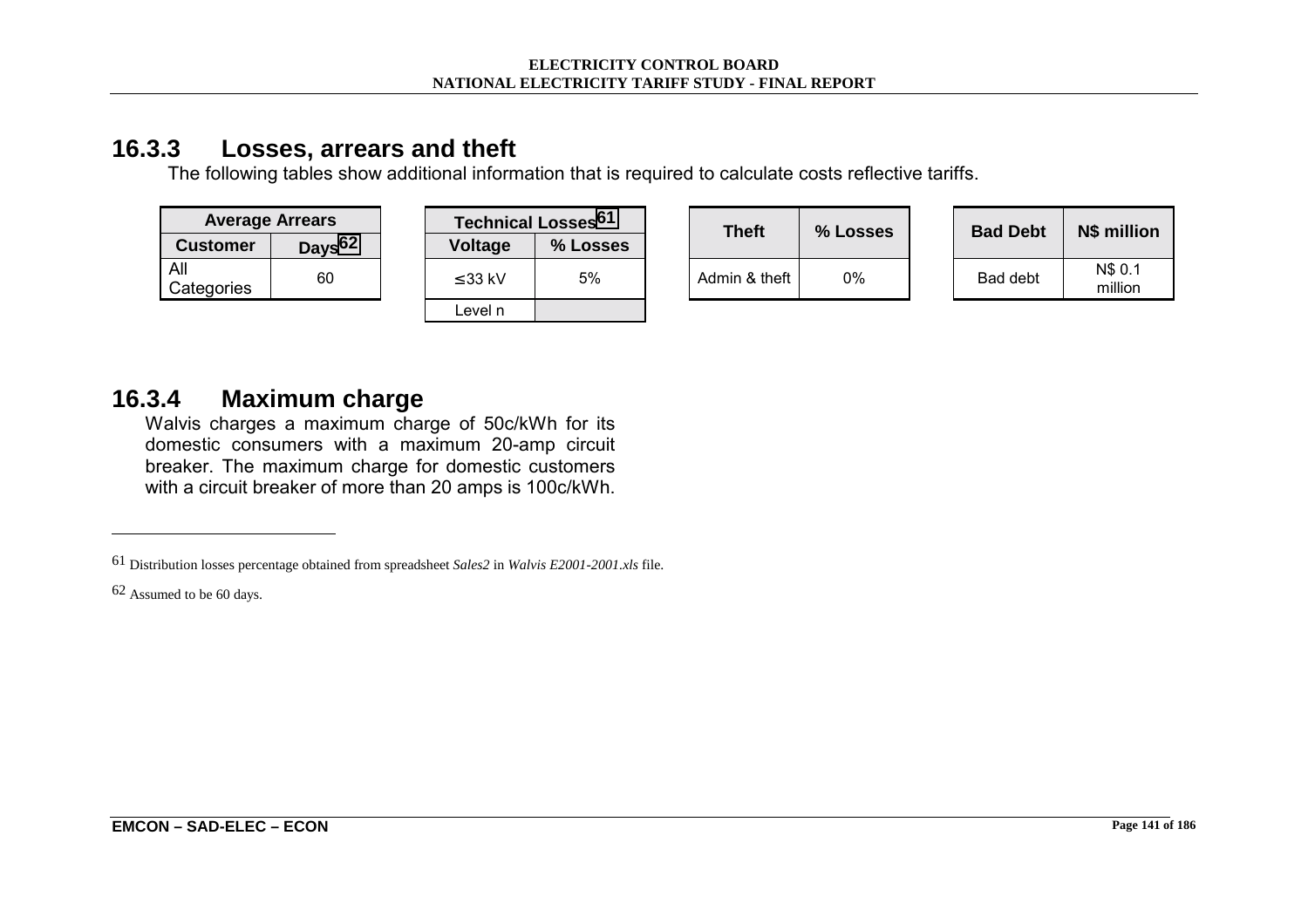# **17 Distribution Tariff Analysis: Tariffs**

This section compares the existing tariffs of the three distributors against a set of tariffs, which have been calculated using the proposed methodology, which has been described in

the section *Distribution tariff methodology,* and the information from the surveys.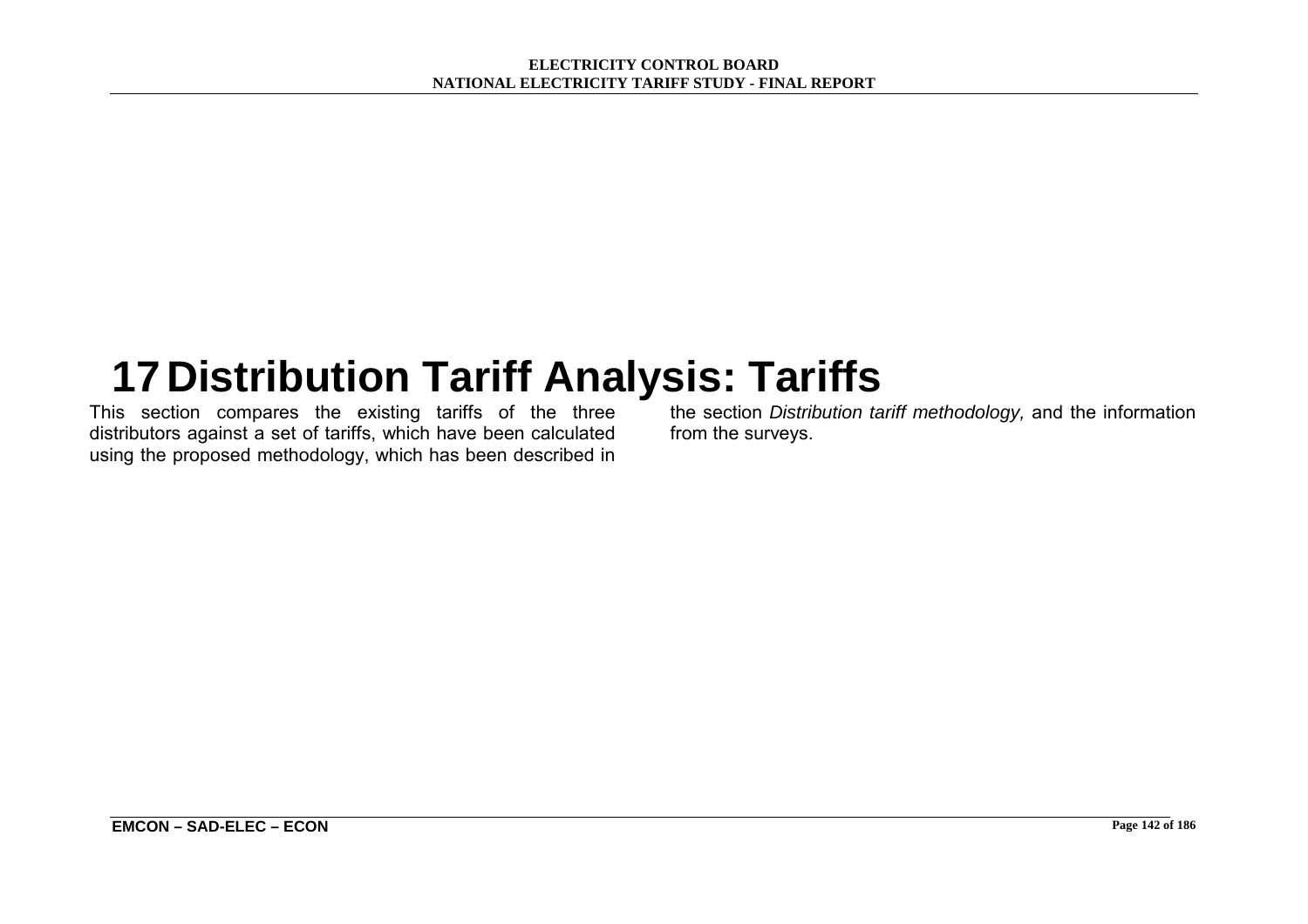## 17.1 NamPower tariffs

|                               |                             |                          |               | <b>NamPower</b>        |                               |                  |                       |                          | %                      |                          |                  |                    |  |                  |
|-------------------------------|-----------------------------|--------------------------|---------------|------------------------|-------------------------------|------------------|-----------------------|--------------------------|------------------------|--------------------------|------------------|--------------------|--|------------------|
| <b>Customer</b>               | <b>Customer</b>             |                          |               | <b>Proposed Tariff</b> |                               |                  | Results <sup>63</sup> |                          | <b>Proposed Tariff</b> |                          |                  | <b>Results</b>     |  | Change           |
| class                         | Category                    | <b>Basic</b><br>\$/month | Unit<br>c/kWh | Demand<br>\$/kVA       | Install<br>Capac<br>$$$ //kVA | $%$ of<br>Income | Average<br>(c/kWh)    | <b>Basic</b><br>\$/month | Unit<br>c/kWh          | Demand<br>\$/kVA         | $%$ of<br>Income | Average<br>(c/kWh) |  | in avg.<br>c/kWh |
| Domestic                      |                             |                          |               |                        |                               |                  |                       |                          |                        | $\overline{\phantom{a}}$ |                  |                    |  |                  |
|                               | Dist.<br>small<br>(575kVA)  | 280                      | 24.0          |                        | $7.0$                         | 3.2              | 41.7                  | 1 4 4 5                  | 50.5                   | $\blacksquare$           | 5.5              | 84.1               |  | 101.7            |
|                               | Farms main<br>supply        | 400                      | 24.0          | $\blacksquare$         | 6.0                           | 16.0             | 57.6                  | 1 4 0 1                  | 49.3                   | $\blacksquare$           | 22.0             | 126.5              |  | 119.6            |
| Small user<br><b>Business</b> | Plots, schools &<br>clinics | 200                      | 24.0          |                        | 8.0                           | 12.6             | 42.5                  | 1 4 2 5                  | 49.3                   | $\overline{\phantom{a}}$ | 16.9             | 93.9               |  | 120.9            |
|                               | small<br>Comm.<br>(575kV)   | 290                      | 24.0          | $\blacksquare$         | 7.0                           | 1.8              | 41.2                  | 1449                     | 46.3                   | $\blacksquare$           | 2.7              | 78.2               |  | 89.8             |
|                               | Farms add. supply           | 230                      | 24.0          | $\blacksquare$         | 6.0                           | 1.9              | 56.1                  | 1 3 9 2                  | 50.2                   | $\overline{\phantom{0}}$ | 3.2              | 154.3              |  | 175.0            |
|                               | All                         |                          |               |                        | $\overline{\phantom{a}}$      | 35.5             | 48.7                  |                          |                        | $\blacksquare$           | 50.0             | 106.0              |  | 117.7            |
| Large                         | large<br>Dist.<br>(>75kV)   | 530                      | 12.0          | 56.0                   | 10.0                          | 29.8             | 31.7                  | 3 0 9 7                  | 13.2                   | 96.5                     | 21.2             | 36.7               |  | 15.8             |
|                               | Water pumping               | 970                      | 12.0          | 56.0                   | 3.0                           | 14.6             | 40.8                  | 1592                     | 13.2                   | 60.3                     | 10.6             | 60.3               |  | 47.8             |
|                               | Irrigation<br>agriculture   | 1080                     | 12.0          | 56.0                   | 5.0                           | 3.2              | 56.4                  | 2 0 0 7                  | 13.2                   | 60.3                     | 4.0              | 51.7               |  | (8.3)            |
|                               | Mining                      | 380                      | 12.0          | 56.0                   | 0.0                           | 2.4              | 23.9                  | 4 9 9 5                  | 13.2                   | 95.0                     | 2.6              | 37.1               |  | 55.2             |
|                               | large<br>Comm.<br>(>75kV)   | 480                      | 12.0          | 56.0                   | 3.0                           | 12.5             | 33.5                  | 2 2 5 5                  | 13.2                   | 63.9                     | 9.9              | 50.4               |  | 50.4             |
|                               | Export <sup>64</sup>        | $\overline{?}$           | 23.3          | $\overline{?}$         | $\overline{?}$                | 1.9              | 25.8                  | 5 1 0 8                  | 13.2                   | 103.2                    | 1.3              | 24.4               |  | (5.4)            |

<sup>&</sup>lt;sup>63</sup> These results were not received as part of NamPower's information packages. The numbers were reversed engineered using customer detail for the period 1999/2000. If these details are escalated by 10.9% and the above rates are applied then the expected revenues (\$85 642k) for 2002 are achieved.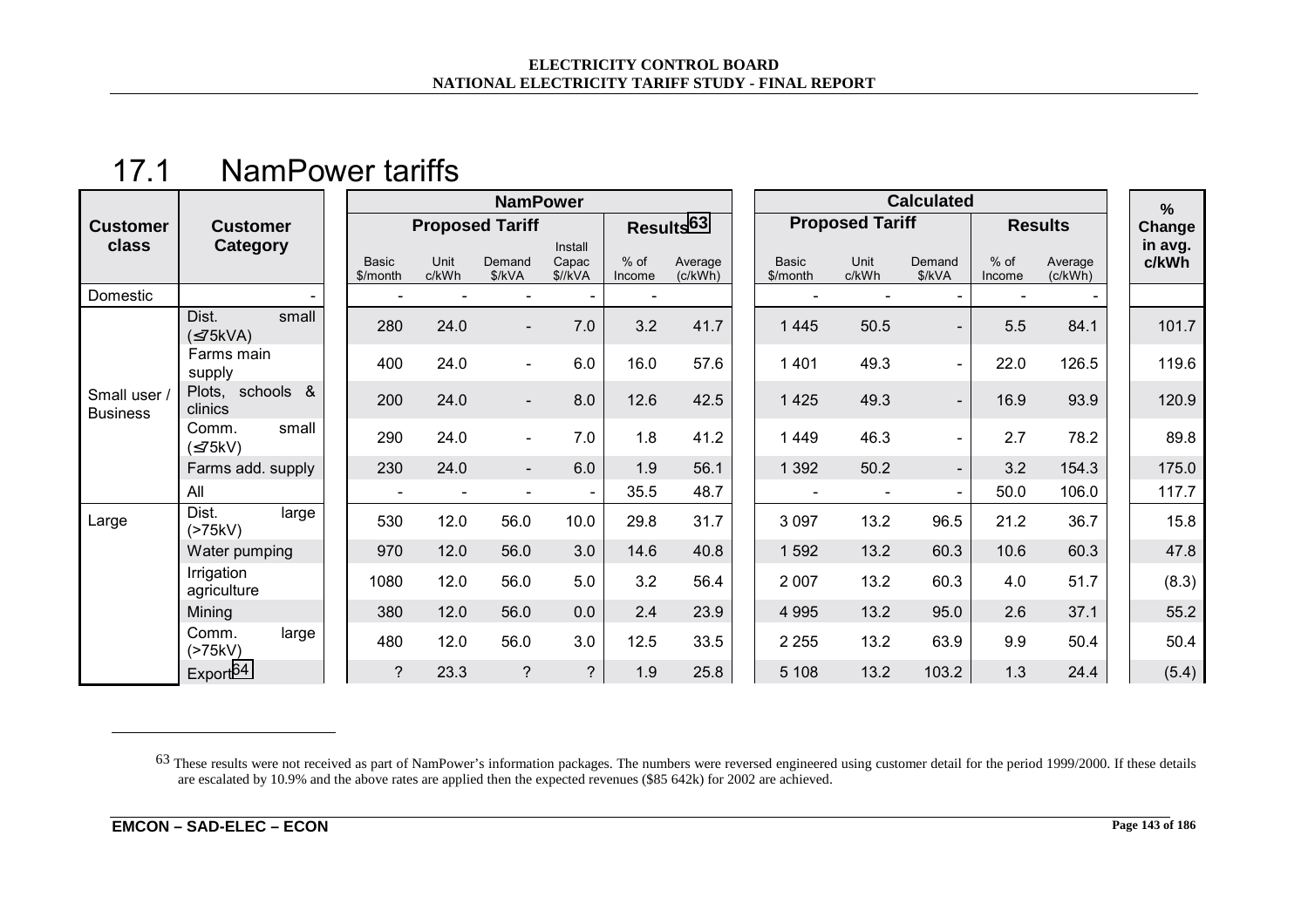#### **ELECTRICITY CONTROL BOARD NATIONAL ELECTRICITY TARIFF STUDY - FINAL REPORT**

|                 | <b>Customer</b> |                          | <b>NamPower</b>                                                                                                                        |   |                          |                          |                  |                        |                  |  | <b>Calculated</b>        |       |                          |                |      |  |
|-----------------|-----------------|--------------------------|----------------------------------------------------------------------------------------------------------------------------------------|---|--------------------------|--------------------------|------------------|------------------------|------------------|--|--------------------------|-------|--------------------------|----------------|------|--|
| <b>Customer</b> |                 |                          | <b>Proposed Tariff</b>                                                                                                                 |   | Results <sup>63</sup>    |                          |                  | <b>Proposed Tariff</b> |                  |  | <b>Results</b>           |       |                          | $\%$<br>Change |      |  |
| class           | Category        | <b>Basic</b><br>\$/month | Install<br>Unit<br><b>Basic</b><br>$%$ of<br>Demand<br>Capac<br>Average<br>\$//kVA<br>\$/kVA<br>(c/kWh)<br>c/kWh<br>\$/month<br>Income |   | Unit<br>c/kWh            | Demand<br>\$/kVA         | $%$ of<br>Income | Average<br>(c/kWh)     | in avg.<br>c/kWh |  |                          |       |                          |                |      |  |
|                 | All             | $\overline{\phantom{a}}$ |                                                                                                                                        |   | $\overline{\phantom{a}}$ | 64.4                     | 33.7             |                        | -                |  | $\overline{\phantom{0}}$ | 50.0  | 43.1                     |                | 27.9 |  |
| Streetlights    |                 | $\overline{\phantom{0}}$ |                                                                                                                                        | - | $\overline{\phantom{0}}$ | $\overline{\phantom{0}}$ | -                |                        |                  |  | -                        |       | $\overline{\phantom{a}}$ |                |      |  |
|                 |                 |                          |                                                                                                                                        |   |                          |                          |                  |                        |                  |  |                          |       |                          |                |      |  |
| All             | All             |                          |                                                                                                                                        |   | $\overline{\phantom{0}}$ | 100.0                    | 38.0             |                        |                  |  | -                        | 100.0 | 61.5                     |                | 61.8 |  |

64 The proposed NamPower tariffs don't show any rates for export. An average energy rate was calculated from 2000 data, which was escalated to 2002 using an effective escalation rate of 10.9%.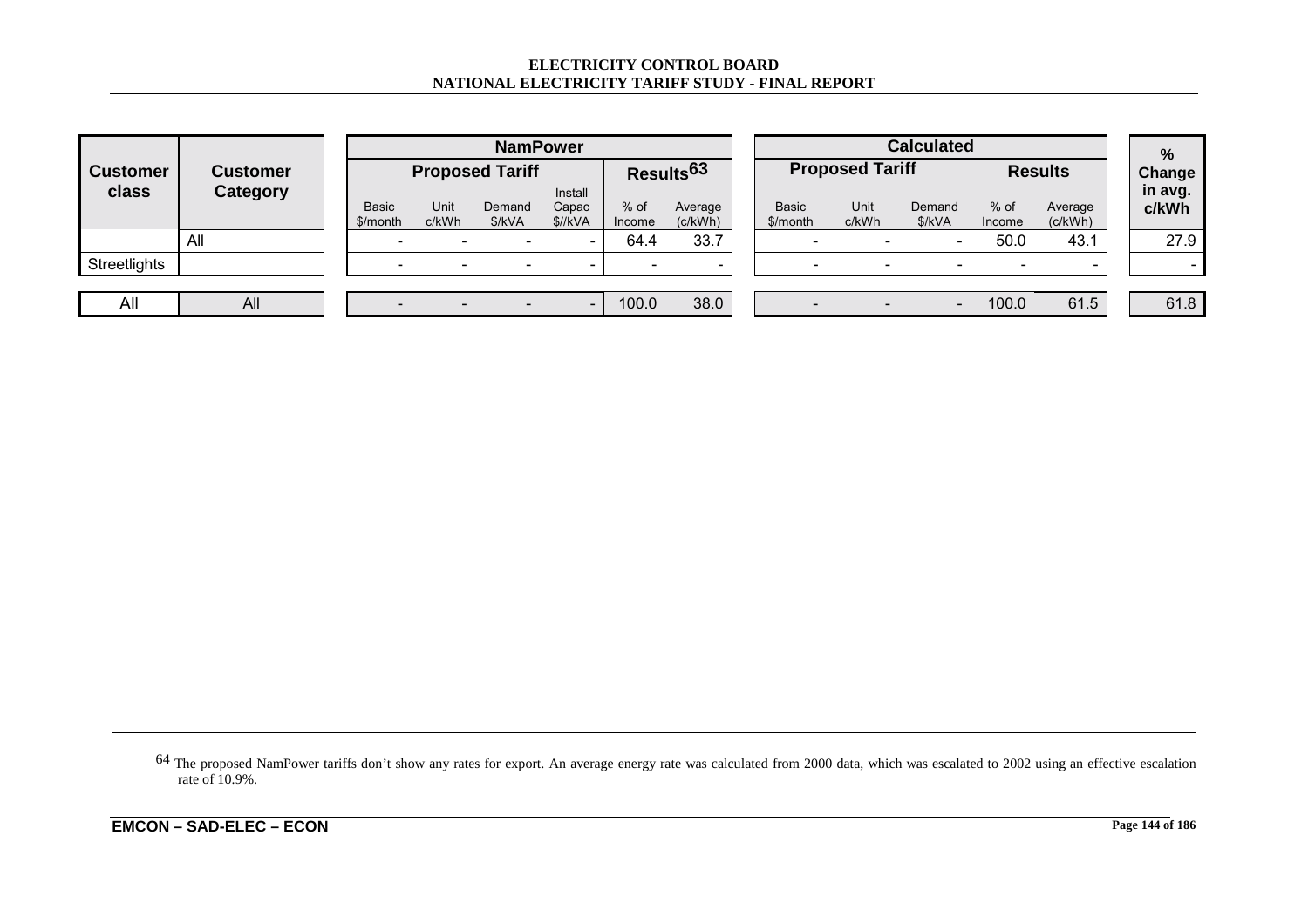| 17.2 | <b>Northern Electricity tariffs</b> |
|------|-------------------------------------|
|------|-------------------------------------|

|                                 | <b>Customer</b><br>Category         |  |                          |               |                          | Northern Electricity <sup>65</sup> |                    |  |                                 |                        |                          | $\frac{9}{6}$    |                    |            |
|---------------------------------|-------------------------------------|--|--------------------------|---------------|--------------------------|------------------------------------|--------------------|--|---------------------------------|------------------------|--------------------------|------------------|--------------------|------------|
| <b>Customer</b><br>class        |                                     |  | <b>Proposed Tariff</b>   |               |                          |                                    | <b>Results</b>     |  |                                 | <b>Proposed Tariff</b> |                          | <b>Results</b>   |                    | Change in  |
|                                 |                                     |  | <b>Basic</b><br>\$/Amp   | Unit<br>c/kWh | Demand<br>\$/kVA         | $%$ of<br>Income                   | Average<br>(c/kWh) |  | Basic <sup>66</sup><br>\$/month | Unit<br>c/kWh          | Demand<br>\$/kVA         | $%$ of<br>Income | Average<br>(c/kWh) | avg. c/kWh |
| Prepay                          | 1 & 3 Phase                         |  |                          | 39.5          | $\overline{\phantom{a}}$ | 18.9                               | 39.5               |  | $\overline{\phantom{a}}$        | 76.5                   | $\blacksquare$           | 45.0             | 76.5               | 93.7       |
| Domestic                        | Credit                              |  | 1.00                     | 32.5          | $\overline{\phantom{a}}$ | 3.9                                | 44.4               |  | 69.1                            | 41.3                   | $\blacksquare$           | 5.0              | 55.5               | 25.0       |
|                                 | Cr, 1 phase                         |  | 1.10                     | 35.0          | $\overline{\phantom{a}}$ | 2.6                                | 46.0               |  | 68.8                            | 40.6                   | $\blacksquare$           | 2.8              | 57.0               | 23.9       |
| Small user /<br><b>Business</b> | Cr, 3 phase                         |  | 4.95                     | 35.0          | $\sim$                   | 18.4                               | 51.3               |  | 73.3                            | 40.5                   | $\overline{\phantom{a}}$ | 13.6             | 45.5               | (11.3)     |
|                                 | All                                 |  | $\overline{\phantom{a}}$ |               | $\sim$                   | 21.0                               | 50.6               |  |                                 |                        | $\blacksquare$           | 16.5             | 47.1               | (6.9)      |
| Large                           | Large<br>Power<br>Use <sup>67</sup> |  | \$100/<br>month          | 19.8          | 52.2                     | 54.8                               | 58.3               |  | 127.6                           | 17.9                   | 65.4                     | 32.7             | 38.2               | (34.5)     |
| <b>Streetlights</b>             |                                     |  | $\overline{\phantom{a}}$ | 51.8          | $\sim$                   | 1.4                                | 51.8               |  | $\overline{\phantom{a}}$        | 31.9                   | $\blacksquare$           | 0.9              | 31.9               | (38.4)     |
|                                 |                                     |  |                          |               |                          |                                    |                    |  |                                 |                        |                          |                  |                    |            |
| All                             | All                                 |  |                          |               | $\overline{\phantom{a}}$ | 100                                | 51.3               |  |                                 |                        |                          | 100              | 52.3               | 1.9        |

<sup>65</sup> The proposed tariff information from Northern Electricity was for the period 2000/2001.

<sup>66</sup> The value in brackets indicate what the basic charge will be if it is expressed as a \$/amp rather than a \$/month value.

<sup>67</sup> Minimum amount payable is 70% of declared maximum demand.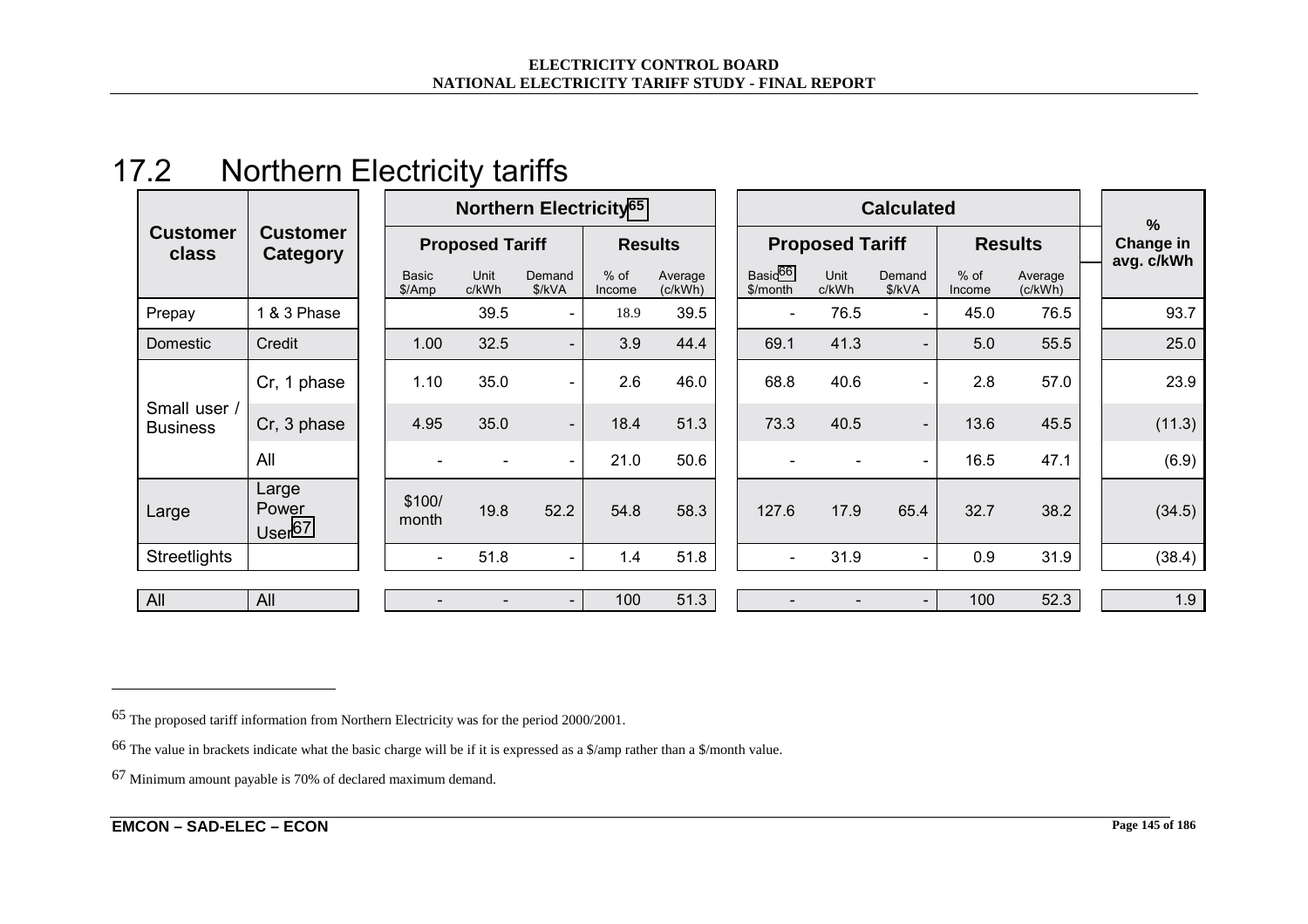## 17.3 Walvis Bay tariffs

|                                 | <b>Customer</b><br><b>Category</b> |  | <b>Walvis Bay<sup>68</sup></b> |                          |                          |                  | <b>Calculated</b>      |                                 |                          |                          | %                |                    |            |     |      |       |
|---------------------------------|------------------------------------|--|--------------------------------|--------------------------|--------------------------|------------------|------------------------|---------------------------------|--------------------------|--------------------------|------------------|--------------------|------------|-----|------|-------|
| <b>Customer</b><br>class        |                                    |  | <b>Proposed Tariff</b>         |                          | <b>Results</b>           |                  | <b>Proposed Tariff</b> |                                 | <b>Results</b>           |                          | Change in        |                    |            |     |      |       |
|                                 |                                    |  | <b>Basic</b><br>\$/month       | Unit<br>c/kWh            | Demand<br>\$/kVA         | $%$ of<br>Income | Average<br>(c/kWh)     | Basic <sup>69</sup><br>\$/month | Unit<br>c/kWh            | Demand<br>\$/kVA         | $%$ of<br>Income | Average<br>(c/kWh) | avg. c/kWh |     |      |       |
| Domestic                        | < Prepay                           |  |                                | $\overline{\phantom{a}}$ | 37.0                     |                  |                        |                                 |                          |                          |                  |                    |            |     |      |       |
|                                 | <20A, Cr (+cap ch)                 |  | 26.01                          | 28.0                     | 29.0                     | 2.0              | 34.0                   | 113.2                           | 48.7                     | $\overline{\phantom{a}}$ | 3.3              | 70.5               | 107.4      |     |      |       |
|                                 | <20A, Cr (no cap)                  |  | 26.01                          | 37.0                     |                          |                  |                        |                                 |                          | $\overline{\phantom{a}}$ |                  |                    |            |     |      |       |
|                                 | >20A Credit (+cap ch)              |  | 26.01                          | 35.0                     | 60.0                     | 28.9             | 47.7                   | 113.2                           | 57.1                     | $\overline{\phantom{a}}$ | 38.0             | 78.5               | 64.6       |     |      |       |
|                                 | >20A, Cr, (no cap)                 |  | 26.01                          | 48.0                     | $\blacksquare$           |                  |                        |                                 |                          | $\overline{\phantom{a}}$ |                  |                    |            |     |      |       |
|                                 | >20A, prepay                       |  | $\overline{\phantom{a}}$       | 48.0                     | $\overline{\phantom{a}}$ |                  |                        |                                 | $\overline{\phantom{a}}$ | $\overline{\phantom{a}}$ |                  |                    |            |     |      |       |
|                                 | All                                |  | $\blacksquare$                 | $\overline{\phantom{a}}$ | $\blacksquare$           | 30.9             | 46.2                   |                                 | $\blacksquare$           | $\blacksquare$           | 41.3             | 77.8               | 68.4       |     |      |       |
| Small user /<br><b>Business</b> | Cr, 3 ph, 25A C/B                  |  | 65.03                          | 35.0                     | 102.0                    | 0.6              | 47.0                   | 114.4                           | 68.7                     | $\overline{\phantom{a}}$ | 0.8              | 76.3               | 62.3       |     |      |       |
|                                 | Cr, 3 ph, 40A C/B                  |  | 65.03                          | 35.0                     | 250.0                    | 2.4              | 49.8                   | 115.7                           | 66.4                     | $\blacksquare$           | 2.6              | 70.3               | 41.2       |     |      |       |
|                                 | Cr, 3 ph, 60A C/B                  |  | 65.03                          | 35.0                     | 304.0                    | 2.8              | 51.4                   | 115.9                           | 74.1                     | $\overline{\phantom{a}}$ | 3.4              | 77.9               | 51.5       |     |      |       |
|                                 | Cr, 3 ph, 80A C/B                  |  | 65.03                          | 35.0                     | 595.0                    | 4.0              | 56.2                   | 117.2                           | 73.1                     | $\overline{\phantom{a}}$ | 4.3              | 76.0               | 35.2       |     |      |       |
|                                 | All                                |  | $\overline{\phantom{a}}$       |                          |                          | 9.8              | 52.5                   |                                 | $\overline{\phantom{a}}$ | $\overline{\phantom{a}}$ | 11.2             | 75.1               | 43.0       |     |      |       |
| Large                           | Cr, 3 ph, 55-100kVA                |  | 104.0                          | 19.0                     | 57.42                    | 4.6              | 50.0                   | 128.3                           | 12.9                     | 157.9                    | 4.1              | 55.2               | 10.4       |     |      |       |
|                                 | Cr, 3 ph, 101-300kVA               |  |                                |                          |                          | 104.0            | 19.0                   | 58.30                           | 12.0                     | 57.3                     | 151.1            | 12.9               | 151.8      | 9.2 | 55.8 | (2.6) |
|                                 | Cr, 3 ph, 301-1000kVA              |  | 104.0                          | 19.0                     | 61.00                    | 10.4             | 58.2                   | 214.0                           | 12.9                     | 157.9                    | 7.6              | 54.0               | (7.2)      |     |      |       |
|                                 | Cr, 3 ph, > 1000kVA                |  | 104.0                          | 19.0                     | 66.30                    | 31.1             | 56.5                   | 489.4                           | 12.9                     | 165.5                    | 21.4             | 49.6               | (12.2)     |     |      |       |
|                                 | All                                |  | $\blacksquare$                 |                          |                          | 58.1             | 56.4                   |                                 |                          | $\overline{\phantom{a}}$ | 42.6             | 52.1               | (7.6)      |     |      |       |
| Streetlights                    |                                    |  | $\blacksquare$                 | 28.5                     |                          | 1.2              | 28.5                   | $\blacksquare$                  | 149.0                    |                          | 4.9              | 149.0              | 422.8      |     |      |       |
| All                             | All                                |  |                                |                          |                          | 100.0            | 51.9                   |                                 |                          |                          | 100.0            | 62.5               | 20.4       |     |      |       |

68 The proposed tariff information from Walvis Bay covered the period 2001/2002.

 $69$  The value in brackets indicate what the basic charge will be if it is expressed as a \$/amp rather than a \$/month value.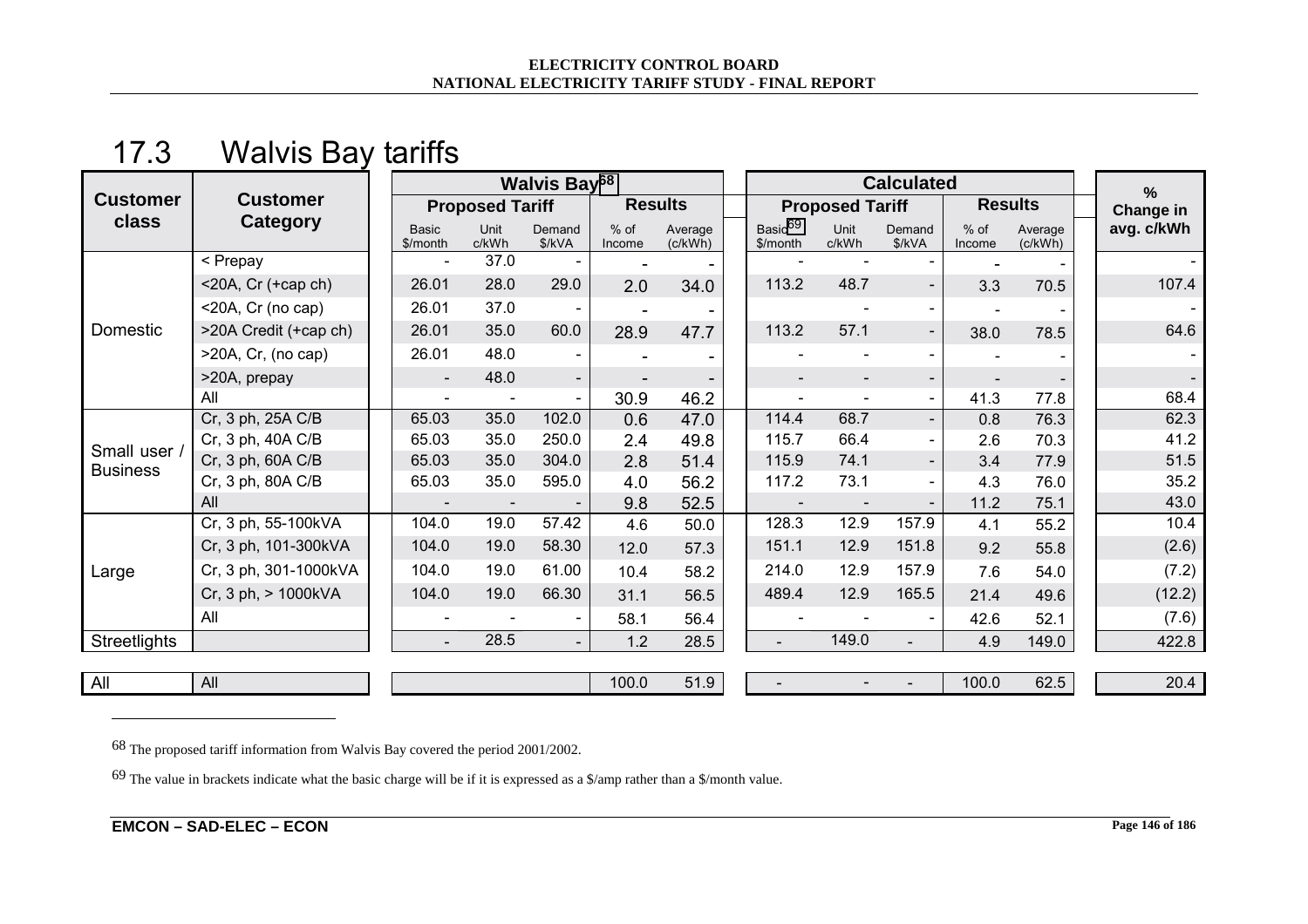## 17.4 Observations

- ! The most glaring observation in the case of NamPower and Walvis is the large increase in the average tariff proposed by the distributor and the average tariff determined through the application of the *Distribution tariff methodology* (section B), refer to the adjoining graph for comparisons. The reason for this substantial increase is due to the much higher revenue requirement for these two distributors caused by their large distribution infrastructure investments. This, in turn, contributes to huge Network Asset revenue requirements (consisting of depreciation and rate-of-return).
- $\Box$  The graph also shows that the average calculated tariff is very similar to that which has been proposed by Northern Electricity.
- □ The information from NamPower and Northern does not explain in sufficient detail how the proposed tariff levels have been determined. Walvis has provided a partial explanation which can be summarized as follows:
- □ The basic charge for each customer class has been calculated using a cost per connection value discounted over 20 years at a discount rate (equal to the interest rate) of 15%. The cost per connections are N\$2 000 for domestics, N\$5 000 for small power users and N\$8 000 for large power users. The



documentation states that they obtained this method and numbers from a workshop, which was held on 20 and 22 November.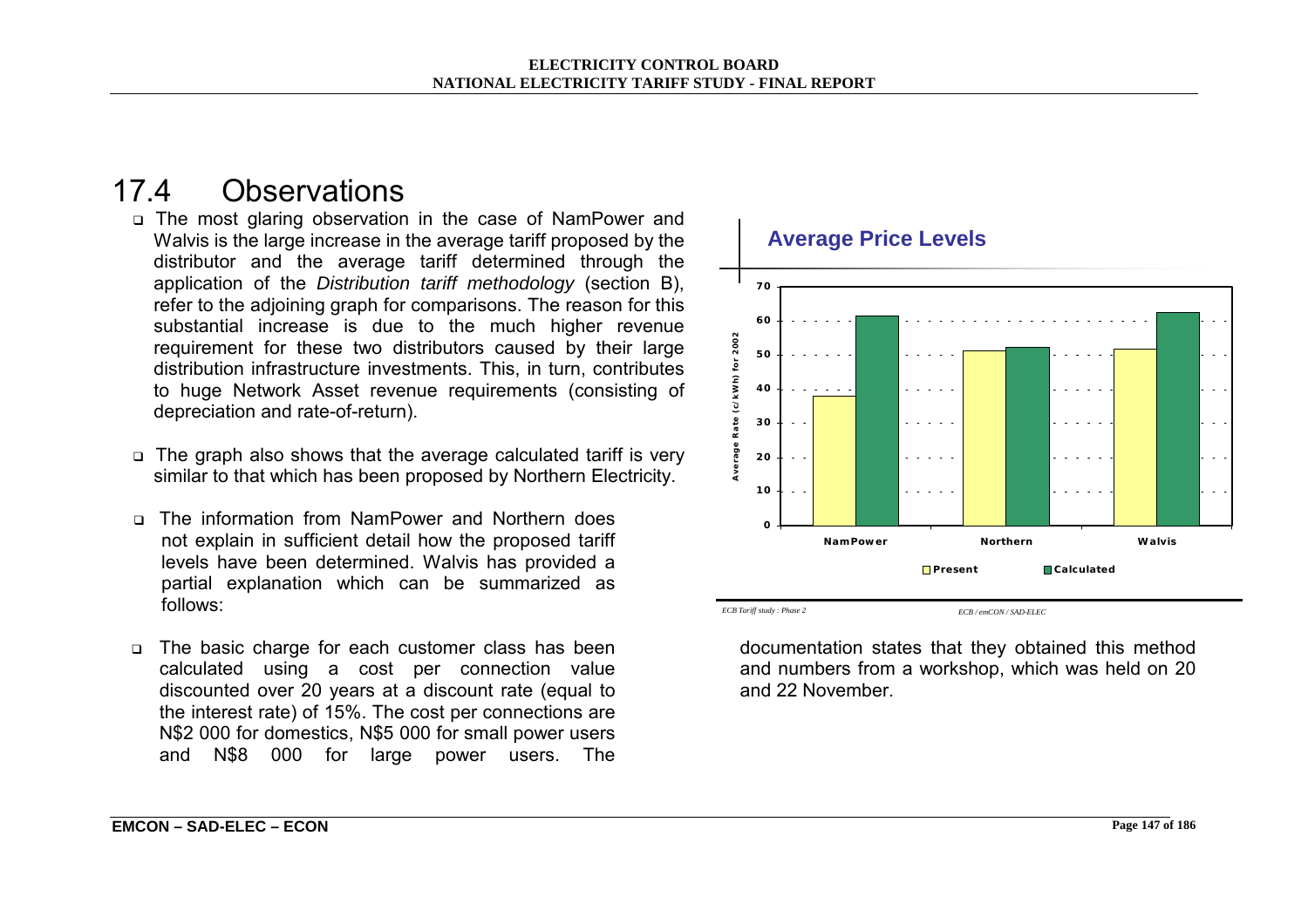- ! In addition to the basic charge Walvis also calculated the purchase cost of electricity for domestic and small power users based on representative maximum demand and energy consumption values. Walvis then added a 13.18% Local Authority Tax to the calculated purchase price which represents the desired revenue from the relevant customer category. This revenue requirement was then somehow split between a fix and variable component.
- □ For bulk users Walvis has adopted a strategy to keep the maximum demand charges constant until NamPowerís charge reach that of the bulk consumer group. Once NamPowerís and Walvisí maximum demand charges are the same then Walvis will adjust its maximum demand annually to be the same as NamPowerís. The intent is then to recover Walvis cost through and energy (c/kWh) charge.
- ! Another general observation is that larger consumers tend to cross subsidise smaller consumers. The following graphs show that this is particularly the case for Northern and Walvis. This can be observed from the trend that larger consumers' contribution (expressed as a percentage) reduces from the proposed to the calculated tariff scenarios. This is the

reason why smaller customers experience an increase in excess of the average increase. The following graphs show the percentage increase per customer category for each of the distributors.

- ! NamPowerís information show that cross subsidization between customer classes is not related to size, rather it appears random and may perhaps be explained by the fact that NamPowerís customer categories are not separated on pure technical considerations as is the case in Northern and Walvis.
- $\Box$  A number of smaller observations can be made with regards to the differentiation between Basic Customer services charges, Energy charges and Demand charges between the proposed and calculated rates. The most significant of these is that almost all customer classes have relatively low load factors. This creates the opportunity for the distributor to receive a substantial benefit from diversity. This and other considerations would imply that a distributor should take care in calculating the level of the tariff components to ensure cost reflective and efficient pricing.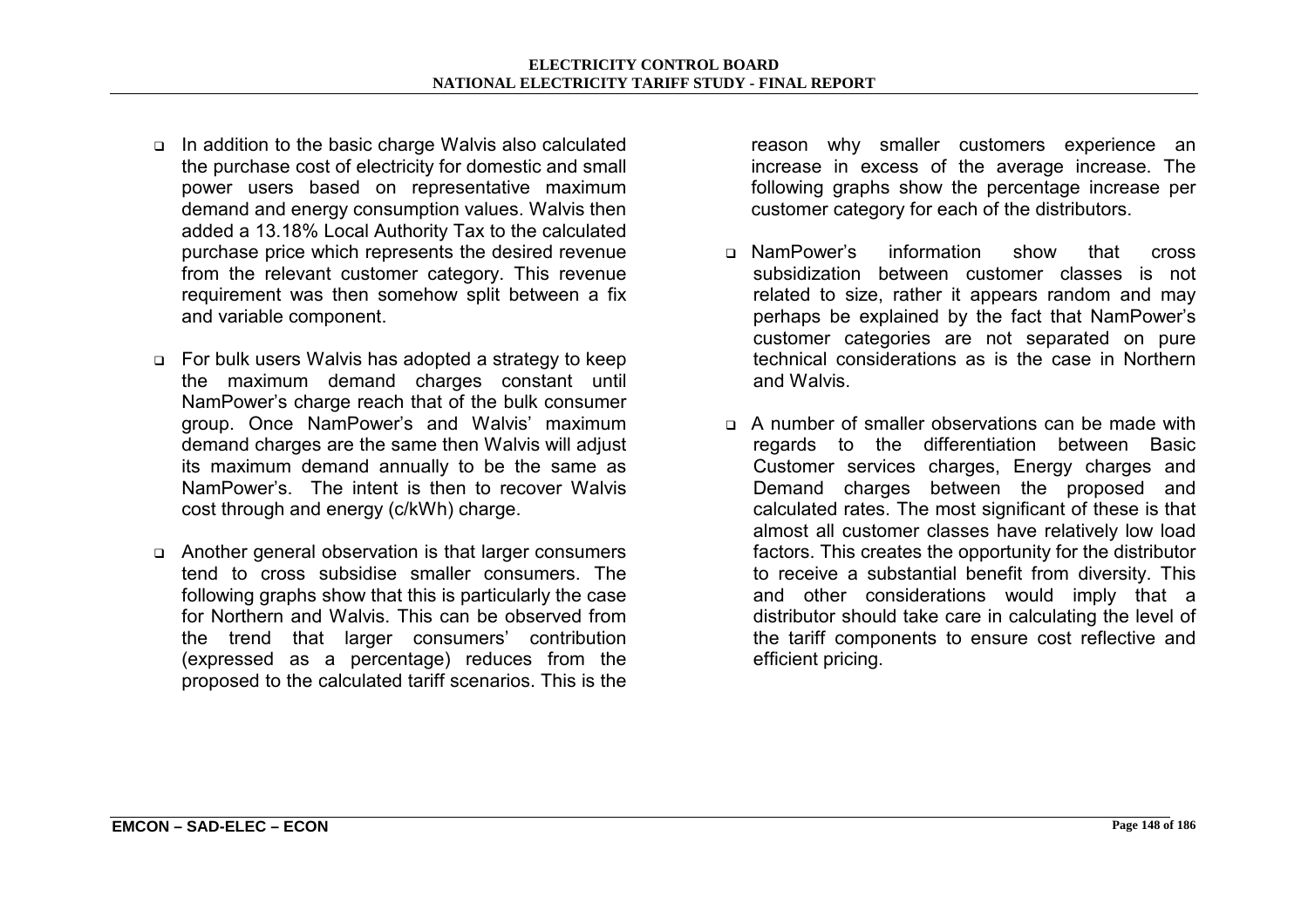

*ECB Tariff study : Phase 2 ECB / emCON / SAD-ELEC*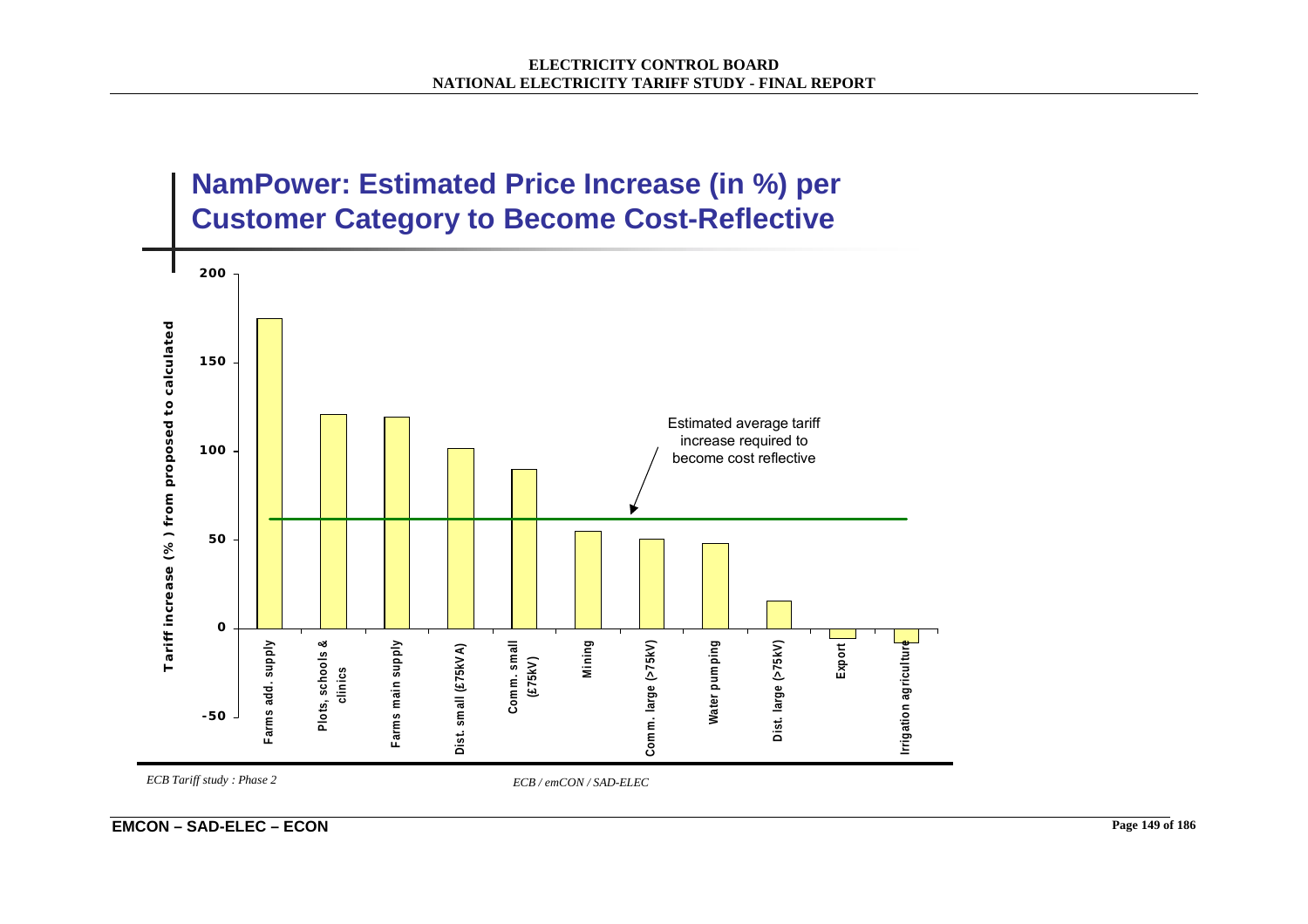

*ECB Tariff study : Phase 2 ECB / emCON / SAD-ELEC*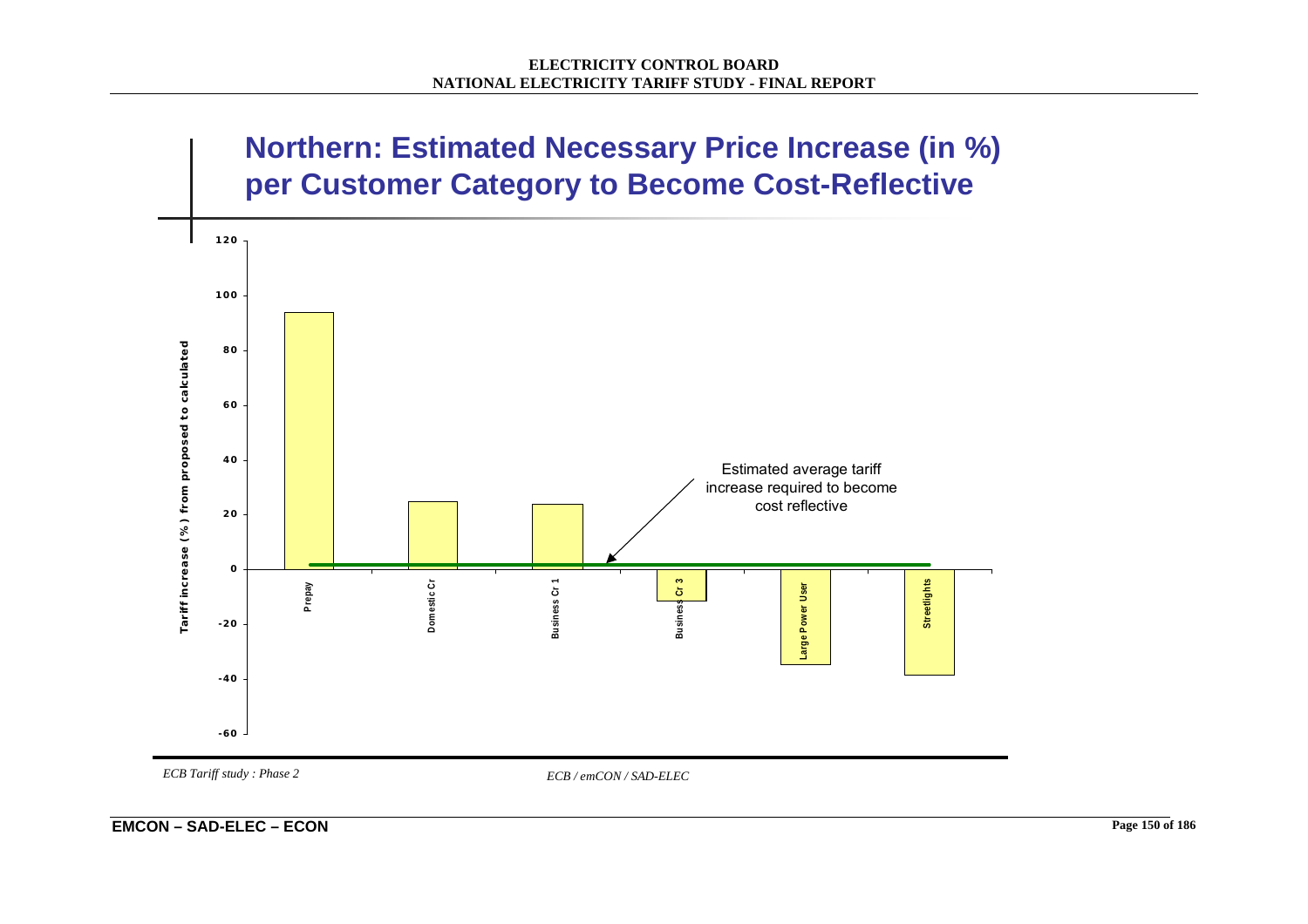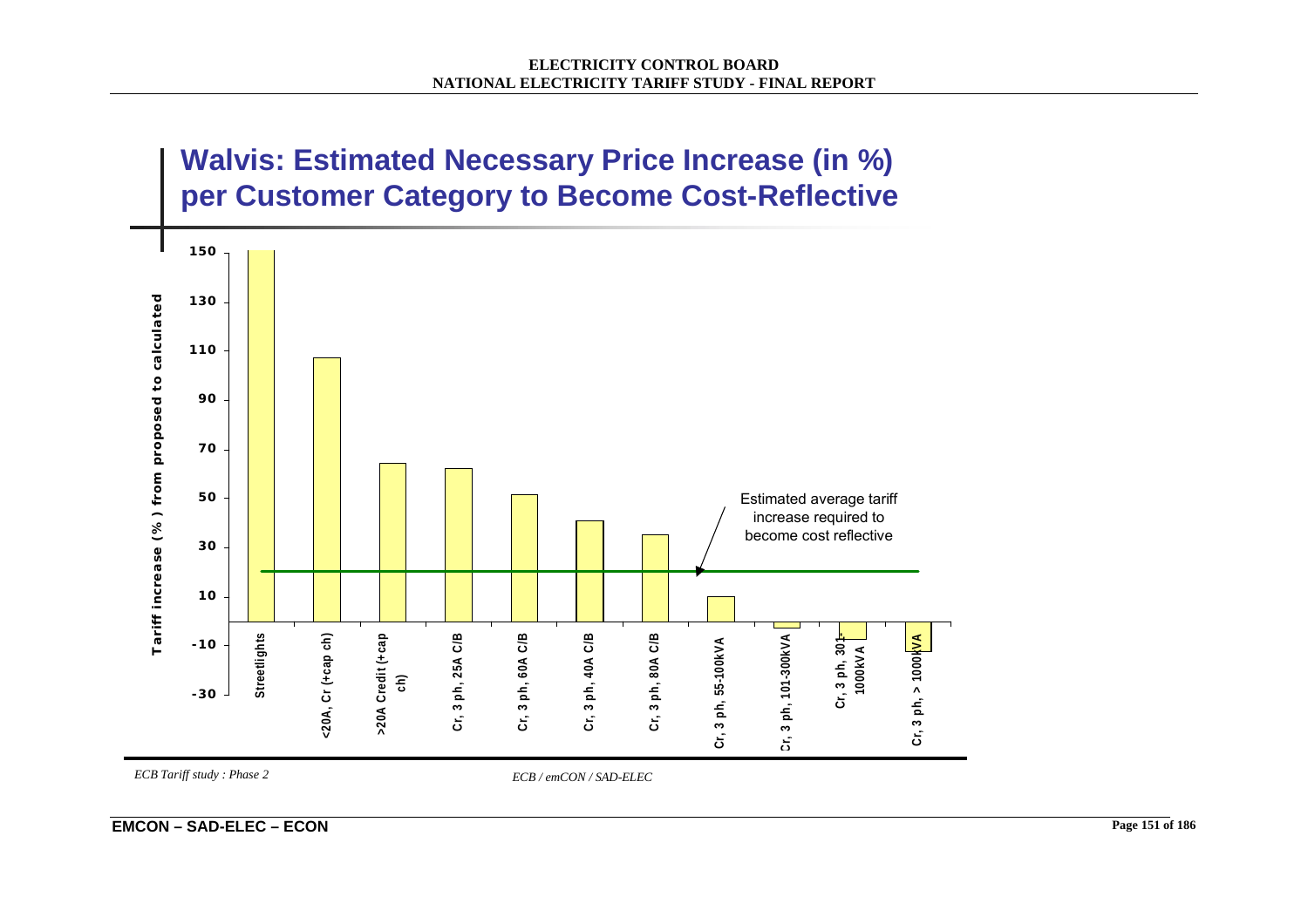## 17.5 Recommendations and conclusions

- It is clear that the process described in the *Distribution tariff methodology* chapters can be used to calculate cost reflective distribution tariffs. This is achieved by defining an appropriate tariff structure, identifying the relevant revenue requirement components, determining the size of these components and by calculating the tariffs based on certain design criteria.
- However, there are a number of assumptions, which must be clarified before the tariff level calculations can be calculated. These include the cost of energy purchases (including generation and transmission

costs), reliable assets registers and appropriate asset life estimates. In addition a fair ROR also needs to be specified.

• There are other factors that would influence the tariff structures and levels and could cause a distributor to move away from pure cost reflective tariffs, such as access to affordable electricity by poorer communities.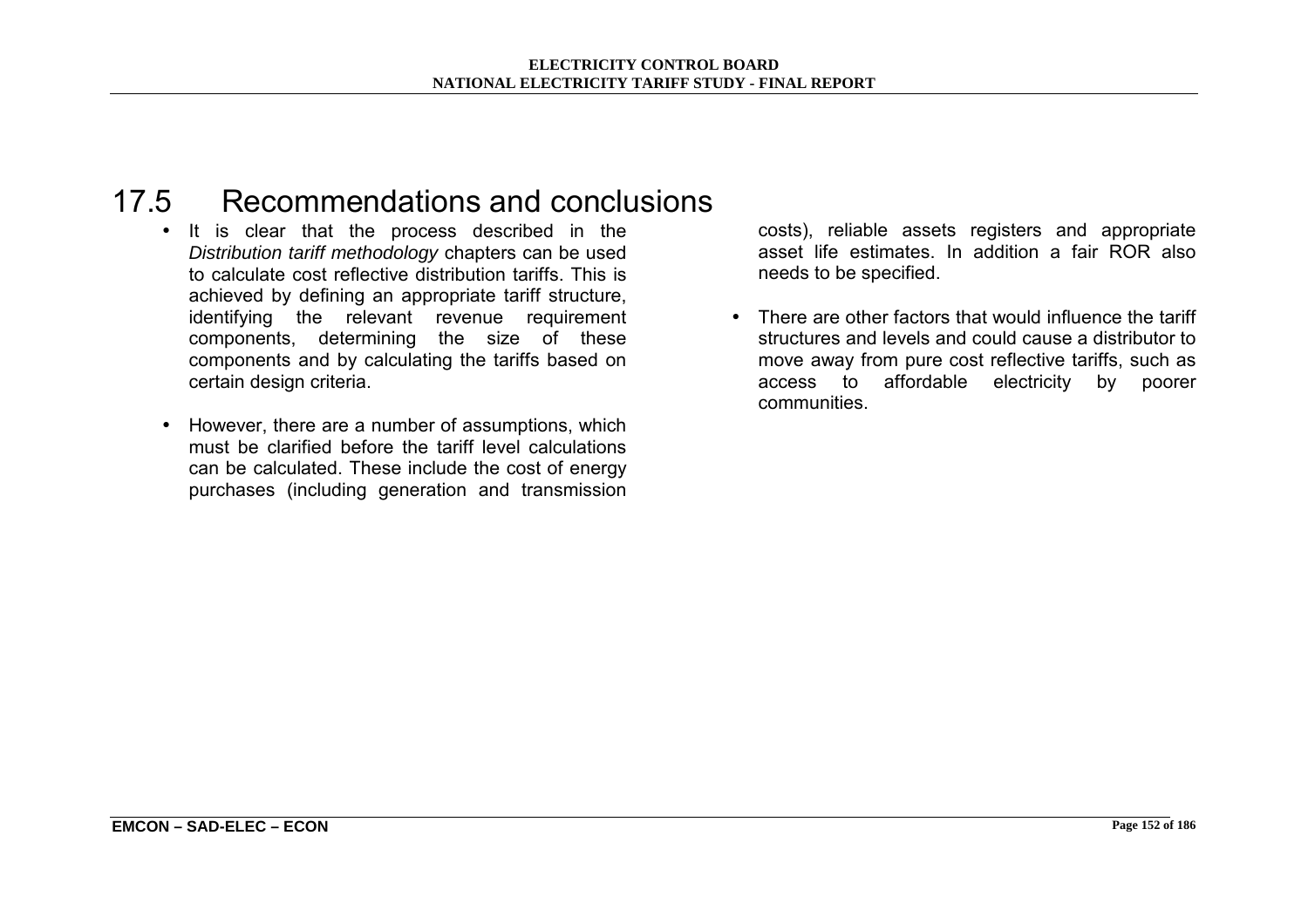# **18 Distribution Tariff Analysis: Other Charges**

There are normally a number of smaller charges that a distributor may levy in addition to the energy and customer related charges. These may include connection, re-connection, testing call-out and other related charges. The total monetary value of these charges is normally small in relation to the energy charges. These charges are normally set to recover the cost of the service and should therefore not have a large impact on the calculation of the energy and customer related charges. In some cases these charges act as a signal to encourage or discourage certain behaviour. A good example of such a charge is if a customerís meter has been tampered with. A high tariff for fixing an installation, which has been tampered with,

will discourage future customers to tamper with their meter installations.

In instances where these charges are not small care should be taken to ensure that these charges are fair. In the case of NamPower, its connection charges contribute 7% of the total turnover of the company. NamPowerís connection charges have been discussed in more detail in the Phase 1 Report.

Below is a list of these charges and their price levels; no additional information was obtained from NamPower.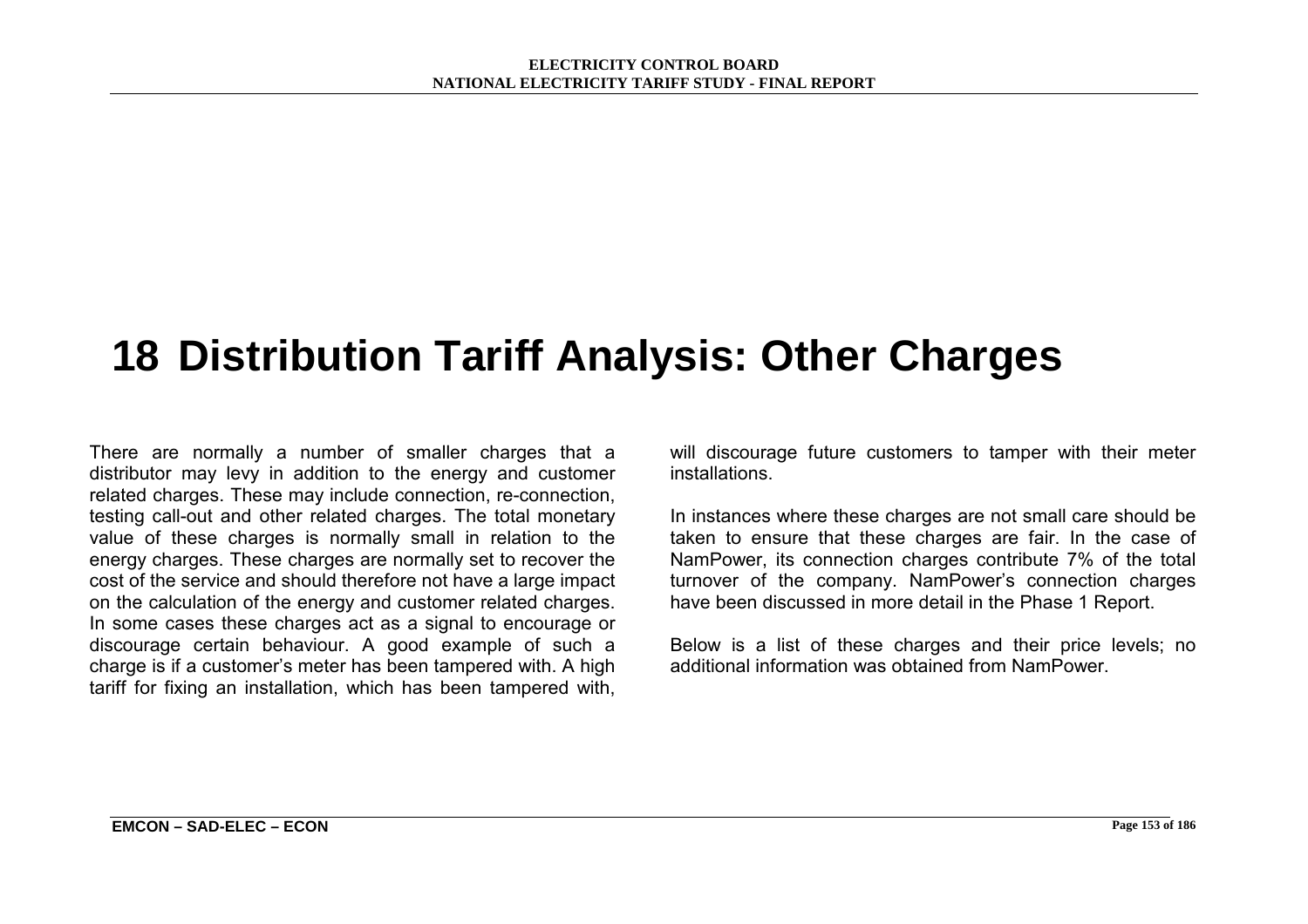## 18.1 Service fees/charges

The following table shows the various Service Fees that are in use.

|                                      | <b>Northern Electricity</b>                                                                                    |                        | <b>Walvis Bay</b>                                       |                     |  |  |  |
|--------------------------------------|----------------------------------------------------------------------------------------------------------------|------------------------|---------------------------------------------------------|---------------------|--|--|--|
| <b>General Description</b>           | <b>Description</b>                                                                                             | <b>Charge</b><br>(N\$) | <b>Description</b>                                      | Charge<br>(N\$)     |  |  |  |
| Minimum charge per stand             |                                                                                                                |                        | Electricity available but not<br>connected              | 0.08/m <sup>2</sup> |  |  |  |
| Disconnection                        | Disconnection                                                                                                  | 75                     |                                                         |                     |  |  |  |
| Reconnection                         | Reconnection                                                                                                   | 75                     | • Normal<br>• Replacement of seal<br>• Re-connect cable | 20<br>80<br>120     |  |  |  |
| Payment reminder notice              | Hand delivery                                                                                                  | 30                     |                                                         |                     |  |  |  |
| Call out fee                         | Requested by customer incl.<br>• Inspection<br>• Token sales after hours<br>• Fault on customer's installation | 75                     |                                                         |                     |  |  |  |
| Meter test requested by<br>customer. | • 1 Phase<br>$\bullet$ 3 Phase<br>* Fee will be rebated if meter is faulty                                     | 150<br>300             | Testing of meters (each)                                | 50                  |  |  |  |
| Request for change of<br>tariff      | • Credit to pre-payment and vice<br>versa<br>$\bullet$ Other                                                   | 600<br>Actual cost     |                                                         |                     |  |  |  |
| Meter tampering                      | • First offence<br>$\bullet \geq$ Second offence                                                               | 850<br>Legal action    |                                                         |                     |  |  |  |
| Ready Board                          | Supply, installs and test                                                                                      | 485                    |                                                         |                     |  |  |  |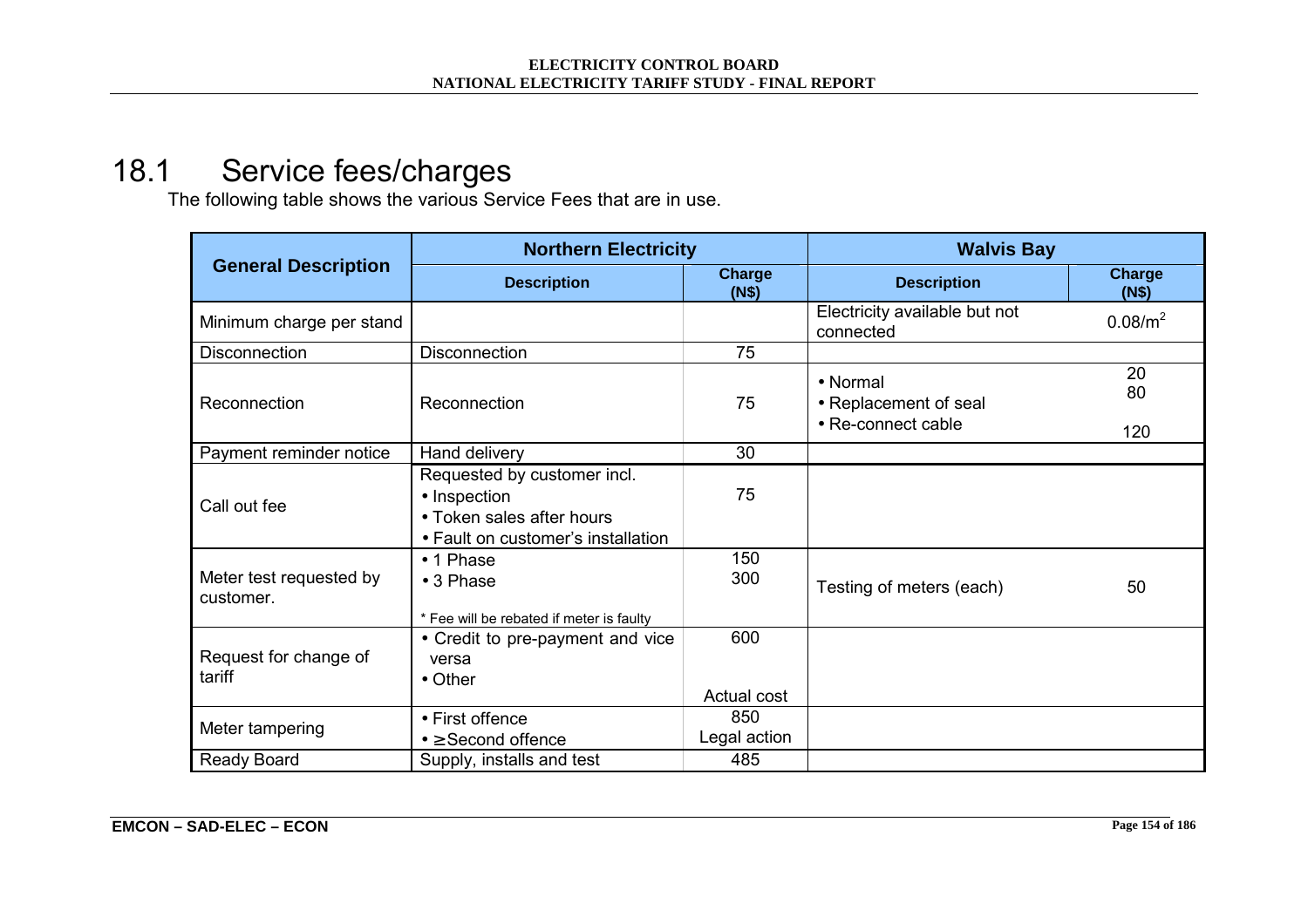# 18.2 Connection fees analysis

The following table shows the various Connection Fees that are in use.

|                            |                                                                                                  | <b>Northern Electricity</b>              | <b>Walvis Bay</b>  |                 |  |  |
|----------------------------|--------------------------------------------------------------------------------------------------|------------------------------------------|--------------------|-----------------|--|--|
| <b>General Description</b> | <b>Description</b>                                                                               | Charge<br>(N\$)                          | <b>Description</b> | Charge<br>(N\$) |  |  |
| Domestic                   | Pre-paid                                                                                         | 180                                      | Pre-paid           | 600             |  |  |
|                            | Credit                                                                                           | 2 2 0 0                                  | Credit             | 500             |  |  |
| Small user / Business      | Pre-paid<br>• Single phase<br>$\bullet$ 3 phase<br>Credit<br>• Single phase<br>$\bullet$ 3 phase | 2 2 0 0<br>5 5 0 0<br>2 2 0 0<br>4 8 5 0 | Credit             | 5 0 0 0         |  |  |
| Large                      | Large Power User                                                                                 | Actual cost                              | Large Power User   | Actual cost     |  |  |
| <b>Street Lights</b>       |                                                                                                  | Actual cost                              |                    |                 |  |  |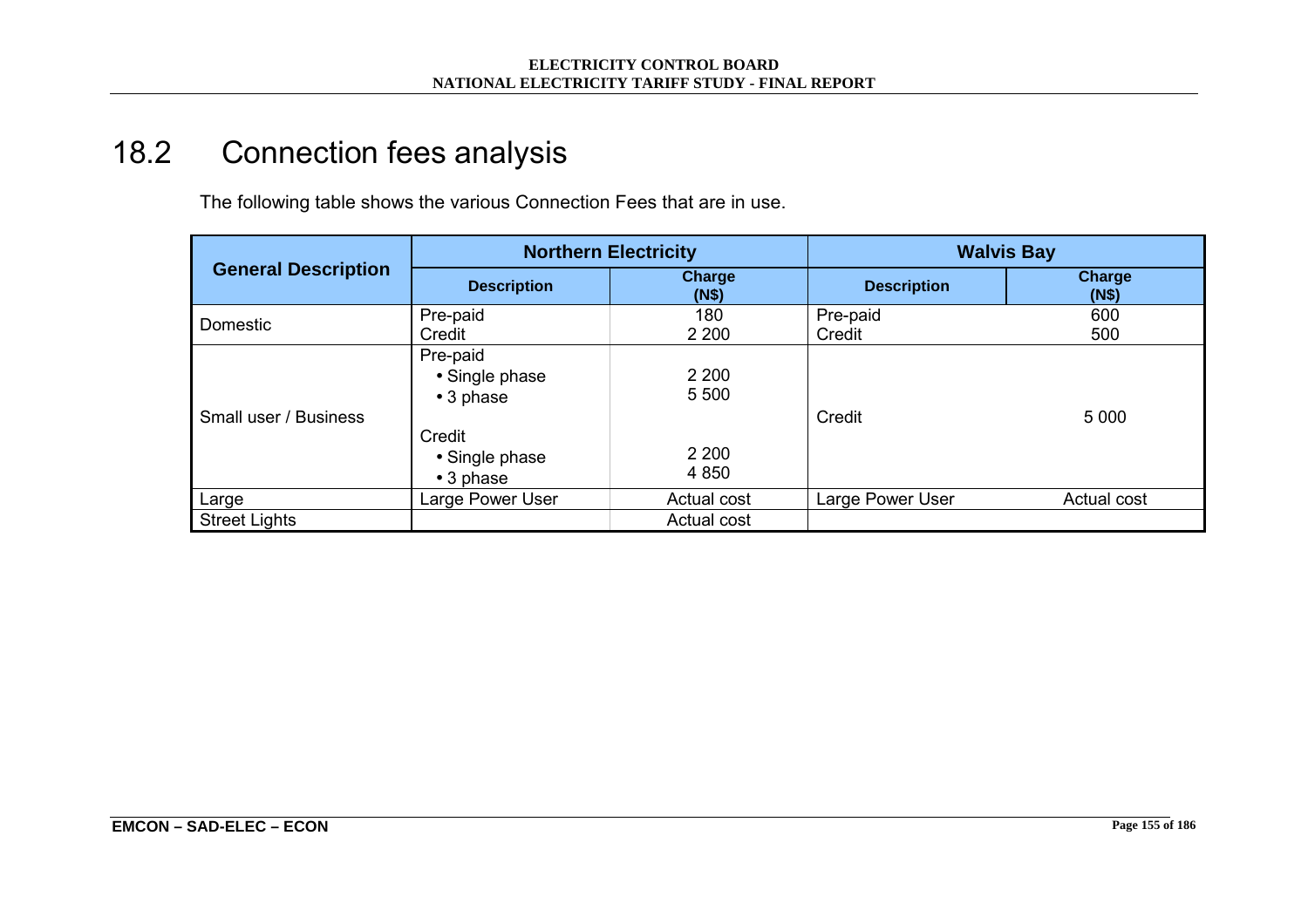# 18.3 Overall deposits analysis

The following table shows the various deposits that are in use.

|                            | <b>Northern Electricity</b>                                                                      |                          |                                                                                                                   | <b>Walvis Bay</b>                      |  |  |  |
|----------------------------|--------------------------------------------------------------------------------------------------|--------------------------|-------------------------------------------------------------------------------------------------------------------|----------------------------------------|--|--|--|
| <b>General Description</b> | <b>Description</b>                                                                               | <b>Charge</b><br>(N\$)   | <b>Description</b>                                                                                                | Charge<br>(N\$)                        |  |  |  |
| Domestic                   | Pre-paid<br>Credit                                                                               | N/A<br>170               | Tariff A $( \leq 20A)$<br>$\bullet$ Credit<br>• Pre-paid<br>Tariff B $(>20A)$<br>$\bullet$ Credit<br>• Pre-paid   | 120<br>N/A<br>450<br>N/A               |  |  |  |
| Small user / Business      | Pre-paid<br>• Single phase<br>$\bullet$ 3 phase<br>Credit<br>• Single phase<br>$\bullet$ 3 phase | N/A<br>N/A<br>180<br>550 | Tariff C (credit, 3<br>phase)<br>$\bullet$ 25A C/B<br>$\bullet$ 40A C/B<br>$\bullet$ 60A C/B<br>$\bullet$ 80A C/B | 900<br>1700<br>2 2 0 0<br>3 200        |  |  |  |
| Large                      | Large Power User                                                                                 | 3 0 0 0                  | Tariff D (credit, 3<br>phase)<br>• 55-100kVA<br>• 101-300kVA<br>• 301-1000kVA<br>$\bullet$ > 1000kVA              | 9 0 0 0<br>23 000<br>72 000<br>230 000 |  |  |  |
| <b>Street Lights</b>       |                                                                                                  | N/A                      |                                                                                                                   | N/A                                    |  |  |  |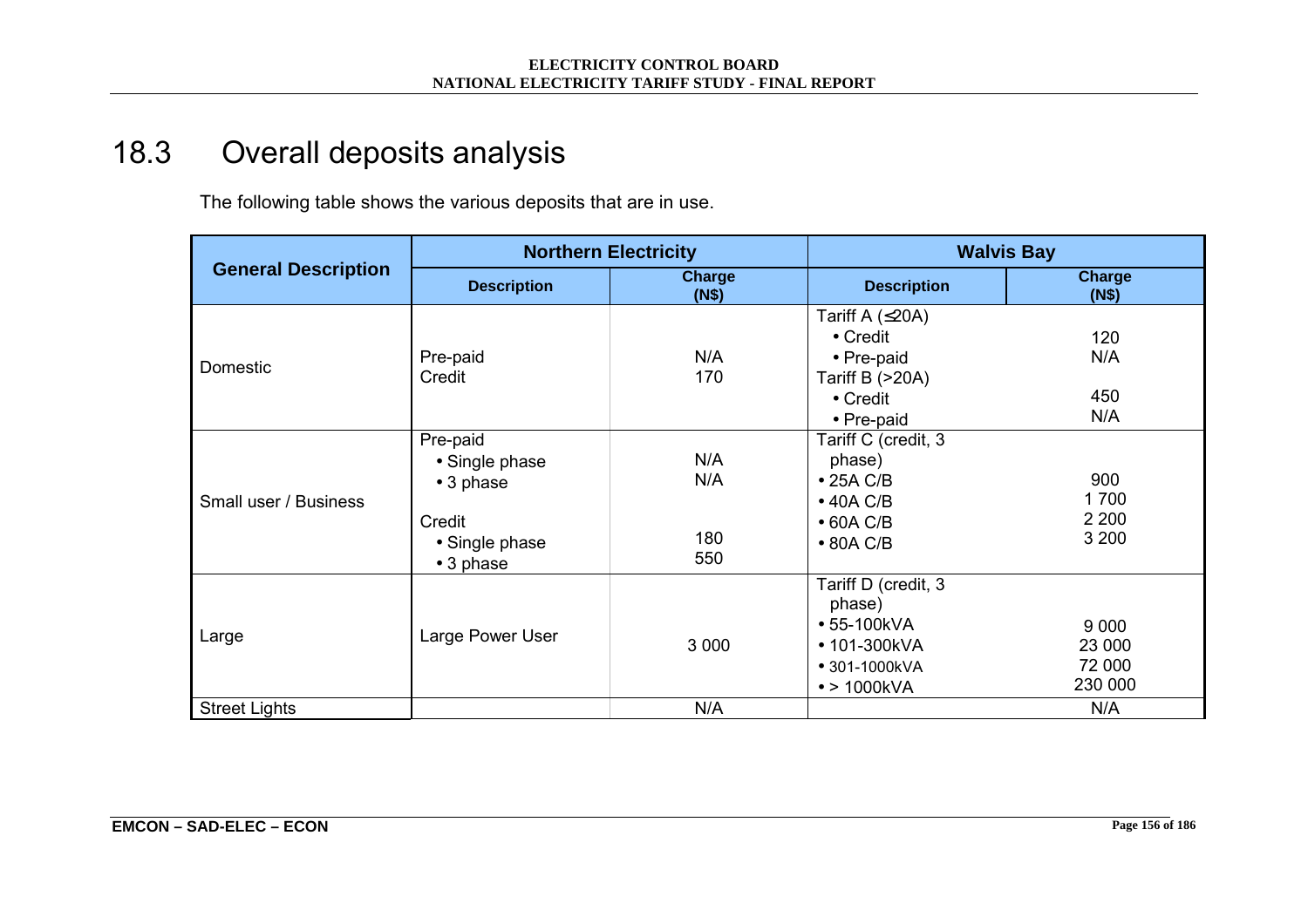# **Appendix A – Terms of Reference**

#### **NATIONAL ELECTRICITY TARIFF STUDY**

#### 1. OBJECTIVE

To retain consultants who shall conduct a comprehensive and detailed nationwide study of existing electricity tariffs at all levels of the Namibian ESI value chain (generation, transmission, distribution and supply) and design tariff policy and methodologies that enhance the efficient allocation of resources, promote the financial viability of the ESI and are simple to implement.

#### 2. BACKGROUND

The Namibian Electricity Supply Industry (ESI) is undergoing fundamental change in terms of its institutional, regulatory and commercial framework. The recently promulgated Electricity Act 2000 (Act 2 of 2000) created an independent regulatory authority - the Electricity Control Board, and makes provision for ring-fencing of generation, transmission and distribution of electricity through a licensing system managed by the Electricity Control Board.

At the same time a parallel process of restructuring the distribution segment of the ESI is underway, aimed at optimising the distribution function in the country through the creation of Regional Electricity Distribution (REDs) companies covering larger geographic areas than the existing participants presently cover. It is anticipated that the larger geographic area will allow for a broader customer base and lower cost of service, as well as optimise the use of scarce financial and technical resources.

In meeting this challenge and exercising its regulatory functions the Electricity Control Board and the Ministry of Mines & Energy have come to inevitable conclusion that the existing tariff structures in operation at different levels of the Namibian ESI are not conducive to the goals as set out in the Energy Policy White Paper and, in many cases, are not transparent or cost reflective. Furthermore the methodologies used to arrive at tariffs are so opaque that in many cases even the bodies applying them do not clearly understand them.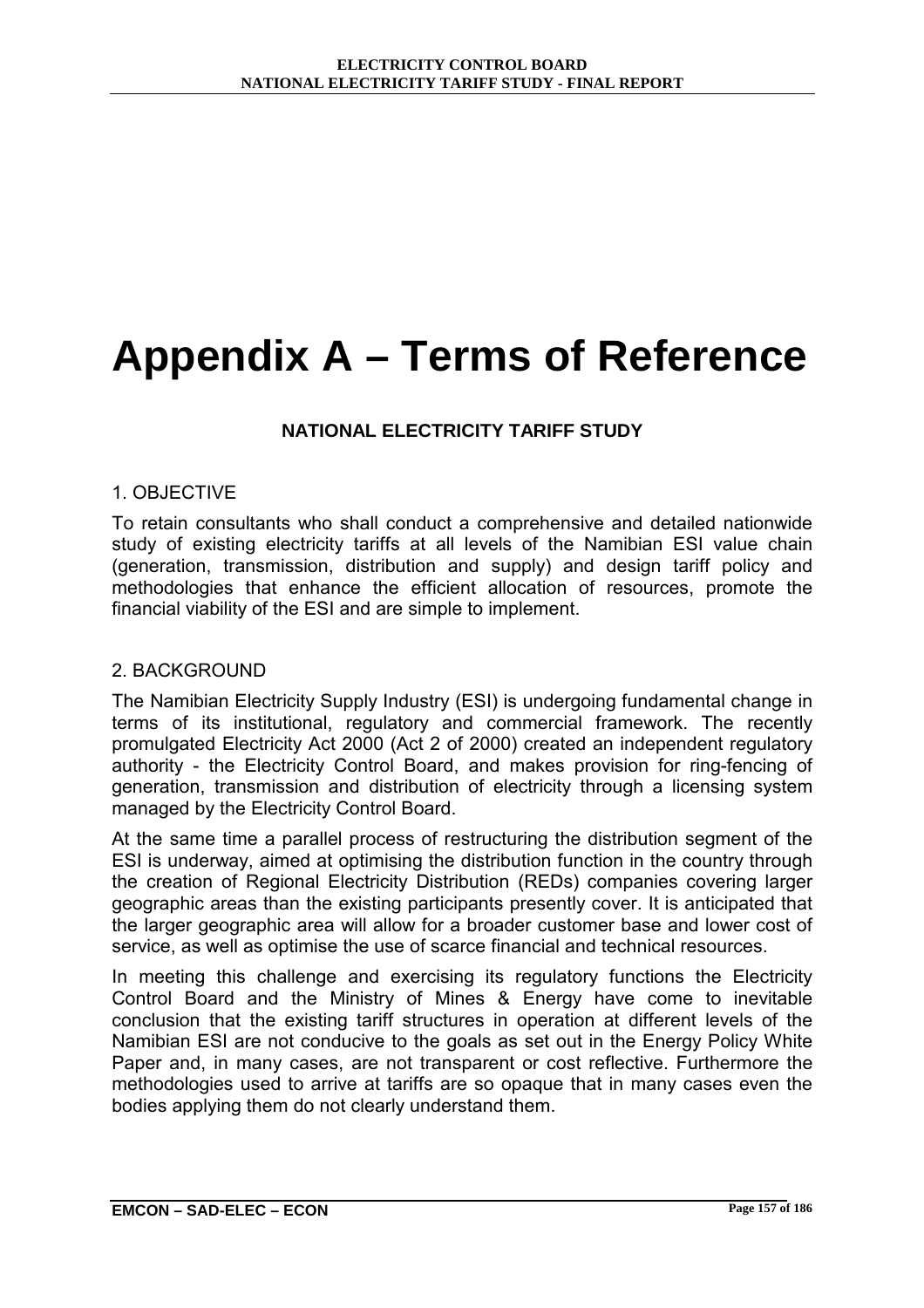# 3. SCOPE OF WORK - Phase 1

3 .1 The consultants will be required to examine all existing tariffs in the country, their levels, structure and the methodological principles behind these tariffs. The consultants shall than critically review the tariffs principles and structures/components against international trends and the internal institutional capacities (technology, manpower and financial) of each tariff setting institution in the country. A detailed analysis of the tariff methodologies used by the various tariffsetting institutions shall be required. For the purpose of this study the tariff-setting institutions are as follows:

- NamPower Large and small customer tariffs, import and export
- Municipal authorities Residential, commercial and industrial tariffs
- Northern Electricity Residential, commercial and industrial tariffs
- $MRLG&H Residental$  and commercial tariffs

3.2 An important deliverable of Phase 1 is an economic comparison of pre-payment metering tariffs versus conventional metering tariffs and a cost-benefit analysis of the two technologies. This is to ensure that pre-payment customers are not overcharged and that the basis of pre-payment tariffs is the same as similar size conventional tariffs.

3.3 Another important deliverable of Phase I is the question of NamPower "extension charges", particularly as they relate to government funded rural electrification assets and infrastructure. The consultants shall be required to make a comprehensive analysis of the underlying principles behind these charges and assess the validity of those principles.

3.4 In the execution of the assignment the consultant shall have access to and make use of previous studies on tariffs, costs of supply, energy pricing and other related information in the possession of the Ministry, Electricity Control Board and/or prospective licensees.

# 4. SCOPE OF WORK - Phase II

4.1 The consultants shall work with the study co-ordination team to enhance and expand upon the national tariff policy of the Electricity Control Board, based on the Energy Policy White Paper and other relevant policy documents already in existence. Being a national policy it is envisaged that extensive stakeholder inputs will be required in this activity.

4.2 Based on the outcomes of Phase 1 the consultants shall in Phase II work with the client to develop tariffs structures and systems for the different types of licensee (generation, transmission, distribution and import/export). The underlying principles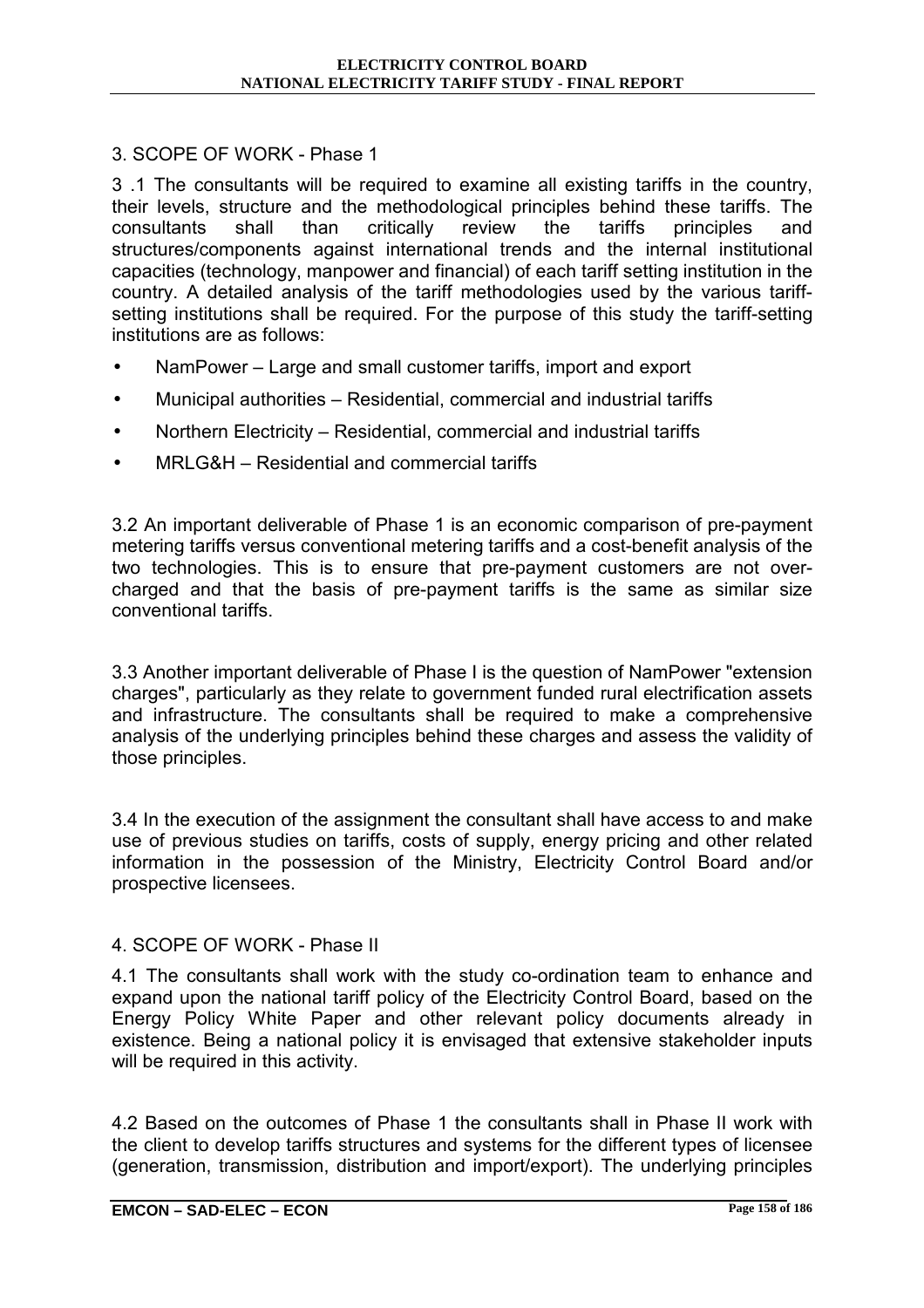that the consultant should use in devising the new tariff regime for each segment of the ESI value chain are:

- Simple and easy to implement
- Be cost-reflective
- Be transparent, any subsidies, taxes and levies must be up-front and visible
- Must send clear cost signals to consumers
- Must be in line with international best practice

4.3 It is expected the consultants would designate common principles of customer classification according to consumption patterns and contribution to the cost of supply. The classification would follow existing classifications with the proviso that they are adopted (where applicable) by all ESI participants of a particular value chain segment in a uniform manner. Each customer class would have similar tariff components and cost allocation. It should be noted that individual cost of supply studies should be conducted by licensees as part of their license conditions (where this has not already done).

# 5. REPORTING

The Ministry and the Electricity Control Board shall each appoint counterparts to coordinate the study together with the Norwegian Energy & Water Administration (NVE). Each completed phase of the study shall be presented and discussed in a workshop with the consultants. The study shall be deemed complete after the client has accepted the Phase II Report.

# 6. DURATION

It is envisaged that the timeframe of Phase 1 shall be 16 weeks from the last week in January 2001 and the Phase II shall be 12 weeks thereafter, with a 2-week interlude between the two phases.

# 7. LOCAL CONTENT

Should the consultant be non-resident in Namibia they would be expected to include Namibians in their project team and/or show proof of skills transfer to local counterparts in the area of electricity pricing.

#### 8. FEES

The fees of the selected consultants shall be agreed upon between the client and the consultants based on the content of this ToR, on a suitable basis to be agreed upon with the Electricity Control Board, the Ministry, and NVE.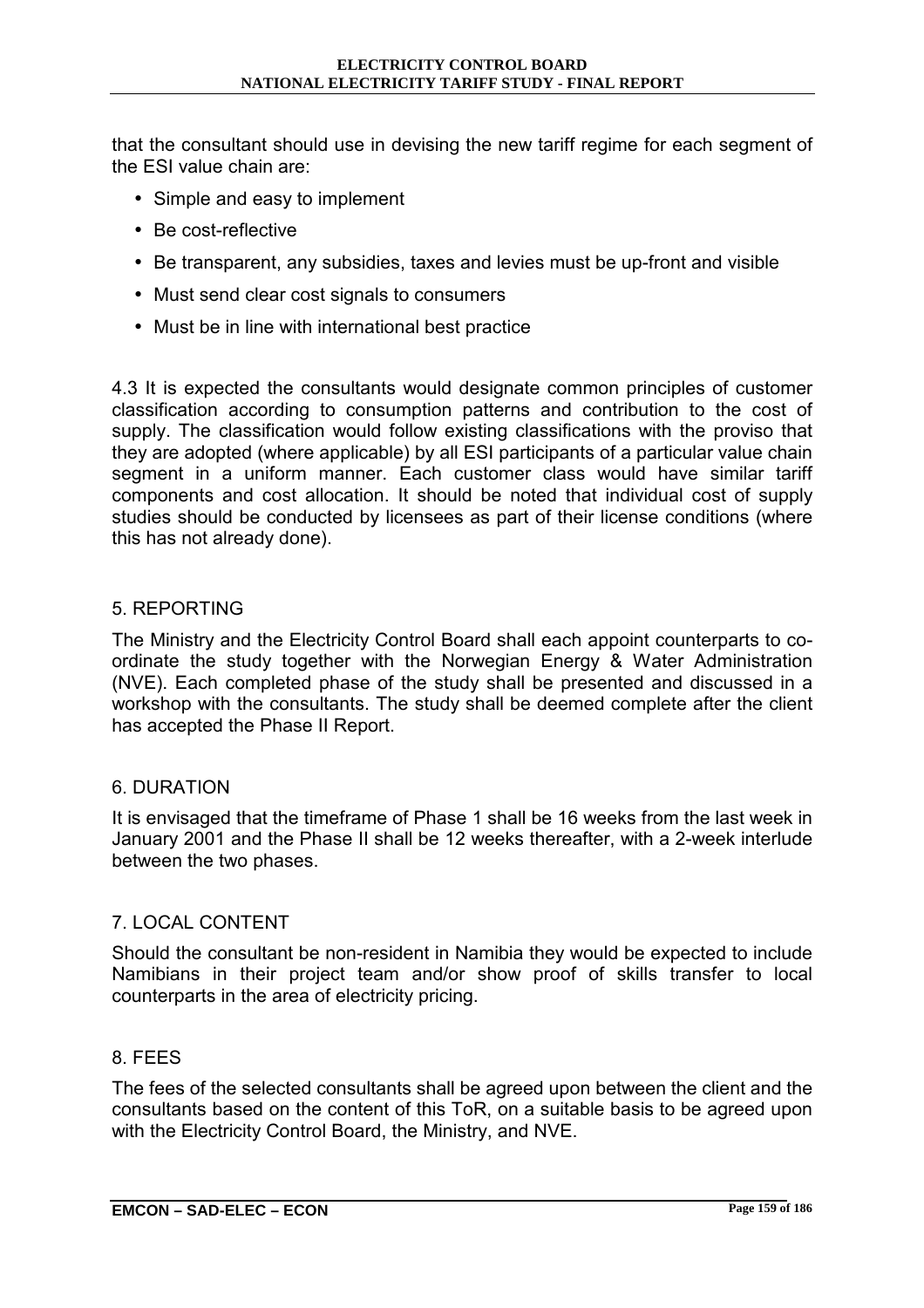# **Appendix B –Study Phase Activities**

# B.1 Phase 0

**Phase 0** included the following key activities:

# • **Inception meeting with ECB/MME/NVE (Task 0.1)**

The focus in this activity was to initiate the present Study, and find agreement with the Client on the project philosophy, policy, expectations, outputs and final deliverables.

- o In a meeting held on 13 February 2001 between the Consultant Team and the Client, suggestions and comments regarding the initial EMCON tariff study proposal were made. These were subsequently incorporated into a revised proposal, submitted on February 20, 2001. This revised proposal was accepted by the Client, and defines the final scope of work of the present Study.
- o An Inception meeting was held on 23 March 2001.

# • **Finalisation of scope of work (Task 0.2)**

- o The revised EMCON Study proposal dated 20 February 2001 was accepted as the final scope of work for this Study.
- o A contract agreement including the payment schedule was signed on 29 March 2001.
- **Notification of stakeholders (Task 0.3)** 
	- o A list of all national stakeholders was compiled by the Consultants, and checked for completeness against the ECB in-house list.
	- o A letter by the ECB, introducing the Consultant Team, was mailed to all stakeholders on 6 April 2001.
	- o A letter requesting electricity tariff information was mailed to all municipalities, town councils and other supply authorities and mines dealing in electricity by EMCON on 10 April 2001.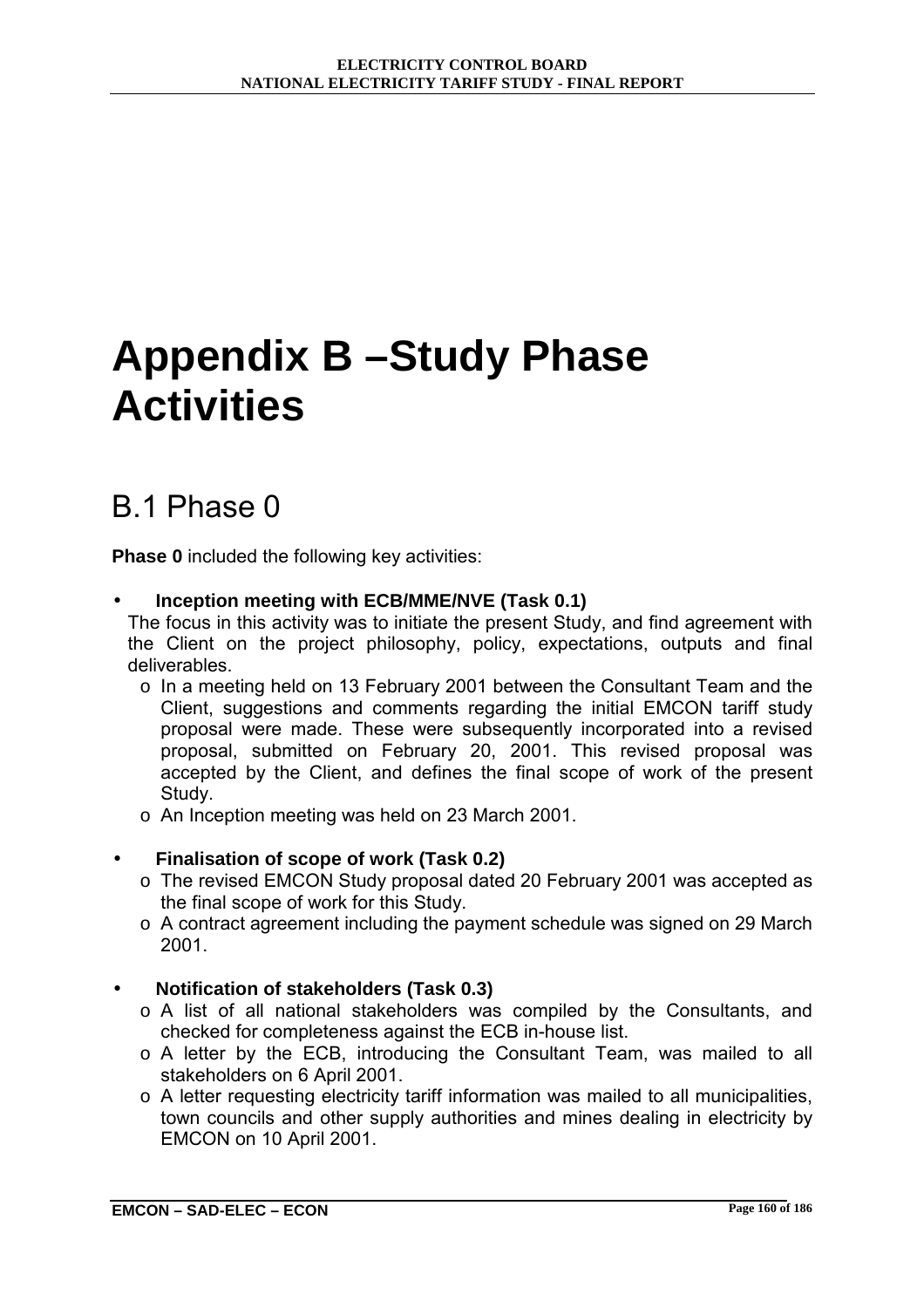o Detailed discussions with sample supply authorities (Walvis Bay as the urban distributor, Okahandja as a typical small town distributor, Northern Electricity as a rural distributor and NamPower as the commercial farm distributor) were held between the end of April and late June 2001.

# • **Obtain existing tariff studies (Task 0.4)**

- o A broad literature search and information gathering was undertaken in April 2001 in order to obtain all existing tariff studies relevant to this Study.
- o The Ernst & Young Mongula work for NamPower was studied, and several detailed discussions with NamPower were held (10&11 May, 31 May & 1 June, and 22 June 2001).
- o Several tariff studies undertaken by/for other supply authorities were obtained.

# B.2 Phase I

This phase focused on the collection and analysis of existing electricity tariffs in use in Namibia, and included the following key tasks:

# • **Data gathering (Task 1.1)**

- o Details of most electricity tariff structures presently existing in Namibia were obtained by way of a questionnaire survey.
- o NamPower, the Ministry of Regional and Local Government and Housing, Northern Electricity, the Department of Works, municipalities, town councils, village councils and mines were contacted.
- o Telephonic follow-up interviews were conducted on 3 and 23 May 2001.
- o A faxed reminder to local authorities and distributing authorities was mailed on 23 May 2001.
- o Four supply authorities were investigated in more detail (Walvis Bay as the urban distributor, Okahandja as a typical small town distributor, Northern Electricity as a rural distributor and NamPower as the commercial farm distributor).
- o Existing tariff structures and cost of supply breakdowns for sample supply authorities were obtained.
- o NamPower was visited and interviewed, with special focus on wholesale electricity tariffs for generation and transmission, distribution to commercial farms, and the application of extension charges (10&11 May, 31 May & 1 June, and 22 June 2001).
- **Development of tariff data base (Task 1.2)** 
	- o A spreadsheet based tariff database was designed, and populated with the collected tariff data.
	- o Summary statistics were prepared.
- **Economic comparison between prepayment and credit metered tariffs (Task 1.3) -** The final scope of work as per Study proposal excludes this task.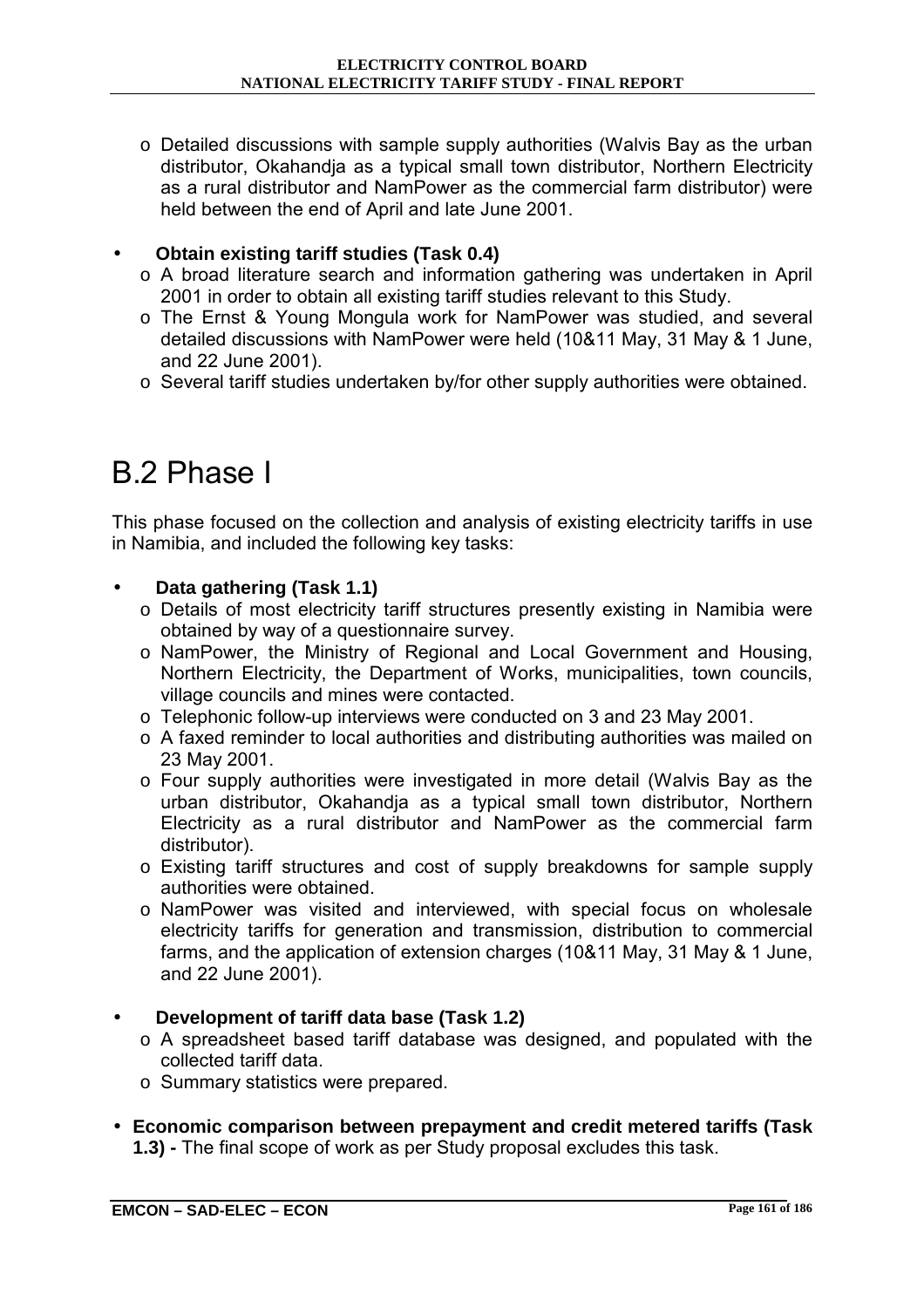# • **Review of NamPower's proposed tariff methodology and approach (Task 1.4)**

- o NamPowerís proposed tariff methodology and approach was critically reviewed, in particular the generation, transmission and end-user tariff methodologies, the asset valuation for transmission and distribution, the capacity payments for generation, the way in which NamPower handles assets subsidised by donor grants and assets paid for by customers.
- o Information on NamPowerís extension charges was obtained and analysed, particularly in view of NamPowerís present tariffs as well as their proposed tariff method and approach.

# • **Phase 1 Report (Task 1.5)**

- o The methodology and analysis of tariff structures was documented.
- o The Report was circulated for comment and approval to the Client.

# • **Workshop (Task 1.6) – took place on 2 July 2001**

- o The Phase I Report was discussed with the ECB, MME and NVE.
- o The Clientís comments were recorded and incorporated where applicable into the Final Phase I Report.
- o Activities for Phase II of the Study were discussed in light of the Phase I results.

# B.3 Phase II

Phase II of the National Electricity Tariff Study focused on the development of national tariff principles, and includes the following key tasks:

• **Analysis of distribution cost of supply for different distributor categories (Task 2.2)**

This task focused on distribution cost of supply only, as the generation and transmission cost-of-supply principles have been dealt with in the recent E&Y Mongula study undertaken for NamPower (refer to the chapters 3 to 8 in this Report).

• **Development of appropriate tariff principles (Task 2.3)** 

Here, tariff principles relevant for the new licensing arrangements in Namibia were developed, which can be translated into an appropriate tariff policy and implemented in future, refer to chapters 9 to 13 in this Report.

- **Distribution pricing methodology (Task 2.4)**  The focus in this task was to develop an appropriate distribution pricing methodology that the ECB can use as a tool to assist distributors with setting their tariffs, refer to chapters 9 to 13 in this Report.
- **Development of tariff structures for retail supply (Task 2.5)**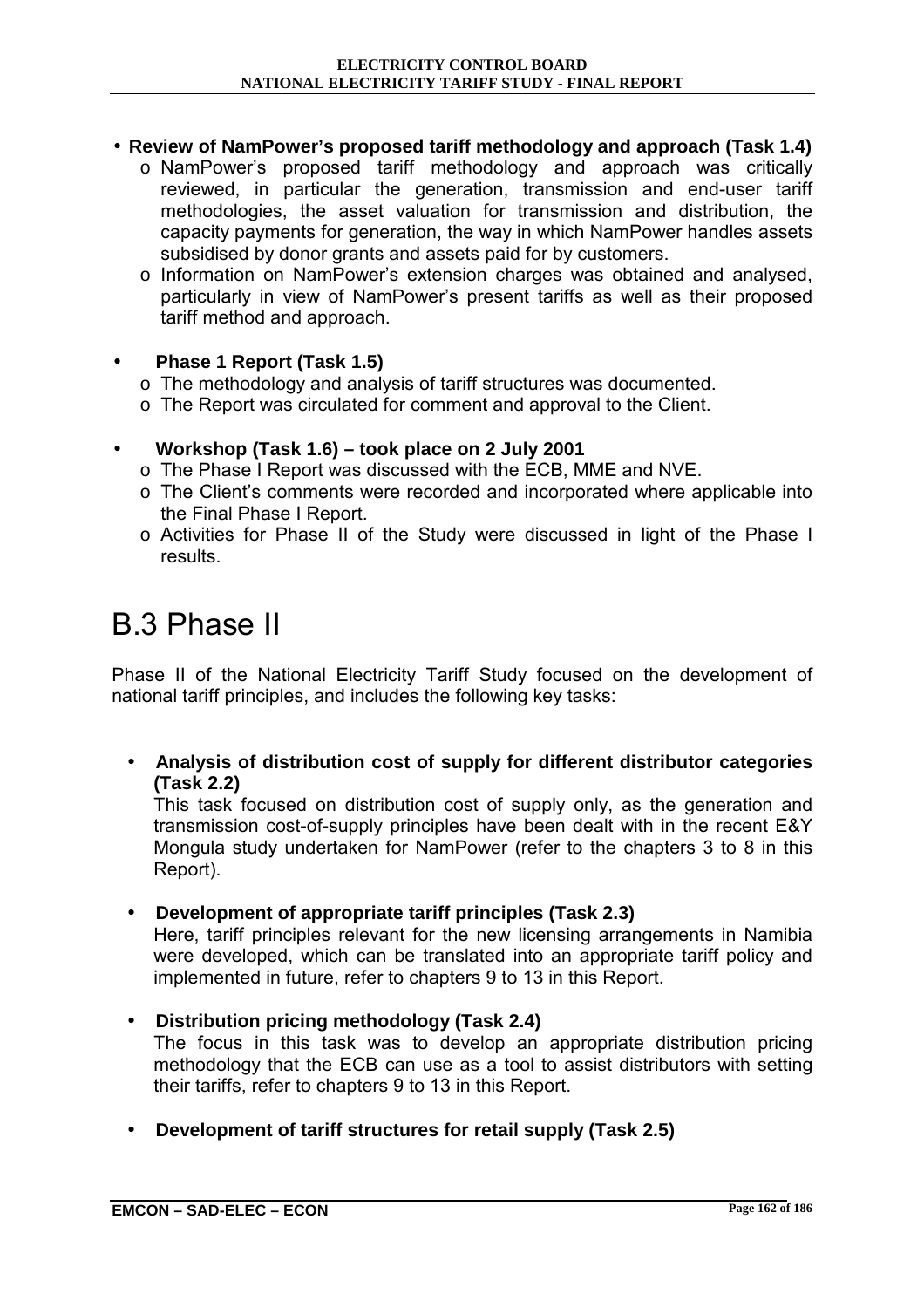In this task, the distribution tariffs determined in the distribution pricing methodology (Task 2.4) were moulded into a set of implementable tariff guidelines. Tasks 2.2 to 2.5 constitute the main goal of Phase II of the present Study, i.e. the development of a consistent pricing methodology; refer to chapters 9 to 13 in this Report.

# • **Stakeholder workshop (Task 2.6) – 14 September 2001**

The focus in this task is to present the developed tariff principles, pricing methodologies and tariff structures to stakeholders, for their input and comment. Detailed workshop and stakeholder comments are summarised in Appendix H.

• **Finalisation of tariff principles, pricing methodologies and tariff structures (Task 2.7)** 

Here the following were finalised:

- o tariff principles,
- o pricing methodologies and tariff structures based on the comments received from stakeholders with a documented final set of tariff principles, and the
- o pricing methodologies and tariff structures.
- **Report preparation (Task 2.8) to be completed after 28 September 2001**  The focus in this task was to document the agreed on tariff principles, pricing methodologies and tariff structures into a concise Report.

## • **Presentation of results to ECB/MME/NVE (Task 2.9)**

Here the project results (Draft Final Phase II Report) were presented to the ECB, MME and NVE, and final inputs for the Report secured.

# • **Finalisation and hand-over of Final Report (Task 2.10) –22 November 2001**

The Final Report of the Study is handed over to the ECB on 22 November 2001. This will be followed by a presentation to the Minister of Mines and Energy, a presentation to the ECB Board, and a press conference, which signals the official end of the National Tariff Study. It is envisaged that an extensive consultation phase with all stakeholders will be entered before the tariff implementation proceeds.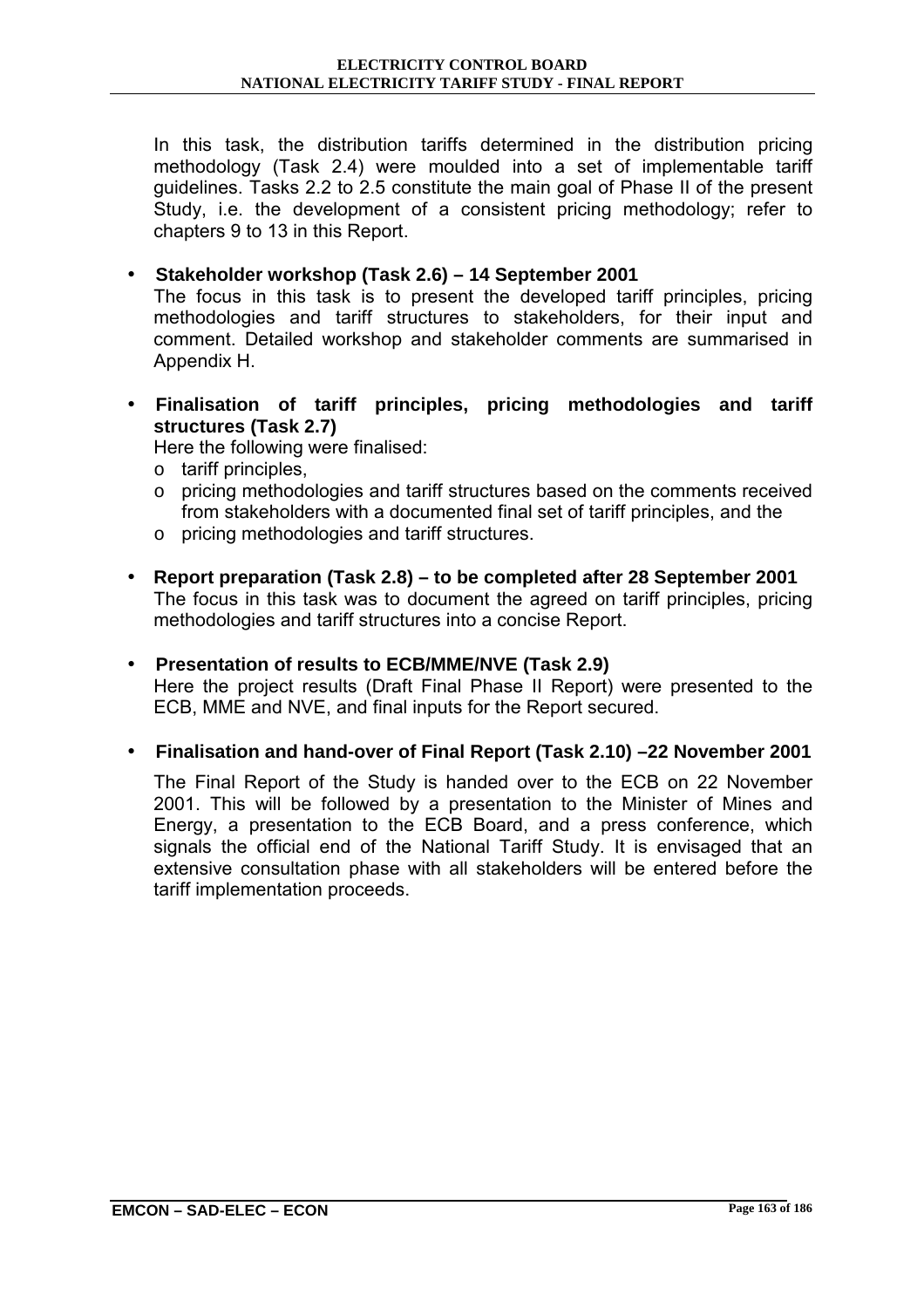# **Appendix C - Structure of the Tariff Database**

Each worksheet has the following identical column structure:

- Columns A & B: content description of the particular row
- Columns C: circuit breaker or current limiter ampere rating (if any)
- Columns  $D X$ : particular town tariffs.

The content of the individual rows is:

- Row 1: counter
- Row 2: town name
- Row 3: units
- Row 4: domestic single phase
- Row 5: monthly domestic single phase (SP) service charge
- Row 6: monthly domestic SP basic charge
- Row  $7 16$ : ampere ratings from  $15 60$  amp
- Row 17: domestic SP unit charge
- Row 18: divider
- Row 19: pre-payment SP phase domestic unit charge
- Row 20: divider
- Row 21: domestic pre-payment unit charge with current limiter
- Row 22-30: ampere ratings from 20 60 amp
- Row 31: divider
- Row 32: pre-payment three phase (TP) unit charge
- Row 33: divider
- Row 34: business and light industry (B&LI) SP section
- Row 35: monthly B&LI SP service charge
- Row 36: monthly B&LI SP basic charge
- Row 37-45: ampere ratings from 20 60 amp
- Row 46: business & light industry single phase unit charge
- Row 47: divider
- Row 48: business & light industry three phase (TP) section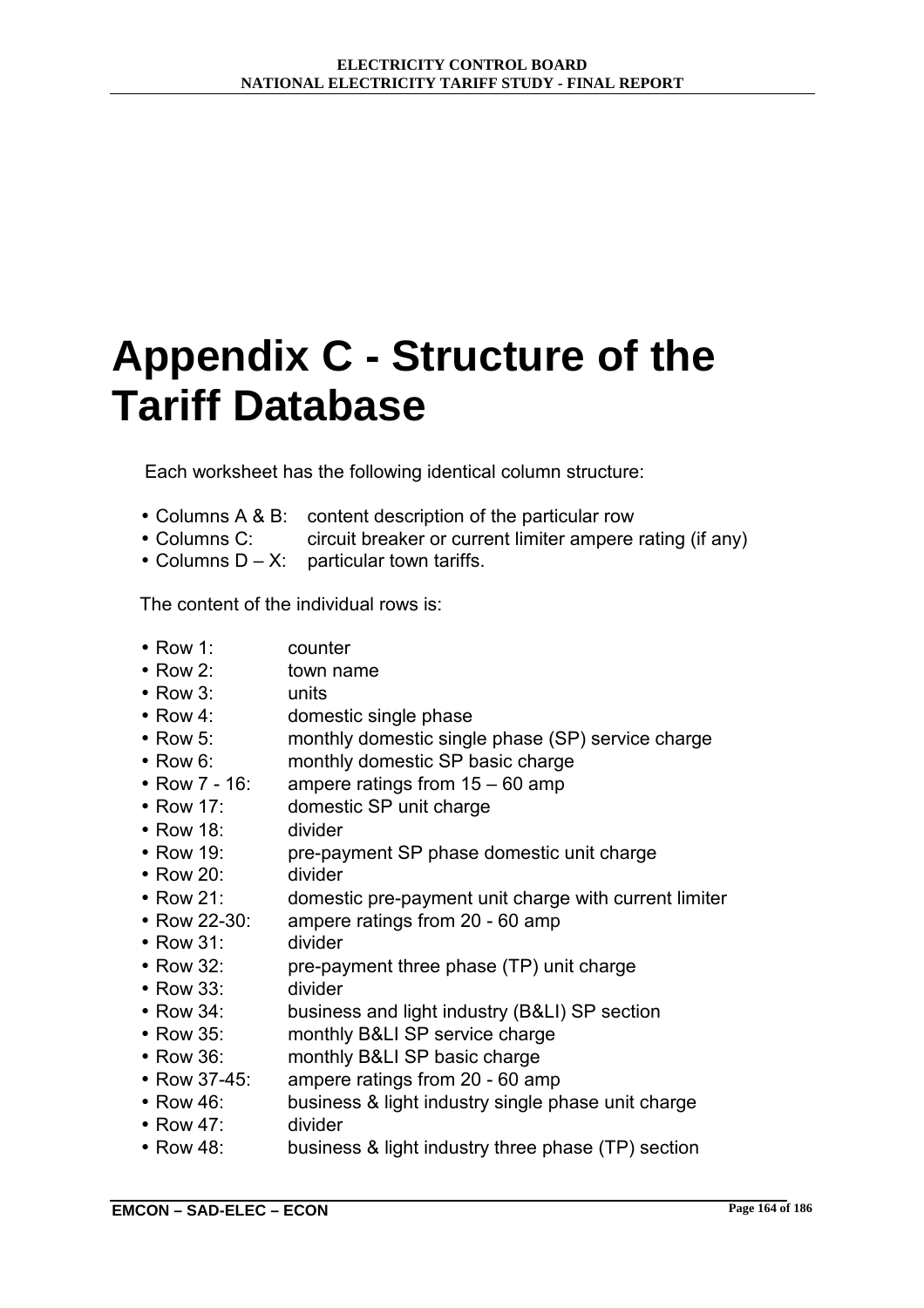- Row 49: monthly business & light industry three phase service charge
- Row 50: monthly business & light industry three phase basic charge
- Row 51-59: ampere ratings from 20 60 amp
- Row 60: business & light industry three phase unit charge
- Row 61: divider
- Row 62: Large Power User (LPU) without demand meter
- Row 63: monthly LPU service charge
- Row 64-66: 3 x 50, 60, 70 circuit breaker amp rating
- Row 67: LPU demand charge
- Row 68: LPU unit charge
- Row 69: divider
- Row 70: LPU with demand meter section
- Row 71: LPU service fee
- Row 72: LPU demand charge
- Row 73: LPU unit charge
- Row 74: divider
- Row 75: streetlight section
- Row 76: fee per light for streetlights
- Row 77: unit charge for streetlights
- Row 78: divider
- Row 79: disconnection & reconnection charges
- Row 80-89: sundry charges
- Row 90: divider
- Row 91: location & rectification of faults
- Row 92-93: sundry charges
- Row 94: divider
- Row 95: testing of meters and circuit breaker section
- Row 96-98: sundry charges
- Row 99: divider
- Row 100: special fees section
- Row 101-103: sundry charges
- Row 104: divider
- Row 105: deposit section
- Row 106-112: sundry charges
- Row 113: divider & last row of database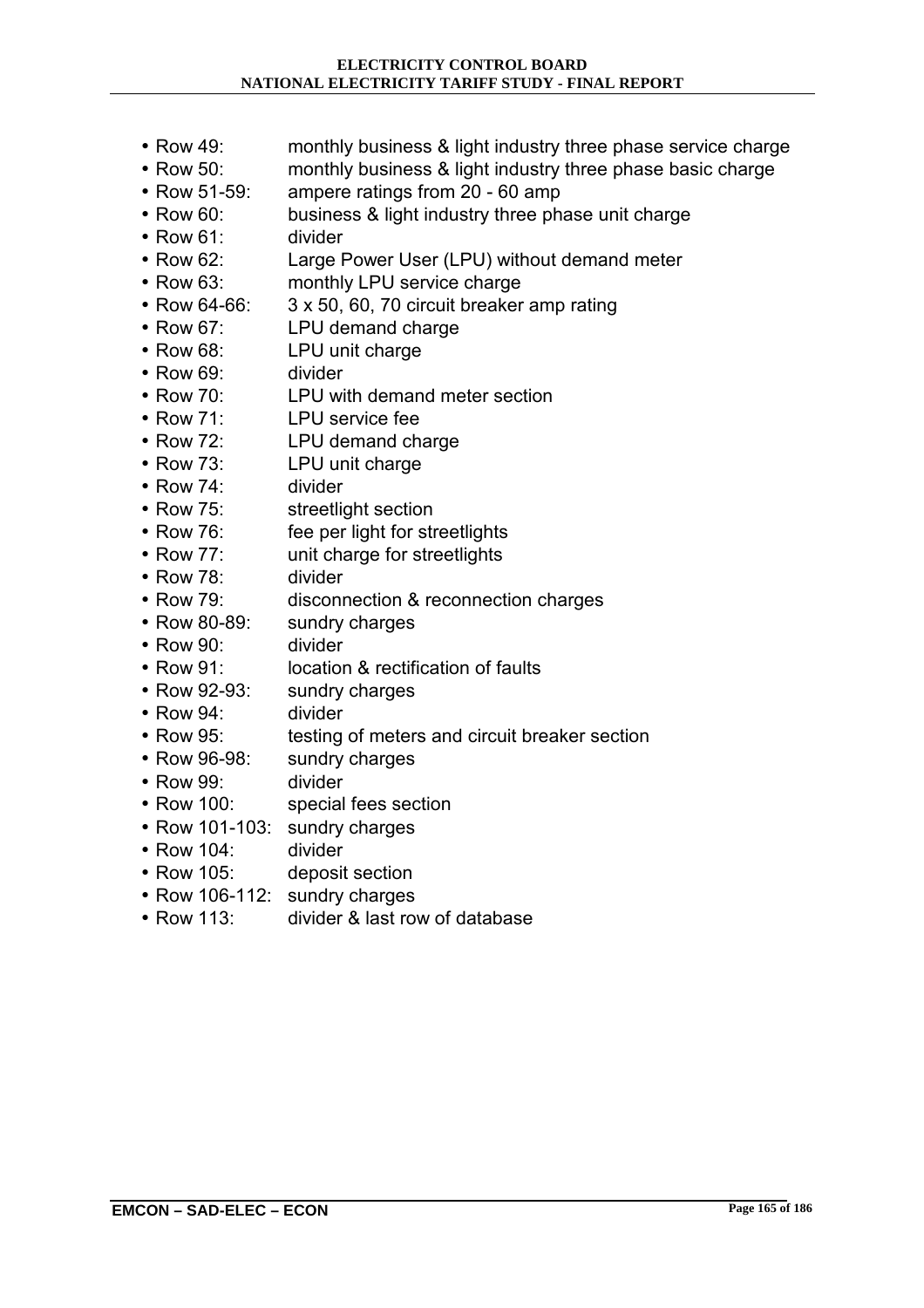# **Appendix D - DUOS Charges in Ireland**

# **DUOS charges methodology**

The Irish Electricity Supply Board<sup>70</sup>, in line with the Irish regulator's guidelines, has put forward the following DUOS charges and methodology. The regulator adopted a CPI-X approach to regulate distribution and transmission revenues. This means that once a base year set of distribution charges is established they will move in line with consumer price inflation minus the efficiency factor X.

The methodology for calculating the initial set of DUOS tariffs is based on the mainstream of international practice. Figure D.1 shows a stylised representation of the methodology for determining DUOS charges or tariffs. It shows how the costs are apportioned to consumer categories that are defined by voltage level and load characteristics.



*Figure D.1 DUOS charge methodology - Ireland* 

 $\overline{a}$ 

 $70$  The Electricity Supply Board is the incumbent monopoly generation, transmission, distribution and supply company in the Republic of Ireland.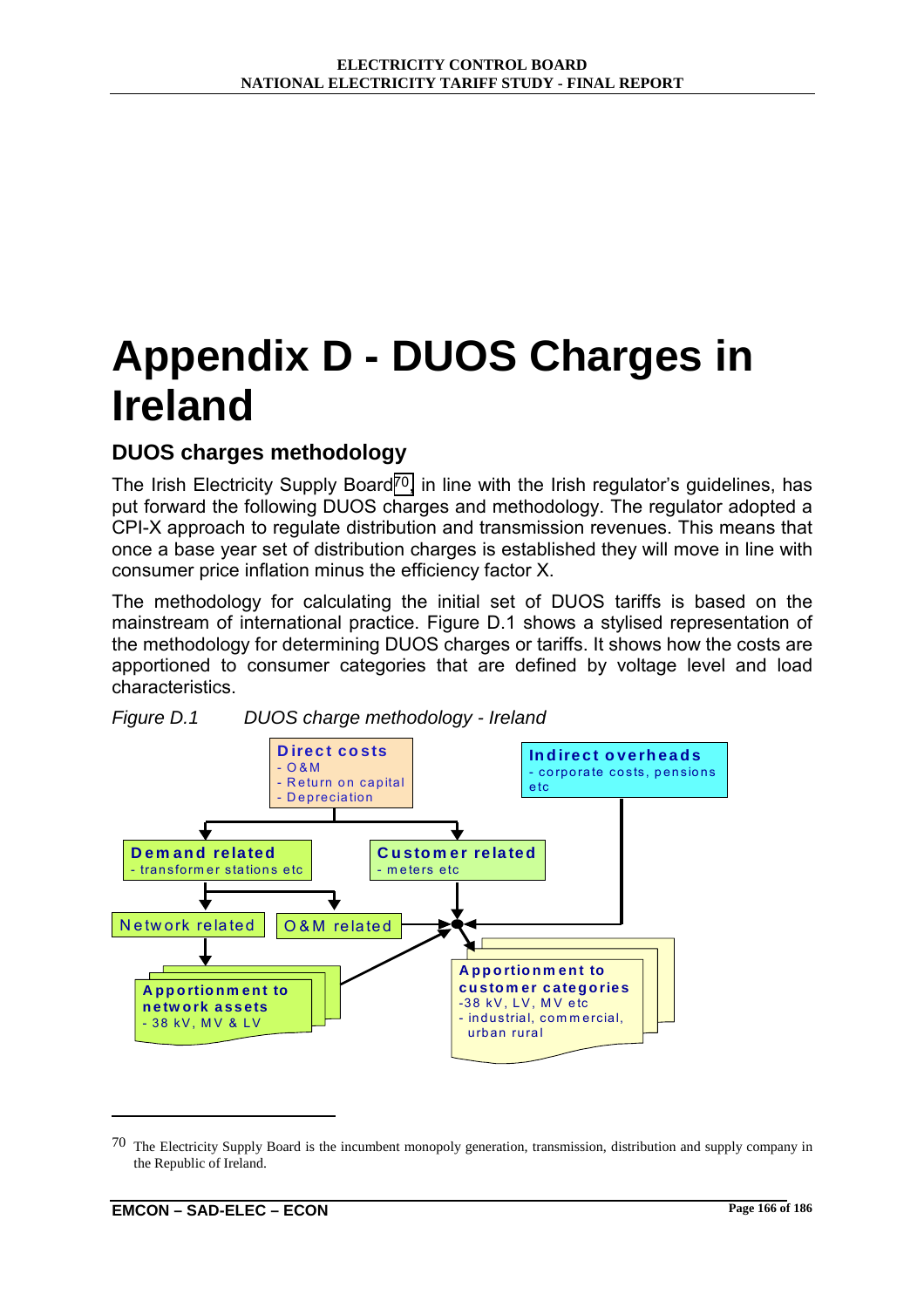First the costs of the network are determined  $-$  operation and maintenance of running the network, an agreed return on invested capital and depreciation of fixed assets. The costs will also include new investment requirements needed to expand the distribution network. The overall costs are divided into those that are demand related and those that are customer related. Most of the distribution costs are driven by the quantity of electricity distributed, either as a function of peak load (network assets such as transformers etc) or annual throughput (O&M costs). Some other costs such as meter installation are a function of customer numbers and not directly related to demand. In Ireland about 80 per cent of the costs are demand related and 20 per cent customer related.

The demand costs that are network related are then apportioned to the network assets. All the costs are then apportioned to customer categories, including indirect overheads.

- 1. Network costs are apportioned on the basis of peak demand and peak coincidence demand, depending on the voltage level.
- 2. Demand related O&M costs are apportioned using a "load duration" methodology. This involves distributing the O&M cost in proportion to the load curve  $-$  higher costs at peak load and lower cost at base  $-$  and then apportioning them to consumer categories based on their contribution to demand over the load curve. Those consumer categories that contribute most to the peak demand attract a larger share of the O&M costs.

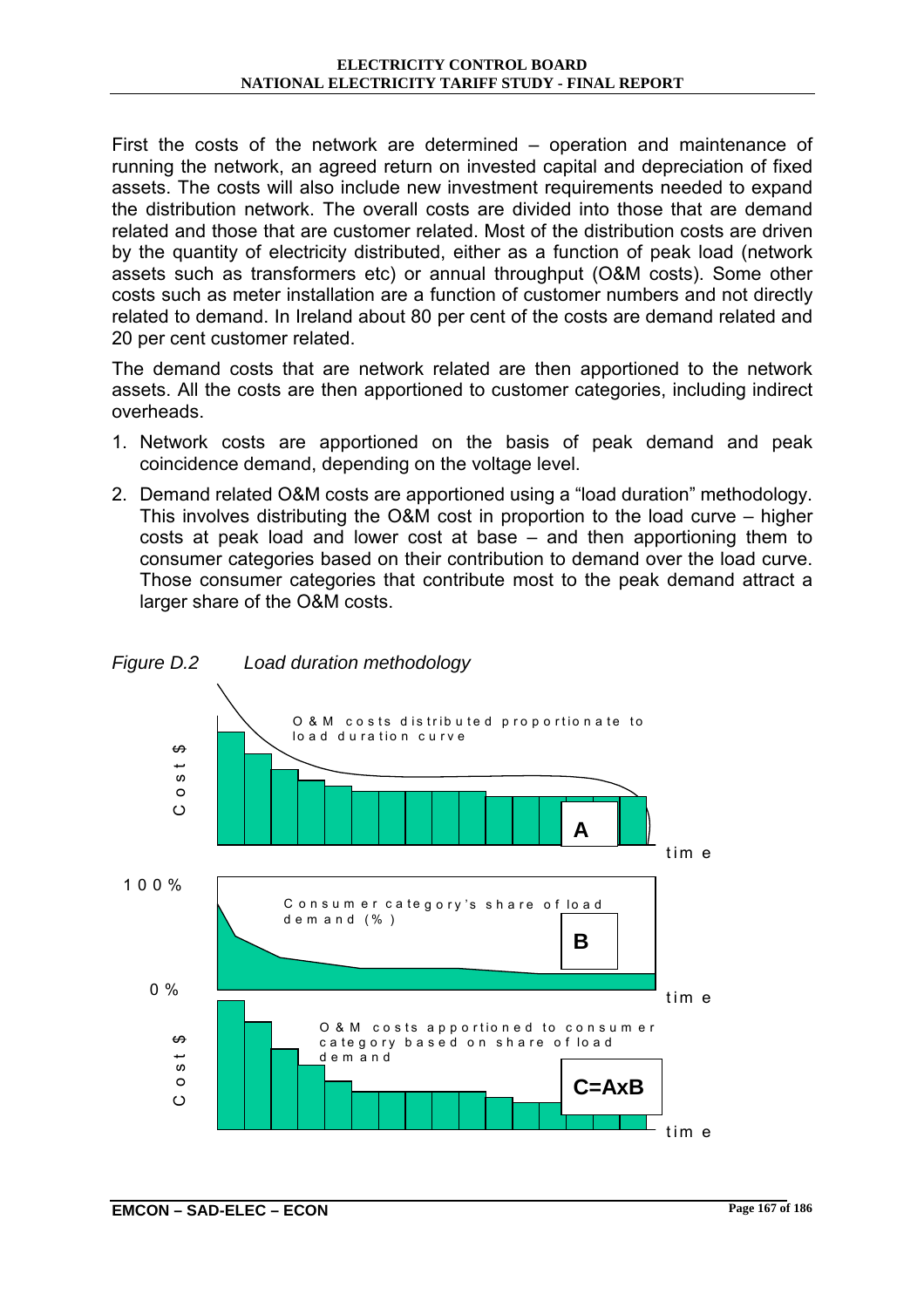- 3. Customer related costs are apportioned to consumer categories on the basis of customer numbers.
- 4. Indirect overheads are distributed to consumer categories in proportion to their direct costs (the sum of network, O&M and customer related costs).

# **DUOS tariff design**

The DUOS tariffs are derived by taking the consumer apportioned network related costs and dividing by the aggregate contracted capacity for the relevant consumer category to produce a capacity charge. The remaining consumer apportioned costs are divided by the total consumption for the relevant consumer category to obtain an energy-related charge.

*i i <sup>i</sup> Aggregate capacity Capacity tariff*  $\frac{N_{\text{e}}}{N}$  =  $\frac{N_{\text{e}}}{N_{\text{e}}}$  where i is the consumer category

*i*  $i_i$   $\top$  *Consumer retailed*  $i_i$   $\top$  *Overneaus*  $i$ *<sup>i</sup> Total consumption*  $Energy \{arity}_i = \frac{(O \& M_i + Consumer \, related_i + Overheads_i)}{T}$ 

In Ireland there is a further differentiation between day and night for the energyrelated charges. The nighttime charges only include the residual apportioned O&M costs associated with nighttime, which is divided by the total nighttime consumption for the consumer category. The daytime charges include the residual apportioned O&M costs associated with daytime plus the residual apportioned network costs, which is divided by total daytime consumption for the consumer category. This is the approach used for industrial consumers and medium voltage consumers. Low voltage consumers have a simpler DUOS charge schedule with the total apportioned costs divided by the consumer category's total energy consumption to give an energy-related tariff.

In addition to any capacity and energy-related charges, each consumer category has a once-off connection charge (called a standing charge). For new consumers wishing to be connected to the network there are other reinforcement and grid strengthening costs that may have to be included in the DUOS charges. Under the ESB's system the consumer bears 50 per cent of these additional connection charges and the rest are pooled. Embedded generators, however, are required to pay 100 per cent of the connection charges and receive no benefit for reduced losses on the network. They do not have to pay any DUOS charges since these are applicable to electricity existing at end user connections.

Finally, the losses on the distribution network are borne by the consumers and are apportioned to each consumer category on the basis of the share of total losses associated with each voltage level and consumer category.

Table A.1 indicates what the DUOS tariff schedule looks like for industrial and commercial consumers. The DUOS tariffs for domestic consumers are similarly presented, although there is no contracted capacity component just a standing charge and unit rates.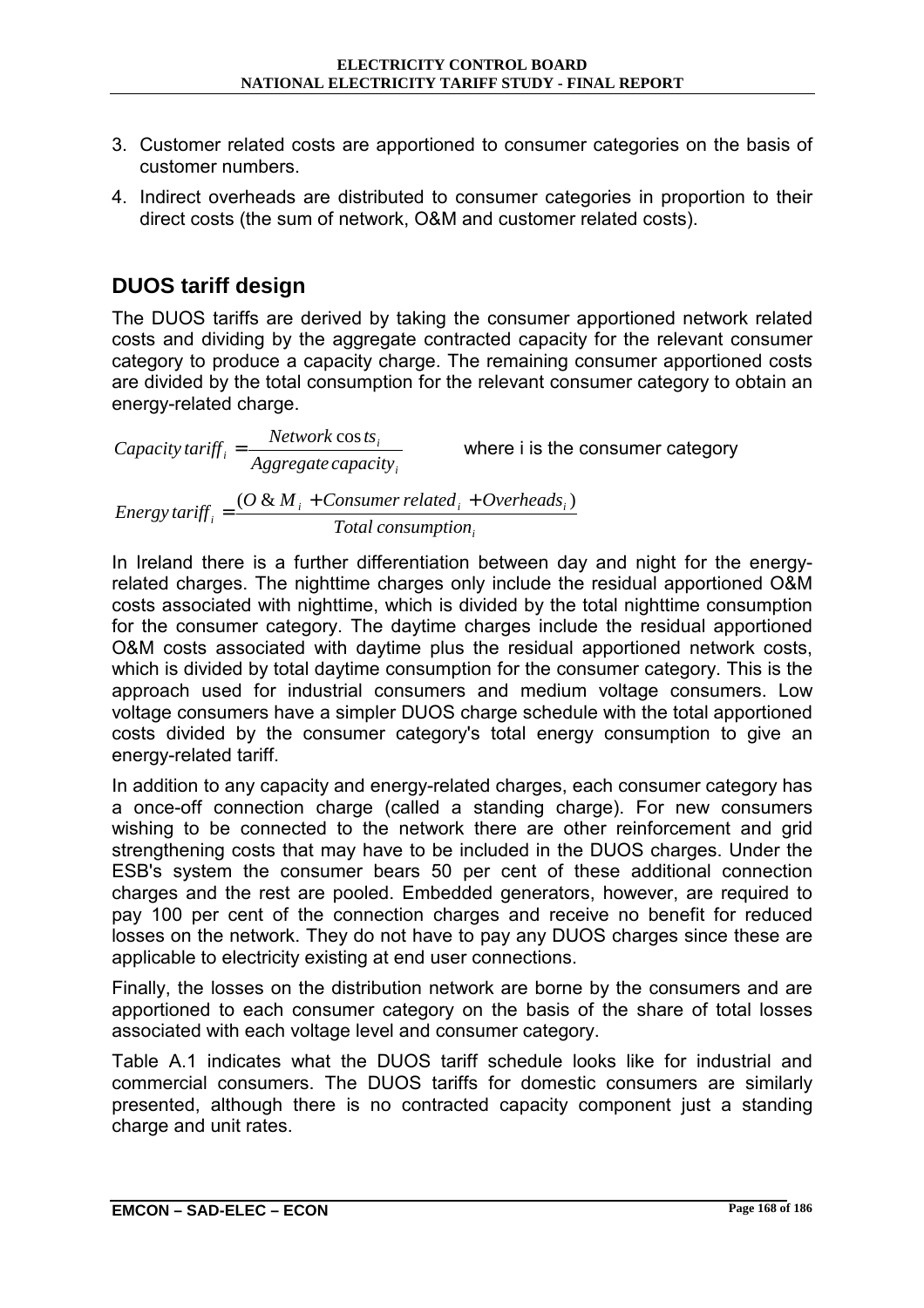#### **ELECTRICITY CONTROL BOARD NATIONAL ELECTRICITY TARIFF STUDY - FINAL REPORT**

| .                      |                      |       |           |         |         |
|------------------------|----------------------|-------|-----------|---------|---------|
|                        |                      | LV    | <b>MV</b> | 38 kV   | 38 kV   |
|                        |                      |       |           | Looped/ | Tailed/ |
|                        |                      |       |           | meshed  | radial  |
| Standing charge        | £/customer/mont<br>h | 45.39 | 144 77    | 2426.74 | 691.25  |
| Contracted<br>capacity | £/kVA/month          | 1.69  | 1.06      | 0.52    | 0.52    |
| Unit rates             | p/kWh Day            | 1.606 | 0.505     | 0.110   | 0.110   |
|                        | p/kWh Night          | 0.187 | 0.075     | 0.007   | 0.007   |

*Table D.1 DUOS tariffs for industrial and commercial consumers - Ireland* 

# **Revenue reconciliation**

The revenue raised from the DUOS tariffs should match the revenue set by the regulator for the period of agreement. The cost base can be reassessed at the end of that agreement and a new agreement established on the basis the underlying costs at that point in time. However, for the period of the agreement a mechanism is required to ensure that revenues are more-or-less in line with underlying costs.

The problem arises because the tariffs are based on assumptions concerning the number of consumers and the level of electricity demand. If demand is greater than expected then the cost of distribution are also likely to be higher than anticipated. But if a fixed revenue is set then the higher level of demand must be offset by a lower DUOS charge. However, because of the additional costs incurred in distributing the larger than anticipated level of demand, the distributor is likely to face a revenue shortfall. If the expected throughput on the distribution network is lower than expected then with a fixed revenue model consumers would face higher DUOS tariffs than is justified by underlying costs. Conversely, if the DUOS charge is fixed then the higher throughput on the distribution network will result in higher than anticipated revenues and lower revenues if the throughput is lower than expected.

Allowable revenues should reflect the change in throughput on the network. In the Irish system a hybrid approach is used, with allowed distribution revenues in any given year derived as a combination of fixed component independent of throughput and a distribution charge component that is throughput related. By this approach if throughput is greater than expected then revenue will increase but not by as much as under a purely price regulated approach. In Ireland 75 per cent of the allowable revenue is independent of throughput and 25 per cent is throughput related (see adjacent box for details).

# **Distribution revenue formula:**

 $R_t = 0.75F_t + 0.25P_tQ_t - K$ 

 $R<sub>t</sub>$  = allowable revenue

 $F_t$  = component of revenue independent of throughput

 $P_t$  = average distribution charge

 $Q_t$  = actual throughput in year t.

 $K =$  over- or under-recovery factor from the previous year.

$$
F_{t} = F_{t-1} \left( 1 + \frac{CPI - X}{100} \left( \frac{Q_{t}}{Q_{t-1}} \right) \right)
$$

 $X =$  efficiency factor set by regulator  $Q_t$  = projected throughput at the time of the regulatory review

$$
P_t = P_{t-1} \left( 1 + \frac{CPI - X}{100} \right)
$$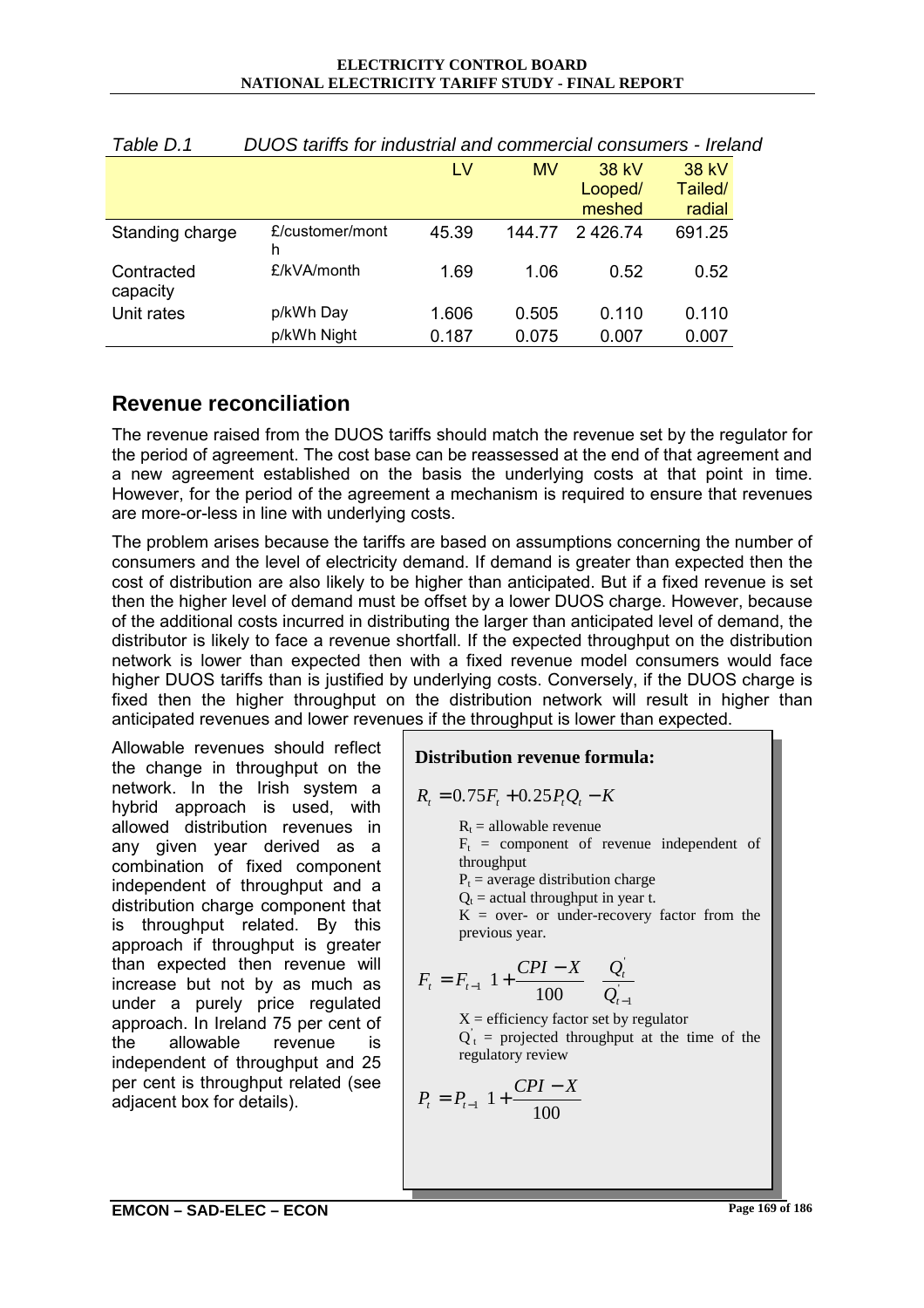# **Appendix E - Coincidence Factor**

The Barry coincidence factor is an empirical measure of the relationship between a consumerís load factor and the share of their peak demand that contributes towards the system peak. In general, a consumer's peak demand is not synchronised with the peak demand on the network. However, the higher the load factor the greater the chance that the consumer's peak demand will coincide with the system peak.

The Barry coincidence factor in combination with the consumerís peak demand can be used to estimate the consumerís contribution towards system peak demand. This share is then used to allocate network costs across the consumer groups.

The Barry co-incidence factor presented below has been derived for South African electricity consumers.





Barry Factor =  $f$ (load factor)

Where: Load factor = annual energy consumed /(NCPD x 8760 hours)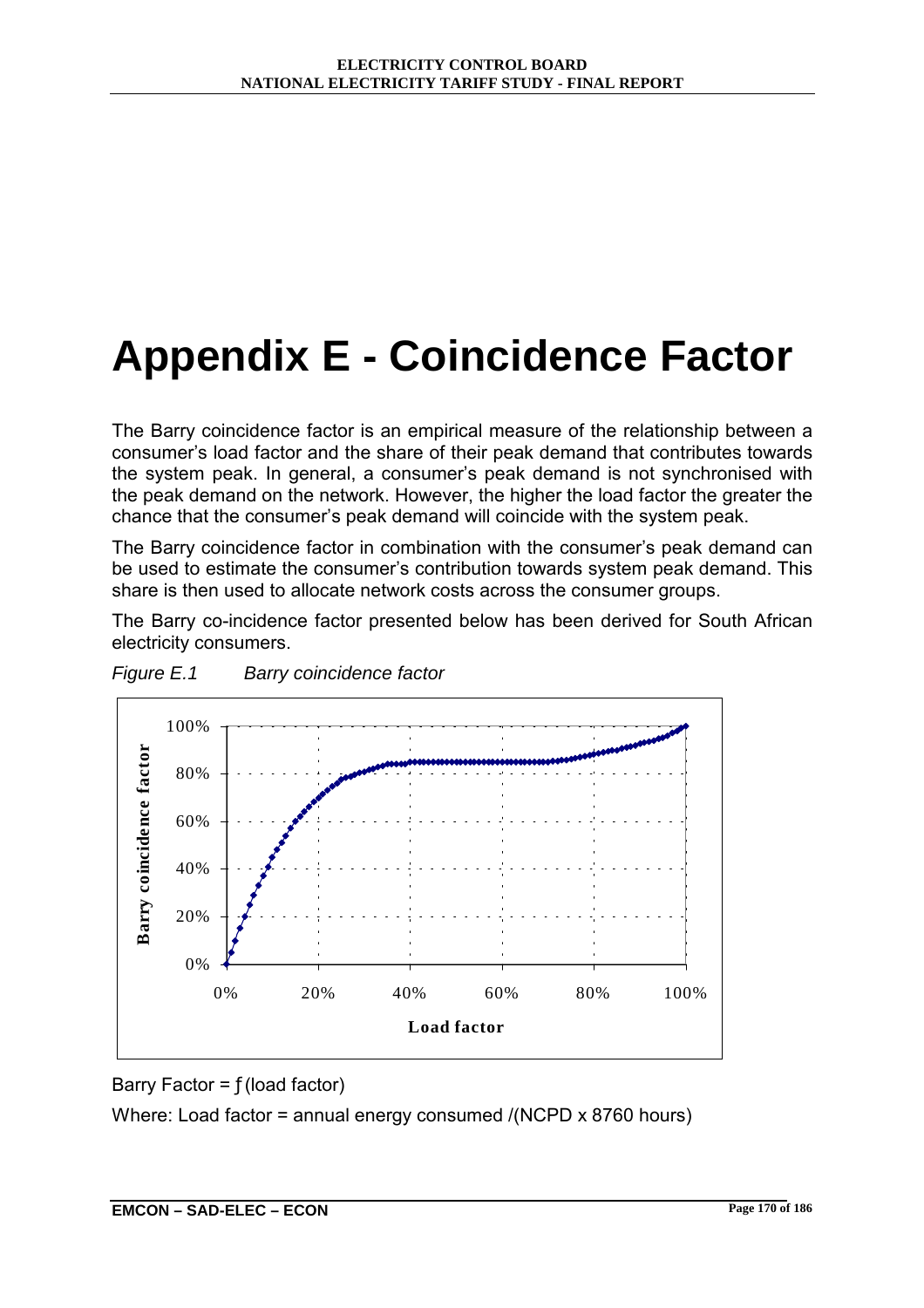# **Appendix F – Data Requirements for the Distribution Tariff Methodology**

Data requirements to implement the proposed distribution tariff methodology are summarised below:

# **Revenue requirement information**

The revenue requirement for the distributor should be expressed as:

**Revalued asset values per asset category** 

**Each asset category should be associated with a voltage level, or designated "unassigned"** 

**Depreciation rates per asset category. Proportion of assets which were grant funded Real rate of return and inflation assumption O&M costs Customer service costs Overhead costs Working capital Bad debts (from previous financial statements) Revenue from other charges Reconciliation under/over recovery in previous period. Technical losses (per voltage level) and theft** 

# **Billing information**

The following billing and customer information should be provided:

**Definition of tariff categories and voltage levels Choice of meter per tariff category Number of customers per customer categories Annual consumption per customer category Average monthly maximum demand (if using a maximum demand meter) Annual load factor**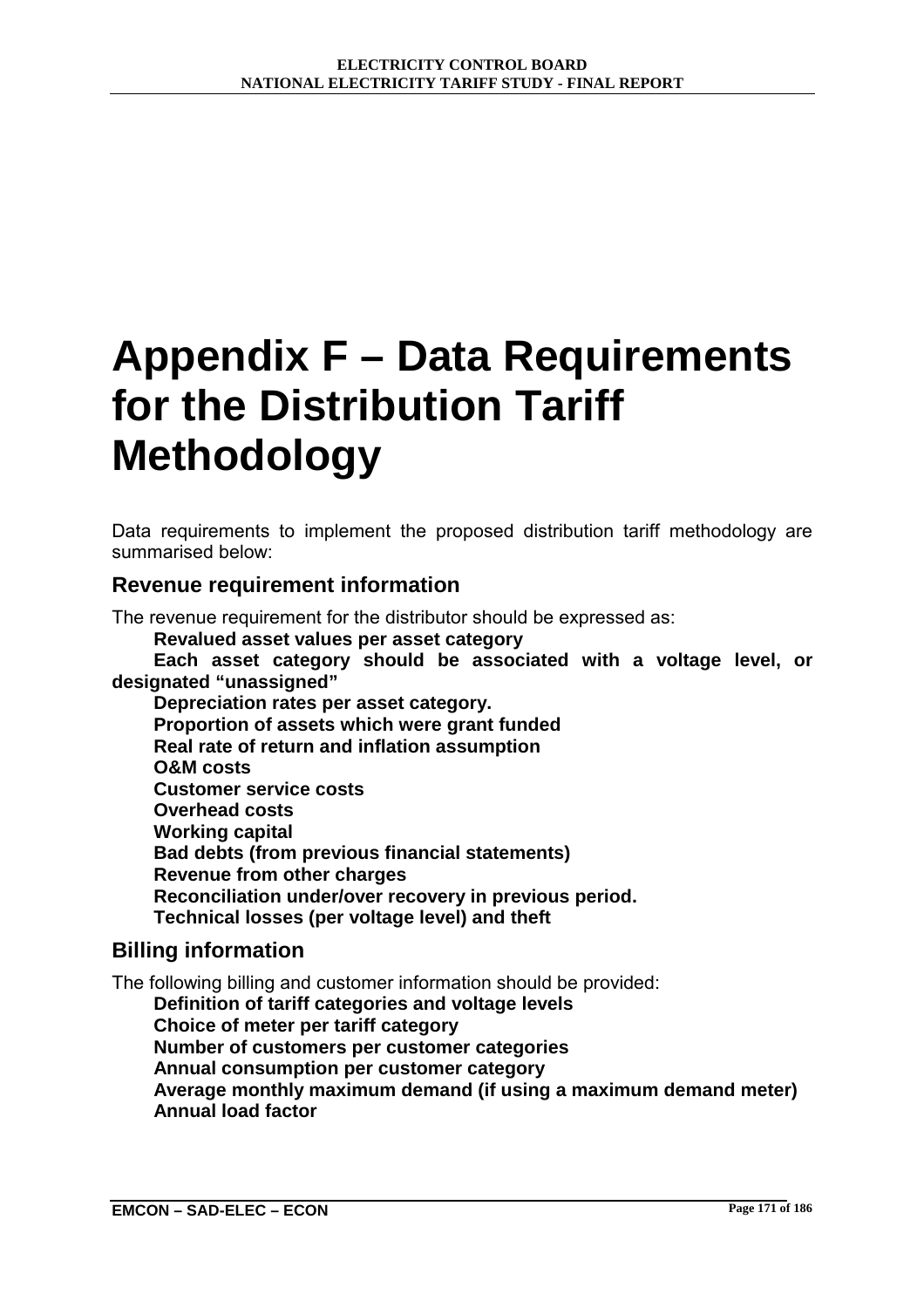# **Appendix G – Technical Annex: Distribution Tariff Methodology**

In this Appendix, details on each of the four steps as per Distribution tariff methodology chapter are provided.

# G.1 Step 1: Determine cost structure and revenue requirement

Distribution costs should be calculated in the following manner:

**Asset related costs: depreciation of revalued assets, plus real return (real WACC) on revalued assets. Asset-related costs should be allocated to each voltage level.** 

**Cost of working capital: the portion of the capital base not contained in asset values multiplied by the real WACC.** 

**Operating and maintenance costs: general O&M costs associated with operating the network** 

**Customer service costs: costs directly related to customer services, e.g. metering & billing, marketing and so on.** 

**Overhead costs: costs not falling into any of the above categories. The fixed monthly charges levied by the bulk supply authority should be included in this cost category.** 

**Bad debts: the revenue from the previous year that was written off, and interest on this amount (use nominal WACC).** 

In addition, adjustments to the revenue requirement should be made to reflect:

**Revenue from other charges: e.g. disconnection and reconnection charges, meter testing services and so on.** 

**Reconciliation adjustment to account for over/under recovery in the preceding year and interest on this amount (use nominal WACC).**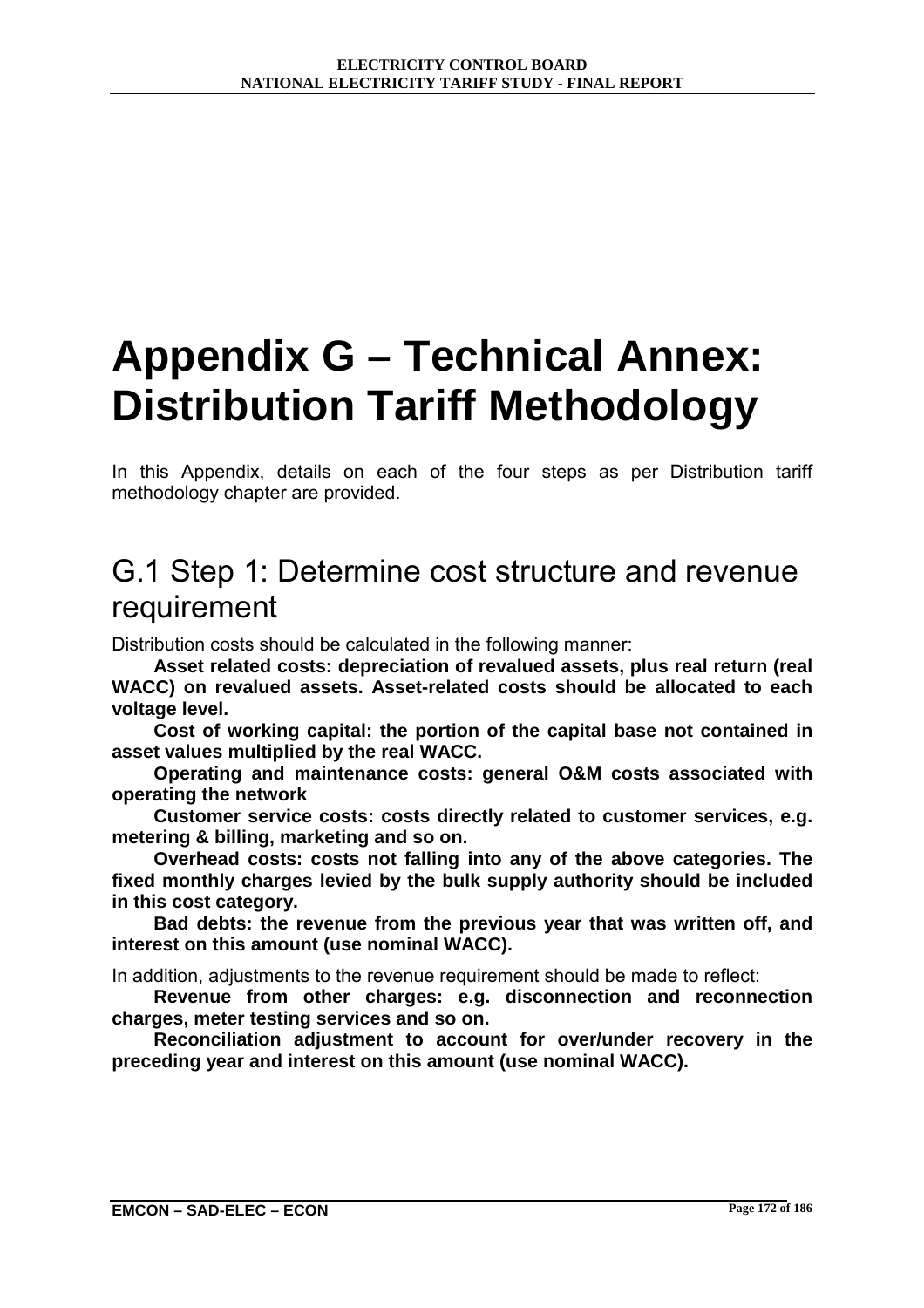# G.2 Step 2: Allocate the costs to customer categories

# **Allocation methods - formulae**

There are a variety of ways in which costs may be allocated to customer categories. We describe each below.

*Allocate by contribution to peak co-incident maximum demand* 

The allocation is undertaken through the following equation:

$$
R_{i,v} = R_v \times \frac{NCPD_{i,v} \times B_{i,v}}{\sum_{i} (NCPD_{i,v} \times B_{i,v})}
$$

Where  $R_{i,v}$  = cost allocated to consumer category i at voltage v

- $R_v$  = cost element associated with voltage v (for asset related costs  $$ other costs are not allocated by this method).
- $NCPD<sub>i</sub>$   $\vee$  = Non-coincidence peak demand of consumer category i at voltage v (kVA)
	- $B_{i,v}$  = Barry coincidence factor for consumer i at voltage v  $[B_{i,y} = f(\text{load factor})]$ , refer to Appendix E

*Allocate by contribution to energy consumed* 

The allocation is undertaken through the following equation:

$$
R_{i,v} = R \times E_{i,v} / \sum E_{i,v}
$$

Where  $R_{i,v}$  = cost allocated to consumer category i at voltage v

 $R = \text{cost element}$ 

 $E_{i,v}$  = Energy consumed by customer category i at voltage v (kWh)

#### *Allocate by customer numbers*

The allocation is undertaken through the following equation:

$$
R_{i,v} = R \times N_{i,v} / \sum N_{i,v}
$$

Where  $R_{i,y}$  = cost allocated to consumer category i at voltage v

 $R = \text{cost element}$ 

 $N_{i,y}$  = Number of customers in customer category i at voltage v

*Allocate by weighted customer numbers* 

The allocation is undertaken through the following equation:

$$
R_{i,v} = R \times W_{i,v} \times N_{i,v} / \sum N_{i,v}
$$

Where  $R_{i,v}$  = cost allocated to consumer category i at voltage v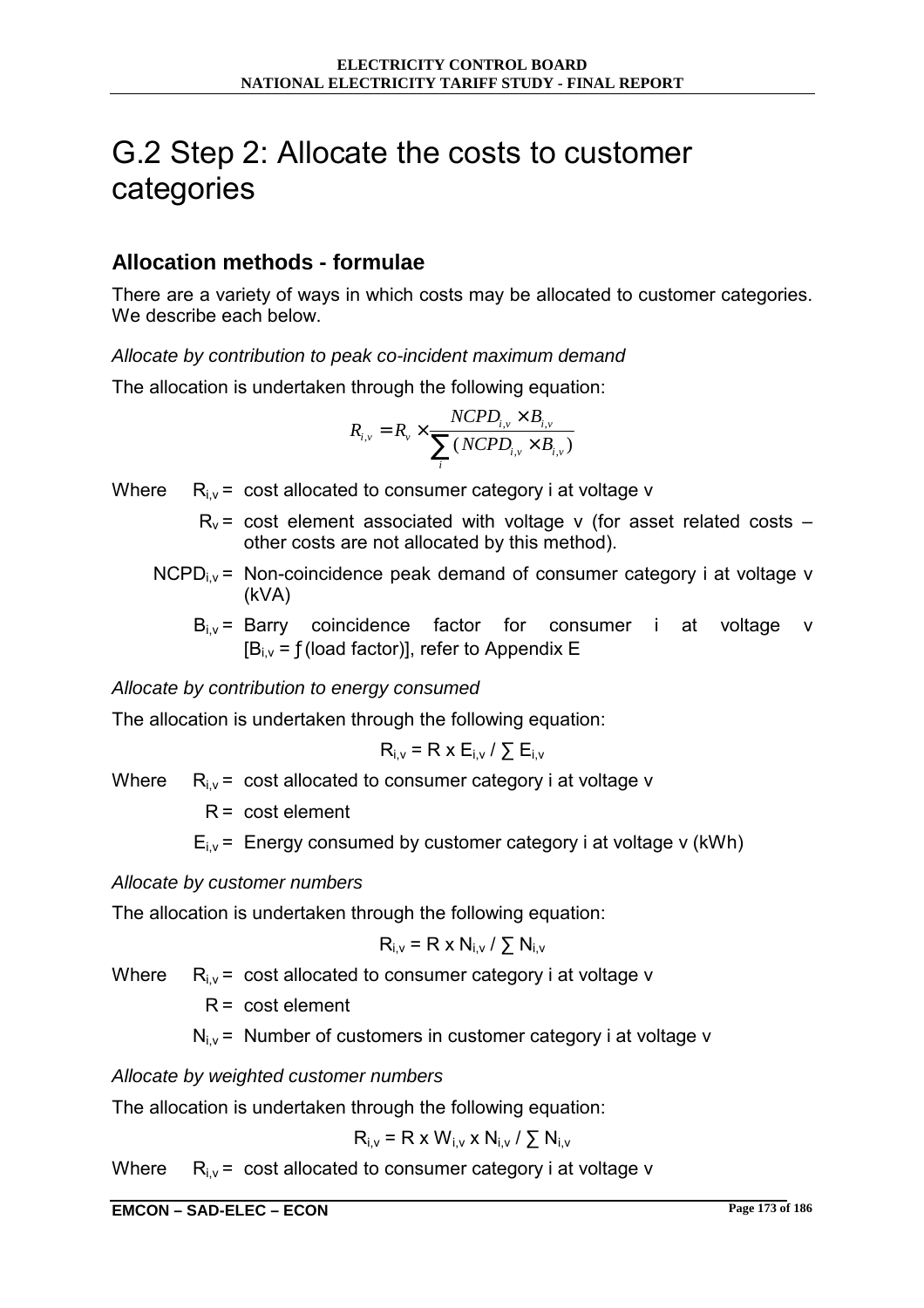$R = \text{cost element}$ 

 $W_{i,v}$  = Weight attached to customer category i at voltage v

 $N_{i,v}$  = Number of customers in customer category i at voltage v

*Allocate by arrears* 

The allocation is undertaken through the following equation:

$$
R_{i,v} = R \times (A_{i,v} \times C_{i,v}) / \sum (A_{i,v} \times C_{i,v})
$$

Where  $R_{i,v}$  = cost allocated to consumer category i at voltage v

 $R = \text{cost element}$ 

- $A_{i,v}$  = Days receivables associated with customer category i at voltage v (days)
- $C_{i,v}$  = Total (of all other) costs allocated to customer category i at voltage v

# **Allocation method for each cost category**

The table below summarises the cost allocation method for each cost element.

| <b>Cost element</b>                                  | Maximum<br>demand                                  | <b>Energy</b> | Customer<br>number | <b>Arrears</b> |
|------------------------------------------------------|----------------------------------------------------|---------------|--------------------|----------------|
| Network assets:<br>depreciation and return           | X                                                  |               |                    |                |
| Working capital                                      |                                                    |               |                    | X              |
| Bad-debts <sup>71</sup>                              |                                                    | X             |                    |                |
| O&M costs                                            |                                                    | X             |                    |                |
| <b>Customer services</b>                             |                                                    |               | X                  |                |
| Overhead costs                                       |                                                    |               | X                  |                |
| Revenue from other<br>charges                        |                                                    | X             |                    |                |
| <b>Reconciliation amount</b>                         |                                                    | X             |                    |                |
| Power supply costs:<br>maximum demand<br>charge      | Tariff calculated directly from bulk supply tariff |               |                    |                |
| Power supply costs:<br>energy charge                 | Tariff calculated directly from bulk supply tariff |               |                    |                |
| Distribution losses and<br>theft (non-billed energy) | Included in calculation of power supply costs      |               |                    |                |

*Table G.1 Cost allocation parameter* 

 $\overline{a}$ 

 $71$  Strictly speaking these costs should be allocated on the basis of other costs. However, for simplicity we have recommended that they be allocated on the basis of energy consumed.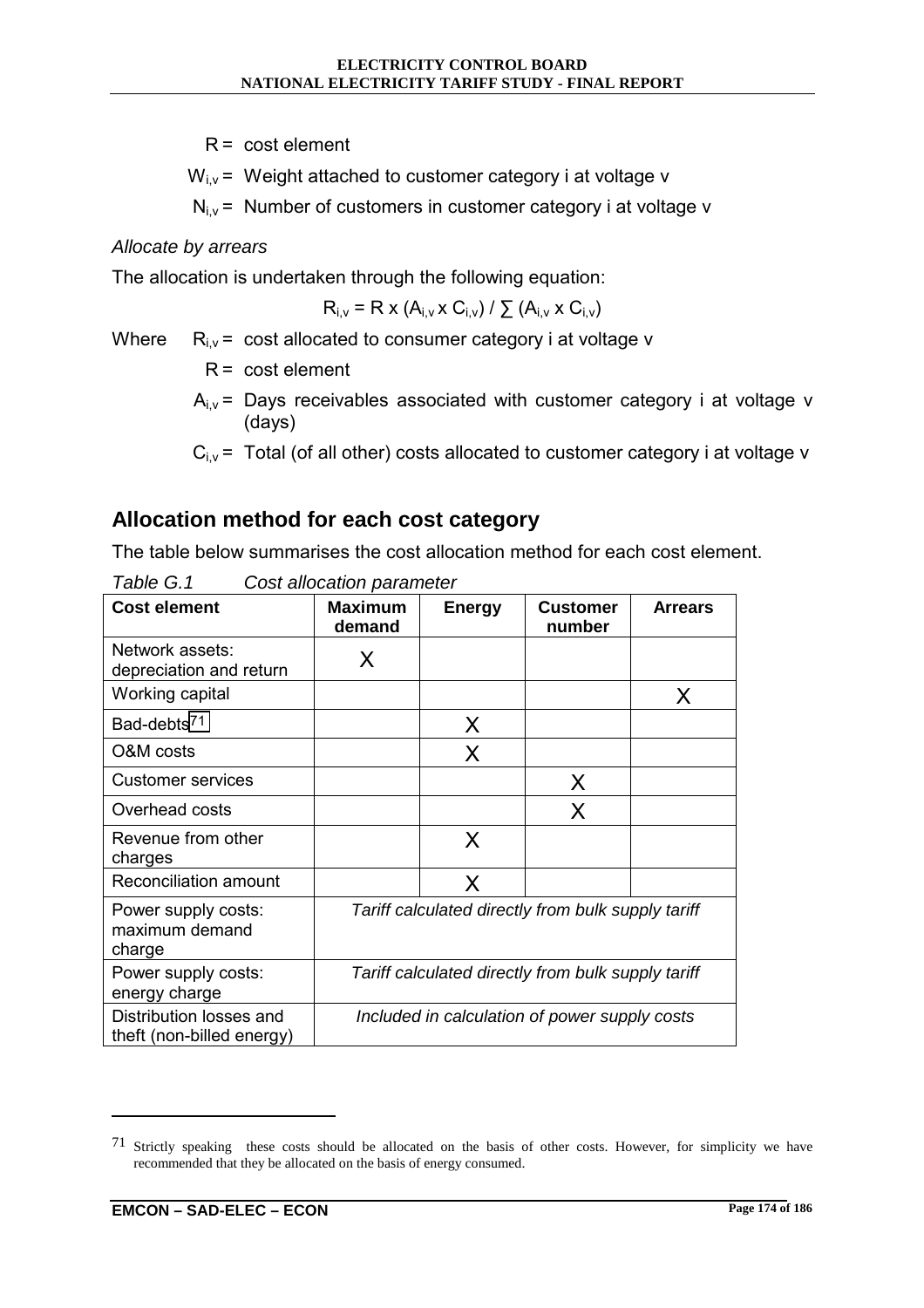# G.3 Step 3: Determine the tariff fees

# **Power supply charges**

Power supply charges, incorporating the cost of losses and theft (energy not billed), can de determined from the bulk supply tariffs as follows:

# *For customers with a maximum demand meter*

These customers are charged both a maximum demand charge and an energy charge. The maximum demand charge can be calculated as:

$$
PS_{M}D_{i,v} = Max_{D}m / (1 - L_v - Th)
$$

**Where** 

PS  $MD_{i,v}$  = power supply maximum demand fee charged to consumer category i at voltage v (\$/kW)

Max Dem = maximum demand charge of bulk supply authority ( $$/kW$ )

 $L_{i,v}$  = Percentage losses at voltage v  $(\%)$ 

Th = Percentage theft  $(\%)$ 

The energy charge can be calculated as:

$$
PS_{in,v} = En / (1 - L_v - Th)
$$

**Where** 

PS  $En_i = power$  supply maximum demand fee charged to consumer category i at voltage v (\$/kW)

En = energy charge of bulk supply authority (c/kWh)

 $L_{i,v}$  = Percentage losses at voltage v (%)

Th = Percentage theft  $(%)$ 

# *For customers without a maximum demand meter*

These customers are only charged an energy fee for power supply, which can be calculated as follows:

PS\_En<sub>i,v</sub> = [ Max\_Dem \* 12 \*100 \* LF<sub>i,v</sub> / (8760) + En ] / (1 – L<sub>v</sub> – Th)

**Where** 

PS  $En_i = power$  supply maximum demand fee charged to consumer category i at voltage v (c/kWh)

Max Dem = maximum demand charge of bulk supply authority ( $$/kW$ )

 $En = energy charge of bulk supply authority (c/kWh)$ 

 $LF_{i,v}$  = load factor for customer category i at voltage v (%)

 $L_{i,v}$  = Percentage losses at voltage v (%)

Th = Percentage theft  $(\%)$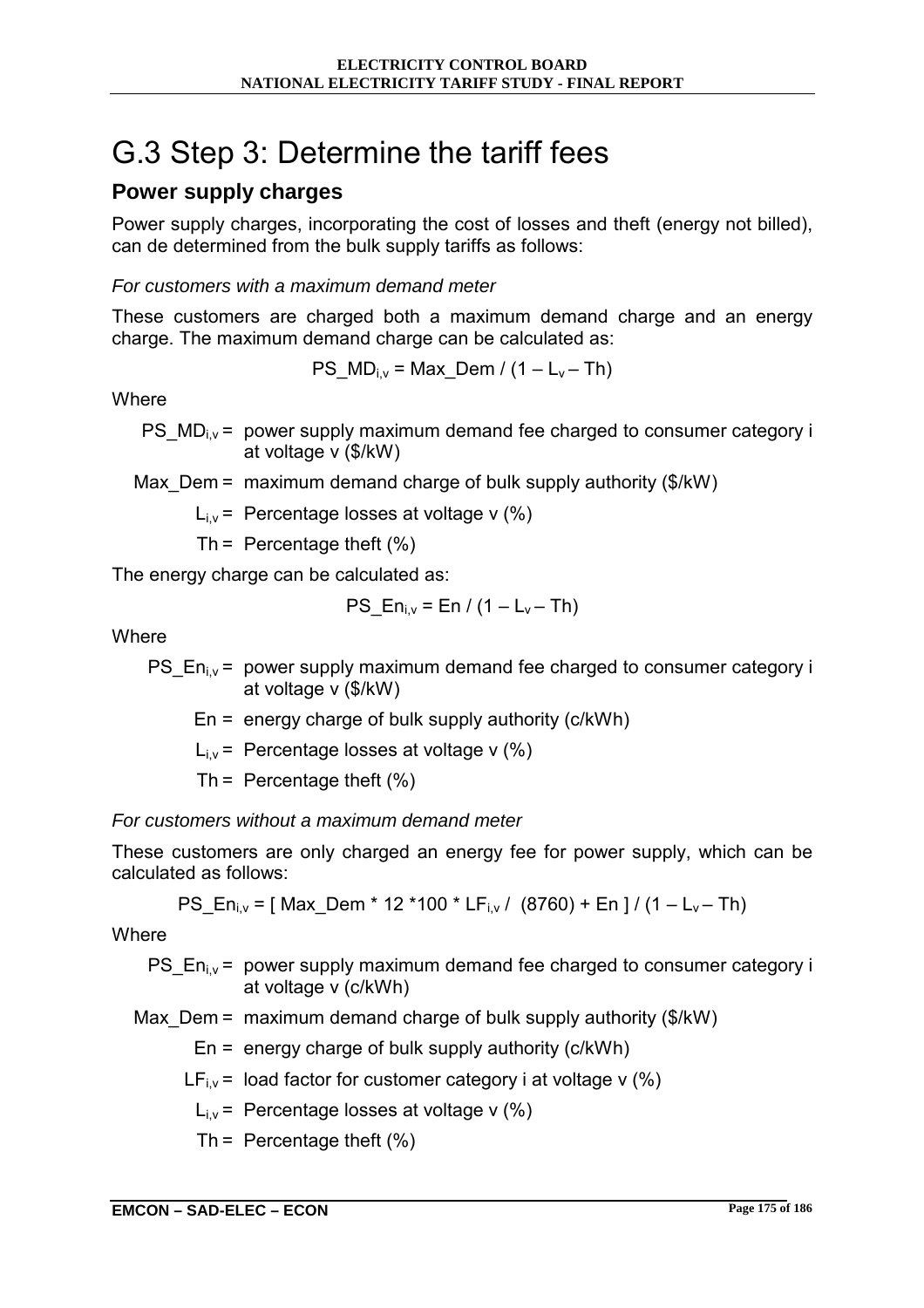# *Dealing with the fixed monthly charges to the bulk supply authority*

These can be included in the overhead costs of the distribution authority and hence included in the distribution tariffs.

# **Distribution charges**

There are three types of charges we deal with in this methodology:

## **Fixed monthly fees Energy charges Maximum demand charges**

Each cost element allocated to each customer category must be expressed as a

# *Calculation of fixed monthly fee*

The fixed monthly tariff fee for a particular customer category can be calculated as follows:

$$
T_{i,v} = R_{i,v} / (12 * N_{i,v})
$$

Where  $T_{i,v}$  = monthly fee for consumer category i at voltage v (\$/month)

 $R_{i,v}$  = costs allocated to consumer category i at voltage v which are designated to be expressed as a monthly fee (\$)

 $N_{i,v}$  = Number of customers in customer category i at voltage v

# *Calculation of energy fee*

The energy fee (excluding power supply charges) for a particular customer category can be calculated as follows:

$$
T_{i,v} = R_{i,v} / (100 * E_{i,v})
$$

Where  $T_{i,v}$  = energy fee for consumer category i at voltage v (c/kWh)

- $R_{i,v}$  = costs allocated to consumer category i at voltage v which are designated to be expressed as an energy fee (\$)
- $E_i =$  annual energy billed to customer category i at voltage v (kWh)

# *Calculation of maximum demand fee*

The maximum demand fee (excluding power supply charges) for a particular customer category can be calculated as follows:

$$
T_{i,v} = R_{i,v} / (12 * MD_{i,v})
$$

Where  $T_{i,v}$  = maximum demand fee for consumer category i at voltage v

- $R_{i,v}$  = costs allocated to consumer category i at voltage v which are designated to be expressed as a maximum demand fee
- $MD_{i,v}$  = average monthly maximum demand billed to customer category i at voltage v (note: this will be less than the annual maximum.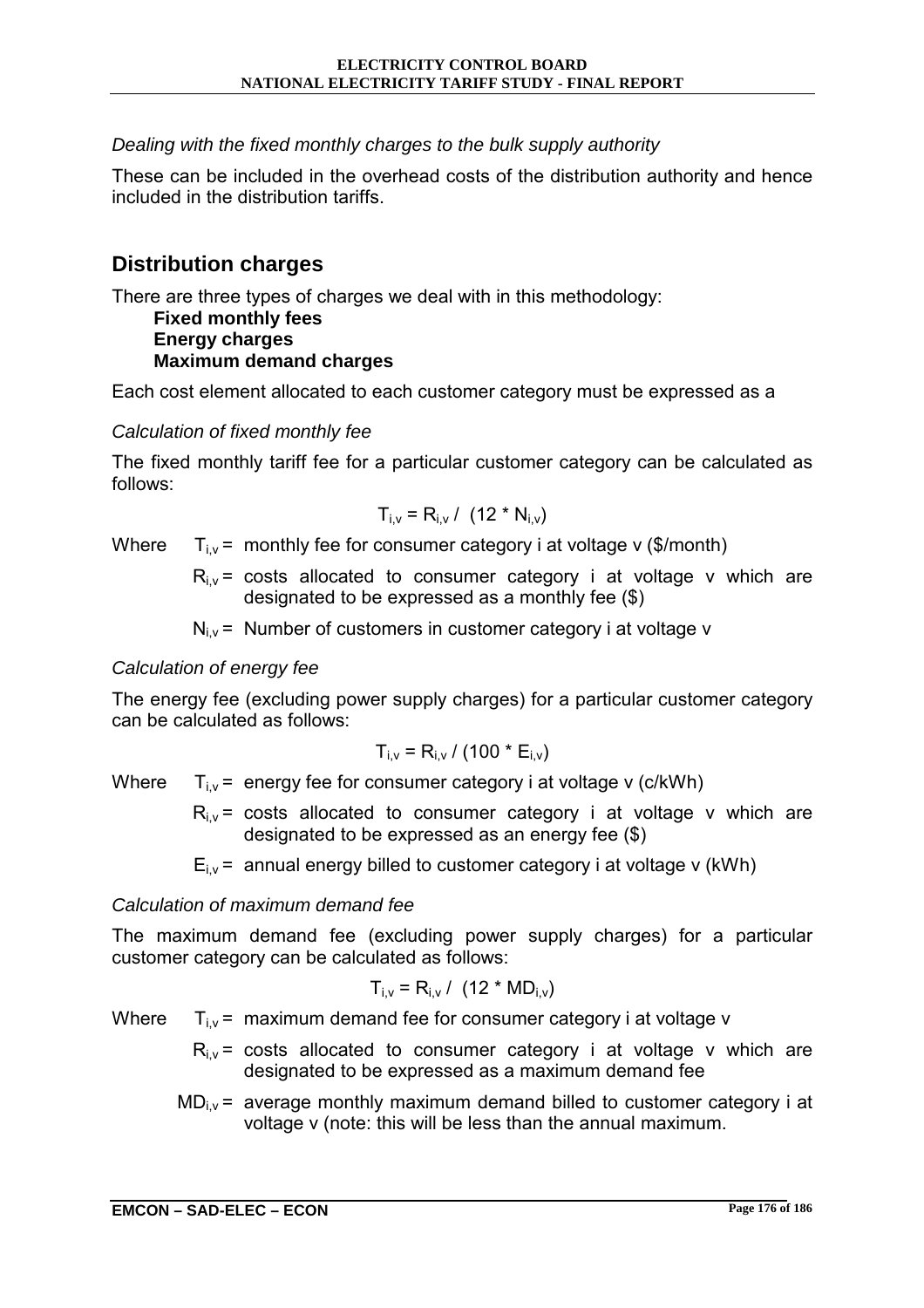# **Distribution tariff determination method for each cost category**

The table below summarises the tariff determination method for each cost element. Note that in some cases the optimal fee cannot be charged due to metering restrictions. These are noted in Table G.2 below.

| <b>Cost element</b>       | .<br><b>Fixed monthly</b>                          | <b>Energy</b>  | <b>Maximum</b> |  |  |
|---------------------------|----------------------------------------------------|----------------|----------------|--|--|
|                           | fee                                                | fee            | demand         |  |  |
| Network assets:           |                                                    | X              | X              |  |  |
| depreciation and return   |                                                    | (where no max  | (where max     |  |  |
|                           |                                                    | demand meter)  | demand meter)  |  |  |
| Working capital           |                                                    | X              |                |  |  |
| Bad-debts                 |                                                    | X              |                |  |  |
| O&M costs                 |                                                    | X              |                |  |  |
| <b>Customer services</b>  | X                                                  | X              |                |  |  |
|                           |                                                    | (where pre-    |                |  |  |
|                           |                                                    | payment meter) |                |  |  |
| Overhead costs            | X                                                  | X              |                |  |  |
|                           |                                                    | (where pre-    |                |  |  |
|                           |                                                    | payment meter) |                |  |  |
| Revenue from other        |                                                    | X              |                |  |  |
| charges                   |                                                    |                |                |  |  |
| Reconciliation amount     |                                                    | X              |                |  |  |
| Power supply costs:       | Tariff calculated directly from bulk supply tariff |                |                |  |  |
| maximum demand<br>charge  |                                                    |                |                |  |  |
| Power supply costs:       | Tariff calculated directly from bulk supply tariff |                |                |  |  |
| energy charge             |                                                    |                |                |  |  |
| Distribution losses and   | Included in calculation of power supply costs      |                |                |  |  |
| theft (non-billed energy) |                                                    |                |                |  |  |

*Table G.2 Cost allocation parameter* 

# G.4 Step 4: Adjust for cross-subsidies

The tariffs calculated above will be cost-reflective for all tariff categories. It is likely that the distributor may wish (or be instructed) to offer subsidised prices to certain categories of consumers.

We recommend that cross-subsidies be restricted to low-income domestic consumers, and that a special tariff category be established for these consumers. We further recommend that this category be fitted with a 20A or lower circuit breaker to ensure that only low income households utilise the supply option.

The tariff for this category should be expressed as a charge per unit of energy consumed, and hence easily compatible with prepayment meters. The level of the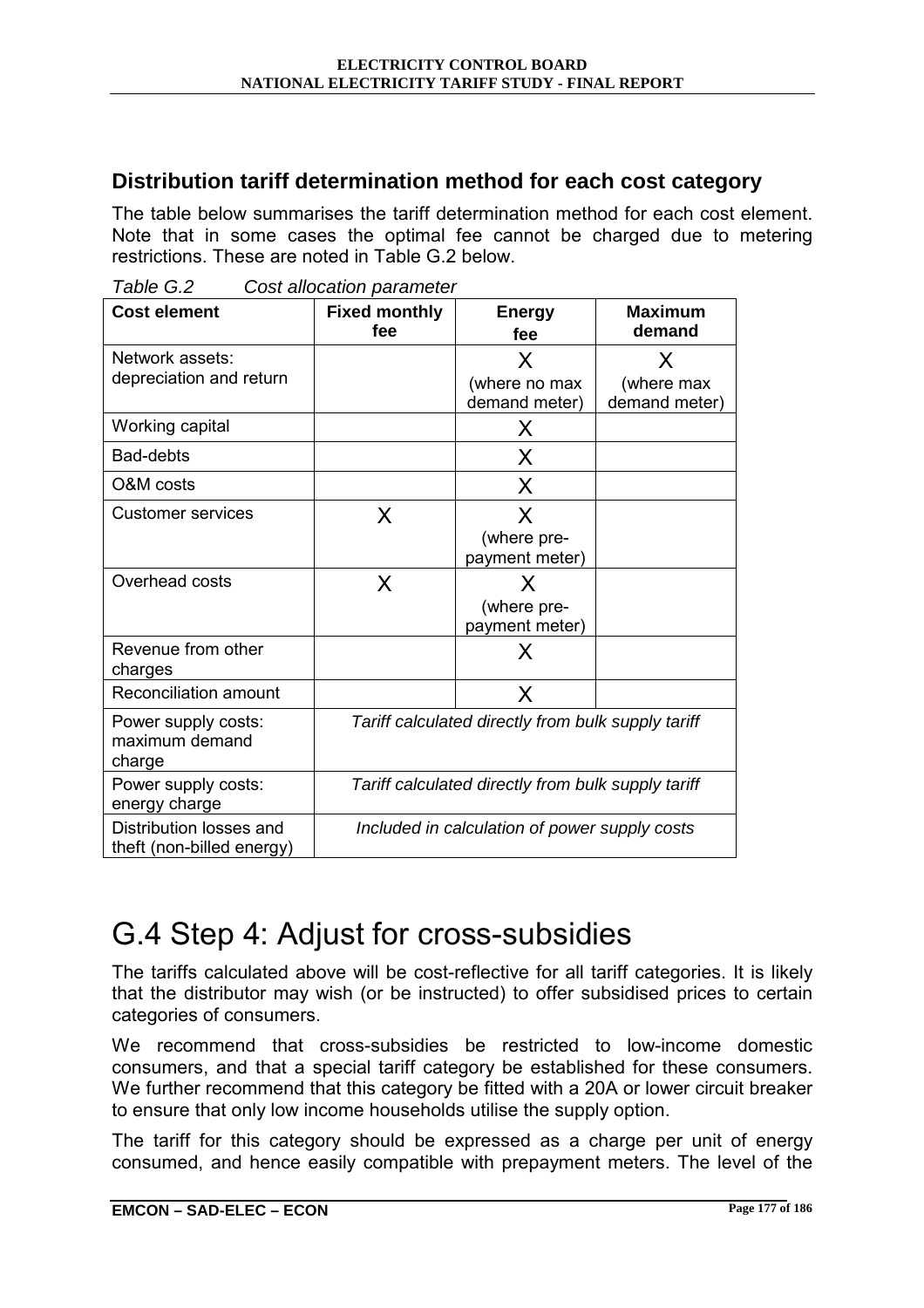tariff should be set by the competent authority based on their own assessment of what a "fair" tariff for this category should be. The ECB may wish to issue guidelines or regulations for this.

The lost revenue due to the subsidised tariff can be easily calculated as:

Lost Rev = (En Trf – Sub\_Trf)  $*$  En\_sub / 100

**Where** 

Lost Rev = Revenue lost due to the cross-subsidy  $(\$)$ 

En\_Trf = unsubsidised tariff (c/kWh) for target customer category

Sub Trf = subsidised tariff (c/kWh) for target customer category

En\_sub = energy consumption (kWh) of target customer category

The lost revenue must then be charged to other tariff categories as an energy charge. It is possible to select the customer categories that pay for the crosssubsidy. We recommend that all other customer categories pay for the cost of the cross-subsidy. This can be calculated as:

Sub\_fee = Lost\_Rev \*100 / 
$$
\sum E_{i,v}
$$

**Where** 

Sub fee= cross-subsidy to be charged to those customer categories paying for the cross-subsidy (c/kWh)

Lost  $Rev = Revenue lost due to the cross-subsidv ( $$$ )$ 

 $E_{i,v}$  = energy consumption of customer categories paying for the crosssubsidy (kWh)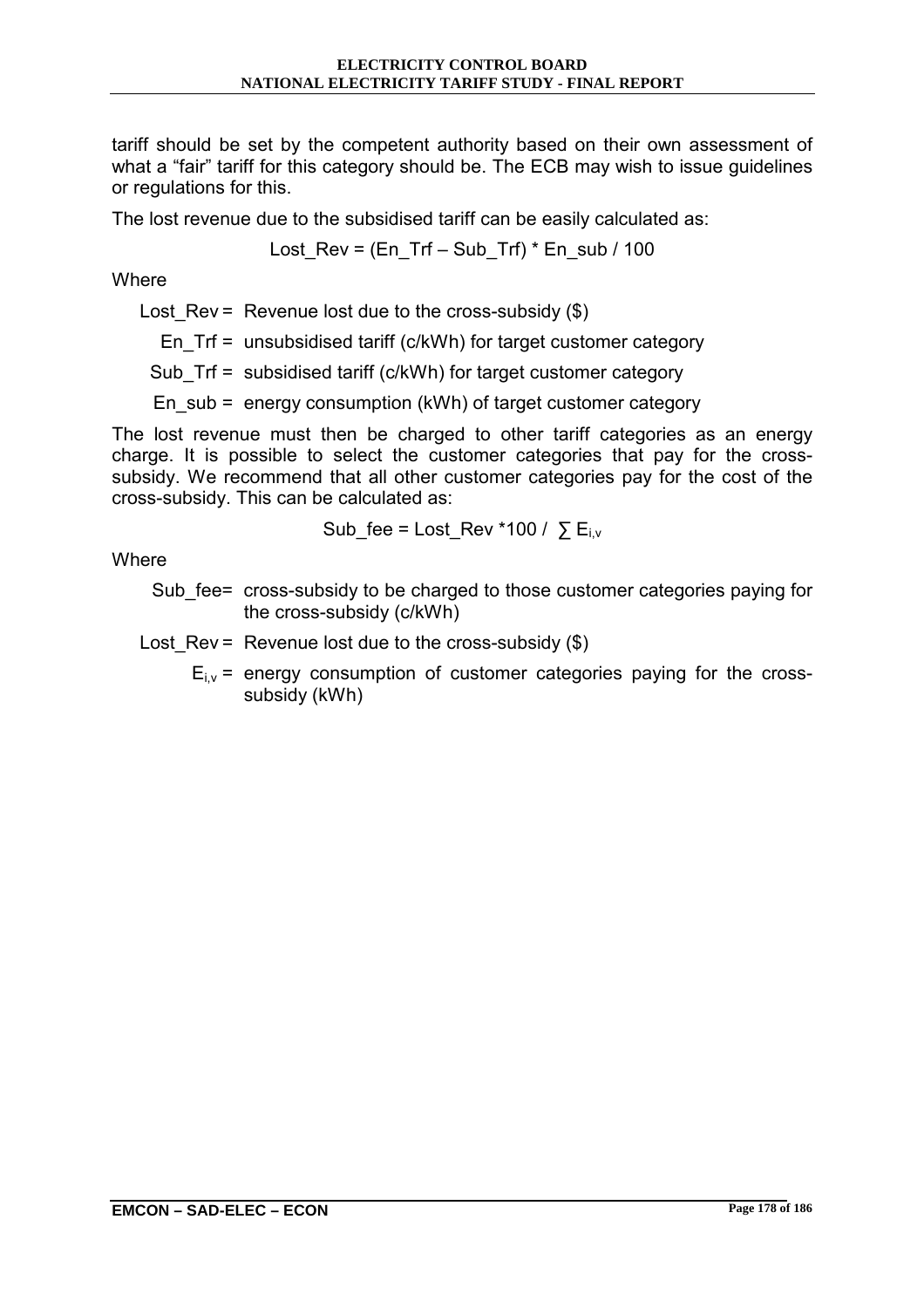# **Appendix H – Workshop & Stakeholder Comments**

# **TARIFF WORKSHOP & CORRESPONDENCE QUESTIONS AND COMMENTS**

#### 1. Selco (van Zyl): *Is the value of assets not based on what revenue it can generate?*

ANSWER: Not generally, as strategic over- and under-investments can result if revenue generation criteria of assets is the only criteria.

#### *2.* Norad (Bjelland): *Losses should be limited by incentives.*

ANSWER: The ECB will, in time, enter an incentive based regulatory environment, whereby the ECB will put a limit on losses, refer to [10.4](#page-122-0) on page [100.](#page-122-0) Bad debts can be based on last audited accounts, and losses can be capped and brought down to an acceptable level over time.

#### *3.* Windhoek (Diener): *How do you allow for replacement of subsidized assets?*

ANSWER: Through depreciation, allow depreciation on re-valued assets.

4. NamPower (von Seydlitz): *How do you ensure that depreciation reserves are not squandered?*

ANSWER: Short re-valuation periods, and by requiring that transparent financial statements are available to assess when capital is undermined.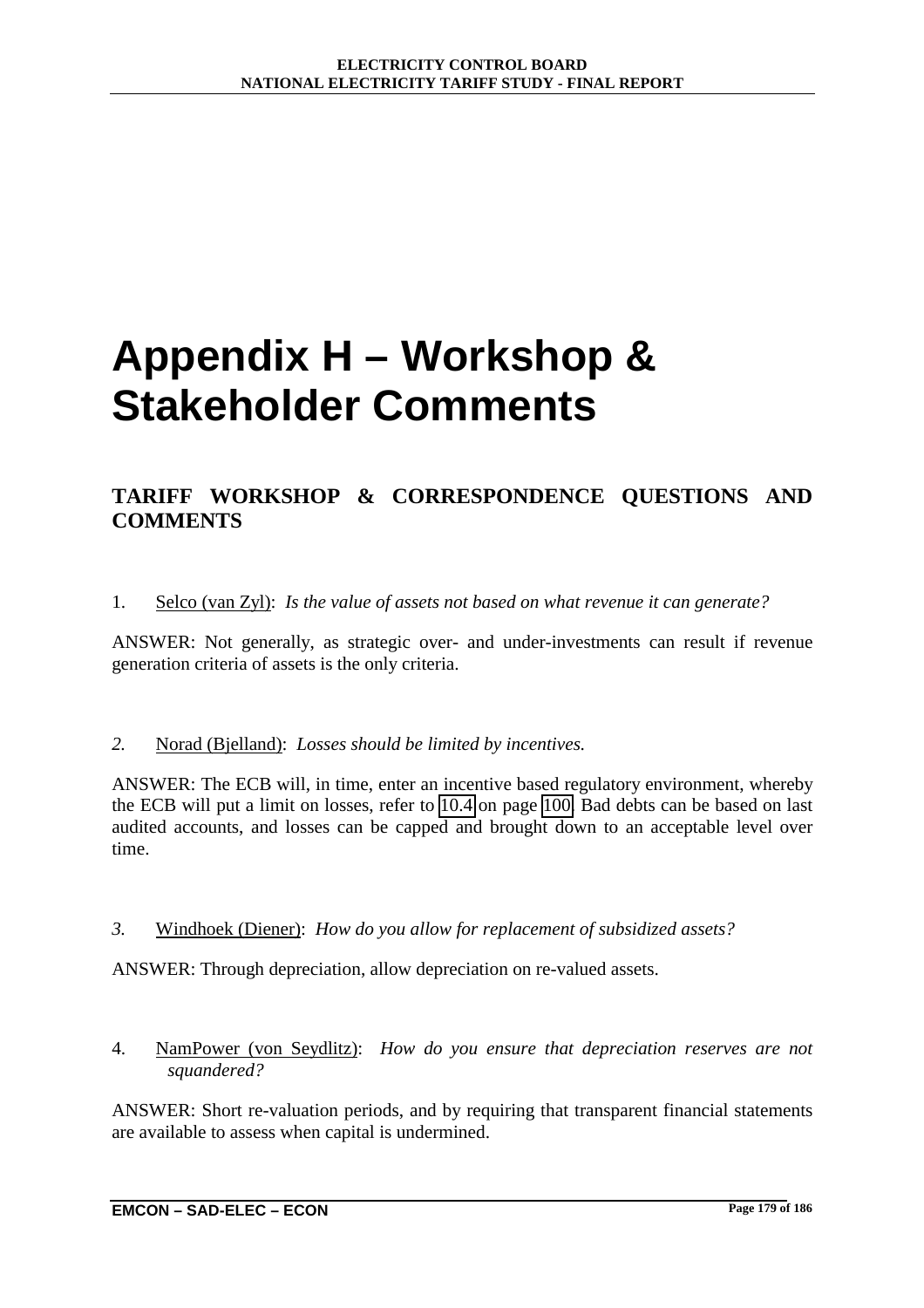5. Henties Bay (Ipinge): *Bad debts should not be serviced from subsidized assets.*

ANSWER: Adjust revenue requirement through reconciliation from previous period.

*6.* Walvis Bay (Coeln): *Distribution and supply licenses are separate: why use a combined approach here?* 

ANSWER: Cost elements are easy to split into distribution and retail. Namibian industry is not ready for this, but some supply authorities may already be at this point in time.

*7.* Swakopmund (Niemand): *Holiday resorts are often disadvantaged, as they have to build expensive infrastructure and have little energy sales – how should pricing be done?* 

ANSWER: The coastal towns have special requirements due to the seasonal inflow of holidaymakers. In such cases it is recommended that a special proposal accompany the licence application, explaining the special circumstances and proposing a tariff mechanism, which can then be considered by the ECB.

8. (?) : *How can maximum demand peaks be controlled? Can tariffs be changed on a monthly / seasonal basis?*

ANSWER: the revenue reconciliation allowance should take care of seasonal fluctuations.

9. Northern Electricity (Huysen): *Don't over-regulate, as the private sector implements its own efficiency measures.* 

ANSWER: Agreed, in time there will be a limited number of incentives, refer to section [10.4](#page-122-0)  on page [100.](#page-122-0)

10. NamPower (Visser): *Where is depreciation allocated?* 

ANSWER: In re-valued asset costs.

*11.* (?): *ECB needs good database to regulate – does this exist?*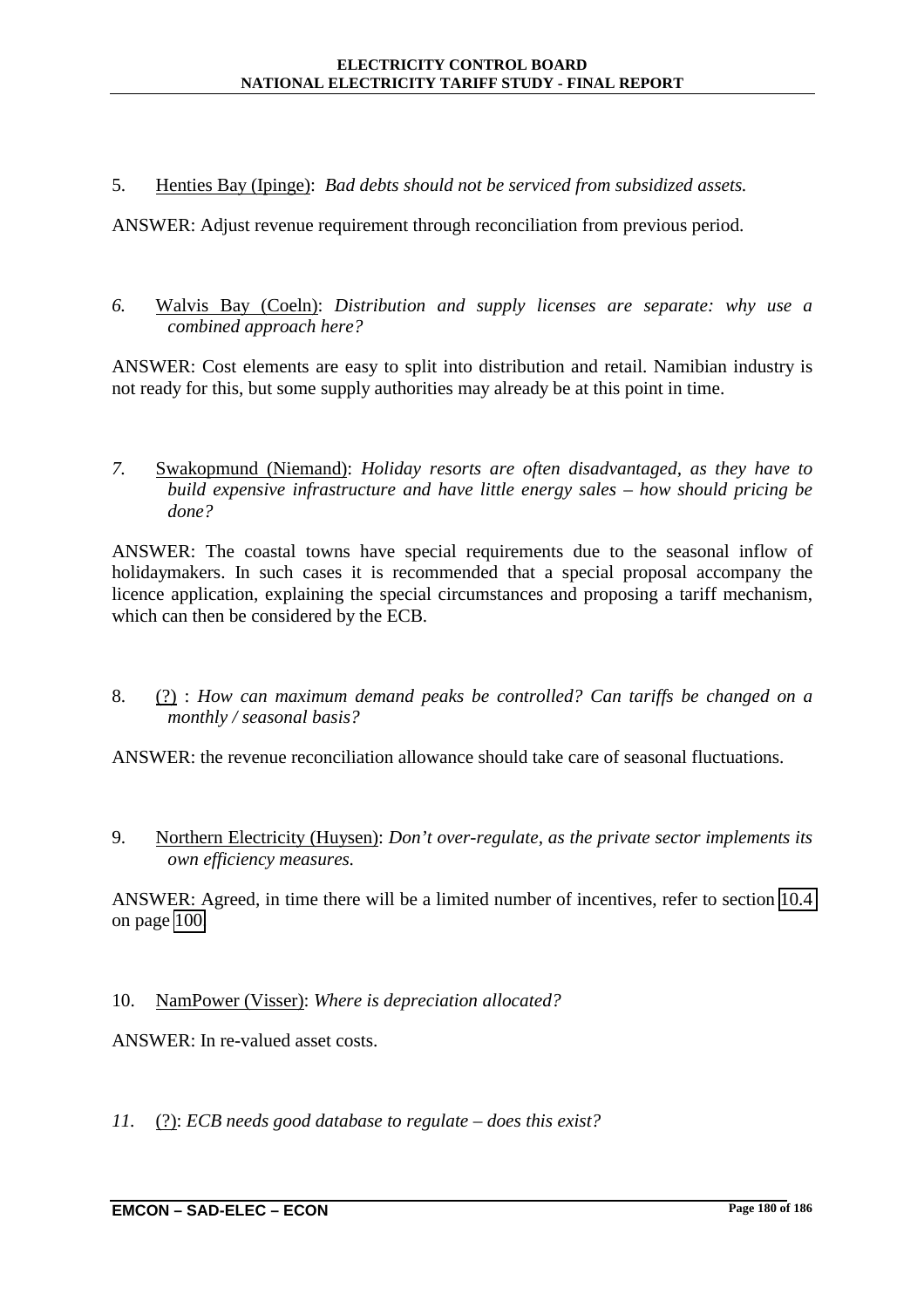ANSWER: Not yet, the ECB is in the process of getting a tariff structure in place; a database is part of the future requirements of the ECB.

12. Norad (Bjelland): *Should overhead costs be allocated to energy consumption or customer numbers? The latter may distort tariffs.*

ANSWER: This issue has been debated at length in the Team, but the actual allocation does not have a large net effect.

*13.* MME (Hamutwe): Should b*ad debt be included in working capital?* 

ANSWER: Adjust revenue requirement through reconciliation from previous period.

*14.* Walvis Bay (Coeln): *The EPZ requires bulk upgrades, but investors want to have infrastructure before they are prepared to invest. How to allocate costs?* 

ANSWER: It is the prerogative of the licensee to make provision for the expansion of their own assets, and the regular determination of the revenue requirement should enable the regular incorporation of costs due to network expansions.

*15.* Swakopmund (Niemand): *Basic charge should not be based on CB size but energy (c/kWh), because customers change their CB.* 

ANSWER: Pre-payment meters can be used if basic charges are to be expressed in c/kWh.

16. Swakopmund (Niemand): *Prepayment does not take account of network costs in seasonal towns. Therefore propose high pre-payment energy charges e.g. pay 200 units over and above actual consumption.*

ANSWER: The unique situation of coastal towns has been the topic of a previous question, where the following recommendation was made: The coastal towns have special requirements due to the seasonal inflow of holidaymakers. In such cases it is recommended that a special proposal accompany the licence application, explaining the special circumstances and proposing a tariff mechanism, which can then be considered by the ECB.

*17.* Walvis Bay (Coeln): *Municipal admin charges: where should they be allocated?*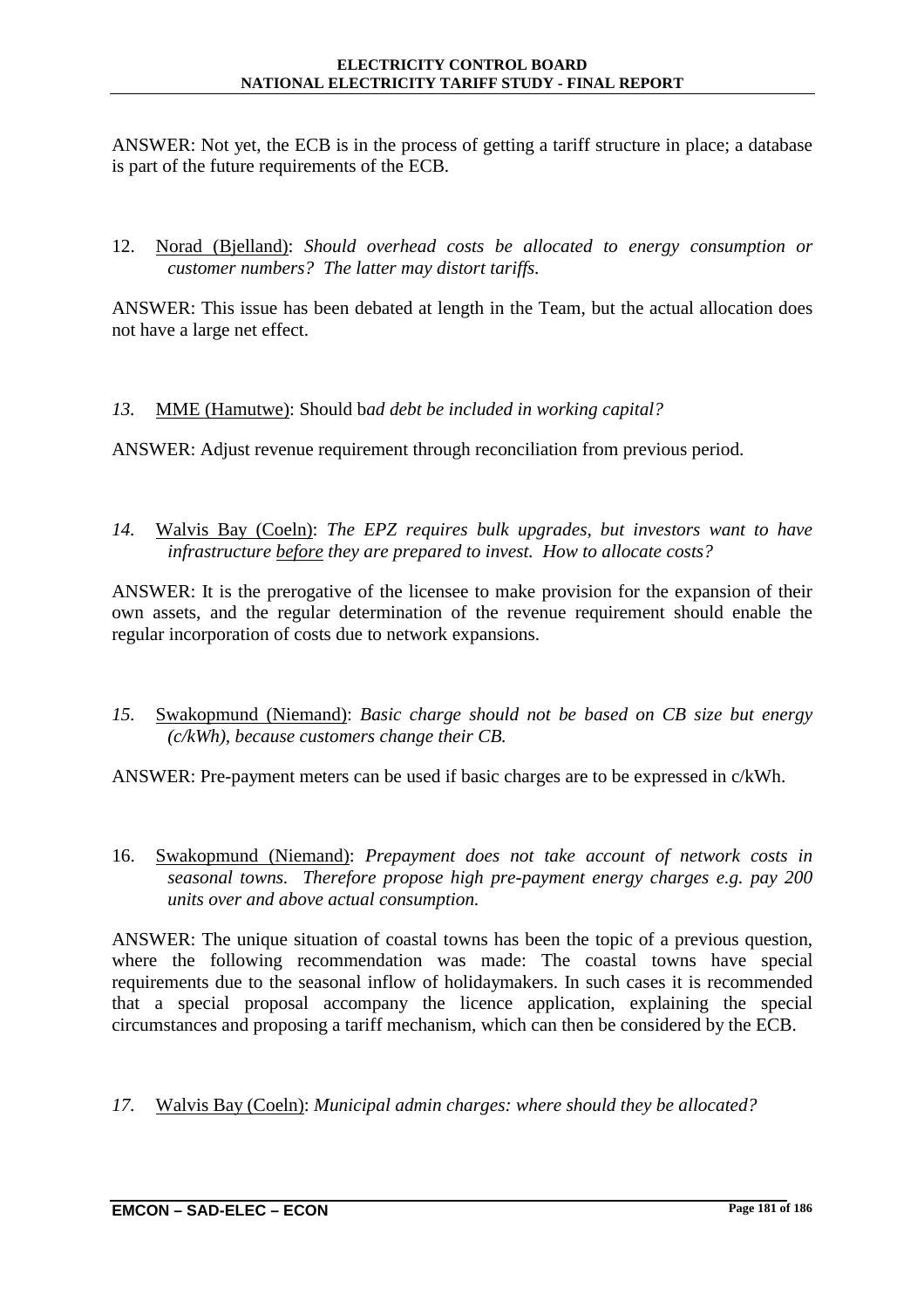ANSWER: This is a difficult question – ring-fencing of business units is one of the ways to properly take admin-charges into account. In general, one should determine the real costs and real revenue requirements, and discuss these with policy makers on local authority level.

18. Northern Electricity (Huysen): *How does one deal with pre-payment meters in the business category?*

ANSWER: This should be no problem; the standard pre-payment procedure should be used.

19. Northern Electricity (Huysen): *What about time-of-use tariffs?*

ANSWER: This needs to be taken further up the line to generation, as it crucially depends on the arrangements made by NamPower, Eskom and within the SAPP.

*20.* NamPower (von Seydlitz): *Guidelines should be different for different circumstances – they should not be enforced. Supply authorities must have freedom to address their particular circumstances.* 

ANSWER: Correct, therefore they are called guidelines.

#### 21. MME (Hamutwe): *How are environmental costs as per White Paper allocated?*

ANSWER: This is a matter of applying policy, a task resting with the Ministry of Mines and Energy.

# 22. NamPort: *How should the resale of electricity be handled?*

ANSWER: If NamPort has been awarded a distribution license, the regulations as per licence application will hold; for the resale of electricity, a price cap of some 5% (cost-plus) has been used in the past.

# 23. Rössing: *The distribution tariff proposals don't look good for mining.*

ANSWER: It should be noted that they are not applicable to large mining operations, such as Rössing or Scorpion, as they are transmission clients; only the smaller mines on distribution systems are affected.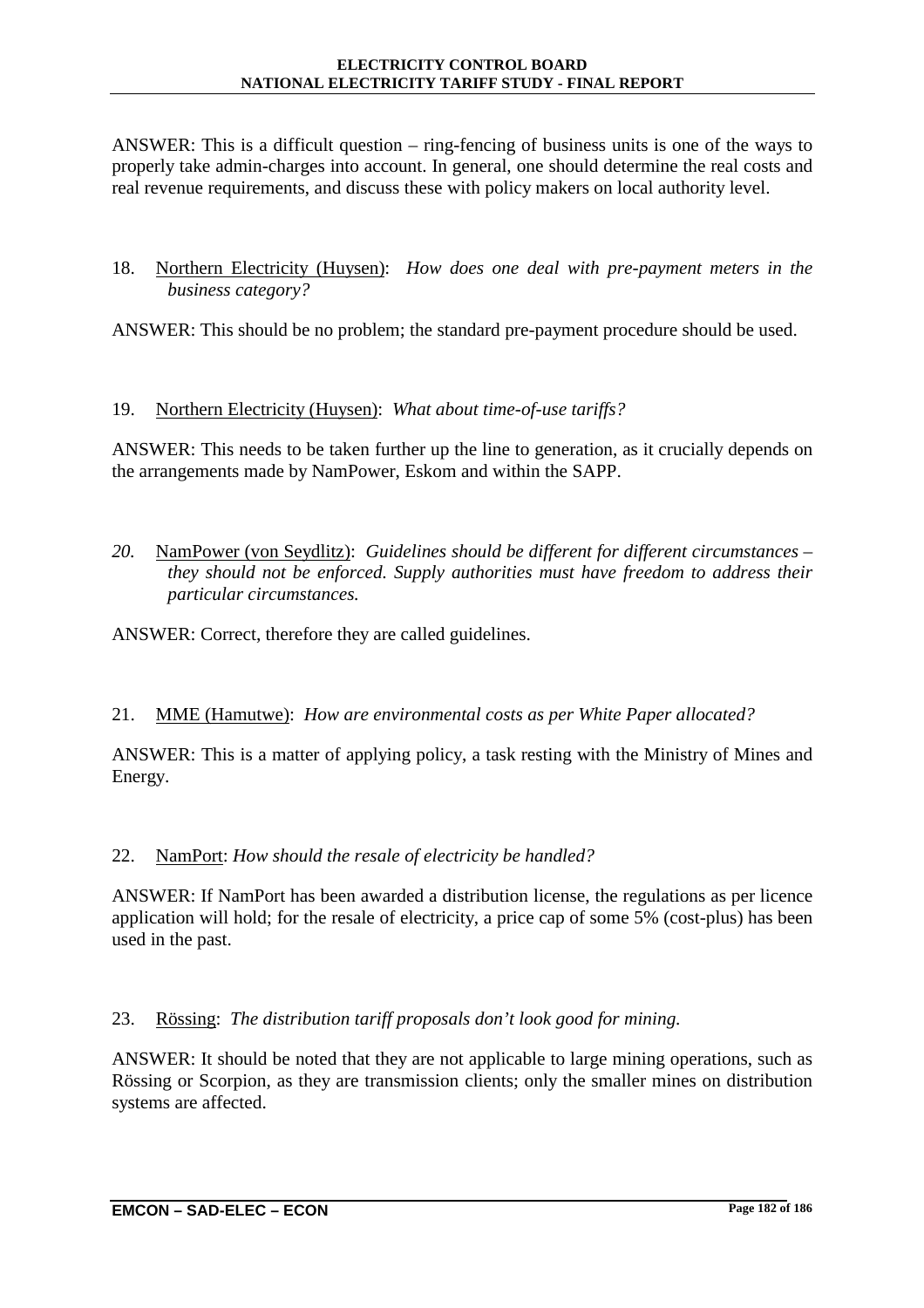# *24.* Selco (van Zyl):

*Is the tariff model available for use by stakeholders?* 

ANSWER: The model developed is not for the determination of tariffs, but as an ECB tool.

*In what format must tariff info be provided?*

ANSWER: The specific format will be provided by the ECB.

### *25.* NamWater: *Same concern as Rössing.*

ANSWER: Same answer as to Rössing.

# 26. (?): *How is currency depreciation handled?*

ANSWER: The annual revenue requirement contains elements, which are currency dependent. Any currency depreciation is therefore contained in the determination of the revenue requirement, if this exercise is carried out regularly.

# 27. (?): *How are donated assets handled?*

ANSWER: The Team's recommendations are summarised in section [10.3.4](#page-119-0) on page [97.](#page-119-0)

#### *28.* MME (Hamutwe): *Future investment costs do not warrant efficiencies.*

ANSWER: The ECB will identify over-investment. Distributors must become business orientated; a bigger problem is probably under-investment. In general, the recommendations with respect to an incentive based regulatory environment are summarised in section [10.4.](#page-122-0)

#### *29.* Ongopolo (Groenewald):

*Ongopolo wishes to use commodity linked pricing, will this be acceptable?* 

ANSWER: This is acceptable to the ECB.

*Can Ongopolo re-apply for a revised sales price due to changing maximum demand costs?* 

ANSWER: Ongopolo is welcome to apply for a tariff revision that takes into account the maximum demand costs.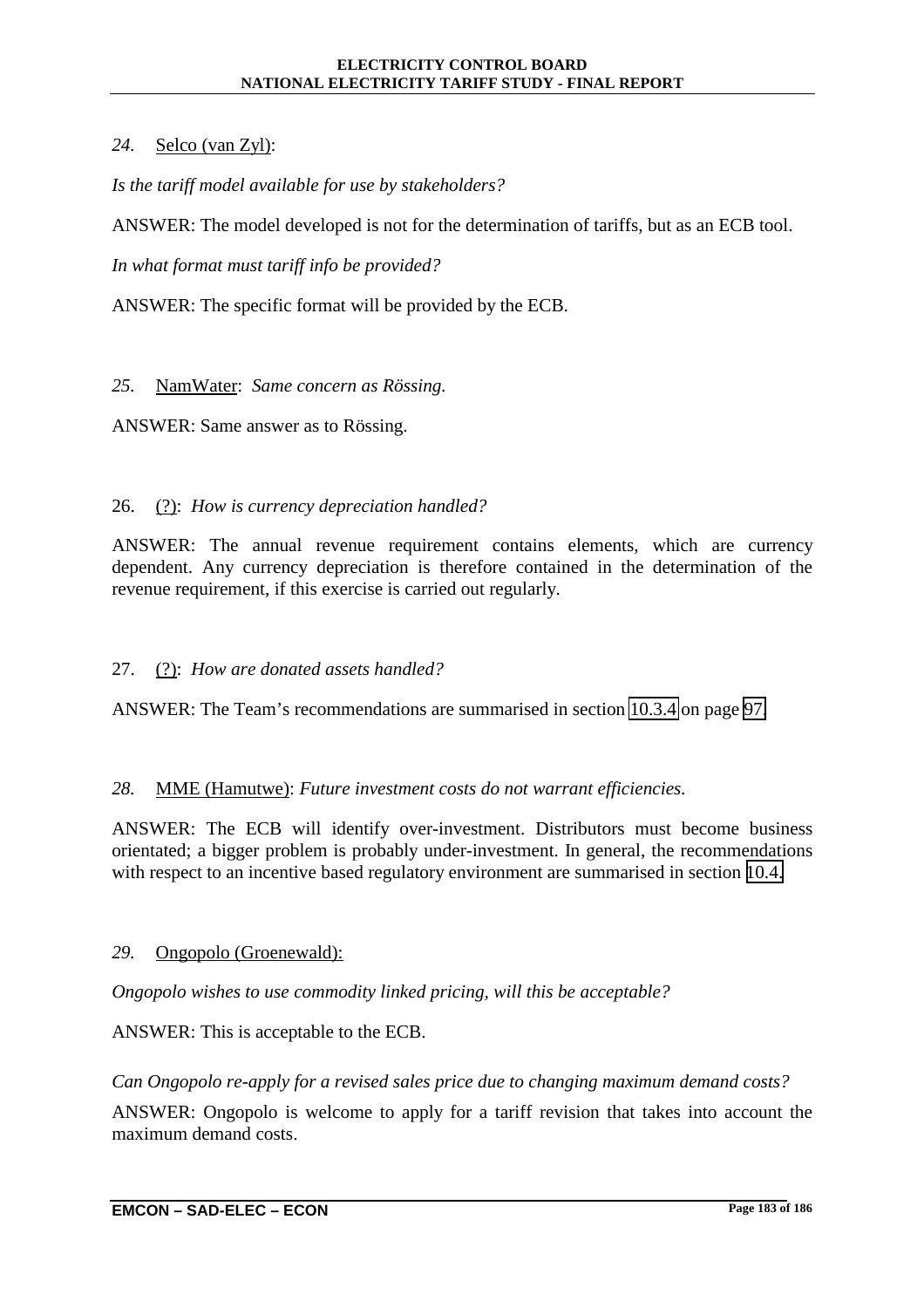*At what stage can a distributor adjust the sales price of electricity?* 

ANSWER: The ECB will issue a directive as to the timing of applications for tariff changes when bulk supply tariffs change.

### *When can Ongopolo adjust its tariff structures?*

ANSWER: The ECB will advise all distributors of a date by which the new tariff principles will become applicable.

#### 30. Swakopmund (Niemand):

### *What is the formula base to be used to determine the asset values?*

ANSWER: It has been recommended that the replacement cost approach is used to determine asset values, and that this approach is simplified through the use of standardized values for common categories of assets. This approach takes account of inflation and provides for depreciation. The ECB will propose standardized asset costs, to be used by all distributors for their asset valuation. However, it is the distributors' responsibility to prepare an inventory of all their distribution network assets, to which the valuation can be applied. ECB will assist smaller distributors with the asset valuation.

*Can basic charges be part of the tariff structure, particularly in view of the special circumstances that the holiday town Swakopmund experiences?* 

ANSWER: The ECB is aware of special circumstances prevailing at holiday resorts like Swakopmund, Henties Bay and to a lesser degree Walvis Bay, where electricity consumption is seasonal. Distributors may propose deviations from the tariff structure guidelines to make provision for such special circumstances; however, these must be properly motivated before they are approved by the ECB.

The ECB recommends that Swakopmund Municipality evaluates various options in dealing with this issue, such as charging a higher basic charge for holiday homes using less than, say, 50kWh per month. This may require the introduction of a special tariff category. It is encouraged that the Municipality discusses the implications of the various options with the ECB.

# 31. Windhoek (Diener):

### *Only the electricity tariffs of NamPower, Northern Electricity and Walvis Bay were analysed in greater detail, why?*

ANSWER: The tariffs of all distributors in Namibia were gathered and analysed by the consultants. The Terms of Reference for the study stated, however, that a detailed cost-ofsupply analysis is to be done for only four types of distributors, namely a large municipality, a small municipality, a rural distributor and a farm distributor. The respective representatives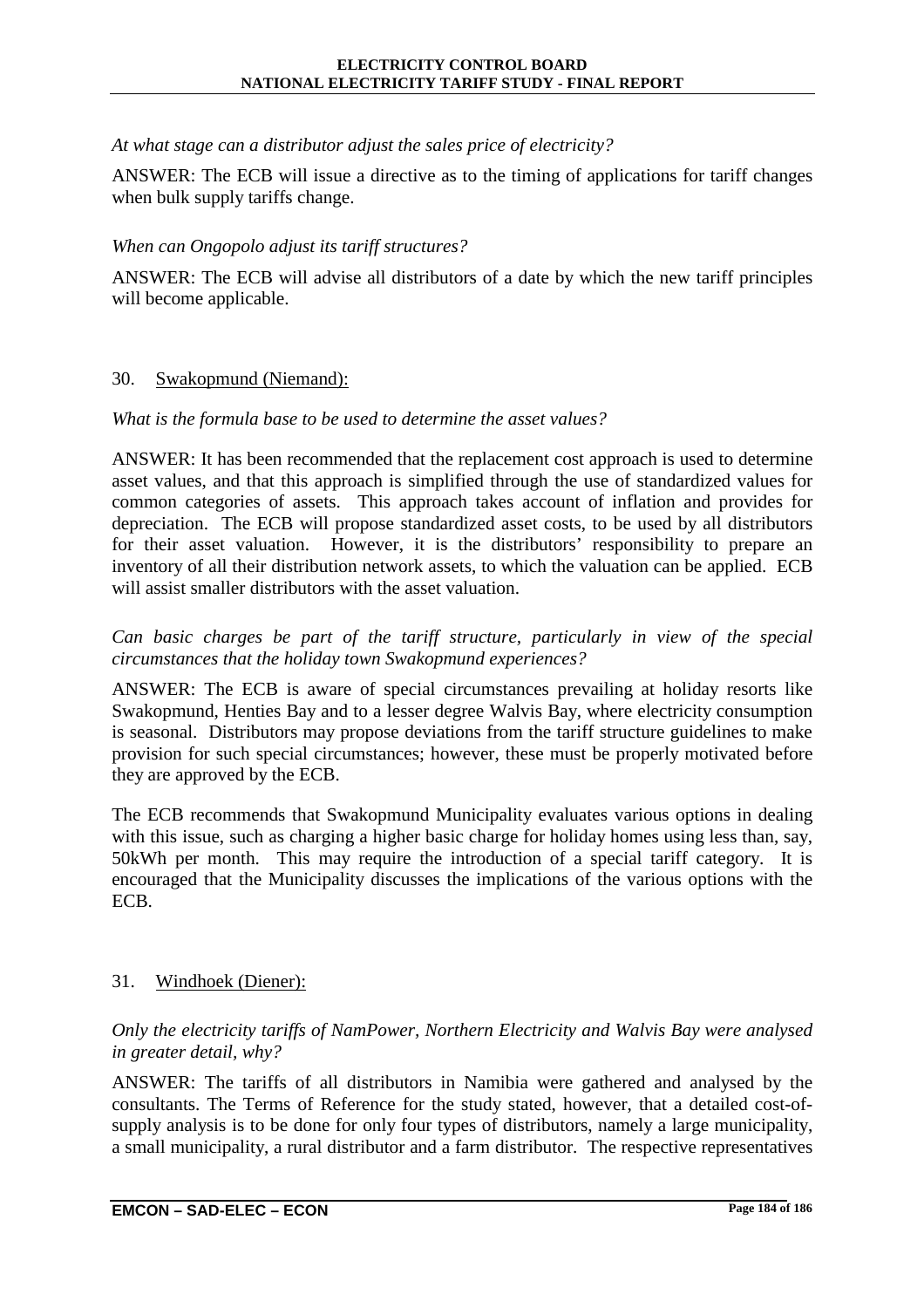that were chosen for this exercise are Walvis Bay, Okahandja, Northern Electricity and NamPower.

It is the responsibility of distributors to determine their revenue requirement in terms of the proposed tariff principles, and to motivate an appropriate tariff structure and tariff levels to the ECB. Consultation with customers is also the responsibility of the distributor.

#### *Prepaid step charges have not been addressed in the Tariff study, why?*

ANSWER: Special arrangements like step charges may be proposed by distributors in their tariff application. If properly motivated the ECB will consider these.

### *Can the customer categorisation also include an "Investor category"?*

ANSWER: With the tariff study the ECB is proposing principles and guidelines to be applied when determining tariff levels and tariff structures. Distributors may propose deviations from the tariff structure guidelines to make provision for special circumstances like an investor category; however, these must be properly motivated before being approved by the ECB.

*The minimum maximum demand charge that local authorities have to pay to NamPower (i.e. 70% of MD) has not been addressed, why?* 

ANSWER: The ECB will protect distributors against unfair practices through the application of the developed tariff principles.

# 32. Northern Electricity (Huysen):

*It is suggested that connection fees must not be regulated, however, a shortfall of income can easily occur, what should be done about it?* 

ANSWER: Section [11.6](#page-130-0) describes the cross-subsidisation recommendations.

*It is not clear how electrification, in particular rural electrification, is to be funded.* 

ANSWER: It is the responsibility of the Ministry of Mines and Energy, as the line ministry responsible for electrification, to make available funds for rural electrification, the ECB as the regulator is not responsible for the equitable distribution of such funds.

*We feel that time of use tariffs can benefit distributors.* 

ANSWER: This needs to be taken further up the line to generation, as it crucially depends on the arrangements made by NamPower, Eskom and within the SAPP.